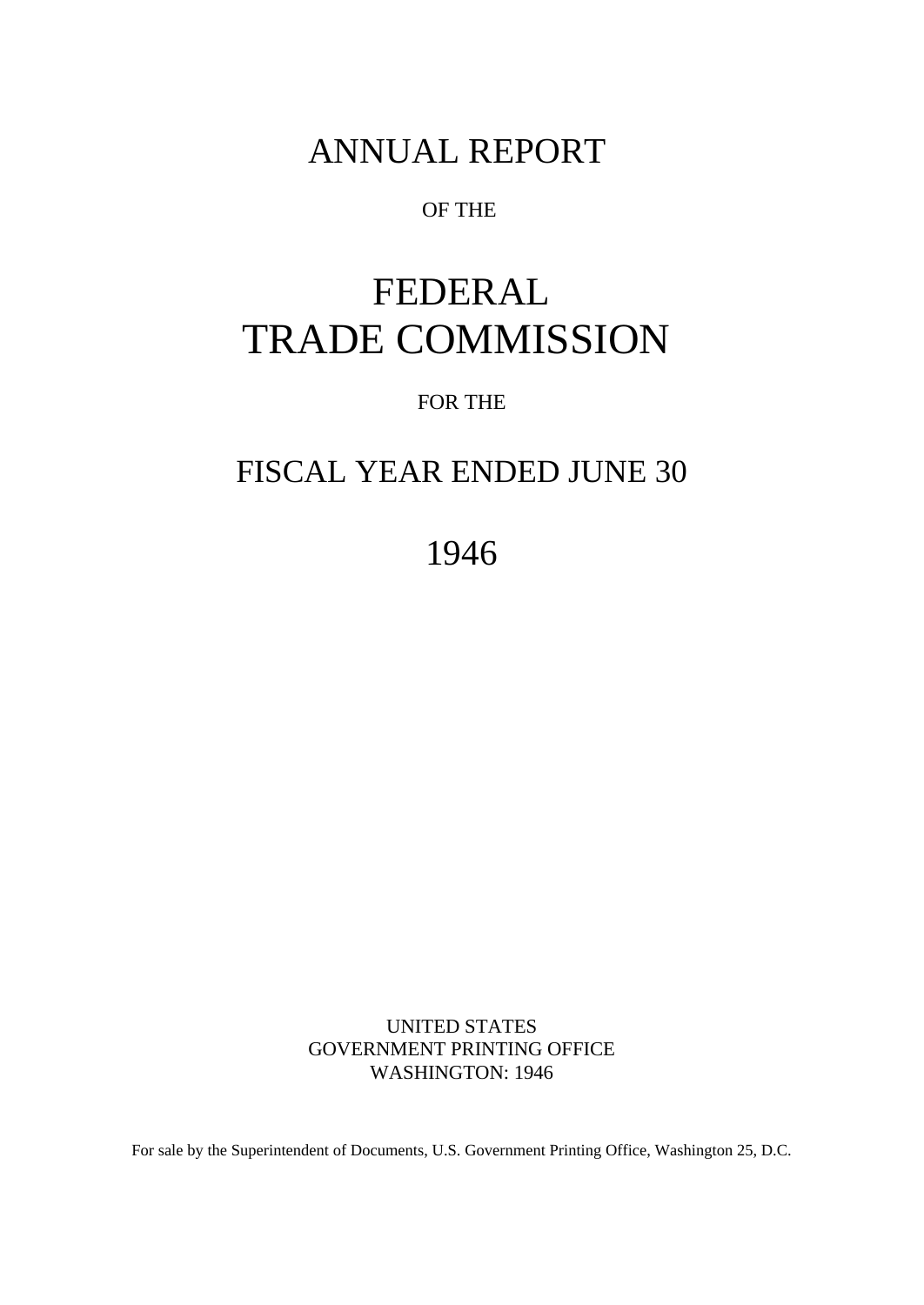Price 25 cents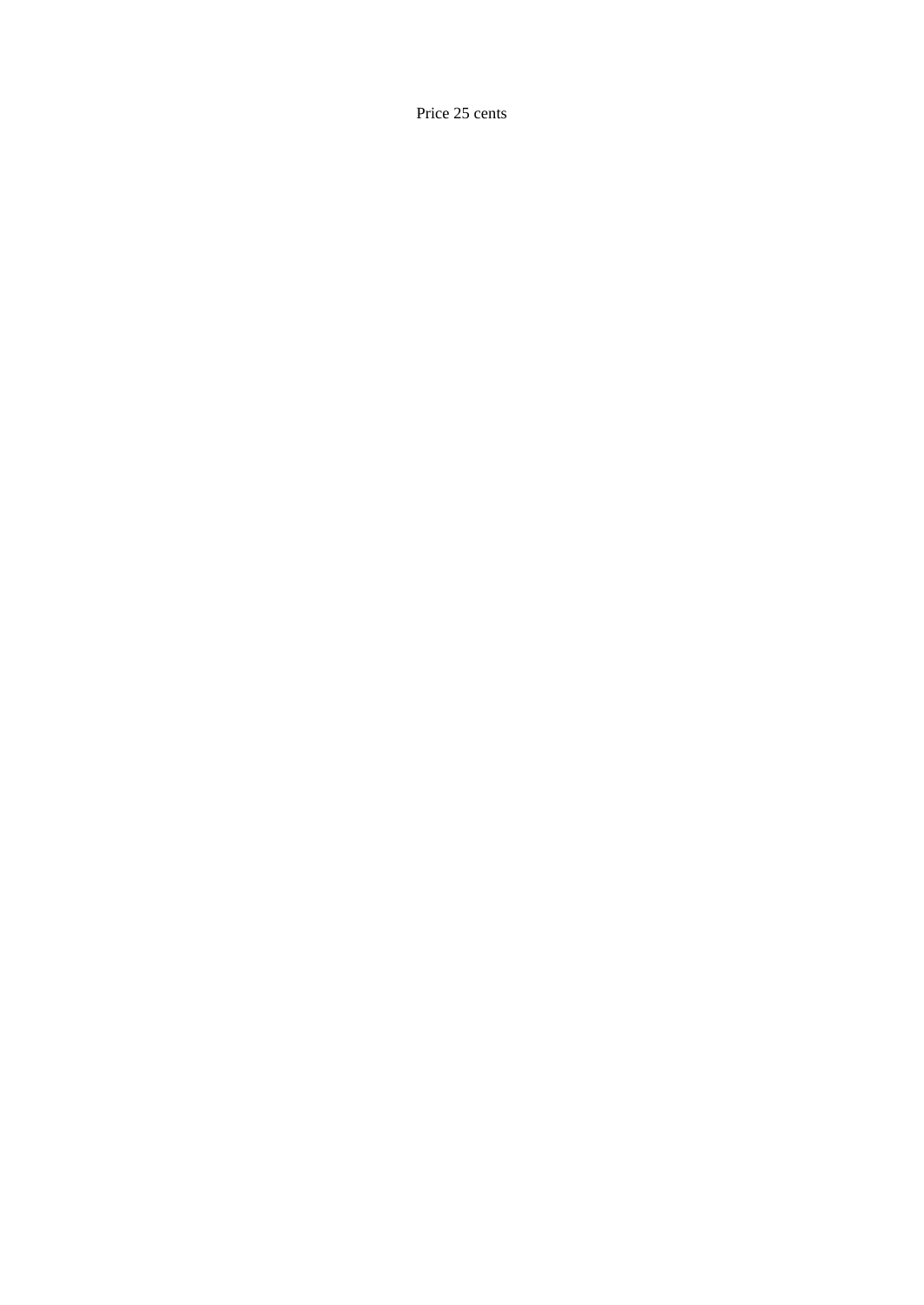#### **FEDERAL TRADE COMMISSION**

WILLIAM A. AYRES, *Chairman* GARLAND S. FERGUSON EWIN L. DAVIS ROBERT E. FREER LOWELL B. MASON OTIS B. JOHNSON, *Secretary*

#### FEDERAL TRADE COMMISSIONERS--1945-1946

Joseph E. Davies Wisconsin Mar.16, 1915-Mar. 18,1918 Edward N. Hurley Illinois Mar.16, 1915-Jan. 81, 1917 William J. Harris Georgia Georgia Mar. 16, 1915-May 31, 1918 Will H. Parry **Washington** Mar. 16,1915-Apr. 21, 1917 George Rublee New Hampshire Mar. 16,1915-May 14, 1916 William B. Colver Minnesota Mar.16, 1917-Sept. 25, 1920 John Franklin Fort New Jersey Mar.16, 1917-Nov. 30, 1919 Victor Murdock Kansas Sept. 4, 1917-Jan. 31, 1924 Huston Thompson Colorado Jan.17, 1919-Sept. 25, 1926 Nelson B. Gaskill New Jersey Feb. 1, 1920-Feb. 24, 1925. John Garland Pollard Virginia Mar. 6, 1920-Sept. 25,1921 John F. Nugent Idaho Jan. 15, 1921-Sept. 25, 1927. Vernon W. Van Fleet Indiana June 26, 1922-July 31, 1926. Charles W. Hunt Iowa Iowa June 16, 1924-Sept. 25., 1982. William E. Humphrey Washington Feb.25, 1925-Oct. 7, 1983. Abram F. Myers **Iowa** Iowa **Aug. 2, 1926-Jan. 15, 1929.** Edgar A. McCulloch **Arkansas** Feb.11, 1927-Jan. 23, 1983. Garland 5. Ferguson North Carolina Nov. 14, 1927. Charles H. March Minnesota Feb. 1, 1929-Aug. 28,1945. Ewin L. Davis **Example 26, 1933**. Tennessee May 26, 1933. Raymond B. Stevens New Hampshire June 26, 1933-Sept. 25., 1933. James M. Landis Massachusetts Oct.10, 1932-June 30,1984. George C. Mathews Wisconsin Det. 27, 1932-June 30, 1934. William A. Ayres **Kansas** Kansas Aug. 23, 1984. Robert E. Freer Ohio Aug.27, 1985. Lowell B. Mason Illinois Oct.15, 1945.

Name State from which appointed Period of service

#### EXECUTIVE OFFICES OF THE COMMISSION

Pennsylvania Avenue at Sixth Street, Washington 25, D. C.

#### BRANCH OFFICES

433 West Van Buren Street, Francisco 5.

45 Broadway, New York 6 55 New Montgomery Street, San Chicago 7. 447 Federal Office Building, Seattle 4.

#### 150 Baronne Street, New Orleans 12

 $1$  The Chairmanship rotates annually. Commissioner Fergus on will become Chairman in January 1947.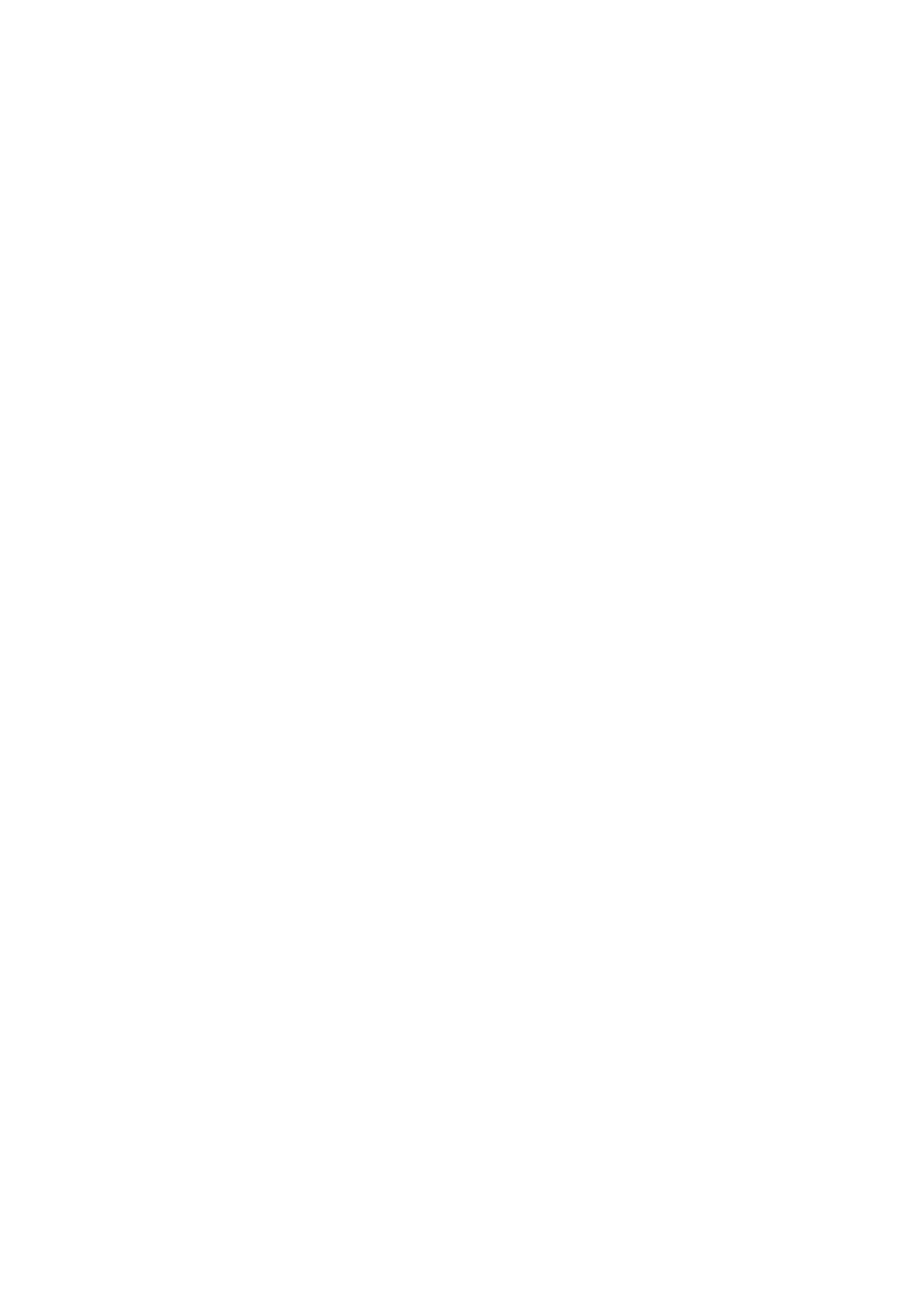# **LETTER OF SUBMITTAL**

*To the Congress Of the United States:*

I have the honor to submit herewith the Thirty-second Annual Report of the Federal Trade Commission for the fiscal year ended June 30, 1946. A limited number of copies of the report is being printed by the Federal Trade Commission.

By direction of the Commission :

WILLIAM A. AYRES, *Chairman.*

III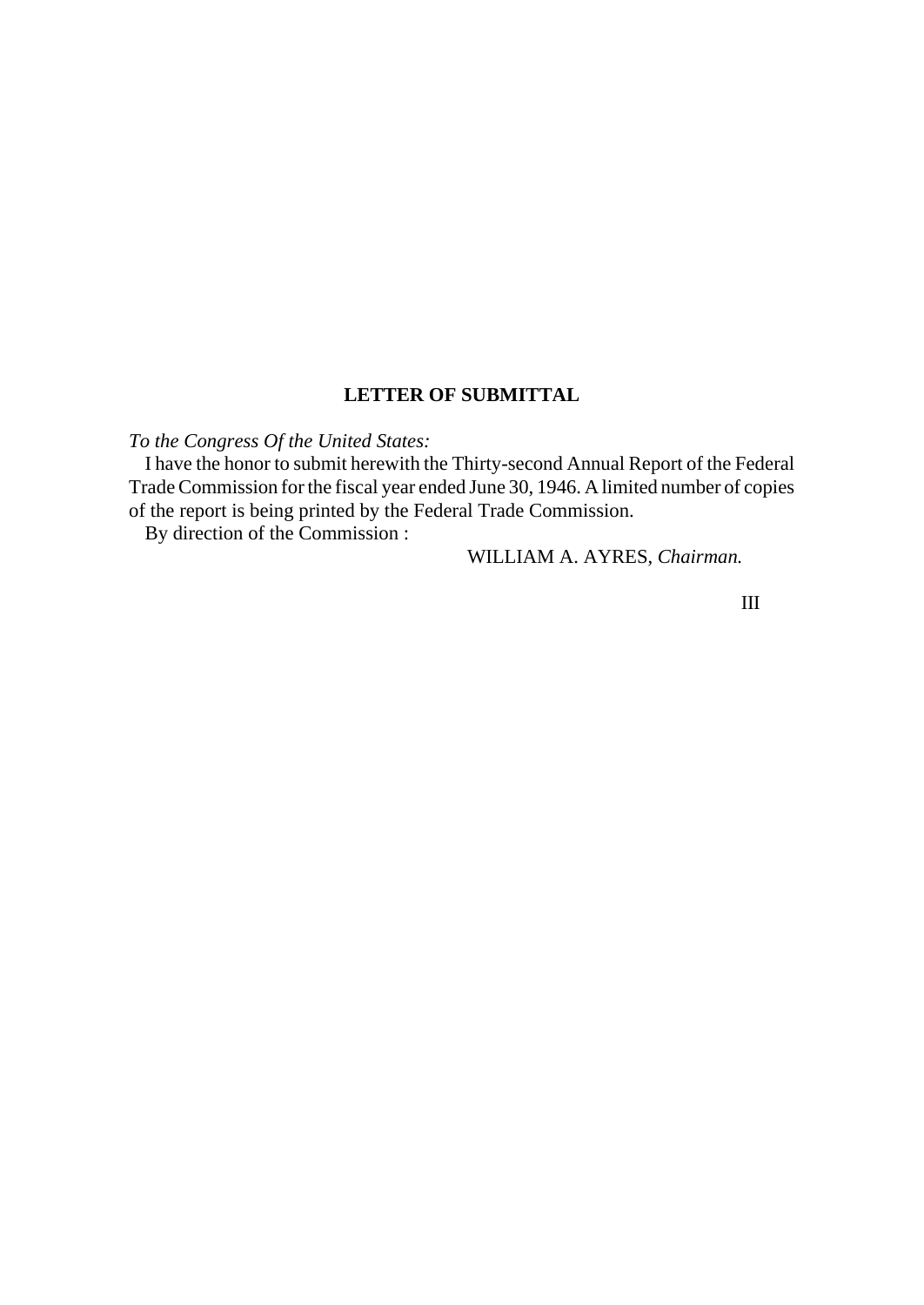# **CONTENTS**

## **INTRODUCTION**

|                                                       | Page |
|-------------------------------------------------------|------|
| Duties of the Commission                              |      |
| President approves reorganization plan                | 2    |
| Commission revises rules of practice                  | 6    |
| Lanham Trade-Mark Act                                 | 7    |
| Summary of legal activities during fiscal year        | 8    |
| Proceedings resumed on cases suspended because of war |      |
| General investigations                                | 9    |
| The Commissioners and their duties                    | 9    |
| Publications of the Commission                        | 10   |
| Recommendations to Congress                           |      |

# PART I. GENERAL INVESTIGATIONS

| International phosphate cartels                 | 13 |
|-------------------------------------------------|----|
| Wholesale baking industry, Part I               | 15 |
| Wholesale baking industry, Part II              | 17 |
| Fish production and distribution, Pacific coast | 17 |
| Resale price maintenance                        | 18 |

# PART II. GENERAL LEGAL WORK

| Description of procedure                | 21 |
|-----------------------------------------|----|
| Informal procedure                      | 21 |
| Procedure upon formal complaints        | 22 |
| Provisions of Wheeler-Lea amendment     | 23 |
| Legal investigations                    | 24 |
| Disposition of cases by stipulation     | 28 |
| Formal complaints                       | 28 |
| Orders to cease and desist              | 31 |
| Types of unfair methods and practices   | 37 |
| Cases in Federal courts                 | 43 |
| Tabular summary of legal and court work | 48 |

# PART III. TRADE PRACTICE CONFERENCES

| Establishment of trade practice rules for industries | 51 |
|------------------------------------------------------|----|
| Group I and Group II rules explained                 | 52 |
| Trade practice conference activities during year     | 52 |
| Industry rules and their administration              | 54 |
| Types of practices covered in promulgated rules      | 55 |
| Informative labeling                                 | 56 |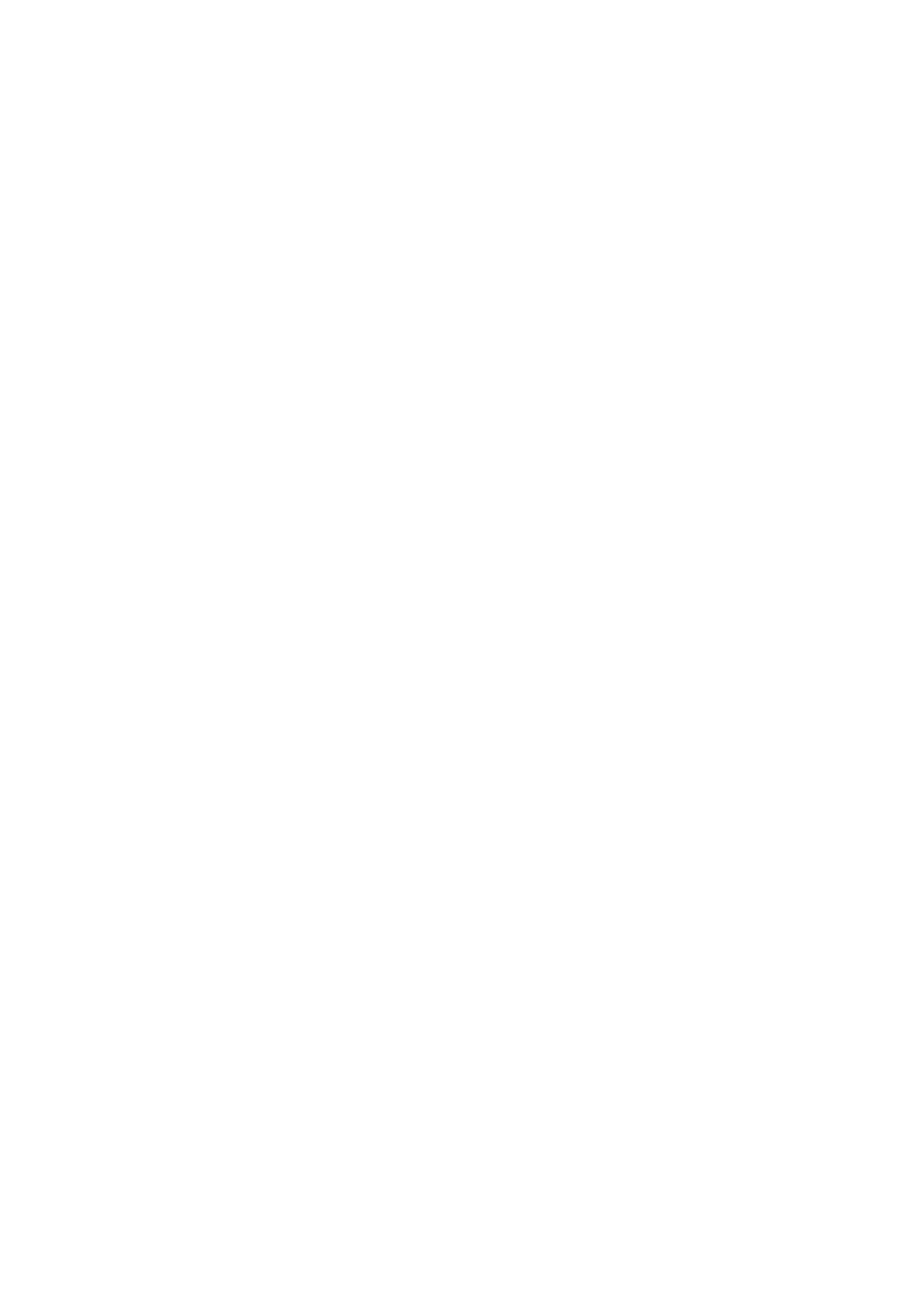# VI CONTENTS

| PART IV. WOOL PRODUCTS LABELING ACT                                                                                                                                                                                     |                                        |
|-------------------------------------------------------------------------------------------------------------------------------------------------------------------------------------------------------------------------|----------------------------------------|
| Informative labeling for protection of industry and the public                                                                                                                                                          | Page<br>58                             |
| PART V. RADIO AND PERIODICAL ADVERTISING                                                                                                                                                                                |                                        |
| Special procedure provides continuous survey of published and<br>broadcast matter                                                                                                                                       | 61                                     |
| PART VI. MEDICAL AND SCIENTIFIC OPINIONS                                                                                                                                                                                |                                        |
| Data is utilized by Commission cases relating to food, drugs, devices,<br>and cosmetics                                                                                                                                 | 65                                     |
| PART VII. FOREIGN TRADE WORK                                                                                                                                                                                            |                                        |
| <b>Export Trade Act</b><br>Current list of associations<br>Exports in 1945<br>New associations<br>Investigations<br><b>Report for Senate Small Business Committee</b><br>Trade regulation and unfair competition abroad | 66<br>66<br>68<br>68<br>68<br>70<br>71 |
| PART VIII. FISCAL AFFAIRS                                                                                                                                                                                               |                                        |
| Appropriation acts providing funds for Commission work<br>Appropriations and expenditures for fiscal year<br>Detailed statement of costs for fiscal year<br>Appropriations and expenditures, 1915-46                    | 73<br>73<br>74<br>75                   |
| <b>APPENDIXES</b>                                                                                                                                                                                                       |                                        |
| <b>Federal Trade Commission Act</b><br>Titles of other acts administered by the Commission<br><b>Rules of Practice</b><br>Statement of policy<br>Investigations, 1915-46<br>Index                                       | 76<br>84<br>85<br>101<br>103<br>121    |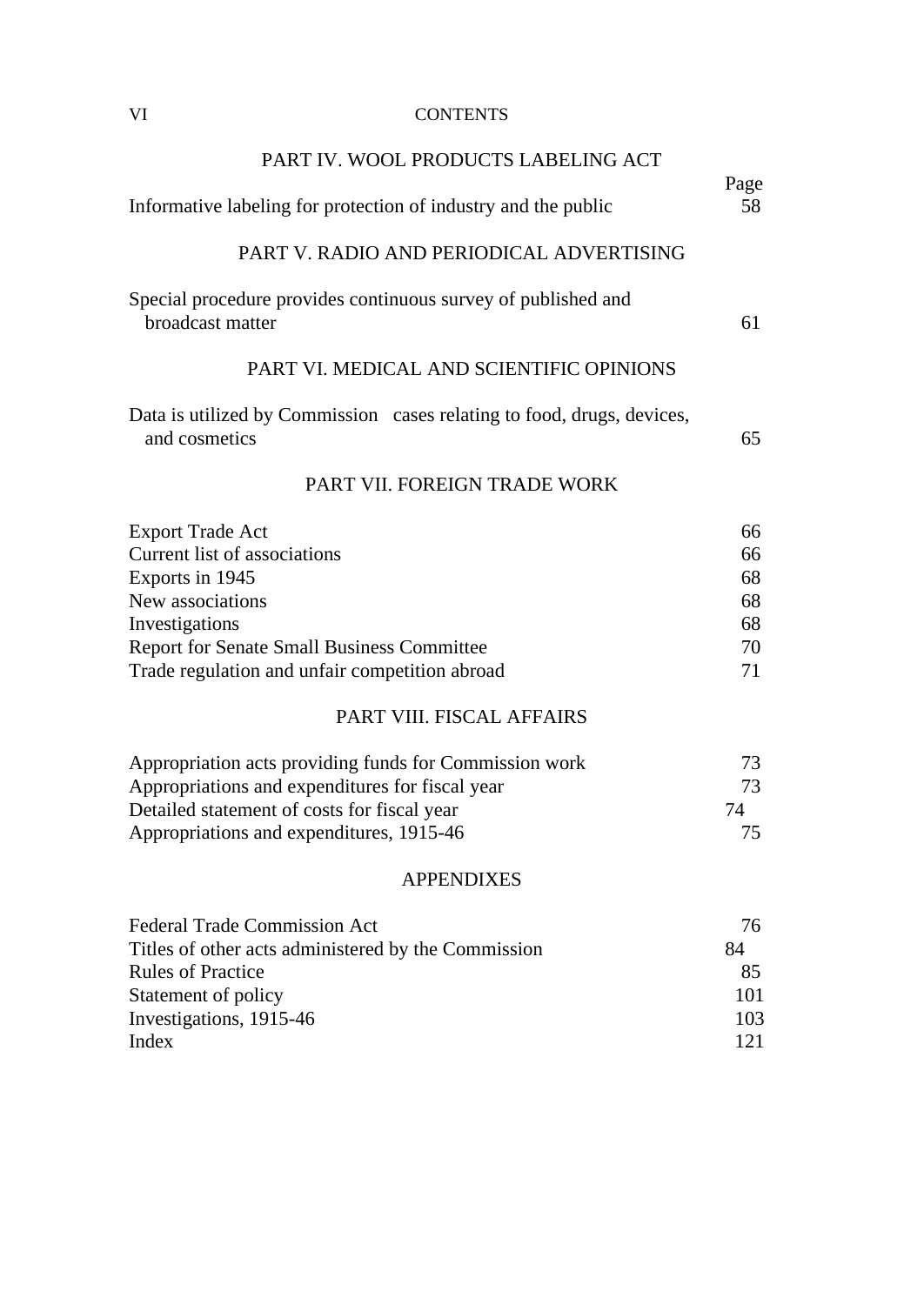# **ANNUAL REPORT OF THE FEDERAL TRADE COMMISSION FOR THE FISCAL YEAR ENDED JUNE 30, 1946**

## **INTRODUCTION**

#### **DUTIES OF THE COMMISSION**

The Federal Trade Commission herewith submits its report for the fiscal year July 1, 1945, to June 30, 1946.

The Commission, an administrative agency of the Federal Government, was organized March 16, 1915, under the Federal Trade Commission Act, which was approved September 26, 1914, and amended March 21, 1938.

The duties of the Commission fall into two categories: (1) Legal activities in the enforcement of the laws it administers and (2) general investigations of economic conditions in interstate and foreign commerce. Legal activities of the Commission embrace administration of (1) the Federal Trade Commission Act which declares that unfair methods of competition and unfair or deceptive acts or practices in commerce are unlawful ; (2) section 2 of the Clayton Act, as amended by the Robinson-Patman Act, prohibiting prices and other discriminations, and sections 3, 7, and 8 of the, Clayton Act dealing with tying and exclusive dealing contracts, acquisitions of capital stock, interlocking directorates respectively (3) the Export Trade Act, also known as the Webb-Pomerene Law, which, for the purpose of promoting foreign trade, permits the organization of associations to engage exclusively in export under stated restrictions; and (4) the Wool Products Labeling Act of 1939, designed to protect industry, trade, and the consumer against the evils resulting from the unrevealed presence of substitutes and mixtures in wool products. In addition, the Lanham Trade-Mark Act, approved July 5, 1946, to become effective 1 year later, delegated to the Commission important duties in respect to proceedings looking toward cancellation of registered trade-marks. (See p. 7 for sections of the act relating to the duties of the Commission.)

The general investigations arise under section (a), (b), (d), and (h) of the Federal Trade Commission Act; giving the Commission power:

(a) To gather and compile information concerning, and to investigate from time to time the organization, business, conduct practices, and management of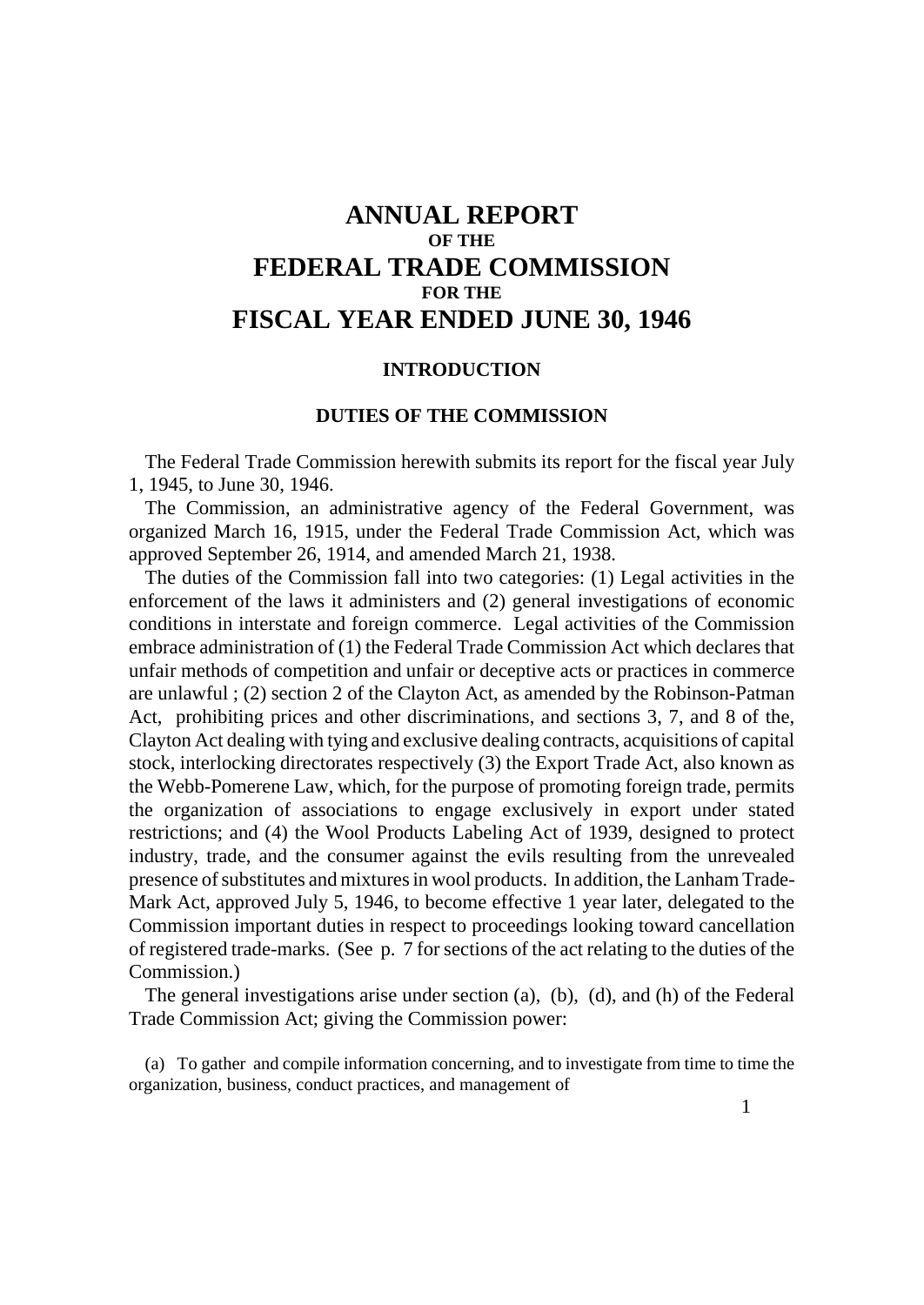any corporation engaged in commerce, excepting banks and common carriers \* \* \*, and its relation to other corporations and to individuals, associations, and partnerships.

(b) To require, by general or special orders, corporations engaged in commerce, excepting banks, and common carriers \* \* \* to file with the Commission in such form as the Commission may prescribe annual or special, or both annual and special, reports or answers in writing to specific questions, furnishing to the Commission such information as it may require as to the organization, business, conduct, practices, management, and relation to other corporations, partnerships, and individuals of the respective corporations filing such reports or answers in writing. \* \* \*

(d) Upon the direction of the President or either House of Congress<sup>1</sup> to investigate and report the facts relating to any alleged violations of the antitrust acts by any corporation.

(h) To investigate from time to time trade conditions in and with foreign countries where associations, combinations, or practices of manufacturers, merchants, or traders, or other conditions, may affect the foreign trade of the United States, and to report to Congress thereon, and with such recommendations as it deems advisable.

#### **PRESIDENT APPROVES REORGANIZATION PLAN**

The Commission during the fiscal year drafted a reorganization plan conforming to the program approved by President Truman and designed to expand the cooperative phases of the Commission's work and to improve and expedite observance of the laws under its jurisdiction. The reorganization was put into effect August 12, 1946.

On February 15, 1946, the Commission submitted to the President the details and objectives of the proposed reorganization, which the approved. He forwarded to the House of Representatives, on May 20, 1946, a message endorsing the plan and concurring in the Bureau of the Budget's recommendation that the Commission be given supplemental appropriation "to accomplish your (the President's) expressed objective of strengthening the Commission in order that it may effectively carry out the mandates of the laws entrusted to its administration."

In a letter accompanying the President's message the Director of the Bureau of the Budget succinctly set forth the major objectives of the plan, reorganization follows.

The proposed program contemplates that the Commission, on its own motion will initiate investigations and take uniform corrective actions on an industry wide basisrather than through the present individual company and public complaint procedure. The latter method has been found to be both slow and inequitable. Under present procedure one company, on the basis of a complaint, may be investigated and subsequently prohibited fromfollowing a particular unfair practice, leaving competitors of that company free to follow that same practice until such time asthe Commission issues an individual cease and desist order against each company. Under the proposed program where there is evidence of unfair trade practices existing in an industry all members of that industry will be investigated and those utilizing unfair methods of competition will be proceeded against simultaneously petition.

Under the proposed program greater emphasis will be placed on the elimination of unfair trade practices through cooperative means. In those instances where circumstances permit, industry members will be given an opportunity to eliminate unfair methods of competition through stipulation agreements to cease and desist or through the establishment of trade practice rules. Hereto-

<sup>1</sup>The independent Officers Appropriation Act of 1934 provided that future investigation by the Commission for Congress must be authorized by concurrent resolution of the two Houses.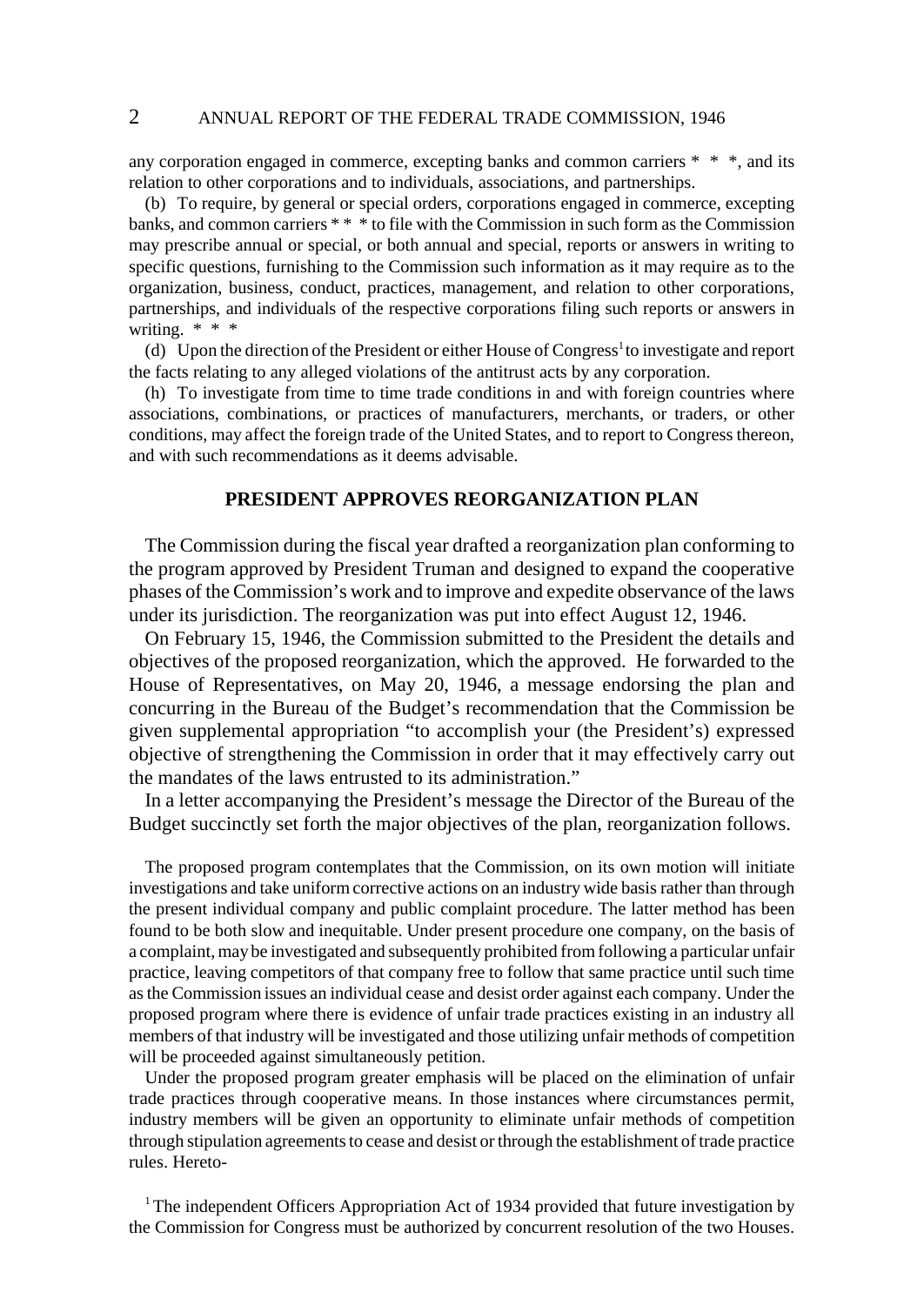Under the Appropriation. Act of 1947, funds appropriated for the Commission are not to be spent upon any investigation thereafter called for by congressional concurrent resolution "until funds are appropriated subsequently to the enactment of such resolution to finance the cost of such investigation."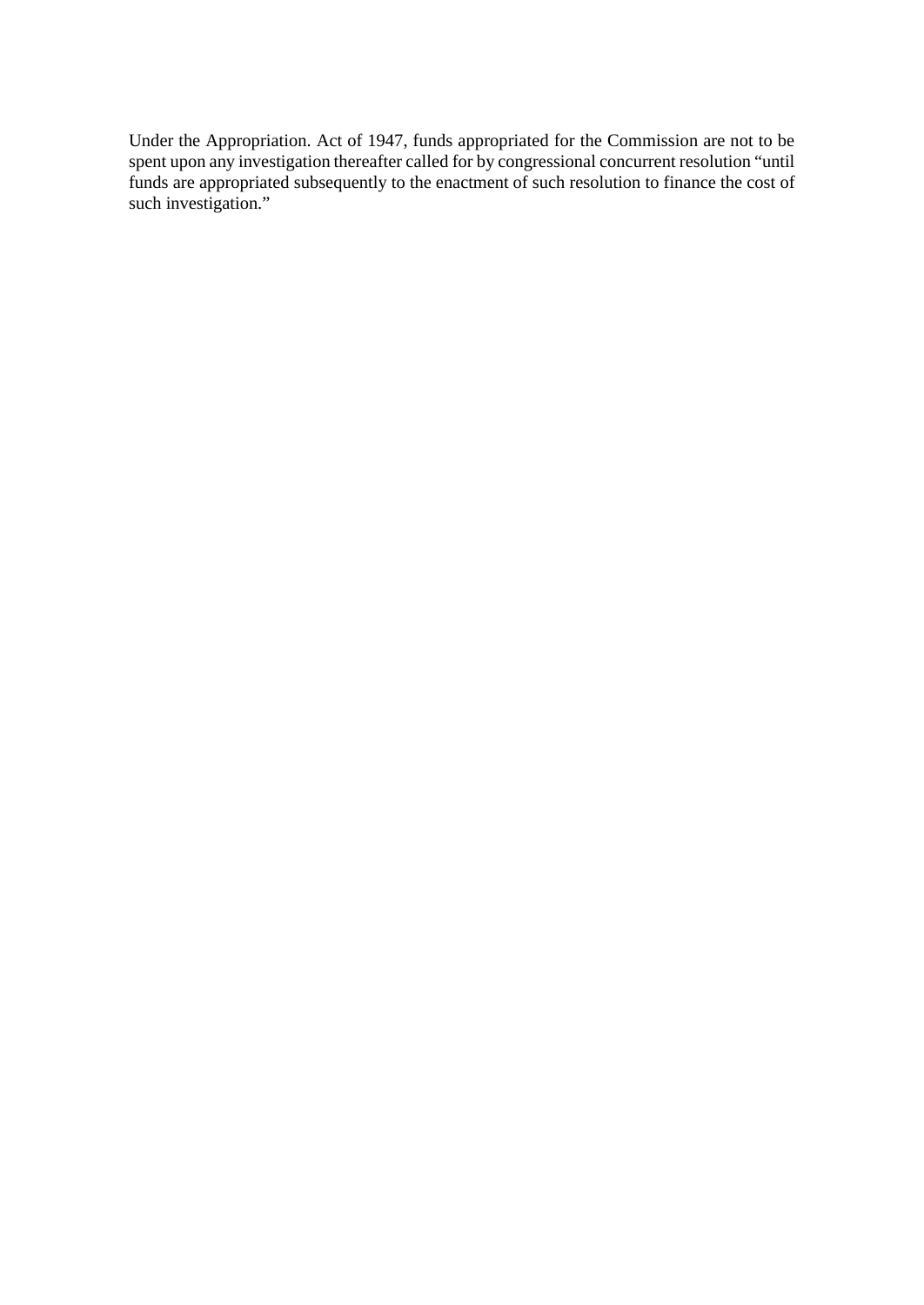fore trade practice conferences have been held only when the Commission received a request for rules from an industry. The Commission now plans to initiate these conferences on its own motion where this means of eliminating unfair trade practice(s) appears appropriate. This action by the Commission should permit more prompt, equitable, and economic settlement of the issues involved than is otherwise possible.

Subsequently, the House and Senate Appropriations Committees approved the aims set forth in the program, and the Congress voted a supplemental appropriation.

To effectuate the plan, the Commission reorganized certain of its divisions to perform the duties assigned to them under the new program, as follows:

*Office of General Counsel.* --This office consists of a legal staff under the supervision and direction of a General Counsel; an Associate General Counsel in charge of all matters in the Federal courts; an Assistant General Counsel; a Chief Trial Counsel in charge of the preparation of complaints and the trial of all formal cases before the Commission; and three Assistant Chief Trial Counsel.

The General Counsel is the principal legal officer of the Commission, is responsible for the general supervision of all legal proceedings before the Commission, has charge of all Federal court work and may be called upon to advise the Commission on questions of law arising out of any of the Commission's work as distinguished from questions arising out of litigation of formal case before it. He advisesthe Commission as to the form and substance of proposed legislation which it may recommend for enactment by Congress or regarding which committees of Congress may request the opinion of the Commission.

Neither the General Counsel nor any other attorney in the Office of General Counsel having to do with the prosecution of a formal complaint participates or advises in the decision, recommended decision, or agency review of such complaint or of a factually related complaint, except under the same conditions that are applicable to persons not connected with the Commission, and which are set forth in the Commission's published Rules of Practice (see p. 85).

*Office of Legal Investigations.--*All legal investigations of the Com mission are conducted by the staff of its Office of Legal Investigations, which has as its key personnel a Director, and Associate Director, a Chief Examiner, and four Assistant Chief Examiners, a Chief of the Radio and Periodical Division and an Assistant Chief.

The Director of the Office of Legal Investigations is responsible for the coordination of the legal investigational activities of the Commission through the Legal Investigations Division under the Chief Examiner and the Radio and Periodical Division under its Chief. The Director also recommends to the Commission the initiation of industry-wide investigations whenever it appears that uniform corrective action may be warranted in the public interest and this course of action appears to be practicable.

TheRadio and Periodical Division conducts current and continuing surveys ofradio, newspaper, magazine, mail-order catalog, and circular advertising. It also conducts investigations by mail. It obtains information through contact letters, examines and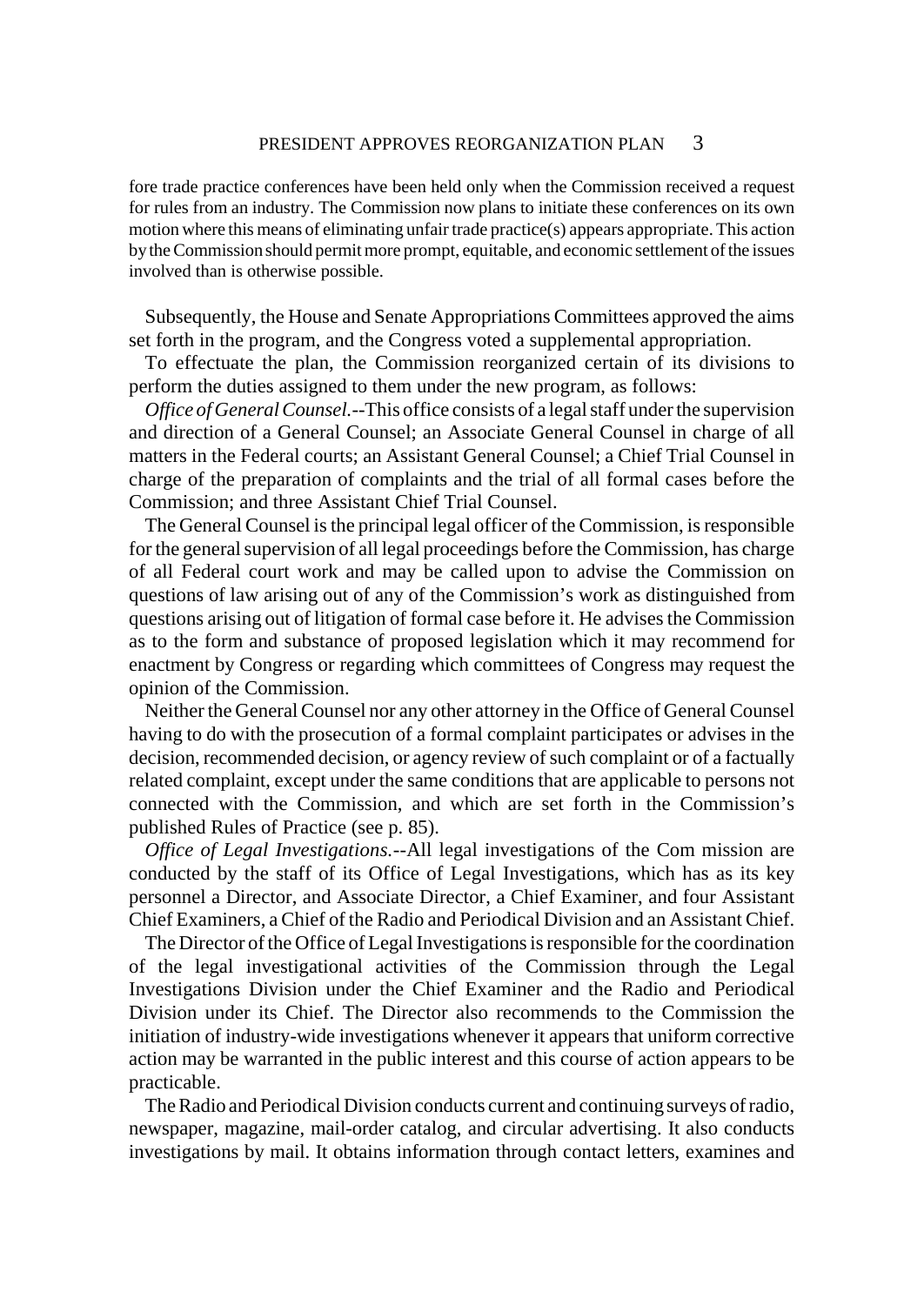analyzes the same and reports to the Commission through the Director with appropriate recommendations.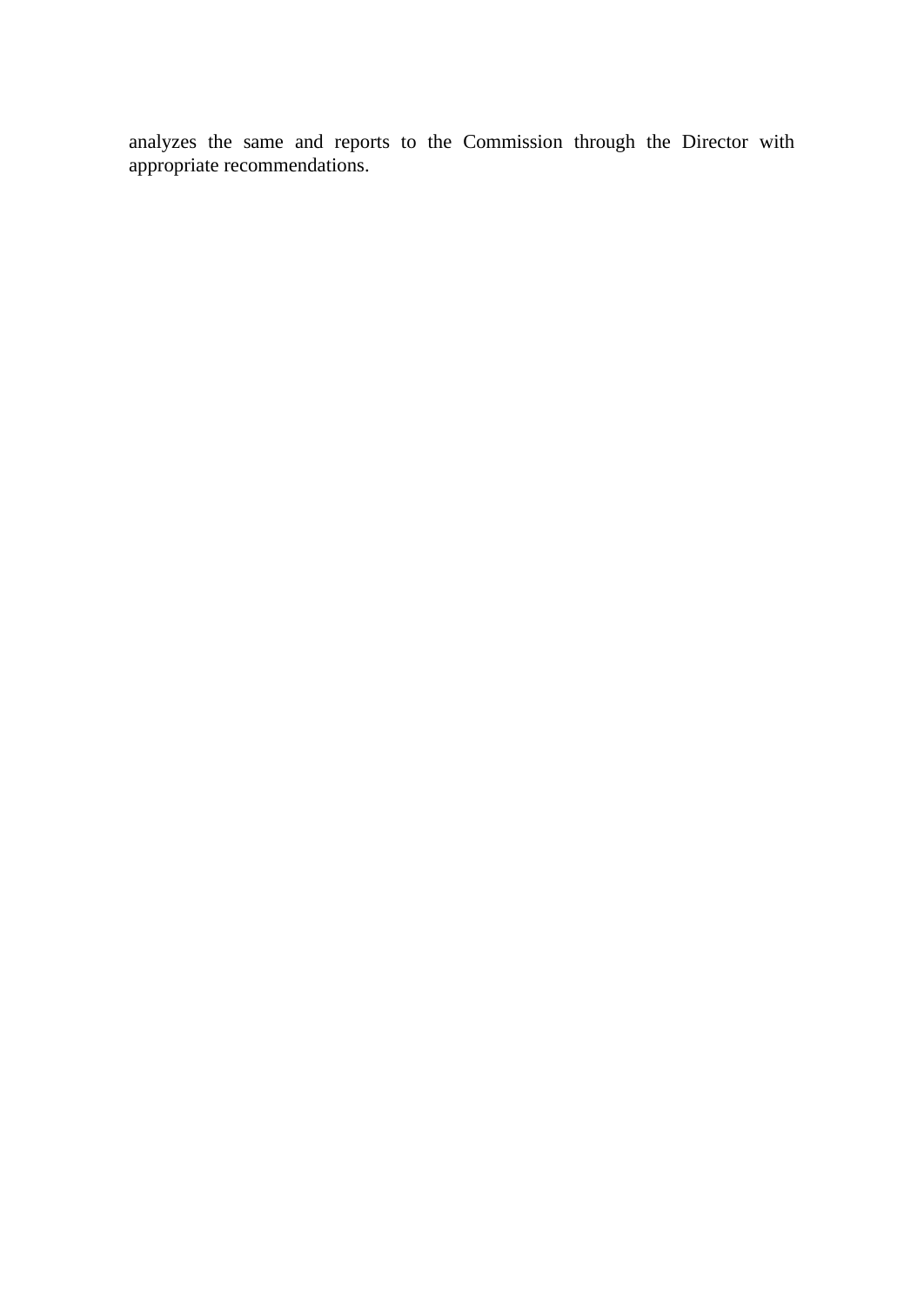The Legal Investigations Division, under the Chief Examiner, conducts from Washington or through one of its several branch offices the Commission's field investigations of a legal nature and reports thereon to the Commission through the Director with appropriate recommendations.

*Division of Stipulations.--*The Division of Stipulations consists of a Director, an Assistant Director and a staff of attorney-conferees.

All matters considered appropriate for settlement by stipulation are referred by the Commission to this Division, which serves upon the proposed respondent a statement of the allegedly illegal practices the Office of Legal Investigations recommends should be stopped. The Division of Stipulations takes no part in the investigation of any matter, its duties being confined solely to the negotiation of stipulation.

When served with a statement of the practices alleged to be illegal, the proposed respondent may reply by correspondence or, upon his request, may confer with the Director of the Division of Stipulations, or with a designated attorney-conferee either in person or through his authorized representative.

If the proposed respondent enters into a satisfactory stipulation to cease and desist from such practices as the Director of the Division of Stipulations deems in accord with the Commission's direction, and to have been sufficiently substantiated by the investigational records and reports, or by the admissions of the proposed respondent, the stipulation is submitted to the Commission for its approval. In the event of failure of the proposed respondent to sign a satisfactory stipulation covering the charges which the Director considers to have been so substantiated, the Director then reports the matter to the Commission with recommendation as to what action appears to be required in the public interest. He may recommend formal complaint or closing of the matter in whole or in part without prejudice to the right of the Commission to reopen the case.

*Office of Trade Practice Conferences and Wool Act Administration.--*Rules for the elimination and prevention of unfair trade practices on an industry-wide basis are established by the Commission under its trade practice conference procedure the requirements for which are set forth in the Commission's published Rules of Practice (see page 85). This work is conducted by the Commission through the staff of the Office ofTrade PracticeConferences andWool Act Administration, whichOffice also administers the Wool Products Labeling Act of 1939 and the rules and regulations issued thereunder. These activities are under the supervision of a Director who is principal adviser to the Commission in such matters; an Associate Director; and three Assistant Directors in charge, respectively, of the Rule Making Division the Rule Administration Division, and the Wool Administration and Inspection Division.

Under this Office the trade practice conference procedure has been expanded in its usefulness and made available to more industries. Proceedings for establishing trade practice conference rules are now instituted upon motion of the Commission, as well as upon application from members of an industry. Before the reorganization, proceedings were authorized only upon request from an industry. In all such proceedings the principle of cooperation as against formal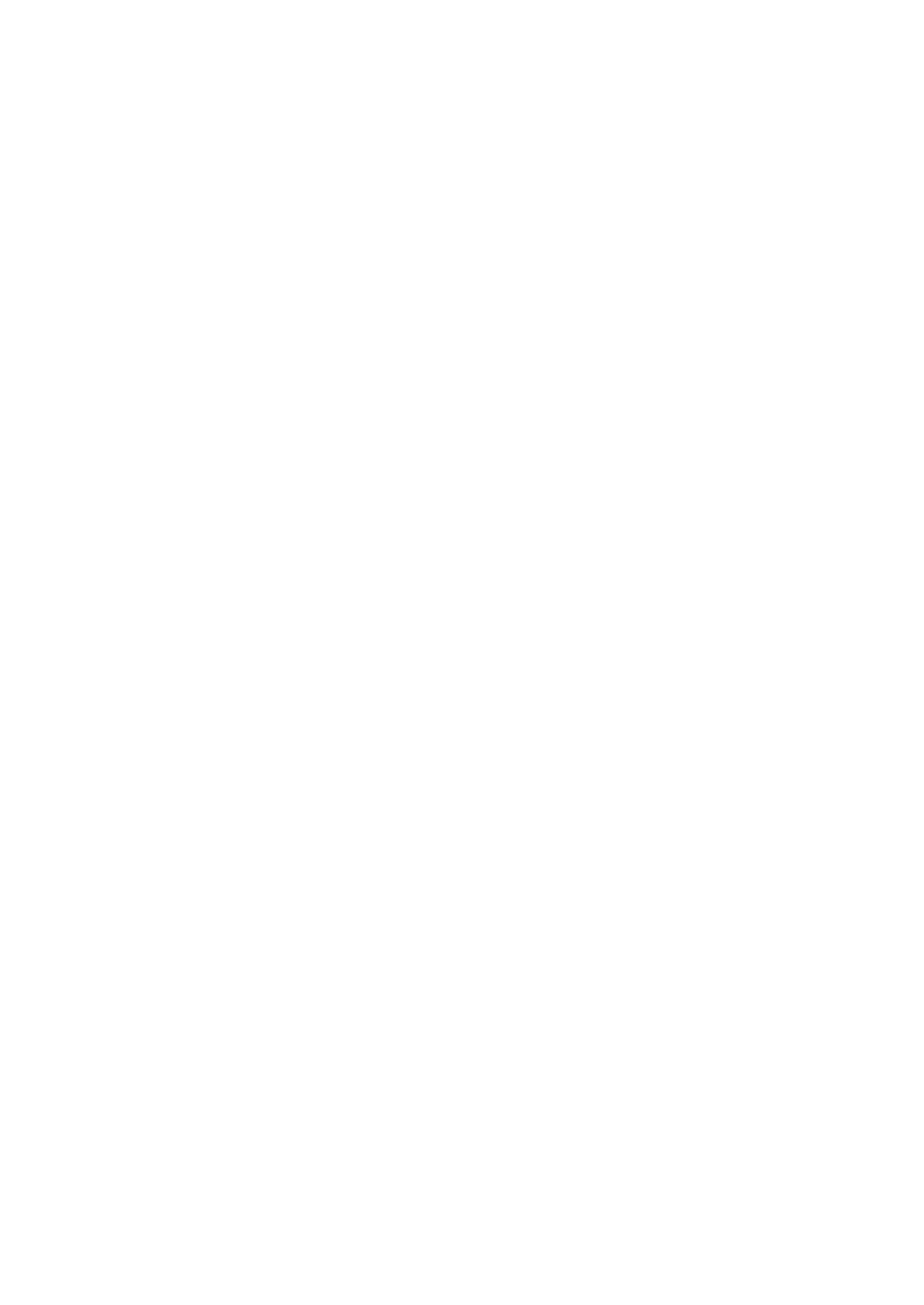procedure is emphasized as a means of curbing unfair competitive methods. The reorganization enables the Commission more effectively to bring to business and the public the important advantages of general and simultaneous correction of bad practices throughout whole industries; to reduce and avoid the necessity of a multiplicity of adversary legal proceedings and piecemeal corrective action, as well as affording industries the help and guidance of approved trade practice rules. It also provides a workable, systematic method for carrying out voluntary compliance with rules to the fullest extent possible and also affords that flexibility and prompt revision of rules which is necessary to keep abreast of constantly changing and developing competitive conditions.

The Office as reorganized likewise effectuates a closer integration of the Wool Act administration with related trade practice rules in order that unified action and more adequate coverage of the textile field may be accomplished.

*Trial Examiners Division.--*The Trial Examiners Division consists of a Chief Trial Examiner, an Assistant Chief Trial Examiner, and a staff of attorneys designated trial examiners who are charged with the trial of the issues under the several acts administered by the Commission. The Division hereafter will function so as to conform to the principles of the Administrative Procedure Act, approved by the President June 11, 1946. This act in many particulars involves a departure from the procedure formerly followed in the trial of cases.

The reorganization affected the Trial Examiners Division to the extent that the work it formerly performed with respect to the negotiation and preparation of certain types of stipulations to cease and desist was transferred to the new Division of Stipulations.

*Division of Accounts, Statistics, andEconomicReports.-*-The reorganization did not materially affect this Division except to change its name from the Division of Accounts, Statistics, and Economic Investigations to the Division of Accounts, Statistics, and Economic Reports. The Division's method of investigations had always been conducted on industry-wide bases, as contemplated under the reorganization for legal investigations.

Then work of this Division is in charge of a Director, who also is the Chief Economist; a Chief Accountant, a Chief Statistician and an Assistant Chief Economist, who are Assistant Directors of the Division.

The purposes of the general economic surveys conducted by this Division are to ascertain and report the facts to the President or to the Congress concerning genera economic conditions, the state of competition and the degree of concentration in a given industry, together with suggestions for remedial legislation. Such surveys are made in response to the request of the President, at the direction of the Congress, or upon the initiative of the Commission, as provided in section 6 of the Federal Trade Commission Act (see p.1).

As a regular part of its work the Division is called upon to advise and consult with the Commission's attorneys and to prepare accounting, economic, and statistical analyses in connection with legal cases.

Medical *Advisory Division.--*The reorganization did not materially change this Division except to assign to it the duty of liaison with cer-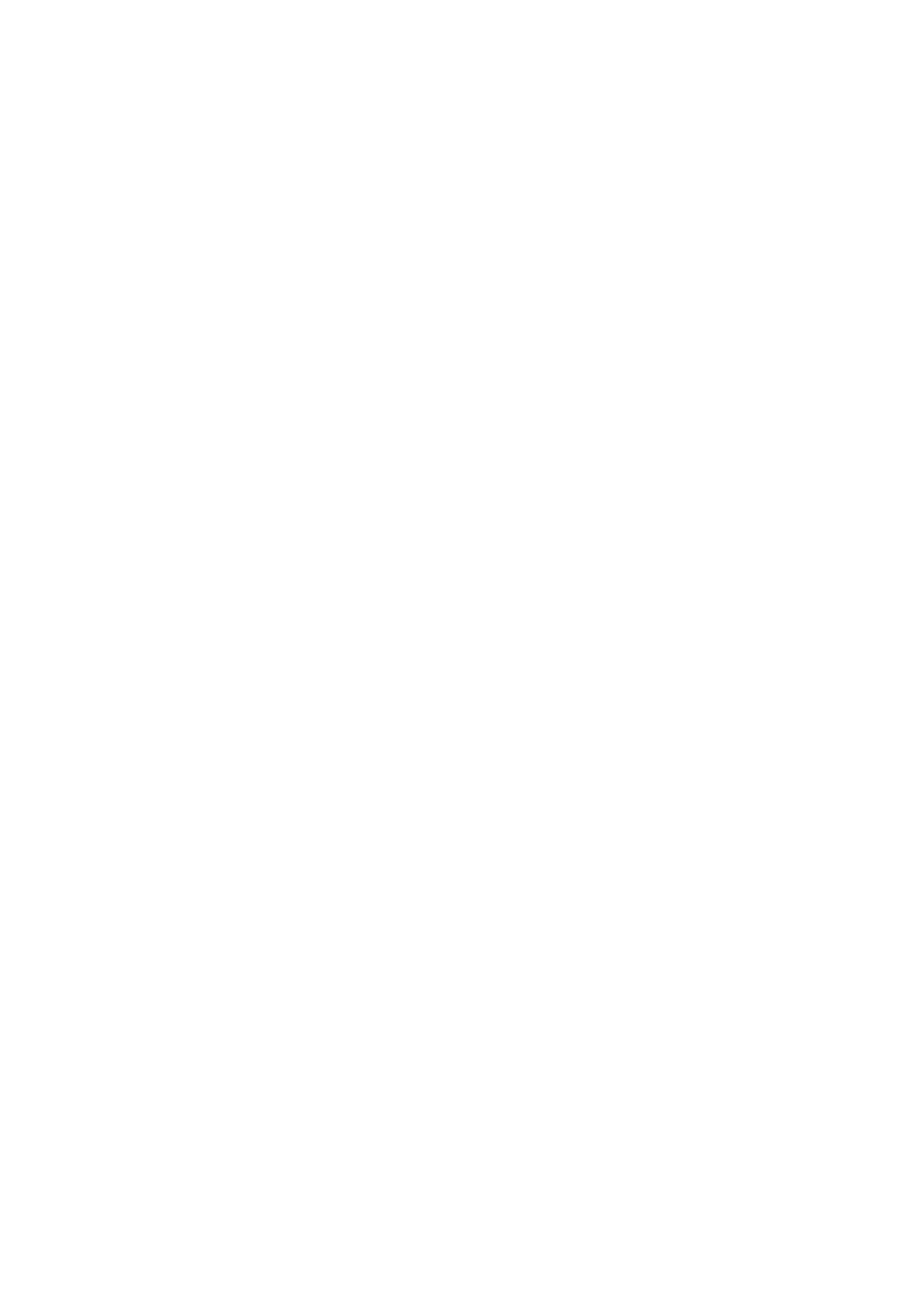tain scientific agencies of the Government and of coordinating scientific studies and investigations to avoid conflict or duplication of work, to promote cooperation and to acquire scientific advice and assistance for the Commission.

The Division studies and reports on statements or documents in its field which are before the Commission or its Divisions for consideration and gives scientific opinions and assistance to the Commission and the personnel of its various Divisions.

*Divisions Assigned to Commissioners.-*-The reorganization plan provides for the annual rotation among the Commissioners of general supervision over the Commission'sseveral offices and divisions and internal organizations. For the period of July 1, 1946, through March 31, 1947, the assignment of Commissioners to supervisory charge of offices and divisions is as follows:

Chairman William A. Ayres: Office of General Counsel.

Commissioner Garland S. Ferguson: Division of Accounts, Statistics and Economic Reports.

Commissioner Ewin L. Davis: Office of Trade Practice Conferences and Wool Act Administration and Division of Stipulations.

Commissioner Robert E. Freer: Office of Legal Investigations and Medical Advisory Division.

Commissioner Lowell B. Mason: The Executive Office of the Commission (Secretary's Office and the Administrative Divisions), Trial Examiners Division, and Publication and Procurement Division.

( See p.10 for assignments of Commissioners during fiscal year ended June 30,1946.)

#### **COMMISSION REVISES RULES OF PRACTICE**

In order to bring its procedure into conformity with the Administrative Procedure Act, approved June 11, 1946, the Commission revised its Rules of Practice, effective July 1, 1946. The stated objective of the act is "to improve the administration of justice by prescribing fair Administrative procedure."

On June 26, 1946 , the Commission made the following public announcement concerning the revised Rules of Practice:

The revisions now made are such as are deemed necessary or desirable in view of the text and the principles of the Administrative Procedure Act, approved June 11, 1946. The present revisions have an important limitation in their scope. Sections 7 and 8 of the new act (relating, respectively, to the conduct of agency hearings and to the making of decisions) do not  $**$ become effective until December 11, 1946. The said sections legalize certain procedural functions which the acts of Congress, as now in effect granting powers to the Federal Trade Commission, do not legalize. Hence amendments to the Commission's Rules of Practice, in addition to those embodied in the rules today released, will later be made. These will implement said sections 7 and 8 of the new act, insofar as the Commission's procedure is concerned.

The Commission, in now issuing its revised Rules of Practice, has acted upon the belief that it is more promotive of the public interest to adopt such rules as are lawful under existing statutes administered by it and are in harmony with the purposes of the new act, than to withhold these rules for 6 months in order to make all the revisions of its Rules of Practice, pursuant to the new statute, at the same time.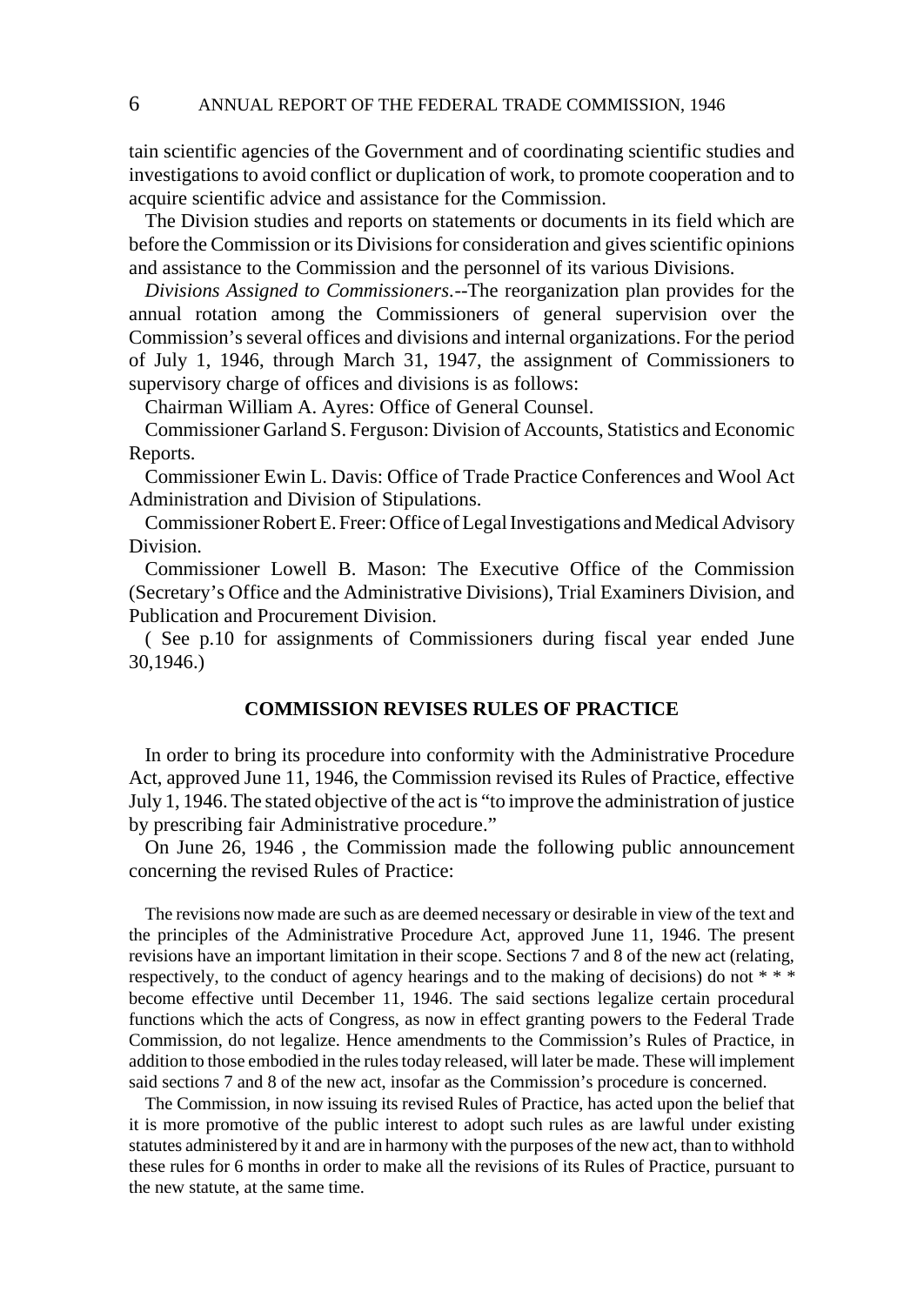The Commission published in the Federal Register of September 11, 1946, a statement concerning its organization procedure, policy, and rules. This information was published to conform to the requirements of the Administrative Procedure Act.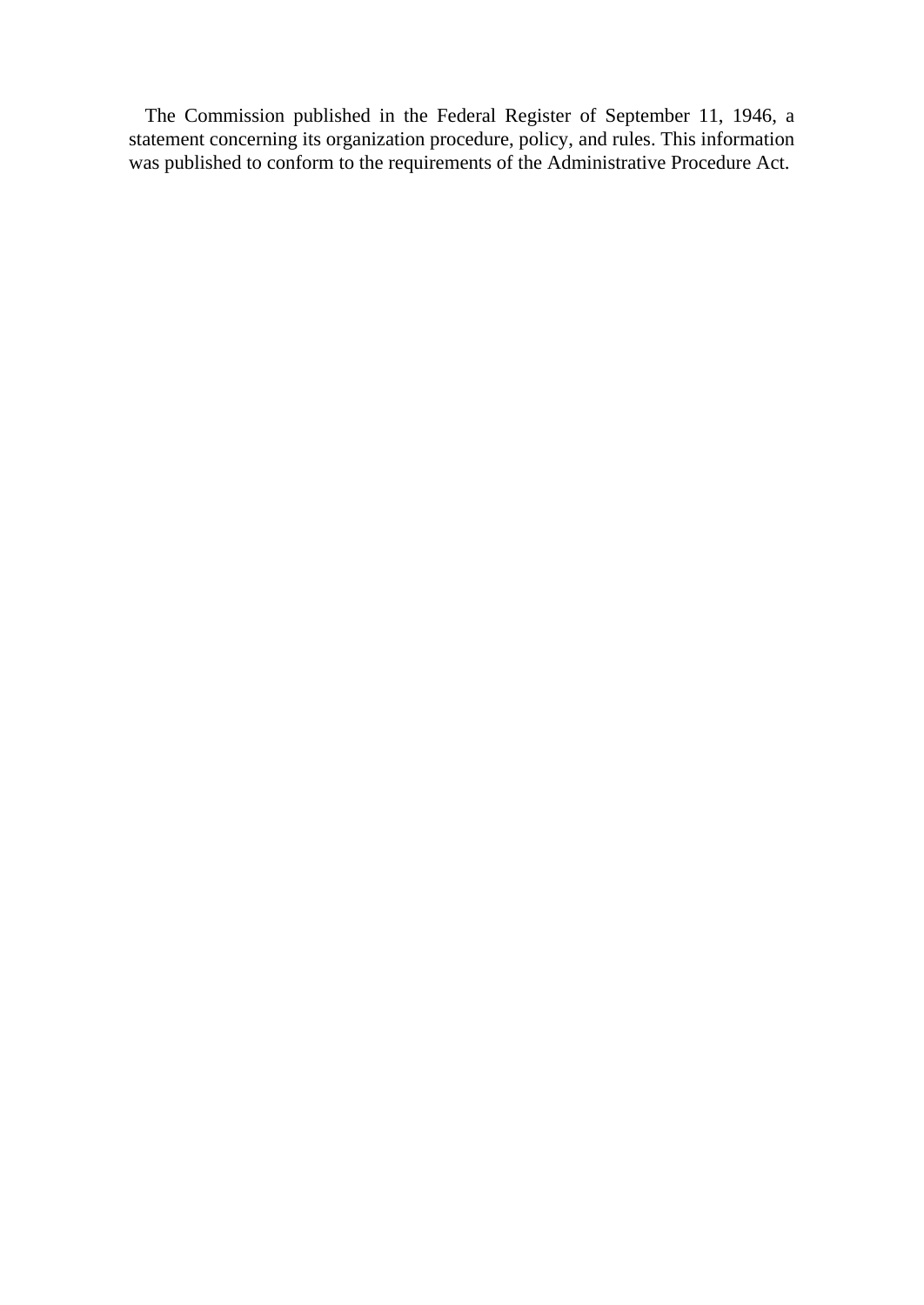The text of the revised Rules of Practice appears on page 85. Copies of the rules may be obtained upon application to the Commission.

#### **LANHAM TRADE-MARK ACT**

The Lanham Trade-Mark Act (Public Law 489, 79th Cong.), approved by the President, July 5, 1946, delegates to the Federal Trade Commission certain duties with respect to the cancellation of trademarks registered with the Patent Office. The act becomes effective July 5, 1947.

Section 14 of the act provides that--

the Federal Trade Commission may apply to cancel on the grounds specified in subsections ( c) and (d) of this section any mark registered on the principal register established by this act, and the prescribed fee shall not be required.

Under subsections (c) and (d) of section 14, the Commission may apply for cancellation--

(c) at any time if the registered mark becomes the common descriptive name of an article or substance on which the patent has expired, or has been abandoned or its registration was obtained fraudulently or contrary to the provisions of section 4 or of subsections (a), (b), or (c) of section 2 of this act for a registration hereunder, or contrary to similar prohibitory provisions of said prior acts for a registration thereunder, or if the registered mark has been assigned and is being used by, or with the permission of, the assignee so as to misrepresent the source of the goods or services In connection with which the mark is used or if the mark was registered under the act of March 3, 1881, or the act of February 20, 1905, and has not been published under the provisions \* \* \* of this act; or

(d) at any time in the case of a certification mark on the ground that the registrant (1) does not control, or is not able legitimately to exercise control over, the use of such mark, or (2) engages in the production or marketing of any goods or services to which the mark is applied, or (3) permits the use of such mark for other purposes than as a certification mark, or (4) discriminately refuses to certify or to continue to certify the goods or services of any person who maintains the standards or conditions which such mark certifies.

Subsections (a), (b), and (c) of section 2, referred to above, authorize the Commission to apply for cancellation of a registered mark if it--

(a) Consists of or comprises immoral, deceptive, or scandalous matter ; or matter which may disparage or falsely suggest a connection with persons, living or dead, institutions, beliefs, or national symbols, or bring them into contempt, or disrepute.

(b) Consists of or comprisesthe flag or coat of arms or others insignia of the United States, or of any State or municipality, or of any foreign nation, or any simulation thereof.

(c) Consists of or comprises a name, portrait, or signature identifying a particular living individual except by his written consent, or the name, signature, or portrait of a deceased President of the United States during the life of his widow, if any, except by the written consent of the widow.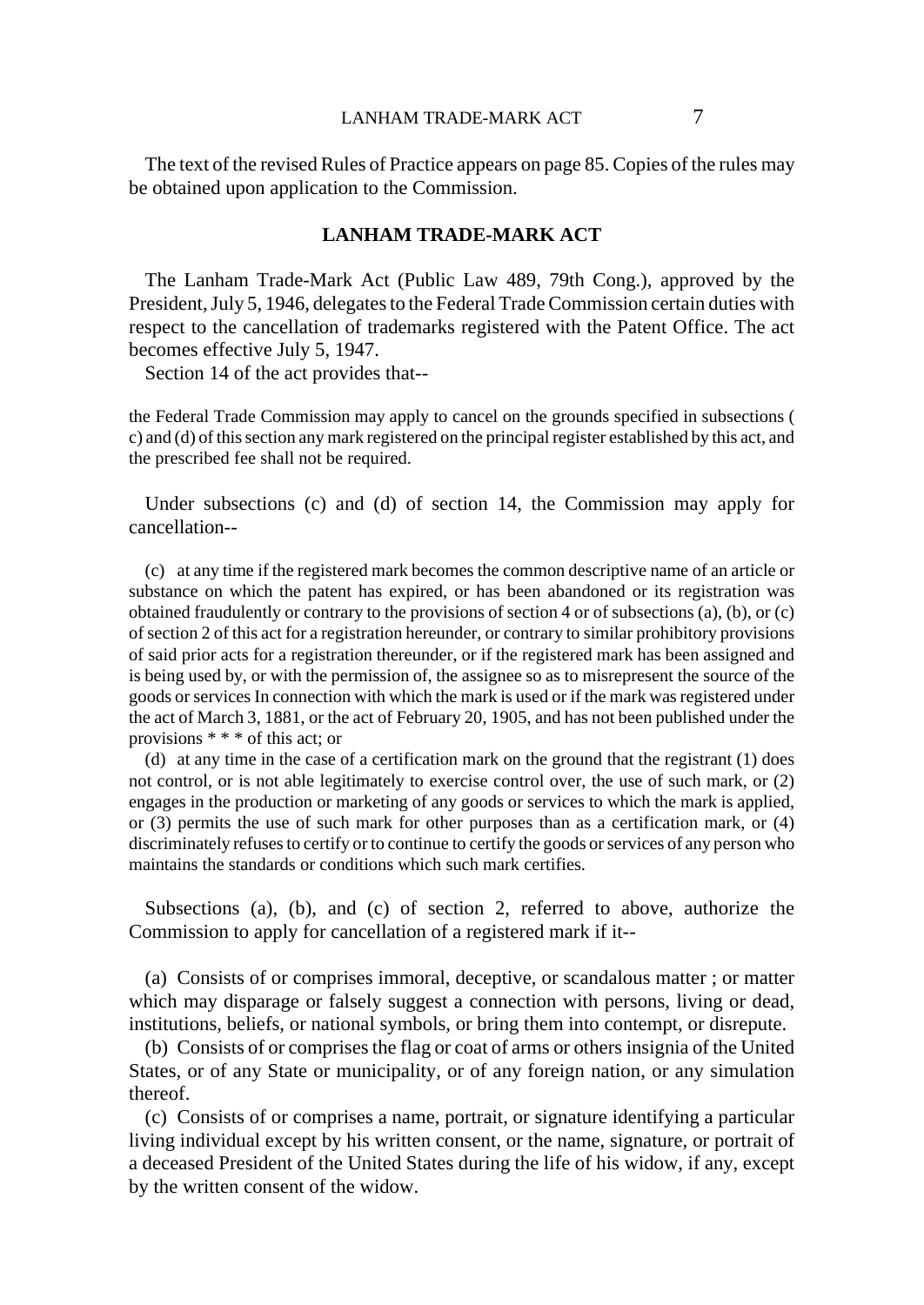The act provides further that the Commission may apply for cancellation when registration of a mark was obtained contrary to the provisions of section 4, which reads--

SEC. 4. Subject to the provisions relating to the registration of trade-marks, so far as they are applicable, collective and certification marks, including in dictations of regional origin used in commerce, shall be registrable under this act, in the same manner and with the same effect as are trade-marks, by persons, and nations, States, municipalities, and the like, exercising legitimate control over the use of the marks sought to be registered, even though not possessing an industrial or commercial establishment, and when registered they shall be entitled to the protection provided herein in the case of trade-marks,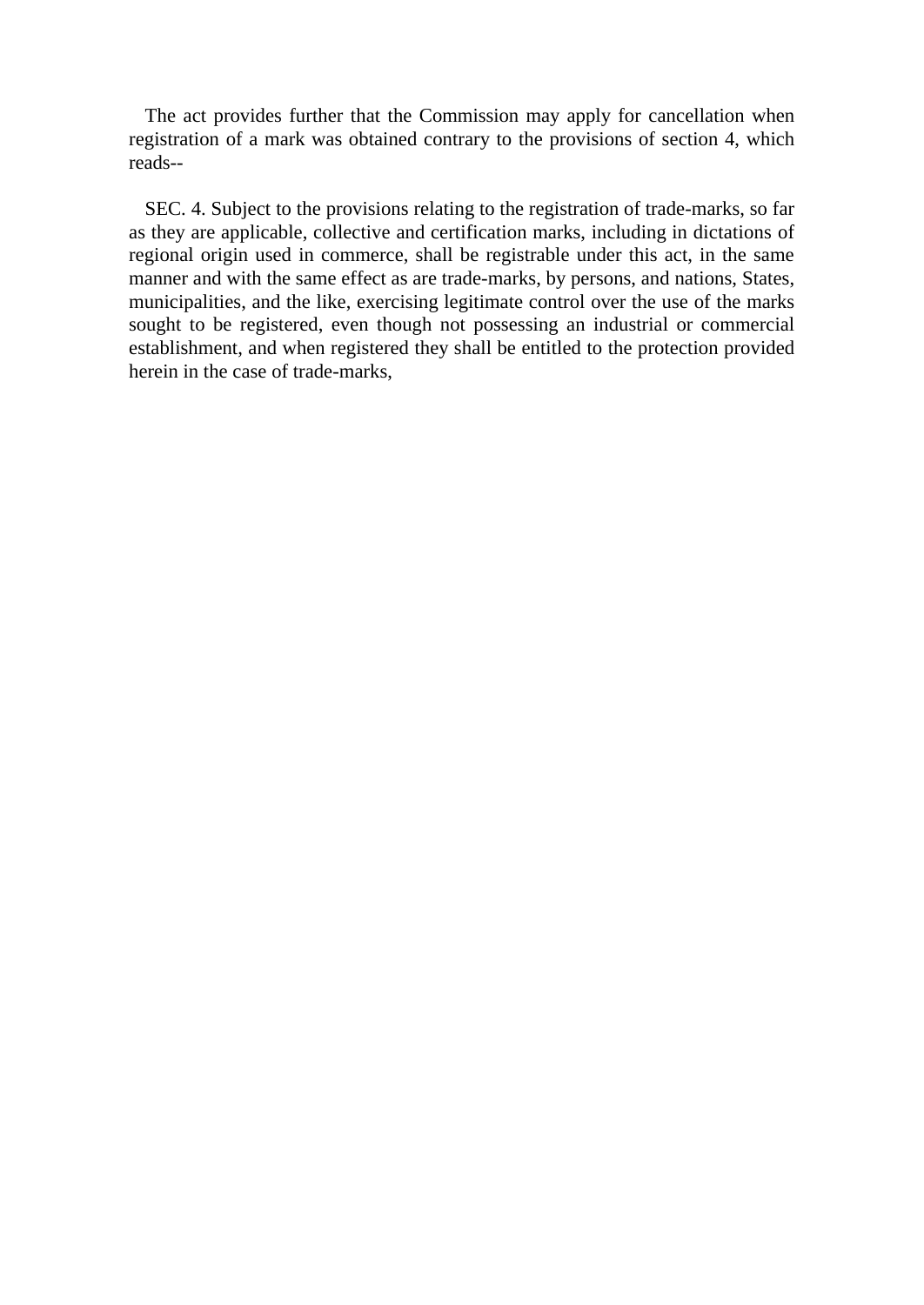except when used so as to represent falsely that the owner or a user thereof makes or sells the goods or performs the services on or in connection with which such mark is used  $* * *$ .

#### **SUMMARY OF LEGAL ACTIVITIES DURING FISCAL YEAR**

The Commission issued 101 formal complaints alleging violations of the laws it administers; entered 89 orders directing respondents to cease and desist from such violations ; and accepted 96 stipulations to discontinue unlawful practices, 23 pertaining especially to radio and periodical advertising.

The Commission was a party in 17 cases decided in the United States courts. Results favorable to the Commission were obtained in 14 cases, 5 in the Supreme Court and 9 in United States Circuit Courts of Appeals. Commission orders to cease and desist were affirmed by circuit courts of appeals in 9 cases, 1 with modifications. Three petitions for review were withdrawn from circuit courts of appeals by respondents, leaving Commission orders to cease and desist in effect. The Supreme Court in 5 cases denied respondents' pleads for certiorari. A Commission order to cease and desist was reversed in 1 case in the circuit court of appeals, and the Supreme Court reversed 2 orders and remanded the cases for further proceedings. Three petitions for review of Commission orders were filed by respondents in circuit courts of appeals.

Trade practice conferences were held for nine industries. Trade practice rules were approved for promulgation for the artificial limb industry, construction equipment distributing industry piston ring industry, and wholesale confectionery industry (Philadelphia trade area);

In the administration of the Wool Products Labeling Act field inspections were made of several million articles subject to the labeling provisions of the act, covering the labeling practices of over 5,500 manufacturers, distributors, and other marketers.

The Commission conducted several investigations into the operation of export associations organized under the Export Trade Act. Investigation of the Phosphate Export Association was completed, and recommendations for the readjustment of the business of the association were issued. At the close of the fiscal year, 49 export associations were registered with the Commission.

#### **PROCEEDINGS RESUMED ON CASES SUSPENDED BECAUSE OF WAR**

The suspense of work on many cases because of war conditions was lifted by the Commission on August 27, 1945. These cases involve a wide range of products including precision instruments, machinery, chemicals, construction materials and automobile tire chains. The suspensions had been ordered pursuant to an arrangement between the War and Navy Departments and the Commission, April 28, 1942, providing for the postponement of any proceeding at the request of those Departments when, in the opinion of the Secretary of War and the Secretary of the Navy, their continuation would seriously interfere with the war effort. On August 17, 1945, the War Department, and on August 20, 1945, the Navy Department, withdrew their requests. The Commission thereafter announced the lifting of its suspension of these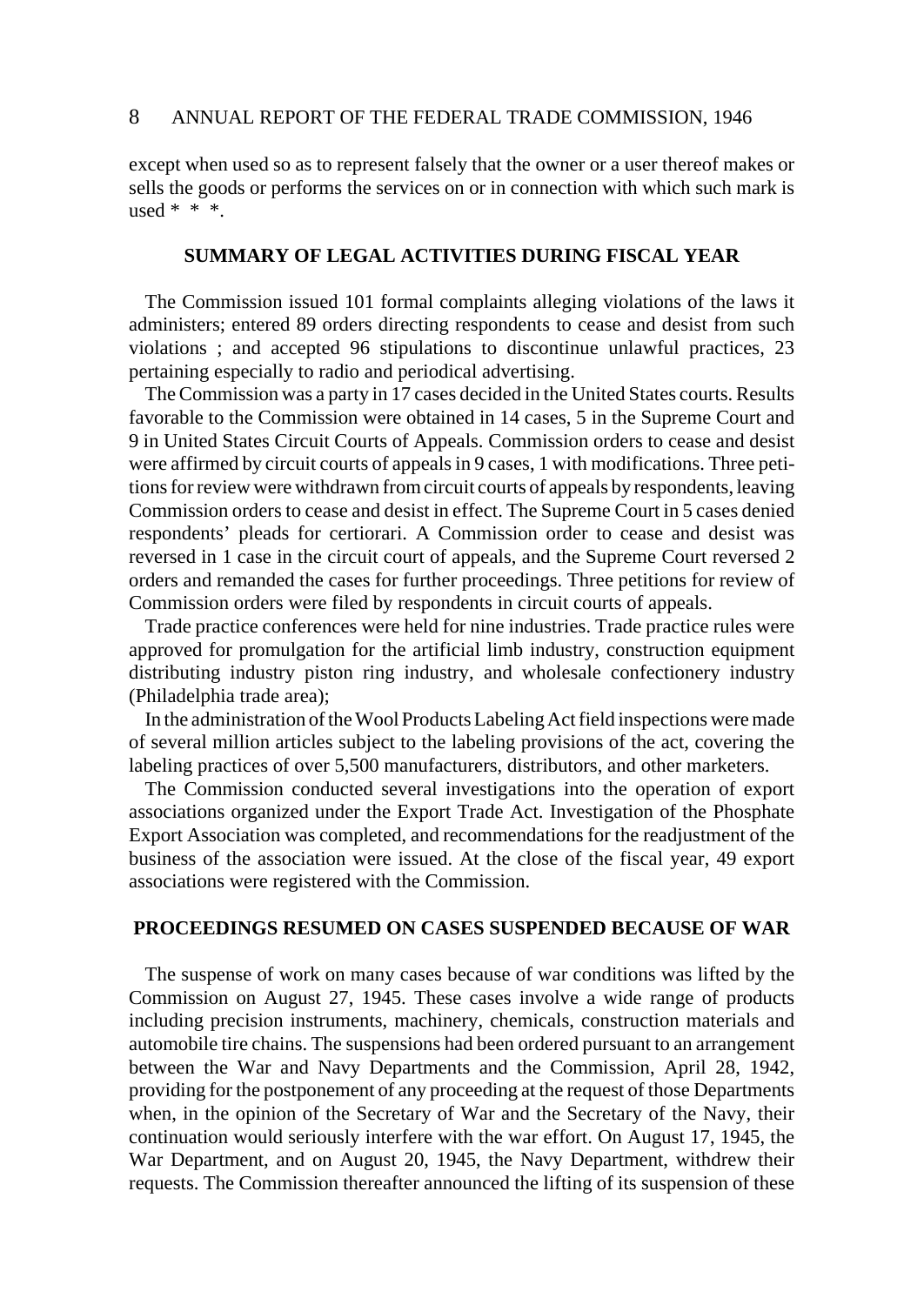matters and proceeded with them as expeditiously as possible.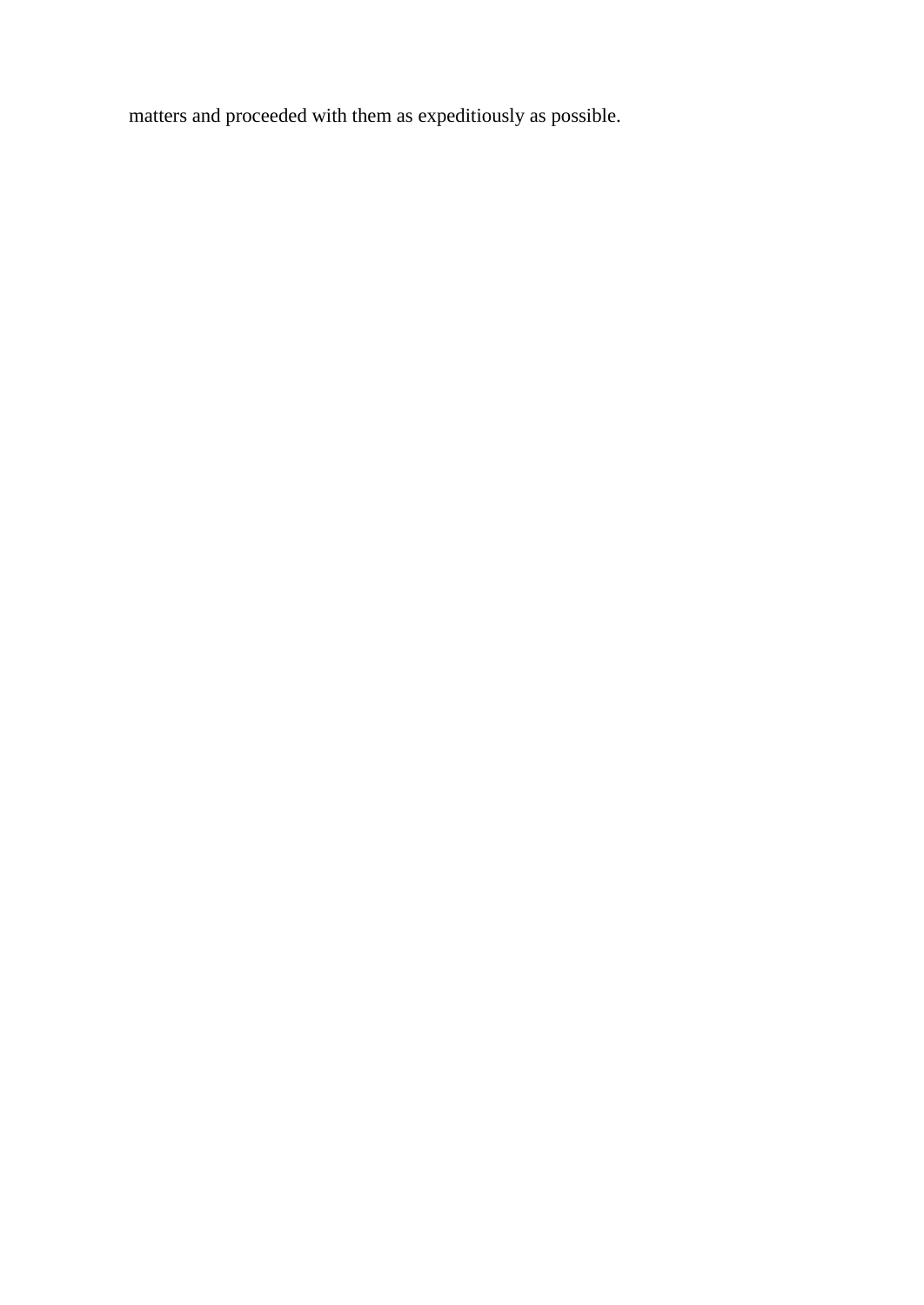#### **GENERAL INVESTIGATIONS**

Five general investigations were completed during the fiscal year and reports thereon were made to Congress under the titles:

*Resale Price Maintenance.*

*Wholesale Raking Industry, PartI--Waste in the Distribution of Bread;* and *Part II-- Costs, Prices, and Profits.*

*International Phosphate Cartels.*

*Distribution Methods and Costs, Part IX--Cost of Production and Distribution of Fish on the Pacific Coast.* This investigation was undertaken in cooperation with the Office of the Coordinator of Fisheries, Department of the Interior.

During its existence the Commission has conducted more than 135 general investigations and 370 cost studies.<sup>2</sup> A majority of these general investigations were authorized by congressional resolutions, some were conducted pursuant to Presidential orders, a number were made at the request of other branches of the Government, and others on the initiative of the Commission. Many of these inquiries have supplied valuable information bearing on competitive conditions and trends in interstate trade and industrial development and have shown the need for, and wisdom of, legislative or other corrective action.

Investigations conducted by the Commission have led, directly or indirectly, to the enactment of important laws, including the Export Trade Act the Packers and Stockyards Act , the Securities Act of 1933, the Stock Exchange Act of 1934, the revised Federal Power Commission Act of 1934, the Public Utilities Holding Company Act of 1935, the Natural Gas Act of 1938, and the Robinson-Patman Antidiscrimination Act of 1936, which amended section 2, of the Clayton Act.

#### **THE COMMISSIONERS AND THEIR DUTIES**

The Federal Trade Commission is composed of five Commissioners appointed by the President and confirmed by the Senate. Not more than three may belong to the same political party.

As provided in the Federal Trade Commission Act, the term of office of a Commissioner is 7 years, dating from the 26th <sup>3</sup> of September last preceding his appointment, except when he succeeds a Commissioner who relinquishes office prior to the expiration of his term in which case the act provides that the new member "shall be appointed only for the unexpired term of the Commissioner whom he shall succeed." Upon the expiration of his stated term of office, a Commissioner continues to serve until his successor shall have been appointed and shall have qualified.

As of June 30, 1946, the Commission was composed of the following members: William A. Ayres, Democrat, of Kansas, Chairman; Garland S. Ferguson, Democrat, of North Carolina; Ewin L. Davis, Democrat, of Tennessee; Robert E. Freer, Republican, of Ohio; Lowell B. Mason, Republican, of Illinois.<sup>4</sup>

The Chairmanship of the Commission rotates annually among its members. Commissioner Ayres is serving as Chairman during the

<sup>2</sup>An alphabetical list and brief of description of the investigations conducted by the Commission appear in the appendix, beginning at p.103.

<sup>3</sup> September 26 marks the anniversary of the approval of the Federal Trade Commission Act in 1914.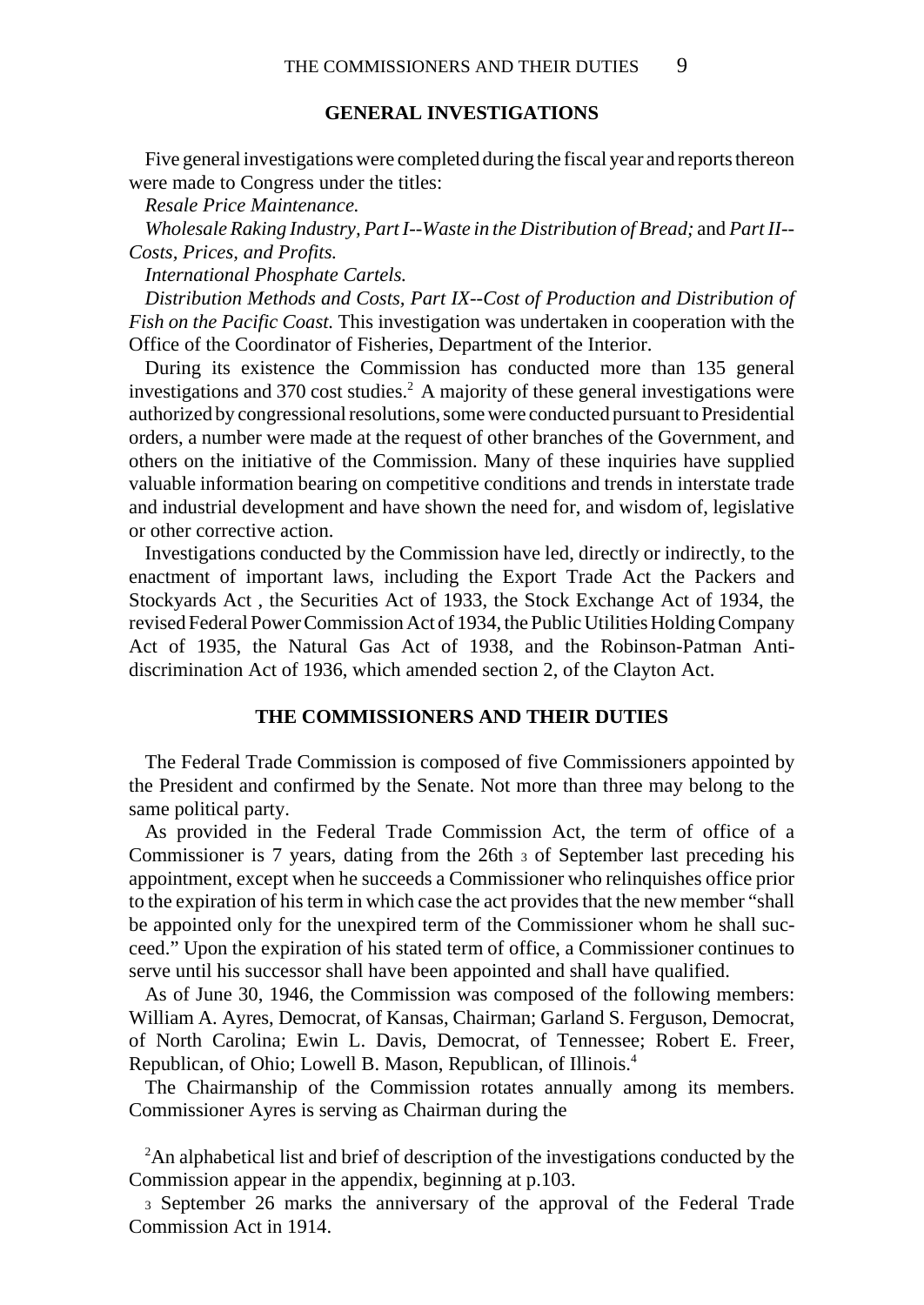<sup>4</sup> Commissioner Mason took office October 15, 1945. He succeeded Commissioner Charles H. March, who died August 28, 1945.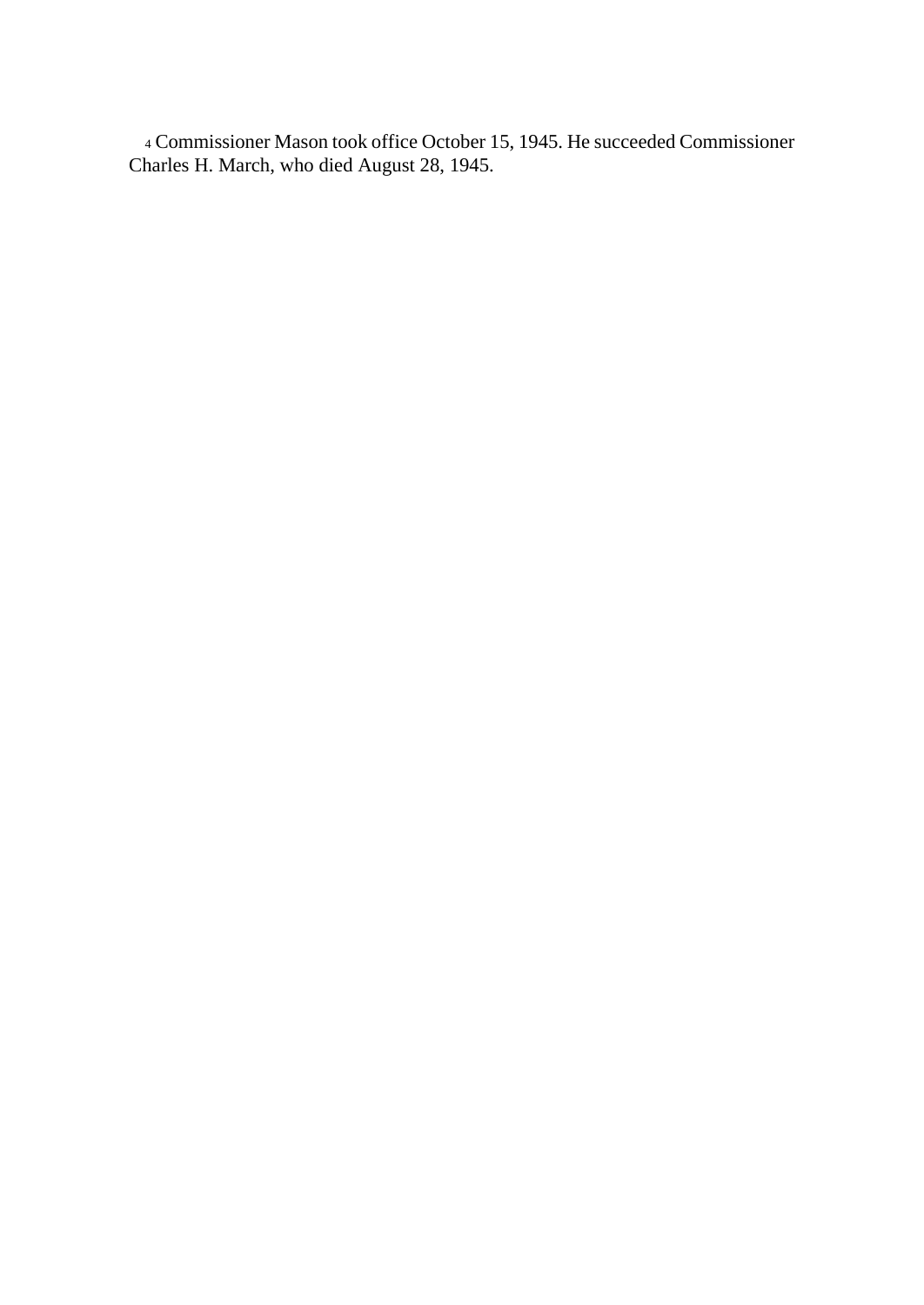calendar year 1946, having succeeded Commissioner Davis. Commissioner Ferguson will become Chairman in January 1947. Through this method of rotating the chairmanship, each Commissioner serves as Chairman at least once during histerm of office.TheChairman presides atmeetings and signsthemore important official papers and reports at the direction of the Commission.

In addition to the general duties of administering the statutes committed to the Commission for enforcement, each has supervisory charge of the work of one or more of the divisions of the Commission. During the 1946 fiscal year Chairman Ayres had supervisory charge of the Medical Advisory Division and the several Administrative Divisions; Commissioner Ferguson, of the Trial Examiners Division and the Division of Trade Practice Conferences; Commissioner Davis, of the Trial and Appellate Division; Commissioner Freer, of the Radio and Periodical Division and the Division of Accounts, Statistics andEconomic Investigations; andCommissioner Mason, ofthe Legal Investigations Division. (See p.6 for assignments of Commissioners for period from July 1, 1946, through March 31 1947.)

The Secretary of the Commission is its executive officer. Each case coming before the Commission for consideration is assigned to a Commissioner for examination and report before it is acted upon by the Commission. The Commissioners meet each work day for the transaction of business, including the hearing of oral arguments in cases before the Commission. They usually preside individually at the trade practice conferences held for industries, perform numerous administrative duties incident to their position, and direct the work of a staff which, as of June 30, 1946, numbered 513 officials and employees, including attorneys, economists, accountants, and administrative personnel stationed in Washington and in 5 branch offices. In addition, 34 members of the staff were on military furlough and serving in the armed forces of the Nation.

#### **PUBLICATIONS OF THE COMMISSION**

The Federal Trade Commission Act , section 6 (f) , provides that the Commission shall have power--

to make public from time to time such portions of the information obtained by it hereunder, except trade secrets and names of customers, as it shall deem expedient to the public interest ; and to make annual and special reports to the Congress and to submit therewith recommendations for additional legislation ; and to provide for the publication of its reports and decisions in such form and manner as may be best adapted for public information and use.

Publications issued during the fiscal year were:

*Annual Report of the Federal Trade Commission forthe Fiscal Year Ended June 30, 1945.* House Document No. 407, Seventy-ninthCongress,second session,January 11, 1946 ; 116 pages. Available from the Superintendent of Documents, Government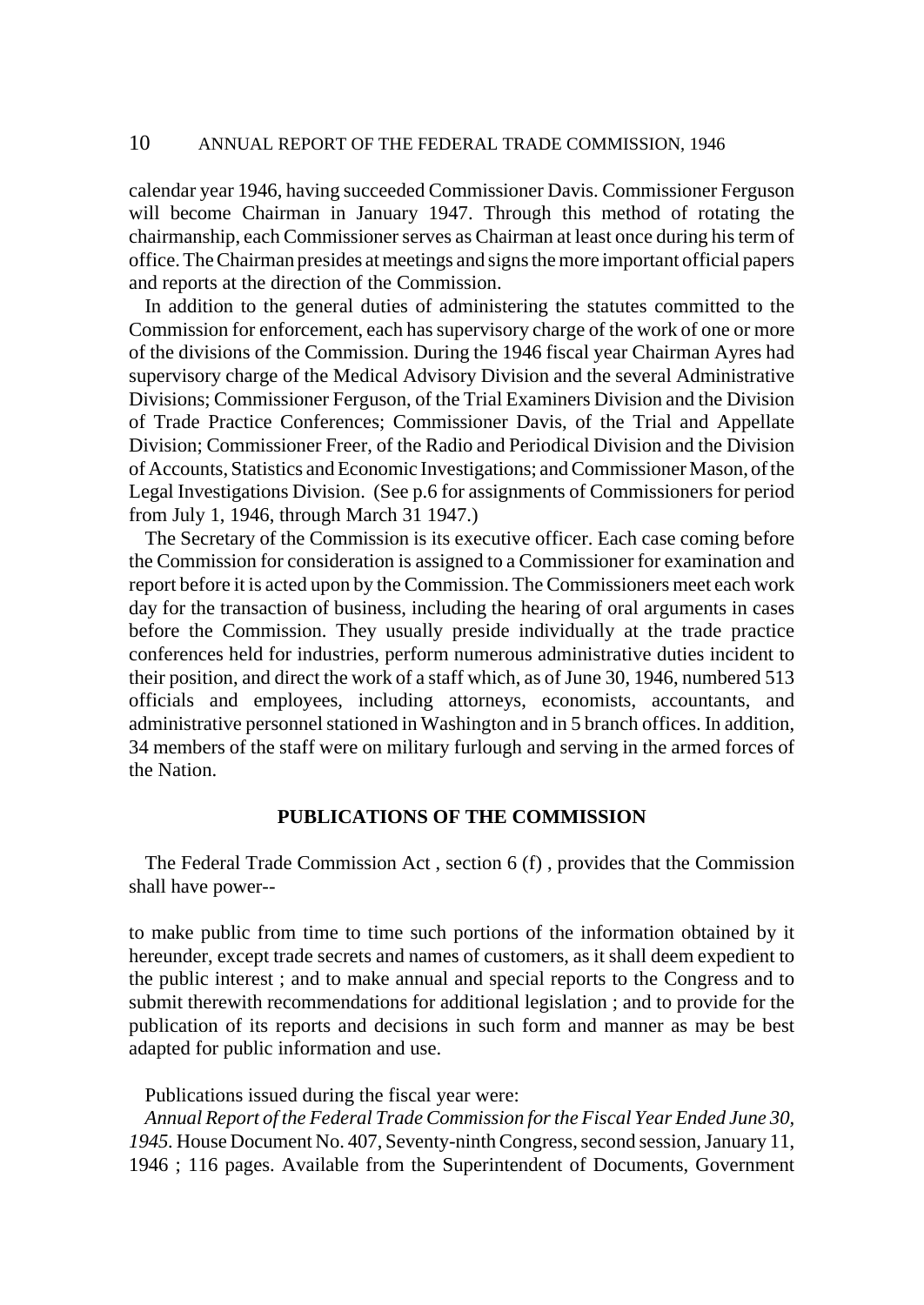Printing Office, at 25 cents a copy while the supply lasts.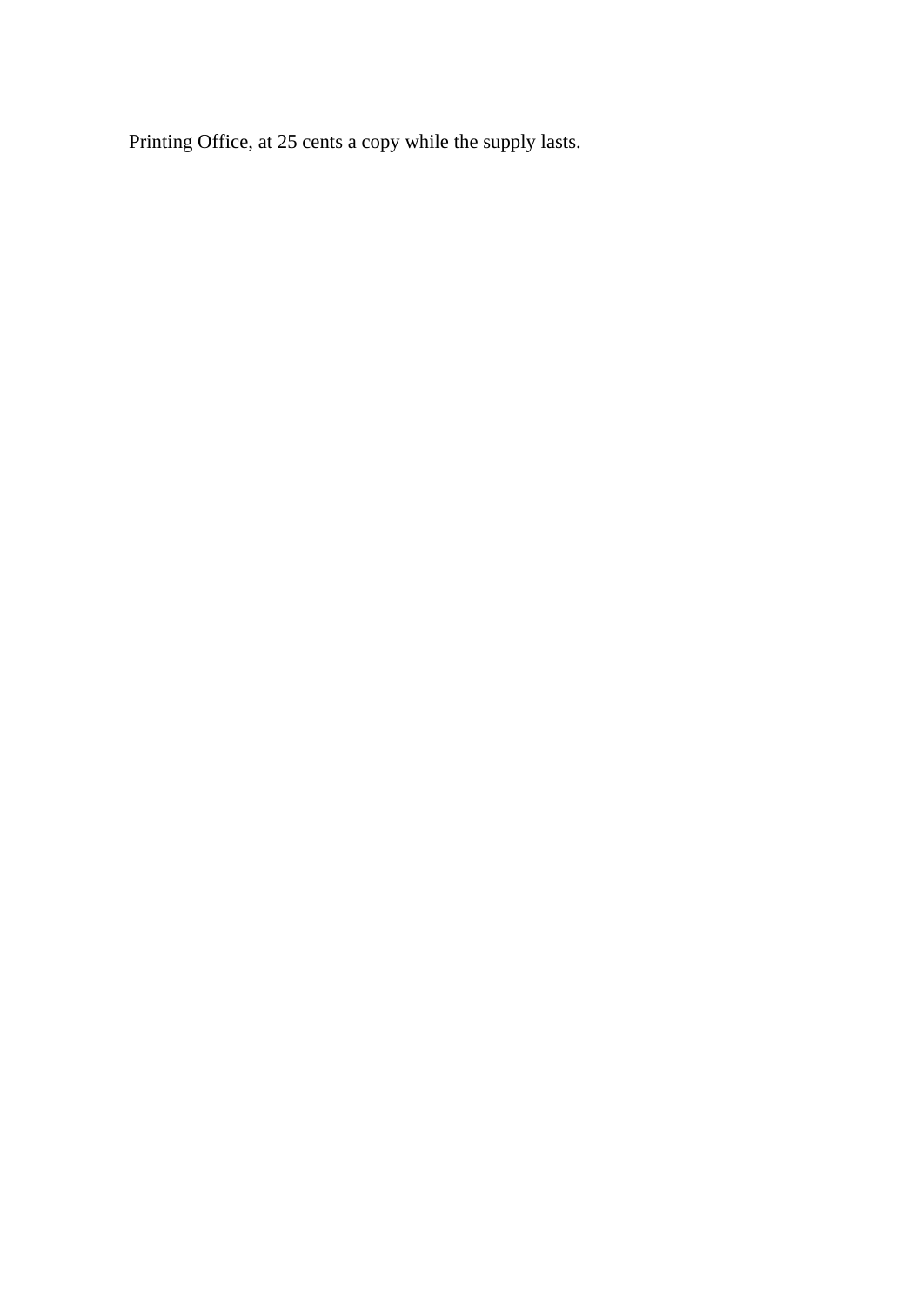*Trade Practice Rules for the Artificial Limb Industry, April 16, 1946,* 14 pages. Available from Federal Trade Commission without charge while the supply lasts.

*International Phosphate Cartels, May 1, 1946;* 60 pages. Available from Federal Trade Commission without charge while the supply lasts.

*Resale Price Maintenance, December 13, 1945;* 872 pages. Available from the Superintendent of Documents, Government Printing Office, at \$1.50 a copy while the supply lasts. *Summary, 39* pages, available from the Federal Trade Commission without charge while the supply lasts.

*Wholesale Baking Industry, Part I, Waste in the Distribution of Bread, April 18, 1946;* 25 pages. Available from the Superintendent of Documents, Government Printing Office, at 10 cents a copy while the supply lasts.

The publications of the Commission reflect the character and scope of its work and vary in content and treatment from year to year. Important among them are those presenting fact-finding studies, reports and recommendations relating to general business and industrial inquiries. Illustrated by appropriate charts and tables, these books and pamphlets deal with current developments, possible abuses, and trends in an industry, and contain scientific and historical background of the subjects discussed. They have supplied the Congress, the Executive agencies of the Government, and the public with information not only of specific and general value but of especial value as respects the need or wisdom of new and important legislation, to which they have frequently led, as well asto corrective action by the Department of Justice and private interests affected. The Supreme Court has at times had recourse to them, and many have been designated for reading in connection with university and college courses in business administration, economics, and law.

The 38 volumes of *Federal Trade Commission Decisions* contain (1) the findings of fact and orders to cease and desist issued by the Commission throughout the years; (2) the stipulations accepted by the Commission wherein respondents agree to cease and desist from unlawful practices; and (3) the decisions of the courts in Commission cases for the different periods covered by the different volumes. They constitute a permanent and authoritative record of the remedial measures taken by the Commission to stop violations of the laws it administers. The decisions establish for industry, business, and the individual the guideposts of fair competitive dealing. They also tell, case by case, the story of the multiplicity of unlawful practices which have been found to be detrimental to the public interest and of the accomplishments of the Commission in the prevention of such practices.

Decisions of the Federal courts reviewing Commission cases also are published from time to time in separate volumes and may be purchased from the Superintendent of Documents, Government Printing Office.

The trade practice rules the regulations under the Wool Products Labeling Act, and the Rules of Practice before the Commission are published in pamphlet form and may be obtained from the Commission without charge.

721821--46----2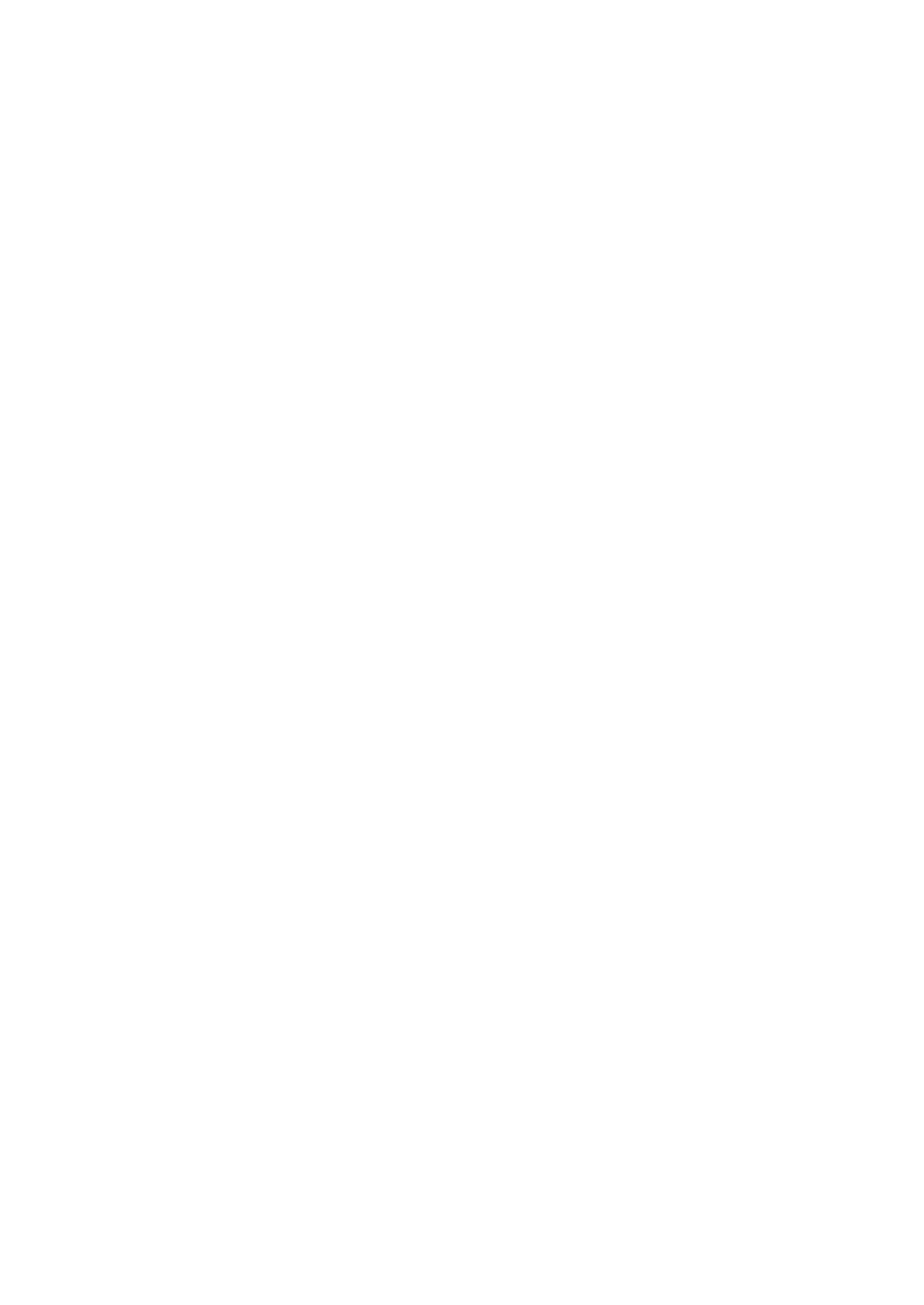#### **RECOMMENDATIONS TO CONGRESS**

The only specific recommendation for legislation which the Commission has made in its annual reports for some years past is that section 7 of the Clayton Act be amended in order to curb more effectively the increasing mergers of competing corporations under common ownership through acquisition of their stock or assets. During the current fiscal year a bill to accomplish that purpose (H. R. 4810, 79th Cong. 2d sess.) was favorably reported by the House Committee on the Judiciary, but did not reach the floor for discussion before the end of the concluding session of the Seventy-ninth Congress. The Commission renews its advocacy of the objective embodied in such bill, an objective which was also supported by the Temporary National Economic Committee. The following chart shows the sharp increase in the merger movement since the end of the war.

#### GRAPH not available

Another recommendation which the Commission desires to make is for such amendment of the Clayton Act as will give the Commission's orders to cease and desist under that act the same sanctions and the same decree of finality that its orders now have under the Federal Trade Commission Act. Orders issued under the Clayton Act can now be enforced only by first obtaining court affirmance and a court decree commanding obedience to the order, and then following this with a contempt proceeding if the court decree is disobeyed. Prior to the Wheeler-Lea amendment of the Federal Trade Commission Act in 1938, that was the only method of enforcing compliance with the Commission's orders issued under that act, but since that amendment such orders become final within 60 days unless judicial review is initiated, and violations of any final order are subject to a specified money penalty, recoverable by civil penalty suit. There appear to be no substantial reasons why orders under both acts should not have the same status as to finality and as to penalties for violation.

(Commissioner Mason did not participate in these legislative recommendations.)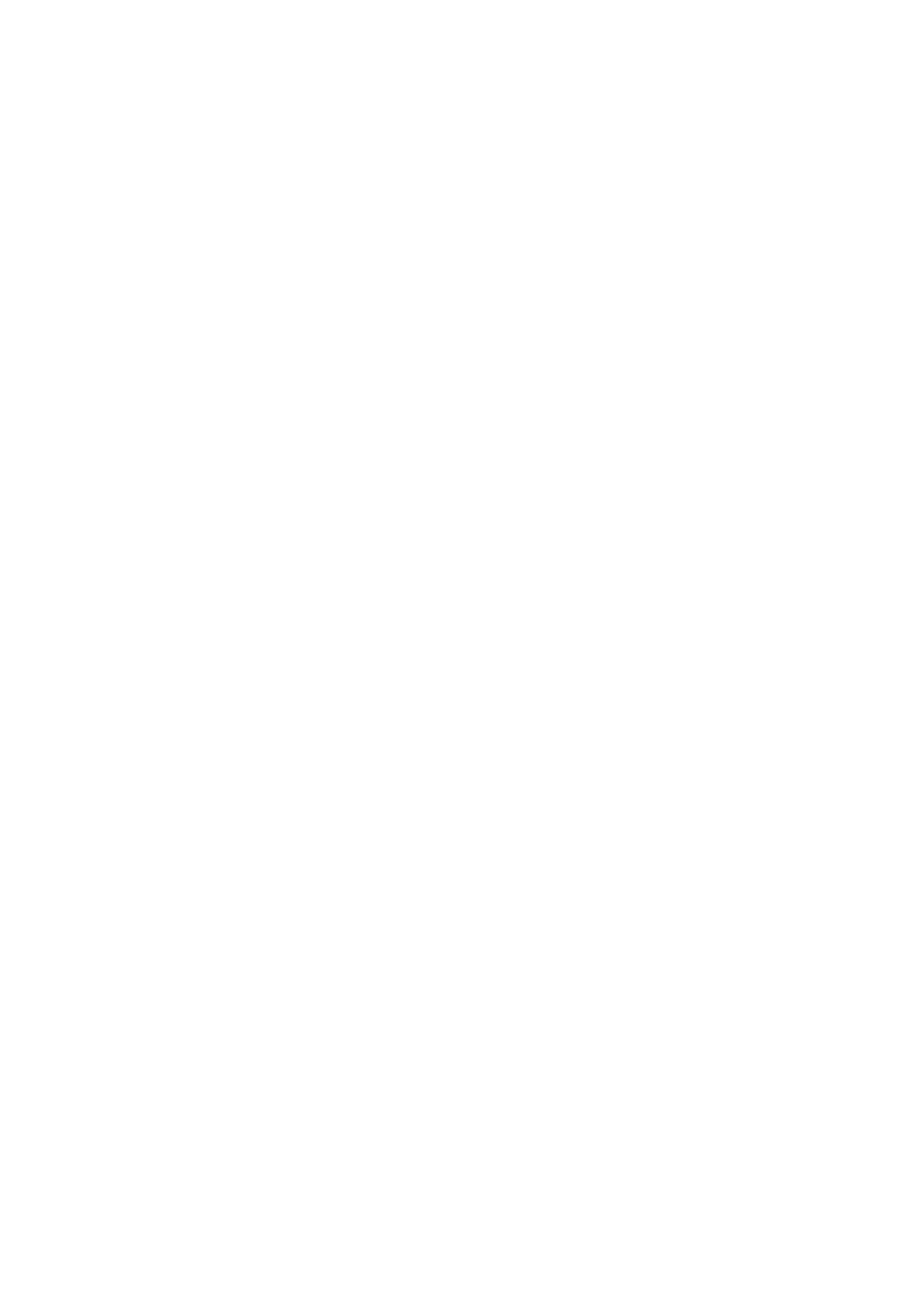#### **PART I. GENERAL INVESTIGATIONS**

Reports submitted to Congress during the fiscal year covered *International Phosphate Cartels,* May 1, 1946; *Wholesale Baking Industry, Part I--Waste in the Distribution of Bread,* April 22, 1946; and *Resale Price Maintenance,* December 13, 1945.

Two other investigations were completed and the reports transmitted to Congress soon after the close of the fiscal year. They were *Wholesale Baking Industry, Part II-- Costs, Prices, and Profits,* August 7, 1946, and *Distribution Methods and Costs, Part IX--Cost of Production and Distribution of Fish on the Pacific Coast,* July 25, 1946.

The reports are summarized below.

#### **INTERNATIONAL PHOSPHATE CARTELS**

For approximately three-quarters of a century theCongress and the public have been concerned with different aspects of the monopoly problem. International cartel agreements are one phase of this problem. Public apprehension concerning cartel operations was intensified when it was disclosed that Germany had used international cartel agreements to retard scientific developments in the United States and to further her own preparations for war.

The term "cartel," which applies to a type of combination in restraint of trade, was introduced into American usage from Europe, particularly from Germany where it originated under the name "kartel." In the United States, cartel types of activities have flourished under various designations. However, not allsuch activities have restrained competition.

A cartel may be defined as a combination in restraint of competition in industry and trade that isimplemented through agreements among enterprises maintaining separate identities and separate ownerships, stock controls, and managements. From the viewpoint of operation, cartels may be classified as (1) local, (2) national, (3) international. The Commission's study has concentrated on agreements among international cartels.

United States industries participating in cartels have included producers of aluminum, alkalies, electric equipment and appliances, fertilizer (phosphates and potash), petroleum products, steel products, and sulfur.

The report of the Commission on international phosphate cartels shows that as early as January 20, 1920, less than a year after the organization of Phosphate Export Association,<sup>1</sup> a Webb-Pomerene law export association, negotiations were opened with the French North African miners for an international cartel agreement to stabilize the marketing of phosphate rock in Europe. An agreement was not arrived at because demand exceeded the supply.

<sup>1</sup> See p. 68 for recommendations made by the commission for the readjustment of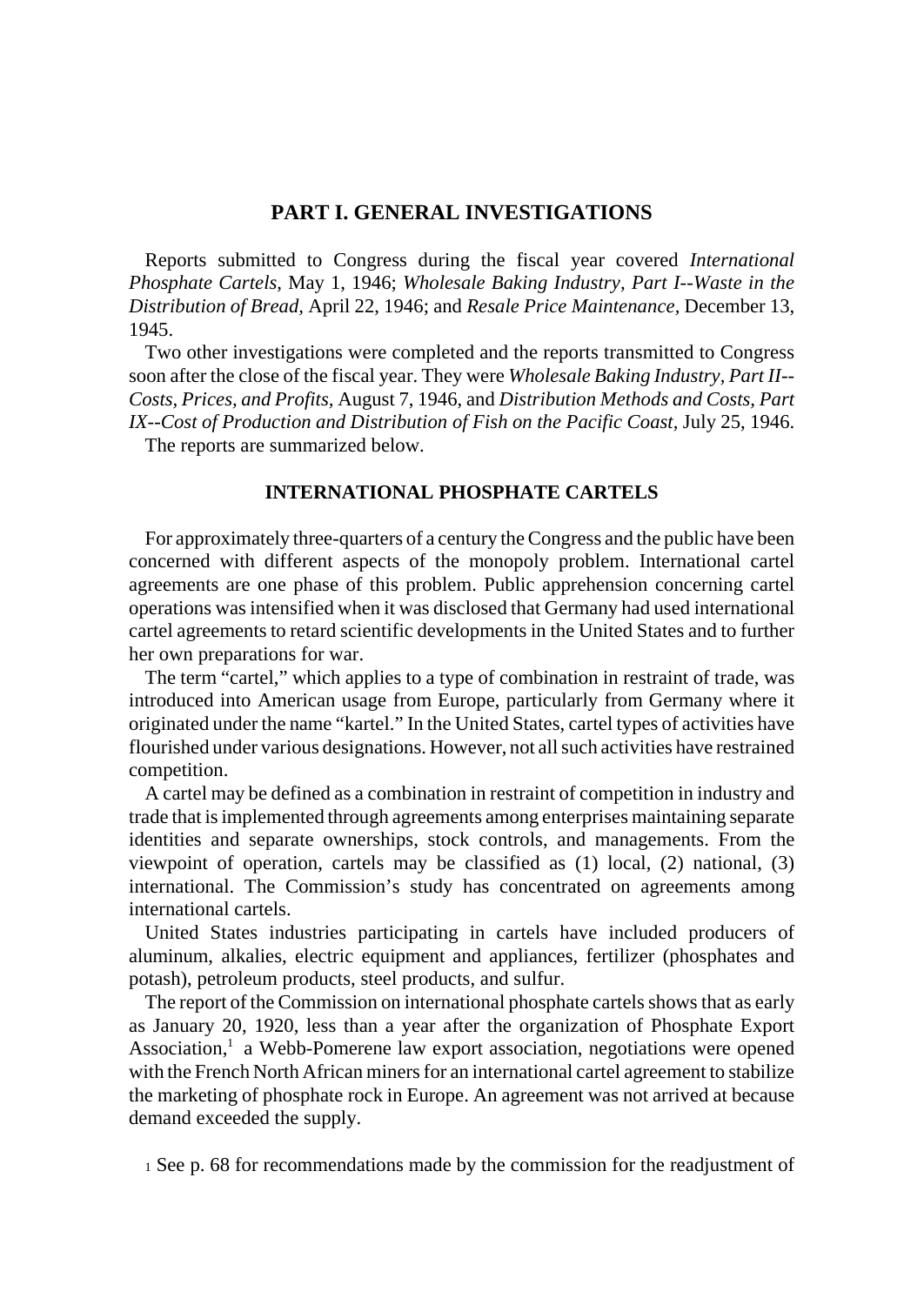this association's business.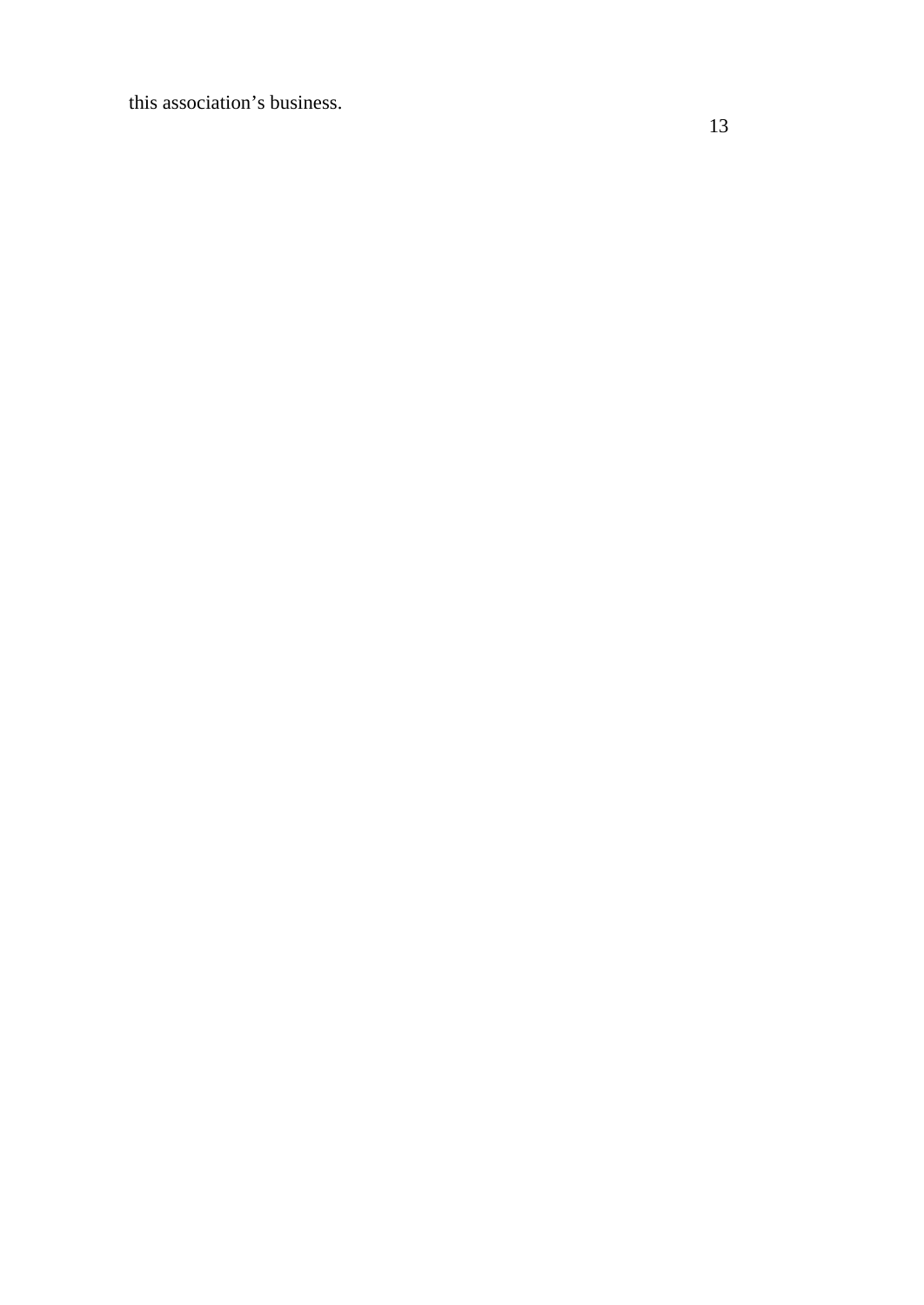Negotiations were continued from time to time, and in December 1933 several international agreements were signed which included Phosphate Export Association and Florida Hard Rock Association, representing United States producers, and the French North African group, the Egyptian interests (Italian and British), and the Pacific Island interests (French and English). The following year an agreement was signed controlling shipments from the Dutch East Indian Island of Curacao to Europe. On April 15, 1937, another cartel agreement was entered into involving division of tonnage forshipment to Japan between a "Low Grade Group" consisting of American, French North African, and Egyptian producers, and a "Pacific High Grade British interests producing in Ocean, Nauru, and Christmas Islands, and French interests producing in Makatea Island.

The so-called French agreement was the basic international phosphate agreement. It was an agreement between Phosphate Export Association, composed of United States producers in Florida, and Comptoir des Phosphates D'Algerie et de Tunisie and Office Cherifien des Phosphates, representing French African producers.

Among other provisions, the agreement allocated European phosphate sales between the Florida and French African producers in the proportions of 16 and 84 percent, respectively, up to 4,500,000 metric tons, and in the proportions of 14 percent to the United States producers and 86 percent to the French African producers when sales exceeded 4,500,000 metric tons. The agreement was for a 10-year period, to end December 31, 1943. European prices, except to France, were to be fixed by mutual agreement. The French Government insisted that French industry and French farmers should receive the benefit of favorable prices.

It appears that certain articles of the agreement were inserted  $(1)$  to protect American producers should Swift Co. and Ore & Chemical Corp., the latter controlled by Germany's Metallgesellschaft, withdraw from Phosphate Export Association; (2) to protect the Florida companies in the Japanese market and prevent sales by Morocco producers in Canada and Cuba; and (3) to discourage imports to the United States by "reserving to the American group full liberty of action in the United States of America." This last provision was understood by a member, as stated in a letter, as meaning:

Naturally, also, the agreementshould provide that during itslife the French producers will not Ship their rock to the United States.

For several years prior to 1932, French Morocco producers shipped phosphate rock to the United States, but during the years 1933 to September 1939, when the cartel agreement was effective, no shipments were received from Morocco.

Annual exports of phosphate from the United States averaged 849,690 long tons during the 15-year precartel agreement period, 1 919-33, and averaged 1,100,767 long tons while the cartel agreement was effective from 1934 to 1938. United States export price averaged \$3.98 per long ton f. o. b. minesfor the period 1919-39, compared with an average of \$2.82 for domestic sales of Florida phosphate. During the period of the cartel agreement the average export price was \$4.27 per ton compared with \$2.44 f. o. b. mine for domestic sales.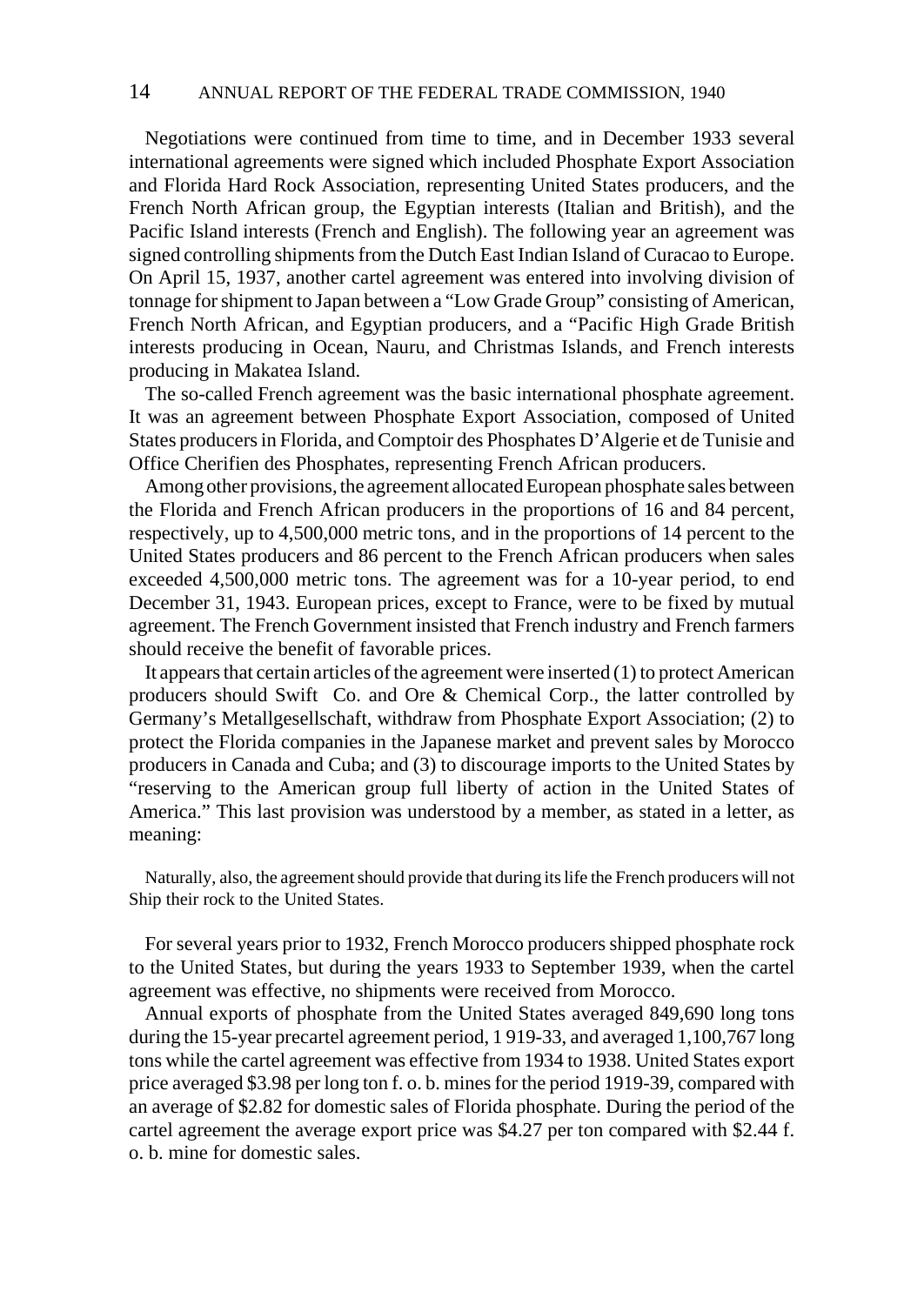The profit per dollar of sales for the seven companies comprising Phosphate Export Association was 26.62, 23.91, and 25.86 cents, respectively, in 1936, 1937, and 1938, when the cartel agreement was effective, compared with 19.93, 13.10, and 19.42 cents in 1939, 1940 ,and 1941, after the agreement became inoperative following the outbreak of World War II in 1939.

Before payment of Federal income taxes, the net profits of four of the phosphate mining companies averaged 12.11 percent in 1937 and 12.55 percent in 1938 when the cartel agreement was effective, de creased to 9.42 percent in 1939 and to 7.46 percent in 1940, and then increased to 11.95 percent in 1941.

The international phosphate cartel agreements, in which Phosphate Export Association participated, included a number of typical cartel activities, such as price fixing by joint action in export markets (except France), allocation of trade on a percentage basisinmarketsshared jointly, and elimination of competition inmembers' exclusive markets, e. g., Cuba, Canada, and the United States, which were reserved to United States producers.

#### **WHOLESALE BAKING INDUSTRY, PART I**

The report on the *Wholesale Baking Industry, Part I--Waste in the Distribution of Bread* was submitted to the President and Congress April 22, 1946.

During the war the Commission was twice requested to make a study of the wholesale baking industry, first, in 1941, for the Office of Price Administration, and second, in the last quarter of 1942 for the Director of the Office of Economic Stabilization. In these inquiries a number of wasteful and uneconomic distribution, practices were disclosed. For example, it was found that in September 1942, after the bread industry had announced it was attempting to voluntarily reduce waste resulting from return of unsold bread, there was still bread destroyed or sold for animal food sufficient to furnish one third of a 1-pound loaf daily for more than the entire population of Philadelphia, or of a State with a population exceeding that of South Carolina. Other uneconomic practices were found to exist.

As a result of the report made to the Economic Stabilizer, the re turn of unsold bread resulting from so-called consignment selling, furnishing bread racks to certain retailers free to induce dealers to handle the bread of a particular wholesaler, and other costly trade practices were forbidden under War Food Order No.1, and delivery service was reduced under the orders of the Office of Defense Transportation.

Notwithstanding the world shortage of food, particularly of cereals, observance of War Food Order No.1 was far from complete, particularly on the part of some large interstate and large local bakeries, especially in the larger markets where they did not dominate the bread trade, such as the Metropolitan New York area, Cleveland, the Pacific Coast States and in sections of Texas.

In sections where wholesale bakers observed the prohibition against return of unsold bread, companies not only conserved human food but increased their profits. In fact, when the Government increased the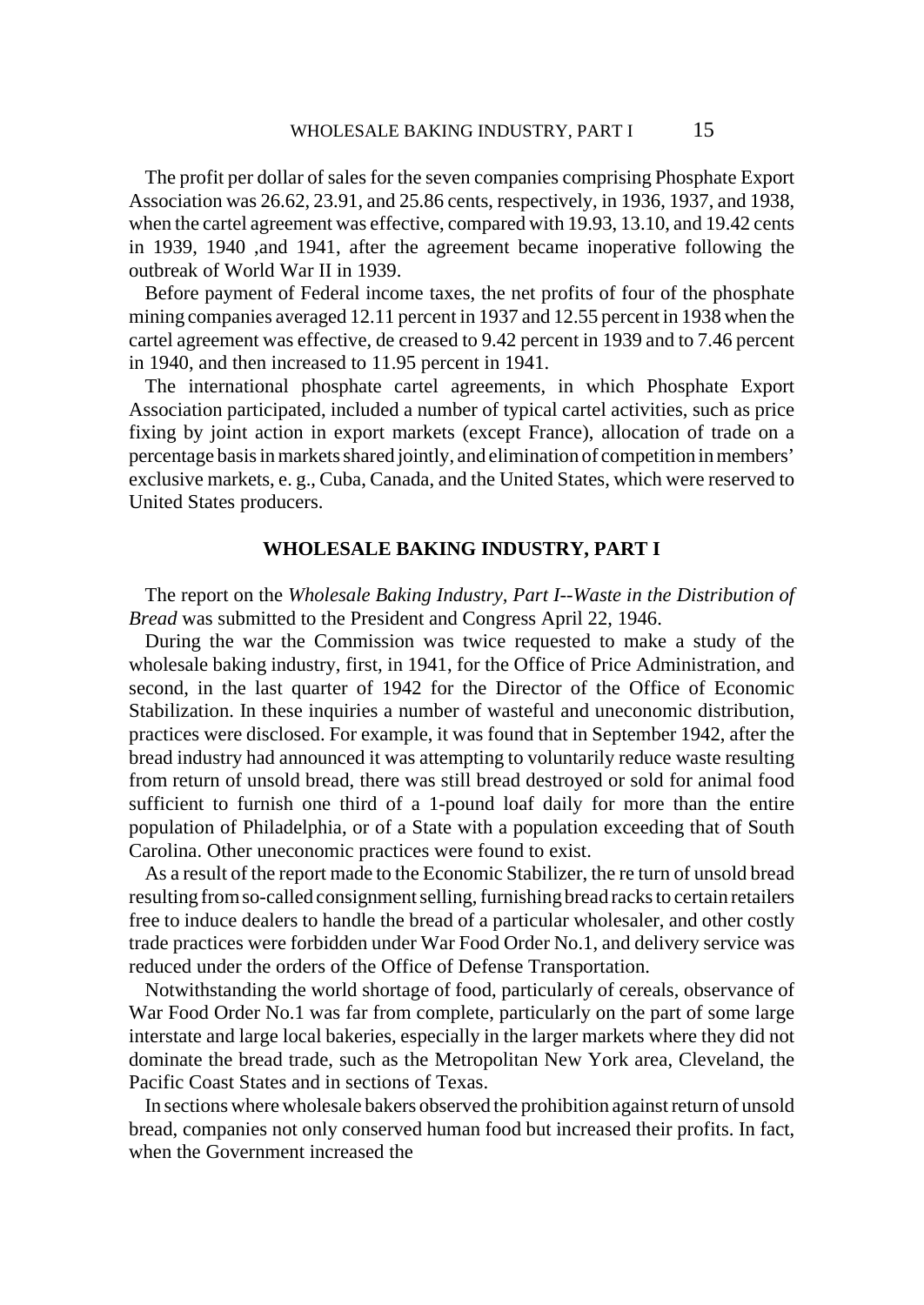extraction of flour from wheat to 80 percent, a large baker wrote to his branch plant managers that:

It has been called to the attention of the Government that had the baking industry lived up to F. D. O. No. 1, 2 it is possible we would not have had to go to a darker flour in this country.

Even with only imper feet compliance with War Food Order No.1, the savings of w heat for human consumption were important. Compared with September 1942, when it appears waste from consignment selling had been reduced to its lowest point through voluntary effort, the 1945 reduction in return of unsold bread, based upon statistics obtained from bakeries located in all parts of the country, was 3.18 percent, which would have resulted in annual savings of 465,138,000 pounds of bread and yeastraised bakery products for the year 1945. As stated in the Commission's report:

This quantity of bread would be sufficient to supply the 46,467,000 total 1940 population of England, Scotland, and Wales with a daily ration of one-third pound of bread for 30 days; for the entire population of France for over 36 days; or a similar ration for the 9,090,000 population of the Netherlands for 5 months; for the 8,387,000 population of Belgium for 5 ½ months; or for the 8,887,000 population of Finland for 1 year. This estimate of savings covers bread and yeast-raised products. Additional savings would have resulted from discontinuing the taking back of unsold cakes and other sweet goods.

The long-time effect of consignment selling is found in its competitive results. It is used by financially strong wholesale bakers to establish themselves in new markets to the competitive detriment of smaller, less financially strong bakers. Consignment selling, the giving of free goods and premiums, free bread racks, the installation of counters free in the larger retail outlets, and the practice of selling 20-ounce or even heavier loaves in new or highly competitive territory, while selling a 1-pound loaf at the same price in other markets where the sellers were firmly established have characterized competition in the industry. Smaller and medium sized wholesalers complained of these practices as endangering their existence.

In its report to the President and the Congress, the Commission stated:

In conclusion, then, there are several sound reasons for continuing and strengthening, rather than relaxing, the waste-preventing provisions of wartime regulations respecting consignment selling of bakery products that may be summarized as follows:

1. Humanitarian considerations growing out of world-wide need for conservation of foodstuffs at least until war devastated economies are rehabilitated.

2. Need in the baking industry for such reasonable public assistance and direction, short of dictatorial control, as may be necessary for the maintenance of fair and equitable competitive conditions under which small local bakers can competewith units oflarge bakery consolidations on the basis of their efficiency in supplying the local market rather than on their relative financial ability to withstand competitive losses due to wasteful competition in consignment selling.

3. American consumer interest in the elimination of competitive waste to the end that food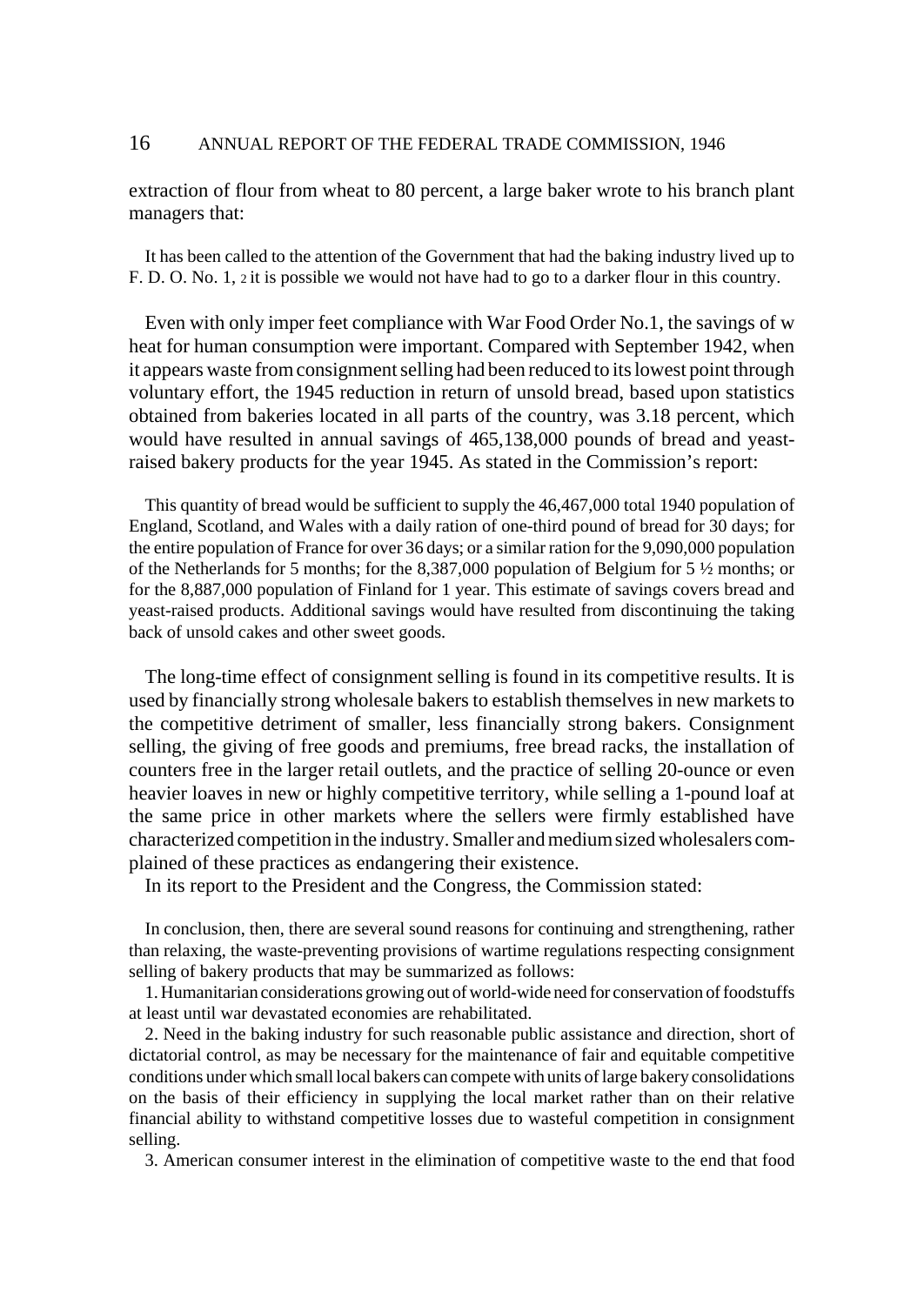supplies adequate to maintain national health and welfare shall be available both during and after the present emergency at minimum prices consistent with healthy development and operation of the wholesale baking industry.

4. Make available to returning veterans a field of useful business in which they may have a fair chance to develop a profitable and growing business. A skillful small baker can furnish the public a product equal or superior to that of the

2 Food Distribution Order No.1, originally known as War Food Order No., 1.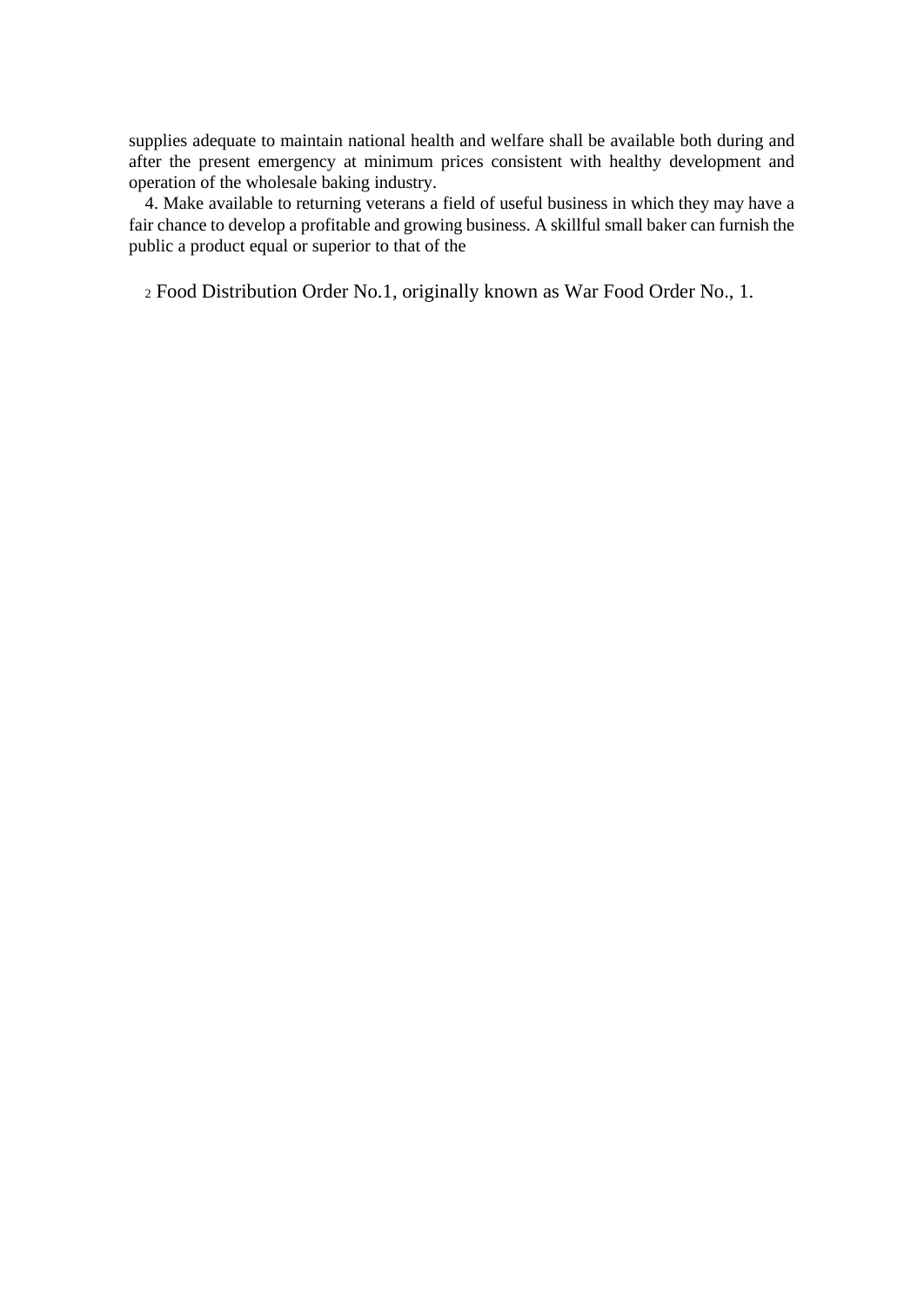#### FISH PRODUCTION AND DISTRIBUTION, PACIFIC COAST 17

large baker, particularly where the bakery products are trucked considerable distances.

Elimination of competitive waste and unfair and inequitable aspects of consignment selling as now practiced by the industry contributes materially to all of these sound objectives without danger to American standards of living or public health with a minimum of inconveniences to consumers of wholesale bakery products during the present emergency, and can continue to do so after the emergency is past.

#### THE REMEDY

The only thing needed to stop waste from the return of unsold bread is to obtain complete cooperation of wholesale bakery officials, driver salesmen, and retail dealers in the observance of War Food Order No.1 in the present emergency. It has been suggested by a union official in a territory in which returned bread was destroyed by being dumped in a river, that the cooperation of national union officials would be helpful.

It is also suggested that a careful examination of present laws be made by the legislative and executive branches of the government to determine what legislation, if any, is needed to permanently eliminate wasteful trade practices and predatory competition which threaten the existence of many small bakers, foredoom new ventures to failure and promote regional monopolistic control of the wholesale bread-baking industry.

### **WHOLESALE BAKING INDUSTRY, PART II**

Part II of the report on the Wholesale Baking Industry was in course of preparation during the fiscal year, but was not transmitted to Congress until August 7, 1946. It presents information concerning prices and pricing practices in the industry, profits earned and unit costs of production and distribution. The report compares the details of production and distribution costsfor bread and rolls, other bakery products, and for all bakery products for two operating periods in 1945, namely, March and September. Comparisons of costs are also made for these two periods for plants, arranged by geographical areas.In addition, comparisons of the costs of production and distribution are made by size groups o f wholesale bakeries and of 1945 costs with the 1942 costs, the latter compiled in an earlier inquiry for the Director of the Office of Economic Stabilization.

## **FISH PRODUCTION AND DISTRIBUTION, PACIFIC COAST**

The Commission's report entitled *Distribution Methods and Costs, Part IX--Cost of Production and Distribution of Fish on the Pacific Coast* was not completed in time for transmission to Congress until shortly after the close of the fiscal year, on July 25, 1946. Similar reports for other areas have been submitted to Congress and represent an extension of the general investigation of distribution methods and costs for other important consumer commodities made by the Commission pursuant to authority conferred upon it by section 6 of the Federal Trade Commission Act.

In April 1944, the Commission was requested by the Office of the Coordinator of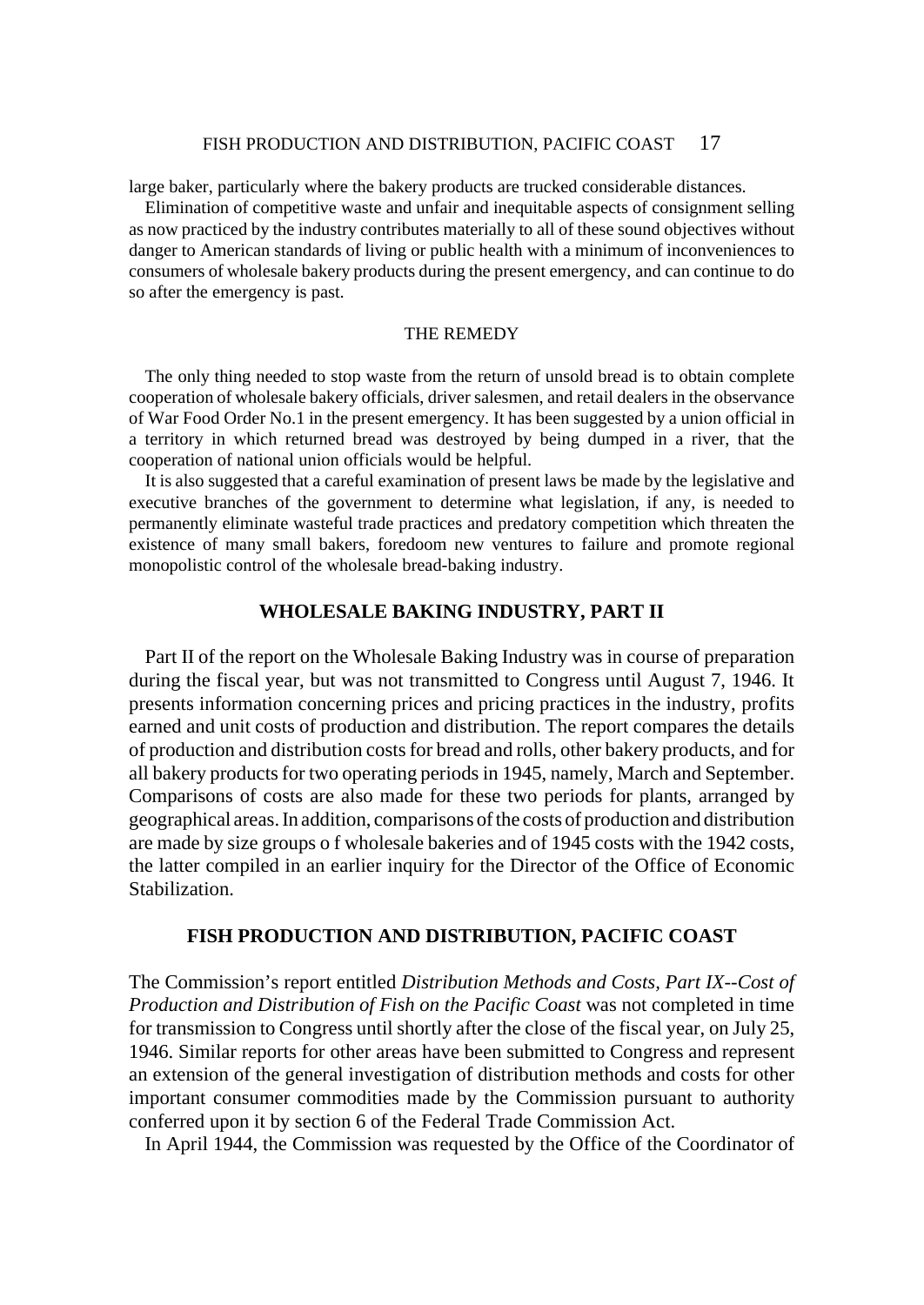Fisheries of the United States Department of the Interior to conduct a study of the production and distribution of fishery products in the New England, Middle Atlantic, Gulf, Pacific, and Great Lakes producing regions. The Coordinator of Fisheries was charged under Executive Order 9204 with the responsibility for developing and assuring sustained production of aquatic food supplies essential to the conduct of the war. The results of this study were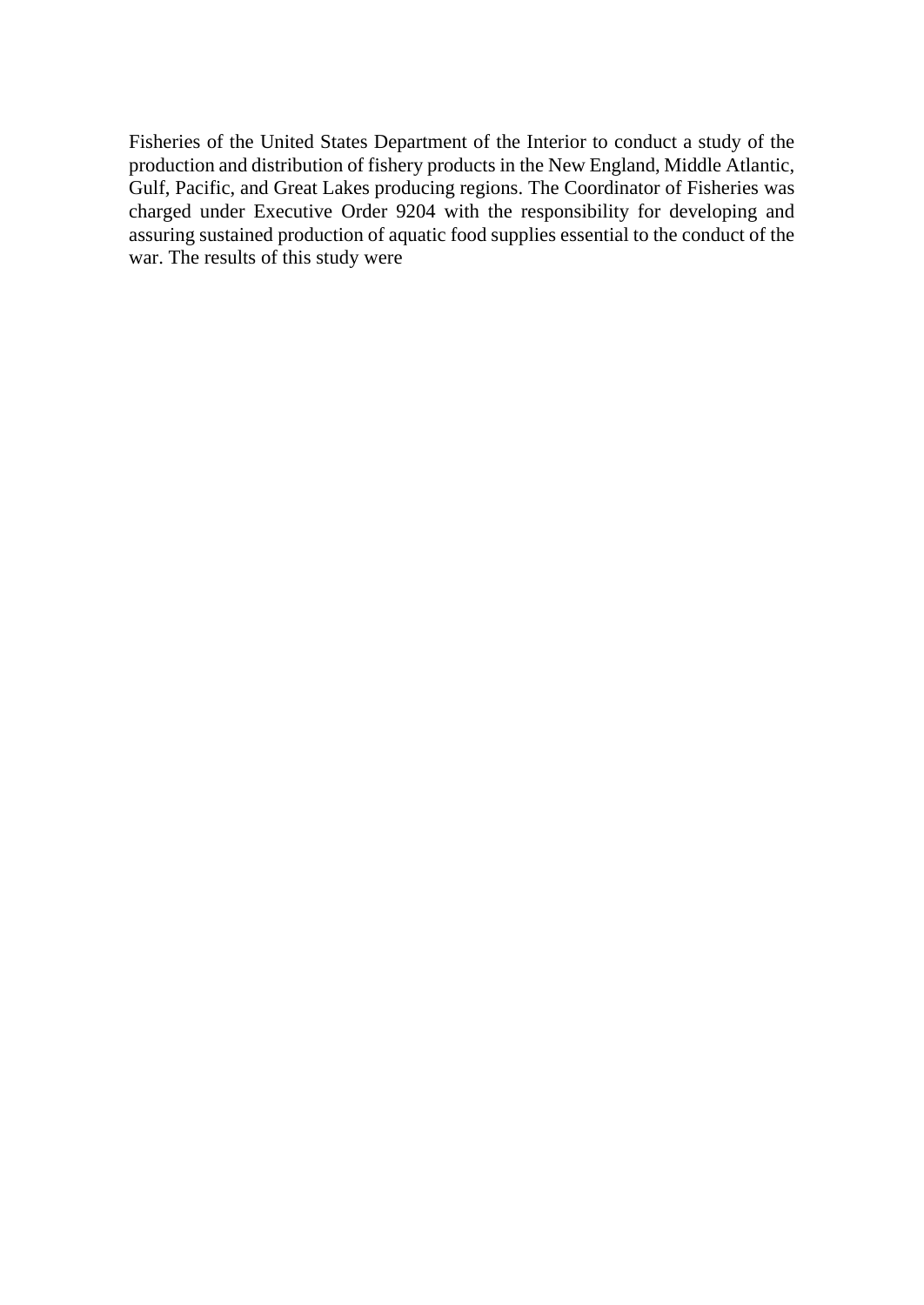used by his office as a basis for its policies in administering this order, particularly in its recommendations to the Office of Price Administration in the, field of price regulation, and to the War Manpower Commission in the field of manpower and labor.

The details of costs and related information concerning the industry were obtained for the war years from a representative number of fishing vessels and wholesale and retail distributors of fish and Seafood in the five regions selected. The field work of the inquiry was on by the Commission's staff during May and June, 1944. However, in the same months of 1945, additional studies were made in the Middle Atlantic and Pacific coast areas, at the further request of the Office of Coordinator of Fisheries in April 1945.

Over 200 cost reports, with explanatory comments concerning trends in prices, costs, and profits for individual producers and distributors concerning their operations during the years 1941-44 were compiled and forwarded to the Office of the Coordinator of Fisheries. From these and other data collected in the inquiry, the Commission prepared the reports covering the NewEngland, Great Lakes, and Pacific coastregions.The first 2 were prepared and published during the fiscal year ended June 30, 1945.

### **RESALE PRICE MAINTENANCE**

The report of the Federal Trade Commission on resale price maintenance, transmitted to Congress on December 13, 1945, is based on the Commission's study of the operation and effects of resale price maintenance contracts in the 45 States where such a pricing system is legalized. It contains a comparison of resale pricemaintained products in price-maintained and non-price-maintained territories.

The Miller-Tydings Act of 1937 amended the Sherman Act to the extent of legalizing minimum resale price maintenance agreements or contracts respecting trademarked or otherwise identified goods sold in interstate commerce, provided that the commodities, affected were resold in any State that had legalized this type of contract or agreement with respect to resales made within its boundaries. The Miller-Tydings Act contains a specific prohibition against horizontal agreements. It also amended the Federal Trade Commission Act by providing that the making of such contracts should not constitute an unfair method of competition under section 5 of the Federal Trade Commission Act.

Minimum resale price maintenance was originally advocated by manufacturers of trade-marked, trade-named, or branded products as a means of eliminating alleged predatory price competition among retail dealers. The report points out that "leader" price competition is a form of retail price competition that may be used to eliminate weaker competitors, but, that as a corrective of the objectionable features of price competition, resale price maintenance makes no distinction between price competition that is economically sound and in the public interest and price competition that may be used to eliminate a competitor.

Both State and Federal resale price maintenance laws are entirely permissive in their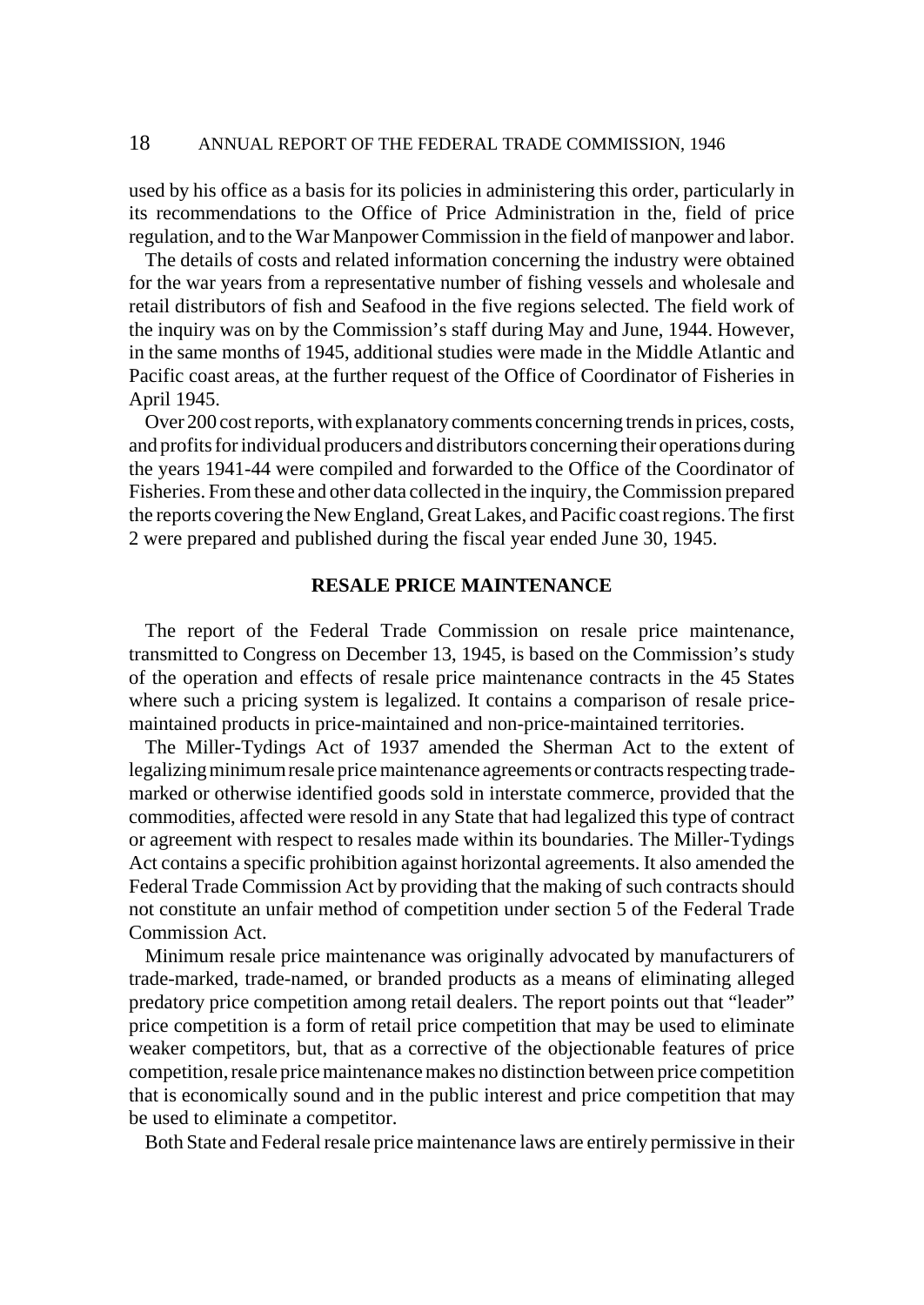application to manufacturers, and manufacturers in many lines have not named resale prices for their products. In practice, resale price maintenance serves as a focal point for dealer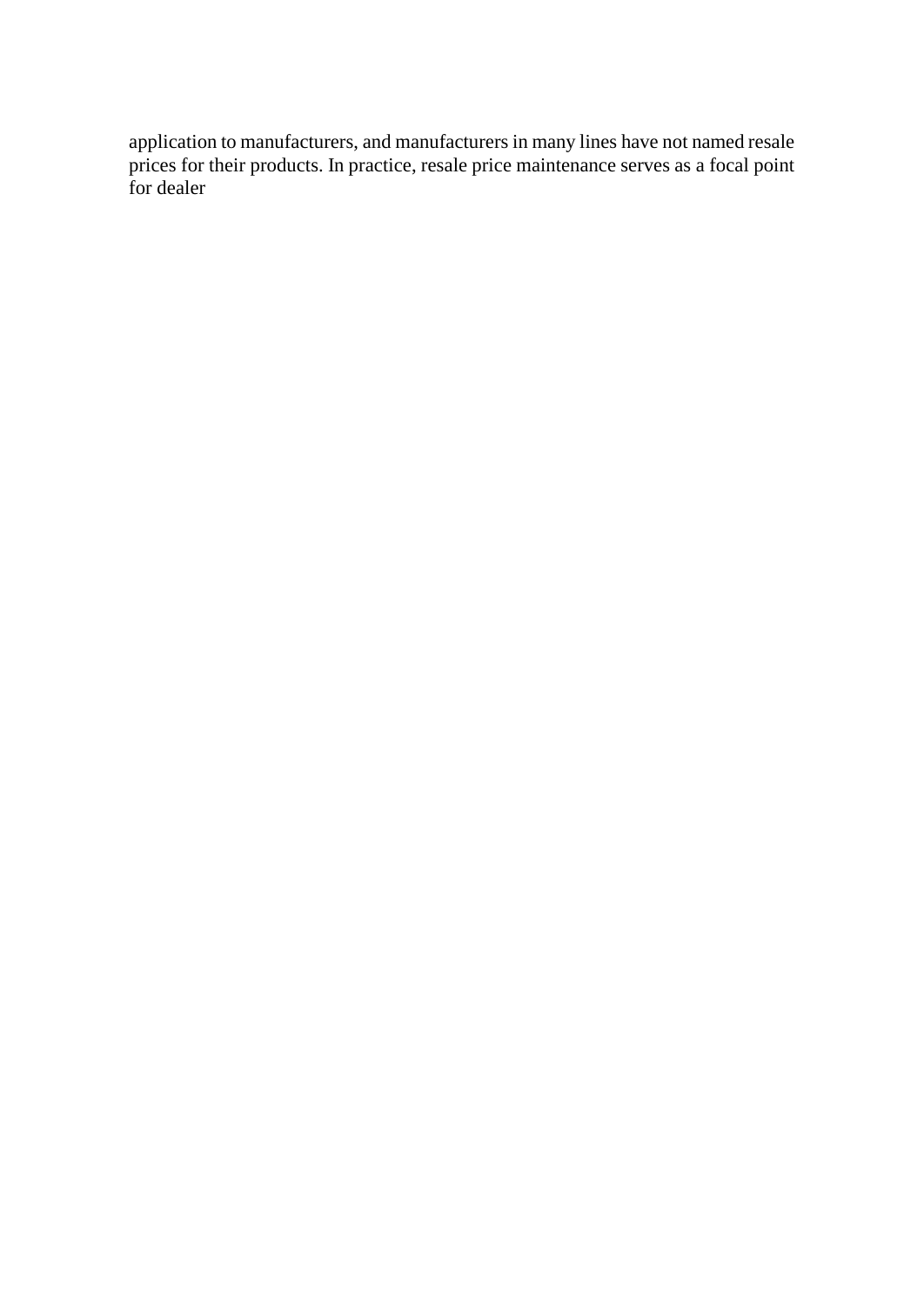cooperative effort to bring pressure to bear on manufacturers to place products under resale price maintenance at prices yielding dealer margins satisfactory to such dealer organizations.

Manufacturers of staples generally have been reluctant to place their brands under resale price maintenance, unless competing manufacturers do likewise; manufacturers whose products sell at prices yielding narrow margins of profit also hesitate to assume the added expenses of enforcing minimum resale prices; manufacturers of branded products that are sold by different types of dealers such as chain stores, cash-and-carry and credit-and-delivery stores generally hesitate to maintain uniform minimum resale prices for all types of dealers; also, as a rule, manufacturers of such staples as flour, sugar, nails, the prices of which fluctuate with changes in the prices of raw materials, have not placed their products under resale price maintenance contracts. Other important branded manufactured products not placed under resale price contracts include radios, household electrical appliances, farm machinery, automobiles and trucks, in the sale of which a used article is often taken in trade.

Where production of staple articles is concentrated in a few manufacturers such products are often placed under minimum resale price contracts; where such manufacturers meet strongly organized trade groups of retail dealers, conditions are especially favorable to the adopt ion of minimum resale price maintenance contracts, and in turn the legalization of minimum resale price contracts has fostered the formation and growth of trade association groups both among manufacturers and retailers.

Placing products under minimum resale price maintenance contracts has been more extensive with drugs, toilet goods, cosmetics, liquor and sporting goods than in any other industries covered by the Commission's survey.

Records of chain stores, department stores, and certain independent merchants disclosed that they were forced to increase their prices for products when they were placed under minimum resale price maintenance contracts. Individual druggists, reporting from memory, on the other hand usually reported some price decreases in the same territories. While this was happening in the States having minimum resale price laws, the trend of prices in non-minimum-resale price-territories was downward in all types of stores. Independent drug, chain, and department stores that were required to increase prices under minimum resale price maintenance contracts, generally sold at the minimum prices named in the contracts while independent dealers who reduced prices generally reduced them towards but not to the minimums named in contracts.

In the food trade, resale price maintenance has had little use outside of Ohio, and even in that State a relatively small number of manufacturers placed one or more of their brands under minimum resale price maintenance contracts. In general, the minimumprices named in contracts were intended to limit only leader merchandising, and actually were within the range being charged by chain and department stores in Ohio. Ohio was made the test State by organized retail dealers.

In the hardware trade, resale price maintenance has made somewhat more progress than has been made in the food trade. In this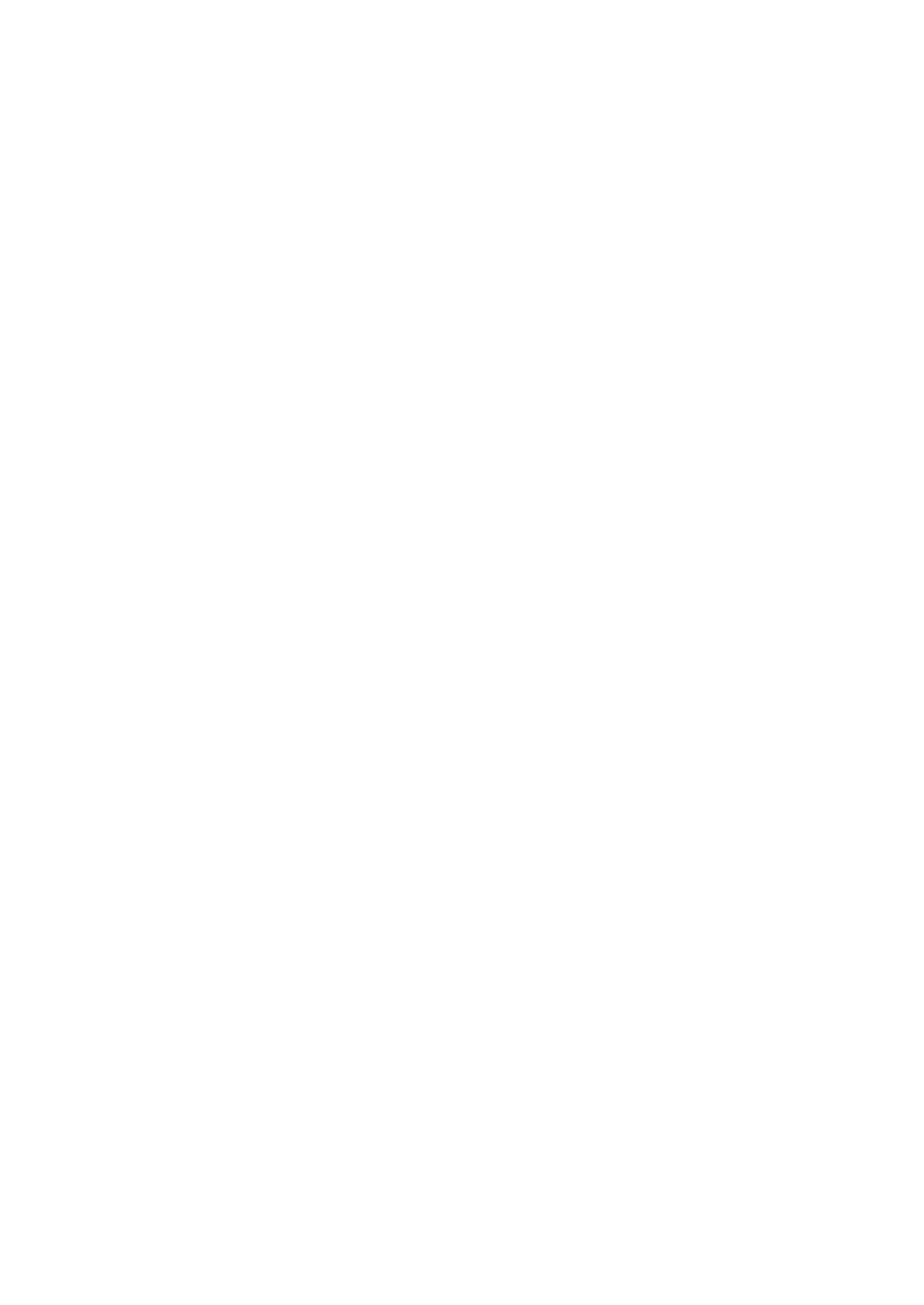trade it is limited largely to sporting goods and trade-marked or branded specialties.

In the distilled acholic liquor trade many distillers and importers. ha ve been reluctant to p lace their brands under minimum-resale-price-maintenance contracts because of the advantage gained by competitors not naming minimum p rices. Notwithstanding the urging of organized wholesalers and retailers in the tobacco trade, cigarette manufacturers refused to place their leading brands under resale pricemaintenance contracts. An Ohio State court refused to enforce contracts entered into between cigarette wholesalers and retailers on the grounds that such contracts were unlawfully agreed upon, but in New Jersey similar contracts were enforced by State courts.

In the malt beverage trade, brewers of nationally advertised brands of beer and ale generally have not entered into minimum-resale- price contracts, but, in a number of instances, cooperating groups of local brewers and wholesalers entered into such contracts.

As the result of its investigations in antitrust cases, the conclusion Of the United States Department of Justice is that the actual effects of resale price maintenance have been those which are to be expected from price-fixing conspiracies unregulated by public authority whether or not they enjoy the sanction of law.

The demonstrated effectiveness of purely voluntary resale price maintenance agreements led the California Legislature initially, fol-lowed by 44 other State legislatures, to make a single contract entered into between a manufacturer and a retail dealer binding upon all dealers in a State handling the manufacturer's product named in the single contract. In passing the Miller-Tydings Act, the Congress forbade competitors manufacturers, wholesalers or retailers to agree upon the minimum prices to be maintained in interstate commerce.

In its conclusions the report states, in part, that--

in the absence of effective Government supervision in the public interest, resale price maintenance, legalized to correct abuses of extreme price competition, is subject to use as a means of effecting enhancement of prices by secret agreements and restraint of competition by coercive action on the part of interested cooperating trade groups of manufacturers, wholesalers, and retailers in such *ways* and to such an extent as to make it economically unsound and undesirable in a competitive economy. \* \* \* The Commission believes that the consumer is not only entitled to competition between rival products but to competition between dealers of a single product.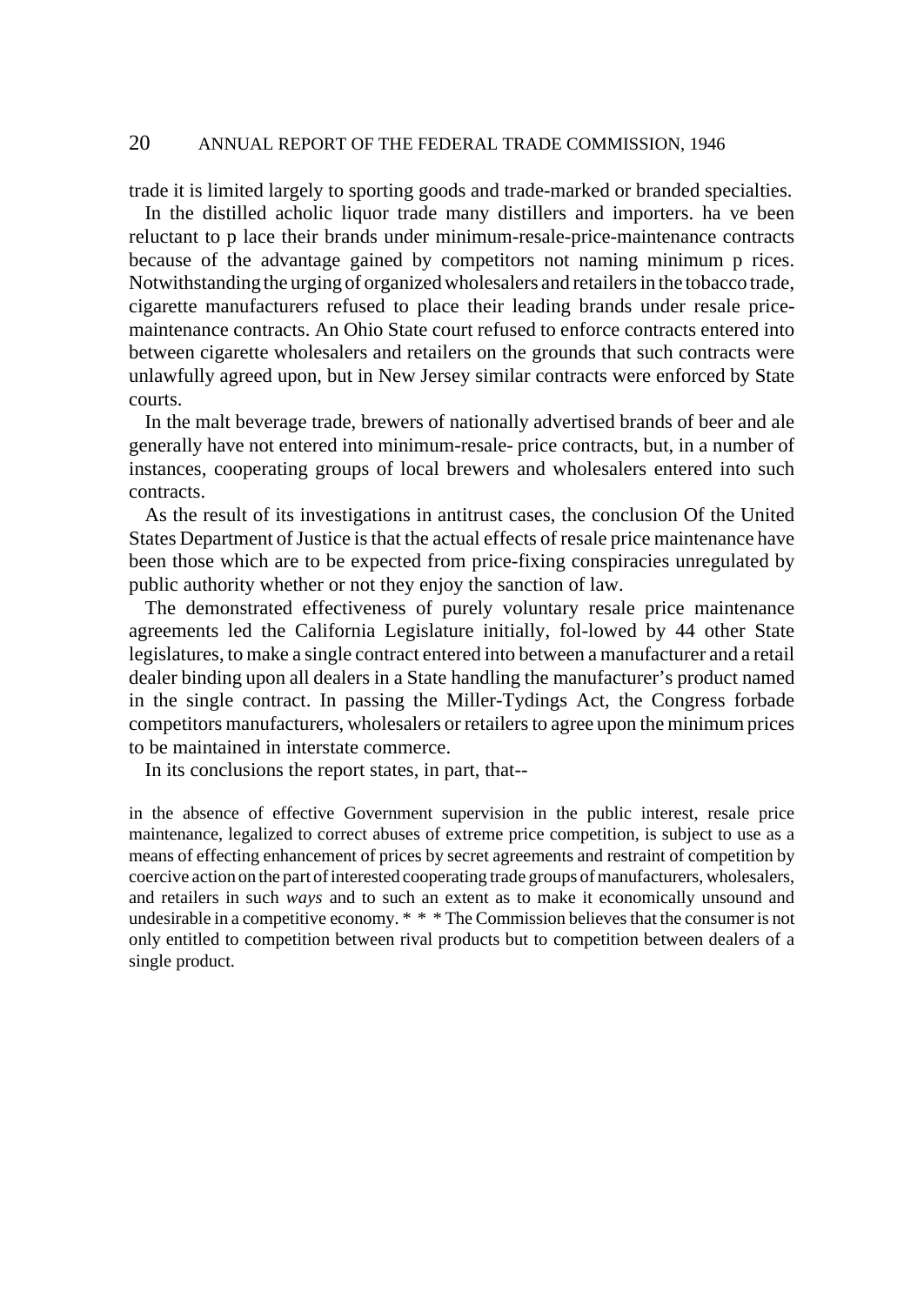# **PART II. GENERAL LEGAL WORK**

### **DESCRIPTION OF PROCEDURE**

A case before the Federal Trade Commission may originate in any one of several ways: through complaint by a consumer or a competitor; from Federal, State or municipal sources; or upon observation by the Commission. The Commission itself may initiate an investigation to determine whether the laws administered by it are being violated. <sup>1</sup>No formality is required in making application for complaint. A letter setting forth the facts in detail is sufficient, but it should be accompanied by all evidence in possession of the complaining party in support of the charges made.

# **INFORMAL PROCEDURE**

Upon receipt of an application for complaint, the Commission through its Legal Investigations Division or Radio and Periodical Division, as the case may be, considers the essential jurisdictional elements before deciding whether it shall be docketed. When docketed, it is assigned to an attorney for the purpose of developing all the essential facts. The general procedure is to interview the party complained against, advise him of the charges, and request such information as he may care to furnish in defense or in justification. It is the policy of the Commission not to disclose the identity of the complainant. If necessary, competitors of the respondent are interviewed to determine the effect of the practice from a competitive standpoint. Often it is desirable to interview consumers and members of the general public to obtain their assistance in determining whether the practice alleged constitutes an unfair method of competition or unfair or deceptive act or practice, and also to establish the existence of the requisite public interest.

After developing all the facts the examining attorney summarizes the evidence in a report, reviews the law applicable, and recommends the action he believes the Commission should take. The record is reviewed by the Chief Examiner or the Chief of the Radio and Periodical Division and, if found to be complete, is submitted, with a statement of facts together with his conclusions and recommendations, to the Commission for its consideration.

The Chief Examiner or the Chief of the Radio and Periodical Division may recommend to the Commission (1) that the case be closed without further action because of lack of evidence or because the practice does not violate any law administered by the Commission; (2) disposition of the application by the respondent signing a stipulation as to the facts and an agreement to cease and desist from the practices as set forth in the stipulation; or (3) issuance of formal complaint.

If the Commission decides that a formal complaint should issue, the ease is referred to the Chief Trial Counsel for preparation of the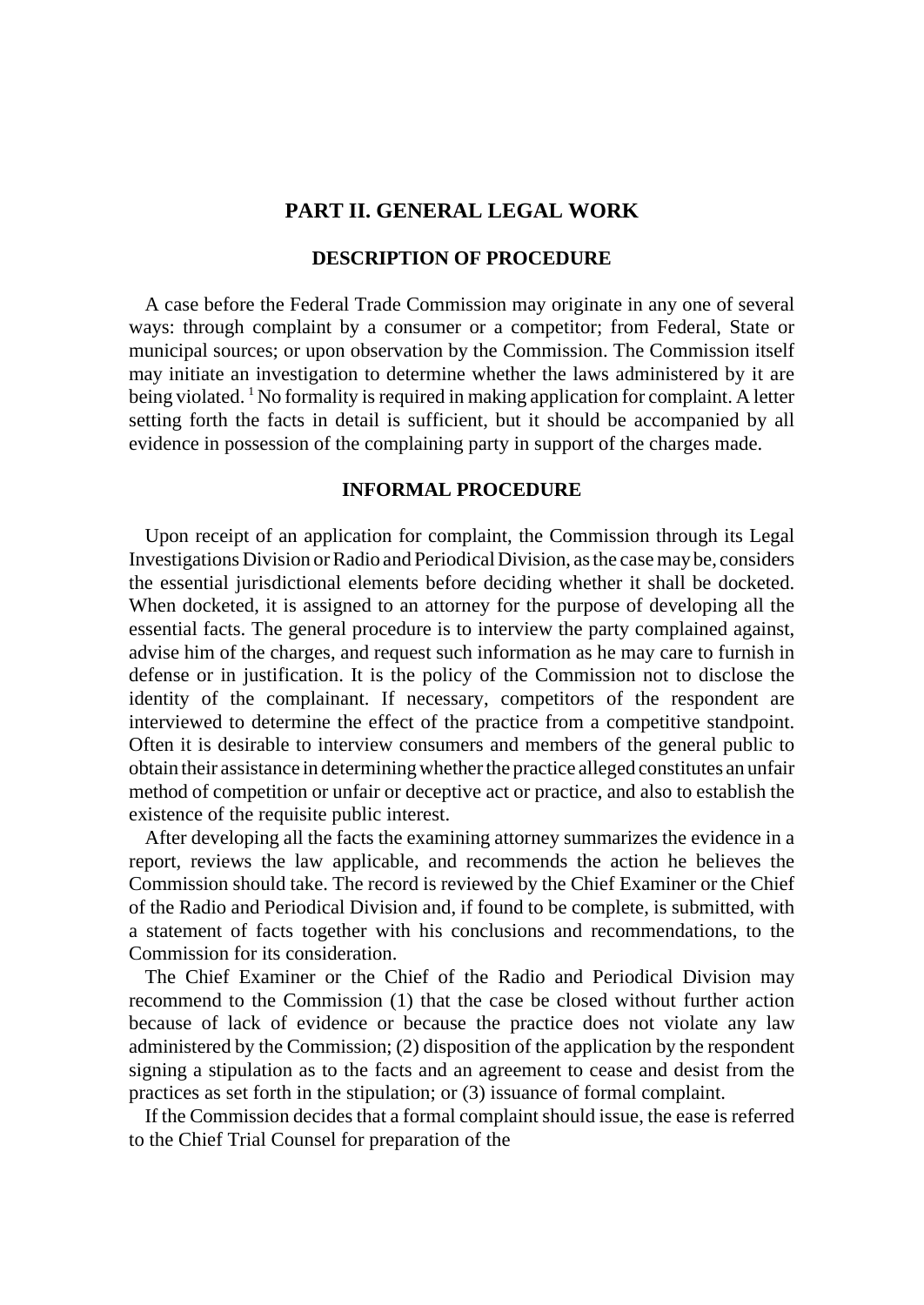<sup>1</sup>A brief statement of the provisions of these laws appears on p.1.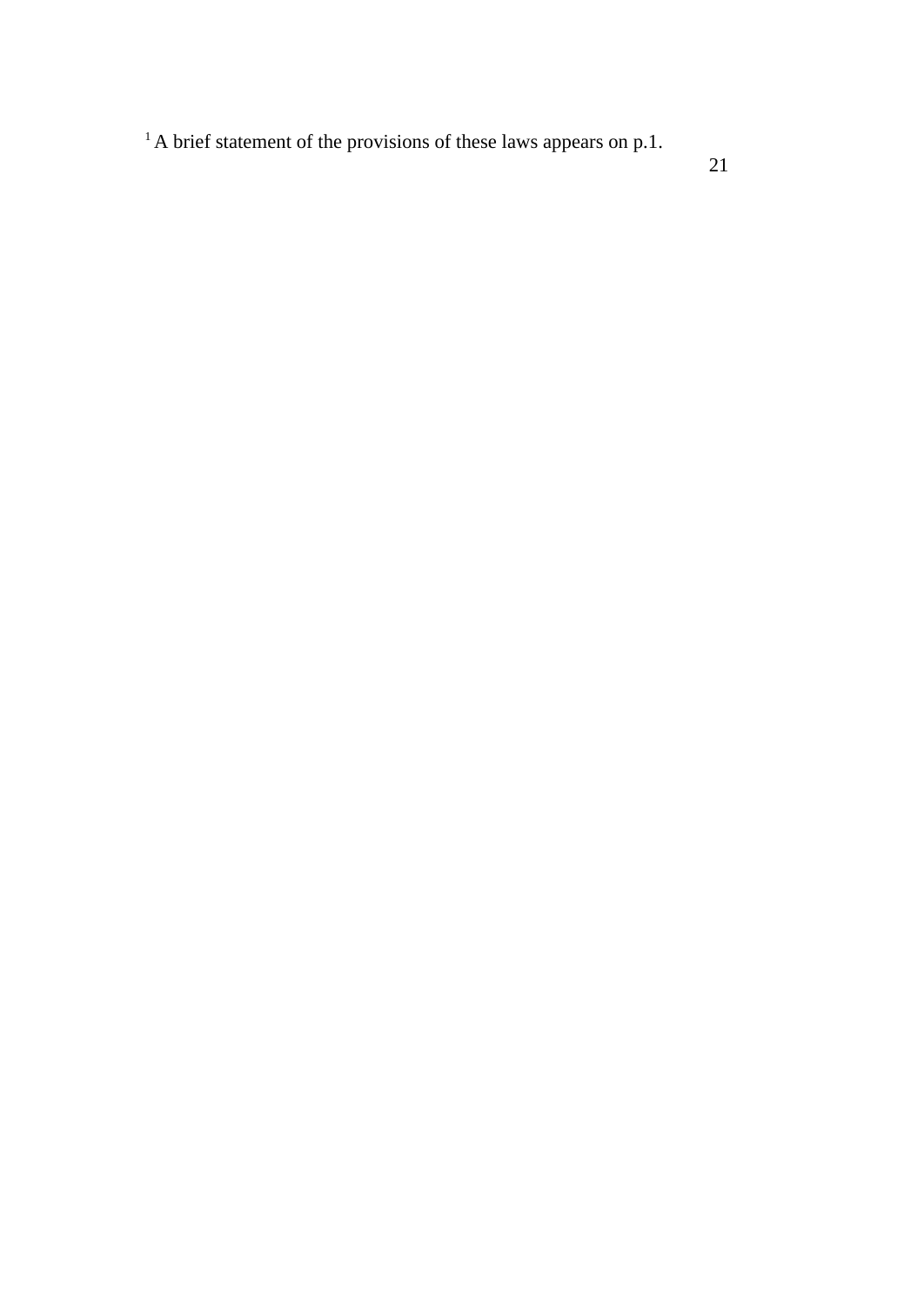complaint and trial of the case. Should the Commission permit disposition by stipulation in lieu of formal complaint, the case is referred to the Director, Division of Stipulations (formerly to the Chief Trial Examiner or to the Director of the Radio and Periodical Division) for negotiation of stipulation and submission thereof to the Commission for approval.

All proceedings prior to issuance of a formal complaint or stipulation are confidential.

### **PROCEDURE UPON FORMAL COMPLAINTS**

Only after careful consideration of the facts developed by the investigation does the Commission issue a formal complaint. The complaint and the answer of the respondent thereto and subsequent proceedings are a public record.

A formal complaint is issued in the name of the Commission acting in the public interest. It names the respondent, or respondents, alleges a violation of law, and contains a statement of the charges. The party complaining to the Commission is not a party to the formal complaint and the complaint does not seek to adjust matters between parties; rat her, the prime purpose of the proceeding is to prevent, for the protection fair or dec of the public, those unfair methods of competition and un air or deceptive acts or practices forbidden by the Federal Trade Commission Act and those practices within the Commission's jurisdiction which are prohibited by the Clayton Act, as amended by the Robinson-Patman Act, the Export Trade Act, and the Wool Products Labeling Act of 1939.

The rules of practice before the Commission provide that a respondent desiring to contest the proceeding, within 20 days from service of the complaint shall file answer admitting or denying each allegation.

Where evidence is to be taken either in a contested case or in one where the respondent has failed to file answer, the matter is set down for hearing before a trial where in the United States the Commission being represented by one of its trial attorneys and the respondent having the privilege of appearing in his own behalf or by attorney.

After the submission of evidence in support of the complaint and on behalf of the respondent, the trial examiner prepares a report of the evidence for the information of the Commission, a copy being furnished counsel for the Commission and counsel for the respondent. Exceptions to the trial examiner's report may be taken by either counsel.

Briefs may be filed within a stated time after the trial examiner's report is made, and, in the discretion of the Commission, upon the written application of the attorneys for the Commission or for the respondent, oral argument may be had before the Commission. There after, the Commission reaches a decision either sustaining the charges of the complaint or dismissing the complaint, sometimes without prejudice.

If the complaint is sustained by the evidence, the Commission makes its findings as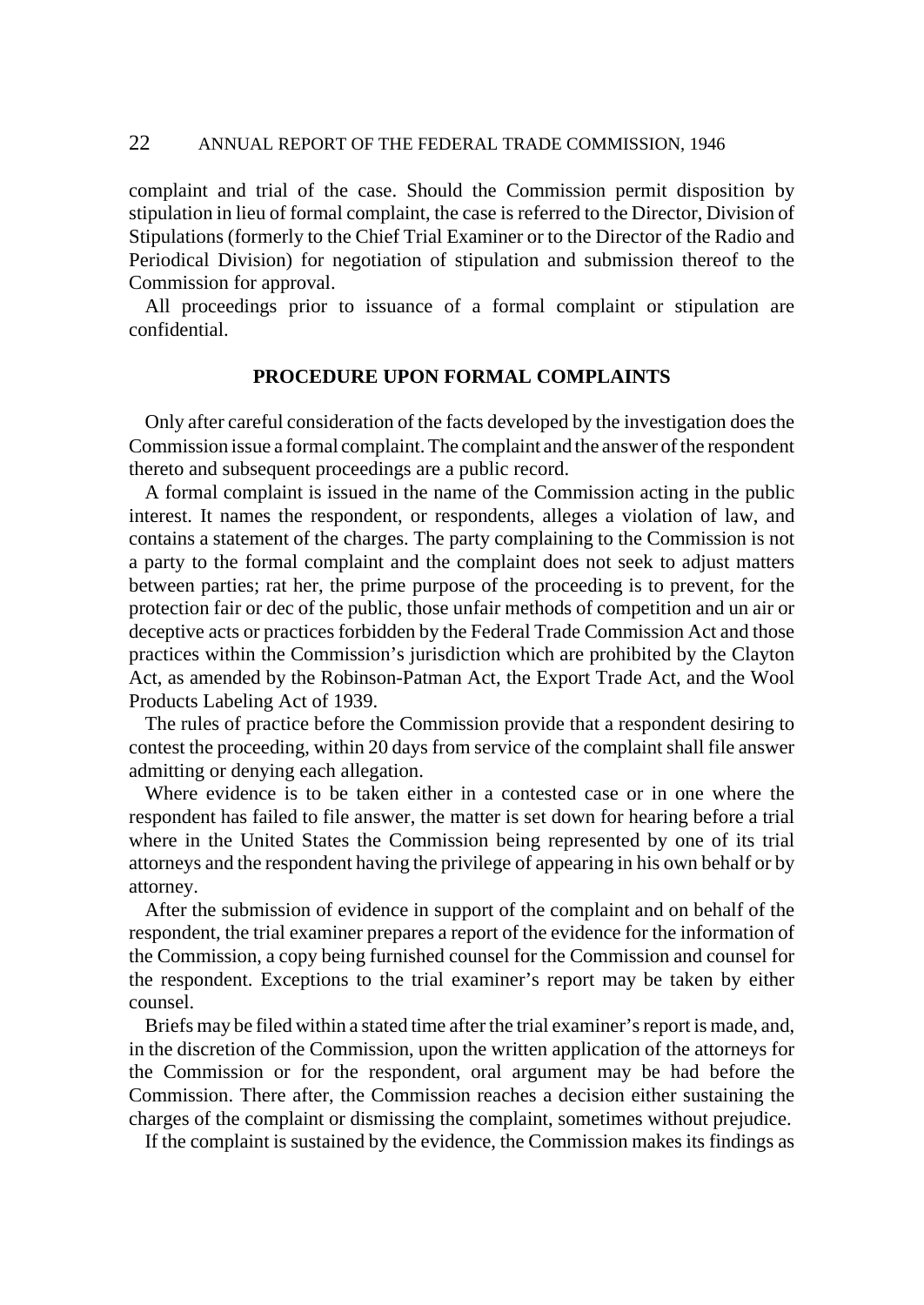to the facts and states its conclusion that the law has been violated, and thereupon an order is issued requiring the respondent to cease and desist from such violation. If the complaint is dismissed, an appropriate order is entered.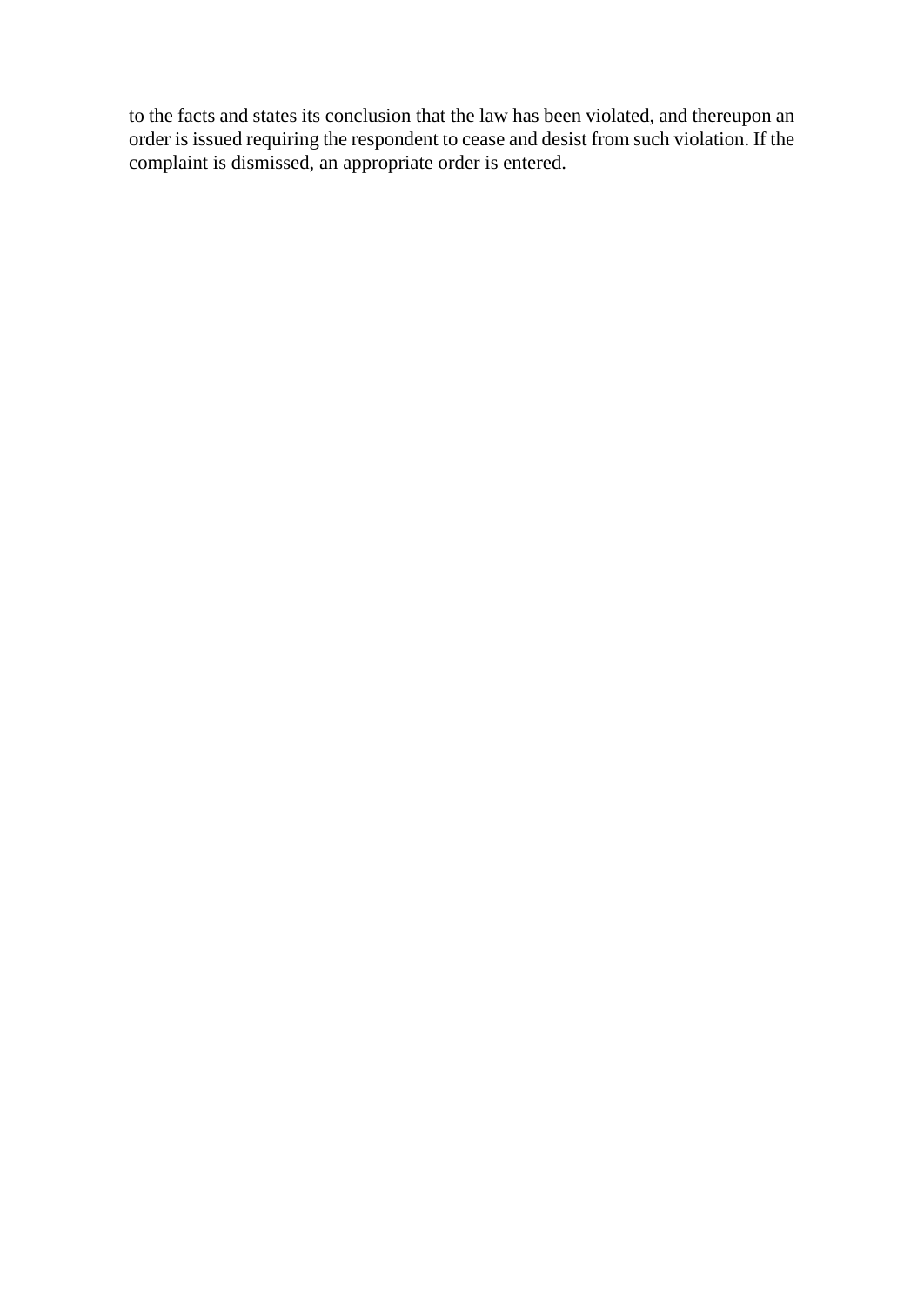Up to and including the issuance of an order to cease and desist, there is no difference in procedure whether the case is under the Federal Trade Commission Act, the Clayton Act, or the Wool Products Labeling Act, but the Clayton Act provides a procedure for enforcement of cease and desist orders different from the other two acts.

Under the Federal Trade Commission Act and the Wool Products Labeling Act, an order to cease and desist becomes final 60 days after date of service upon the respondent, unless within that period the respondent petitions an appropriate United States circuit court of appeals to review the order. In case of review, the order of the Com-mission becomes final after affirmance by the circuit court of appeals or by the Supreme Court of the United States, if taken to that Court on certiorari. Violation of an order to cease and desist after it shall have become final and while it is in effect subjects the offender to a civil penalty of not more than \$5,000 for each violation, recoverable by the United States.

Under the Clayton Act, an order to cease and desist does not become final by lapse of time. The order must be affirmed by a United States circuit court of appeals on application for review by the respondent or upon petition of the Commission for enforcement. Thereafter, appropriate contempt proceedings may be brought in the particular court of appeals for violation of the court order.

Under all three acts, the respondent may apply to a circuit court of appeals for review of an order and the court has power to affirm, or to affirm after modification, or to set aside the order. Upon such application by the respondent and crossapplication by the Commission, or upon application by the Commission for enforcement of an order under the Clayton Act, the court has power to enforce the order to the extent it is affirmed. In any event, either party may apply to the Supreme Court for review, by certiorari, of the action of the circuit court of appeals.

# **PROVISIONS OF WHEELER-LEA AMENDMENT FOR PREVENTING DISSEMINATION OF FALSE ADVERTISEMENTS**

Sections 12 to 15, inclusive, of the Federal Trade Commission Act, which were added by the Wheeler-Lea Act, approved March 21; 1938, make specific provision for the prevention of the dissemination of false advertisements of food, drugs, cosmetics, and devices (meaning devices for use in the diagnosis, prevention, or treatment of disease). The act as amended also empowers and directs the Commission to prevent advertisers of food, drugs, devices, or cosmetics which may cause injury when used under prescribed or customary conditions from disseminating advertisements that fail affirmatively to reveal that such products are dangerous or that their use under certain conditions may cause bodily injury.

In addition to the regular proceeding by way of complaint and order to cease and desist, the Commission may, in a proper case, bring suit in a United States district court to enjoin the roper case, bring such false advertisements, whenever it has reason to believe that such a proceeding would be to the interest of the public. These temporary injunctions remain. in effect until an order to cease and desist has been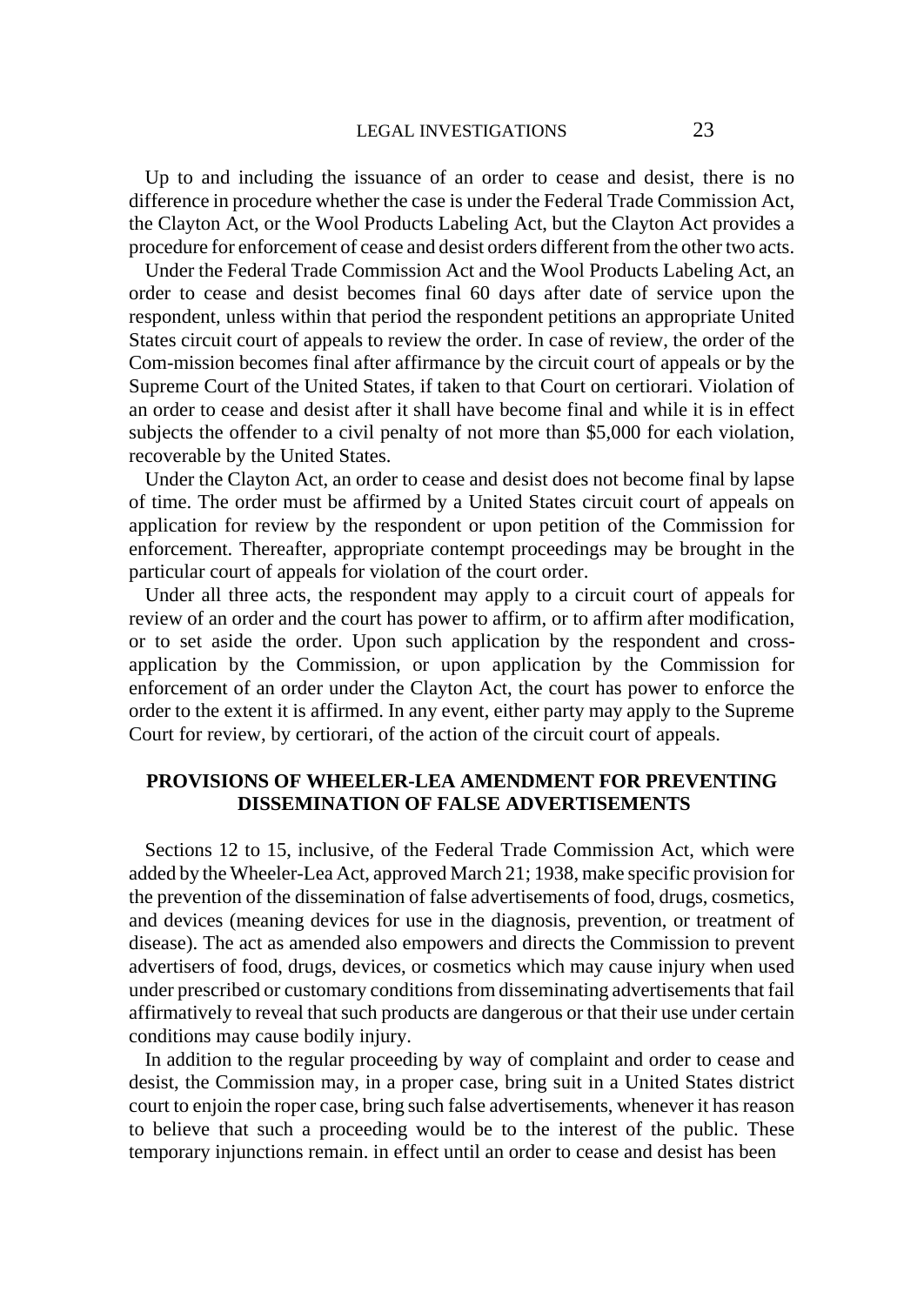issued and become final, or until the Commission's complaint is dismissed by the Commission or set aside by the court on review.

Further, the dissemination of a false advertisement of a food, drug, device, or cosmetic, where the use of the commodity advertised may be injurious to health or where the act of disseminating is with intent to defraud or mislead, constitutes a misdemeanor, and conviction subjects the offender to a fine of not more than \$5,000, or imprisonment of not more than 6 months, or both. Succeeding convictions may result in a fine of not more than \$10,000, or imprisonment of not more than 1 year, or both.

## **LEGAL INVESTIGATIONS INQUIRIES PRIOR TO FORMAL COMPLAINT OR STIPULATION**

The Commission makes legal investigation of all applications for complaint preliminary to instituting formal action for the correction of unfair methods of competition or other acts or practices violative of the laws it administers.

Investigation of cases in initial stages includes the general preliminary legal investigating work of the Commission under the several acts and the continuing survey of radio and periodical advertisements with the object of correcting false and misleading representations.

Cases thus developed, unless closed without action, progress upon direction of the Commission to the status of either formal complaint or stipulation to cease and desist.

At the beginning of the fiscal year, in addition to cases pending as the result of the continuing survey of radio and periodical advertising (see pp. 61 to 64), there were pending for investigation<sup>2</sup> 96 preliminary or undocketed cases, and 243 additional applications of this character were received during the year, making a total of 339 on hand, of which 207 were investigated. Of the investigated matters, 175 were docketed for action and 32 closed without docketing because of lack of jurisdiction or other reasons. There remained 132 preliminary cases of this type pending for investigation at the end of the fiscal year.

Three hundred and seven applications for complaint which had been docketed without preliminary investigation were pending for regular investigation at the beginning of the year. Subsequently, 303 additional cases of this type were received, making a total of 610 such cases docketed for investigation. Of these, 320 were investigated and transmitted to the Commission for action, leaving 290 cases of this character pending for investigation at the close of the year.

During the year, 267 further investigations were made, including inquiries into alleged violations of cease and desist orders and stipulations, investigations for the Chief Counsel, and others of a supplemental and special nature. At the end of the year, 167 such matters awaited completion of investigation.

Thus, the staff of the Legal Investigations Division completed 794 investigations under the laws administered by the Commission, and also disposed of 10,928 pieces of incoming and outgoing mail, involving varying degrees of research and study.

<sup>2</sup> Statistics reported on pp. 61 to 64 and 24 to 28 concerning the legal investigation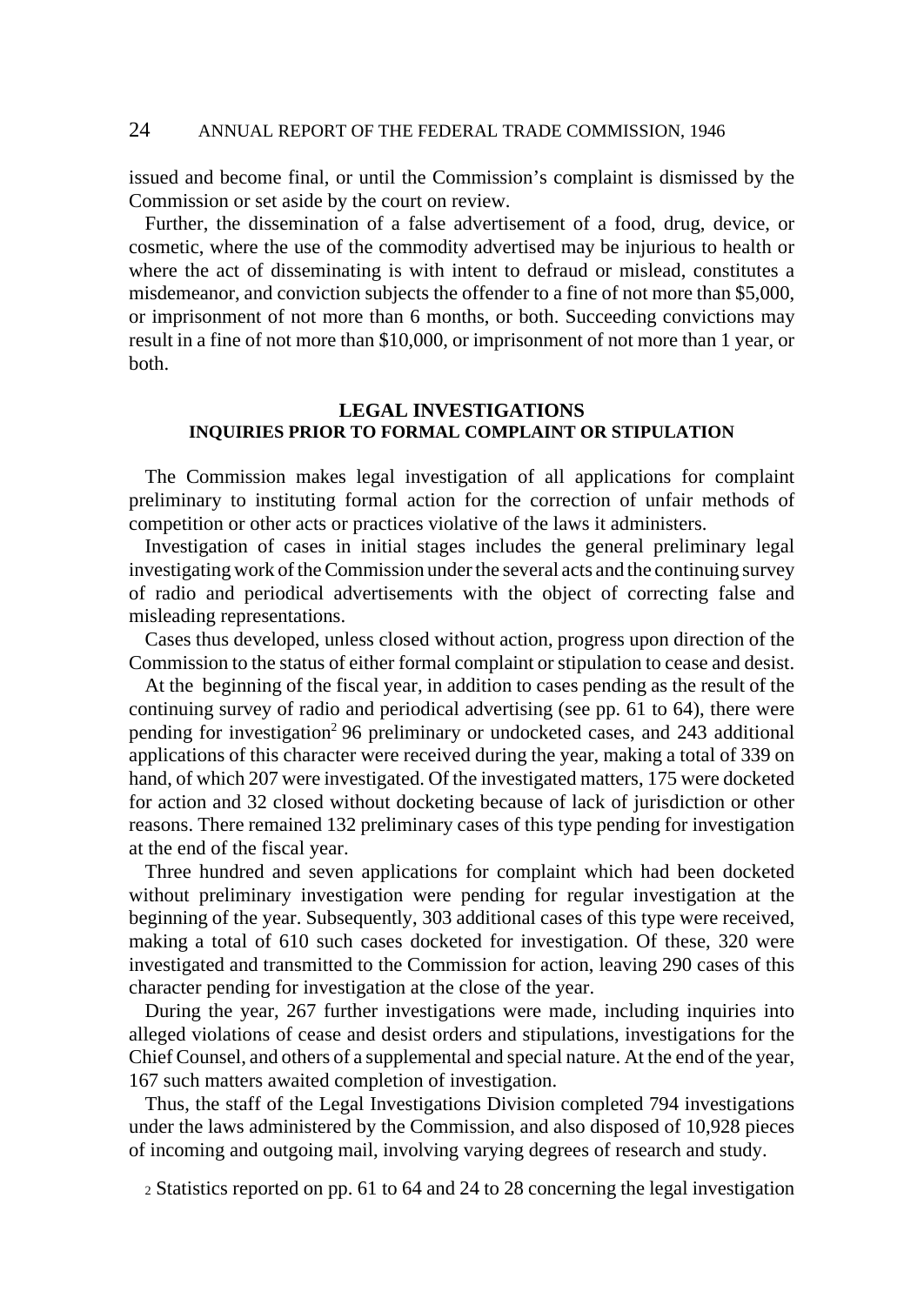work are division records and not the consolidated record of the Commission, and therefore do not coincide with the figures reported in the tabular summary of the legal work for the entire Commission appearing on pp.48 and 49.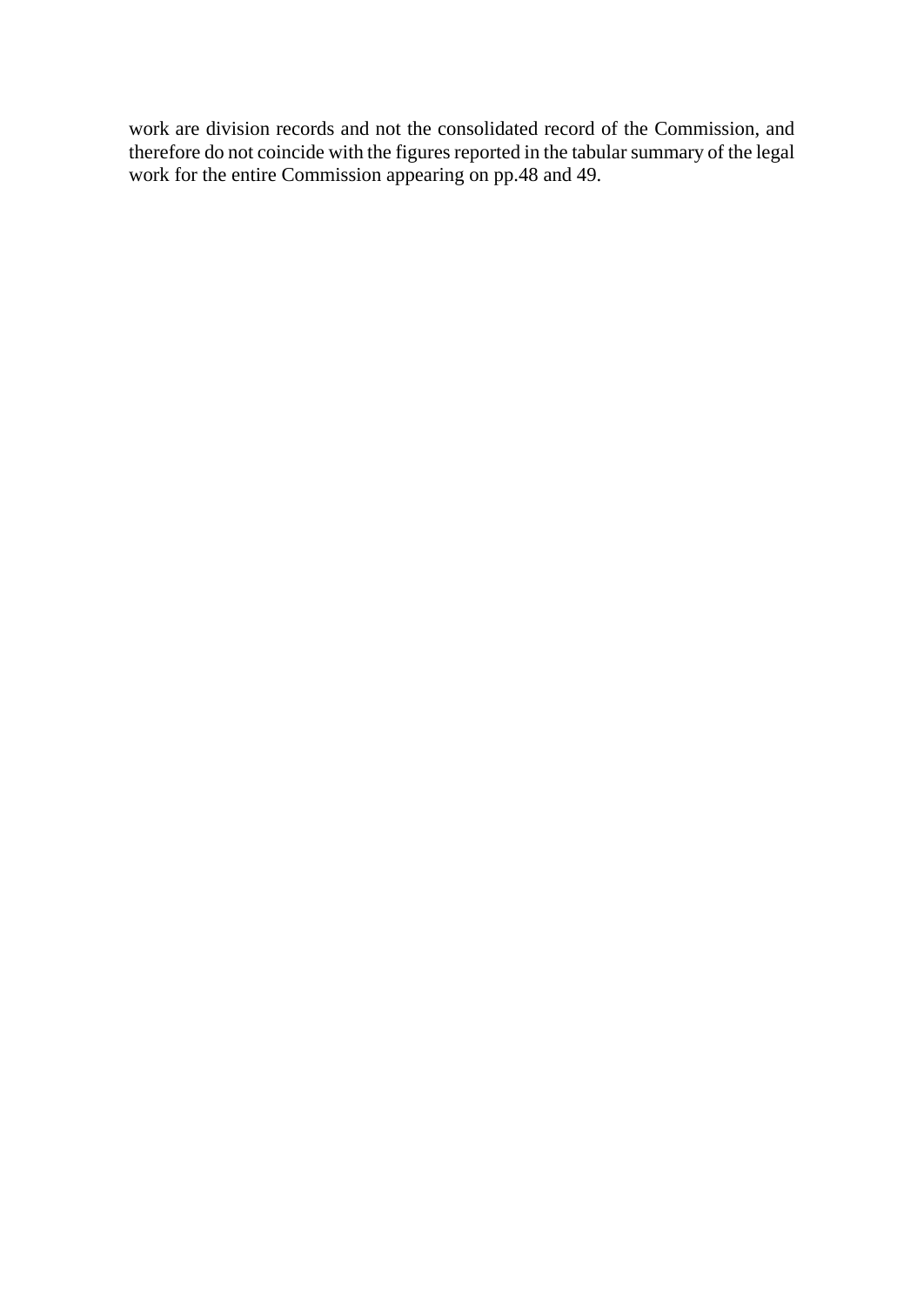## LEGAL INVESTIGATIONS 25

*Price fixing and othertrade restraints.--*One ofthe fundamental purposes behind the passage of the Federal Trade Commission Act in 1914 was the establishment of an agency to detect and eliminate illegal trade restraints in their incipiency before they had developed into monopolies. At the beginning of the fiscal year, 56 cases of this type were either awaiting investigation or being investigated. During the year, 56 new cases were instituted, making a total of 112 restraint-of-trade matters on the calendar. In the same period, 58 investigations of this type were completed for consideration and disposition by the Commission, leaving 54 pending on the active investigational calendar as of June 80, 1946.

Price fixing continues to be the most frequently recurring charge among the restraint-of-trade cases, although practically the whole category of trade restraints will be found among the charges in the cases pending before the Commission during the fiscal year. These include such practices as conspiracy to boycott orthreats of boycott, coercive practices, collusive bidding, control and limitation of supply, interference with sources of supply, intimidation full-line forcing and tying contracts, various forms of basing-point, delivered-price and zoning systems designed to eliminate price competition, misuse of patents and licensing agreements for monopolistic purposes, resale p rice maintenance, and selling below cost for the purpose and with the effect of competitors.

The following general classifications of commodities involved convey an idea of the widespread nature of the restraint-of-trade investigations: Antifreeze solutions, baby carriages, batteries, beverages, building materials, chains, chemicals, clay sewer pipe, cleaning fluids, cosmetics cotton yarn and twine dental supplies, drugs, farm machinery, floor coverings, food products, furniture, gas, glass and glass products, human hair, lumber paints, paper and paper products, penicillin, plastic products, plumbing supplies, rubber heels, school supplies, steel, stock feed, tobacco, and yeast.

In addition to the original investigations undertaken during the year, 25 matters were completed which involved formal docketed cases. These consisted of a variety of inquiries,many requiring complete investigation to determine whether or not the terms of the Commission's cease-and-desist orders were being observed. In the event violations occurred, evidence was procured in appropriate form to support an action for enforcement of its order or for civil penalties. Investigations of this nature were as extensive as those conducted in the original development of a case and, in some instances, more difficult. At the close of the fiscal year, 3 cases of this nature were pending on the investigational calendar.

Of the 112 restraint-of-trade investigations in progress during the fiscal year, 4 resulted from applications for complaint filed by Federal, State, or municipal agencies; 2 were submitted by trade associations; 1 came from a labor union; and 29 were initiated by the Commission on its own motion. The majority, however, continued to originate as a result of complaints made by individuals and concerns whose business was being jeopardized by alleged unfair and illegal practices. The group last mentioned was responsible for 76 of these applications for complaint.

*Clayton Act, section 2, as amended by Robinson-Patman Act.-*-The Robinson-Patman Act, approved June 19, 1936, amended section 2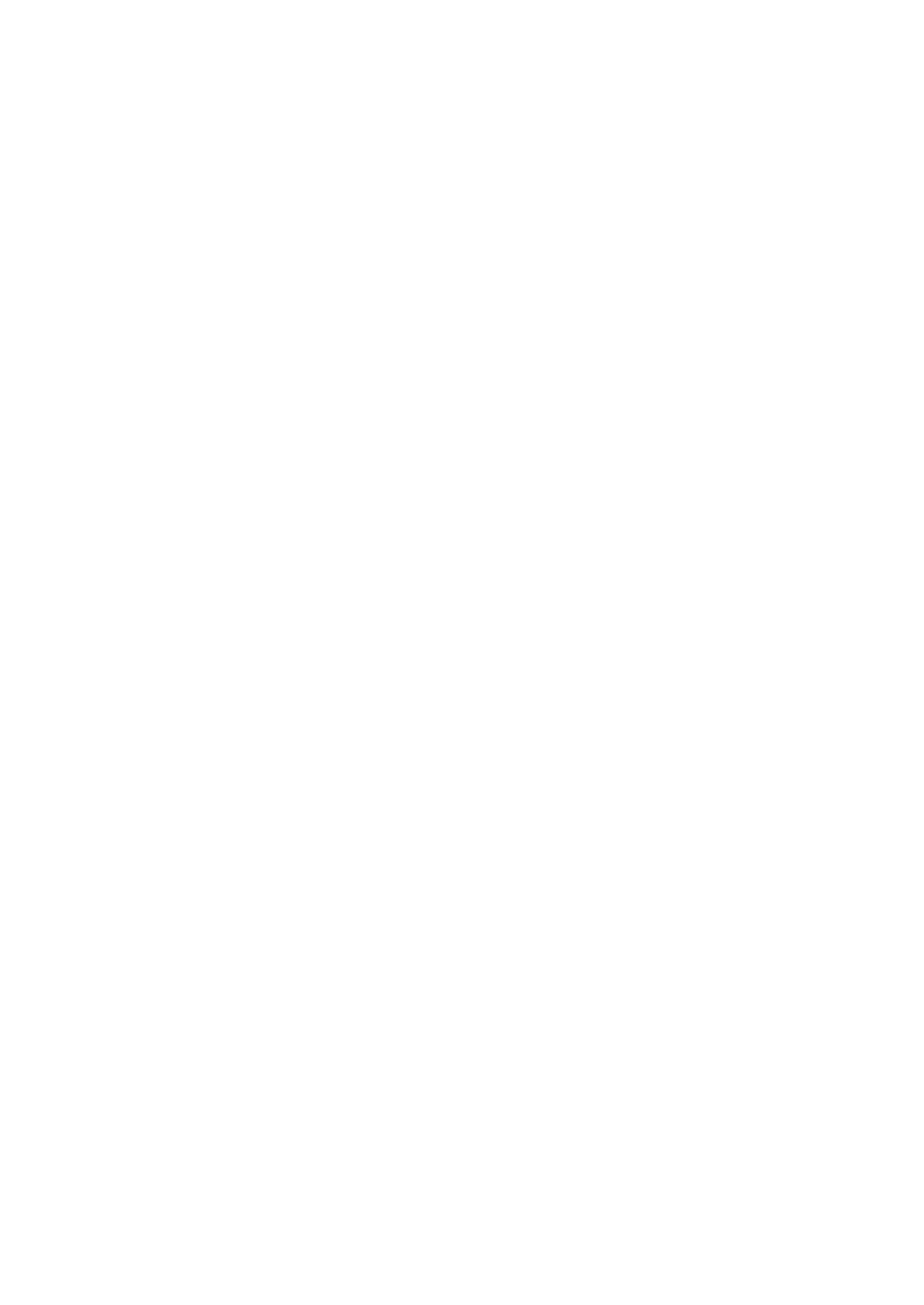of the Clayton Act and restated in more inclusive form the basic principles of prohibiting price discriminationswhich injuriously affect competition. It also prohibits per se certain classes of discrimination which may involve price only indirectly, with out regard to their competitive effects in specific cases, thus supplementing and strengthening the previous legislation.

Matters involving possible violations of the act are generally quite complicated. An effort is made by the Commission in preliminary stages of an investigation to determine not only whether the practice in question involves prima facie violation of the act but whether the defenses available under the act are present in the particular matter. This frequently necessitates the checking of competitive prices and pricing policies and undertaking cost studies in cooperation with the parties charged with violations.

Experience in the administration of the act has made it possible for the Commission, through the development of certain information by preliminary inquiry, more readily to clear up misunderstandings among complainants as to the scope of the act and its application to specific situations, as well as to make a more accurate selection for investigation of matters involving probable violation of law. The Commission has endeavored, in view of limited funds and personnel, to confine investigations, insofar as feasible, to matters of substantial importance and to eliminate the expenditure of time and money in the investigation of those which preliminary inquiry discloses possess little practical importance.

During the year the Commission instituted field investigations of alleged violations of the Robinson-Patman Act in 98 cases and completed investigations in 67. At the beginning of the year, 57 matters were on hand for investigation, and at the close of year, 88. As in previous years, the administration of the statute touched widely varied fields of industry and commerce and involved many classes of commodities. The proceedings of the Commission and the decisions of the courts in Robinson-Patman Act cases have served as useful guides for members of industries in determining their pricing and distribution policies. It is apparent that these guides have been beneficial both in effecting the voluntary elimination of unlawful or doubtful practices before they become the subjects of investigation and in discouraging the inception of such practices.

*Stock acquisitions, mergers,* and *consolidations.--*Section 7 of the Clayton Act declares unlawful the acquisition by one corporation engaged in commerce of the capital stock of a competing corporation similarly engaged, or the acquisition by a holding company of the capital stock of two or more competing corporations, engaged also in commerce, where the effect of such acquisition in either case may be to substantially lessen competition between the acquiring and the acquired corporations or any of them, restrain such commerce in any section or community, or tend to create a monopoly of any line of commerce. The Commission, however, is without authority under the statute to prevent the acquisition by one corporation of the property and assets of a competing corporation or corporations.<sup>3</sup> Nor does the statute preclude the acquisition of capital stock of a competing corporation or corporations for investment purposes where the stock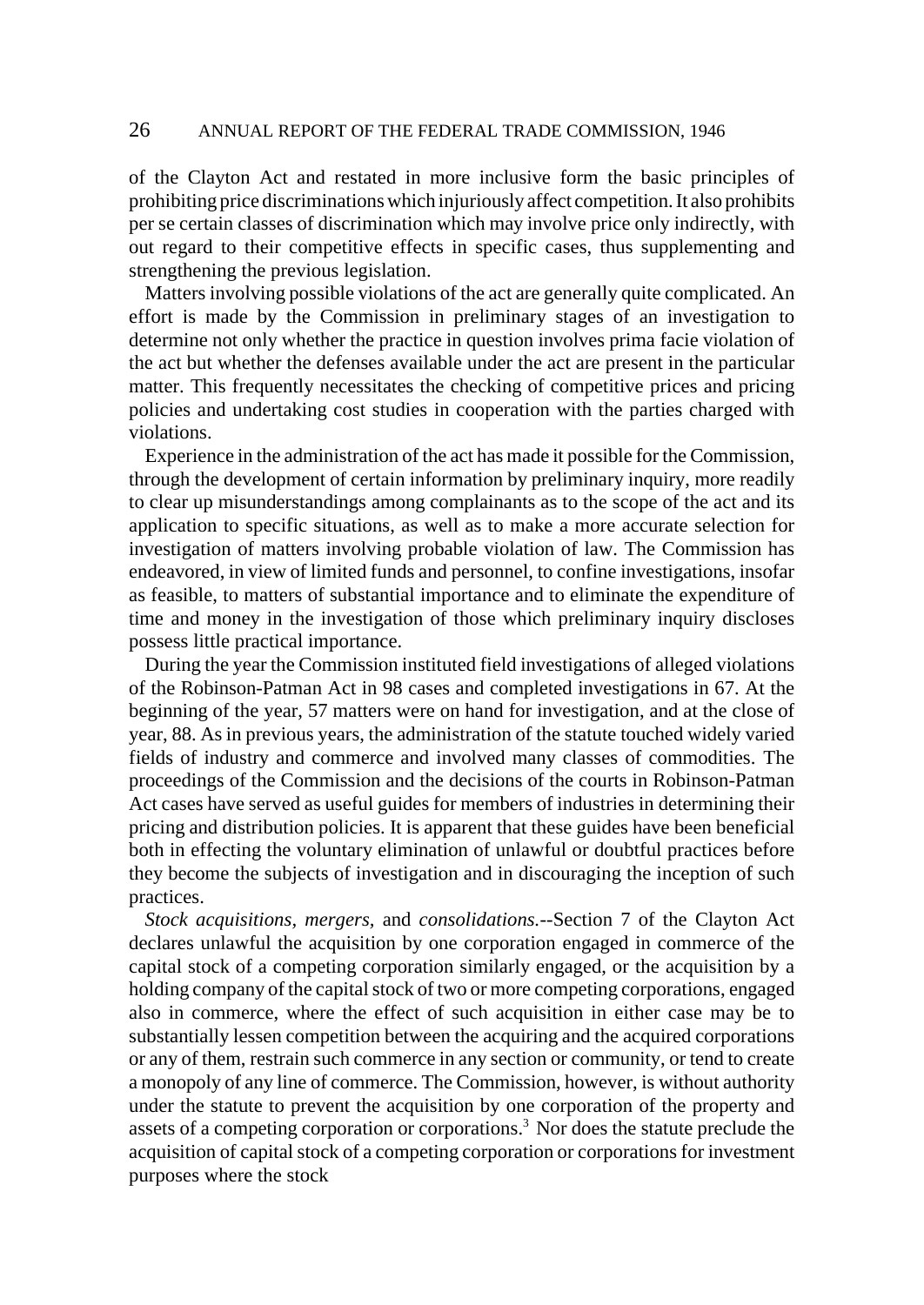See recommendations to Congress, p.12.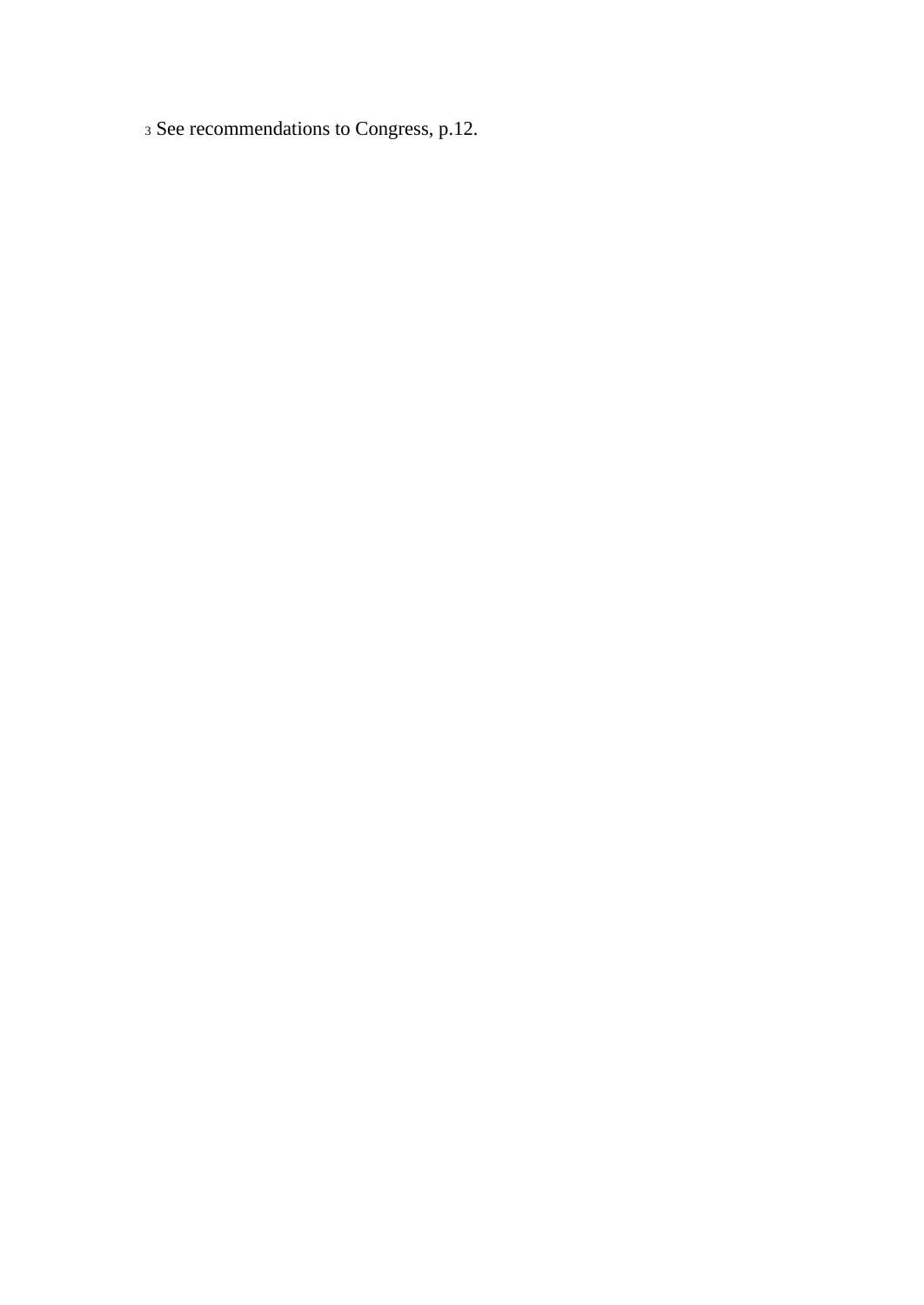is not voted or otherwise used to bring about or attempt to bring about a substantial lessening of competition.

During the year the Commission gave consideration to two preliminary matters and three applications for complaint, the commodities involved including building materials, groceries, upholstery fabrics, evaporated milk, and magazine paper. The two preliminary matters involving the latter two commodities were under investigation or consideration at the close of the year. One application for complaint involving upholstery fabrics, and one complaint involving beer and ale, were disposed of during the year, the latter after hearings. Two applications were docketed for complaint during the year. These were pending and in the course of trial at the close of the ear. One of these matters involved groceries and food products an the other building materials and fuel. The complaint in the latter matter also charged violation of section 5 of the Federal Trade Commission Act.

*Investigations involving food, drugs, devices, and cosmetics.--*The Wheeler-Lea amendment to the Federal Trade Commission Act greatly enlarged the preexisting need for medical and other scientific and expert opinion and evidence. In aid of this need the Commission established the Medical Advisory Division. In the administration of the Wheeler-Lea amendment, special attention is given to therapeutic representations made concerning, and pharmacological actions of, medicinal preparations, the use of which might be injurious, and to deviceslikely to be injurious to health.

Since enactment of the amendment, the Commission has completed 2,331 field investigations of alleged violations of section 12 of the Federal Trade Commission Act which relates to false advertising of food, drugs, devices, and cosmetics. Of these, 132 were completed during the fiscal year. This number includes new cases as well as old cases reinvestigated to determine whether Commission cease-and-desist orders, and stipulations executed by advertisers and accepted by the Commission, were being violated, andwhether additional practices not previously prohibitedwere being carried on in contravention of the At the close of the year, 205 applications for complaint respecting alleged false advertising of food, drugs, devices, and cosmetics were under investigation, 32 of which related to drug and cosmetic preparations and devices alleged to be injurious to health.

*Wool Products Labeling Act.--*Investigations of applications for complaint alleging violations of the Wool Products Labeling Act and of the regulations promulgated thereunder present many complex problems, particularly to identify accurately the true fiber content of wool products, the labeling of which is questioned, and to ascertain whether the false and improper labeling is willful and with intent to violate the criminal provisions of the law. In many instances the products must be traced through the various classes of traders handling them in order to determine who is primarily responsible for the alleged infractions or violations. It is also necessary in most cases to study and examine the books and records of manufacturers and others to identify accurately the various constituent fibers, and their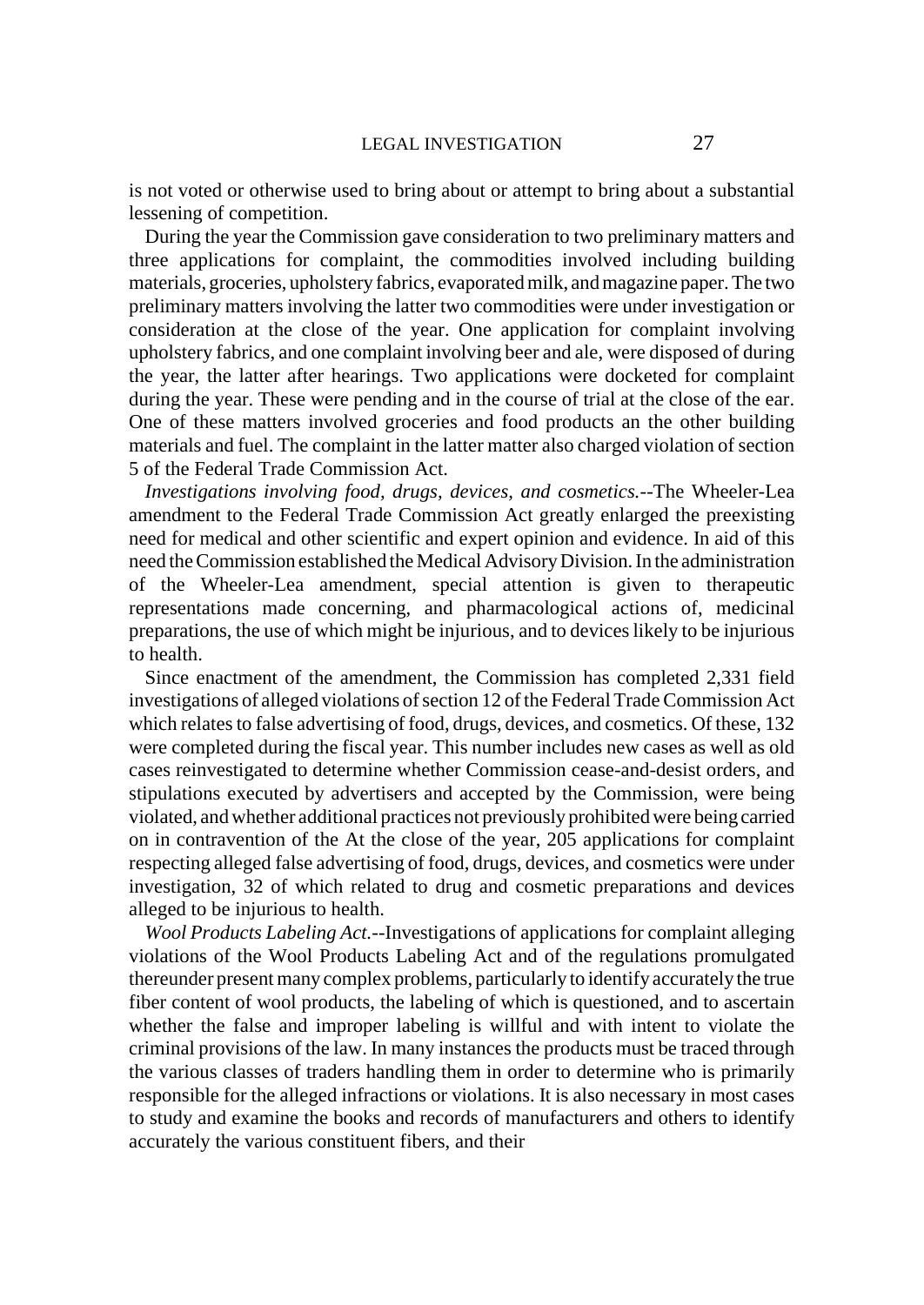721821--46----3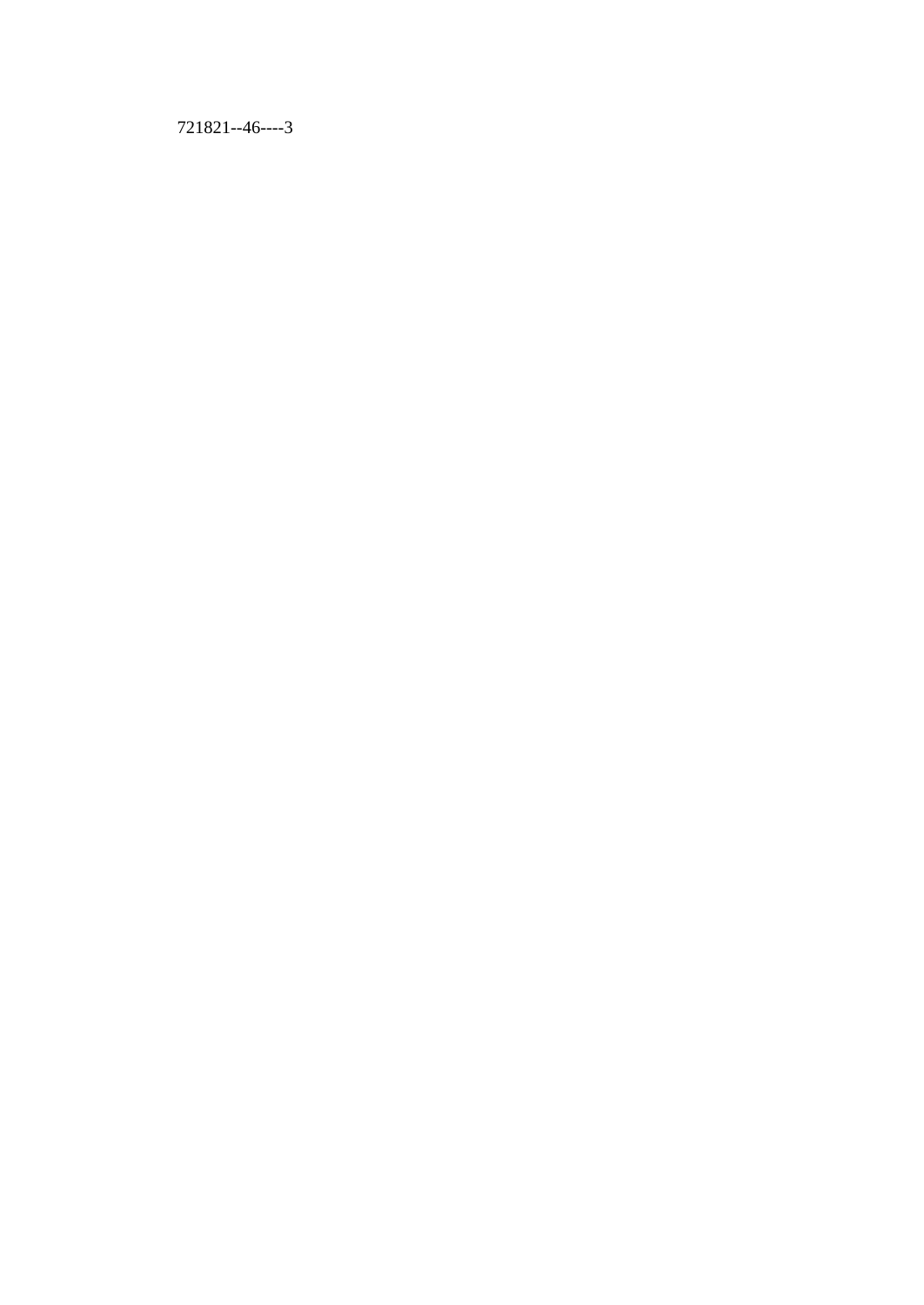weights, which actually make up the products under investigation, and frequently laboratory tests are required.

Violations of the Wool Act generally are coupled with false advertising, misrepresentation and other unfair or deceptive acts or practices or unfair methods of competition, necessitating investigations and proceedings under both the Wool Products Labeling Act and the Federal Trade Commission Act.

Since the effective date of the act, there have been completed 219 field investigations of applications for complaint involving alleged false and improper labeling, 43 during the fiscal year.

At the close of the fiscal year, 17 such applications were in process of investigation. (For details concerning administration and enforcement of the Wool Act, see p.58.)

*Investigations under Export Trade Act.--*In line with its responsibility of administering the Export Trade (Webb-Pomerene) Act, the Commission directed the Legal Investigations Division to make periodic investigations of the organization and operation of export trade associations organized and functioning under the act, and in particular to ascertain from time to time whether the associations (*a*) are artificially or intentionally enhancing or depressing domestic prices; (*b*) are used to eliminate competition in the purchase of raw materials in the United States; (*c*) are in any way restraining trade within the United States; and (*d*) are engaging in unfair methods of competition in foreign trade.

Preliminary investigations were completed of the activities and operations of five export trade associations whose members are important producers and distributors of coated abrasives, railway tires, railway springs, lumber, and textiles. Investigation of seven other associations was pending at the close of the year. (For further details of the administration of the Export Trade Act, see p.66.)

### **DISPOSITION OF CASES BY STIPULATION**

Instead of disposing of cases by the formal complaint and trial method, the Commission under certain circumstances affords respondents the privilege of signing a statement of fact and an agreement to cease and desist from unfair methods of competition and unfair or deceptive acts or practices in commerce. The policy of the Commission with respect to stipulations of this type is set forth in its Statement of Policy, page 101.

During the fiscal year, 96 stipulations were approved by the Commission, 23 pertaining especially to false claims made in radio find periodical advertising.

### **FORMAL COMPLAINTS**

During the fiscal year the Commission issued 101 formal complain alleging violations of the laws it administers. Of this total, 80 charged violation of the Federal Trade Commission Act; 11, violation of the Clayton Act; 4, violation of the Federal Trade Commission and Clayton Acts; and 6, violation of the Wool Products Labeling and Federal Trade Commission Acts.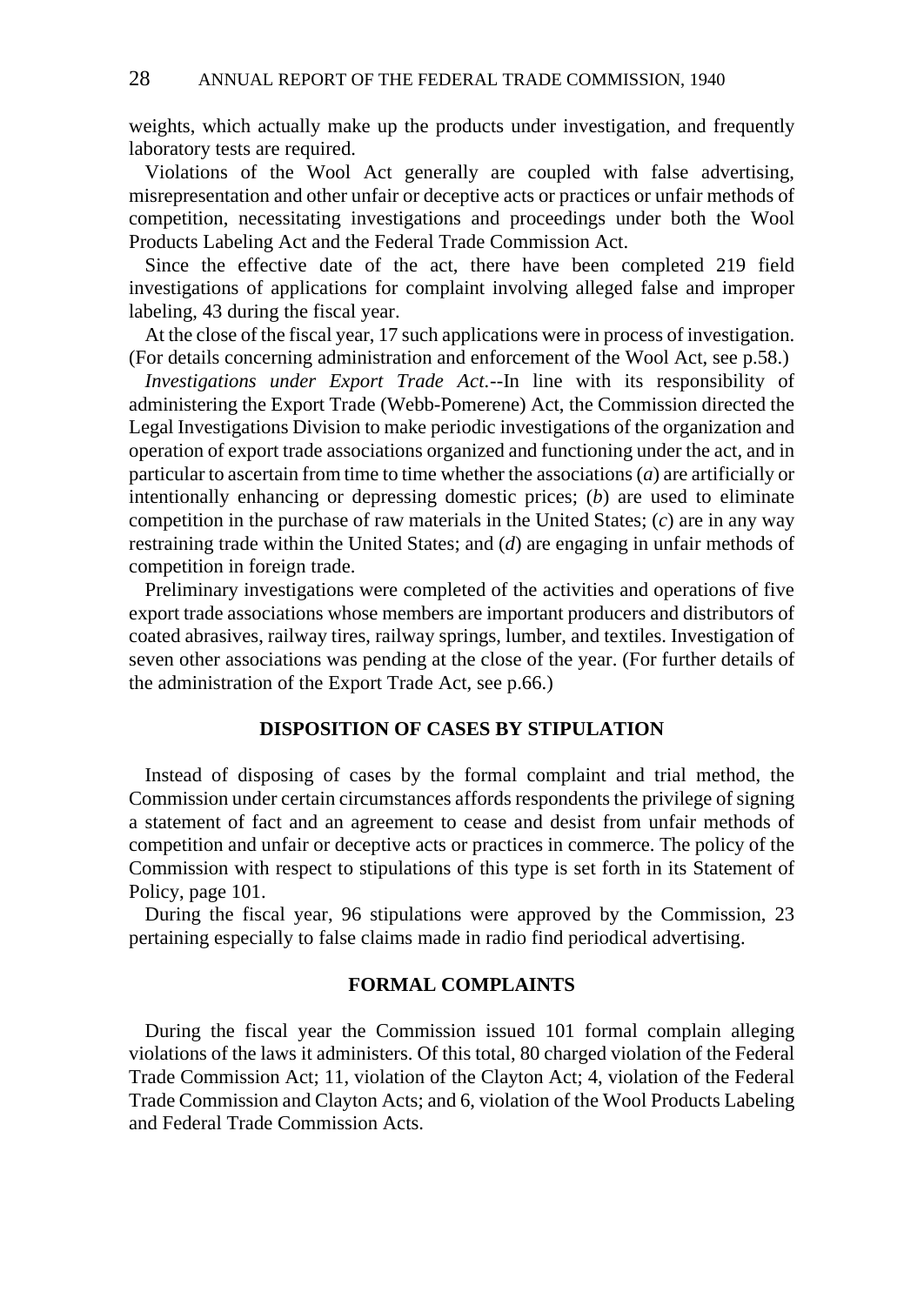#### **I. COMPLAINTS UNDER FEDERAL TRADE COMMISSION ACT**

### **A. ALLEGED COMBINATIONS TO RESTRAIN TRADE AND FIX PRICES**

[Complaints referred to are identified by accompanying docket number]

In each of three complaints issued by the Commission a trade association and its members and officers were charged with combining to fix prices and restrain trade in the sale of their products. The products involved in these complaints were electrotypes, stereotypes, and multigraphs (5356); rubber heels and rubber soles (5448); and chain and chain products (4878, amended). A fourth complaint of this type (5359), directed against a price-fixing combination in paper-board products, was subsequently dismissed without prejudice. Complaint 4878 also alleged price discrimination in violation of the Robinson-Patman Act (see p.30).

The Commission also issued a complaint (5416) charging the respondent with the unlawful use of patents and so-called license agreements as means of fixing uniform zone prices for bread wrappers.

Another complaint (5449) charged a trade association and its officers and members, engaged in the sale of metal lath, with concurrent use of a zoning system of making delivered price quotations which results in substantial injury to competition.

#### **B. FALSE ADVERTISING AND MISREPRESENTATION**

A total of 67 complaints charged false and misleading advertising. They may be classified broadly as follows, although some involved more than one classification :

Six complaints alleged false and misleading representations with respect to the therapeutic properties of medicinal preparations, and in some cases the advertisements also were alleged to be false and misleading because they failed to reveal the potential danger from the use of the products advertised; 7 charged misrepresentations concerning the properties of cosmetics; 28, misrepresentation as to the origin, composition, condition, quality, ingredients, or price of the products advertised; 12, misrepresentation as to results to be obtained through the use of products; 3, misrepresentation as to business status; 2, disparagement of competitors' products and misrepresentation as to quality of respondents' product; 1, misrepresentation of correspondence school courses; 7, misrepresentation as to the giving of so-called "free goods"; and 1, misrepresentation as to connection with Army and Navy.

### **C. MISCELLANEOUS COMPLAINTS**

Complaints issued under this heading alleged such practices as supplying and using lottery devices to promote the sale of merchandise; misrepresentations with respect to baby chicks; misrepresentation of puzzle contest to promote the sale of books; misuse ofthe name of a nationally known organization to promote sales; and unauthorized use of the trade-marked name "Who's Who" in the titles of publications by others than the owner of such trade-mark.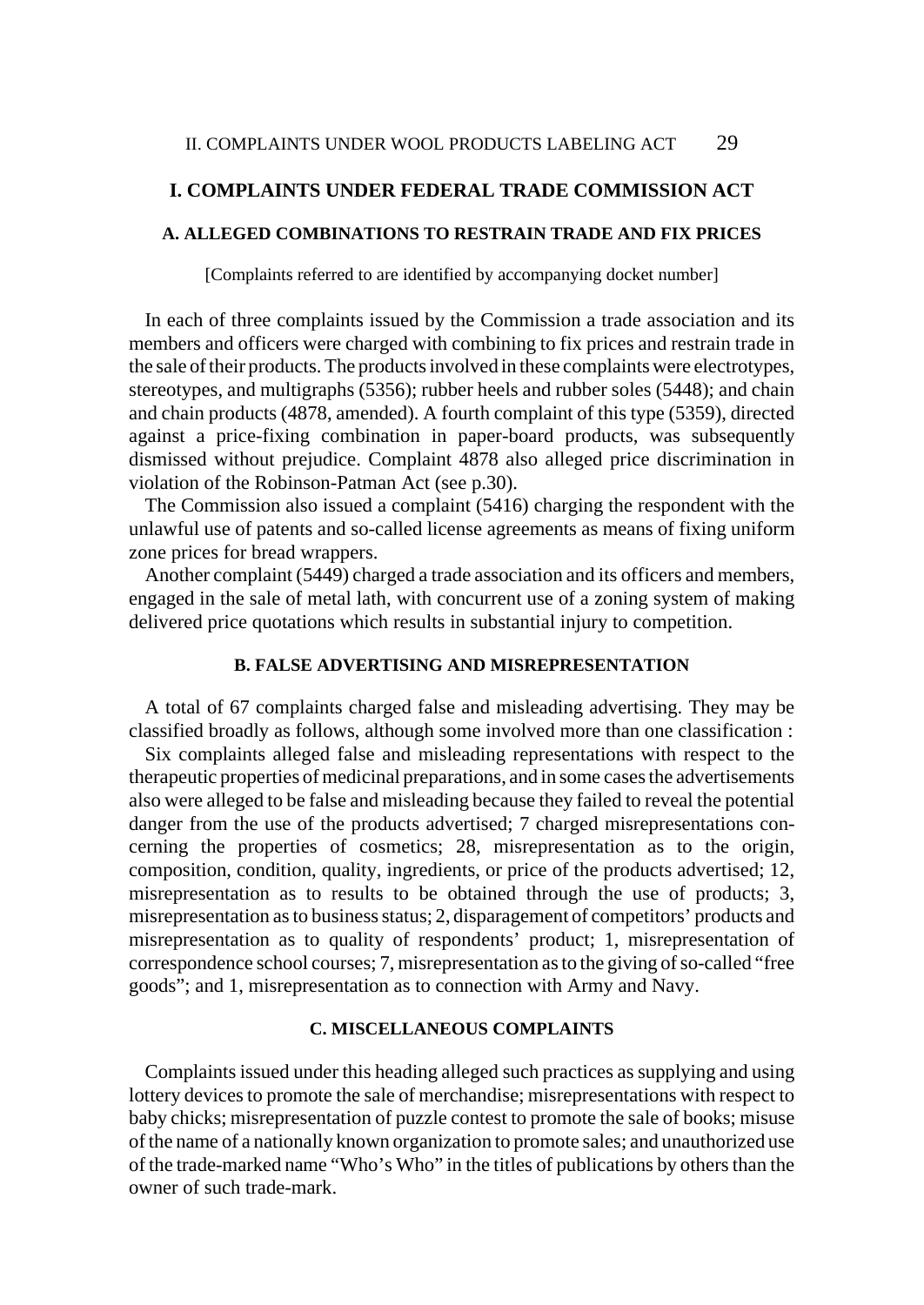# **II. COMPLAINTS UNDER WOOL PRODUCTS LABELING ACT**

Six complaints alleged that wool products were misbranded in violation of the Wool Products Labeling Act of 1939 and the rules and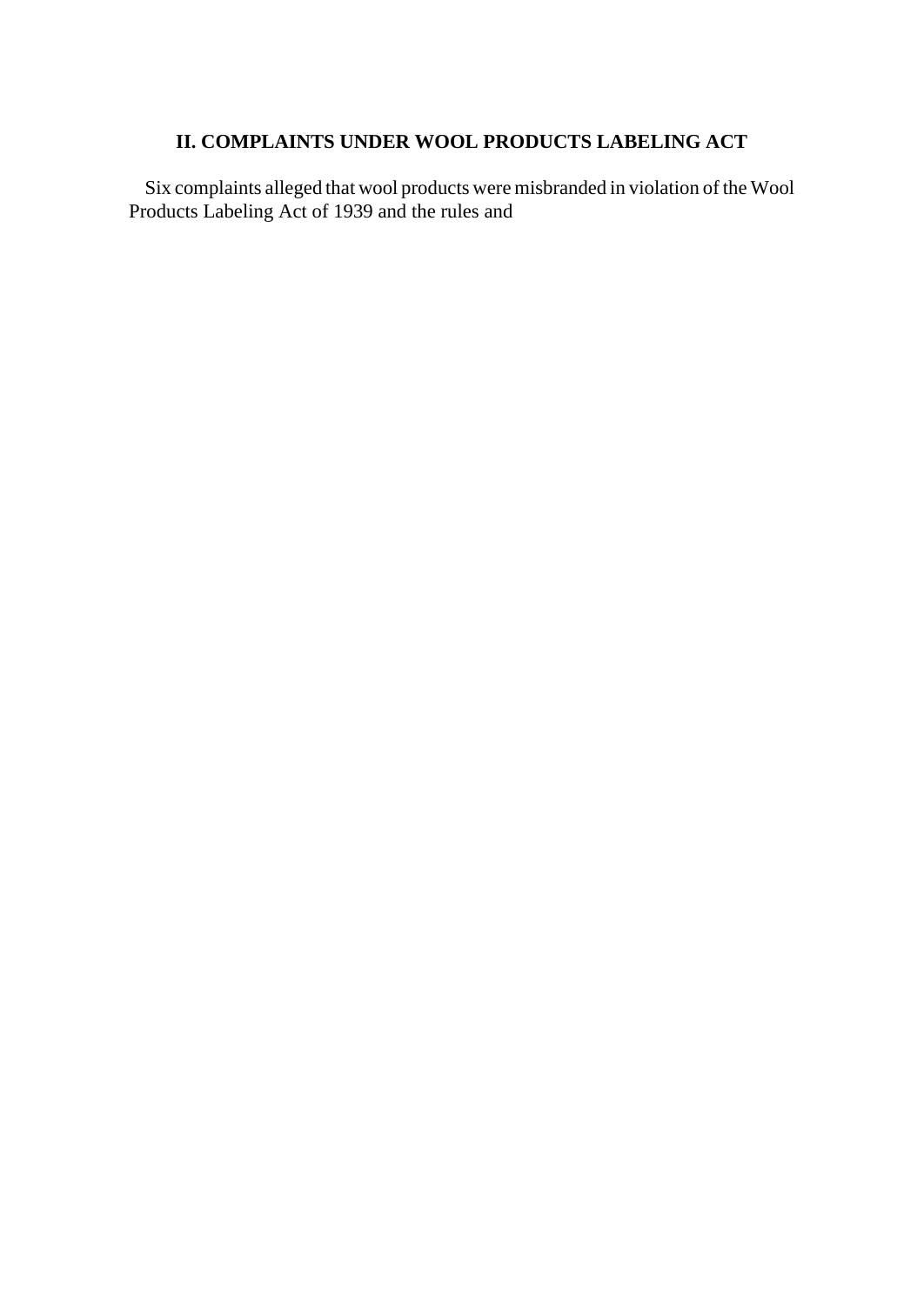regulations promulgated thereunder, in that they were not labeled so as to disclose the kinds and percentages of the different fibers of which the fabrics were made, including the respective percentages of wool, reprocessed wool, or reused wool, together with the identity of the manufacturer or distributor or reseller of the products. Some of these complaints also charged false and misleading advertising in violation of the Federal Trade Commission Act (5344, 5345, 5350, 5378,5396,5438).

# **III. COMPLAINTS UNDER CLAYTON ACT**

# **A. ALLEGED VIOLATION OF SECTION 2 (a) OF CLAYTON ACT AS AMENDED BY**

### **ROBINSON-PATMAN ACT**

Four complaints alleged violation of section 2 (a) which prohibits discrimination in price when it may have adverse effects on competition. The complaints involved chain and chain products (4878); millinery (5352, later dismissed) ; jewelry (5446); and replacement parts for looms (5436). (See below for that portion of complaint 5436 alleging violation of sec. 3 of the Clayton Act.)

# **B. ALLEGED VIOLATION OF SECTION 2 (c) OF CLAYTON ACT AS AMENDED BY**

## **ROBINSON-PATMAN ACT**

Eight complaints alleged violation of section 2 (c) which prohibits the granting or acceptance of brokerage fees except for services rendered in connection with the interstate sale or purchase of merchandise. Four of the complaints (5404, 5420, 5428 and 5432) involved sea food products; 3 (5383, 5365 and 5433), other food products; and 1 (5370), furs and fur garments.

# **C. ALLEGED VIOLATION OF SECTION 2 (f) OF CLAYTON ACT AS AMENDED BY**

### **ROBINSON-PATMAN ACT**

A paper manufacturing concern and its subsidiary were charged with violation of section  $2(f)$  of the act by knowingly inducing and receiving price discriminations from sellers of paper and paper products. The complaint alleged that the price discriminations thus received tend to give the respondents a monopoly and to destroy or prevent competition between themand their competitors and among the sellersfrom whom they purchase (5421).

## **D. ALLEGED VIOLATION OF SECTION 3 OF THE CLAYTON ACT**

A manufacturer of cotton, silk, rayon and other synthetic fiber automatic looms was charged with having entered into sales contracts with purchasers of hislooms whereby price discounts were allowed in consideration of an agreement by such purchasers to buy their entire requirements of loom repair and replacement parts from such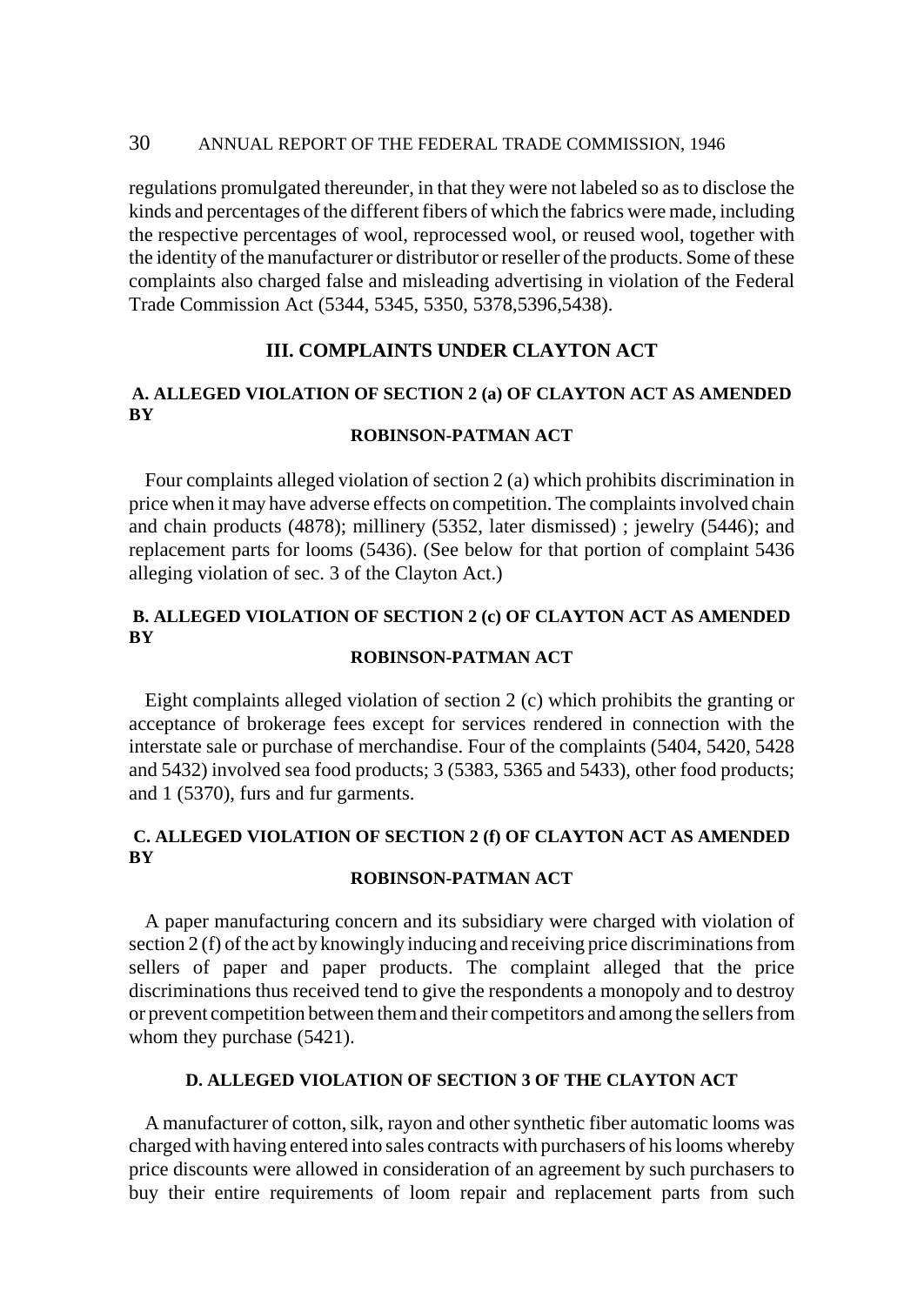manufacturer. This practice was alleged to be a violation of section 3 of the Clayton Act, which prohibits the negotiation of exclusive-dealing contracts where the effect may be to substantially lessen competition (5436).

# **E. ALLEGED VIOLATION OF SECTION 7 OF THE CLAYTON ACT**

Two complaints charged corporations with acquiring the capital stock of competing businesses, in violation of section 7 of the Clayton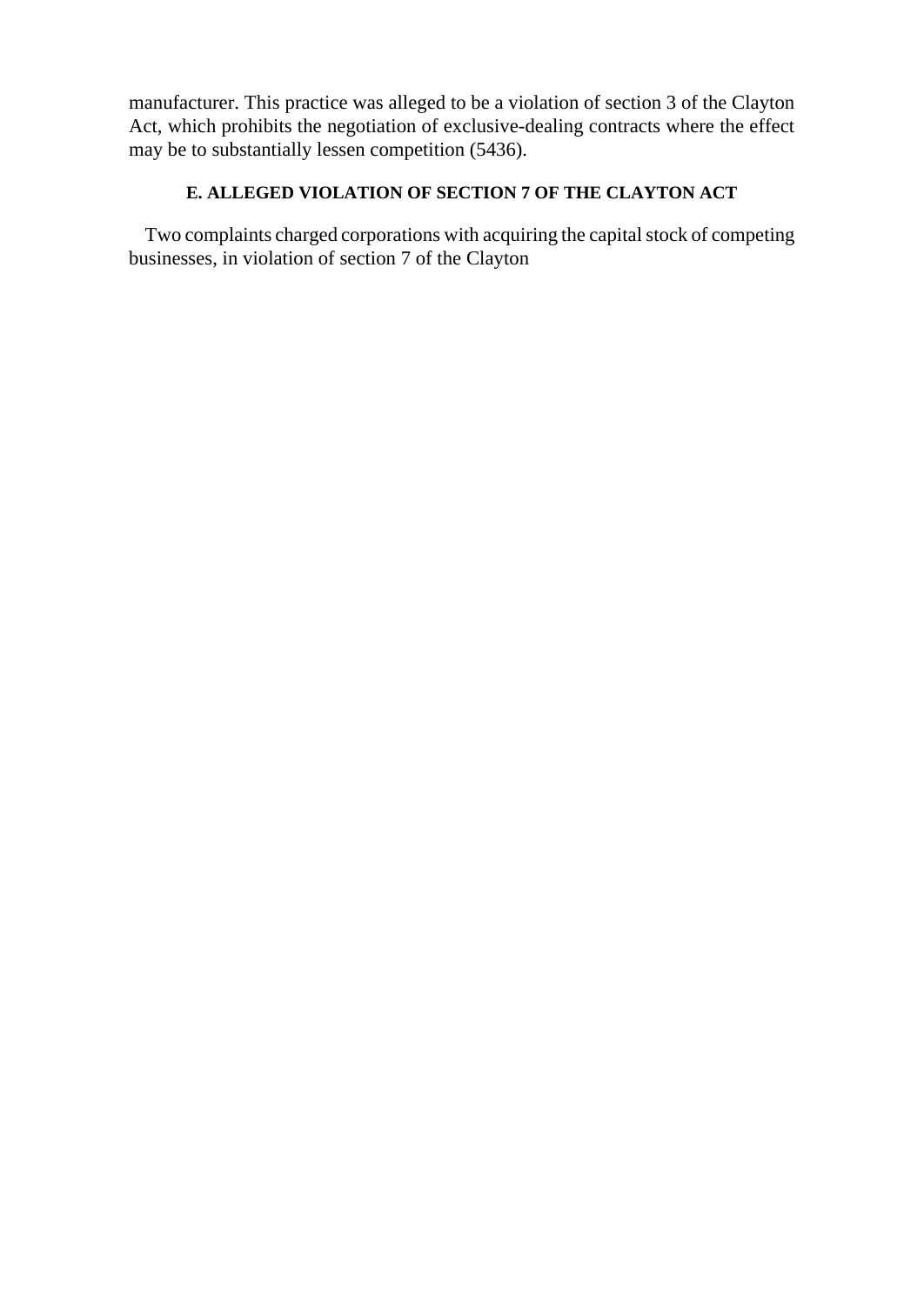#### I. ORDERS UNDER FEDERAL TRADE COMMISSION ACT 31

Act, which prohibits such acquisitions where the effect may be to substantially lessen competition, restrain trade, or tend to create a monopoly of any line of commerce. One complaint involve building materials and fuels (5418); the other, grocery products (5423).

## **ORDERS TO CEASE AND DESIST**

The Commission during the fiscal year issued 89 orders to cease and desist from the use of unfair methods of competition and other violations of the laws it administers. The following cases are illustrative of the orders issued :

### **I. ORDERS UNDER FEDERAL TRADE COMMISSION ACT**

## **A. PRICE-FIXING AND RESTRAINT-OF-TRADE CASES**

*Ferro Enamel Corp., Cleveland, Ohio, and others.--*Five corporations, which produce and sell 96 percent of all the raw porcelain enamel manufactured in the United States, were ordered to cease and desist from entering into or continuing any conspiracy or planned common course of action to fix prices; to sell at prices calculated pursuant to any systemof equalizing freight with competitors which results in identical delivered prices at any given destination; to use a classification of customers in determining prices, discounts or terms of sale; to exchange, either directly or through an agent, price or discount lists, with the effect of restraining competition; to adhere to filed or published prices; and to exchange credit information for the purpose of determining the credit allowed any customer. Stevenson Jordan & Harrison, Inc., a corporation specializing in the management of trade associations, was a respondent in the proceeding and was ordered to cease and desist from assisting or cooperating with the respondent manufacturers in any of their price-fixing practices (5155). (For that part of the order dealing with sec. 2 (a) of the Clayton Act, see p.35.)

*DipNet SmeltFisherman's Association, and others,Kelso, Wash.--*This association, the members of which catch approximately three-fourths of the total smelt production in the Kelso area, and three wholesale fish companies were ordered to cease and desist from entering into or carrying out any planned common course of action or agreement restricting the quantity of fish to be caught; fixing a uniform price for fish caught by the members; or continuing an agreement whereby the association or its members are enabled to monopolize the dock or warehouse facilities in Kelso for the handling of fish (5055).

*Northern Kentucky Independent Food Dealers Association, Inc., Covington, Ky., and others.--*Approximately 150 retail grocers in northern Kentucky and their trade association were ordered to cease and desist from entering into or carrying out any planned common course of action or agreement to boycott any baking company's products for the purpose of coercing such company into adopting price or distribution policies desired by the association (5140).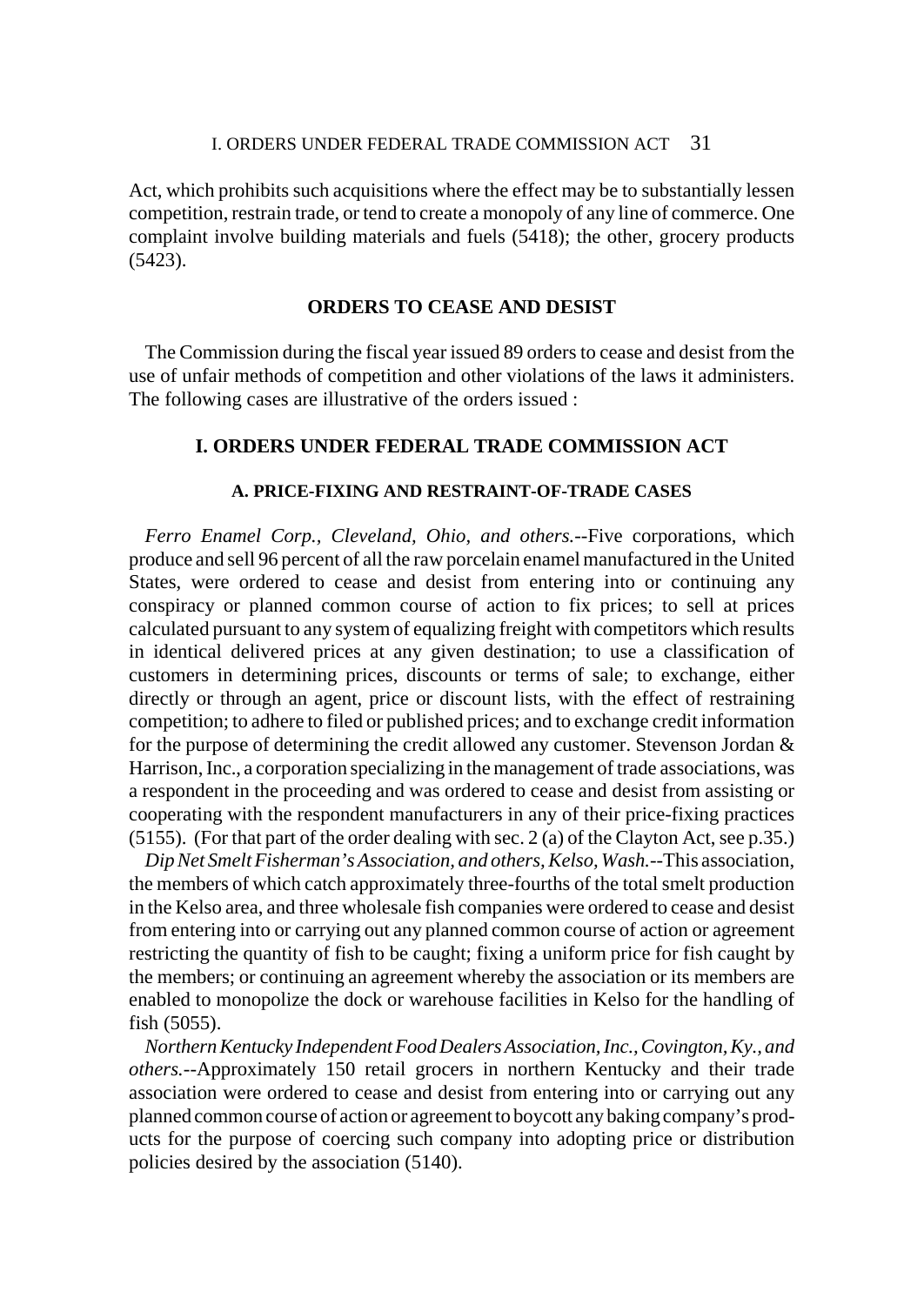# **B. FALSE ADVERTISING OF DRUGS, DEVICES, AND COSMETICS**

*Frederick A. Clarke, trading as Boncquet Laboratories, Glendale, Calif.--*The respondent, engaged in the sale of a preparation designated variously as Boncquet Blood Building Tablets, Boncquet Hemo-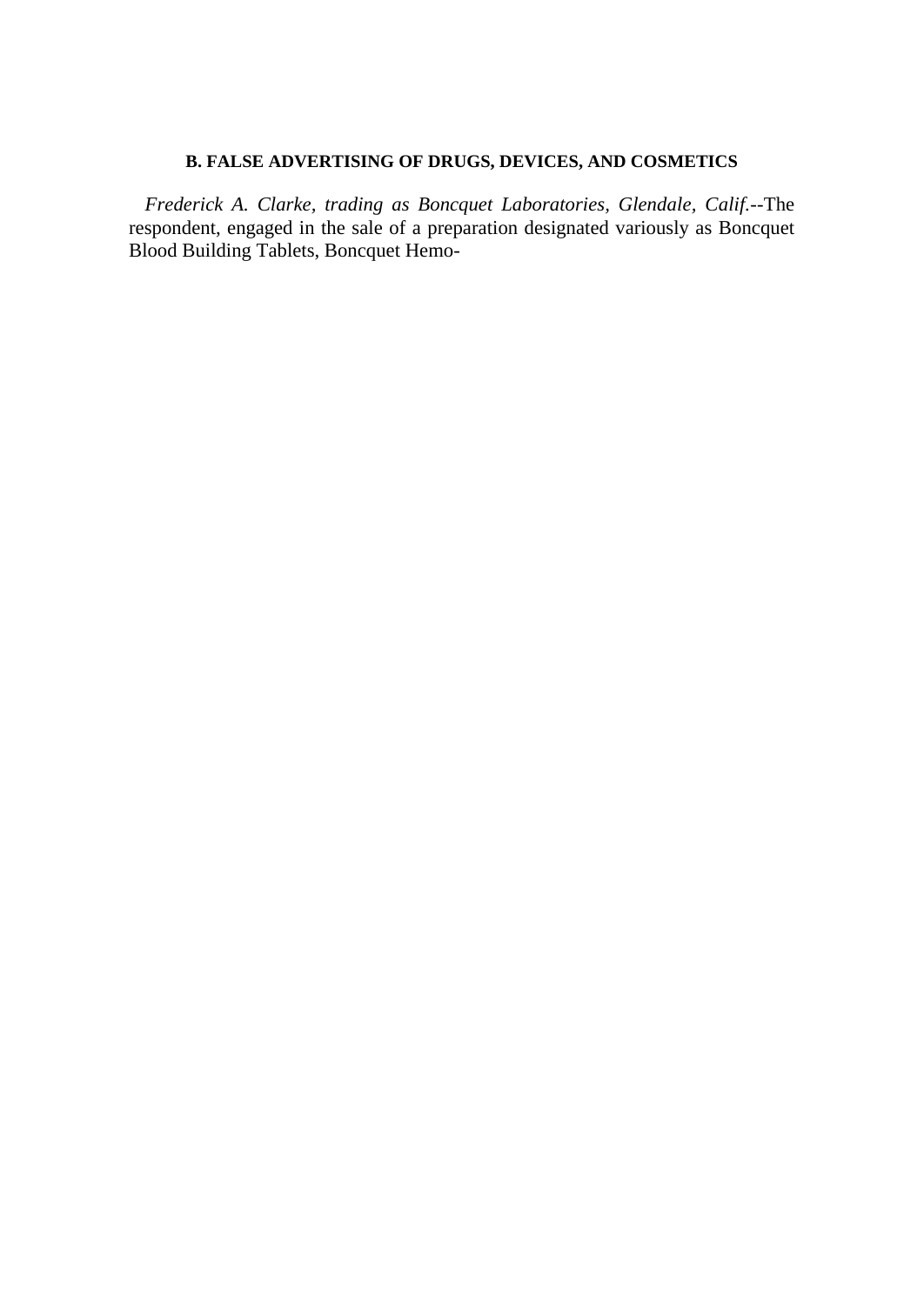Tabs and Boncquet Tablets, was ordered to cease and desist fromrepresenting that his preparation will regenerate or rebuild the blood, has any therapeutic value in the treatment of pernicious anemia, containsiron in therapeutic amounts, or willstimulate the bone marrow to produce red blood corpuscles. The Commission found that the value of the respondent's preparation depends upon its liver content and that the liver substance which is of value is discarded in the respondent's process of manufacture (3660).

*Charles of the Ritz Distributors Corp., New York.--The* respondent, a cosmetic distributor, was ordered to cease and desist from representing that the use of Charles of the Ritz Throat Cream will cause the throat to remain smooth, firm, or young looking (5293).

*William M. Stone, trading as Stone Manufacturing Co., Oregon City, Oreg.--The* order in this case directed the respondent to discontinue representing, in connection with the sale of ozone generating devices, that breathing of atmosphere containing ozone produces beneficial results or is conducive to health that his devices generate penetrating rays having therapeutic properties or that they have any therapeutic value; that ozone in the concentration produced by the devices under usual conditions of use is a germicide; or that the devices will destroy all odors. The Commission further ordered that the respondent cease disseminating any advertisement that fails to reveal that the concentration of ozone should not in any case be allowed to exceed one-half part of ozone to one million parts of air; that breathing near the devices should be avoided and that inhalation of excessive amounts of ozone may result in irritation of the respiratory organs; provided, however, that such advertisement need contain only the statement "CAUTION: Use and operate only as directed," if the directions for use and operation are attached to the device and contain the revelations required by this paragraph (5307).

*Standard Chemical Manufacturing Co., Omaha.--*The respondent, a distributor of poultry and livestock remedies, was ordered to cease and desist from disseminating false advertisements concerning its preparations. The order expressly forbade representationsthat the preparation Standard P-O constitutes a competent and effective remedy for eradication of tape worms in swine or poultry; that Standard Poultry Pills constitute a competent and effective remedy for tapeworm infestation of fowls; that use of Standard Hog Regulator will eliminate the need of worming pigs; that Standard Dairy Cow Regulator will strengthen cows for milk production or for reproduction, or will prevent Bang's disease, abortion, tuberculosis or mastitis (4912).

## **C. UNFAIR PRACTICES OTHER THAN MISREPRESENTATION OF DRUGS, DEVICES AND COSMETICS**

*Benjamin L .Fry, trading asAnti-Co-Rode Laboratories, St. Louis.--*The respondent was ordered to discontinue re p resenting that his product Anti-Co-Rode increases the life or power of an automotive battery or prevents or dissolves the corrosion on automotive battery plates. TheCommission found that the preparation contains copper and iron which tend to increase the spontaneous discharge of a lead acid storage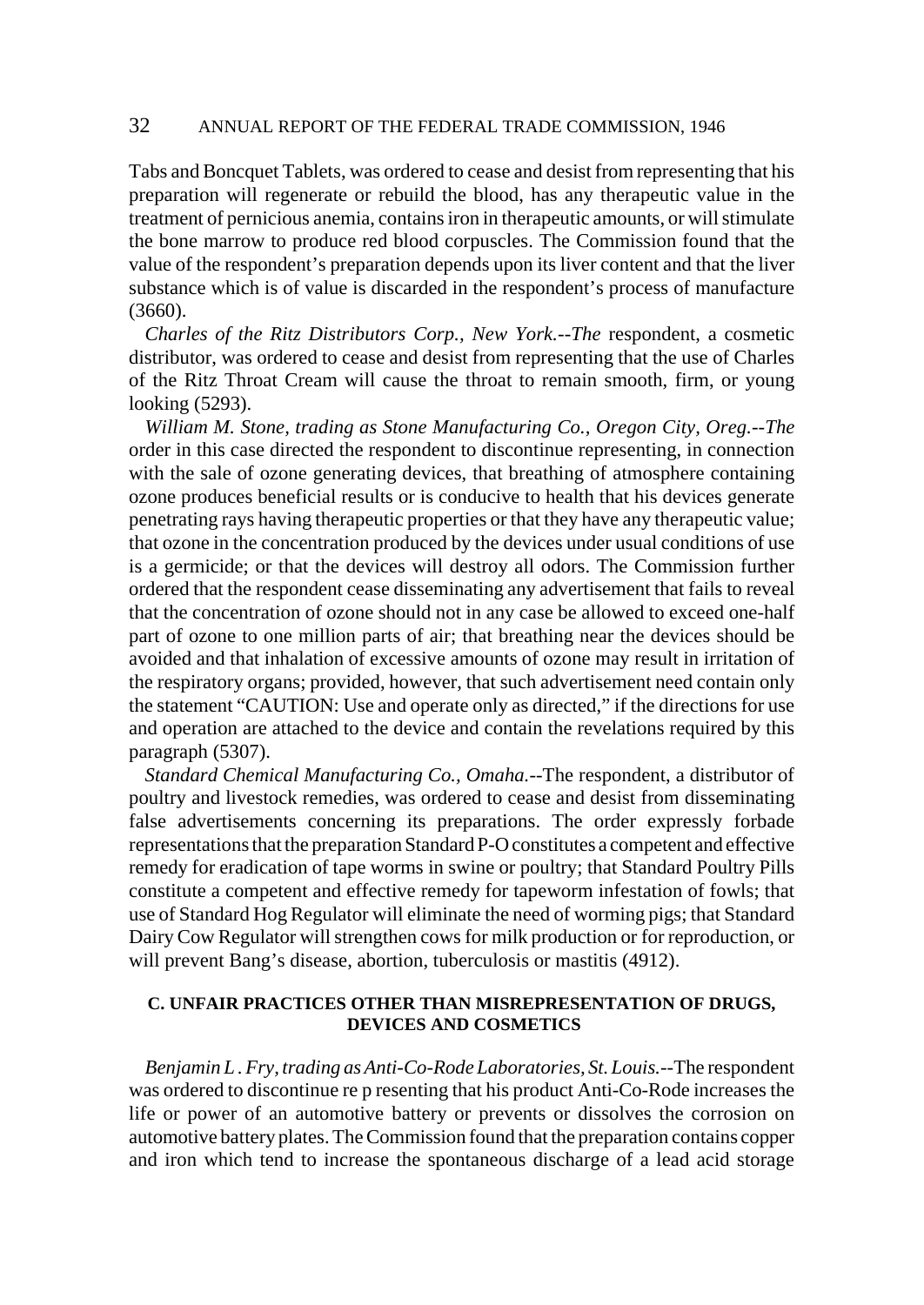battery, resulting in formation of lead sulphate and actually aggravating conditions it is represented as improving. The Commission also ordered the respondent to stop using the word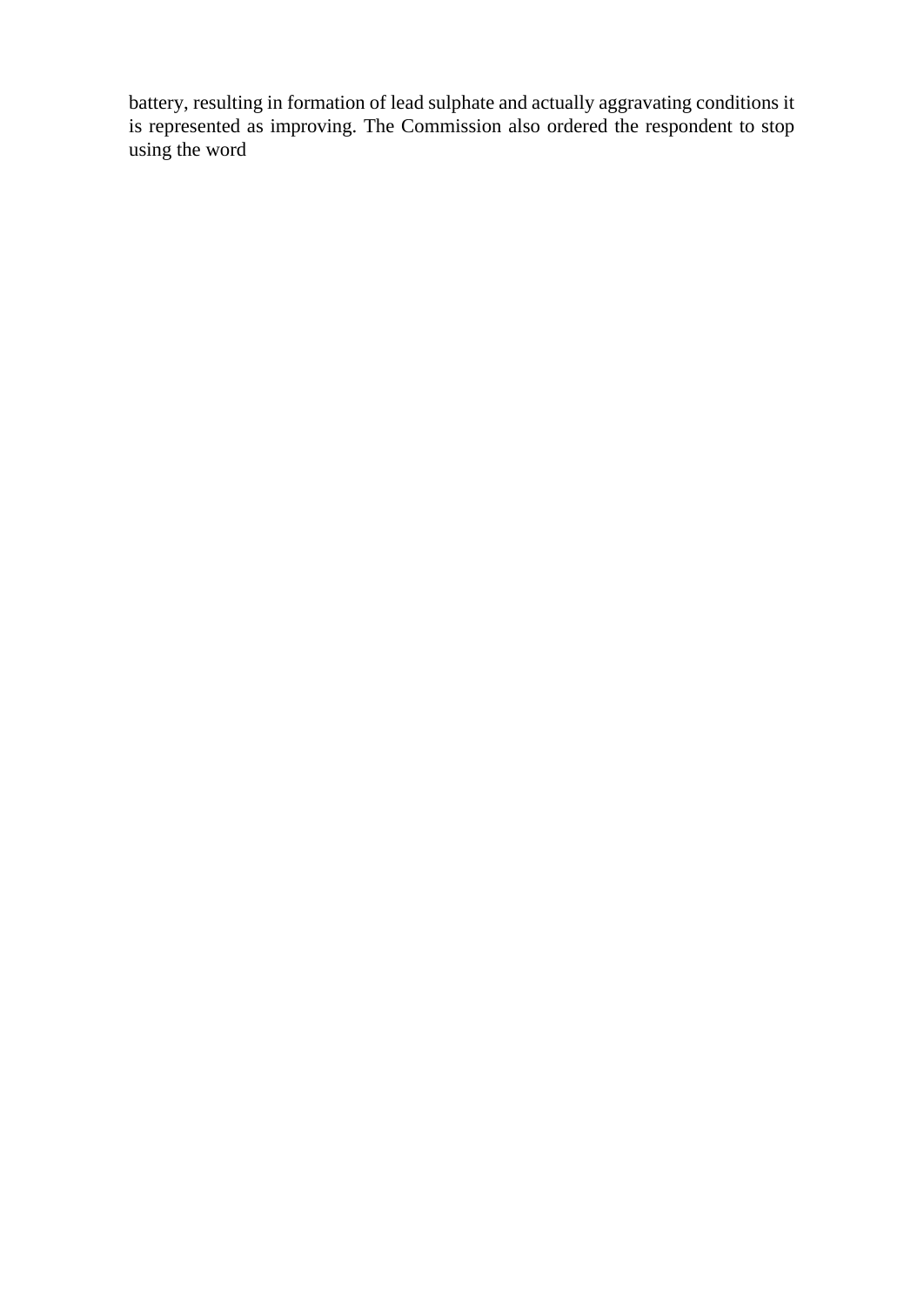"Laboratories" as p art of his trade name as it tends to cause the public to erroneously believe he operates a place devoted to experimental study in connection with the preparation of his chemical compound ; and to cease using the name "Anti-Co-Rode" (5286).

*Frigid Chemical Corp., and others, Stroudsburg, Pa.--*This order prohibited the respondents from advertising that their antifreeze product is safe for use in the cooling system of internal combustion engines. The Commission found that the product is essentially a solution of calcium chloride which causes serious corrosion of the water pump, radiator, and particularly any aluminum parts such as cylinder heads (5248).

*ConsumersHomeEquipmentCo.,Detroit, and others.-*-Use of a deceptive sales plan to promote the sale of household articles was prohibited by the order in this proceeding. A typical practice of the respondents was to display a sample of International Silver and represent that it was being offered at a special low price, when actually they would deliver an inferior article at a p rice comparable to or higher than the price usually charged for such merchandise by other retailers. When purchasers objected, the respondents would attempt to force them to accept and pay for the merchandise delivered. The Commission ordered the respondents to cease and desist from employing any sales plan which involves the use of samples of merchandise of a kind or quality different from that actually delivered; from representing that merchandise being offered at usual prices is being sold at special or reduced prices; and from attempting to coerce purchasers to accept merchandise of a kind or quality different from that ordered (5174).

*W. W. in The Western Hemisphere, Inc., and others New York.--*Use of the term "Who's Who" in the title of biographical reference books sold by the respondents was prohibited by the order in this case. Among the publications sold by the respondents were those entitled "Who's Who in the Clergy," "Who's Who in the Law," and "Who's Who in the Western Hemisphere." The Commission found that a substantial number of the public believed the books were published by A. N. Marquis Co., which holds the trade-mark "Who's Who" and has Published "Who's Who in America" since 1899, and in that time has built up an outstanding reputation for reliability. The respondents include in their publications the biographies of many relatively unimportant persons who had responded to solicitation for the purchase of copies, while excluding many truly notable persons who should have been included had the publications been as represented. In addition they represented that the purpose of their publication "Who's Who in the Western Hemisphere" was to advance hemisphere solidarity. The Commission found that the sale of this publication constituted merely a commercial scheme for the financial benefit of the respondents; that the respondents are not qualified or equipped to undertake an enterprise of such scope; and that their activities have been detrimental rather than helpful to a continued friendly inter-American relationship. The Commission ordered the respondents to cease and desist from using "Who's Who" in the title of any publication and from representing that they are associated with the publisher of "Who's Who in America" or that their books are prepared with the same accuracy, reliability, and selectivity as "Who's Who in America".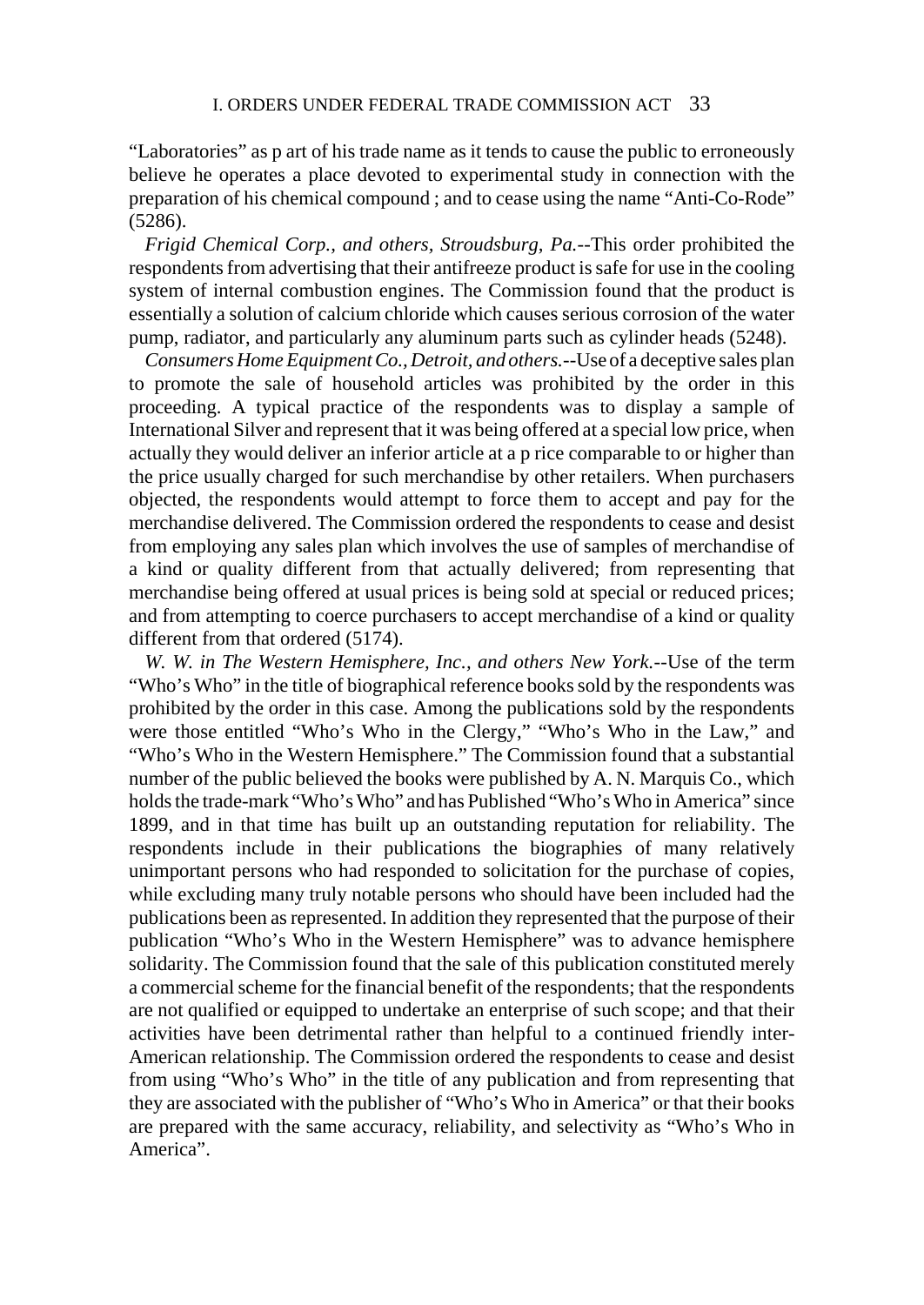from representing that their publications promote inter-American relationship and from representing as an authoritative book of reference any publication where the inclusion of a biography is dependent upon the purchase of such publication (5108).

*John P. Dowd, trading as Bennettsville Mattress Factory, Bennettsville, S.* C.-- Engaged in manufacturing and selling mattresses and other bedding, the respondent attached printed labels to his products stating they were made of new materials. The Commission found that the products were composed in part from the sweepings from floors of cotton mills, warehouses or factories and contained a substantial percentage of oil, dirt, or other foreign matter. The Commission ordered the respondent to cease and desist from representing that such products are composed of new materials (5024).

## **II. ORDERS UNDER WOOL PRODUCTS LABELING ACT**

This act and the rules and regulations promulgated thereunder provide that woolen or purported woolen merchandise shall have attached thereto a stamp, tag, label, or other means of identification showing the kinds and percentages of the different fibers of which the product is made, including the respective percentages of wool, reprocessed wool, or reused wool the maximum percentage of any nonfibrous loading or adulterating material used; the name of the manufacturer of the product, or the manufacturer's registered identification number and the name of the qualified distributor or reseller. The label or a proper substitute must be on the article when it is delivered to the consumer. The following cases are illustrative of the orders issued :

*Peggy Shops, Inc., trading* as *Karlton Vogue Shop, Philadelphia.--*The respondent, an operator of a women's retail clothing store, was found to have mutilated or removed labels from certain garments which were later sold to the general public. These labels been affixed to the garments by the manufacturers and showed the information required by the Wool Act and the rules and regulations promulgated thereunder. The order directed the respondent to cease and desist from such practice (5035).

*Globe Trading Co., Inc., Reading, Pa., and others.--*In this proceeding the respondents were ordered to stop misbranding hosiery they sell by failing to attach thereto labels or tags bearing the information required by the Wool Act and the rules and regulations issued thereunder. The order also directed the respondents to cease and desist from certain violations of the Federal Trade Commission Act, such as using the symbol of the American National Red Cross Society in advertising their hosiery; representing that their products are approved by the United States Government, have special health features not found in ordinary hosiery, and are of "first quality" when such is not the case (5098).

*A.Davis&Sons,Inc.,NewYork, and others.--*Certainwearing apparel manufactured and sold by these respondents bore conflicting labels as to their fiber content, the Commission found. For example, some garments carried tags purporting to contain the information required by the Wool Act, in addition to such expressions as "New Wool" and "Pure Wool." The same garments also bore cloth labels with such terms as "Camel Fluff" or "Kenpaca." The Commission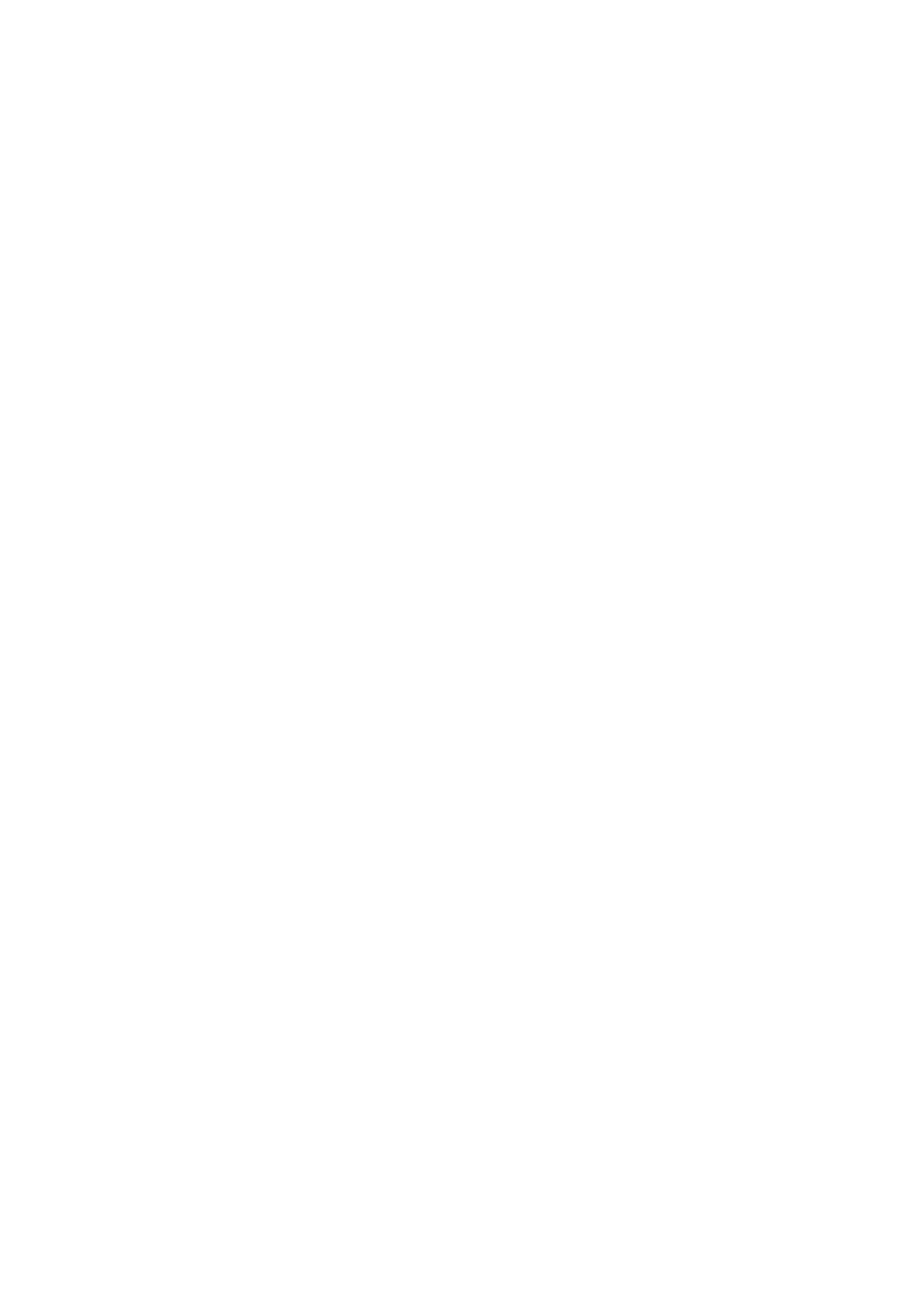found that the use on the same garment of a cardboard tag stating that the article is composed of wool and a cloth label implying that it is made of camel hair or alpaca hair is confusing, tends to deceive purchasers, and is a violation of the Wool Act. The Commission ordered the respondents to cease and desist from misbranding wool products by failing to label them with the information required by the act; and from representing in any manner that their products are composed of fibers or materials other than those of which they actually are made (5322).

## **III. ORDERS UNDER THE CLAYTON ACT**

# **A. VIOLATION OF SECTION 2 (a) OF CLAYTON ACT AS AMENDED BY ROBINSON-PATMAN ACT**

*Standard Oil Co. (an Indiana Corporation), Chicago.--*The Commission found that the respondent discriminated in price by selling its gasoline, for resale directly and indirectly to the purchasing public, to four dealers in the Detroit area at prices substantially lower than the prices charged its other retailer-purchasers in the same area; that this discrimination could not be justified on a basis of difference of cost, and that it tended to lessen, injure and destroy competition among the gasoline retailers in the area. The Commission ordered the respondent to cease and desist from all such discriminations, provided that this inhibition shall not prevent price differences of less than one-half cent per gallon which do not tend to lessen, injure, or destroy competition among such retailers. The order also prohibited the respondent from selling gasoline to any jobber or wholesaler at a price lower than the price it charges its retailer-customers, where such jobber or wholesaler resells to any of its retailcustomers at a price lower than they could obtain from the respondent directly.

On August 9, 1946, the Commission modified the order. The principal difference between the order as modified and the original order consists of the elimination of provisos which in two paragraphs of the original order excluded fromtheir terms price differentials of less than one-half cent per gallon which did not adversely affect competition. Other changes were made so that the modified order applies more definitely and specifically to the conditions found to exist in the Detroit trade area. Still other changes were in the interest of clarity (4389). (Commissioner Mason dissented.)

*John B. Steteson Co., Philadelphia.--*This manufacturer of men's hats wasfound by the Commission to have discriminated in price by use of a cumulative quantity discount schedule whereby it sold to some customers at higher prices than it sold men's hats of like grade and quality to others. The discounts varied from 2 percent on annual purchases of \$5,000 to \$7,500, up to 8 percent on annual purchases of \$200,000 and over.In addition, the company also discriminated between different purchasers by granting some customers lower prices based upon the total volume of hats sold to all of their separate branches, although separate delivery was made to their several branches. The order directed discontinuance of such price discriminations (5172). (For part of the order dealing with section 2 (d) of the Clayton Act, see p.36.)

*Ferro Enamel Corp., Cleveland, Ohio, and others.--*Five distributors of raw porcelain enamel were ordered by the Commission to cease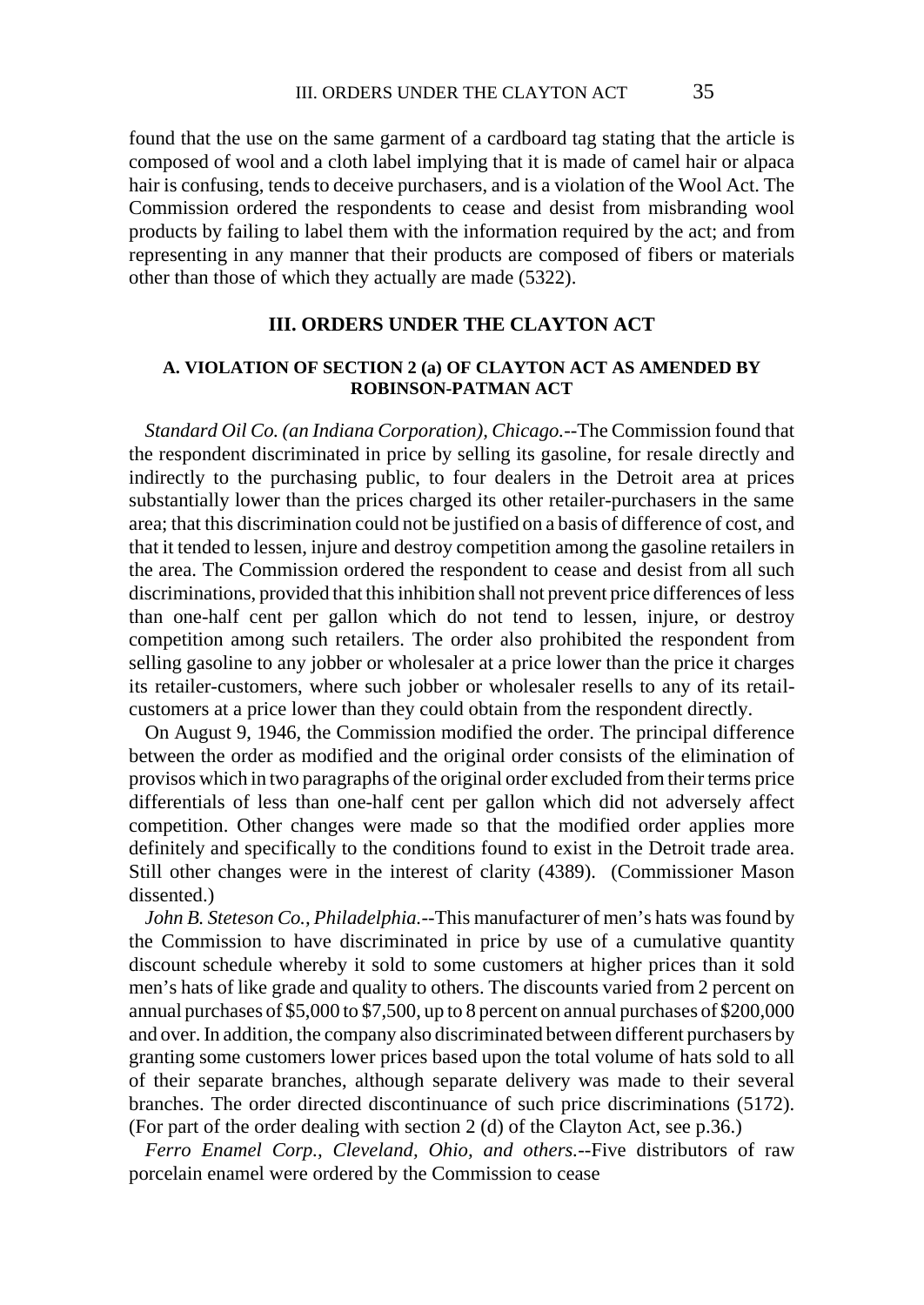and desist from granting varying discounts to their purchasers when the percentage of the discount allowedwas calculated on dollar volume of annual purchases only (5155). (For part of order dealing with violation of the Federal Trade Commission Act, see p.31.)

### **B. VIOLATION OF SECTION 2 (c) OF CLAYTON ACT AS AMENDED BY ROBINSON-PATMAN ACT**

Seventeen orders were directed against violations of the brokerage section of the Robinson-Patman Act, which prohibits the payment or acceptance of brokerage fees, except for services rendered, in connection with the interstate sale or purchase of merchandise.

*Food dealers paying unlawful brokerage to buyers.--*The respondents in 11 orders were directed, in connection with the interstate sale of their merchandise, to cease and desist frompaying to any buyer anything of value as a commission, brokerage or other compensation, or any allowance or discount in lieu thereof, upon purchases made by such buyer for his own account. The respondents named in such orders, and the principal commodities they sell, are:

Washington Fish & Oyster Co., Inc., Seattle, sea food products (5228); Phillips Sales Co., Inc., Cambridge, Md., canned food products (5273);Carl Rubenstein, and others, Seattle, canned sea food products (5279); Parrott & Co., San Francisco, canned fruits, vegetables, and other commodities (5284); South Coast Fisheries, Inc., Terminal Island, Calif., canned sea food products (5285); Southern California Fish Corp., Terminal Island, Calif., canned sea food products (5296); Del Mar Canning Co., Monterey, Calif., canned sea food products (5297); Hovden Food Products Corp., Monterey, Calif., canned sea food products(5303); Sebastian-Stuart Fish Co., Seattle, canned and fresh fish (5365); California Lima Bean Growers Association, Oxnard, Calif., lima beans (4939); and E. H. Hamlin Co., Seattle, sea food (5189).

*Food dealers accepting unlawful brokerage from sellers.--*In eight orders the following respondents, in connection with their interstate purchases of merchandise, were directed to cease and desist from accepting from any seller anything of value as a commission, brokerage or other compensation, or any allowance or discount in lieu thereof, upon purchases made for their respective accounts :

James V. Blevins, Nashville, Tenn., and others, food products (5333); J. T. Jarrell Co., Little Rock, Ark., canned fish, fruits, vegetables (4547); C. C. Waddill Co., Inc., Norfolk, Va., canned sea food, fruits, vegetables (5270); Haas-Guthman Co., Savannah, Ga., food products (5273); Paul Pankey & Co., Birmingham, Ala., canned fish, fruits, vegetables (5282); William R Hill & Co., Richmond, Va., canned fish fruits, vegetables (5295); Charles R Allen, Charleston, S.C., and others, food products (5365); and G. B. Shelton Brokerage Co., Danville, Va., and others, food products and crystal phosphate (4585).

## **C. VIOLATION OF SECTION 2 (d) OF CLAYTON ACT AS AMENDED BY ROBINSON-PATMAN ACT**

*John B. Stetson Co., Philadelphia.--*The respondent company, en*g*aged in the manufacture and sale of hats, was ordered to cease and desist from paying anything of value to its customers for advertising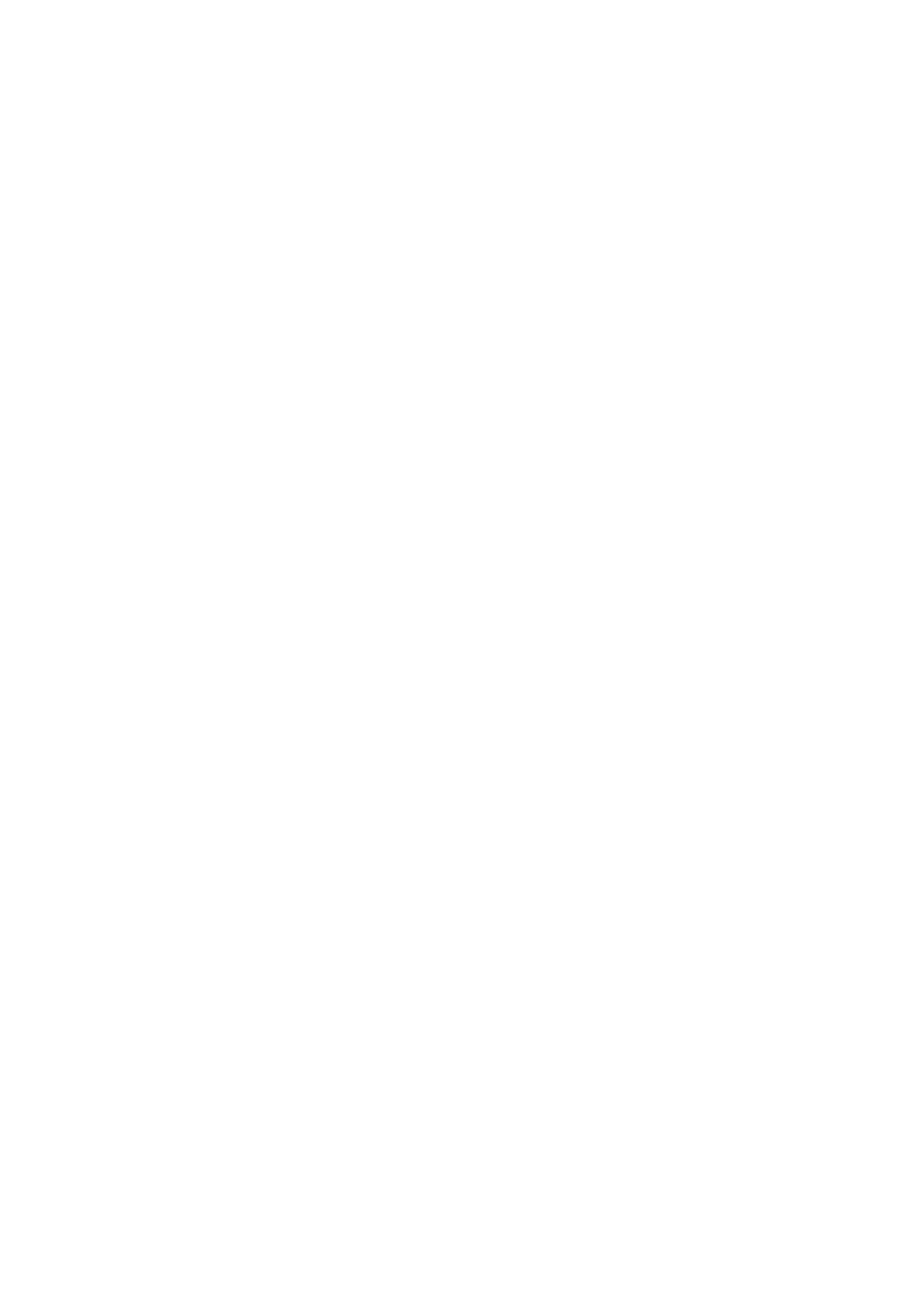#### TYPES OF UNFAIR METHODS AND PRACTICES 37

servicesfurnished by such customers without making such allowances available to all competing customers on proportionally equal terms (5172). (For part of order dealing with sec. 2 (a) of the Clayton p. 35.)

#### **D. VIOLATION OF SECTION 3 OF CLAYTON ACT**

*R. B. Semler, Inc., New Canaan, Conn.--The* order against this manufacturer and distributor of Kreml Hair Tonic involved the corporation's use of exclusive-dealing contracts which resulted in substantial lessening of competition between the respondent and its competitors, in violation of section 3 of the Clayton Act. The Commission ordered the respondent to discontinue selling Kreml on the condition or agreement that customers who buy it for resale do not handle competing products. Various practices used by the respondent to enforce such exclusive-dealing arrangements were prohibited by the order. The Commission also found that certain advertisements concerning the purported beneficial effects of Kreml were false and misleading and ordered their discontinuance. The dissemination of such advertisements was held to be in violation of the Federal Trade Commission Act (4773).

#### **TYPES OF UNFAIR METHODS AND PRACTICES**

## **TYPICAL METHODS AND PRACTICES CONDEMNED IN ORDERS TO CEASE AND DESIST**

The following list illustrates unfair methods of competition and unfair or deceptive acts and practices condemned by the Commission from time to time in its orders to cease and desist. The list is not limited to ordersissued during the fiscal year. Because of s p ace limitation it does not include specific practices outlawed by the Clayton Act and committed to the Commission's jurisdiction, namely, various forms of price discrimination, exclusive and tying-dealing arrangements, competitive stock acquisition, and certain kinds of competitive interlocking directories.

1. The use of false or misleading advertising concerning, and the misbranding of, commodities, respecting the materials or ingredients of which they are composed, their quality, purity, origin, source attributes, or properties, or nature of manufacture, and selling them under such name and circumstances as to deceive the public. An important part of these include misrepresentation of the therapeutic and corrective properties of medicinal preparations and devices, and cosmetics, and the false representation, expressly or by failure to disclose their potential harmfulness, thatsuch preparations may be safely used.

2. Describing various symptoms and falsely representing that they indicate the presence of diseases and abnormal conditions which the product advertised will cure or alleviate.

3. Representing products to have been made in the United States when the mechanism or movements, in whole or in important part, are of foreign.

4. Bribing or other employees of customers and prospective customers, without the employer s knowledge or consent, to obtain or hold patronage.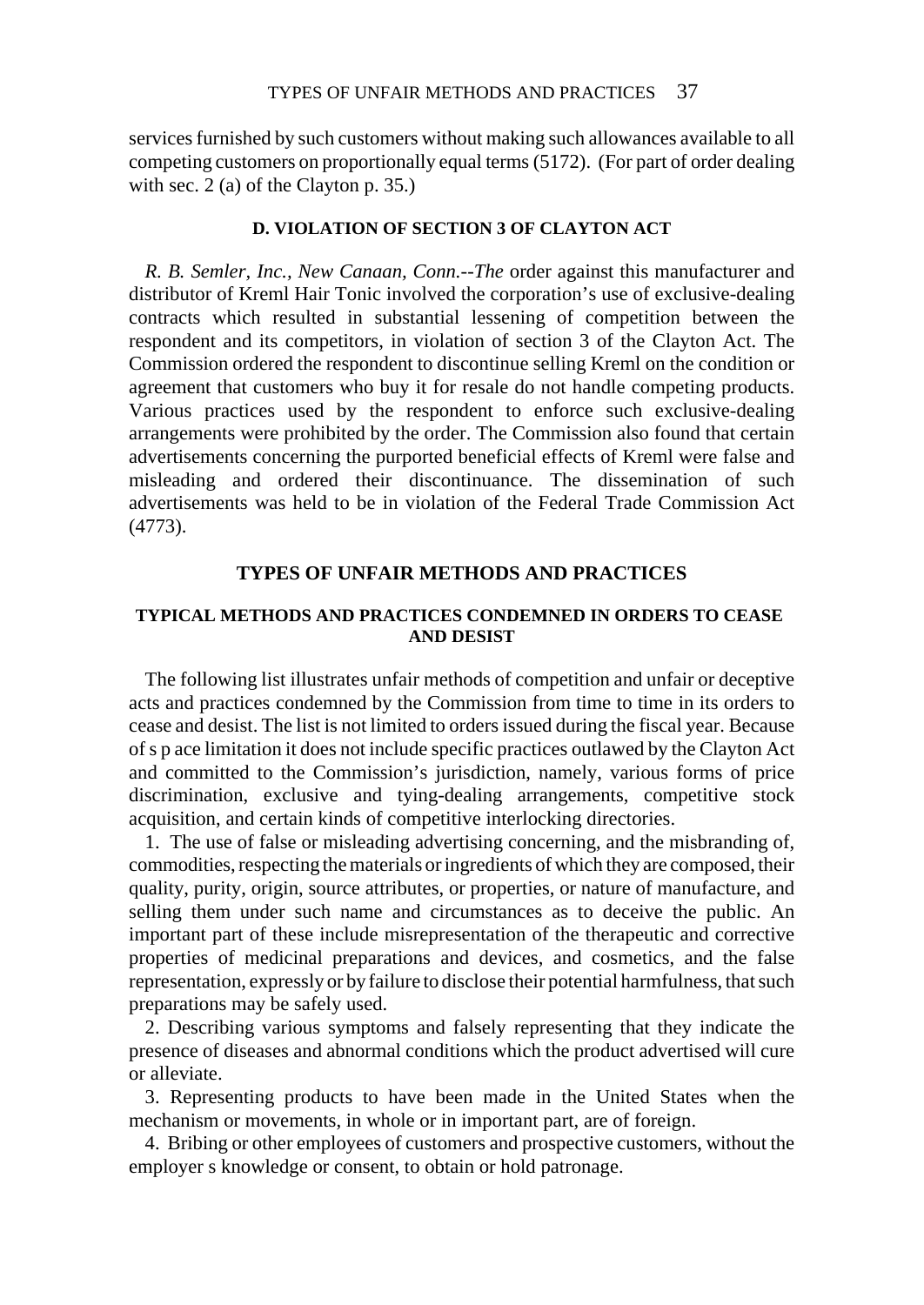5. Procuring the business or trade secrets of competitors by espionage, or by bribing their employees, or by similar means.

6. Inducing employees of competitors to violate their contracts and enticing them away in such numbers or under such circumstances as to hamper or embarrass the competitors in the conduct of their business.

7. Making false and disparaging statements respecting competitors' products and business, in some cases under the guise of ostensibly disinterested and specially informed sources or through purported scientific, but in fact misleading, demonstrations or tests.

8. Widespread threats to the trade of suits for patent infringement arising from the sale by competitors of alleged infringing products, not in good faith but of r the purpose of intimidating the trade and hindering or stifling competition, and claiming, without justification, exclusive rights in public names of unpatented products.

9. Conspiring to maintain uniform selling prices, terms and conditions of sale through the use of a patent-licensing system.

10. Trade boycotts or combinations of traders to prevent certain wholesale or retail dealers or certain classes of such dealers from procuring goods at the same terms accorded to the boycotters or conspirators, Or through coercion to influence the trade policy of their competitors or of manufacturers from whom they buy.

11. Passing off goods for products of competitors through appropriation or simulation of such competitors' trade names, labels, dress of goods, or counter-display catalogs.

12. Selling rebuilt, second-hand, renovated, or old products, or articles made in whole or in part from used or second-hand materials, as new, by so representing them or by failing to reveal that they are not new or that second-hand materials have been used.

13. Buying up supplies for the purpose of hampering competitors and stifling or eliminating competition.

14. Using concealed subsidiaries, ostensibly independent, to obtain competitive business otherwise unavailable, and making use of false and misleading representations, schemes, and practices to obtain representatives and make contacts, such as pretended puzzle-price contests purportedly offering opportunities to win handsome prizes, but which are in fact mere "come-on" schemes and devices in which the seller's true identity and interest are initially concealed.

15. Selling or distributing punchboards and other lottery devices which are to be or may be used in the sale of merchandise by lot or chance ; using merchandising schemes based on lot or chance, or on a pretended contest of skill.

16. Combinations or agreements of competitors to fix, enhance, or depress prices, maintain prices, bring about substantial uniformity in prices, or divide territory or business, to cut off or interfere with competitors' sources of supply, or to close markets to competitors; or use by trade associations of so-called standard cost systems, price lists, or guides, or exchange of trade information calculated to bring about these ends, or otherwise restrain or hinder free competition.

17. Intimidation or coercion of producer or distributorto cause himto organize, join, or contribute to, or to prevent him from organizing joining, or contributing to, producers' cooperative association or other association.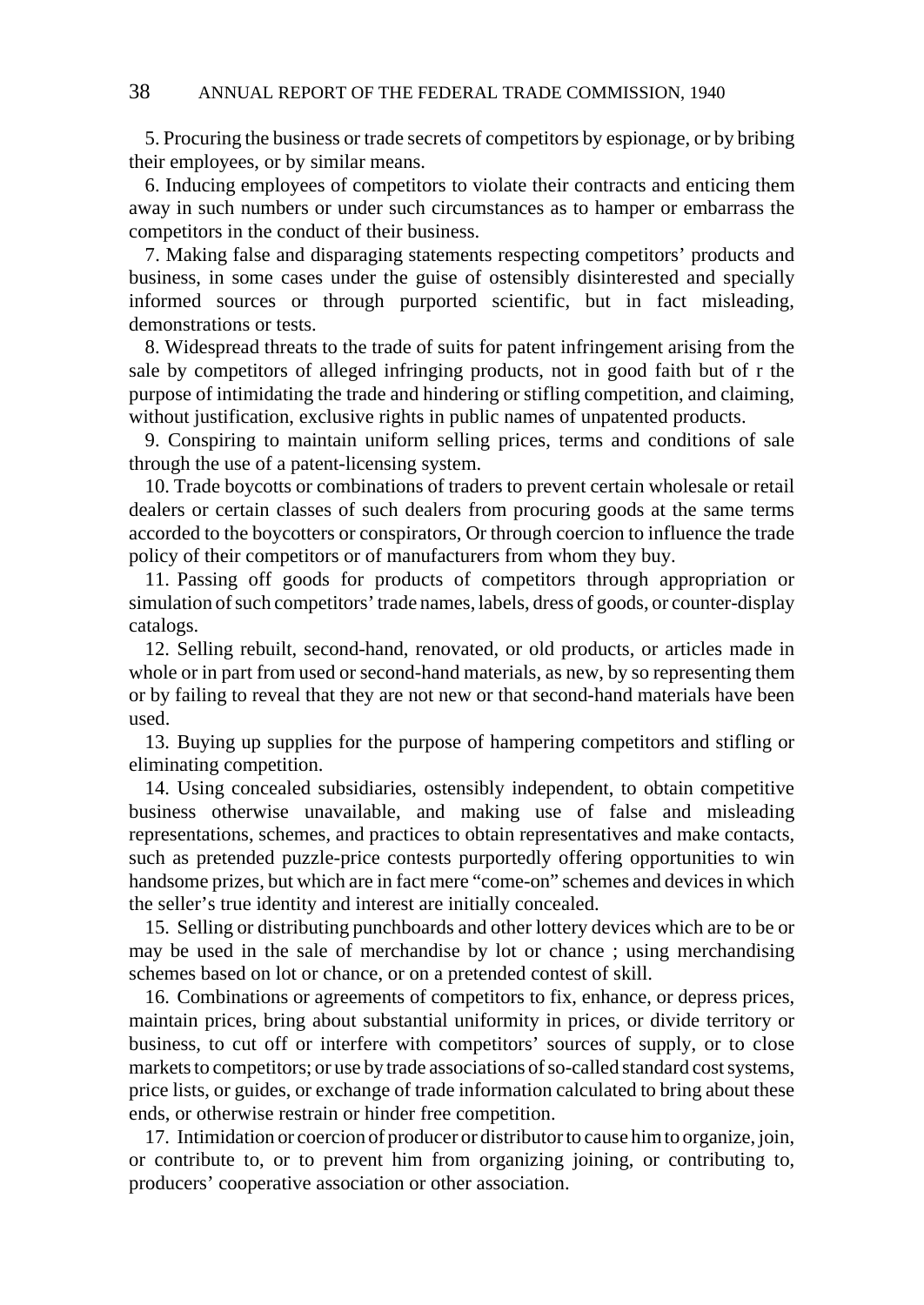18. assisting, or abetting unfair practice, misrepresentation, and deception, and furnishing means or instrumentalities therefor; and combining and conspiring to offer or sell products by chance or by deceptive methods, through such practices as supplying dealers with lottery devices, or selling to dealers and assisting them in conducting contest schemes as a part of which pretended credit slips or certificates are issued to contestants, when in fact the price of the goods has been marked up to absorb the face value of the credit slip; and the supplying of emblems or devices to conceal marks of country of origin of goods, or otherwise to misbrand goods as to country of origin.

19. Various methods to create the impression. that the customer is being offered an opportunity to make purchases under unusually favorable conditions when such is not the case, such devices including--

(a) Sales plans in which the seller's usual price is falsely represented as a special reduced price for a limited time or to a limited class, or false claim of special terms, equipment, or other privileges or advantages.

(b) The use of the "free goods" or service device to create the impression that something is actually being thrown in without charge, when it is fully covered by the amount exacted in the transaction as a whole, or by services to be rendered by the recipient.

(c) Use of misleading trade names calculated to create the impression that a dealer is a producer or importer selling directly to the consumer, with resultant savings.

(d) Offering of false "bargains" by pretended cutting of a fictitious "regular" price.

(e) Use of false representations that an article offered has been rejected as nonstandard and is offered at an exceptionally favorable price , or that the number thereof that may be purchased is limited.

(f) Falsely representing that goods are not being offered as sales in ordinary course, but are specially priced and offered as a part of a special advertising campaign to obtain customers, or for some purpose other than the customary profit.

(g) Misrepresenting, or causing dealers to misrepresent, the interest rate of carrying charge on deferred payments.

20. Using containers ostensibly of the capacity customarily associated by the purchasing public with standard weights or quantities of the product therein contained, or using standard containers only partially filled to capacity, so as to make it appear to the purchaser that he is receiving the standard weight or quantity.

21. Misrepresenting in various ways the necessity or desirability or the advantages to the prospective customer of dealing with the seller, such as--

(a) Misrepresenting seller's alleged advantages of location orsize, or the branches, domestic or foreign, or the dealer outlets he has.

(b) Making false claim of being the authorized distributor of some concern, or failing. to disclose the termination of such relationship, in soliciting customers of such concerns, or of being successor thereto or connected therewith, or of being the pur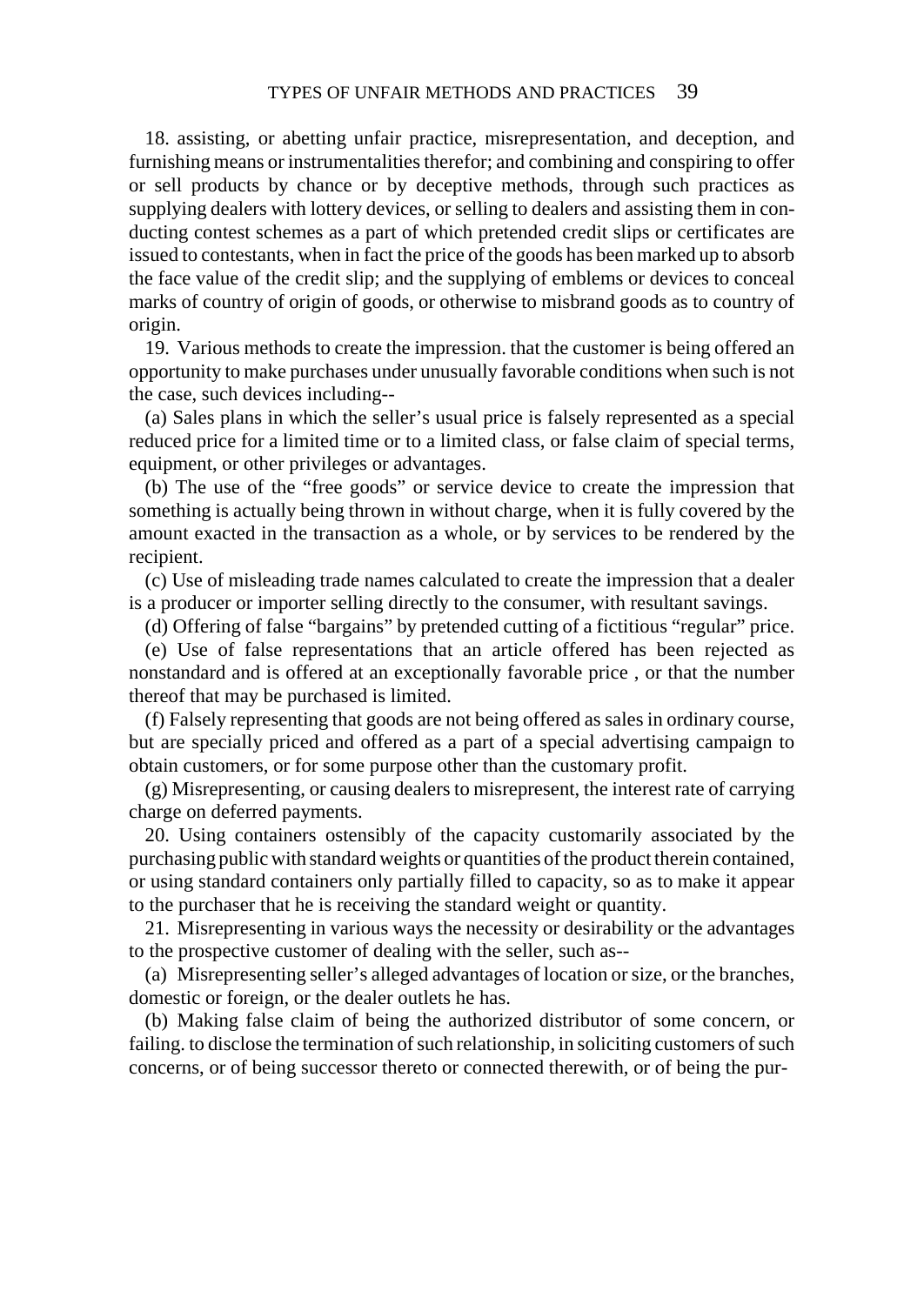chaser of competitor's business, orfalsely representing that competitor's business has been discontinued or falsely claiming the right to prospective customer's special consideration through such false statements as that the customer's friends or his employer have expressed a desire for, orspecial interest in, con-summation of seller's transaction with the customer.

(c) Alleged connection of a concern, organization, association, or institute with, or endorsement of it or its product or services by, the Government or nationally known organization, or representation that the use of such product or services is required by the Government, or that failure to comply with such requirement is subject to penalty.

(d) False claim by a vendor of being an importer, or a technician, or a diagnostician, or a manufacturer, grower, or nursery-man, or a distiller, or of being a wholesaler, selling to the consumer at wholesale prices; or by a manufacturer of being also the manufacturer of the raw material entering into the product, or by an assembler of being a manufacturer.

(e) Falsely claiming to be a manufacturer's representative and outlet for surplus stock sold at a sacrifice.

(f) Falsely representing that the seller owns a laboratory in which the product offered is analyzed and tested.

(g) Representing that ordinary private commercial seller and business is an association, or national association, or connected therewith, or sponsored thereby, or is otherwise connected with noncommercial or professional organizations or associations, or constitutes an institute, or, in effect that it is altruistic in purpose, giving work to the unemployed.

(h) Falsely claiming that business is bonded, or misrepresenting its age or history, or the demand established for its products, or the selection afforded, or the quality or comparative value of its goods, or the personnel or staff or personages presently or theretofore associated with such business or the products thereof.

(I) Claiming falsely or misleadingly patent , trade-mark, or other special and exclusive rights.

(j) ranting seals of approval by a magazine to products advertised therein and misrepresenting thereby that such products have been adequately tested, and misrepresenting by other means the quality, performance, and characteristics of such products.

22. Obtaining business through undertakings not carried out and not intended to be carried out, and through deceptive, dishonest, and oppressive devices calculated to entrap and coerce the customer or prospective customer, such practices including--

(a) Misrepresenting that seller fills orders promptly, ships kind of merchandise described, and assigns exclusive territorial rights within definite trade areas to purchasers or prospective purchasers

(b) Obtaining orders on the basis of samples displayed for customer's selection and failing or refusing to respect such selection thereafter in filling of orders, or promising results impossible of fulfillment, or falsely making promises or holding out guaranties, or the right of return, or results, or refunds, replace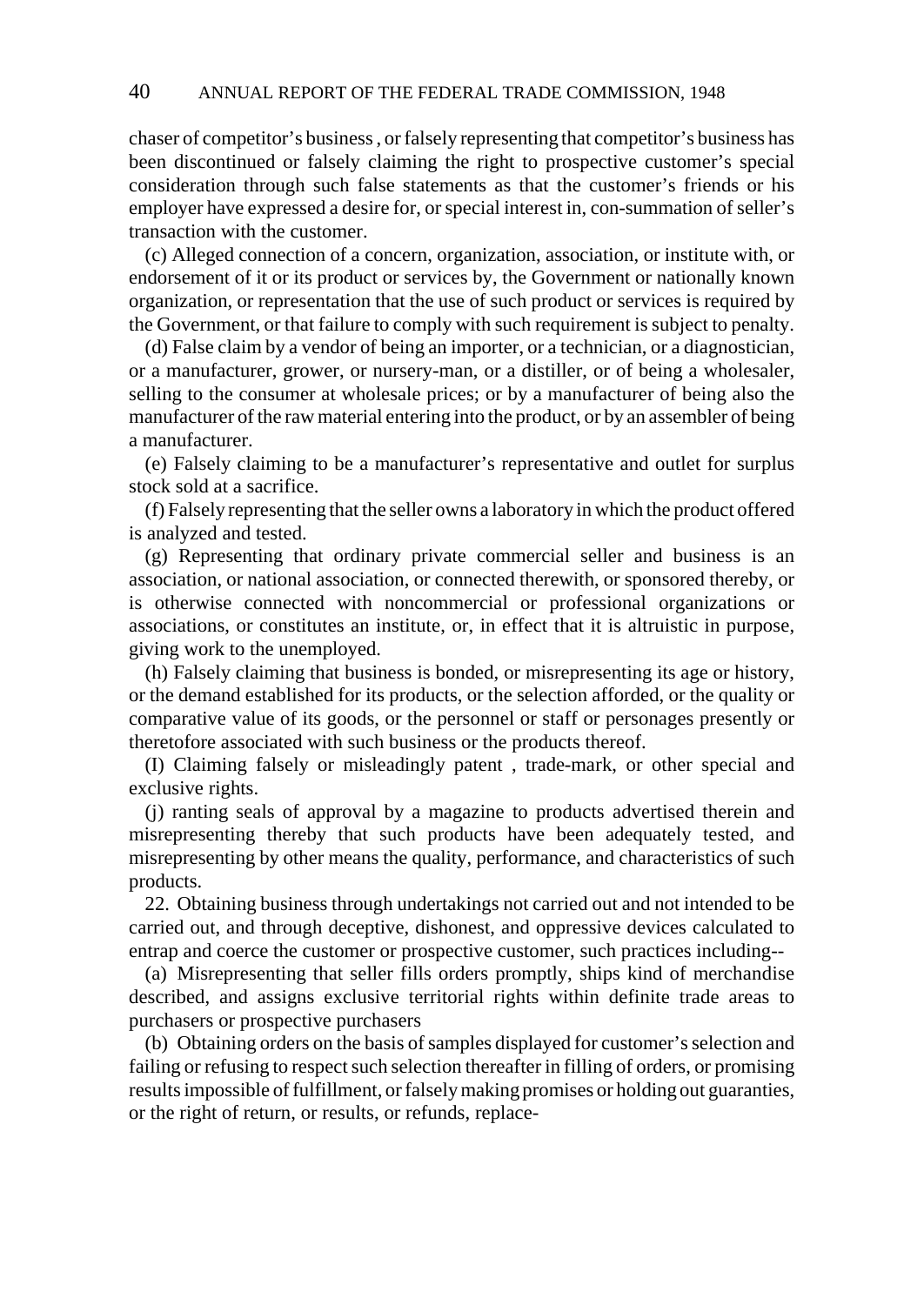ments, or reimbursements or special or additional advantages to the prospective purchaser such as extra credit , or furnishing of supplies or advisory assistance ; or falsely assuring the purchaser or prospective purchaser that certain special or exclusively personal favors or advantages are being granted him.

(c) Concealing fromprospective purchaser unusualfeaturesinvolved in purchaser's commitment, the result of which will be to require of purchaser further expenditure in order to obtain benefit of commitment and expenditure already made such as failure to reveal peculiar or nonstandard shape of portrait or photographic enlargement, so as to make securing of frame there-for from sources other than seller difficult and impracticable, if not impossible.

(d) Obtaining by deceit prospective customer s signature to a contract and promissory note represented as simply an order on approval.

(e) Making use of improper and coercive practices as means of exacting additional commitments from purchasers, through such practices as unlawfully withholding from purchaser property of latter lent to seller incident to carrying out of original commitment, such a s practice of declining to return original photograph from which enlargement has been made until purchaser has also entered into commitment for frame therefor.

(f) Falsely representing earnings or profits of agents, dealers, or purchasers, or the terms or conditions involved , such as false statement that participation by merchant in seller's sales promotion scheme is without cost to merchant, and that territory assigned an agent, representative, or distributor is new or exclusive.

(g) Obtaining agents or representatives to distribute the seller's products through falsely promising to refund the money paid by them should the product prove unsatisfactory, or promising that the agent would be granted right to exclusive or new territory, would be given assistance by seller, or would be given special credit or furnished supplies, or overstating the amount of his earnings or the opportunities which the employment offers.

(h) Advertising a price for a product asillustrated or described and not including in such price all charges for equipment or accessories illustrated or described or necessary for use of the product or customarily included as standard equipment, and failing to include all charges not specified as extra.

23. Giving products misleading names so as to give them a value to the purchasing public which they would not otherwise possess, such as names implying falsely that--

(a) The products were made for the Government or in accordance with its specifications and of corresponding quality, or that the advertiser is connected with the Government in some way, or in some way the products have been passed upon, inspected, underwritten or endorsed by it; or

(b) They are composed in whole or in part of ingredients or materials which in fact are present only to a negligible extent or not at all, or that they have qualities or properties which they do not have; or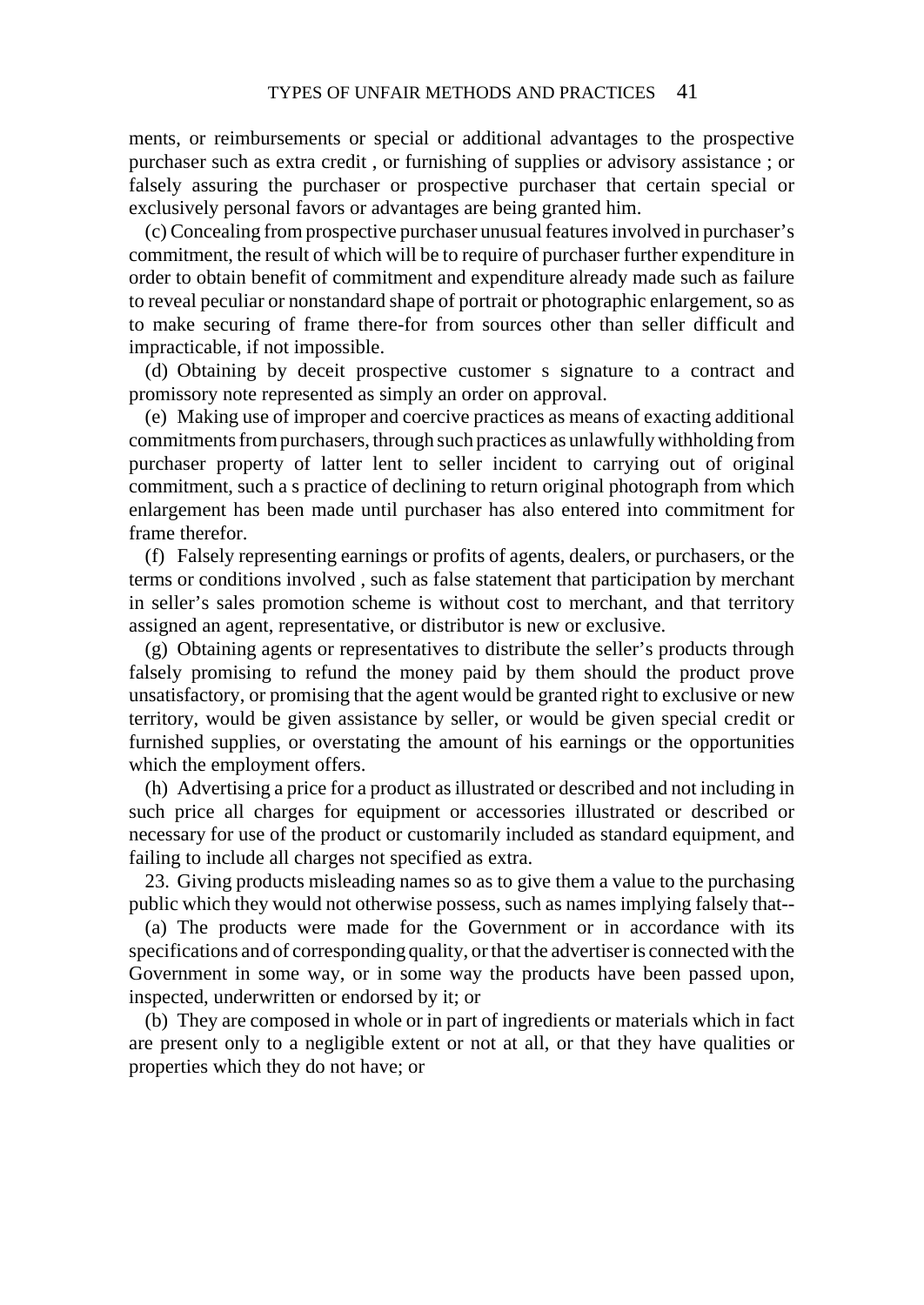(c) They were made in or came from some locality famous for equality of such products, or are of national reputation; or

(d) They were made by some well and favorably known process; or

(e) They have been inspected, passed, or approved after meeting the tests of some official organization char ed with the duty of making such tests expertly and disinterested, or giving such approval; or

(f) They were made under conditions or circumstances considered of importance by a substantial part of the general purchasing public; or

(g) They were made in a country, or city, or locality considered of importance in connection with the public taste, preference, or prejudice ; or

(h) They have the usual characteristics or value of a product properly so designated, as through use of a common, generic name, such as "paint, to designate a product lacking the necessary ingredients of paint ; or

(I) They are of greater value, durability, and desirability than isthe fact, aslabeling rabbit fur as "Beaver"; or

(j)They are designed, sponsored, produced, or approved by the medical profession, health and welfare associations, hospitals, celebrities, educational institutions and authorities, such as the use of the letters "M. D." and the words "Red Cross" and its insignia and the words "Boy Scout."

24. Selling below cost or giving products without charge, with intent and effect of hindering or suppressing competition.

25. Dealing unfairly and dishonestly with foreign purchasers and thereby discrediting American exporters generally.

26. Coercing and forcing uneconomic and monopolistic reciprocal dealing.

27. Entering into contracts in restraint of trade whereby foreign corporations agree not to export certain products to the United States in consideration of a domestic company's agreement not to export the same commodity, nor to sell to anyone other than those who agree not to so export the same.

28.Employing various false and misleading representations and practices attributing to products a standing, merit, and value to the purchasing public, or a part thereof, which they do not possess, such practices including--

(a) Misrepresenting, through salesmen or otherwise, products' composition, nature, qualities, results accomplished, safety, value, and earnings or profits to be had therefrom.

(b) Falsely claiming unique status or advantages, or special merit , therefor, on the basis of misleading and ill-founded demonstrations or scientific tests, or pretended widespread tests, or of pretended widespread and critical professional acceptance and use

(c) Misrepresenting the history or circumstances involved in the making and offer of the products or the source or origin thereof (foreign or domestic) , or of the ingredients entering therein, or parts thereof, or the opportunities thought to the buyer through purchase of the offering, or otherwise misrepresenting scientific or otherfacts bearing on the value thereof to the purchaser.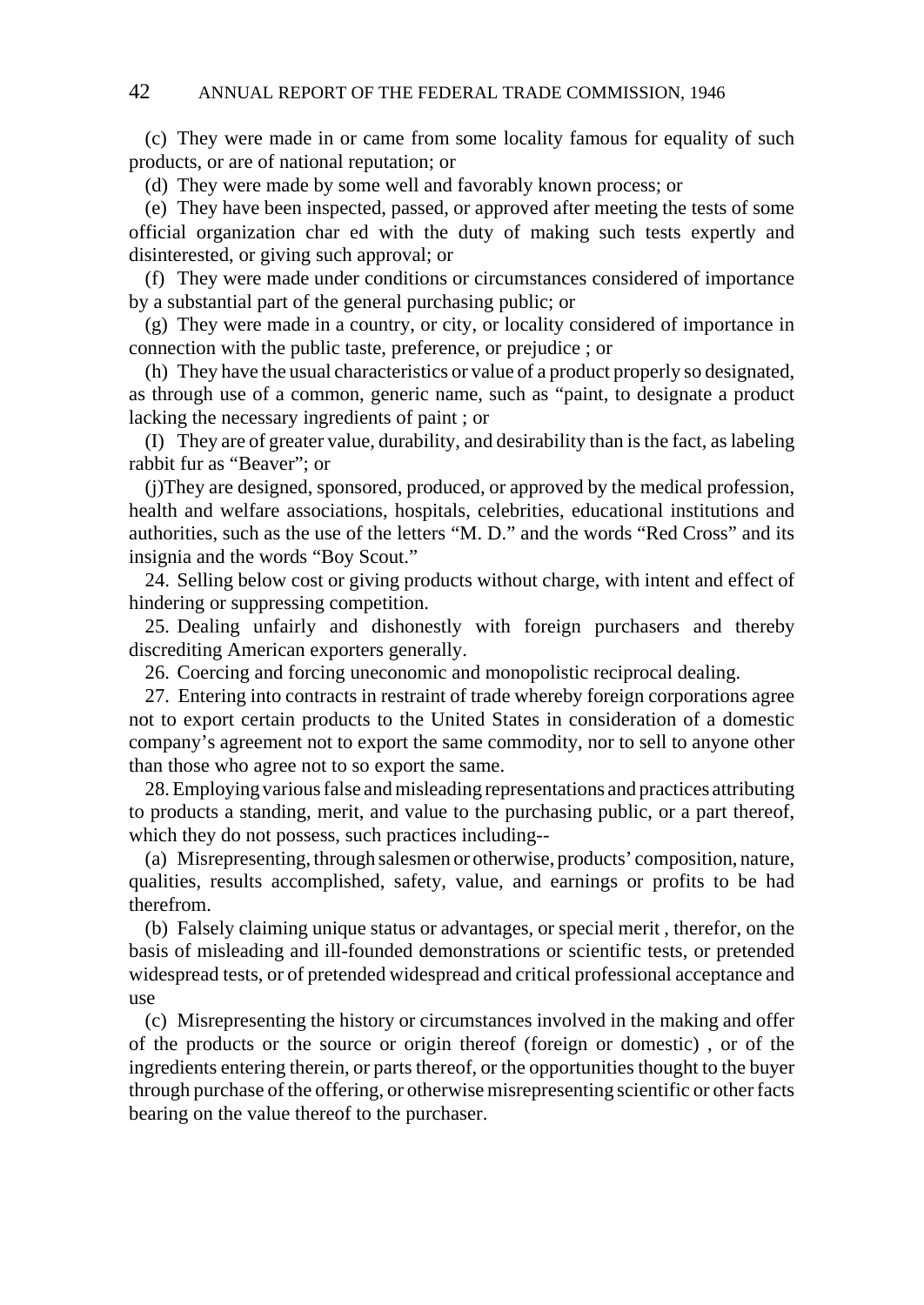(d) Falsely representing products as legitimate, or prepared in accordance with Government or official standards or specifications.

(e) Falsely claiming Government or official, or other, acceptance, use, and endorsement of product, and misrepresenting success and standing thereof through use of false and misleading endorsements or false and misleading claims with respect thereto, or otherwise.

(f) Making use of a misleading trade name and representing by other means that the nature of a business is different than is the fact, such as a collection agency engaged in tracing alleged delinquent debtors representing itself as being connected with a Government agency, a delivery system, or in search of missing heirs

(g) Misrepresenting fabrics or garments asto fiber content ; and, in the case of wool products, failing to attach tags thereto indicating the wool, reused wool, reprocessed wool or other fibers contained therein, and the name of the manufacturer or qualified reseller, as required by the Wool Products Labeling Act, or removing or mutilating tags required to be affixed to the products when they are offered for sale to the public.

29. Failing and refusing to deal justly and fairly with customers in consummating transactions undertaken through such practices as refusing to correct mistakes in filling orders or to make promised adjustments or refunds, and retaining, without refund, goods returned for exchange or adjustment, and enforcing, notwithstanding agents' alterations, printed terms of purchase contracts and exacting payments in excess of customers' commitments.

30. Shipping products at market prices to customers or prospective customers or to the customers or prospective customers of competitors without an order and then inducing or attempting by various means to induce the consignees to accept and purchase such consignments.

31. inducing the shipment and sale of commodities through buyer's issuance of fictitious price lists and other printed matter falsely representing rising market conditions and demand, and leading seller to ship under the belief that he would receive prices higher than the buyer intended to or did pay.

# **CASES IN FEDERAL COURTS**

#### **COMMISSION ACTIONS IN THE UNITED STATES SUPREME, CIRCUIT, AND DISTRICT COURTS**

During the fiscal year there were pending in the United States courts 38 cases involving questions arising in connection with the laws administered by the Federal Trade Commission. In 21 of these cases there were rulings and decisions favorable to theCommission and in 4 the rulings and decisions were unfavorable.Eighteen ofthese cases were fin all concluded, and at the end of the fiscal year 20 were pending.

Nine orders to cease and desist issued by the Commission were affirmed (one with a modification) by circuit courts of appeals. Two orders to cease and desist were affirmed by circuit courts of appeals which referred the cases to the Commission for further action as Special Master. Four petitions to review were dismissed and one petition for rehearing was denied in circuit courts of appeals. One motion to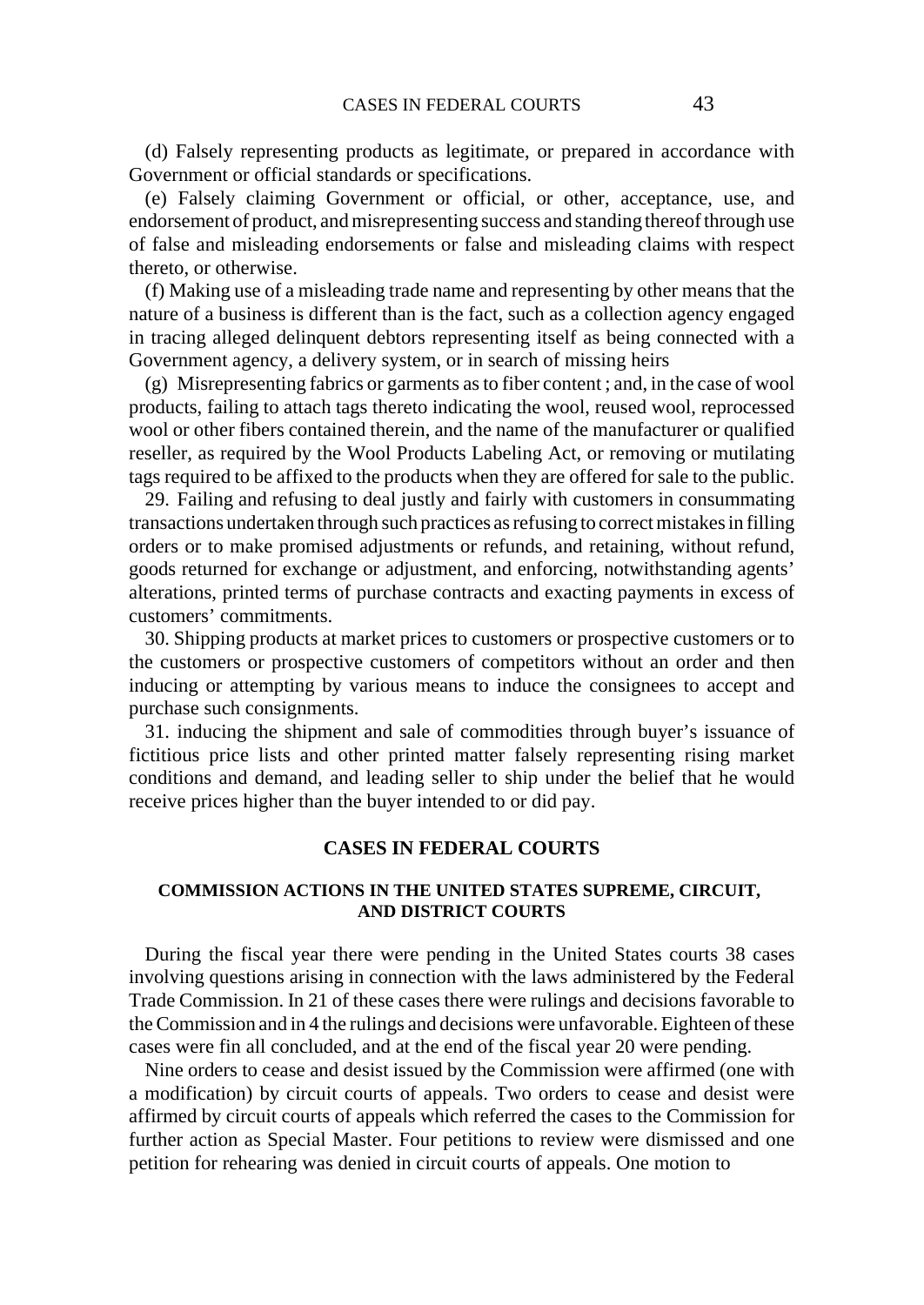721821--46----4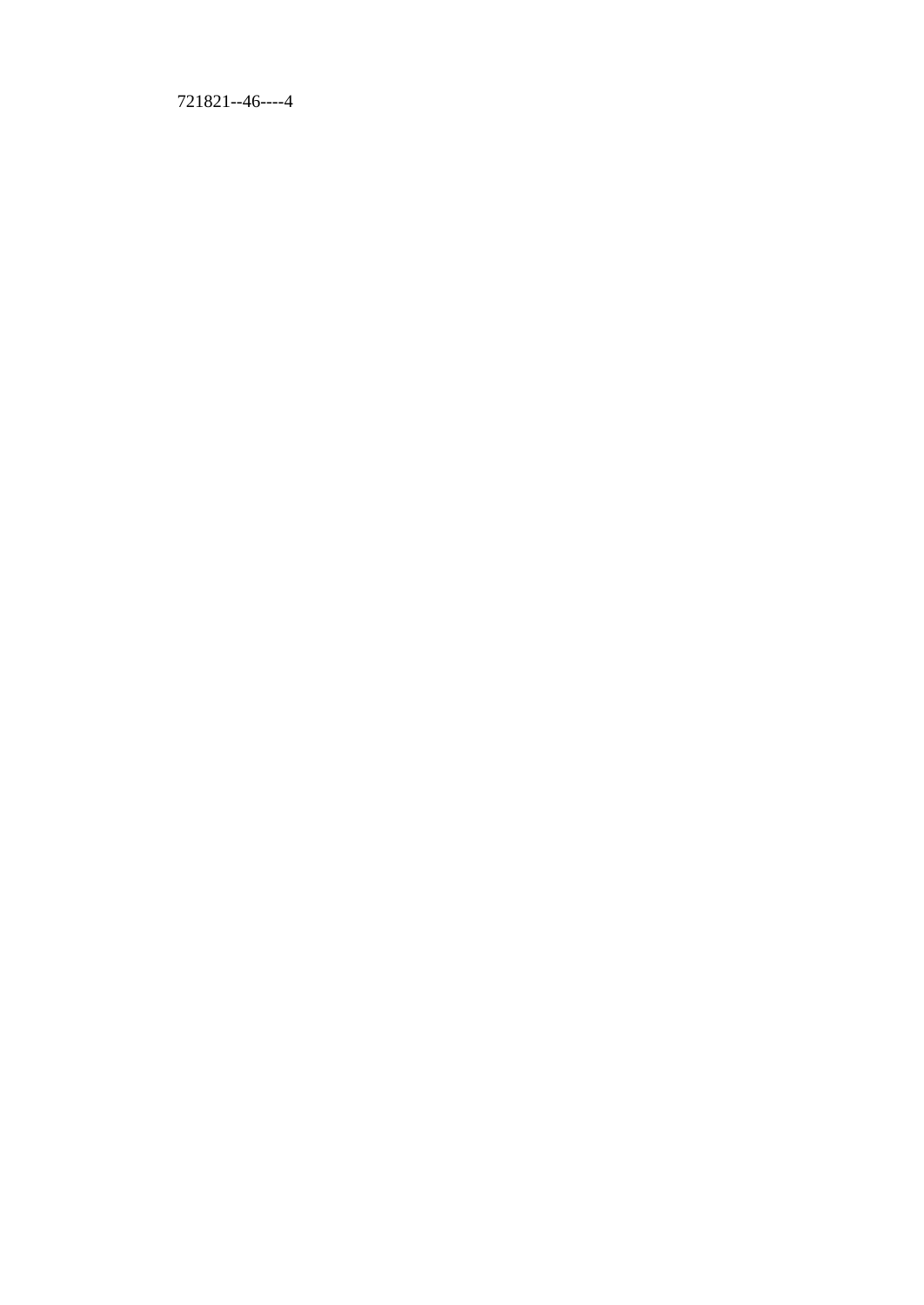modify the decree of the circuit court of appeals affirming an order to cease and desist was denied by that court.

The United States Supreme Court granted certiorari requested by the Commission in two cases and denied certiorari requested by others in four cases. One circuit court of appeals judgment setting aside a Commission order to cease and desist was reversed by the United States Supreme Court.

Two orders to cease and desist were set aside by circuit courts of appeals. One circuit court of appeals judgment setting aside an order to cease and desist was affirmed by the United States Supreme Court. One circuit court of appeals judgment affirming an order to cease and desist was reversed by the United States Supreme Court.

In addition, five civil penalty suits were pending in United States district courts at the beginning of the fiscal year, and one additional civil penalty suit was filed during the fiscal year. None of these cases was decided.

## **PETITIONS TO REVIEW CEASE AND DESIST ORDERS**

Petitions in United States circuit courts of appeals to review cease and desist orders issued under section 5 of the Federal Trade Commission Act and sections 2 and 3 of the Clayton Act are summarized below.

(Except where otherwise indicated, eases involve violations of the Federal Trade Commission Act United States Circuit courts of appeal, are designated First Circuit (Boston), etc.)

# **CASES DECIDED BY THE COURTS**

*A. P. W. Paper Co., Albany, N. Y.--*The Supreme Court of the United States affirmed the Second Circuit (New York) in its decision reversing a Commission order forbidding the use of the Red Cross words and symbol in connection with the sale of paper products. The circuit court upheld the right of the A. P. W. Paper Co., as one that had lawfully used the RedCross words and symbol prior to 1905, to continue such use for the same purpose and the same class of goods. The court held that while the 1905 Red Cross Act gives the company the right to continue to use the Red Cross words and symbol, the Federal Trade Commission Act empowers the Commission to prevent their use in a deceptive manner; that while theCommission may not absolutely forbid the use of the Red Cross words and symbol to pre-1905 lawful users thereof, the Commission may require them to state, so plainly a s to avoid the creation of misleading inferences by such use, that the goods involved are not sponsored or approved by or in any manner connected with the American National Red Cross. (On August 12, 1946, the Commission modified its order to conform with the court's decision.)

*Elizabeth Arden, Inc., and others, New York.--*The Second Circuit (New York) dismissed a petition to review an order of the Commission prohibiting violation of section 2 (e) of the Robinson-Patman Act by discrimination in the furnishing of demonstrator services to retailers, and granted enforcement of the order.

*Associated Laboratories, Inc., Long Island City, N. Y.--*The Second Circuit (New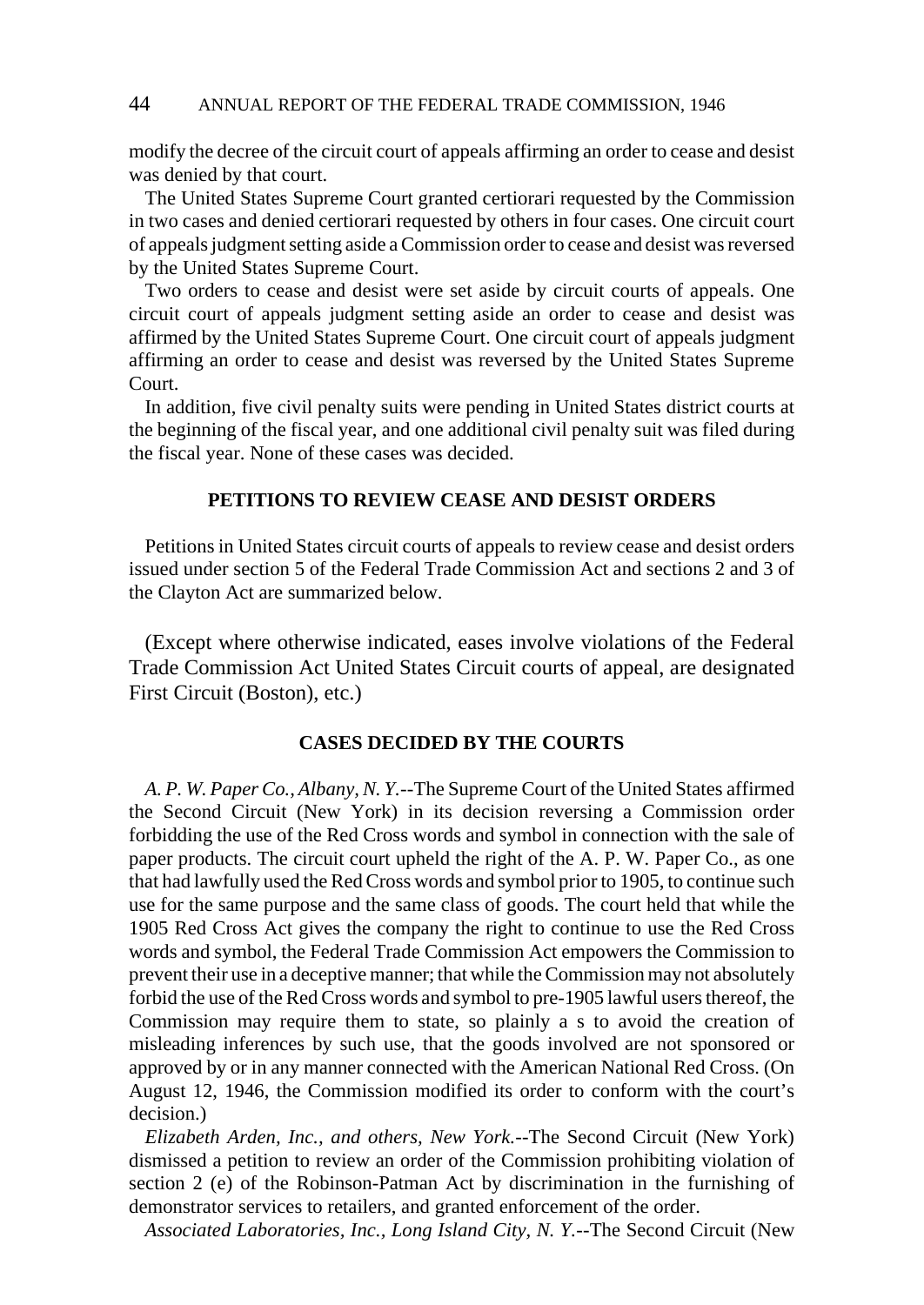York) unanimously affirmed the Commission order proscribing misrepresentation of benefits to health and figure to be derived from use of "Kelp-A-Malt Tablets."

*S. Buschsbaum & Co., Chicago.--*The Seventh Circuit (Chicago) set aside the Commission order to cease and desist from use of the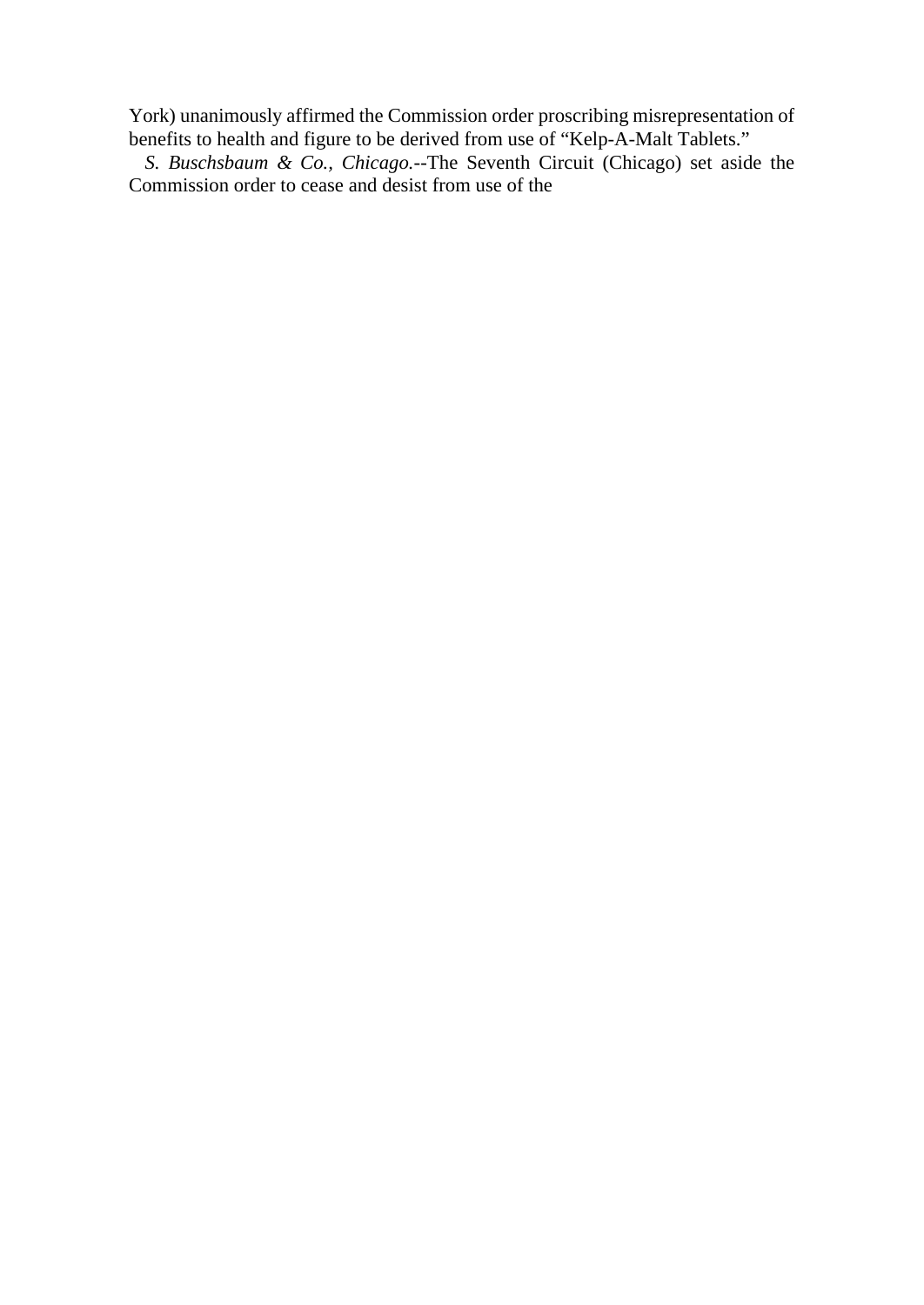term "Elasti-Glass" in the sale of products made of "vinylite" or similar synthetic resinous compounds. The Supreme Court granted certiorari, vacated the judgment of the Seventh Circuit, and remanded the case to that court for further consideration.

*The Carlay Co. and others, Chicago.--*The Seventh Circuit (Chicago) set aside the Commission's order to cease and desist which prohibited certain representations in connection with the sale of a candy product "Ayds, for removal of excess weight. The court held that the respondent's advertising representations were justifiable as "mere puffing or dealer's talk" upon which no charge of misrepresentation could be based.

*Lemuel Firth, and others, Gloucester, Mass.--*The First Circuit (Boston), un agreement of counsel, dismissed the petition for review of the commission order proscribing restraint of competition in catching and selling fish.

*Gulf Oil Corp., Pittsburgh.--*The Fifth Circuit (New Orleans) denied a petition for rehearing on its decision affirming a Commission order forbidding misleading advertising of insecticides.

*Hastings Manufacturing Co., Hastings, Mich.--*The Sixth Circuit (Cincinnati) affirmed the Commission order forbidding various unfair practices resulting in suppression of competition in the sale of automobile piston rings. The Supreme Court denied a petition for writ of certiorari. The circuit court held that a dismissal of a proceeding "without prejudice" has been construed as a reservation of a right to reinstate it; and that ordinarily a judgment or decree without prejudice never works as an estoppel nor as a former adjudication. The court gave its approval to the holding that not only are findings of fact conclusive, if supported by evidence of facts proven or stipulated, but that this applies also to inferences to be drawn from them.

*Jack Herzog & Co., New York.*--Upon the Commission's application for enforcement of an order prohibiting practices in violation of section 2 (c) of the Robinson-Patman Act, the Second Circuit (New York) entered a decree affirming the order and referred the case for further action to the Commission as Special Master.

*Phil Howe, and others, Seattle, Wash.--*The Supreme Court denied a petition for writ of certiorari to review a decision of the Ninth Circuit( San Francisco) which affirmed an order to cease and desist from misleading use of the word "Hollywood" in connection with the sale of cosmetics.

*ManhattanBrewingCo.,Chicago.--*The Seventh Circuit (Chicago) , upon stipulation of counsel, dismissed a petition to review a Commission order prohibiting misleading use of the word "Canadian" in the sale of beer and ale not brewed in Canada. (On April 5,1946, the Commission modified its order so as to permit use of the word "Canadian" in the brand name when accompanied by a conspicuous and adequate statement showing the beer was brewed in the United States. (Commissioners Ayres and Davis dissented from this action.)

*The Milk and Ice Cream Can Institute Cleveland and others --*The Seventh Circuit (Chicago) modified a Commission order forbidding a price-fixing combination, by eliminating one provision. The order as modified was affirmed.

*Samuel H. Moss, Inc., New York.--*The Second Circuit (New York) denied a motion to modify the decree which affirmed a Commission order prohibiting discrimination in the price of made-to-order rubber stamps in violation of section 2 (a) of the Robinson-Patman Act.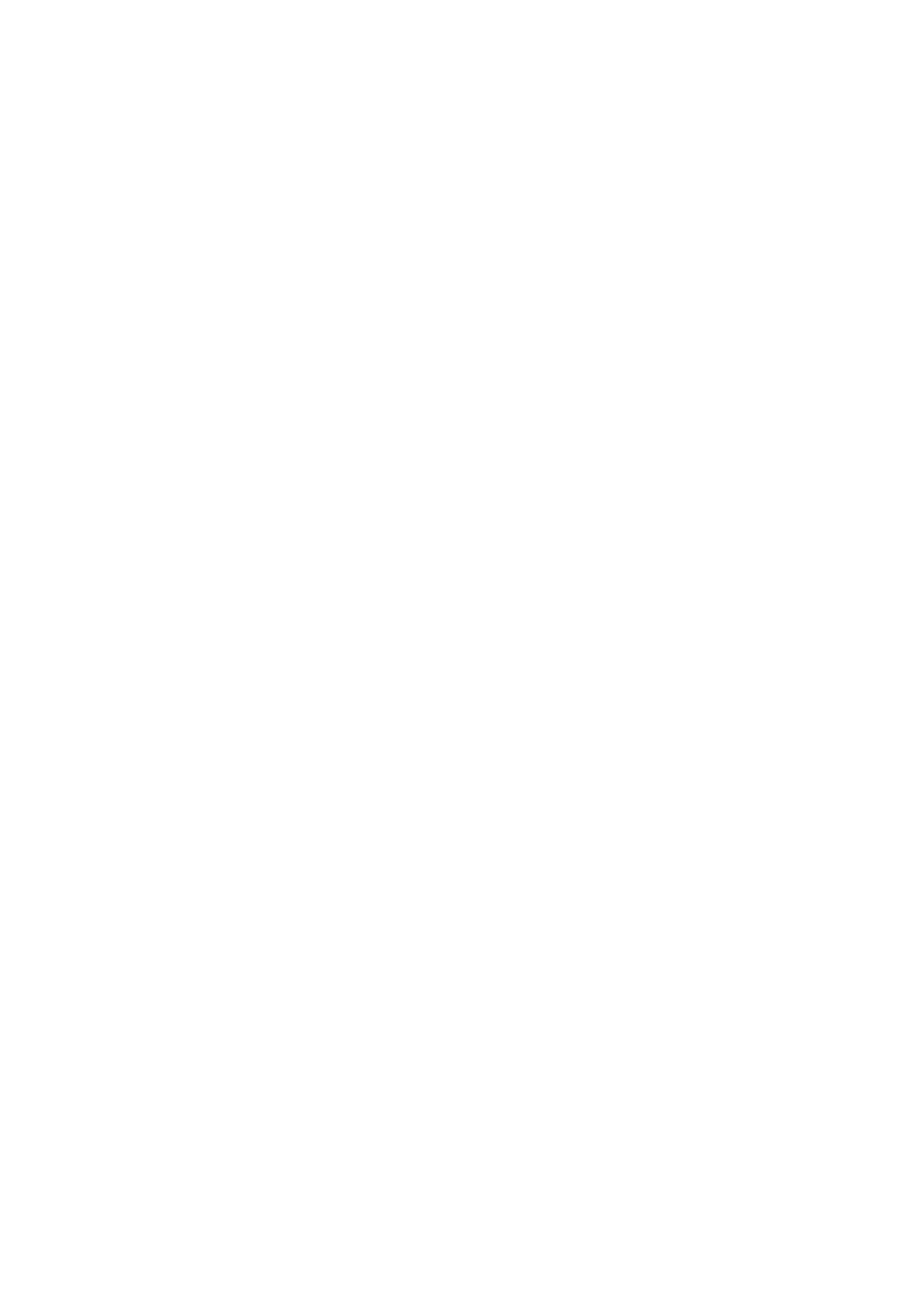*Progress Tailoring Co., and others, Chicago.--*The Seventh Circuit (Chicago) unanimously affirmed the Commission, order forbidding various unfair and deceptive acts and practices in connection with the sale of men's clothing. In this case it was the opinion of the court that advertisements seeking salesmen who might later engage in furthering interstate commerce are a part of preliminary negotiations leading up to sales in interstate commerce; that such negotiations cannot be separated from the final sale, and are themselves a part of interstate commerce. The court said that to constitute a sale it is not necessary that the price be money only ; that all interstate commerce is not the sale of goods, but that every negotiation and dealing between citizens of different States which contemplates importation into one State from another, whether it be goods or information, is a transaction in interstate commerce. In this case the salesman was required by the respondents to sell a certain number of suits or garments before he would receive a so-called "free" suit for himself.

*Savoy ManufacturingCo., New York.--*The SecondCircuit(NewYork) unanimously affirmed a Commission order forbidding the sale of miscellaneous merchandise by means of lottery devices. The court held that the question of eliminating the word "Manufacturing" from petitioners' trade name, or whether some explanatory clause might be used, such as "distributors only", was for the Commission to determine. The Commission found that the word "Manufacturing" in the trade name had the capacity and tendency to deceive the public and ordered its use discontinued.

*Jacob Siegel Co., Philadelphia.--*The Third Circuit (Philadelphia) in 1944 affirmed aCommission order prohibiting the use ofthe word "Alpacuna" in connection with the sale of overcoats. The Supreme Court, on March 25, 1946, reversed the Third Circuit, holding that the Commission had not considered whether the word "Alpacuna" could be used if properly qualified, so as to satisfy the ends of the Federal Trade Commission Act and at the same time save the trade name of the petitioner. The Supreme Court remanded the case and directed further proceedings for that purpose.

*Southgate Brokerage Co., Norfolk, Va.--*The Fourth Circuit (Richmond, Va.) reviewed and affirmed aCommission order prohibiting the receipt of certain brokerage allowances in violation of section 2(c) of the Robinson-Patman Act. The Supreme Court denied a petition for writ of certiorari. The circuit court held that where a buyer receives the brokerage allowed his purchasing agent, such buyer receives an advantage, and a concealed which the buyer who purchases directly from the seller does not receive; and that it was the purpose of section 2 (c) of the act to forbid this sort of discrimination.

*Judson L Thomson Manufacturing Co., Waltham, Mass.--*The FirstCircuit(Boston) affirmed a Commission order forbidding violation of section 3 of the Clayton Act. The Supreme Court denied a petition for writ of certiorari. The petitioner leased rivetsetting machines on the condition that lessees should not use in such machines any rivets other than those acquired from the petitioner. The First Circuit held that the Commission properly found that the effect of such restrictive condition in the petitioner's leases "has been, is and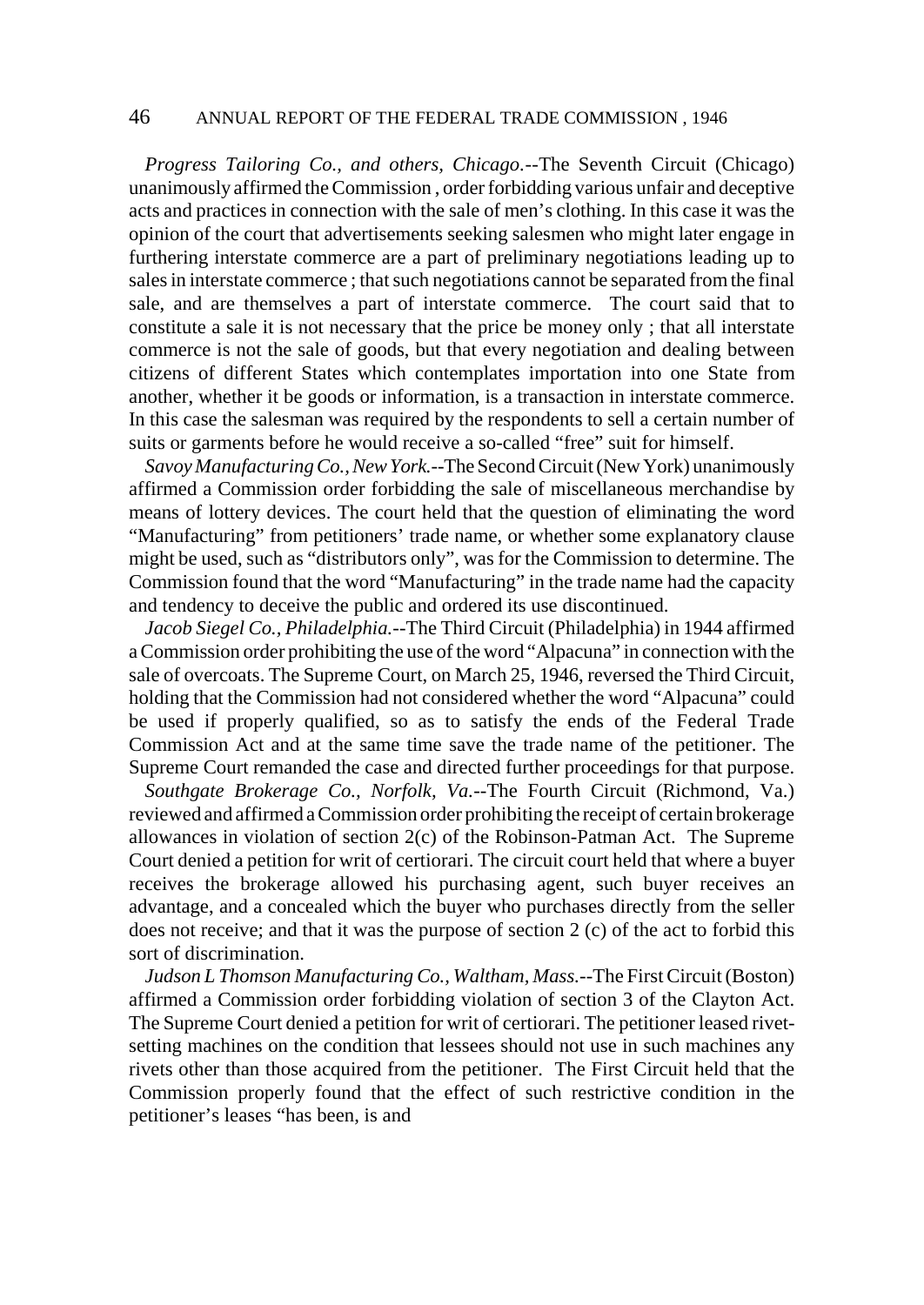may be to substantially lessen competition in the sale of tubular and bifurcated rivets."

*United States Maltsters Association, and others, Chicago.--*The Seventh Circuit (Chicago) affirmed the Commission's modified order prohibiting fixing and maintenance of uniform delivered prices in connection with the sale of malt.

*L E. Waterman Co., New York.--*The Second Circuit (New York) , upon stipulation of counsel, dismissed a petition to review a Commission order prohibiting false and misleading advertising in connection with the sale of fountain pens.

*David M. Weiss, New York.--*The Second Circuit (New York) affirmed a Commission order directed against violation of section *2* (c) of the Robinson-Patman Act in connection with the sale of clothing and furs, and upon the Commission's application for enforcement of the order referred the case to the Commission as Special Master for a report as to whether the provisions of the order have been violated.

# **CASES PENDING IN THE COURTS**

*Acme Asbestos Covering and Flooring Co., Chicago, and others.--*Sixth Circuit (Cincinnati), price-fixing combination in insulating materials.

*Allied Paper Mills, Kalamazoo , Mich., and others.--*Seventh Circuit (Chicago), combination in restraint of trade in book print and coated paper.

*American Association of Law Book Publishers, Rochester, N. Y., and others.--* Second Circuit (New York), price-fixing combination in law books and legal publications.

*American Drug Corp., St.* Louis.---Eighth Circuit (St. Louis), false and misleading advertising of medicinal preparation "Sinasiptec" as a cure for sinus trouble.

*Nelson C. Brewer, and others, Chicago.--*Sixth Circuit (Cincinnati), sale of lottery devices in interstate commerce.

*S. Buchsbaum & Co., Chicago--*Seventh Circuit (Chicago), misuse of term "Elasti-Glass" to designate or describe merchandise made of "vinylite" or any other similar synthetic resinous compound.

*TheCementInstitute, and others,Chicago.--*Seventh Circuit (Chicago), Nation-wide combination to restrain competition in the price of Portland cement through the agreed use of a multiple basing-point delivered-price system.

*Eastman Kodak Co., Rochester, N. Y.--*Second Circuit (New York), suppression of competition by petitioner's resale-price-maintenance policy.

*General SeafoodsCorp., Boston, and others.--*First Circuit*(Boston)* advertising and selling rosefish as "Ocean Perch Fillets." *Jack Herzog&CoNew*York.-SecondCircuit (New York), on application of the Commission for enforcement of an order banning price discrimination in violation of section 2 (c) of the Robinson-Patman Act in connection with the sale offurs. The case is pending before theCommission as Special Master.

*Koret,Inc., New York.--*Second Circuit (New York), false and misleading advertising in the sale of handbags and leather goods.

*Morton Salt* Co., *Chicago.--*Seventh Circuit (Chicago), price discrimination in violation of section 2 (a) of the Robinson-Patman Act,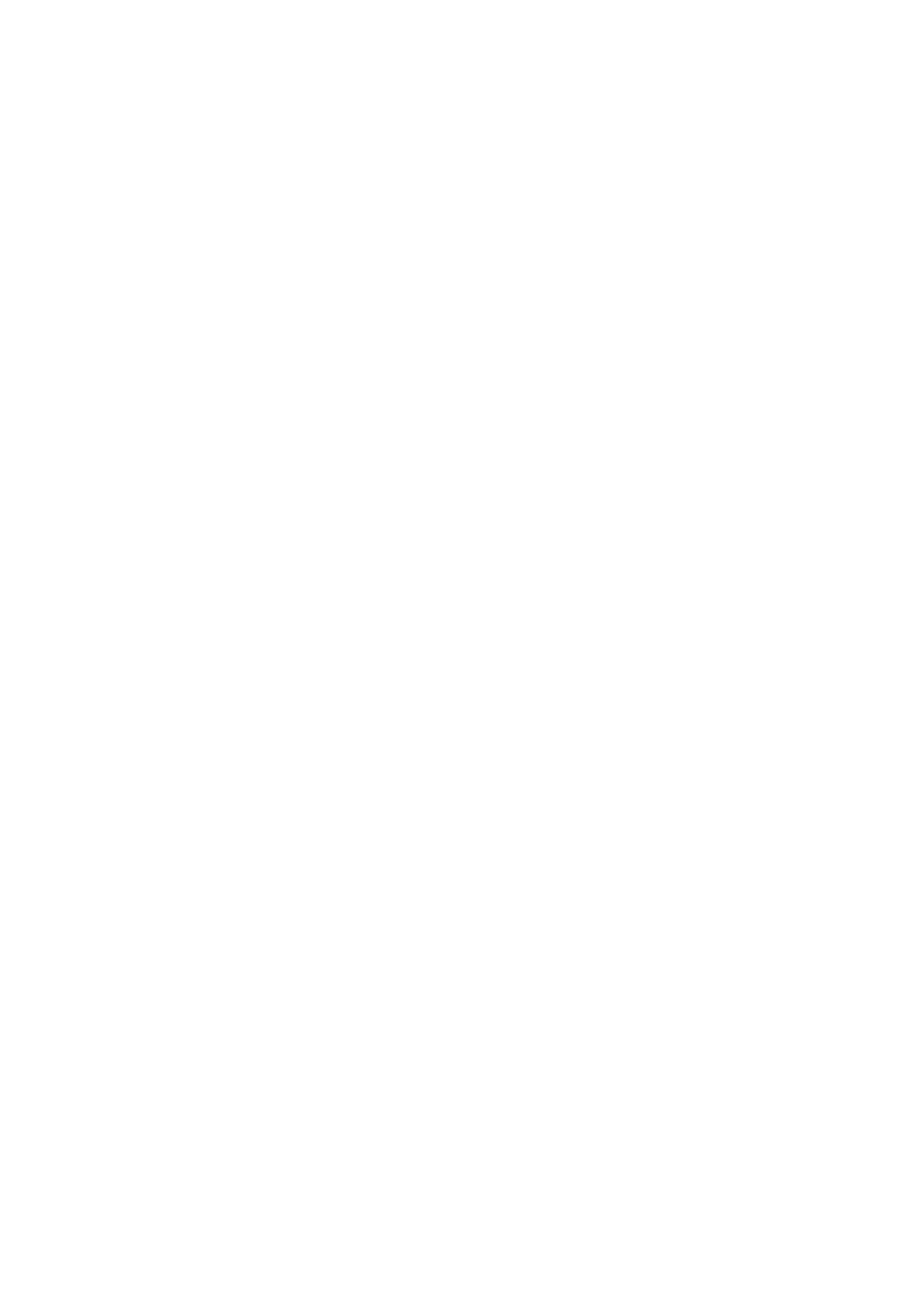*National Cree Paper Association of America, Philadelphia, and others.--*Seventh Circuit (Chicago), price-fixing combination in sale of crepe-paper.

*Ox'O-Gas Co., New York.--*Second Circuit (New York) , misrepresentation of solution designated "Ox'O", advertised and sold as capable of increasing the efficiency of automobile engines.

*Parker Pen Co., Janesville, Wis.--*Seventh Circuit (Chicago) , mis-representation of fountain pens through use of statements such as "Guaranteed For Life" and "Life Guaranteed."

*Rigid SteelConduit Association,NewYork, and others.-*-SeventhCircuit(Chicago), price-fixing combination.

*Scotch Woolen Mills, Chicago.--*Seventh Circuit (Chicago), misleading use of the words "Scotch" and "Mills" in trade name.

*United States Steel Corporation, American Bridge Co., Carnegie-Illinois Steel Corp., American Steel & Wire Co. of New Jersey, and Tennessee Coal, Iron & Railroad Co.--*Third Circuit (Philadelphia and Fifth Circuit (New Orleans) , use of "Pittsburgh-plus" prices for rolled-steel products in violation of the Clayton and Federal Trade Commission Acts.

*Vacu-Matic Carburetor. Co., Wauwatosa, Wis.-*-Seventh Circuit (Chicago), misrepresentations concerning benefits to be derived from use of mechanical device for attachment to automobile engines.

*David M. Weiss, New York.--*Second Circuit (New York), on application by the Commission for enforcement of order directed against price discrimination in the sale of furs, in violation of section 2 (c) of the Robinson-Patman Act. The case is pending before the Commission as Special Master.

# **TABLES SUMMARIZING LEGAL WORK OF THE COMMISSION AND COURT PROCEEDINGS, 1915-46**

#### TABLE 1.--Applications for complaints

FISCAL YEAR ENDED JUNE 30, 1946

| CUMULATIVE SUMMARY, 1915 TO JUNE 30, 1946 |  |
|-------------------------------------------|--|
|-------------------------------------------|--|

| Pending beginning of year           | 870      | Applications docketed               | 20,200 |       |
|-------------------------------------|----------|-------------------------------------|--------|-------|
| Applications docketed               | 529      | Previous action reconsidered:       |        |       |
| Previous action reconsidered :      |          | To complaints                       | 10     |       |
| To complaints                       | 0        | Settled by stipulation to Cease     |        |       |
| Settled by stipulation to cease     |          | and desist                          | 224    |       |
| and desist                          |          | Settled by acceptance of TPC        |        |       |
| Settled by acceptance of TPC        |          | rules                               |        | 6     |
| rules                               | $\theta$ | Consolidated with other pro-        |        |       |
| Consolidated with other proceed-    |          | ceedings                            |        |       |
| ings                                | 1.       | Dismissed                           |        | 81    |
| Dismissed                           | 0        | Closed without further pro-         |        |       |
| Closed without further proceed-     |          | ceedings 1                          | 45     |       |
| ings <sup>1</sup>                   | $\Omega$ | Total for disposition               |        | 20.56 |
| Total for disposition               | 1,401    |                                     |        |       |
| To complaints                       | 94       | To complaints                       | 4.952  |       |
| Settled by stipulation to cease and |          | Settled by stipulation to cease and |        |       |
| desist                              | 85       | desist                              |        | 6.546 |
|                                     |          |                                     |        |       |

| 0  | Applications docketed               | 20,200 |
|----|-------------------------------------|--------|
| 9  | Previous action reconsidered:       |        |
|    | To complaints                       | 10     |
| 0  | Settled by stipulation to Cease     |        |
|    | and desist                          | 224    |
| 1  | Settled by acceptance of TPC        |        |
|    | rules                               | 6      |
| 0  | Consolidated with other pro-        |        |
|    | ceedings                            | 1      |
|    | Dismissed                           | 81     |
| 0  | Closed without further pro-         |        |
|    | ceedings 1                          | 45     |
| 0  | Total for disposition               | 20,567 |
| 1  |                                     |        |
| 94 | To complaints                       | 4,952  |
|    | Settled by stipulation to cease and |        |
| 85 | desist                              | 6.546  |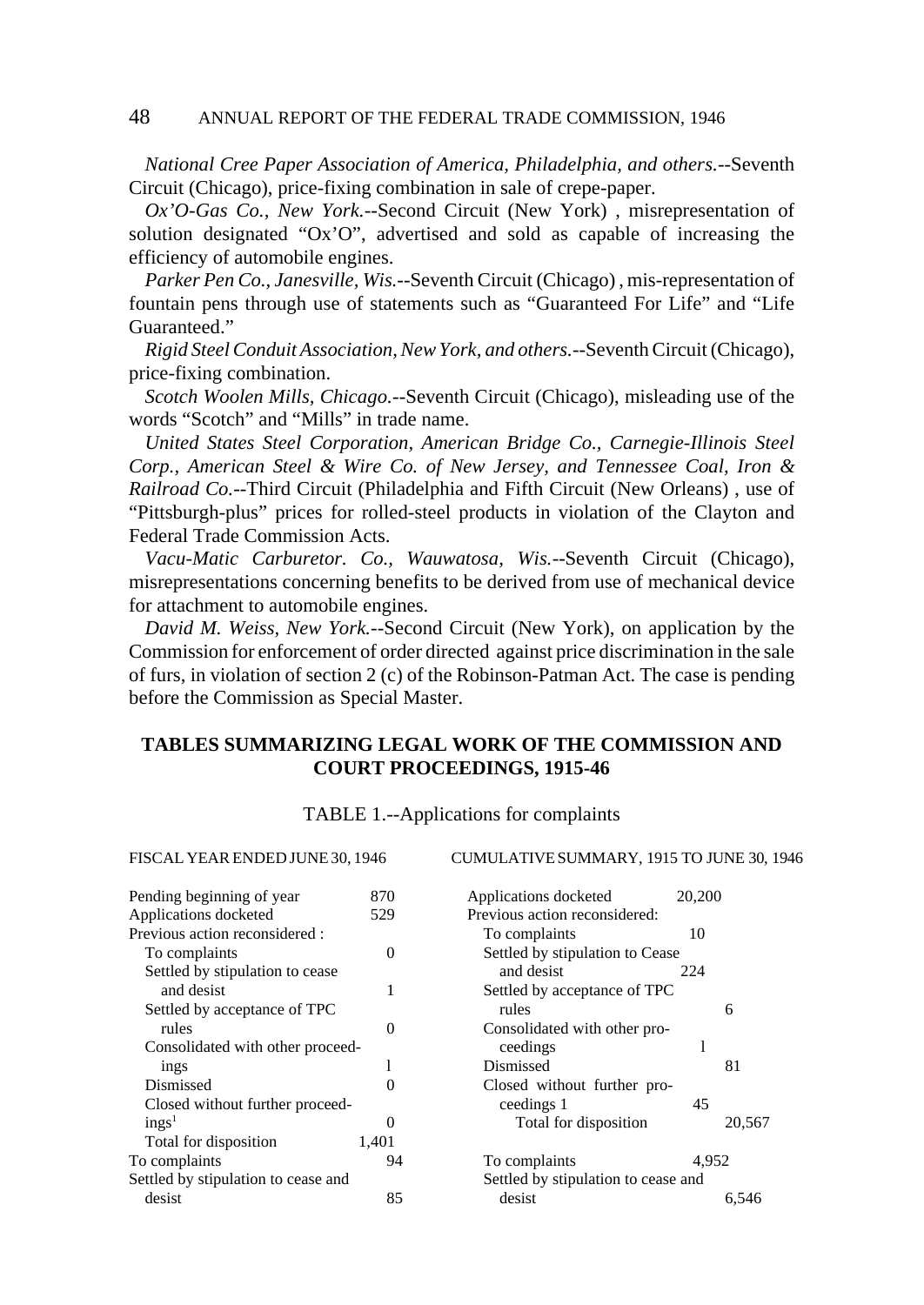| Settled by acceptance of TPC rules   | $\theta$ | Settled by acceptance of TPC rule         | 97     |
|--------------------------------------|----------|-------------------------------------------|--------|
| Consolidated with other proceedings  | 19       | Consolidated with other proceed-          |        |
| Dismissed                            | $\Omega$ | ings                                      | 158    |
| Closed without further proceedings 1 | -207     | Dismissed                                 | 3.863  |
|                                      |          | Closed without further proceedings 13,955 |        |
| Total disposition during year        | 405      |                                           |        |
|                                      |          | Total disposition                         | 19,571 |
| Pending end of year                  | 996      |                                           |        |
|                                      |          | Pending June 30, 1946                     | 996    |

<sup>1</sup> This classification includes such reasons as death, business or practices discontinued, private controversy, controlling court decisions, etc.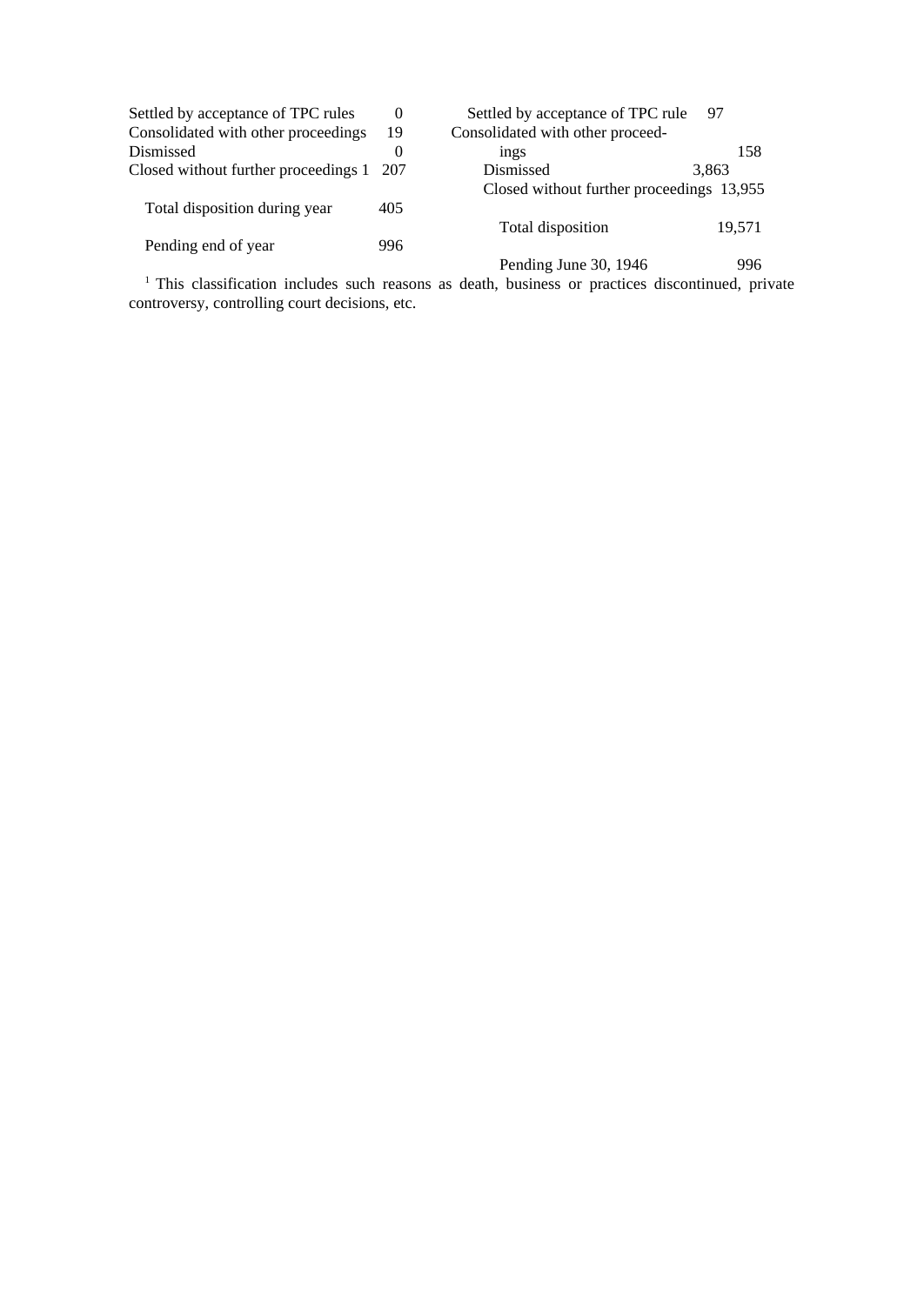| FISCAL YEAR ENDED JUNE 30, 1945      |          | <b>CUMULATIVE SUMMARY, 1915 TO</b>               |
|--------------------------------------|----------|--------------------------------------------------|
| Pending beginning of year            | 444      | <b>JUNE 30, 1946</b>                             |
| Complaints docketed                  | 101      | Complaints<br>5,450                              |
| Previous action reconsidered :       |          | Previous action reconsidered:                    |
| Orders to cease and desist           | 1        | Orders to cease and desist<br>67                 |
| Settled by stipulation to cease and  |          | Settled by stipulation to cease                  |
| desist                               | $\theta$ | and desist                                       |
| Dismissed                            | 0        | Dismissed<br>11                                  |
| Closed without further proceed-      |          | Closed without further proceed                   |
| ings <sup>1</sup>                    | $\Omega$ | $\text{ings}^1$<br>$\mathfrak{D}_{\mathfrak{p}}$ |
| Total for disposition                | 546      | Total for disposition<br>5,531                   |
| Complaints rescinded                 | $\theta$ | Complaints rescinded<br>12                       |
| Orders to cease and desist           | 89       | Orders to cease and desist<br>3,835              |
| Settled by stipulation to cease and  |          | Settled by stipulation to cease and              |
| desist                               | 2        | desist<br>64                                     |
| Settled by acceptance of TPC rules   | 5        | 36<br>Settled by acceptance of TPC rules         |
| Dismissed                            | 19       | Dismissed<br>957                                 |
| Closed without further proceedings 1 | 8        | Closed without further proceedings 1,204         |
| Total disposition during year        | 123      | 5,108<br>Total disposition                       |
| Pending end of year                  | 423      | Pending June 30, 1946<br>423                     |

#### TABLE 2.--*Complaints*

<sup>1</sup>This classification includes such reasons as death, business or practices discontinued, private controversy, controlling court decisions, etc.

# TABLE 3.--*Court proceedings--orders to cease and desist--petitions for review to circuit courts of appeals*

| FISCAL YEAR ENDED JUNE 30, 1946   |     | Decisions for others <sup>1</sup> | 100 |
|-----------------------------------|-----|-----------------------------------|-----|
| Pending beginning of year         | 27  | Petitions withdrawn               | 62  |
| Appealed                          | 3   | Total disposition                 | 350 |
| Total for disposition             | 30  | Pending June 30, 1946             | 17  |
| Decisions for Commission          | 9   | 10-YEAR SUMMARY, JULY 1, 1936, TO |     |
| Decisions for others              |     | <b>JUNE 30, 1946</b>              |     |
| Petitions withdrawn               | 3   | Pending July 1, 1936              | 5   |
| Total disposition during year     | 13  | Appealed                          | 210 |
| Pending end of year               | 17  | Total for disposition             | 215 |
|                                   |     | Decisions for Commission          | 138 |
| CUMULATIVE SUMMARY, MAR. 16, 1915 |     | Decisions for others              | 13  |
| TO JUNE 30, 1964                  |     | Petitions withdrawn               | 47  |
| Appealed                          | 367 | Total disposition                 | 198 |
| Decisions for Commission          | 188 | Pending June 30,1946              | 17  |

<sup>1</sup>This table lists a cumulative total of 100 decisions in favor of respondents in Commission cases before the United States circuit courts of appeals. However, the Grand Rapids furniture (veneer) group (with 25 different docket numbers) was in reality l Case, with 25 different subdivisions. It was tried briefed, and argued as l Case and was so decided by the court of appeals. The same held true of the curb-pump group (with 12 different subdivisions), the Royal Milling Co. group (with 6 different subdivisions), and the White Pine eases (12 subdivisions). In reality, therefore, these 55 docket numbers mean but 4 cases; and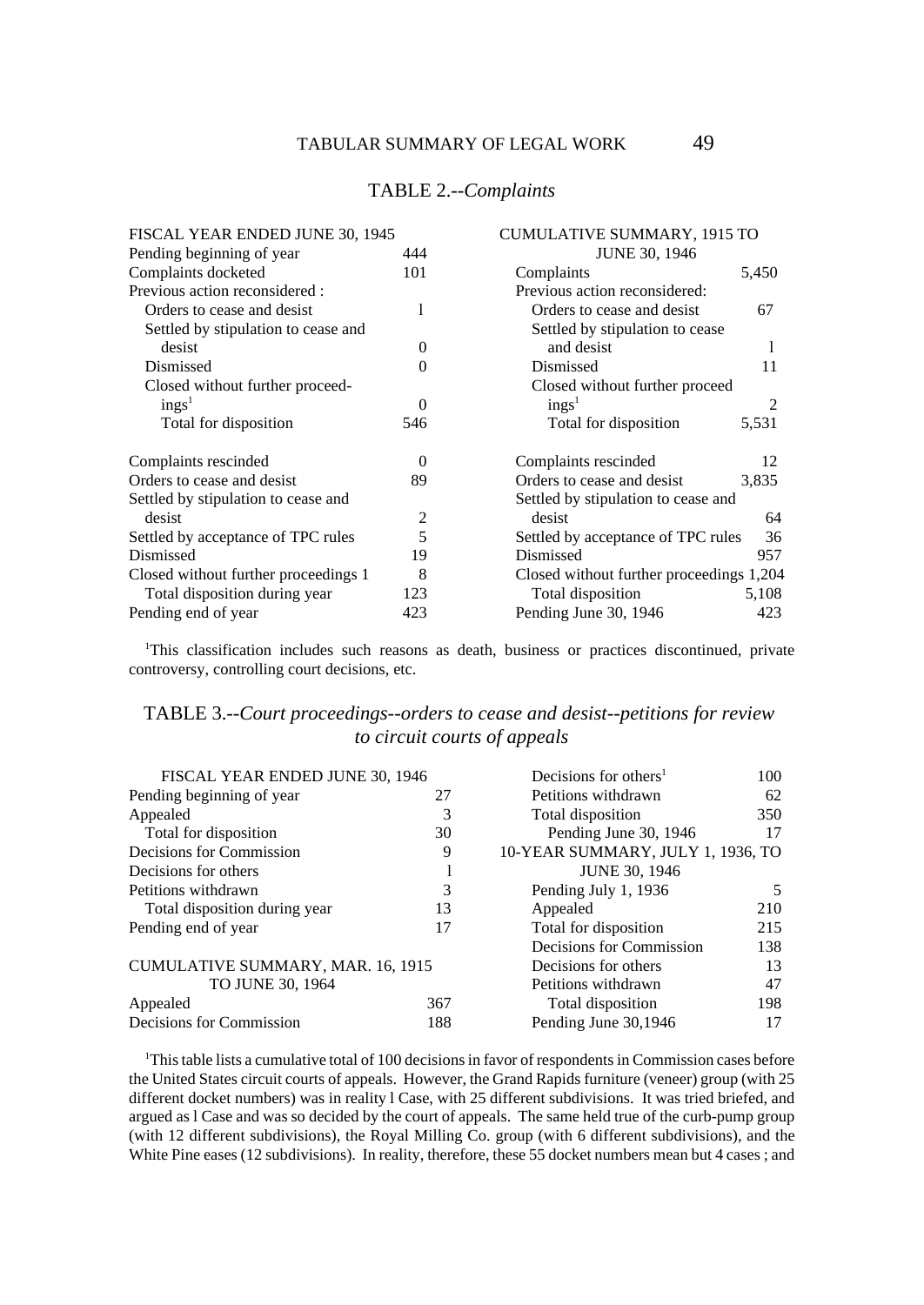if cases and not docket numbers are counted, the total decisions in favor of the respondents would be 49.

NOTE : During the fiscal years 1919-1946, inclusive, 58 petitions by the Commission for enforcement of orders to cease and desist were passed upon by courts. Of these proceedings, 54 were decided in favor oftheCommission : 4 in favor of adversaries. Petitions for enforcement of orders issued under the Federal Trade Commission Act were made unnecessary by amendment of the Federal Trade Commission Act (Mar.21, 1938) making orders finally effective unless review is sought by respondents with l n 60 days after service of an order.

# 50 ANNUAL REPORT OF THE FEDERAL TRADE COMMISSION, 1946

TABLE 4.--*Court proceedings--orders to cease and desist-petitions for review to the Supreme Court of the United States*

| FISCAL YEAR ENDED JUNE 30, 1946     | Decisions for others              | 15                                |
|-------------------------------------|-----------------------------------|-----------------------------------|
|                                     | Petitions withdrawn by Commission | $\overline{c}$                    |
| $\Omega$                            | Certiorari denied Commission      | 9                                 |
|                                     | Certiorari denied others          | 44                                |
| 6                                   | Total disposition                 | 99                                |
| 7                                   | Pending June 30, 1946             | $\Omega$                          |
| $\Omega$                            |                                   |                                   |
| 2                                   |                                   |                                   |
| 0                                   | <b>JUNE 30, 1946</b>              |                                   |
| $\Omega$                            |                                   |                                   |
| 5                                   | Pending July 1, 1936              |                                   |
| 7                                   | Appealed by Commission            | 5                                 |
| $\Omega$                            | Appealed by others                | 35                                |
|                                     | Total for disposition             | 41                                |
| CUMULATIVE SUMMARY MAR.16, 1915, to | Decisions for Commission          | 5                                 |
|                                     | Decisions for others              | 3                                 |
| 48                                  | Certiorari denied Commission      |                                   |
| 51                                  | Certiorari denied others          | 32                                |
| 99                                  | Total disposition                 | 41                                |
| 29                                  | Pending June 30, 1946             | $\Omega$                          |
|                                     |                                   | 10-YEAR SUMMARY, JULY 1, 1936, TO |

TABLE 5.*--Court proceedings--mandamus, injunction, etc.--district courts and circuit courts of appeals*

| FISCAL YEAR ENDED JUNE 30, 1946      |          | Decisions for others              | 18  |
|--------------------------------------|----------|-----------------------------------|-----|
| Pending beginning of year            | l        | Petitions withdrawn by Commission | 5   |
| Instituted by Commission             | $\Omega$ | Petition s withdrawn by others    |     |
| Instituted by others                 | $\theta$ | Total disposition                 | 112 |
| Total for disposition                |          | Pending June 30, 1946             |     |
| Decisions for Commission             |          |                                   |     |
| Decisions for others                 | 0        | 10-YEAR SUMMARY, JULY 1, 1936, TO |     |
| Petitions withdrawn by Commission    | 0        | <b>JUNE 30, 1946</b>              |     |
| Petitions withdrawn by others        | $\Omega$ |                                   |     |
| Instituted by Commission             | 51       | Pending July 1, 1936              |     |
| Total disposition during year        | $\Omega$ | Instituted by others              | 20  |
| Pending end of year                  |          | Total for disposition             | 72  |
|                                      |          | Decisions for Commission          | 59  |
| CUMULATIVE SUMMARY, MAR.16, 1915, TO |          | Decisions for others              |     |
| <b>JUNE 30, 1946</b>                 |          | Petitions withdrawn by Commission |     |
| Instituted by Commission             | 72       | Petitions withdrawn by others     | 4   |
| Instituted by others                 | 41       | Total disposition                 | 71  |
| Total for disposition                | 113      | Pending June 30, 1946             |     |
| Decisions for Commission             | 82       |                                   |     |

TABLE 6.-*-Court proceedings--mandamus, injunction. etc.-Supreme Court of the*

*United States*

| FISCAL YEAR ENDED JUNE 30, 1946 |  | Decisions for Commission     |          |
|---------------------------------|--|------------------------------|----------|
|                                 |  | Decisions for others         | 5        |
| Pending beginning of year       |  | Certiorari denied Commission |          |
| Appealed by Commission          |  | Certiorari denied others     | 4        |
| Appealed by others              |  | Total disposition            | 13       |
| Total for disposition           |  | Pending June 30, 1946        | $\Omega$ |
| Decisions for Commission        |  |                              |          |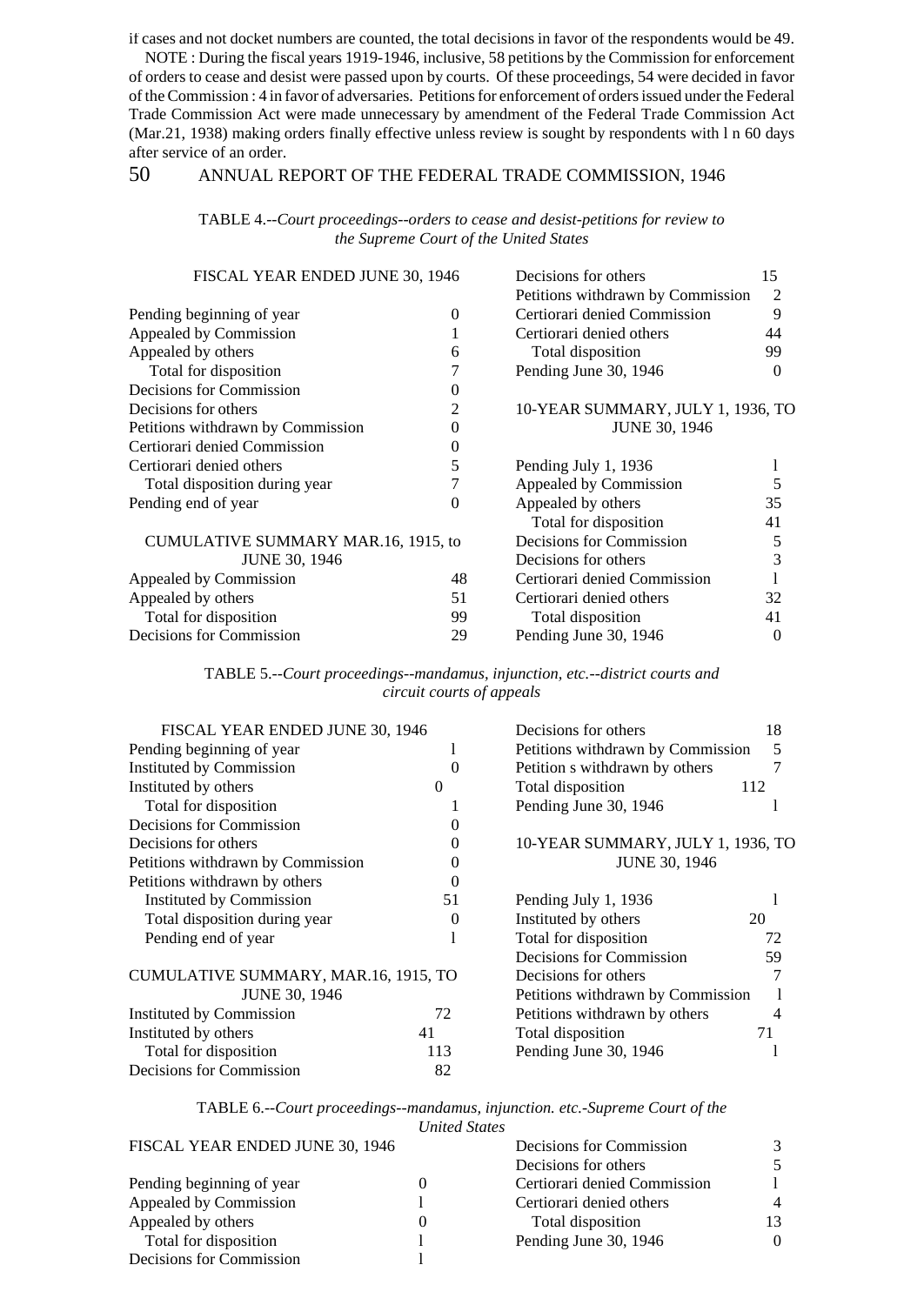| Decisions for others                  |    | 10-YEAR SUMMARY, JULY 1, 1936, TO |  |
|---------------------------------------|----|-----------------------------------|--|
| Certiorari denied Commission          |    | <b>JUNE 30, 1946</b>              |  |
| Certiorari denied others              | O  | Pending July 1, 1936              |  |
| Total disposition during year         |    | Appealed by Commission            |  |
| Pending end of year                   | O  | Appealed by others                |  |
|                                       |    | Total for disposition             |  |
| CUMULATIVE SUMMARY, MAR. 16, 1915, TO |    | Decisions for Commission          |  |
| <b>JUNE 30, 1946</b>                  |    | Decisions for others              |  |
| Appealed by Commission                |    | Certiorari denied others          |  |
| Appealed by others                    |    | Total disposition                 |  |
| Total for disposition                 | 13 | Pending June 30.1946              |  |
|                                       |    |                                   |  |

|                         |   | 10-YEAR SUMMARY, JULY 1, 1936, TO |   |  |
|-------------------------|---|-----------------------------------|---|--|
| mission                 |   | <b>JUNE 30, 1946</b>              |   |  |
| 'S                      |   | Pending July 1, 1936              |   |  |
| ring year               |   | Appealed by Commission            | 2 |  |
|                         |   | Appealed by others                |   |  |
|                         |   | Total for disposition             |   |  |
| MARY, MAR. 16, 1915, TO |   | Decisions for Commission          | 2 |  |
| JUNE 30, 1946           |   | Decisions for others              |   |  |
| ion                     |   | Certiorari denied others          | 2 |  |
|                         | 4 | Total disposition                 |   |  |
|                         |   | Pending June 30.1946              |   |  |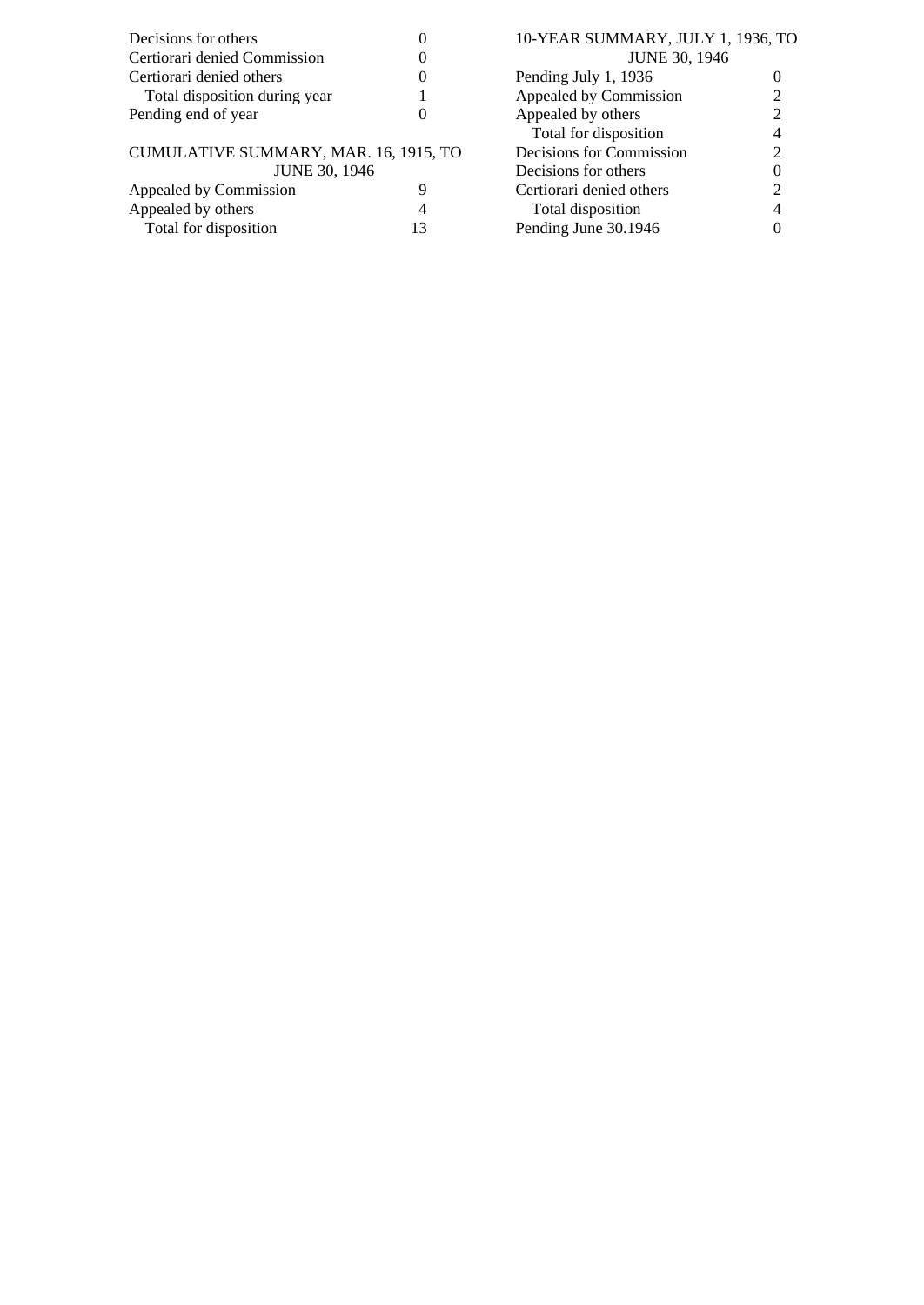### **PART III. TRADE PRACTICE CONFERENCES**

# **ESTABLISHMENT OF TRADE PRACTICE RULES FOR INDUSTRIES**

An effective and economical method of preventing unfair competitive practices and the growth of monopolistic restraints and abuses in industry is provided by the Commission's trade practice conference procedure. Under this procedure the cooperation of industry is enlisted and utilized in the public interest to eliminate such unfair practices and abuses through the establishment of appropriate trade practice rules. Since industry is dealt with as a unit, industry members are thereby placed on an equally fair competitive basis.

Trade practice rules are established through conferences of the members of an industry and upon due hearing and collaboration of the various parties in interest, including representatives of the purchasing public. The rules, when promulgated, bring to scrupulous business and the purchasing and consuming public relief and protection from the harmful practices against which such rules are directed. Utilization of this cooperative method also results in substantial saving to Government and industry by avoiding the expense which otherwise might necessarily be incurred in instituting a multiplicity of compulsory legal proceedings against individual offenders

*Trade practice conference procedure.--*The procedural steps and requirements applicable to industry proceedings for the establishment of trade practice rules are covered in the Commission's Rules of Practice see p. 85). Trade practice conference proceedings ma be instituted by the Commission upon its own motion or upon application therefor wheneversuch proceedings appearto theCommission to be in the interest of the public. Any interested party or group in an industry, large or small, may apply to the Commission for the institution of such proceedings. Prior to the beginning of proceedings and during the course thereof, members of the Commission's staff are available to afford guidance and assistance to industry in working out constructive solutions of the various competitive problems. As apart of such proceedings, industrywide conferences are held and, before the Commission finally approves rules, public hearings on proposed rules are had to afford all interested or affected parties opportunity to present their views, suggestions, or objections, and to appear and be heard.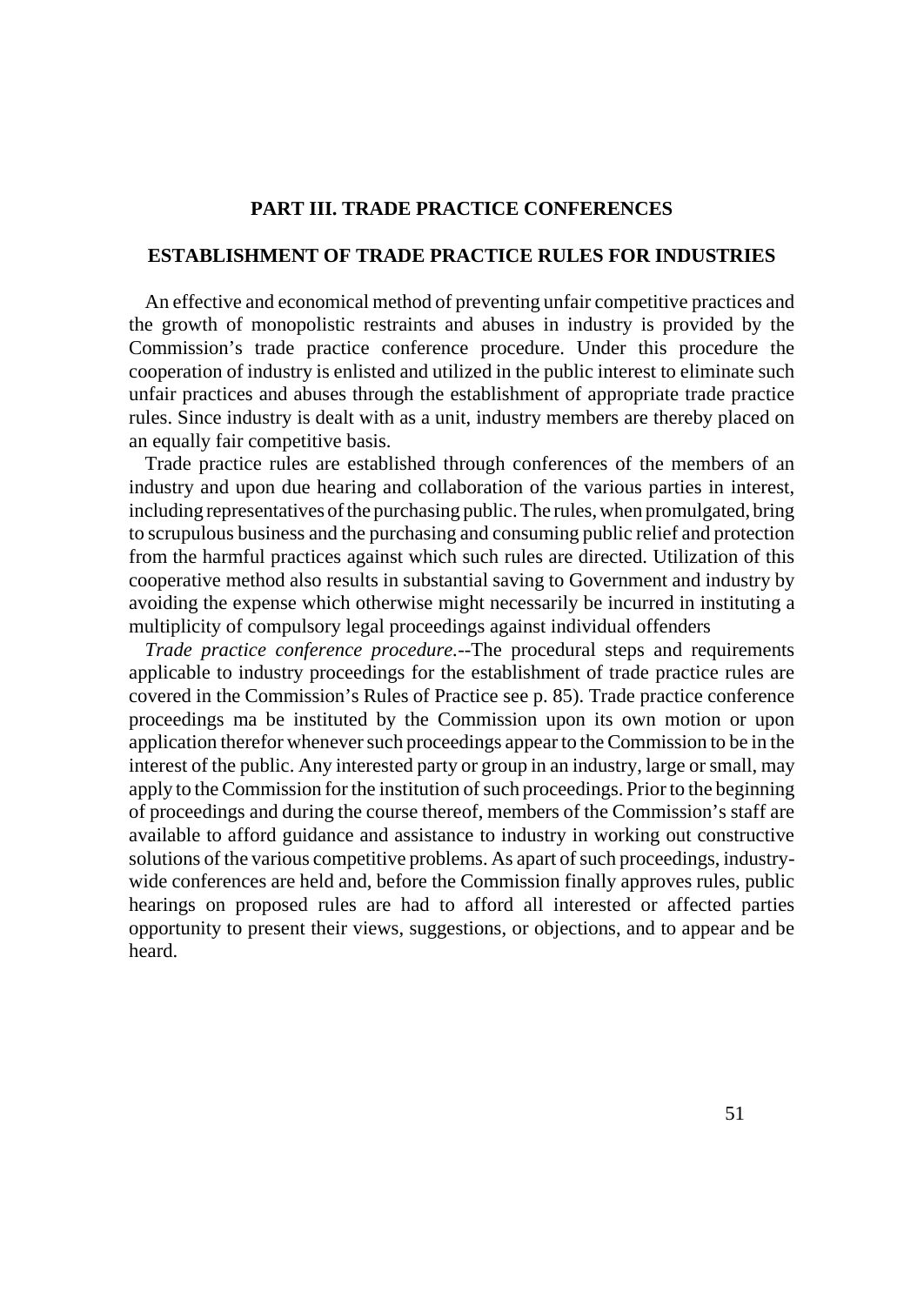#### **GROUP I AND GROUP II RULES EXPLAINED**

Trade practice rules appropriate for approval or acceptance by the Commission may include not only provisions for the elimination of practices which are illegal per se or are conducive to unfair competitive conditions in industry, but also provisions for fostering and promoting fair competition in the public interest. The rules as finally promulgated are classified by the Commission as Group I and Group II rules, respectively :

*Group I rules.--*The unfair trade practices which are embraced in Group I rules are considered to be unfair methods of competition, unfair or deceptive acts or practices, or other illegal practices, prohibited under laws administered by the Federal Trade Commission as construed in the decisions of the Commission or the courts; and appropriate proceedings in the public interest will be taken by the Commission to prevent the use, by any person, partnership, corporation, or other organization subject to its jurisdiction, of such unlawful practices in commerce.

*Group llrules.--*These rules embrace thewholly voluntary orrecommended industry practices as distinguished from mandatory requirements. No such industry rule is received by the Commission unless the provision is in harmony with law and the public interest, and is constructively in support of the maintenance of fair competitive conditions in the industry.

### **TRADE PRACTICE CONFERENCE ACTIVITIES DURING YEAR**

Trade practice conference work during the fiscal year included the establishment of additional sets of rules, *the* advancement of pending and newly instituted proceedings, and the administration of the large body of existing rules.

*New rules approved during fiscal year.--Trade* practice conference proceedings completed during the fiscal year resulted in the establishment of rules for the following industries: (l) Artificial limb industry ; *(2)* construction equipment distributing industry; (3) piston ring industry; and (4) wholesale confectionery industry (Philadelphia trade area) l These four industries have an estimated annual volume of business of over \$700,000,000 in the aggregate. The rules established forsuch industries are of the utmost importance from the standpoint of broad public interest.

*Rules for artificial limb industry.--*The artificial limb industry rules have as their principal purpose the aiding of some 16,000 members of the American armed forces who suffered loss of legs or arms in the service of their country during World War II, as well as some 600,000 other physically handicapped persons in the United States who use artificial limbs or devices. Rehabilitation of persons who have undergone amputations, with resulting restoration to a self-supporting and normal way of life, is largely dependent upon the safety of the industry's prosthetic devices and upon their proper fit, alignment, and appearance when put to actual use.

Protection of physically handicapped persons from deceptive trade methods and monopolistic practices in their purchases of such products

<sup>1</sup> With respect to the last three industries named, the rules were not promulgated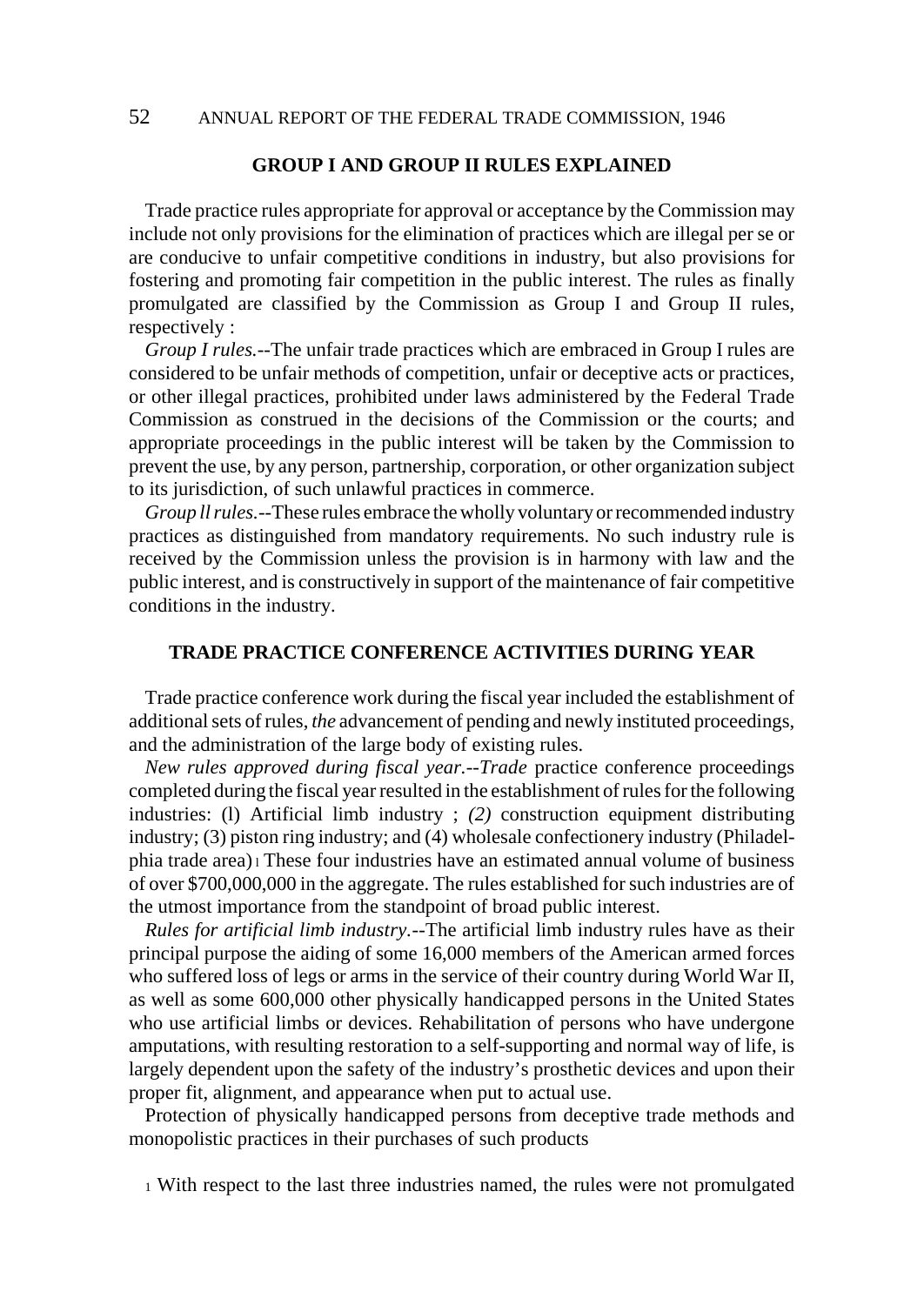until shortly after the close of the fiscal year.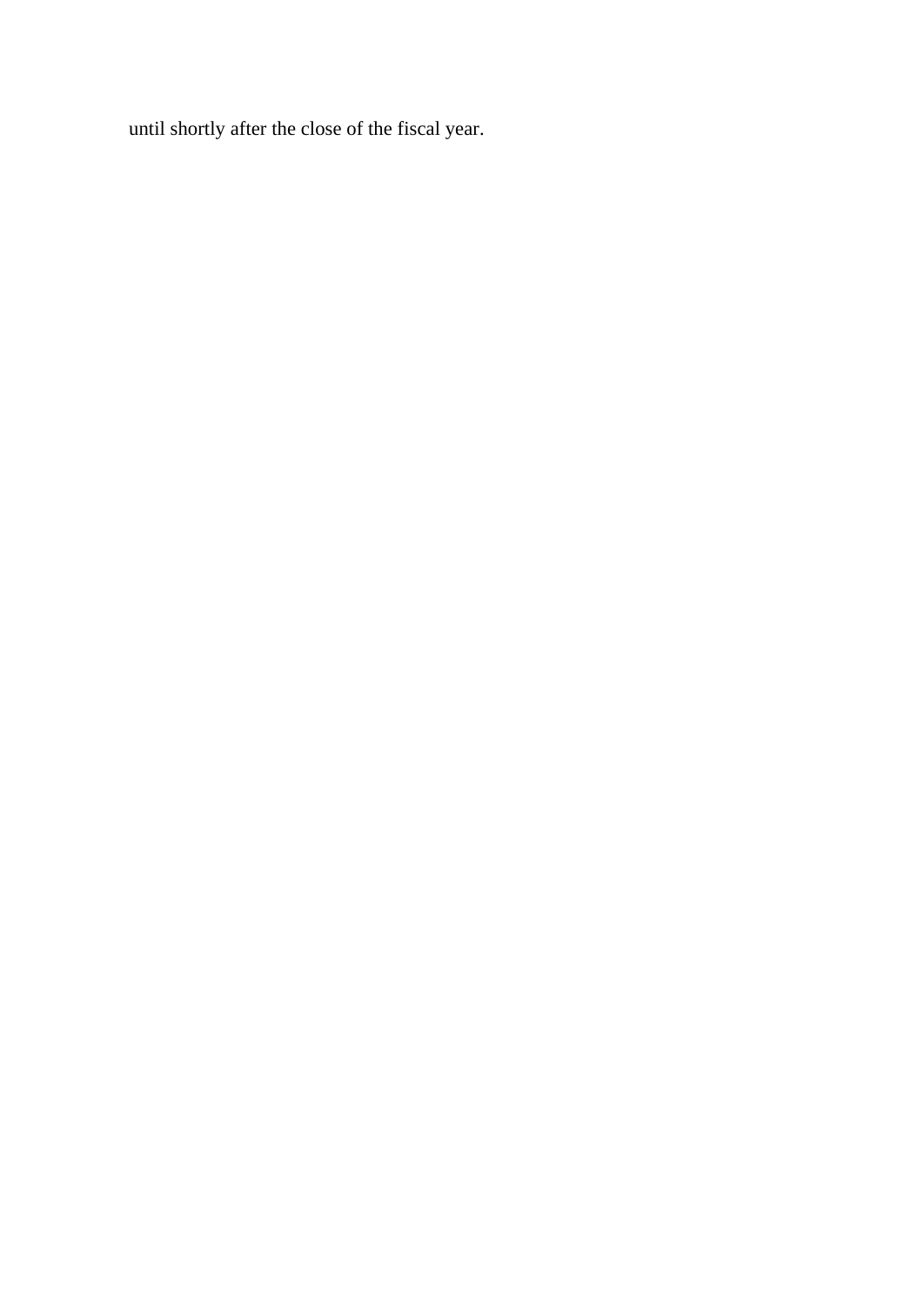is the primary objective of the rules. Various practices which are deceptive or otherwise unfair or harmful are defined in the rules and provision is made for their elimination and prevention.

Proceedings to establish rules were instituted by the Commission at the suggestion of the House Sub-Committee on Aid to the Physically Handicapped and in cooperation with members of the industry.

The rules for this industry were of material aid to the court in making disposition of an antitrust case in which 71 members of the industry were found guilty of violating the Sherman Act and were assessed fines ranging from \$200 to \$1,500 each. These fines were suspended in part, and the defendants placed on a year's probation and made subject to the special condition that they "conform to the Trade Practice Rules promulgated by the Federal Trade Commission on April 16, 1946."

The judgment and order of probation constitute judicial action or recognition of special significance in support of the value of the trade practice conference work as an industry-wide means of curbing the growth monopolistic and unfair competitive methods of business. Likewise, the case concretely illustrates the fact that such rules, framed through industry conferences, may aid the courts in the framing of orders against restraints of trade.

The Commission's administrative and compliance work under the artificial limb rules will be directed with due regard to the requirements of the probationary order and with the view of submitting to the court such reports as may be necessary from time to time respect-in g compliance or violations by the several defendants.

*Rules for construction equipment distributing industry.--*The trade practice rules promulgated for the construction equipment distributing industry are also of considerable public interest. This industry distributes construction machinery and equipment used in all types of construction work, such as in the building, maintenance, repair, or demolition of structures buildings, industrial works, pipe lines, transmission lines, reservoirs, dams, harbor installations, roads, streets, sewers, air fields, canals, grades, and excavations. Included among such machinery are power shovels, bulldozers, air compressors, concrete mixers, rock crushers, graders, pile drivers, excavators, pavers, pumps and conveyors. The industry is most essential to postwar construction. The rules are directed to the maintenance of high standards of ethical competition and to the prevention of unfair trade practices, to the end that the industry and the public may be more adequately protected in harmony with the requirements of law.

*Rules for piston ring* industry.--Another important industry for which rules were approved during the fiscal year is the piston ring industry. Piston rings are an essential part of internal combustion engines, steam engines, compressors, etc., and the industry's progressiveness in making rings conforming to the requirements of newly designed motors was not only a material factor in producing superior fighting equipment during the war but is aiding in the promotion of industrial recovery in the postwar era. In the rules various unfair methods of competition, unfair or deceptive acts or practices, and other trade evils are listed and proscribed, such as the misuse of premiums, misbranding, false advertising, exclusive deals with a monopolistic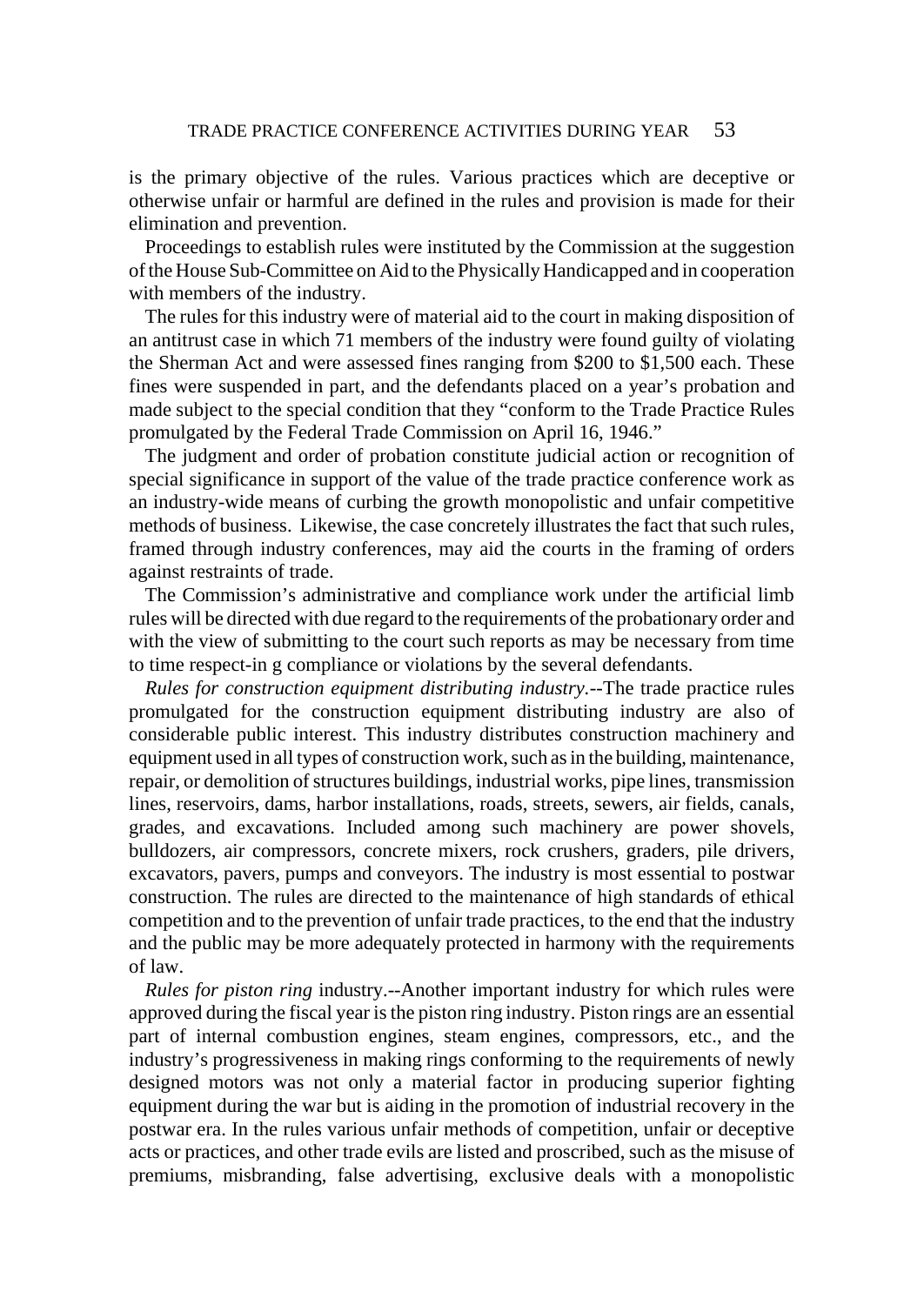tendency, commercial bribery, and discriminations in price, service, or facilities.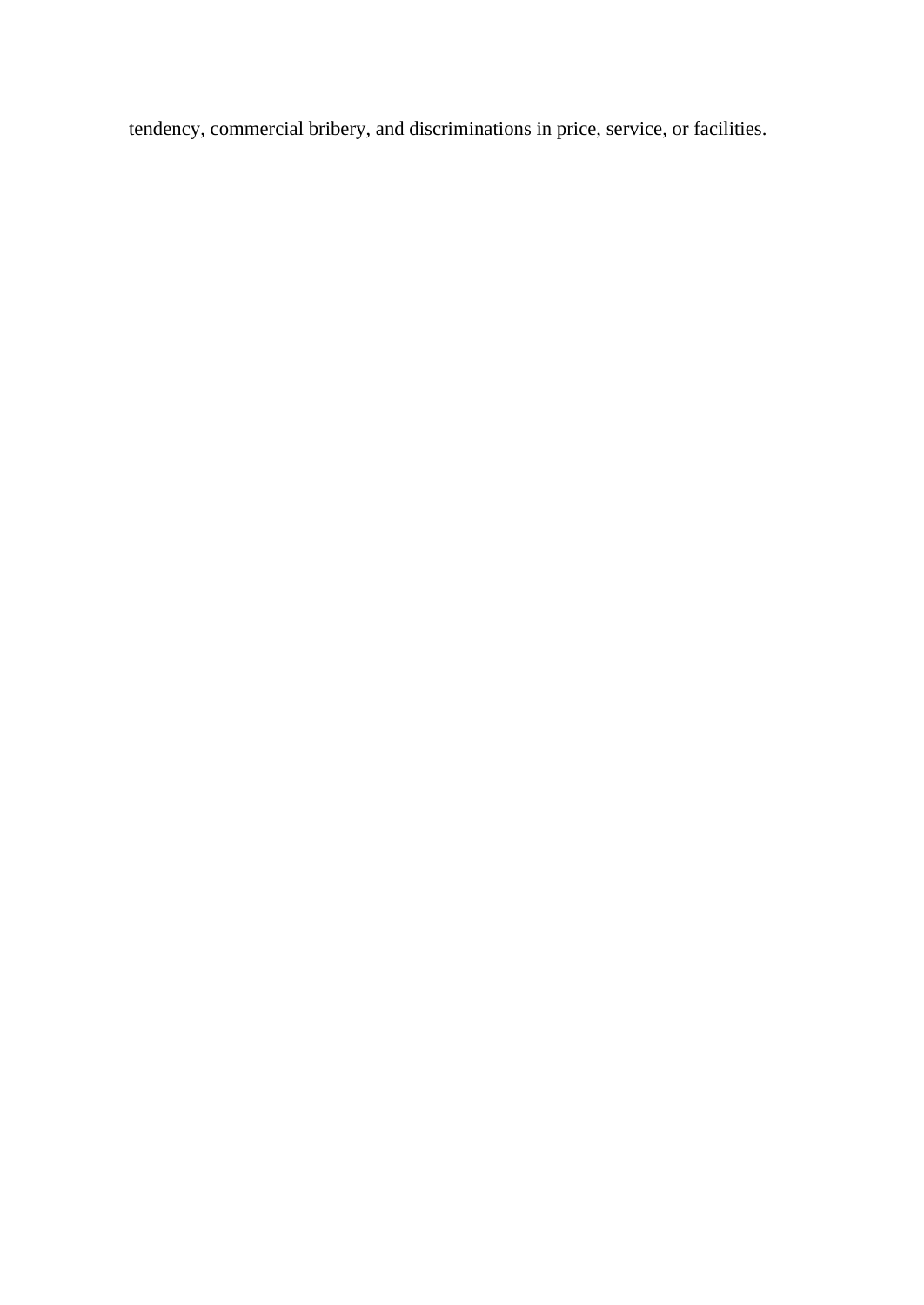*Wholesale confectionery industry (Philadelphia trade area)*--The rules for this industry have as their purpose the prevention of unfair trade practices and the maintenance of fair competitive conditions in the interest of protecting the trade and the purchasing public. To this end various practices which are deceptive or otherwise unfair are defined in the rules and provision made therein for their elimination. The rules cover such practices as misrepresentation in various forms, misbranding, commercial bribery, inducing breach of contract, defamation of competitors or disparagement of their products, selling below cost with a monopolistic tendency, discriminations in price, service, or facilities, and other unfair or harmful practices.

*Pending trade practice proceedings.--*Trade practice proceedings were likewise undertaken for other industries and were pending in various stages of progress at the close of the fiscal year. Concerning some of these, the general industry conferences had been assembled and held for the purpose of considering and formulating proposed rules. In some instances the proposed rules had been released by the Commission and public hearings held thereon.In other cases where the proceedings were less advanced, the necessary preliminary study and consideration. had been undertaken preparatory to further action. In addition, contacts were established with a number of other industry groups looking toward the institution of trade practice conference proceedings.

#### **INDUSTRY RULES AND THEIR ADMINISTRATION**

*Administration of rules.--*This work covers the necessary compliance activities, interpretation of rules, and their application to specific situations arising in various industries. It relates not only to rules established during the fiscal year, but also to those promulgated in prior years and still in effect.<sup>2</sup> The codified provisions aggregate many hundreds of rules.

During the fiscal year compliance activities were undertaken to the extent possible with the limited personnel available for this work.

Correspondence relating to existing rules was conducted, particularly asto effecting compliance with the provisions and, generally, in affording assistance to industry members in the proper observance of rules. Members of industries and other interested parties or groups also conferred with representatives of the Commission in connection with the operation of rules. In most instances correction or adjustment of alleged objectionable practices contrary to the rules was effected through cooperative effort. Results obtained demonstrated a primary objective of the trade practice procedure; namely, the wholesale elimination of unfair competitive methods or unfair or deceptive acts or practices, in lieu of the more expensive method of litigation in individual cases. In the few cases where compulsory proceedings were deemed necessary to bring about correction, appropriate action was taken.

<sup>2</sup> Rules when promulgated for an industry are issued in pamphlet form and are available to interested parties upon request to the Commission.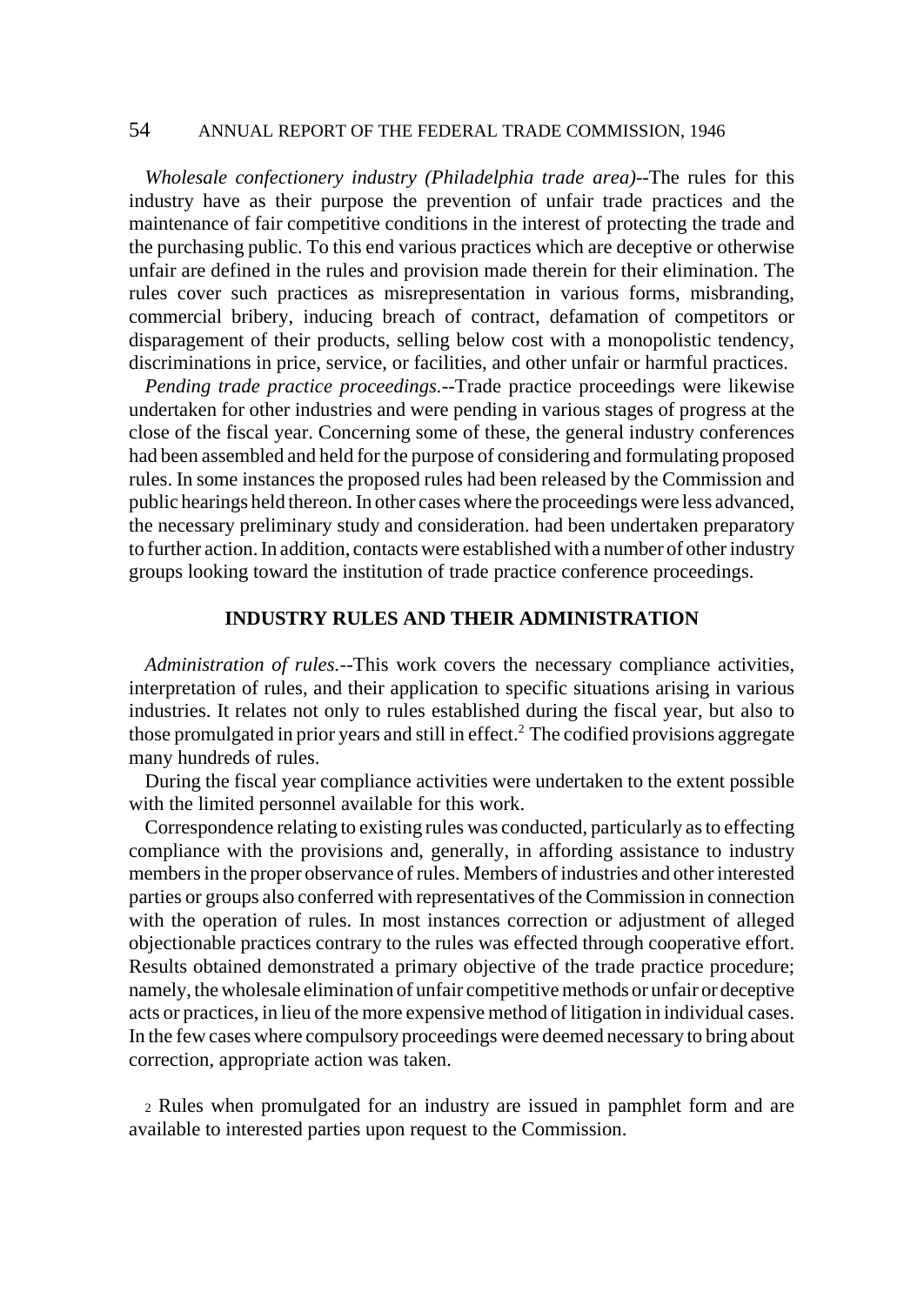# **TYPES OF PRACTICES COVERED IN PROMULGATED RULES**

Following are illustrations of the variety of subjects covered by trade practice rules now in effect:

Misbranding; misrepresentation in various forms, including false or misleading advertising; deceptive packaging ; defamation of competitors or disparagement of their products; commercial bribery in purchasing or selling supplies ; inducing breach of competitor's contract; false invoicing; imitation of competitor's trade-marks, trade names, etc.; substituting inferior products for those ordered; deceptive use of so-called "free goods" deals lottery schemes; use of consignment distribution to close competitors'trade outlets; use of deceptive types of containerssimulating standard and generally recognized types; use of deceptive depictions (photographs, engravings, cuts, etc.) in describing industry products; unlawful discriminations in price service, or facilities.

Other subjects embraced in the rules are: Enticing away employees of a competitor; giving "push money," "gratuities," etc., under circumstances involving commercial bribery, deception, or restraint of trade; use of deceptive or misleading guarantees, warranties, price quotations, price lists, terms of sale , etc., deception in use of competitors' containers; full-line forcing as a monopolistic weapon combination or conspiracy to fix prices, suppress competition, or restrain trade; unfair bidding methods; misrepresentation as to possible earnings or opportunities afforded on completion of correspondence school courses, or as to Government connection with, or endorsement of, any school, or respecting any training or services offered by such school; falsely representing offers as "special" or "limited"; deceptive sales of regular lines as "closeouts" to induce belief bargains are available representing products as conforming to recognized industry standards when such is not the fact; misuse of such words or terms as "perfect," "perfect cut," "commercially perfect," "real," "natural," etc., in describing precious stones or their imitations; misuse of term "Crookes" as applied to sun glasses; misrepresenting kind, quality, thickness, or backing of mirrors; use of fictitious animal designations in descriptions of furs; misrepresenting character, extent or type of business engaged in ; representing retail prices as wholesale; use of false or deceptive testimonials; use of "blind" advertisements in such manner as to mislead or deceive.

Subjects covered in other rules include: Misuse of terms "pullorum tested," "blood tested," etc., as applied to baby chicks ; deceptive use of the terms "waterproof," "water repellent," " dust proof," or "warp-proof," as applied to luggage or related products. false representations respecting tube capacity of radio sets and their range or receptivity; misuse of such terms as "all-wave," "world-wave," "world-wide wave," etc.; misuse of words "bristle," "pure bristle," etc., in sale of toilet brushes; representing domestic products as imported, or imported products as domestic; use of misleading or deceptive representations in procuring sales representatives; use of deceptive titles or names in selling books under the subscription plan; misusing terms relating to types of construction or weave of textiles; misuse of terms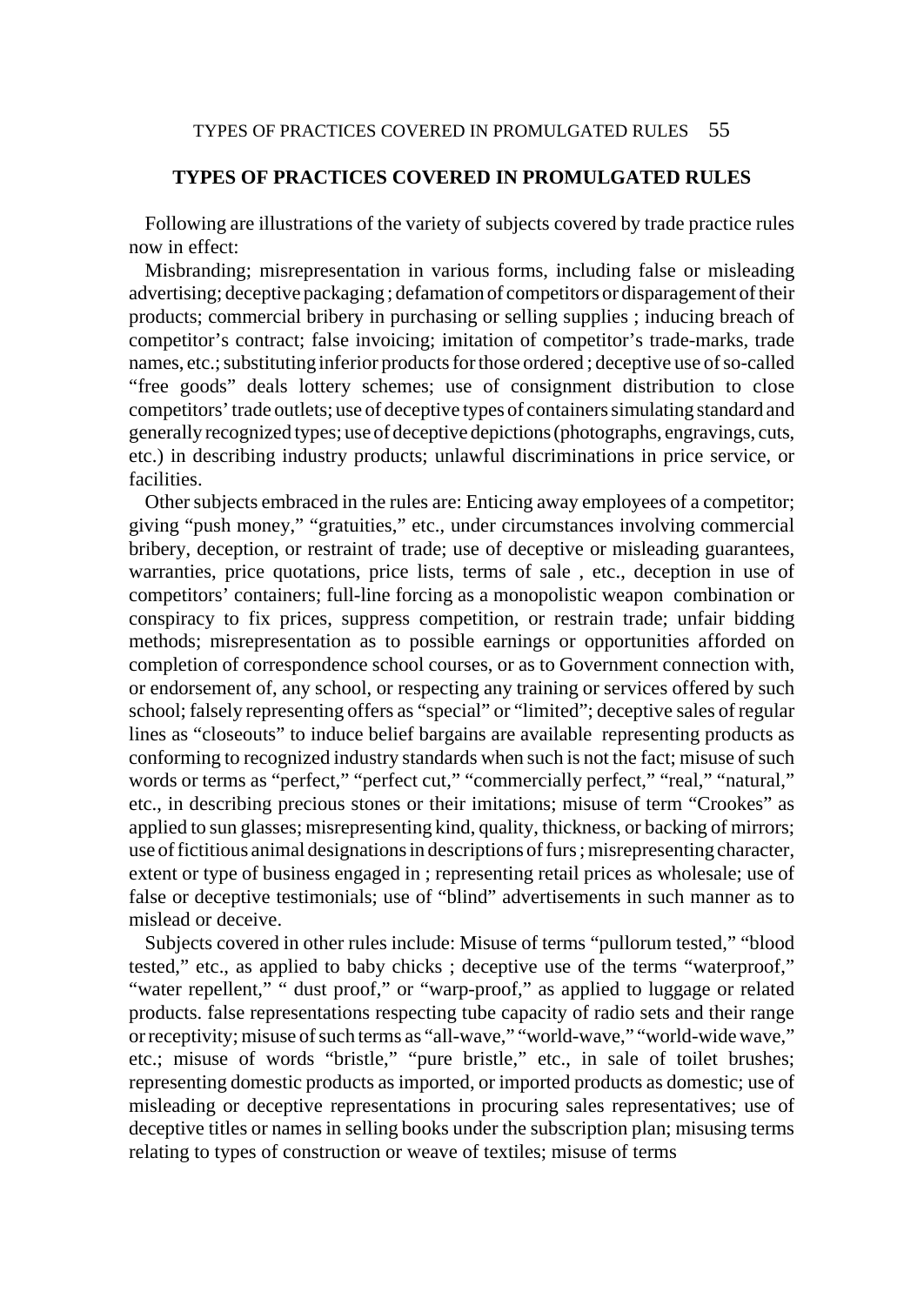"extra fancy," "extra select," "extra quality," "de luxe," "choice," etc., to describe tuna fish products; misuse of words "lisle cotton," "cotton lisle," etc., to describe hosiery products; deceptive use of terms "hand woven," "hand loomed," "hand painted," and "hand embroidered," in describing linen products; and aiding or abetting another in the use of an unfair trade practice.

Other rules provide for disclosure of fiber content and proper marking of textile merchandise made of rayon, silk, or linen, or of two or more fibers containing either rayon, silk, or linen; disclosure as to remaining shrinkage in so-called preshrunk merchandise; disclosure of fact that apparently new products are not new, but are second-hand, rebuilt, or renovated disclosure that products are artificial or imitations and not real or genuine; disclosure of country of origin of imported products; prevention of marketing of substandard or imitation products as and for the standard or genuine, and the specification of minimum requirements for standard or genuine products; proper nomenclature for industry products is closure as to true composition of paint and varnish brushes, as to imperfect or defective merchandise, as to use of adulterant or substitute or linseed oil in respect to putty products, as to presence of metallic weighting in silk or silk products, as to minimum yardage of ribbons , as to true functions of radio parts and accessories, as to quality, quantity, and size of ripe olives packed in cans and other opaque containers, and as to latent defects in artificial limbs or devices.

#### **INFORMATIVE LABELING**

Informative labeling constitutes an important subject of trade practice rules promulgated by the Commission. It is also a primary objective of the Wool Products Labeling Act (see p.58) Fiber identification, or what is generally referred to as Truth in Fabrics, enters extensively into such informative labeling work. While consumer goods containing or purporting to contain wool are subject to Act labeling, similar fiber identification of other textiles, and informative labeling of various lines of merchandise outside the field of textiles, are covered by trade practice rules.

The object of informative labeling is twofold: (l) To aid intelligent purchasing and to prevent deception by informing consumers what they are to receive for their money, thus enabling them to be in a better position to judge quality and to buy according to their needs or preferences; and (2) to protect business from the unfair commercial practices attendant upon the sale of competing articles under conditions of misleading representations or deceptive concealment of the facts.

Products containing rayon in whole or in part are covered by the rules for the rayon industry, promulgated October 26, 1937. Those containing silk in whole or in part are covered by the rules for the silk industry, issued November 4, 1938. Corresponding rules for linen and part-linen merchandise were promulgated February 1, 1941. Informative labeling for all types of hosiery is the subject of trade practice rules for the hosiery industry, issued May 15, 1941. Similar rules covering fur garments and fur products generally were promulgated June 17, 1938. Informative labeling provisions on the subject of shrinkage of woven cotton merchandise were put into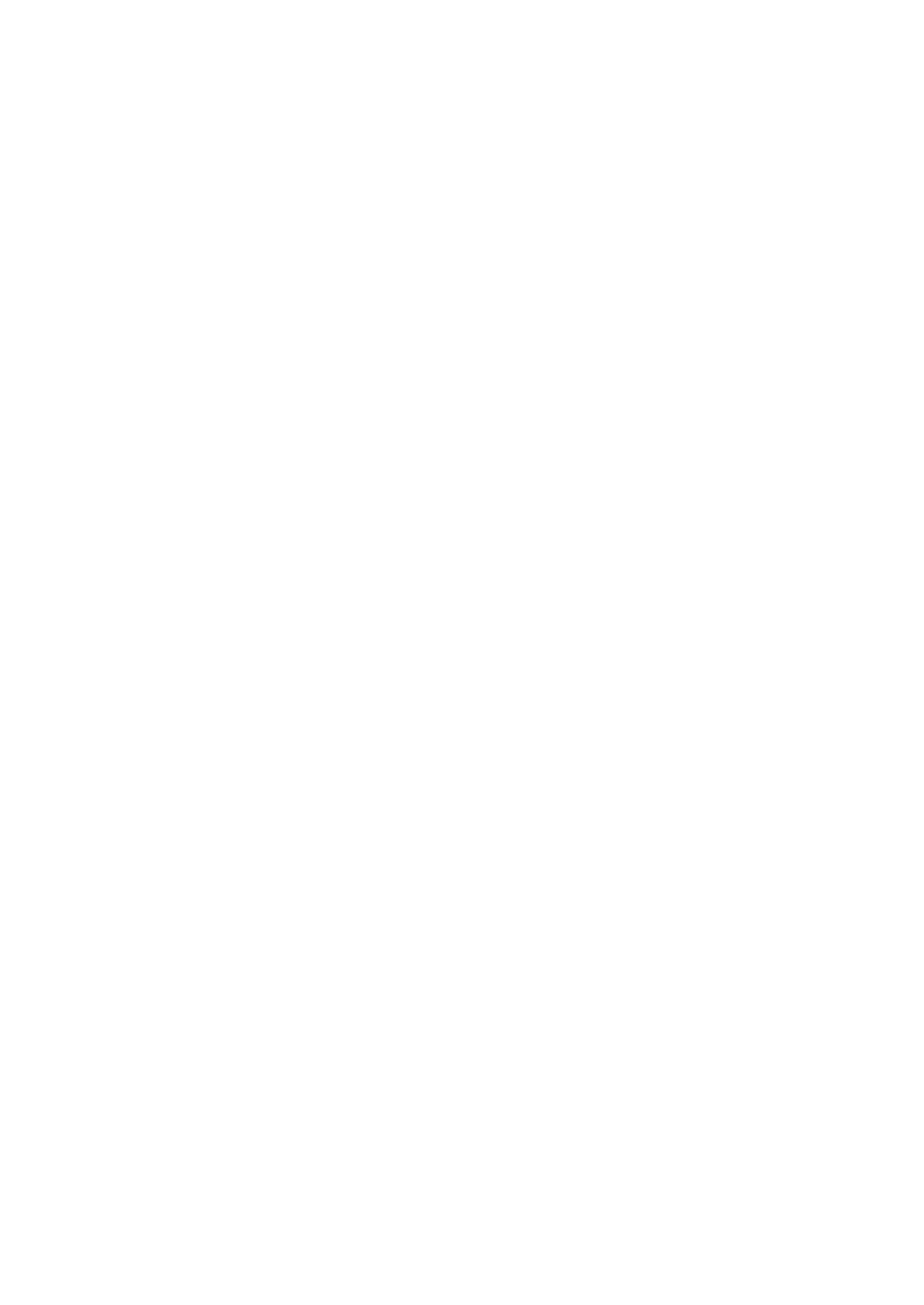effect On June 80, 1938. Other textile provisions are found in the rules promulgated for the infants' and children's knitted outerwear industry, June 28, 1939; uniform industry, May 18, 1940; and ribbon industry, June 30 1942.

Provisions on the subject of informative labeling are also contained in the sets of rules promulgated for the following industries on the dates mentioned : Rubber tire, October 17, 1936; toilet brush manufacturing, December 31, 1937; wholesale jewelry, March 18, 1938; paint and varnish brush manufacturing, January 14, 1939; putty manufacturing, June 30, 1939; mirror manufacturing, July 19, 1939; curled hair, January 12, l 940; luggage and related products, September 17,1941; sun glasses, December 23 1941; razor and razor blade, June 19, 1945; wood-cased lead pencil, June 29, 1945; and artificial limb, April 16, 1946.

Rules providing for informative disclosure in advertising and selling also have been issued for such industries as macaroni, noodles, and related products, July 7, 1938; tomato paste manufacture, September 3, 1938; sardine, March 5, 1940; and tuna (revised and extended rules), June 23, 1945.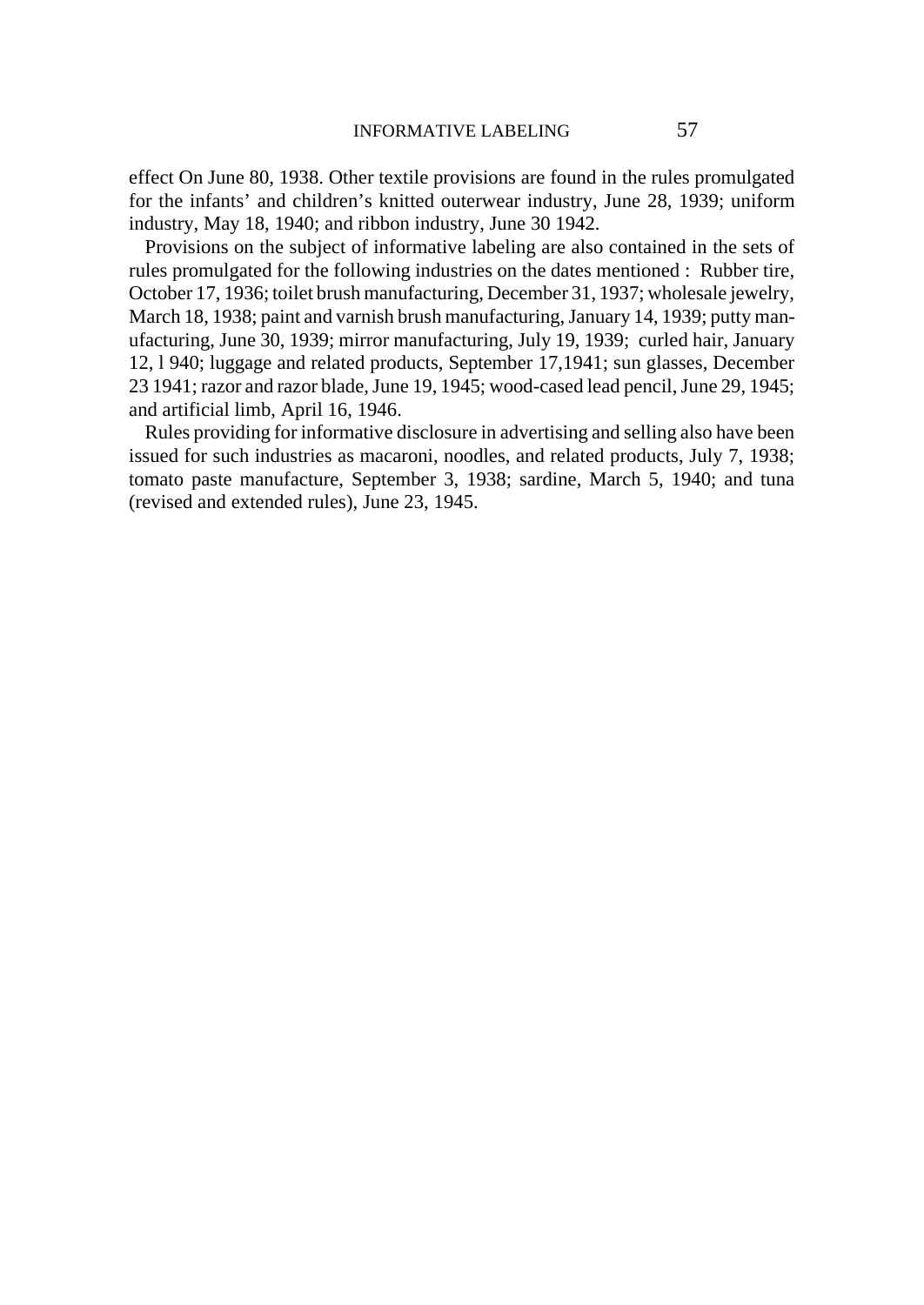# **PART IV. WOOL PRODUCTS LABELING ACT**

# **INFORMATIVE LABELING FOR PROTECTION OF INDUSTRY AND THE PUBLIC**

The Wool Products Labeling Act of 1939 provides, in substance, that purchasers shall be informed as to the true content of articles which are made or appear to be made in whole or in part of woolen fiber, and that producers, manufacturers, merchants and the public generally shall be safeguarded against the deception and unscrupulous competition arising frommisbranding and nondisclosure of content.The act, approved by the President October 14 1940 and effective July 14, 1941, is enforced and administered by the Federal Trade Commission.

The fiber content of articles containing, purporting to contain , or represented as containing "wool," "reprocessed wool, " or "reused wool" is required by the act to be disclosed by appropriate stamp, tag, label, or other means of identification. The act applies to such articles when manufactured for, or marketed in, "commerce" as defined by section 2, excepting carpets, rugs, mats, and upholsteries exempted by section 14.

The act requires that the label affixed to the wool product disclose the kind and percentage of each different fiber contained in such product including the respective percentages of "wool," "reprocessed wool," and "reused wool." Disclosure of the maximum percentage of loading and adulterating material, if any, and the name of the manufacturer of the wool product or the name of the qualified distributor or reseller, is also to be made on the label. The label, or a proper substitute specified by the statute, is to remain and be on the merchandise when it is delivered to the consumer.

Products covered by the act include in general all articles of clothing or wearing apparel, blankets, etc., made or purporting to be made in whole or in part of wool; also the yarns and fabrics of the wool textile industry and the products of manufacturing industries using such yarns and fabrics. These products come from approximately 70 industries and are marketed through distributor and dealer outlets estimated to number in excess of 250,000.

*Rules and regulations under Wool Act.--*The act authorizes and directs the Commission to make such rules and regulations as may be necessary and proper for its administration and enforcement. Comprehensive rules and regulations were issued by the Commission, effective July 15, 1941. They are published in booklet form and are available to all concerned. They afford instruction and guidance as to how manufacturers, distributors, dealers, and others may proceed in various situations and assure themselves of being within the requirements of the law in its application to merchandise covered by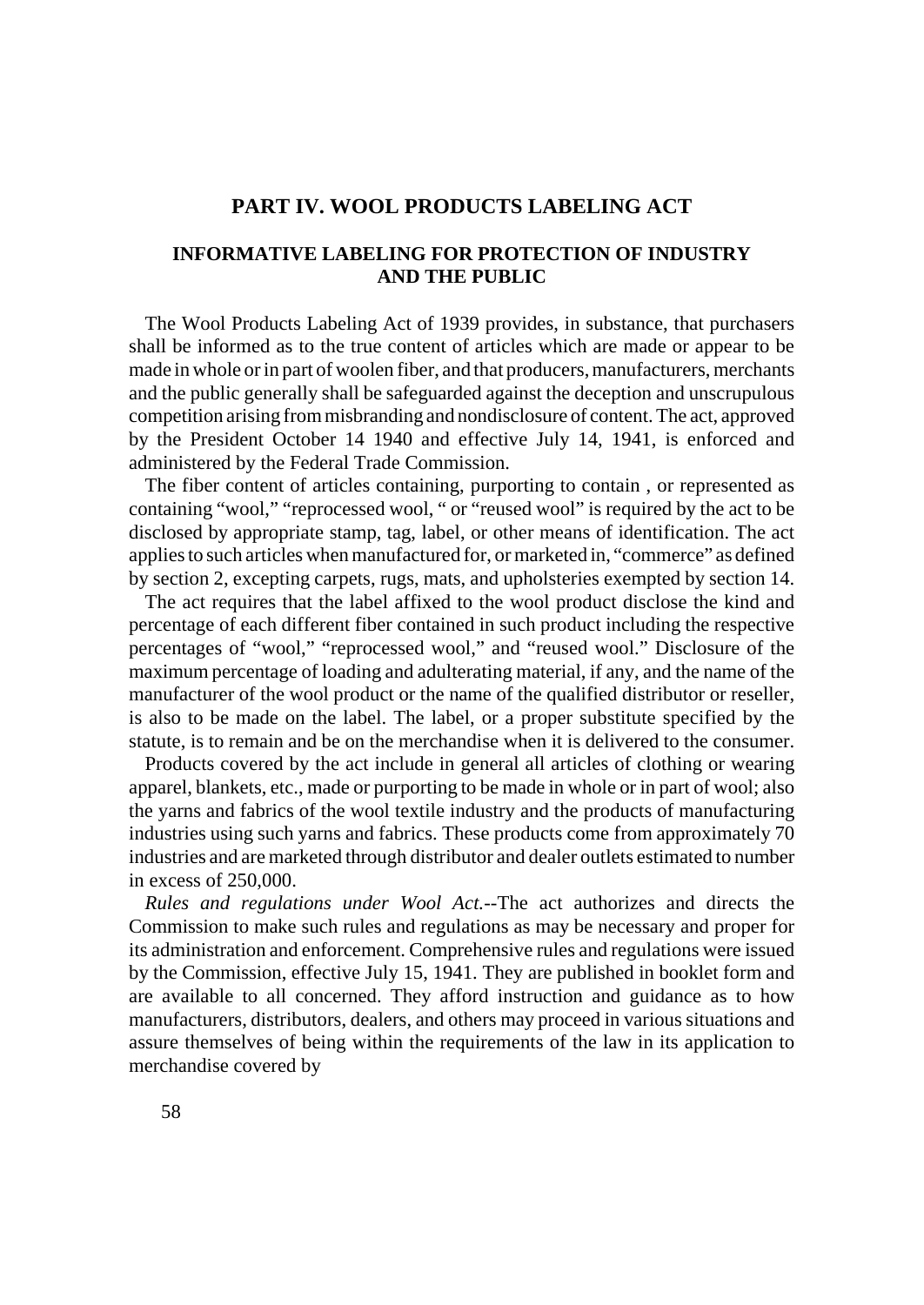the act.<sup>1</sup> Collaboration of industry members and other interested parties was invited in the preparation of the rules and regulations. Hearings were held and all concerned were afforded opportunity to contribute their views and suggestions in arriving at rules which would be of maximum assistance to business and consonant with law, and would also afford full protection of the public interest. The cooperation of members of industry and others was of material assistance to the Commission.

*Manufacturers' registered identification numbers*--Under rule 4 of the regulations the Commission affords manufacturers of wool products residing in the United States Opportunity to have assigned to them manufacturers' registered identification numbers. Such a number may be used upon the manufacturer's label in lieu of his name as a means of identifying the manufacturer when the label carries the name of the dealer or reseller. At the close of the fiscal year, 5,780 registered identification numbers had been assigned to manufacturers pursuant to their applicationsfiled under this rule. Numbers may be canceled when the firm goes out of business or changes its form of organization or for other sufficient reasons. Up to the close of the fiscal year, a total of 1,327 manufacturers' registered identification numbers had been canceled.

*Continuing guaranties.--*Forthe purpose of protecting distributors, dealers, and other resellers from the charge of misbranding when relying in good faith upon the manufacturer's statement of content, provision is made in section 9 of the act whereby such protection may b e afforded by a guaranty on the part of the supplier. It may be either (l) a separate guaranty specifically designating the wool product guaranteed, or (2) a continuing guaranty filed with theCommission applicable to all products handled by a guarantor and in such form as the Commission may prescribe. The form prescribed by the Commission is set forth in rule 33 of the rules and regulations. This rule also provides for renewal of the continuing guaranties annually and whenever any change in ownership or management of the guarantor is made. At the close of the fiscal year, 6,770 continuing guaranties had been properly filed with theCommission. These have been duly recorded and are maintained as documents open to public inspection.

*Enforcement.--*In cases of alleged violation requiring corrective action by formal proceedings, the use of the cease and desist order procedure under the Federal Trade Commission Act, which is authorized by the Wool Act, has been utilized and proven adequate and effective without resorting to the supporting peremptory remedies specifically provided by the Wool Act. Such peremptory remedies are available when needed and, in cases of deliberate or willful violation, misdemeanor proceedings may be applied.

Administrative compliancework includesinspections, examinations, and correction of labeling practices of specific concerns. Inspections of labeling and related matters during the year concerned over 5,500 manufacturers, distributors, and other marketers in 172

<sup>1</sup> The Commission has issued a publication (W-31) setting forth illustrations, with explanatory text, of certain forms of labels and tags which are acceptable under the act. Manufacturers, distributors, dealers and other interested parties may obtain the leaflet upon request to the Commission.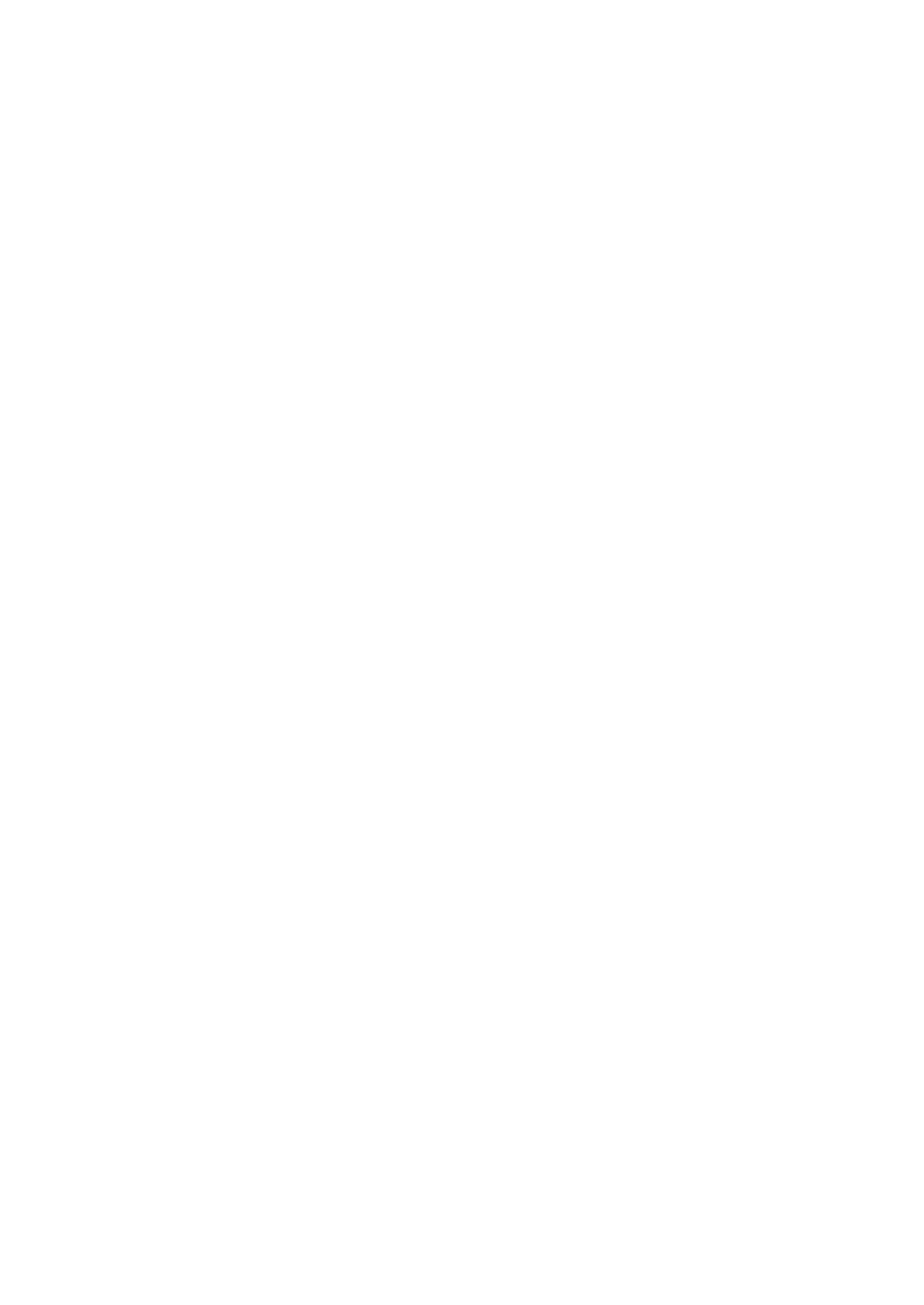cities. Field inspections covered in excess of 10 million articles. Compliance in cases of improper labeling under the act was effected for the most part through cooperative effort and voluntary action on the part of the respective concerns involved, thus avoiding the necessity of resorting to compulsory remedy to protect the public interest. Relatively few cases have arisen in which voluntary cooperative action has not been sufficient to effect correction and where it has been necessary to invoke mandatory processes.<sup>2</sup>The administrative compliance work proved both effective and economical in the large volume of instances arising.

<sup>2</sup> For complaints alleging violations of the Wool Products Labeling Act. see p.29 ; for Commission orders directed against such violations, see p.34.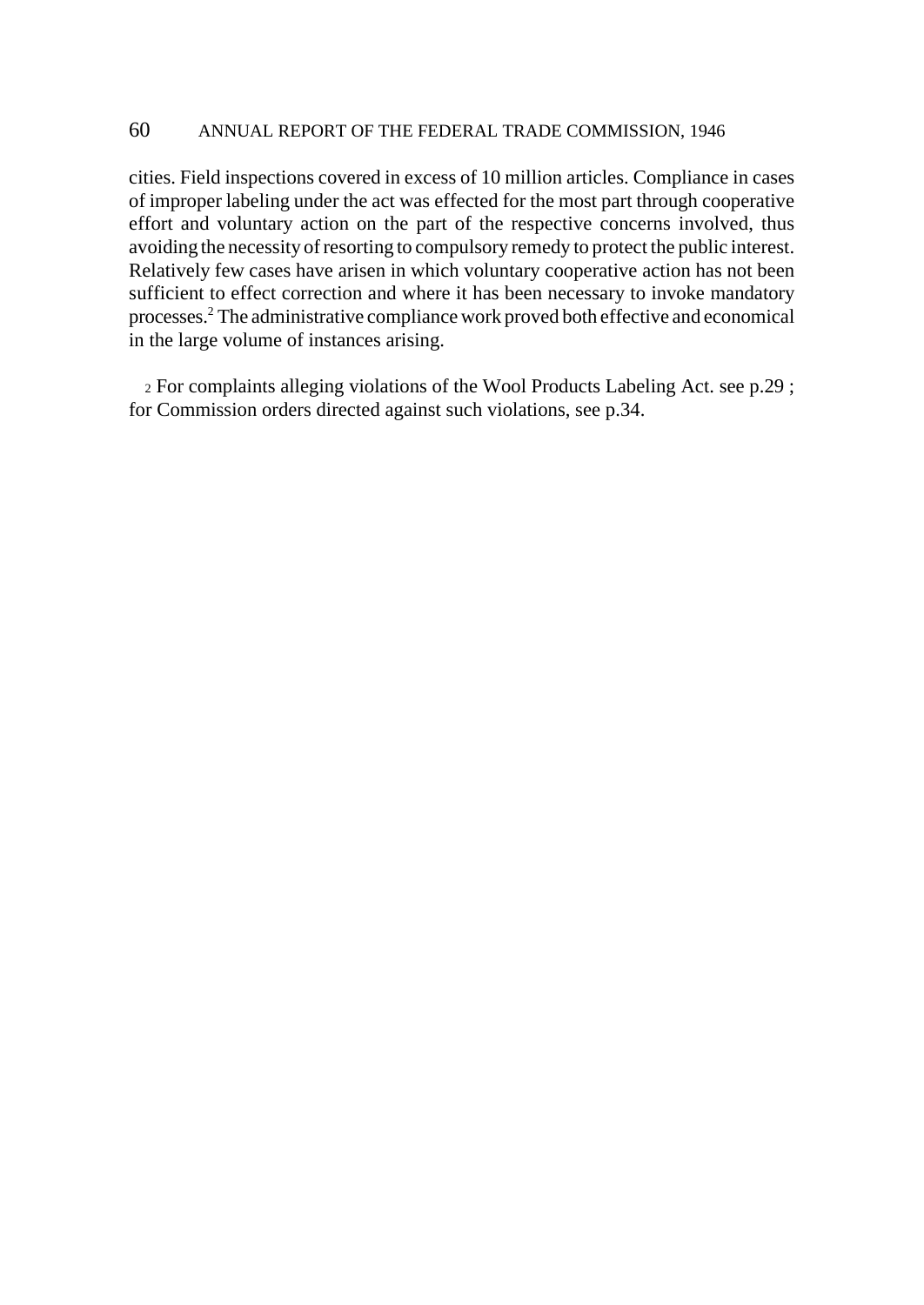# **PART V. RADIO AND PERIODICAL ADVERTISING**

# **SPECIAL PROCEDURE PROVIDES CONTINUOUS SURVEY OF PUBLISHED AND BROADCAST MATTER**

The Commission maintains its Radio and Periodical Division to provide a direct and expeditious handling of certain cases involving false and misleading advertising, violative of the provisions of the Federal Trade Commission Act.

The survey of advertising was inaugurated by the Commission in 1929 and limited to magazines and newspapers. Expanded in 1934 to cover radio commercial continuities, it also has included, since 1939, mail-order catalogs, almanacs and foreign-language newspapers. Questioned advertisements noted in these surveysform the bases of prospective cases not previously investigated and also provide a means of determining whether advertisers are complying with orders and stipulations to discontinue false and misleading representations.

Where the advertising is determined by the Commission to be false or misleading, and circumstances warrant, the advertisers are extended the privilege of disposing of the matters through an informal procedure, more fully explained on page 101, which permits their executing stipulations to cease and desist from the use of the acts and practices involved. A large majority of the cases re adjusted in this manner.

In certain casesinvolving drugs, devices, and cosmetics, the Com-mission negotiates stipulations inhibiting the publication of advertisements which do not disclose the potential harmful effects which may be experienced from the use of the products. In lieu of the publication in the advertising of a full statement of such harmful effects, these stipulations generally permit the publication of the statement, "CAUTION : Use Only As Directed," if and when the directions for use which appear on the label or in the labeling carry an adequate disclosure of the probable harm.

In cases where advertising agencies have prepared or participated in the preparation of advertisements found to be false and misleading, they are included as parties to the stipulation.

The only objective of the Commission's continuous survey of advertising is to prevent false and misleading advertisements. It does not undertake to dictate what an advertiser shall say, but merely indicates what he may not say under the law.

*Newspaper and magazine advertising.--*It has been found advisable in examining advertisements in current publications to call for some newspapers and magazines on a continuous basis due to the persistently questionable character of the advertisements published. However, asto publications generally, of which there are more than 19,000, it is physically impossible to survey continuously all advertisements of a doubtful nature. Also it has been found unnecessary to examine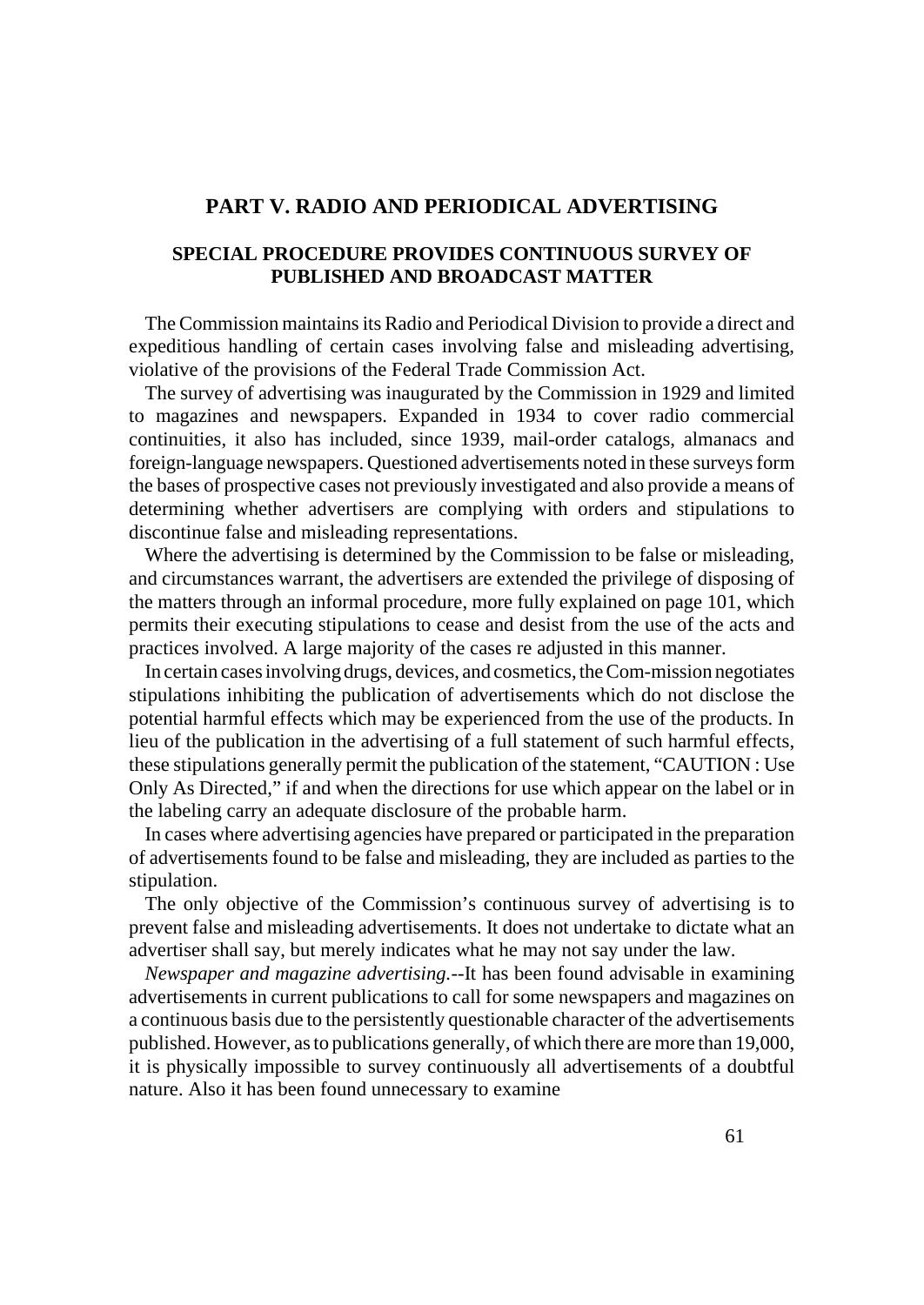all the issues of publications of recognized high ethical standard whose publishers carefully censor copy before acceptance.

Copies of current magazines and newspapers generally are procured on a staggered monthly basis, at an average rate of three times yearly for each publication , the frequency of the calls for each publication depending upon its circulation and the character of its advertisements.

Through such systematic calls during the fiscal year ended June 30, 1946, the Commission procured 1,667 editions of representative newspapers of established general circulation and 1,033 editions of magazines and farm and trade journals of interstate distribution. These periodicals included 216 issues of farm journals, 116 issues of trade journals and specialty publications, and 28 issues of domestic foreignlanguage publications.

In these newspapers, magazines, and farm and trade journals, 360,198 advertisements were examined, of which 19,476 were noted as containing representations that appeared to warrant investigation as to the facts.

*Mail-order advertising.--*The Commission procured mail-order catalogs and circulars containing an aggregate of 11,731 pages , examination of which resulted in 384 advertisements being marked as containing possibly false and misleading representations. Of the 82 mail-order houses included in the survey, 5 had combined annual sales in excess of \$1,831,160,920.

*Radio advertising.--*The Commission issues calls twice yearly for commercial continuities from each individual radio station. National and regional networks respond on a continuous weekly basis, submitting copies of the commercial advertising parts of all programs wherein linked hook-ups are used involving two or more stations. Producers of electrical transcription recordings each month submit typed copies of the commercial portions of all recordings produced by them for radio broadcast. This material is supplemented by periodic reports from individual stations listing the identities of recorded commercial transcriptions and related data.

The Commission received copies of 564,408 commercial radio broadcast continuities and examined 518,061. The continuities received amounted to 1,255,245 typewriter pages and those examined totaled 1,186,724 pages, consisting of 470,980 pages of network script, 697,144 pages of individual station script, and some 18,600 pages of script representing the built-in advertising portions of transcription recording productions desired for radio broadcast through distribution of multiple pressings of such recordings to individual stations. An average of 4,547 pages of radio script was read eachworking day. From this material 8,399 advertising broadcast statements were marked for further study as containing representations that might be false or misleading.

*Cooperation of radio and publishing industries.--*In general, the Commission has received the cooperation of the 4 nation-wide network chains, 19 regional network groups, and transcription producers engaged preparing commercial radio recordings; and of 868 commercial radio stations, 503 newspaper publishers, and 544 publishers of magazines, farm journals, and trade publications. It has observed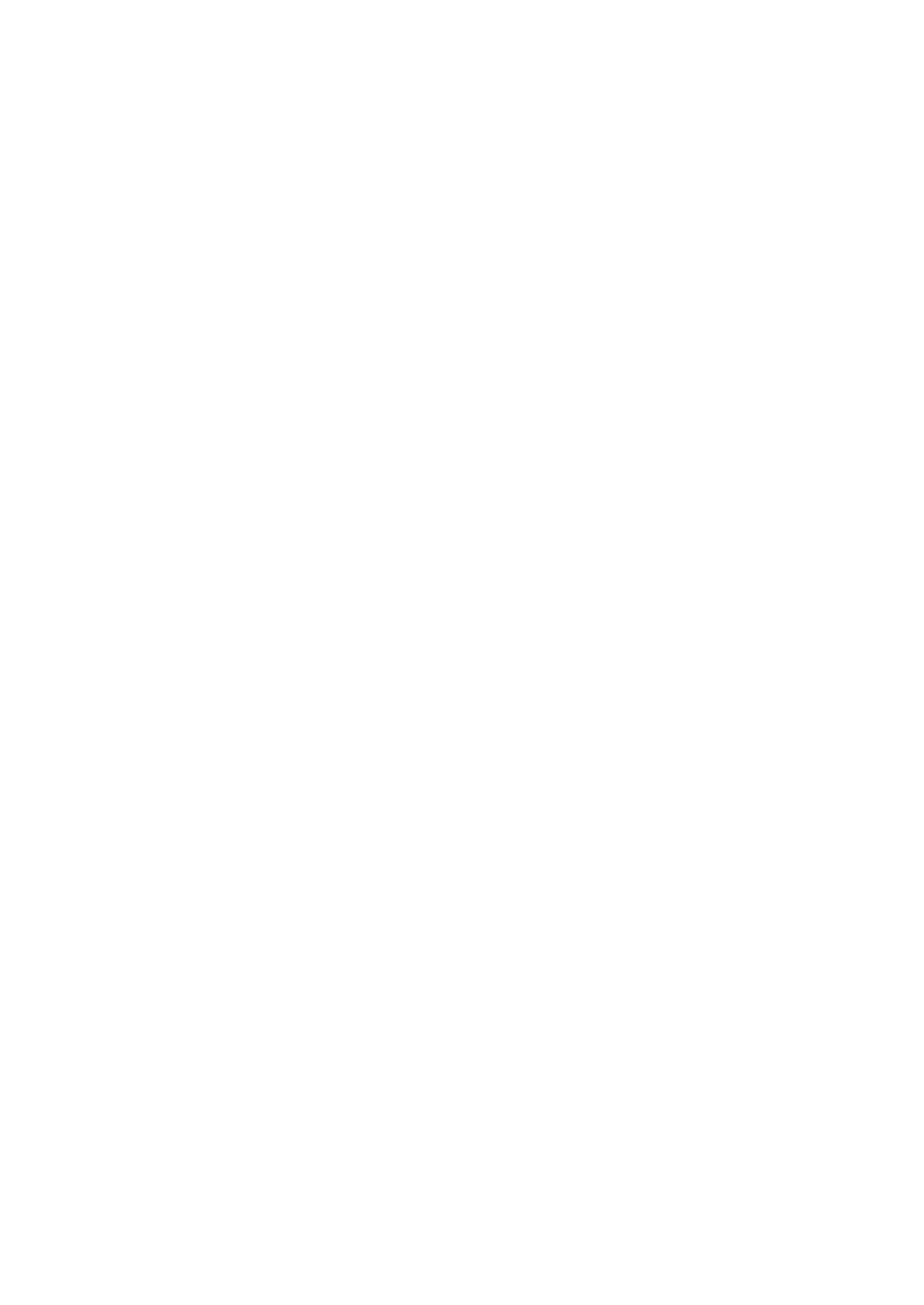a desire on the part of these broadcasters and publishers to aid in the elimination of false and misleading advertising.

*Sources of radio and periodical cases.--*During the fiscal year, 91.5 percent of the cases handled in the Radio and Periodical Division resulted from the continuous survey of advertising material as described above and 8.5 percent from complaints by or information received from other Government agencies, competitors, and members of the public.

*Analysis of questioned advertising.--*Analysis of the questioned advertisements, which were assembled into 915 cases and given legal review, discloses that they pertained to 952 commodities in the proportions indicated below :

#### CLASSIFICATION OF PRODUCTS

| Commodity                         | Percent |
|-----------------------------------|---------|
| Food, drugs, devices, cosmetics : |         |
| Food (human)                      | 2.2     |
| Food (animal)                     | 1.4     |
| Drugs                             | 65.5    |
| Cosmetics                         | 14.4    |
| Devices                           | 1.8     |
|                                   |         |

85.3

| Other products :                                                                   |     |
|------------------------------------------------------------------------------------|-----|
| Specialty and novelty goods                                                        | 1.3 |
| Automobile, radio, refrigerator, and other equipment                               | 3.7 |
| Home study courses<br>.4                                                           |     |
| Tobacco products                                                                   |     |
| Miscellaneous, including apparel, fuels, house furnishings, building materials 9.1 |     |

14.7

Total 100.0

Because of the war emergency, attention at the beginning of the fiscal year was directed principally to the advertising offood , drugs, , devices, cosmetics and rationed commodities. Upon the termination of hostilities in August 1945, normal activities were resumed.

*Number of cases handled.--During* the fiscal year contact letters were sent to advertisersin 221 cases, and the Commission accepted 23 stipulationsinvolving radio and periodical advertising, of which 3 were supplemental and l amended.

Cases disposed of by various methods of procedure totaled 122. Of this number 50 were considered settled upon receipt of reports or other evidence showing compliance with previously negotiated stipulations; 58 were closed without prejudice to the right of the Commission to reopen if warranted by the facts, 30 of them for lack of jurisdiction or lack of evidence sufficient to establish a violation of law, 20 because of discontinued practices or insufficient public interest, 7 because of corrective action by the Post Office Department and l because the proposed respondent was notresponsible for the advertising; 2 were referred to the Chief Counsel and l to the Chief Trial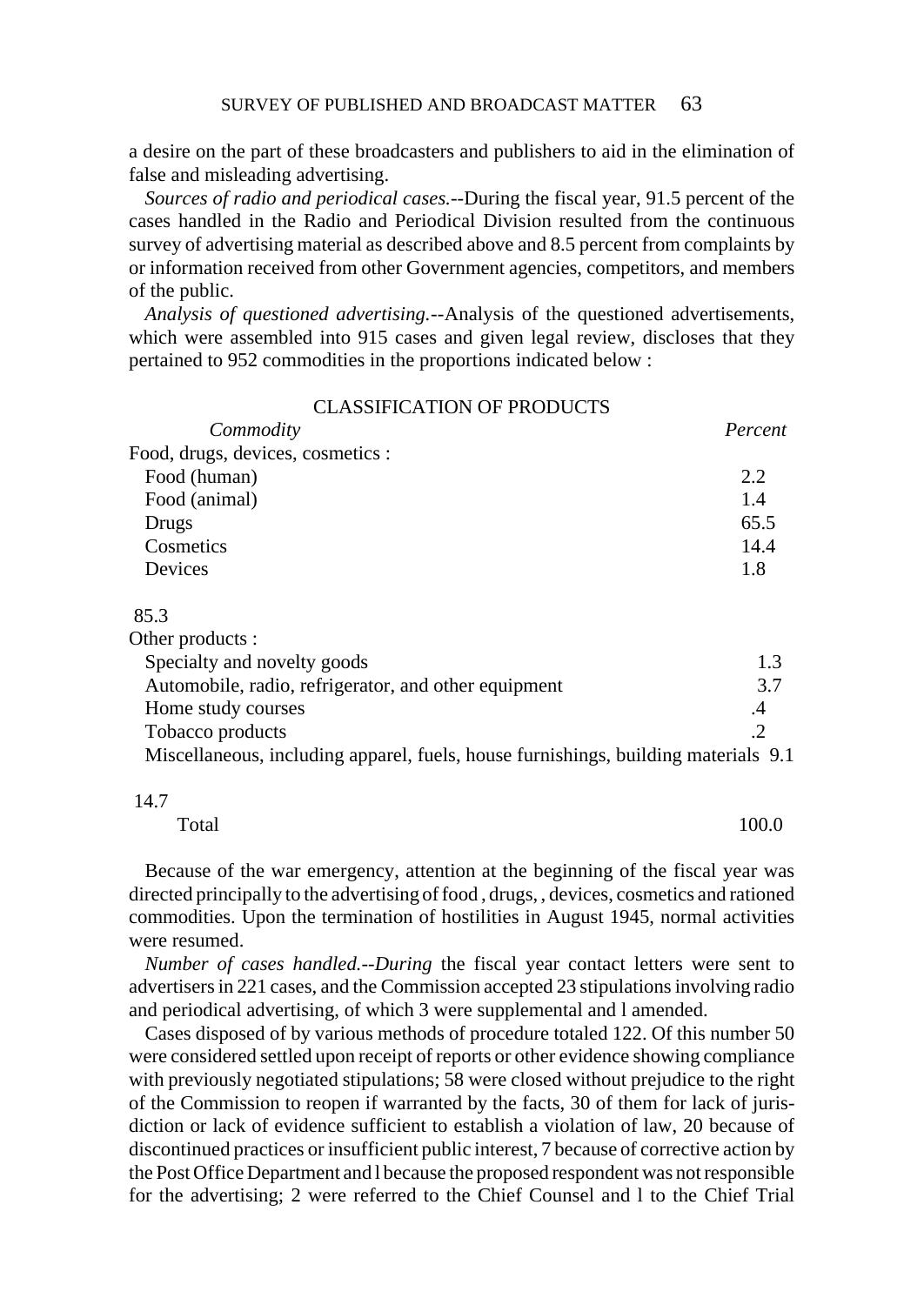Examiner for such consideration as was deemed appropriate in connection with pending cases; and in 11 cases the Commission directed issuance of complaint, 8 because the advertisers had failed to avail themselves of the privilege of stipulation, and 3 because of violation of previous stipulations. Field investigations were ordered in 10 cases.

The Commission filed without action 13 applications for complaint, referred 3 to the Chief Examiner for field investigation and 4 to the Post Office Department.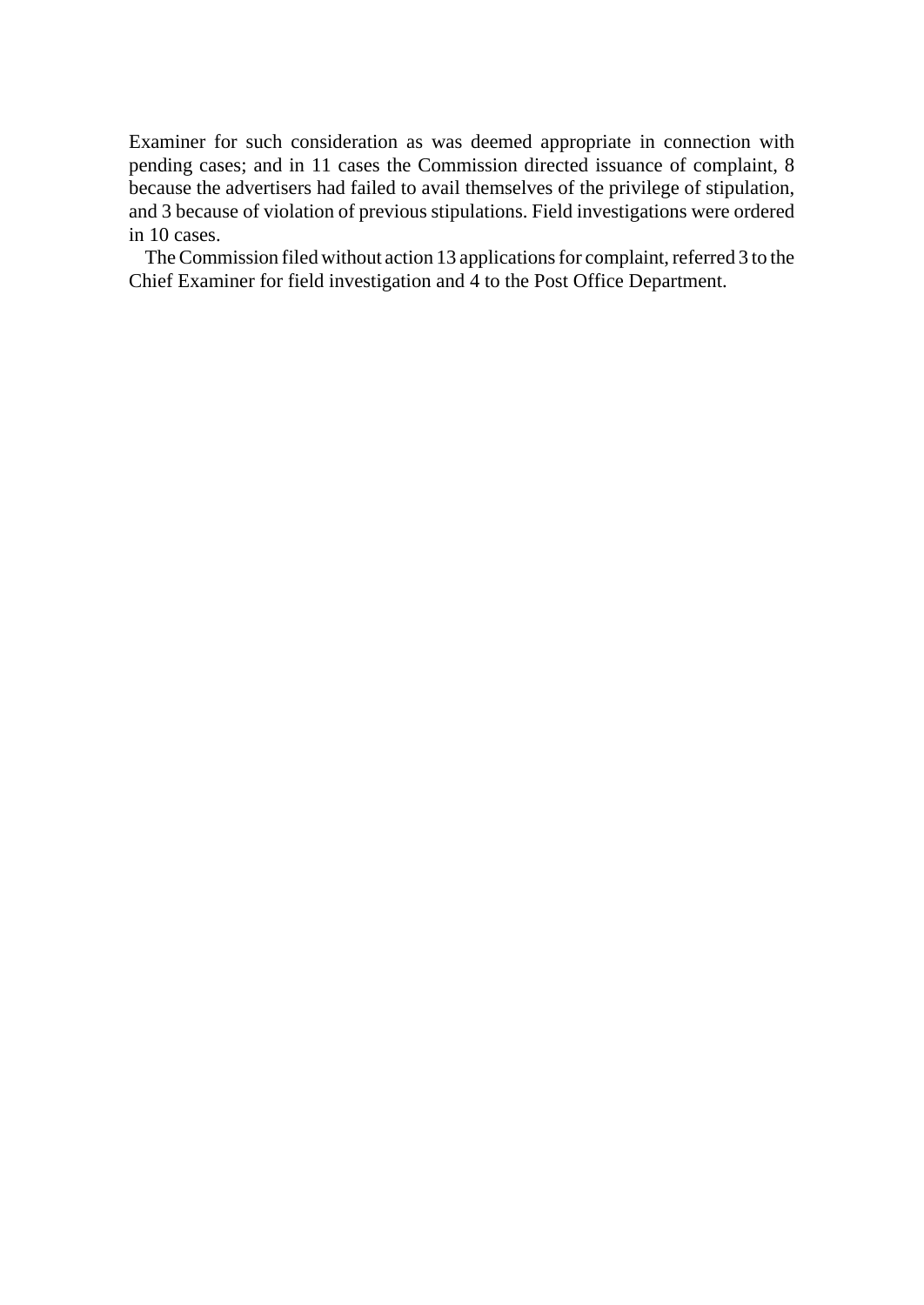### 64 ANNUAL REPORT OF THE FEDERAL TRADE COMMISSION, 1946

At the close of the year 787 cases were pending as compared with 688 at the close of the previous fiscal year.

*Procedure in advertising cases.--*If it appears to the Commission that a published advertisement may be misleading, a contact letter is sent to the advertiser and request is made for a sample of the product advertised, if this is practicable, and the quantitative formula if the product is a compound. Representative specimens of all advertising copy containing all claims made for the product during a 6-month period also are requested.

Upon receipt of these data, scientific opinions are obtained based upon the sample and formula. Then a list of the claims that appear to be false or misleading is sent to the advertiser, together with a statement based upon the scientific opinion theretofore obtained. The advertiser is invited to submit informally by letter, or in person, or by counsel any evidence he chooses in support of his claims.

If, after a consideration of all available evidence, including that furnished by the advertiser, the questioned claims appear not to be false or misleading, the division reports the matter to the Commission with the recommendation that the case be closed. If it appears from the weight of the evidence in the investigational files that the advertising is false and misleading, the matter is referred to the Commission with recommendation either that complaint issue or that negotiation of an appropriate stipulation be authorized, provided the advertiser should desire to dispose of it by such voluntary agreement to cease and desist from the use of the acts and practices involved.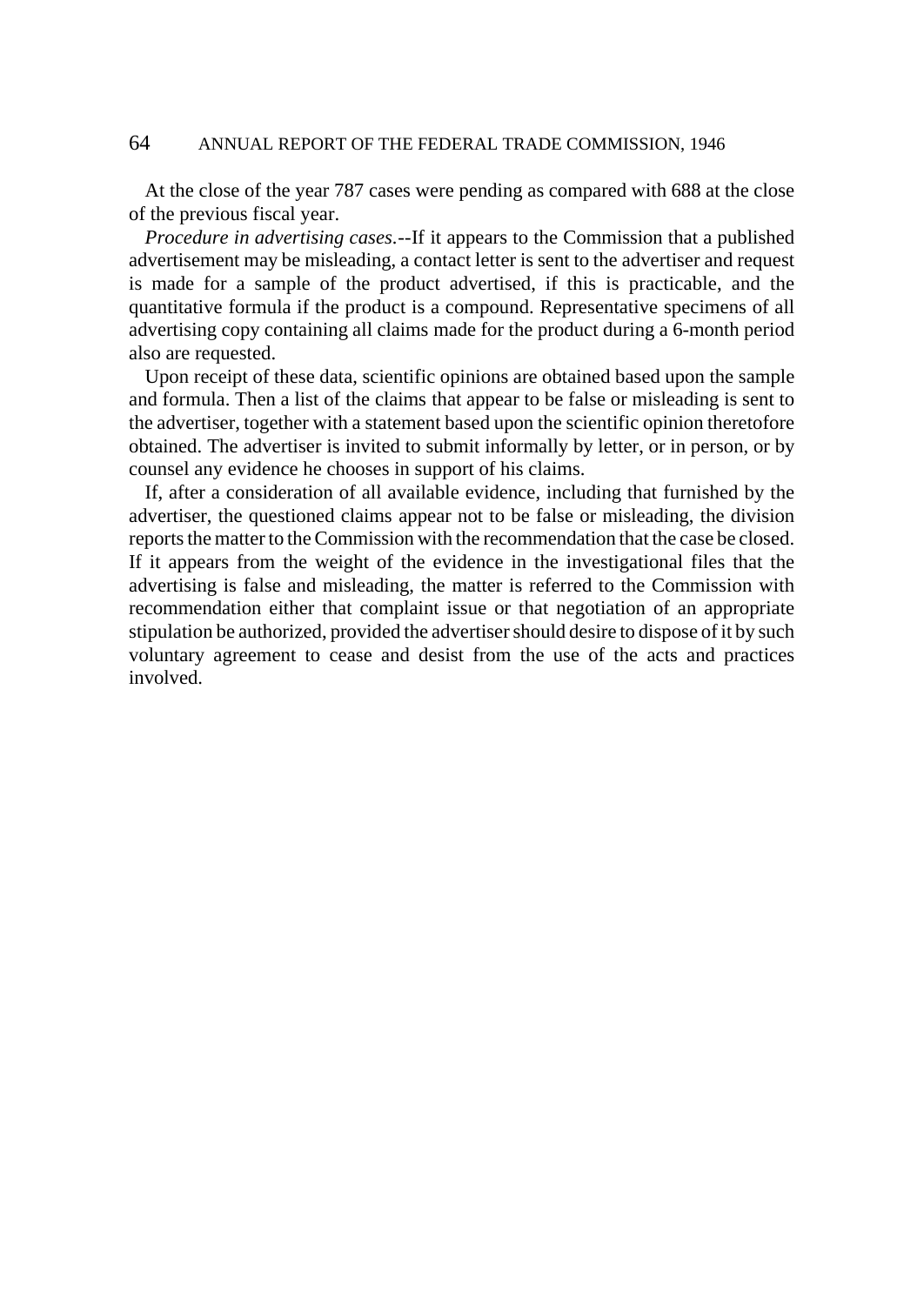### **PART VI. MEDICAL AND SCIENTIFIC OPINIONS**

## **DATA IS UTILIZED BY COMMISSION IN CASES RELATING TO FOOD, DRUGS, DEVICES, AND COSMETICS**

The Medical Advisory Division furnishes the Commission with scientific facts and opinions concerning the composition of and the advertising claims made for food, drugs, curative devices, and cosmetics. It arranges for analyses of samples of such products under investigation and gathers information with respect to their nature.

The division provides medical opinions and scientific information needed in the preparation of complaints issued and stipulations to cease and desist accepted by the Commission. During the fiscal year it prepared 228 written medical opinions and in addition rendered many verbal opinions of the same character. Also, a substantial amount of time was devoted to assisting the Commission's legal staff in its preparation for hearings involving questions of science.

Another duty of the division is to obtain expert witnesses to testify at hearings. Because of the wide, direct influence of advertising on the public health, many outstanding experts in the medical sciences are interested in the advertising claims made for food, drugs, curative devices, and cosmetics. During the year, 35 such expertsserved without compensation asCommission witnesses at hearings, theirtestimony being essential to a determination of the scientific facts involved.

Through the Director of the Medical Advisory Division the Commission maintains contact with other Governmental agencies concerned with food, drugs, curative devices, and cosmetics. Included among these are the Food and Drug Administration, the National Bureau of Standards, the United States Public Health Service, the Bureau of Animal Industry, and the Agricultural Marketing Service . The Commission extends cooperation to and receives effective cooperation fromthese agencies, as well asfrom nongovernment clinics, hospitals, and laboratories.

65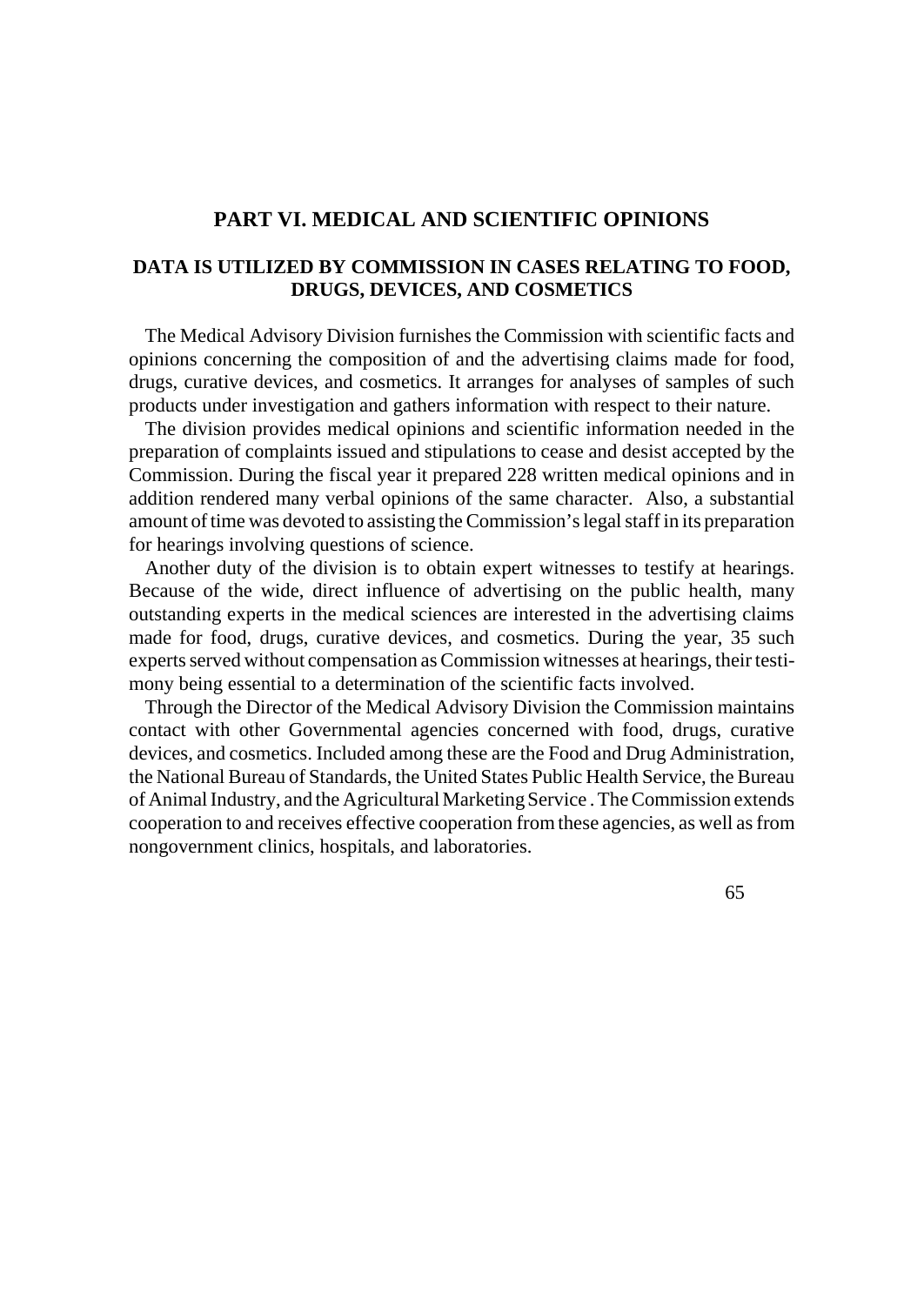## **PART VII. FOREIGN TRADE WORK**

### **EXPORT TRADE ACT**

Under the Export Trade Act (Webb-Pomerene Law) of 1918, cooperative associations are formed under supervision of the Federal Trade Commission, filing organization papers and periodic reports covering their operation in export trade.

The law provides that such an association shall be entered into for the sole purpose of engaging in export trade and must actually so engage; and that there shall be no restraint of the trade of domestic competitors, artificial or intentional enhancement or depression of domestic prices, substantial lessening of competition or other restraint of trade within the United States. Under these conditions, the associationsshall not be deemed in violation of the antitrust laws.

## **CURRENT LIST OF ASSOCIATIONS**

Forty-nine export associations were on file with the Federal Trade Commission at the close of the fiscal year on June 30, 1946. They were :

Association, Association, Association, Association, Association, Association, Association, Association, Association,  $\overline{a}$ 308 Barr Building, 2008 Barr Building, Washington, D.C. San Francisco.

American Hardwood Exporters, Inc. California Prune Export 901 Carondelet Building, Association, Association, New Orleans. 1 Drumm Street,

AMTEA Corp. (American Machine Tool Export Association) , California Raisin Export Empire State Building, New York. Association,

American Provisions Export Co., San Francisco. % Armour & Co., Foreign Sales Department, Carbon Black Export, Inc., Union Stock Yards, 500 Fifth Avenue, Chicago. New York.

American Soda Pulp Export Copper Exporters, Inc., Association, 50 Broadway, 50 Broadway, 50 Broadway, 50 Broadway, 50 Broadway, 50 Broadway, 50 Broadway, 50 Broadway, 50 Broadway, 50 Broadway, 50 Broadway, 50 Broadway, 50 Broadway, 50 Broadway, 50 Broadway, 50 Broadway, 5 230 Park Avenue, New York. New York.

 Export Association, Tacoma, Wash. 30 Church Street, New York. Douglas Fir Export Co.,

American Tire Manufacturers Seattle, Wash. Export Association, 30 Church Street, Durex Abrasives Corp., New York. 63 Wall Street,

American Box Shook Export California Dried Fruit Export

San Francisco.

l Drumm Street,

Door Export Co., American Spring Manufacturers 1212 Washington Building,

530 Henry Building,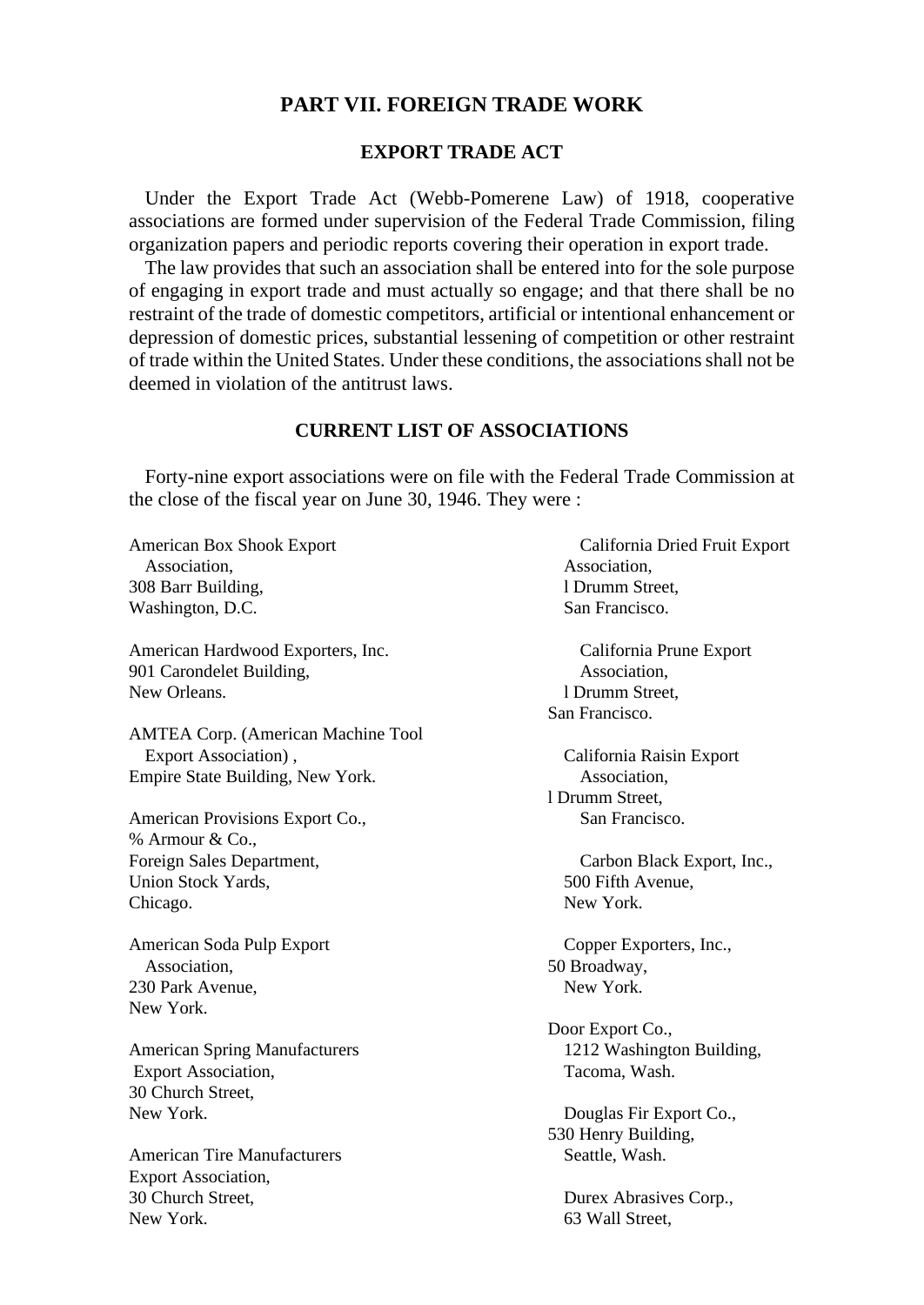California Alkali Export 608 Latham Square Building, Oakland, Calif. San Francisco. 66

New York.

Easco Lumber Association,<br>216 Pine Street,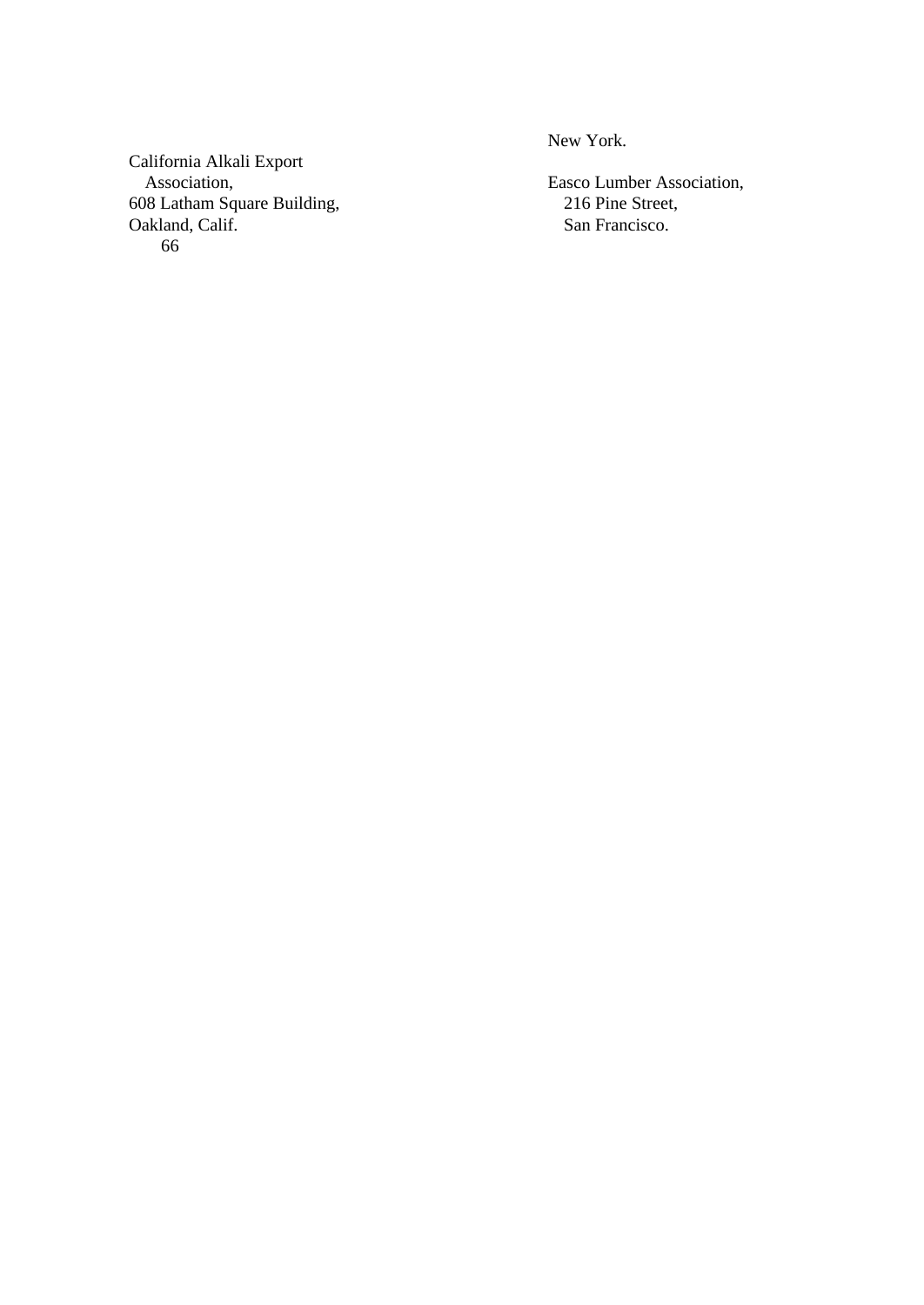### CURRENT LIST OF ASSOCIATIONS 67

Association, the contract of America, 70 Pine Street, 30 Church Street, New York. New York.

Electrical Export Corp., The Corp Co., Redwood Export Co., Redwood Export Co., New York. San Francisco.

23 Acorn Street, Akron, Ohio. Providence, R. I.

Broad Street, Room 1624, New York. 30 Church Street,

Florida Hard Rock Phosphate Export Association , Sulphur Export Corp., 318 East Main Street, 420 Lexington Avenue, Lakeland, Fla. New York.

Flour Millers Export Association, Texas Rice Export Association, 859 National Press Building, 2008 120 and 2008 120 and 407 Jensen Drive, Washington, D. C. **Houston, Tex.** 

Association, Inc., the United States, the United States, 22 East Fortieth Street, 22 East Fortieth Street, 220 Broadway, 220 Broadway, 220 Broadway, 220 Broadway, 220 Broadway, 220 Broadway, 220 Broadway, 220 Broadway, 220 Broadway, 220 Broadway, 220 Broadway, 220 Broadway, 220 New York. New York.

General Milk Co., Inc., Association, Typewriter Manufacturers Export 19 Rector Street, 1611 Forty-Fourth Street, New York. Washington, D. C.

Goodyear Tire & Rubber Export The United States Alkali Export United States Alkali Export Co., The, Association, Inc., 1144 East Market Street, 11 Broadway, Akron, Ohio. New York.

Metal Lath Export Association, The, United States International Book Room 1504, **Association, Inc.**, 205 East Forty-Second Street, 27 East Sixty-Seventh Street, New York. New York.

25 West Forty-Third Street, Chicago. New York.

1219 Washington Building, The Contract of the Contract of the Indianapolis.

Pacific Fresh Fruit Export Association, The Community of the Community of the Vakima, Wash. 333 Pine Street, San Francisco. Wescosa Lumber Association,

Pencil Industry Export 2 Pine Street, Association, San Francisco. San Francisco. 167 Wayne Street,

Pipe Fittings & Valve Export 717 Market Street,

Electrical Apparatus Export Railway Car Export Corp.

122 East Fifty-First Street, 405 Montgomery Street,

Export Screw Association of the Rubber Export Association, The, Rubber Export Association, The, United States, 1185 East Market Street,

Steam Locomotive Export Flints Export Agency, Association, Inc., New York.

Friction Materials Export Textile Export Association of

Motion Picture Export Universal Dairy Products Co. Association, Inc., 80 East Jackson Boulevard,

Walnut Export Sales Co., Inc., Pacific Forest Industries, 540 Postal Station Building, Tacoma, Wash. Washington Evaporated Apple Export Association,<br>709 First Avenue, North,

Room 500,

Jersey City, N. J. Wine & Brandy Export Association of California,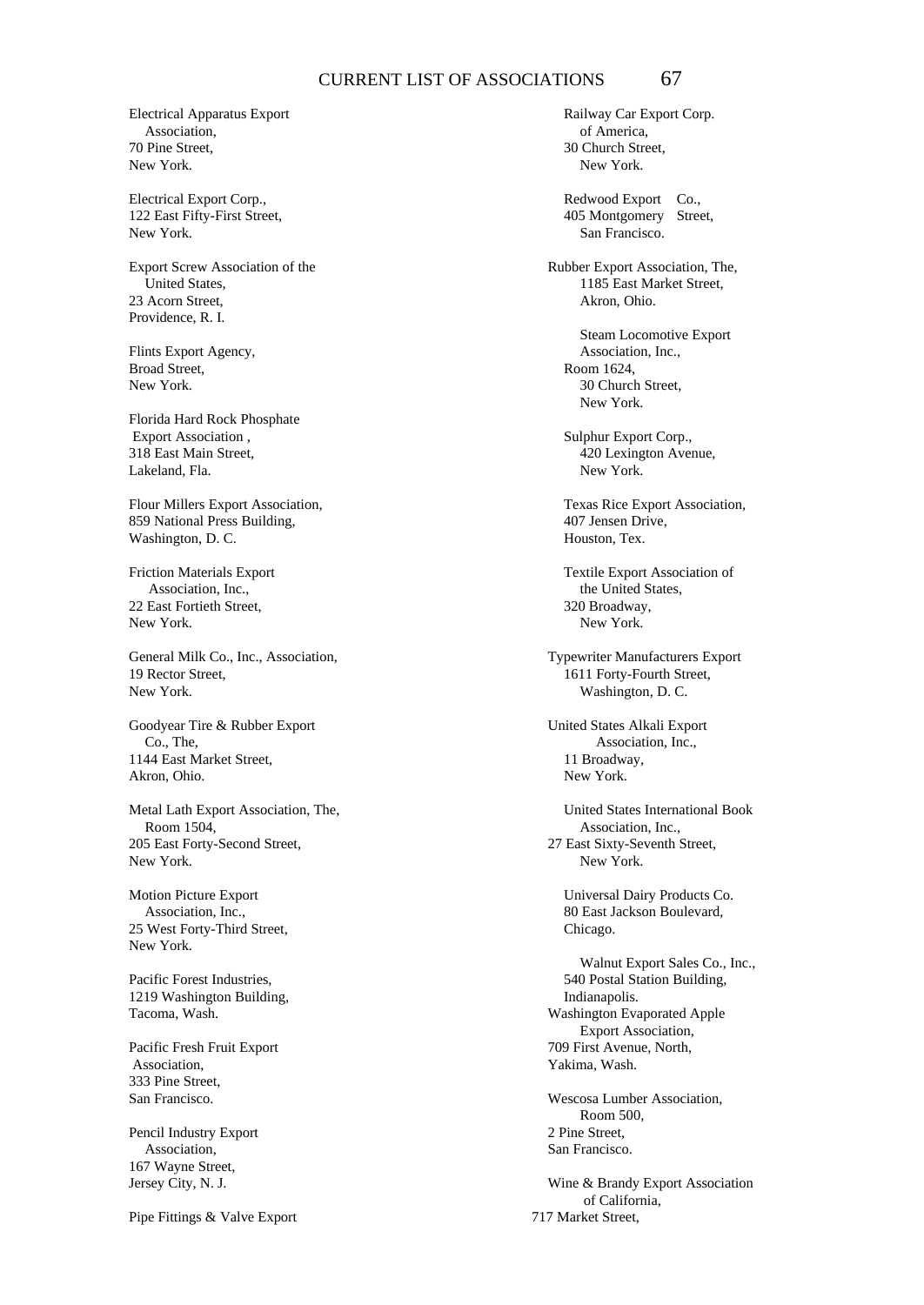New York. Wire Rope Export Trade Association, The, Potash Export Association, Inc., c/o Wm. P. Laseter, Chairman, 420 Lexington Avenue, Room 2006, 19 Rector Street, New York. New York. 68 ANNUAL REPORT OF THE FEDERAL TRADE COMMISSION, 1948

Association, The, San Francisco. San Francisco.

347 Madison Avenue,

#### **EXPORTS IN 1945 TOTAL \$94,172,483**

Exports by the associations during the calendar year 1945 show a slight increase in money value over the year before :

|                             | 1944          | 1945         |
|-----------------------------|---------------|--------------|
| Metals and metal products   | \$19,445, 263 | \$16,303,330 |
| Products of mines and wells | 11,582,586    | 20,003,356   |
| Lumber and wood products    | 10,071,372    | 8,207,702    |
| <b>Foodstuffs</b>           | 5,381,425     | 9,450,482    |
| Miscellaneous               | 29.257.770    | 40, 207, 613 |
| Total                       | 75,738,416    | 94,172,483   |

The largest increase is found in miscellaneous products, which include chemicals, abrasives, textiles, rubber products, flints, friction materials, typewriters, books, and pencils.

### **NEW ASSOCIATIONS**

The Universal Dairy Products Co., Chicago, filed papers with the Commission in November 1945. It was formed by 11 companies producing dried milk, most of which are located in the Middle West. Membership hasmore than doubled since organization of t he group, and several of the members are cooperatives representing a number of producers.

The Motion Picture Export Association , New York, filed papers in January 1946. This group includes eight motion picture producers.

The Railway Car Export Corp. of America, New York and Washington, D. C., filed papersin June 1946 forthe purpose of exporting freight cars and parts, equipment, and accessories. The association represents seven manufacturers.

#### **INVESTIGATIONS**

Several inquiries as to operation of export associations were in progress during the year, under section 5 of the Export Trade Act.

Summonses and bills of particulars were issued to the Export Screw Association of the United States on January 3, 1946 (Docket 202-8), and The Pipe Fittings & Valve Export Association on May 3, 1946 (Docket 202-9).

Hearings were held involving operation of the carbon black, milk, and sulphur associations (Docket s 202-5, 202-6 and 202-7, respectively) but final reports had not been made at the close of the year. The electrical apparatusinquiry (Docket 202-4 also was pending.

The Commission issued its final report, conclusions, and recommendations for readjustment of the business of Phosphate Export Association (Docket 202-3) on March 6, 1946. The recommendations provide: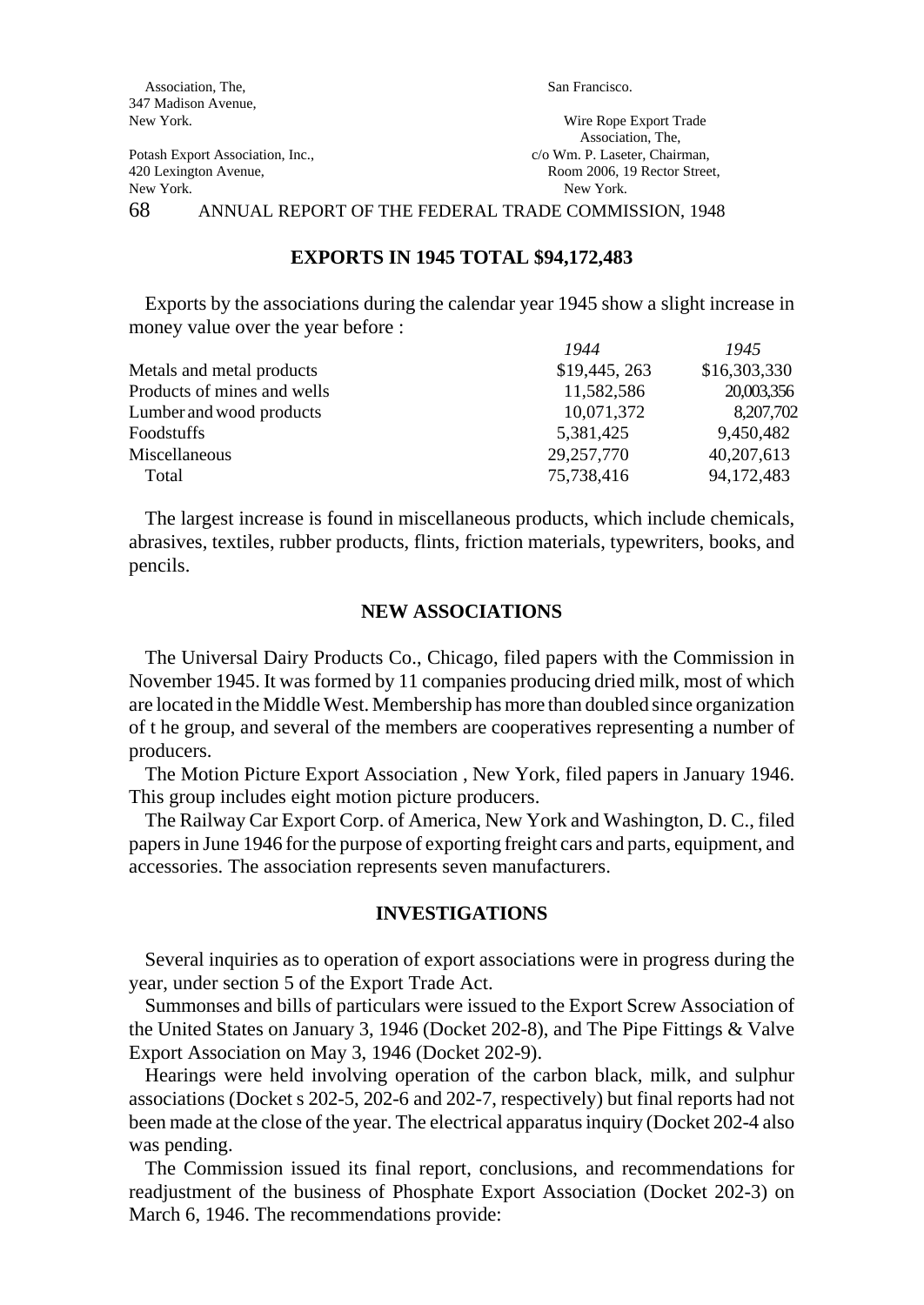1. That Phosphate Export Association withdraw from and rescind the following agreements requiring that deductions be made fromthe quota of American shipments of Florida land pebble phosphate, stipulated for in said agreements, for shipments of Florida land pebble phosphate from the United States made by or through American producers who are not members of the association, to wit:

(*a*) Agreement between Phosphate Export Association and the North African Group, formed by the Comptoir des Phosphates d'Algerie et de Tunisie and the office Cherifien des Phosphates;

(b) Agreement between Phosphate Export Association and the Florida Hard Rock Phosphate Export Association and said North African Group ;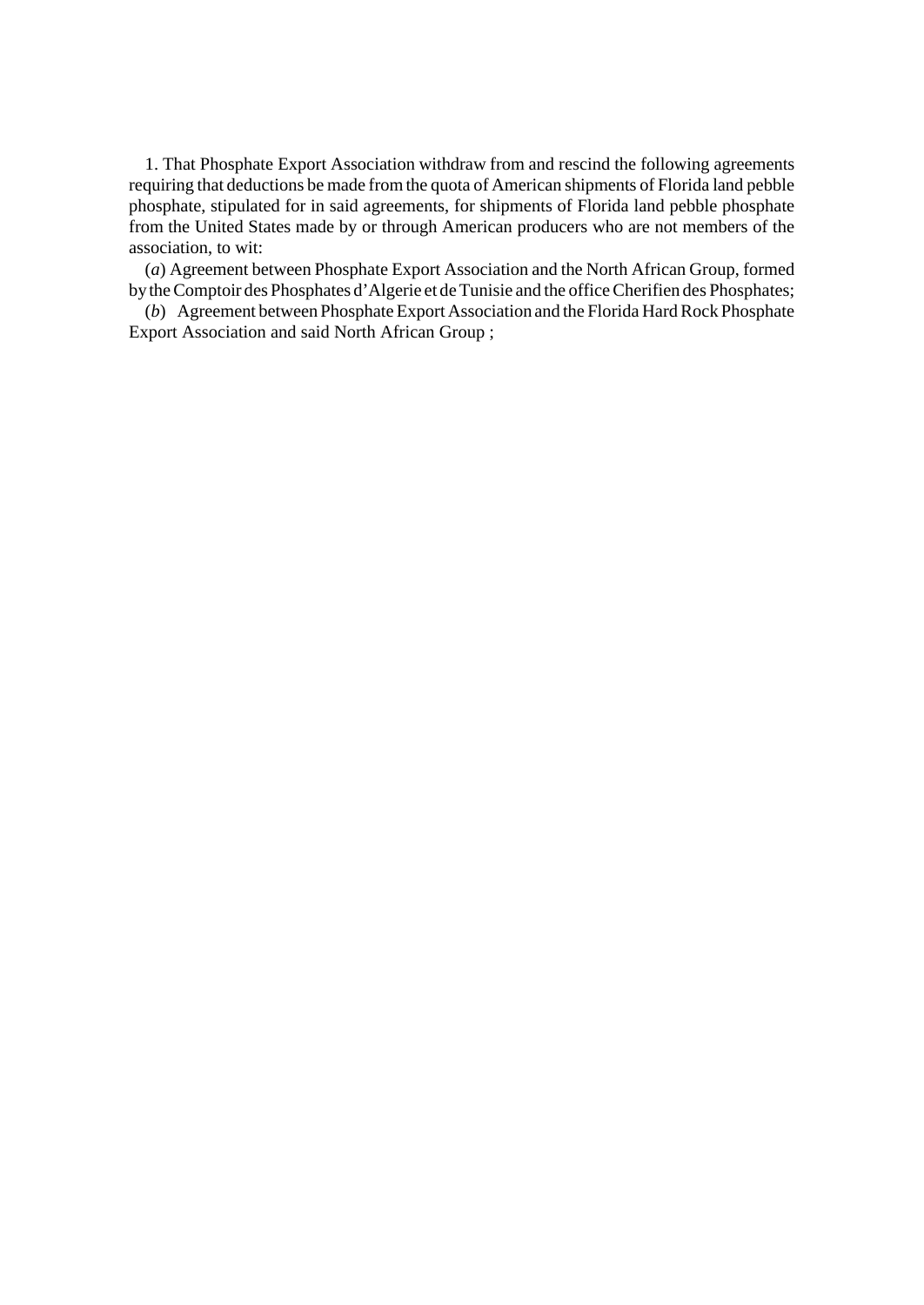### INVESTIGATIONS 69

(*c*) Agreement between Phosphate Export Association and the Florida Hard Rock Phosphate Export Association, said North African Group, and Curacao (Mijnmaatschaapij Curacao)

(*d*) Agreement between Phosphate Export Association and said North African Group and Societa Egiziana per L'Estrazione ed il Commercio del Fosfati, of Alexandria, Egypt (commonly known as Kosseir), and Egyptian Phosphate Co., of London, England (commonly known as Safaga).

2. That Phosphate Export Association withdraw from and rescind any and every understanding reached in connection with or relating to the agreements specified In paragraph l above, and any other agreement, which is designed to or intended to have the effect of deterring, forestalling or preventing the importation of phosphate rock into the United States from foreign sources, and that said Association refrain from entering into like or similar understandings in the future.

3. That Phosphate Export Association rescind and cancel any and every inter-member bylaw, rule, contract or agreement discriminating as between members in their right to withdrawn or resign from the Association, or restricting or limiting the right of withdrawal or resignation of any member by requiring that such member's export trade, after such resignation or withdrawal, must be handled by or through the Association.

4. That Phosphate Export Association in future cease and desist from selling, handling, marketing or disposing of Florida pebble land phosphate for the account of or belonging to any producer who is not a regularly admitted and recognized member of the Association.

5. That Phosphate Export Association rescind and cancel any and every inter-member bylaw, rule, contract or agreement restricting or limiting, or attempting to restrict or limit, the disposal or alienation of mineral deposits used or useful for the production of Florida land pebble phosphate, by requiring any member disposing of or alienating such deposits to make effective arrangements to impose upon his assignee or successor in ownership the condition that the latter shall carry out and perform the covenants and agreements of such member with the Association.

6. That Phosphate Export Association rescind and cancel any and every agreement or understanding restricting or attempting to restrict the use or licensing of any patent designed for or useful in connection with the mining or processing of Florida land pebble phosphate to the members of the Association, or fixing or agreeing upon the terms and conditions upon which licenses for the use of any such patent are granted by the patent holder to the members of said Association ; and that the said Phosphate Export Association cease and desist in the future from entering into any negotiations, discussions, or arrangements with reference to the patents or agreements or licenses relating thereto, above mentioned.

7. That Phosphate Export association cease and desist in the future from discussing, negotiating concerning, or agreeing upon any plan, arrangement, scheme, understanding or agreement whereby the production of Florida land pebble phosphate by any American producer or potential producer, or the sale or marketing thereof In domestic trade is affected, deterred, forestalled or prevented, or where the purpose or intent is to accomplish any of said results.

8. That Phosphate Export Association in the future deny membership to any and every applicant who or which is a foreign purchaser of or foreign customer for Florida land pebble phosphate for foreign consumption or resale, and any representative, agent, affiliate or subsidiary of any such purchaser or customer, whether such representative, agent, affiliate or subsidiary is a nonnational of the United States, or otherwise.

9. That Phosphate Export Association cease and desist in the future from discussing, negotiating concerning, or agreeing with Florida Hard Rock Phosphate Export Association upon any plan, arrangement, scheme, understanding or agreement whereby said Florida Hard Rock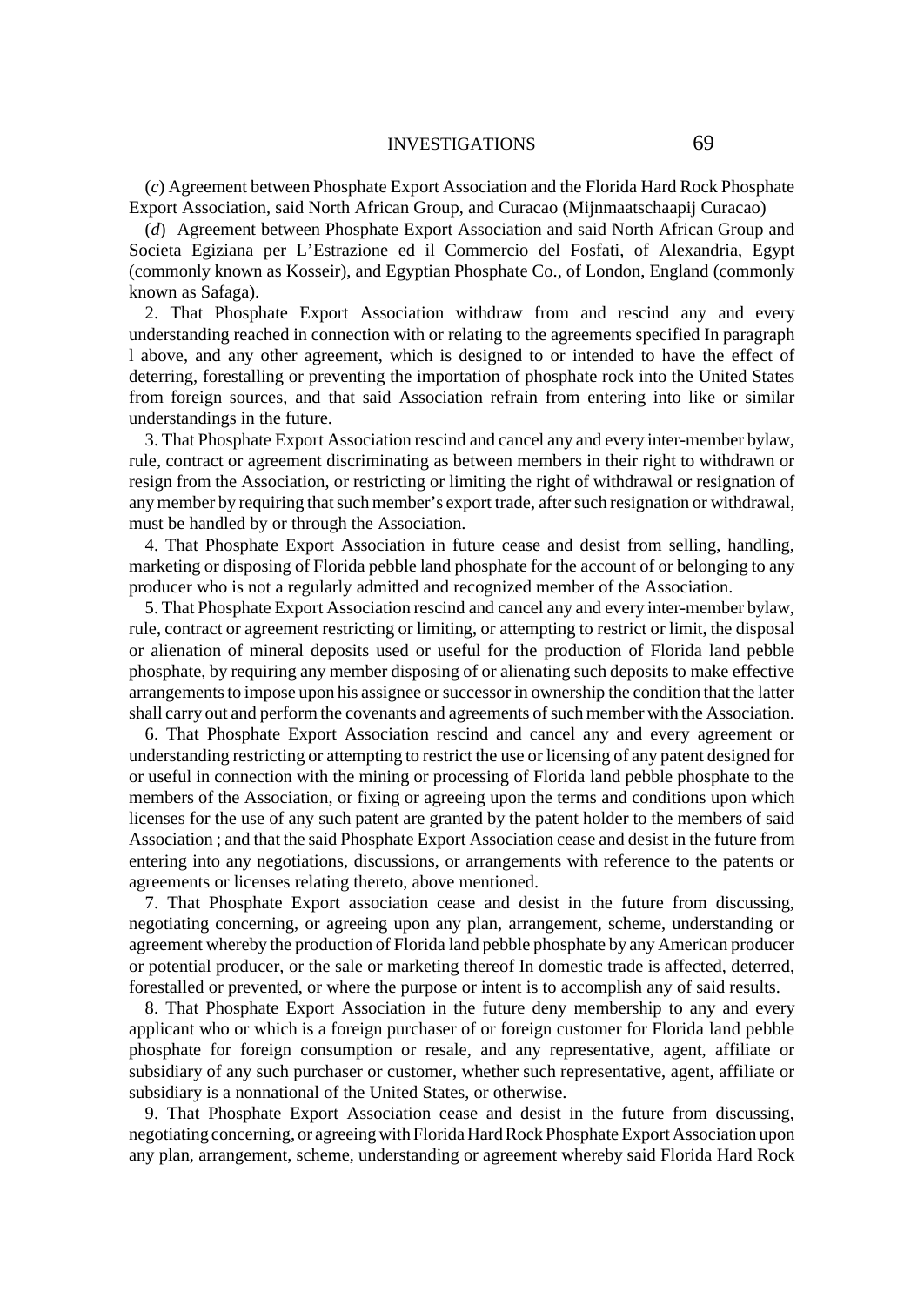Phosphate Export Association confines or restricts solely to its members the use of the Fernandina Terminal, Fernandina, Fla., for the processing or shipping of hard rock phosphates.

10. That Phosphate Export Association cease and desist in the future from discussing, negotiating concerning or agreeing upon the terms or provisions incorporated into or to be incorporated into the domestic sales contracts with purchasers used or effectuated by any of its members in domestic trade in phosphate rock in the United States or any of its possessions.

11. That Phosphate Export Association, in the future, seasonably file with the Commission all information required by the Export Trade Act to be filed annually, and furnish all information and documentary evidence requested or required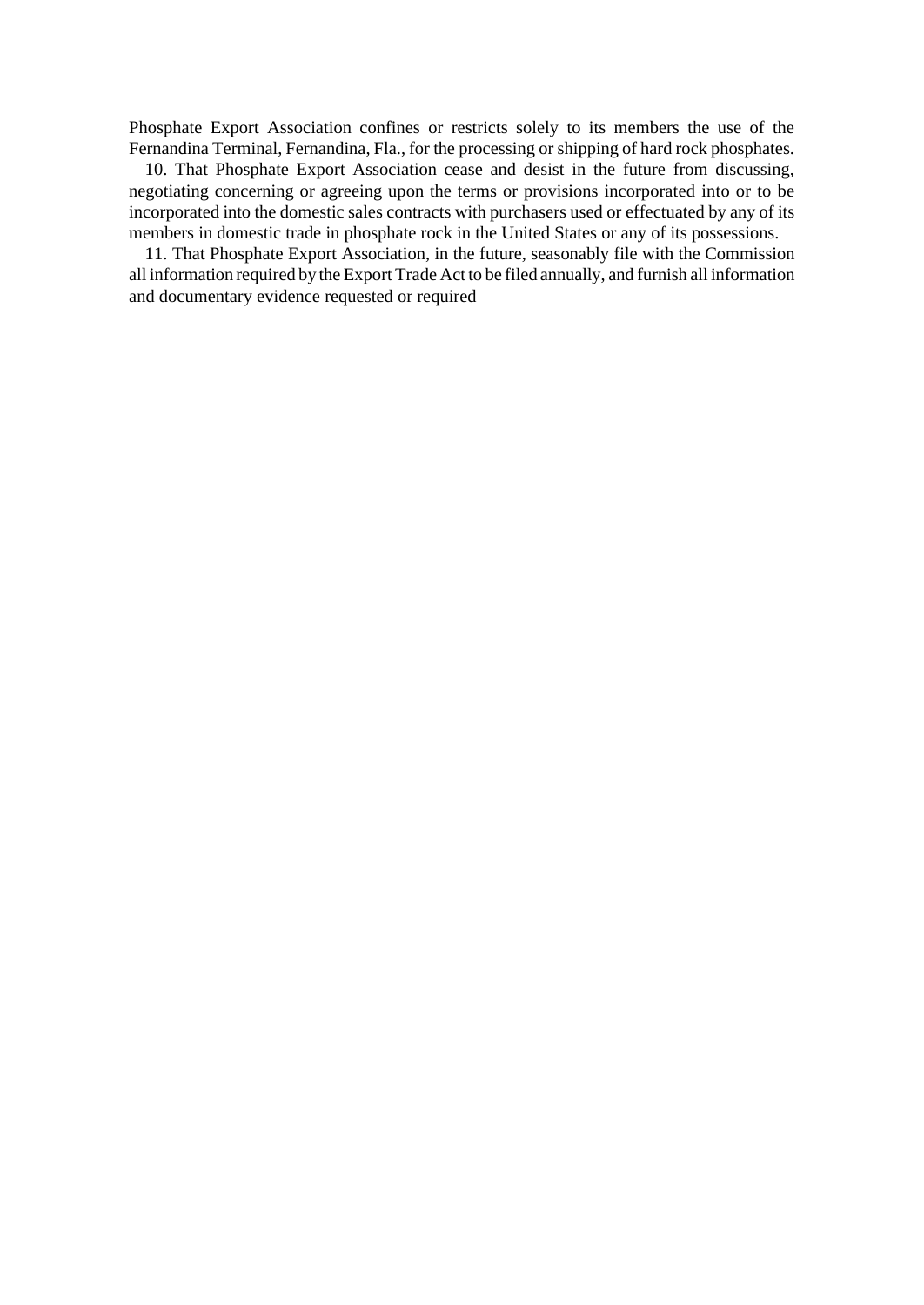### 70 ANNUAL REPORT OF THE FEDERAL TRADE COMMISSION

by the Commission, pursuant to said act, whether called for by report forms, by questionnaires or communications, by personal visitation or otherwise.

It is ordered by the Commission that Phosphate Export Association file with the Commission within 30 days hereof a report stating whether it has elected to comply with the above recommendations, and if so, the manner in which it has complied.

#### **REPORT FOR SENATE SMALL BUSINESS COMMITTEE**

In addition to a more detailed report prepared for the Subcommittee on Foreign Trade of the Senate Small Business Committee in June 1945 the Commission presented a supplemental report to the subcommittee in April 1946, which summarized, as follows, benefits obtained by small business under the Export Trade Act (Webb-Pomerene law):

The benefits afforded by the act are available, of course, to all business, large or small, but some are of especial value to small business concerns desiring to engage in export trade. These potential benefits flow principally from a sharing of the costs of engaging in foreign trade, from a pooling of resources, and from the ability to present a solid front in export markets.

Through Webb Act associations members may maintain joint sales agencies in export markets, share the cost of advertising in and developing such markets, and effect substantial savings in warehousing, in shipping costs, and in the handling of credits and collections. Such associationsmayalso obtain substantial savings through long-term arrangements for cargo space and in the placing of insurance and the settlement of claims. They may more effectively handle settlements under the shifting conditions of foreign exchange and blocked accounts. There are definite benefits to be derived through the formulation and use of uniform contracts, terms, and conditions of sale in export markets and in the cooperative pricing of products in such markets on a basis which eliminates the possibility of foreign purchasers playing one American supplier against another.

A group of exporters can probably offer through a centralized sales agency a more varied and complete line of products than a single business unit and also be able to secure and handle larger orders than a single member might find it practicable to undertake. In numerous commodities special packaging or processing is needed in export trade, and an association may be able to maintain special plants for these purposes at strategic locations.

The production of certain types of export goods or the availability of that production for export purposes is sometimes of a seasonal nature, and the export associations may be able to warehouse and distribute the products in foreign markets throughout the year and thus alleviate the pressure of seasonal sales on export prices. The percentage of a member's production which goes into export channels might well serve as a cushion In times of domestic distress or aid in maintaining more even production schedules.

The cooperation of association membersin the standardization of their products intended for export, in the adoption and use of a common brand name or trade-mark, and in the maintenance of an inspection service may be of substantial value in reducing the possibility of claims, in creating good will, and in aiding the efforts of their sales representatives. Similarly, the joint collection and use of current trade information from foreign markets, together with the detailed information concerning foreign trade laws and customs and the preferences of foreign buyers, may be of substantial advantage to the small exporter.

The cooperative action thus permitted to American exporters improves their bargaining position in foreign trade and enables them to cope more successfully with foreign cartels. In the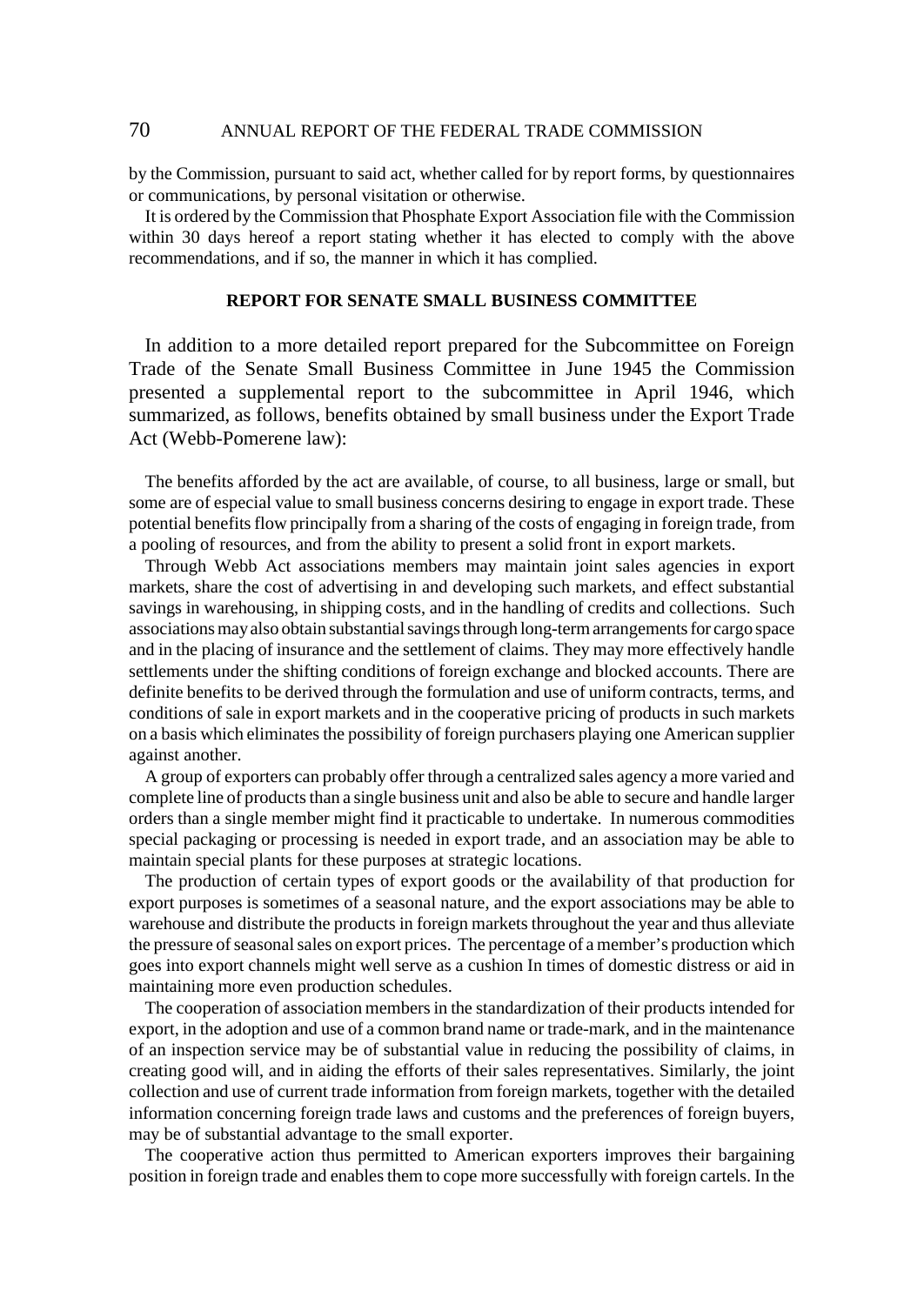conduct of foreign trade it needs to be recognized that the elements of distance and differences in business customs, practices, and national laws all tend to prevent an individual American producer from dealing face to face with foreign customers in a manner comparable with his dealings in domestic trade. In the absence of a solid cooperative front among American exporters of a particular product, this handicap applies to both large and small concerns, but is felt most by the small concern which has no sales personnel experienced in foreign trade or representatives abroad to care for its interests.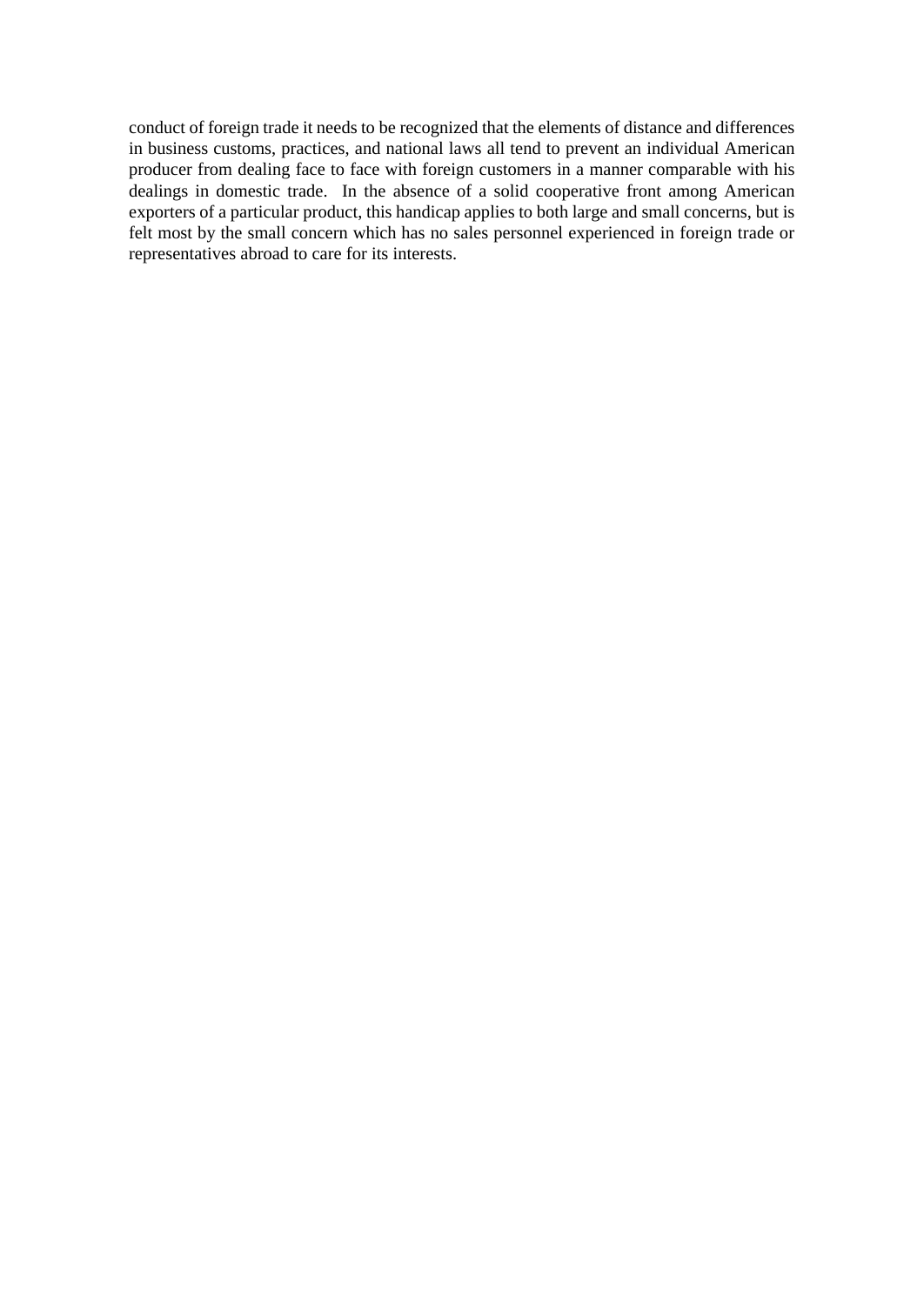### **TRADE REGULATION AND UNFAIR COMPETITION ABROAD**

A few of the more important measures regulating trade and industry abroad may be briefly noted :

*Argentina.--*Presidential Decree No.19288, August 22, 1945, directed the National Postwar Council to provide a program for adequate production and distribution of materials, development of transportation, and decentralization of industry. Decree No 21748, September 14, 1945, established new wholesale and retail prices on certain necessary products, to correspond with changes in wages. Presidential Decree No.18290 of 1945 prescribed a 20-percent reduction in agricultural rents. Decree Law No.8503, March 25, 1946, nationalized the Central Bank; and Decree Law No. 12596, May 8, 1946, centralized foreign exchange control in the Bank.

*Brazil.--*Antitrust Decree Law No.7666 was passed on June 22, 1945, and provided penalties for a list of offenses against the public interest. The Office of Economic Coordination created in 1942 was abolished January 1, 1946, its duties being assigned to other Government agencies. A Central Price Commission was created and prices frozen at the level of February 15, 1946. An excess-profits decree law was published on April 11, 1946.

*Canada.--*The Combines Investigation Commission was transfer-red from the Department of Labor to the Department of Justice b an Order-in-Council P. C. 6206, September 25, 1945. The Commission issued a report on Canada and International Cartels October 10, 1945, with recommendations for a cartel policy. A bill, No.193, to amend the Combines Investigation Act, was introduced June 5, 1946, the amendments relating to investigations and court procedure. The National Emergency Transitional Powers Act passed in December 1945 declared the war at an end and terminated wartime powers assumed by the Government in 1939 under the War Measures Act of 1914; but emergency powers were continued to deal with problems of reconversion.

*China.--*A Revised Company Act was passed April 12, 1946, and a new set of direct tax laws on the same date. A supreme economic council has been created to direct and promote reconstruction and development of China. The council established an import planning committee to promote foreign trade and direct the distribution and marketing of imported goods.

*Colombia.--*Presidential Decree No.2010, August 18, 1945, abolished the National Price Control Office, but authorized the Department of Commerce and Industries to adopt measures necessary to control articles of prime necessity. Three decrees issued March 17, 1946, established further control over prices, distribution, rents, and foreign trade.

*Cuba.--*Measures taken by the Government in 1945 to stimulate utilization of national resources included waiver of import duties on machinery and other equipment and tax exemptions for new industries in proportion to the amount of native raw materials used.

*Czechoslovakia.--*Nationalization of mines and other key industries, the food industries, joint stock banks, and private insurance companies, was provided in four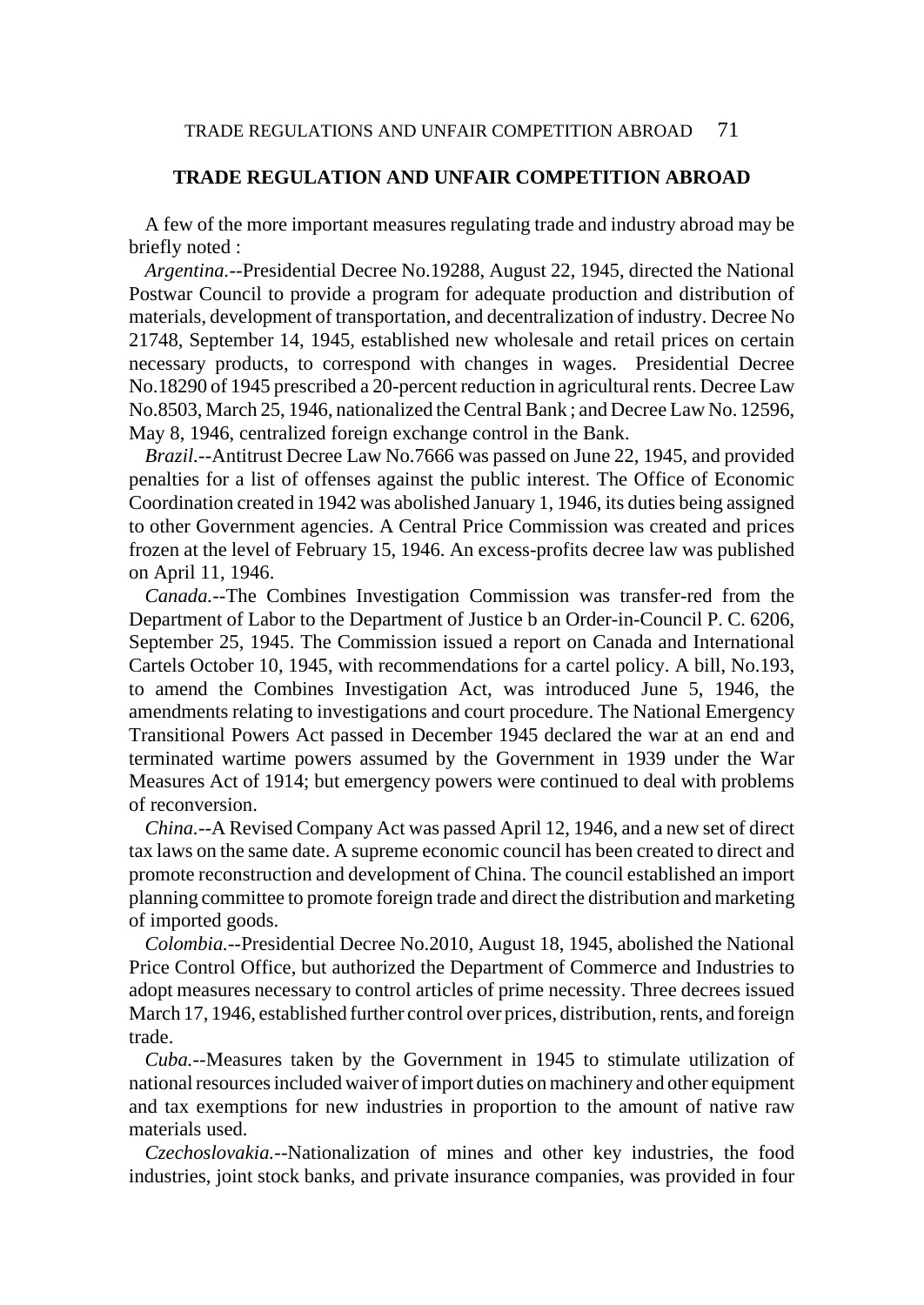decrees on October 24, 1945. Decree No. 109, October 27, 1945, authorized the Ministry of Industry to direct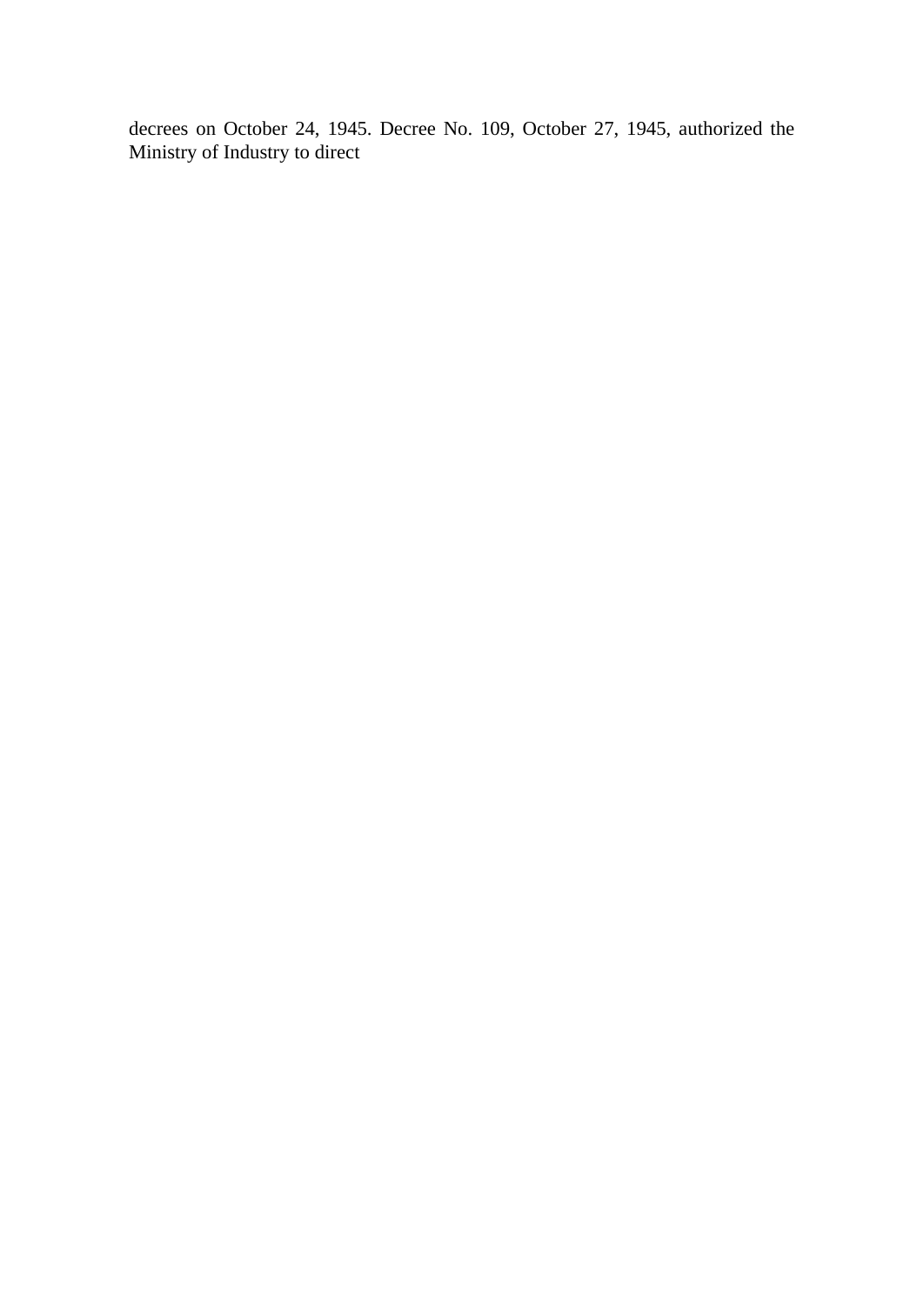## 72 ANNUAL REPORT OF THE FEDERAL TRADE COMMISSION, 1946

production supply and sales of certain basic commodities. Decree No. 118, October 27, 1945, gave to the Minister of Food authority to regulate and control all matters concerning nourishment of the people.

*France.--*LawNo 46-827,April 26, 1946, abolished theCentralOffice forAllotment of Industrial Products and established temporary control "preceding the return of economic freedom." Reorganization of the Direction of Economic Control was provided in decree No. 46-845, April 29, 1946.

*Great Britain.--*The Distribution of Industry Act, June 15, 1945, gave to the Board of Trade wide powers over industrial development. The Department of Overseas Trade (Dissolution) Order, March 20, 1946 created an Export Promotion Department within the Board of Trade to take over functions of the former Department of Overseas Trade. The Board established regional export trade offices throughout Britain, and in April and May 1946 published a list of 264 "export groups" organized for overseas trade.

*Guatemala.--*The Price and Supply Coordination Office was abolished on February 18, 1946, and in its place a new Office of Economic Stabilization was created under the Ministry of Economy to administer the Law of Economic Emergency, decree No.90 of 1945.

Haiti.--In order to encourage establishment of new industries to prepare agricultural products for export, decree law No.589, December 2, 1945, granted import and export duty exemptions. A Small Industries Control Office was established within the Department of Commerce and National Economy by decree law No.548, October 5, 1945.

*Mexico.--*Acongressional decree,October 1, 1945, restored constitutional rights and annulled legislation enacted under special emergency powers granted to the Chief Executive under the War Powers Decree of June 1, 1942. A law to encourage the development of manufacturing industries, December 31, 1945, provided broad exemption from import duties and from income, stamp and other Federal taxes, for periods from 5 to 10 years.

*Paraguay.--*Decree law No.9926, August 16, 1945, continued in effect with certain amendments provisions of the war measures law, No.282 of 1939. Decree law No. 11602,January 10, 1946, hadmuch the same purpose asthe Mexican law of December 31, 1945, to encourage development of new industries, especially to utilize domestic raw materials.

*Peru.--*A National Food and Nutrition Board was established in December 1945 by law No.10325, to formulate a national plan to achieve maximum production of foodstuffs needed for domestic consumption.

*Salvador.--*Decree No.97, June 11, 1945, authorized the Executive to take steps necessary to prevent the cornering of foodstuffs and other articles of prime necessity, and consequent rise in prices. The Committee on Economic Coordination was abolished by legislative decree No.275, December 20, 1945, but the Ministry of Economy still has authority to superintend the equitable distribution of certain articles.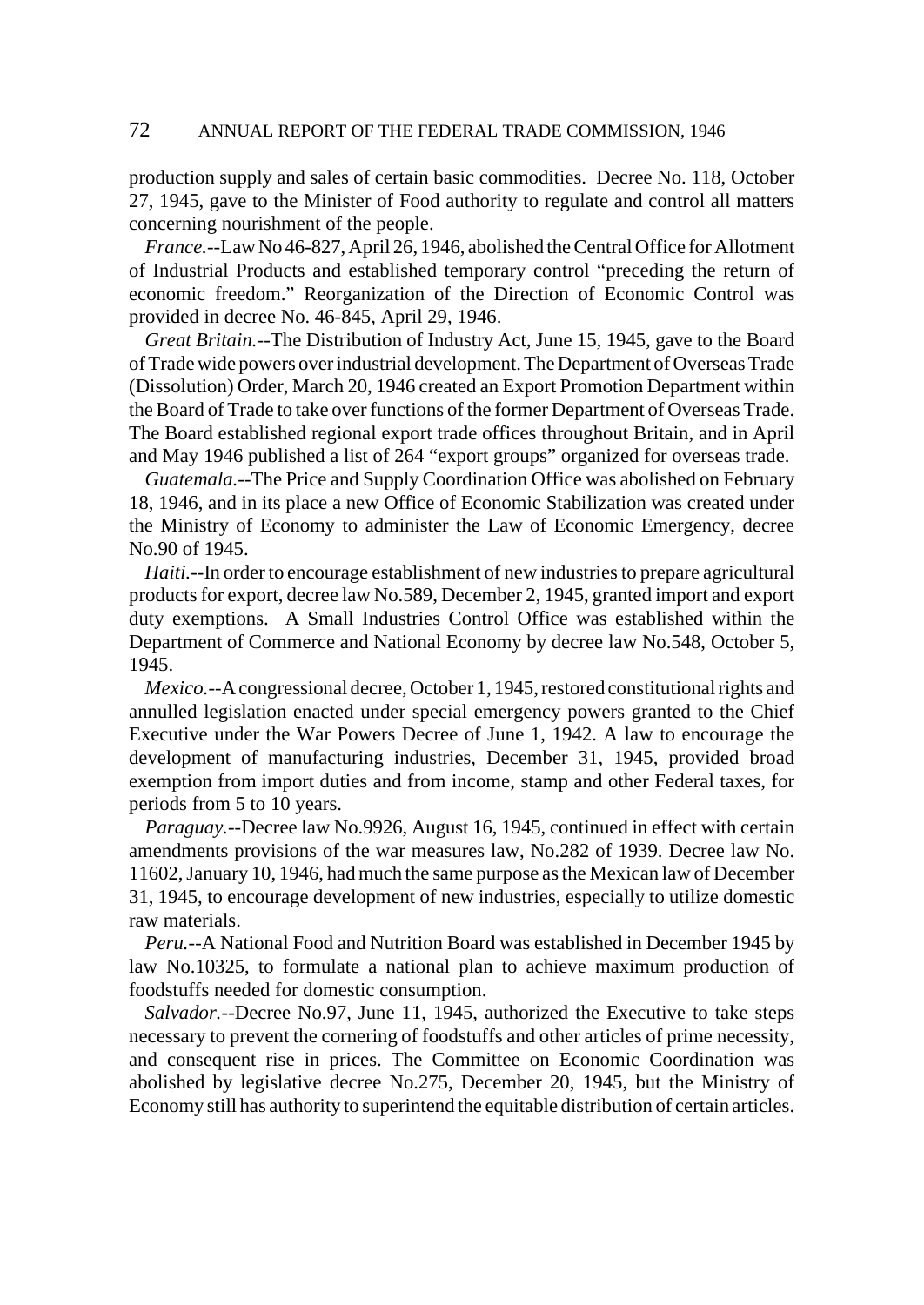# **PART VIII. FISCAL AFFAIRS**

# **APPROPRIATION ACTS PROVIDING FUNDS FOR COMMISSION WORK**

The Independent Offices Appropriation Act, 1946 (Public Law 49, 79th Cong.), approved May 3, 1945, provided funds for the fiscal year 1946 for the Federal Trade Commission as follows :

### **FEDERAL TRADE COMMISSION**

For salaries and expenses of the Federal Trade Commission, including personal services in the District of Columbia; contract stenographic reporting services; supplies and equipment, lawbooks, books of reference, periodicals, garage rentals; traveling expenses; newspapers not to exceed \$500, foreign postage; not to exceed \$4,500 for deposit in the general fund of the Treasury for cost of penalty mail as required by section *2* of the act of June 28, 1944 (Public Law 364); and witness fees and mileage in accordance with section 9 of the Federal Trade Commission Act; \$1,897,833, of which not less than \$171,673 shall be available for the enforcement of the Wool Products Labeling Act: *Provided,* That no part of the funds appropriated herein for the Federal Trade Commission shall be expended upon any investigation hereafter provided by concurrent resolution of the Congress until funds are appropriated subsequently to the enactment of such resolution to finance the cost of such investigation.

For all printing and binding for the Federal Trade Commission, \$44,000.

In addition to this sum there was appropriated in House Joint Resolution 342, "Making additional appropriations for the fiscal year 1946 to pay increased compensation authorized by law to officers and employees of sundry Federal and other agencies" (Public Law 349, 79th Cong.), for the Federal Trade Commission : "Salaries and expenses," \$232,000.

### **APPROPRIATIONS FOR FISCAL YEAR**

Appropriations available to the Commission for the fiscal year 1946 under the acts cited above amounted to \$2,173,833. This sum was made up of two items : (l) \$2,129,833 for the general work of the Commission, and (2) \$44,000 for printing and binding.

*Appropriations, allotments, expenditures, liabilities, and balances for the fiscal*

|                                     |              | year ended June 30, 1946 |                        |                                                          |             |
|-------------------------------------|--------------|--------------------------|------------------------|----------------------------------------------------------|-------------|
|                                     | Amount       | Amount                   | Liabilities            | Expenditures                                             |             |
| <b>Balances</b>                     |              |                          |                        |                                                          |             |
|                                     | available    | expended                 |                        | and liabilities                                          |             |
| Federal Trade Commission, 1946      |              |                          |                        |                                                          |             |
| salaries, Commissioners and all     |              |                          |                        |                                                          |             |
| other authorized expenses           |              |                          |                        | \$2,119,833.00 \$2,076,217.87 \$43,244.60 \$2,119,462.47 | \$10.370.53 |
| Printing and binding, Federal Trade |              |                          |                        |                                                          |             |
| Commission, 1946                    | 44,000.00    | 7.394.77                 | 27.163.20              | 34,557.97                                                | 9.442.03    |
| Total fiscal year 1946              | 2.173.833.00 |                          | 2,083,612.64 70,407.80 | 2,154,020.44                                             |             |
| 19.812.56                           |              |                          |                        |                                                          |             |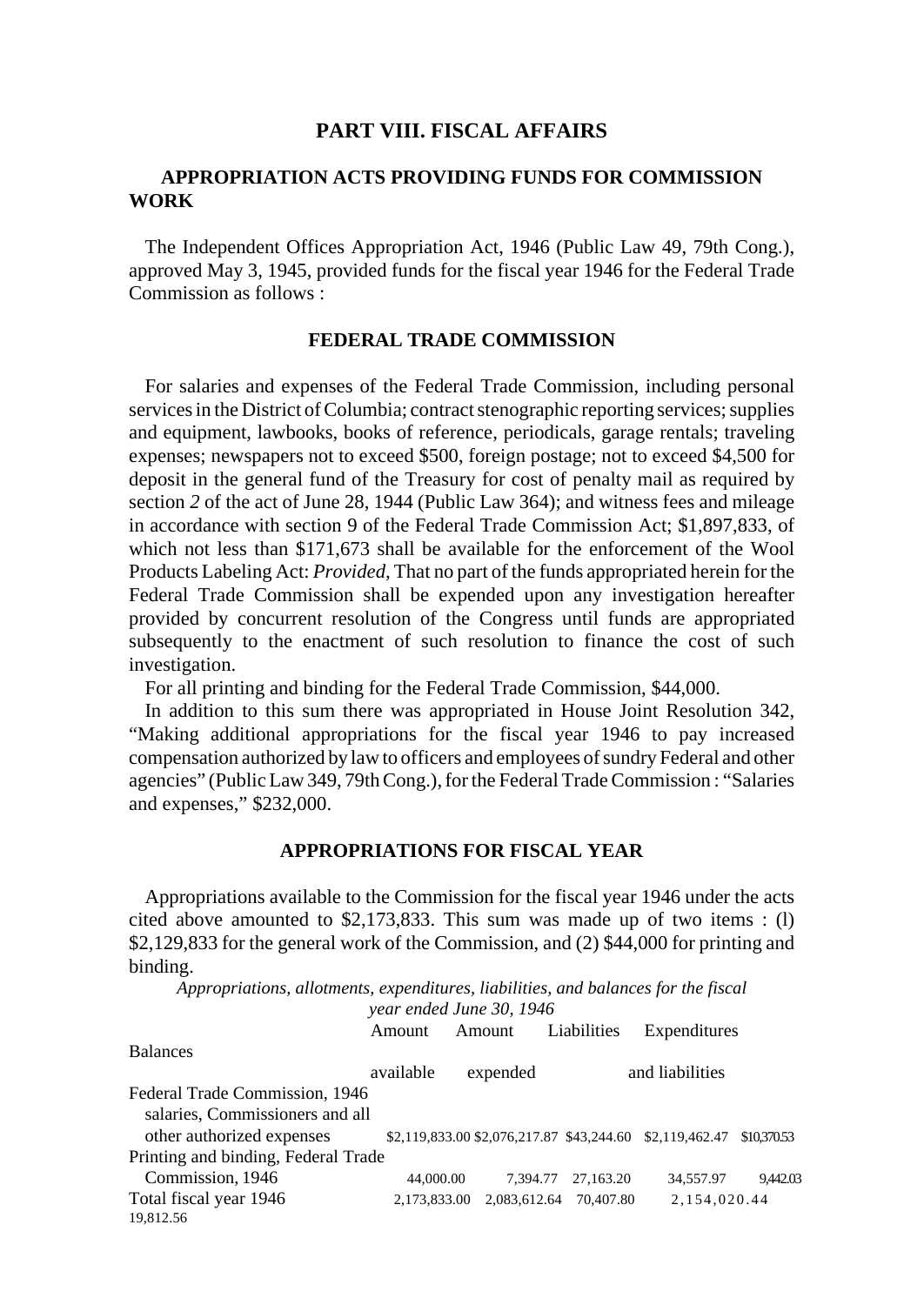| Unexpended balances:              |              |              |           |                                    |           |
|-----------------------------------|--------------|--------------|-----------|------------------------------------|-----------|
| Federal Trade Commission 1945 - - | 104,607.63   | 47.838.17    | 5,067.85  | 52,906.02                          | 51,701.61 |
| Printing and binding, Federal     |              |              |           |                                    |           |
| Trade Commission, 1945            | 35, 298.62   | 7,708.17     | 27.519.78 | 35,237.95                          | 60.67     |
| Working fund, Federal Trade       |              |              |           |                                    |           |
| Commission 1945                   | 3,921.30     | 1,196.99     |           | 1,196.99                           | 2,724.31  |
| Federal Trade Commission, 1944    | 70.268.12    | 483.64       |           | 483.64                             |           |
| 69.784.48                         |              |              |           |                                    |           |
| Printing and binding, Federal     |              |              |           |                                    |           |
| Trade Commission, 1944            | 10.325.74    | 8.232.64     |           | 8.232.64                           | 20810     |
| Working fund, Federal Trade       |              |              |           |                                    |           |
| Commission, 1944                  | 55,728.72    |              |           |                                    | 55,728.72 |
| Federal Trade Commission, 1941    | 4.30         |              |           |                                    | 4.30      |
| Total                             | 2.453.987.43 | 2.149.072.25 |           | 103,005.43 2,252,077.68 201,909.75 |           |
|                                   |              |              |           |                                    | 73        |
|                                   |              |              |           |                                    |           |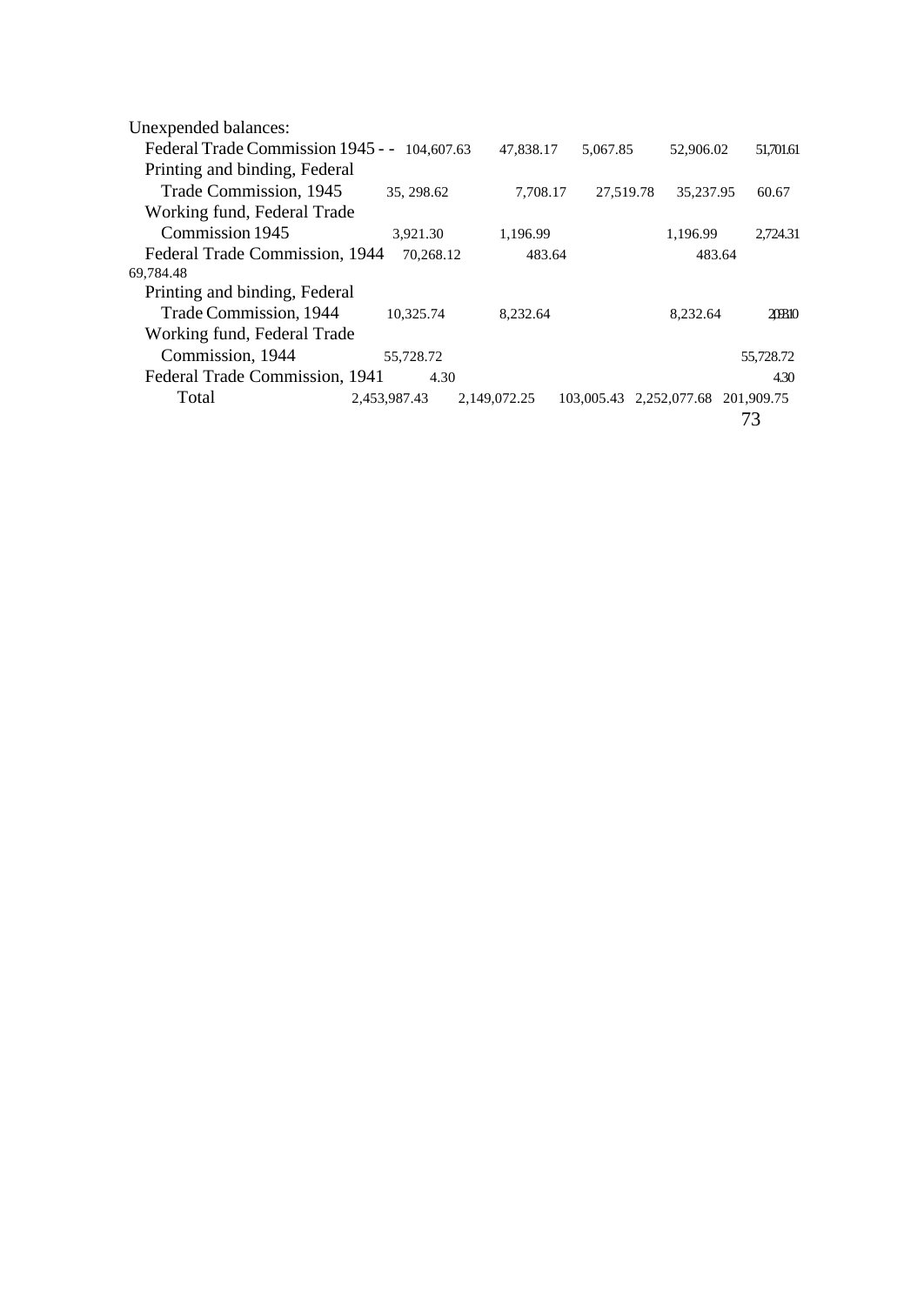## 74 ANNUAL REPORT OF THE FEDERAL TRADE COMMISSION, 1946

*Detailed statement of costs for the fiscal year ended June 30, 1946*

|                                      | Salary                               | Travel                      | Other                | Total                                    |
|--------------------------------------|--------------------------------------|-----------------------------|----------------------|------------------------------------------|
| Commissioners                        | \$48,730.08                          | \$560.60                    | \$9.39               | \$49,300.07                              |
| Office of Commissioners              | 48,352.17                            |                             |                      | 48,352.17                                |
| Office of the Secretary              | 37,762.56                            |                             |                      | 37,762.56                                |
| Total                                | 134,844.81                           | 560.60                      | 9.39                 | 135,414.80                               |
| Administration:                      |                                      |                             |                      |                                          |
| Budget and finance                   | 20,721.59                            |                             |                      | 20,721.59                                |
| Legal research and compiling         | 13,289.31                            |                             |                      | 13,289.31                                |
| Library                              | 15,203.70                            |                             |                      | 15,203.70                                |
| Mail and files                       | 23,199.68                            |                             |                      | 23,199.68                                |
| Personnel supervision and management | 28,536.23                            |                             |                      | 28,536.23                                |
| Information service                  | 18,711.63                            |                             |                      | 18,711.63                                |
| Publication and procurement          | 69,662.37                            |                             |                      | 69,662.37                                |
| Records                              | 46,309.37                            |                             |                      | 46,309.37                                |
| Stenographic<br>Communications       | 65,000.34                            |                             |                      | 65,000.34                                |
| Contract services                    |                                      |                             |                      | 15,668.41 15,668.41                      |
| Equipment                            |                                      |                             |                      | 9,955.10 9,955.10<br>17,283.39 17,283.39 |
| Rents                                |                                      |                             |                      | 6,496.86 6,496.86                        |
| Supplies                             |                                      |                             |                      | 11,833.15 11,833.15                      |
| Transportation of things             |                                      |                             | 394.45               | 394.45                                   |
| Travel expense                       |                                      | 110.00                      |                      | 110.00                                   |
| Total                                | 300,634.22                           | 110.00                      |                      | 61,631.36 362,375.58                     |
| Legal:                               |                                      |                             |                      |                                          |
| Preliminary inquiries                | 129,163.47                           | 5,631.40                    | 182.12               | 134,976.99                               |
| Application for complaints           | 380,661.48                           | 24,799.36                   | 969.02 406,429.86    |                                          |
| Complaints                           | 670,003.97                           | 38.788.94                   | 17,656.37            | 726,449.28                               |
| Export trade associations            | 26,261.59                            | 971.33                      |                      | 5.91 27,238.83                           |
| Trade practice conferences           | 24,602.64                            | 1,445.00                    |                      | 10.18 26,057.82                          |
| Wool Products Labeling Act           | 147,065.96                           | 19,946.74                   |                      | 116.63 167,129.33                        |
| Legal aids to commission             | 26,709.23                            |                             |                      | 26,709.23                                |
| Total                                | 1,404,468.34                         | 91,582.77                   | 18,940.23            | 1,514,991.34                             |
| General investigations:              |                                      |                             |                      |                                          |
| Resale price maintenance             | 7,630.90                             |                             |                      | 7,630.90                                 |
| Export trade study                   | 36,411.88                            | 47.46                       |                      | 36,459.34                                |
| Cigarette inquiry                    |                                      | 16.28                       |                      | 16.28                                    |
| Survey of mergers                    | 20,794.73                            | 28.37                       |                      | 20,823.10                                |
| Wholesale bread baking industry      | 34,836.42                            | 3,470.03                    | 14.35                | 38,320.80                                |
| Special reports for President        | 3,923.43                             |                             |                      | 3,923.43                                 |
| House Agriculture Committee          | 595.52                               |                             |                      | 595.52                                   |
| Senate Committee on Agriculture      | 3,013.90                             | 239.01                      |                      | .95<br>3,253.86                          |
| Total                                | 107,206.78                           | 3,801.15                    |                      | 15.30 111,023.23                         |
| Printing and binding                 | 23,335.58                            |                             |                      | 23,335.58                                |
| Work for other agencies              | 1,931.72                             |                             |                      | 1,931.72                                 |
| Summary:                             |                                      |                             |                      |                                          |
| Commissioners and Secretary          | 134,844.81                           | 560.60                      | 9.39                 | 135,414.80                               |
| Administration                       | 300,634.22                           | 110.00 61,631.36            |                      | 362,375.58                               |
| Legal                                | 1,404,468.34                         | 91,582.77 18,940.23         |                      | 1,514,991.34                             |
| General investigations               | 107,206.78                           | 3,801.15                    | 15.30                | 111,023.23                               |
| Work for other agencies              | 1,931.72                             |                             |                      | 1,931.72                                 |
| Printing and binding                 |                                      |                             | 23,335.58            | 23.335.58                                |
| Total                                | 1,949,085.87                         |                             | 96,054.52 103,931.86 | 2,149,072.25                             |
|                                      | RECAPITULATION OF COSTS BY DIVISIONS |                             |                      |                                          |
| cond Cogratory                       | \$120.707.01                         | $07517$ $01057$ $014050265$ |                      |                                          |

| \$139,707.91 | \$875.17 \$10.57 \$140.593.65 |                               |
|--------------|-------------------------------|-------------------------------|
| 317.898.81   |                               |                               |
|              |                               |                               |
| 156,385.05   | 4.799.25 27.20 161.211.50     |                               |
| 493.566.55   | 37.947.44 1.186.88 532.700.87 |                               |
| 122,377.54   | 6.06 133, 246.85<br>10.863.25 |                               |
|              |                               | 19.668.27 5.813.49 413.380.57 |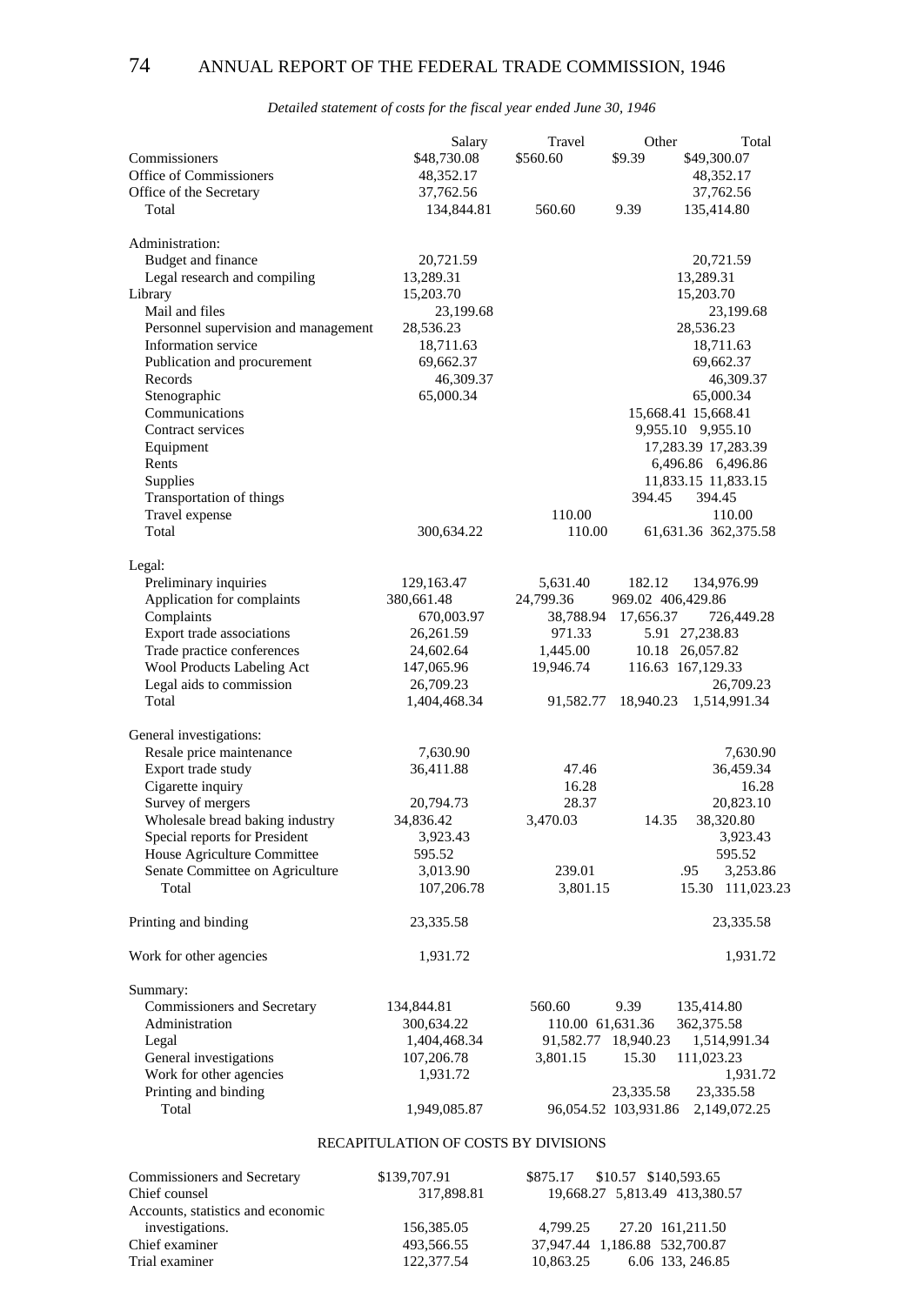| Radio and periodical       | 123,335.00   | 123,335.00                        |
|----------------------------|--------------|-----------------------------------|
| Medical advisory           | 25,147.09    | 600.87 1,795.09 27,543.05         |
| Trade practice conferences | 162,252.23   | 125.63 183.568.13<br>21.190.27    |
| Legal aids to commission   | 28,640.95    | 28,640.95                         |
| Administrative             | 309,774.74   | 110.00 71,631.36 381,516.10       |
| Printing and binding       |              | 23, 335. 58 23, 335. 58           |
| Total                      | 1,949,085.87 | 96,054.52 103,931.86 2,149,072.25 |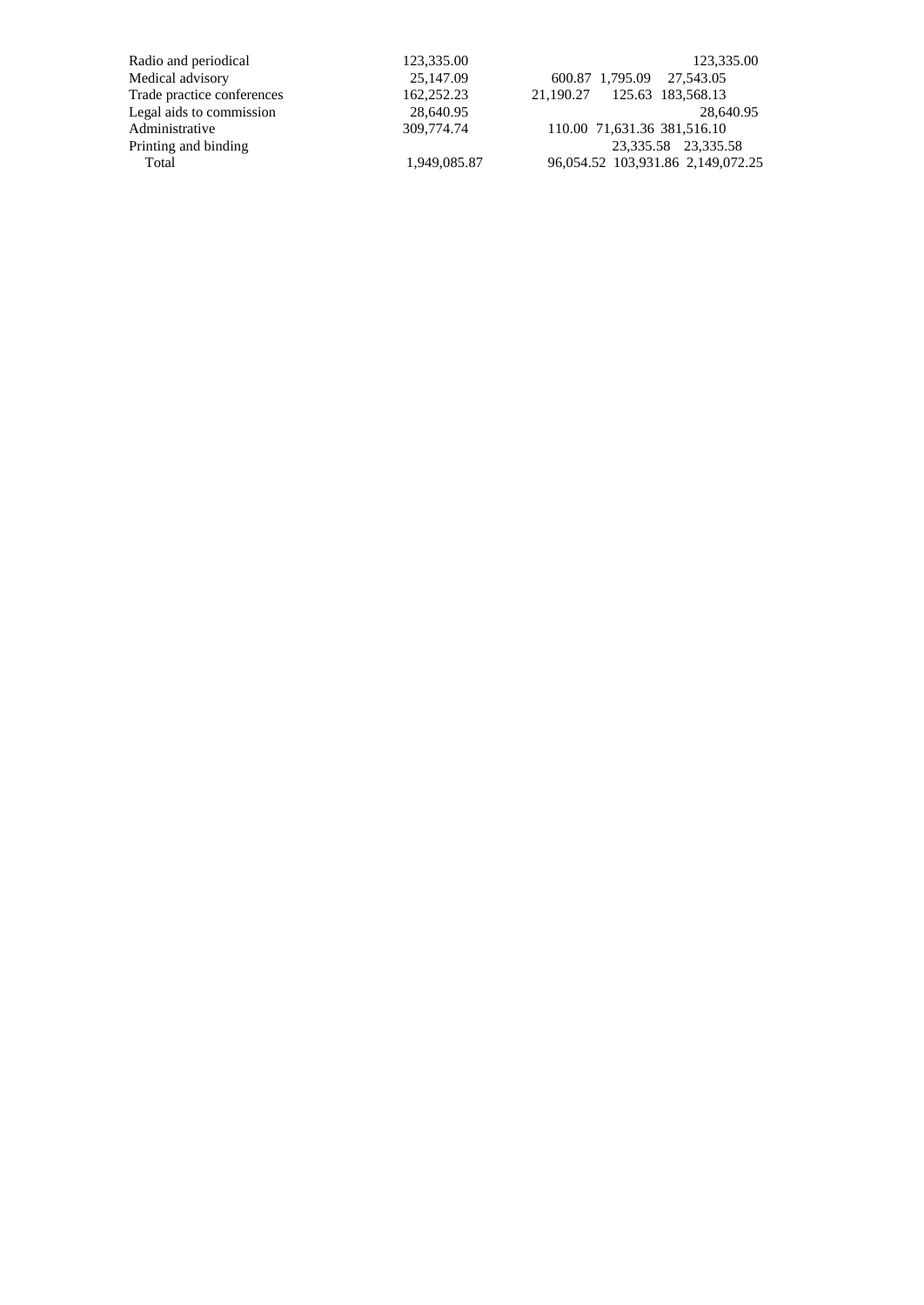# **APPROPRIATIONS AND EXPENDITURES, 1915-46**

Appropriations available to the Commission since its organization and expenditures for the same period, together with the unexpended balances, are :

| Year | Nature of appropriations         | Appropriations<br>and liabilities | Expenditures              | Balance          |
|------|----------------------------------|-----------------------------------|---------------------------|------------------|
|      |                                  |                                   |                           |                  |
| 1915 | Lump sum                         | \$184,016.23                      | \$90,442.05               | \$93,574.18      |
|      | Printing and binding             | 12,386.76                         | 9,504.10                  | 2,882.60         |
| 1916 | Lump sum                         | 430,964.08                        | 379,927.41                | 51,636.67        |
|      | Printing and binding             | 15,000.00                         | 14,997.55                 | 2.45             |
| 1917 | Lump sum                         | 542,025.92                        | 448,890.66                | 93,135.26        |
|      | Printing and binding             | 25,000.00                         | 23,610.54                 | 1,389.48         |
| 1918 | Lump sum                         | 1,578,865.92                      | 1,412,280.19              | 166,585.73       |
|      | Printing and binding             | 30,000.00                         | 11,114.06                 | 18,885.94        |
| 1919 | Lump sum                         | 1,693,622.18                      | 1,491,637.39              | 201,984.97       |
|      | Printing and binding             | 14,934.21                         | 14,934.21                 | $\boldsymbol{0}$ |
| 1920 | Lump sum                         | 1,206, 587.42                     | 1,007,593.30              | 198,994.12       |
|      | Printing and binding             | 28,348.97                         | 28,348.97                 | 0                |
| 1921 | Lump sum                         | 938,609.94                        | 842,991.24                | 95,618.70        |
|      | Printing and binding             | 37,182.56                         | 37,182.56                 | 0                |
| 1922 | Lump sum                         | 952,505.45                        | 878,120.24                | 74,385.21        |
|      | Printing and binding             | 22,801.73                         | 22,801.73                 | 0                |
| 1923 | Lump sum                         | 952,020.11                        | 948,293.07                | 3,727.04         |
|      | Printing and binding             | 22,460.21                         | 22,400.21                 | $\boldsymbol{0}$ |
| 1924 | Lump sum                         | 990,000.00                        | 900,020.93                | 29,979.07        |
|      | Printing and binding             | 20,000.00                         | 19,419.25                 | 580.75           |
| 1925 | Lump sum                         | 990,000.00                        | 988,082.37                | 1,917.63         |
|      | Printing and binding             | 20,000.00                         | 19,866.14                 | 133.86           |
| 1926 | Lump sum                         | 990,000.00                        | 976,957.02                | 13,042.98        |
|      | Printing and binding             | 18,000.00                         | 18,000.00                 | 0                |
| 1927 | Lump sum                         | 980,000.00                        | 943,881.99                | 36,118.01        |
|      | Printing and binding             | 17,000.00                         | 17,000.00                 | 0                |
| 1928 | Lump sum                         | 967,850.00                        | 951,965.15                | 15,884.85        |
|      | Printing and binding             | 16,500.00                         | 16,500.90                 | 0                |
| 1929 | Lump sum                         | 1,135,414.83                      | 1,131,521.47              | 3,893.36         |
|      | Printing and binding             | 27,777.69                         | 27,777.69                 | $\boldsymbol{0}$ |
| 1930 | Lump sum                         | 1,440,971.82                      | 1,430,084.17              | 10,887.65        |
|      | Printing and binding             | 35,363.58                         | 35,363.58                 | $\mathbf{0}$     |
| 1931 | Lump sum                         | 1,932,857.81                      | 1,808,463.35              | 124,454.46       |
| 1932 | Printing and binding<br>Lump sum | 39,858.73                         | 39, 858.73                | 0<br>58,612.59   |
|      |                                  | 1,808,097.19                      | 1,749,484.00              |                  |
| 1933 | Printing and binding<br>Lump sum | 30,000.00                         | 30,000.00                 | 42,741.56        |
|      | Printing and binding             | 1,421,714.70<br>30,000.00         | 1,378,973.14<br>20,000.00 | 10,000.00        |
| 1934 | Lump sum                         | 1,273,763.49                      | 1,273,006.38              | 157.11           |
|      | Printing and binding             | 40,250.00                         | 40,250.00                 | $\boldsymbol{0}$ |
| 1935 | Lump sum                         | 2,063,398.01                      | 1,922,313.34              | 141,084.67       |
|      | Printing and binding             | 34,000.00                         | 34,000.00                 | $\boldsymbol{0}$ |
| 1936 | Lump sum                         | 1,998,665.58                      | 1,788,729.76              | 209,935.82       |
|      | Printing and binding             | 36,800.00                         | 32,996.05                 | 3,803.95         |
| 1937 | Lump sum                         | 1,895,571.94                      | 1,850,673.82              | 44,898.12        |
|      | Printing and binding             | 43,353.95                         | 43,353.95                 | 0                |
| 1938 | Lump sum                         | 1,950,000.00                      | 1,895,519.47              | 54,480.35        |
|      | Printing and binding             | 46,000.00                         | 46,000.00                 | 0                |
| 1939 | Lump sum                         | 2,236,795.00                      | 2,150,474.40              | 86,320.60        |
|      | Printing and binding             | 46,700.00                         | 46,709.00                 | 0                |
| 1940 | Lump sum                         | 2,285,500.00                      | 2,214,889.07              | 70,610.93        |
|      | Printing and binding             | 60,000.00                         | 60,000.00                 | 0                |
| 1941 | Lump sum                         | 2,240,000.00                      | 2,167,256.24              | 72,743.76        |
|      | Printing and binding             | 60,000.00                         | 59,000.00                 | 1,000.00         |
| 1942 | Lump sum                         | 2,373,822.00                      | 2,296,921.13              | 76,900.87        |
|      | Printing and binding             | 60,000.00                         | 42,000.00                 | 18,000.00        |
| 1943 | Lump sum                         | 2,237,705.00                      | 2,100,783.09              | 138,921.91       |
|      | Printing and binding             | 50,250.00                         | 32,210.75                 | 18,039.25        |
| 1944 | Lump sum                         | 2,040,050.00                      | 1,917,307.50              | 122,742.50       |
|      | Printing and binding             | 43,000.00                         | 39,848.47                 | 3,151.55         |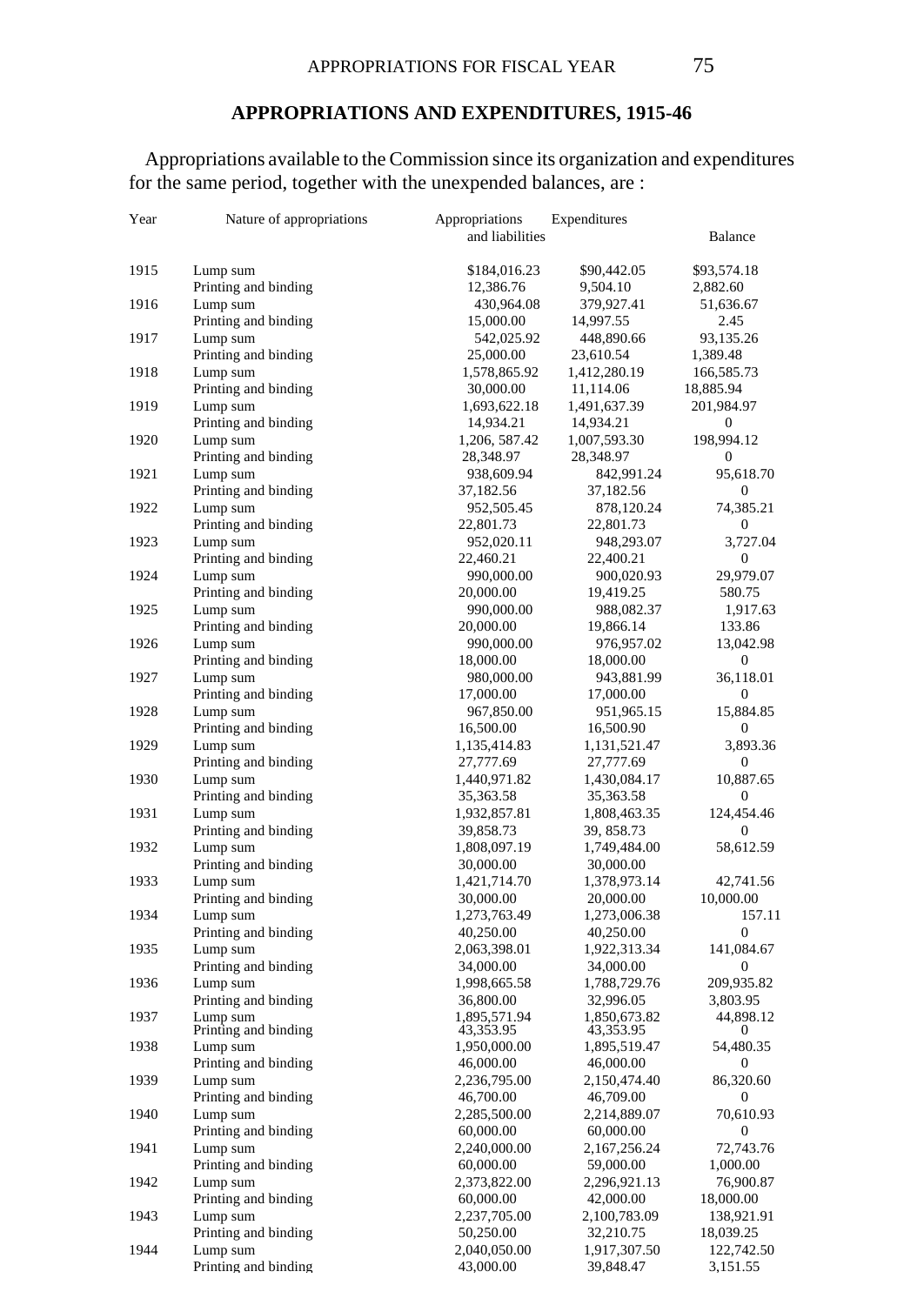| 1945 | Lump sum             | 2.016.070.00 | 1.957.818.31 | 58.251.69 |
|------|----------------------|--------------|--------------|-----------|
|      | Printing and binding | 43,000.00    | 39.728.72    | 3.271.23  |
| 1946 | Lump sum             | 2.129.833.00 | 2.118.404.77 | 11.428.28 |
|      | Printing and binding | 44,000.00    | 33.044.88    | 10.955.12 |

721821--46----6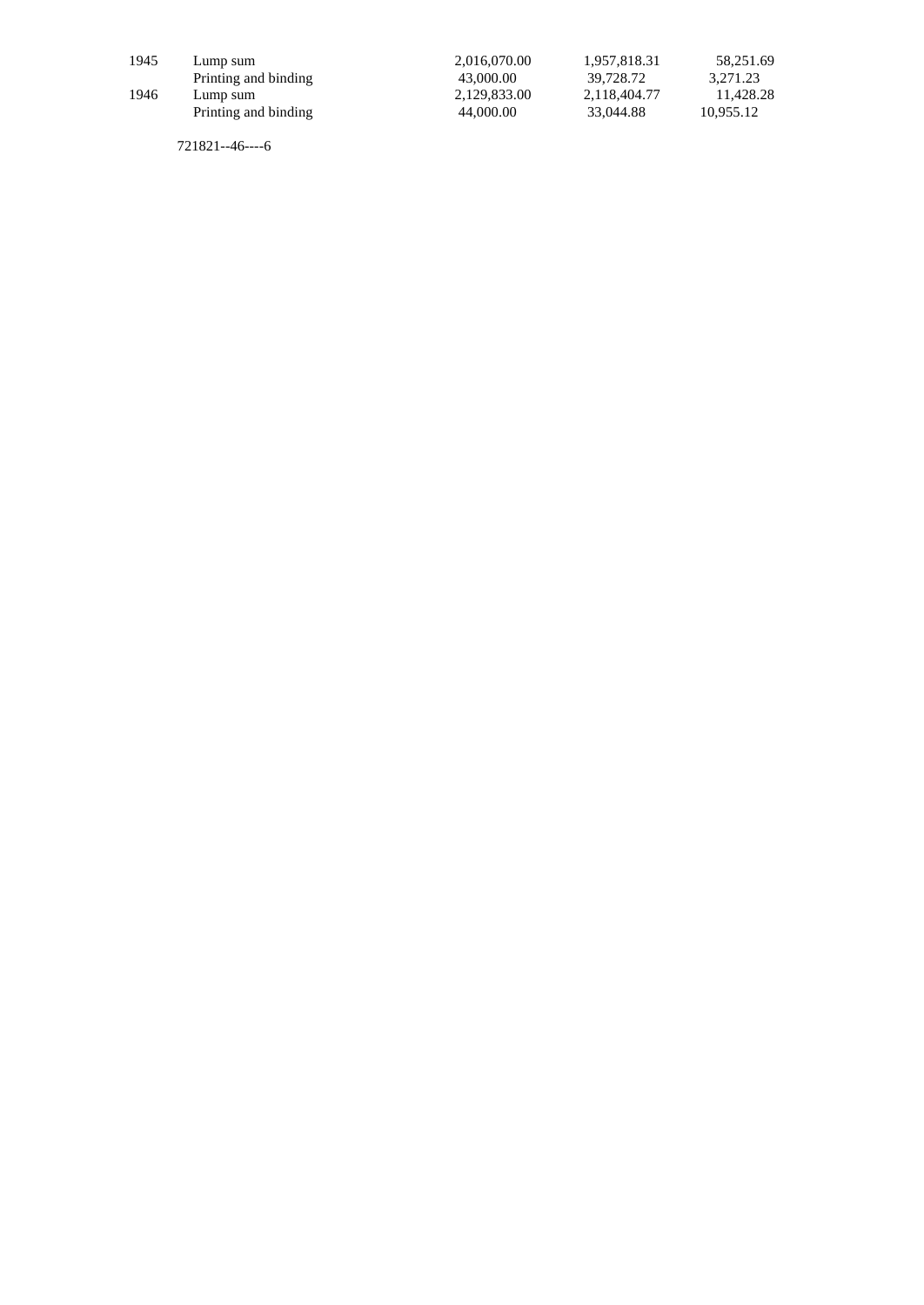# **APPENDIXES**

### FEDERAL TRADE COMMISSION ACT

### (15 U.S. C., Secs. 41-58)

AN ACT To create a Federal Trade Commission, to define Its powers and duties, and for

#### other purposes

Sec. 1. *Be it enacted by the Senate and House of Representatives of the United States of America in Congress assembled,* That a commission is hereby created and established, to be known as the Federal Trade Commission (hereinafter referred to as the Commission) , which shall be composed of five commissioners, who shall be appointed by the President, by and with the advice and consent of the Senate. Not more than three of the commissioners shall be members of the same political party. The first commissioners appointed shall continue in office for terms of three, four, five, six, and seven years, respectively, from the date of the taking effect of this Act, the term of each to be designated by the President, but their successors shall be appointed for terms of seven years, except that any person chosen to fill a vacancy shall be appointed only for the unexpired term of the commissioner whom he shall succeed : *Provided, however,* That upon the expiration of his term of office a commissionershall continue to serve until hissuccessorshall have been appointed and shall have qualified. The Commission shall choose a chairman from Its own membership. No commissioner shall engage in any other business, vocation, or employment. Any commissioner may be removed by the President for Inefficiency, neglect of duty, or malfeasance in office. A vacancy in the Commission shall not impair the right of the remaining commissioners to exercise all the powers of the Commission.

The Commission shall have an official seal, which shall be judicially noticed.

SEC. 2. That each commissioner shall receive a salary of \$10,000 a year, payable in the same manner as the salaries of the judges of the courts of the United States. The commission shall appoint secretary who shall receive a salary of \$5,000 a year, <sup>1</sup> payable in like manner, and itshall have authority to employ and fix the compensation of such attorneys, special experts, examiners, clerks, and other employees as it may from time to time find necessary for the proper performance of its duties and as may be from time to time appropriated for by Congress.

With the exception of the secretary, a clerk to each commissioner, the attorneys, and such special experts and examiners as the Commission may from time to time find necessary for the conduct of its work, all employees of the commission shall be a part of the classified civil service, and shall enter the service under such rules and regulations as may be prescribed by the Commission and by the Civil Service Commission.

All of the expenses of the Commission, including all necessary expenses for transportation incurred by the commissioners or by their employees undertheir orders,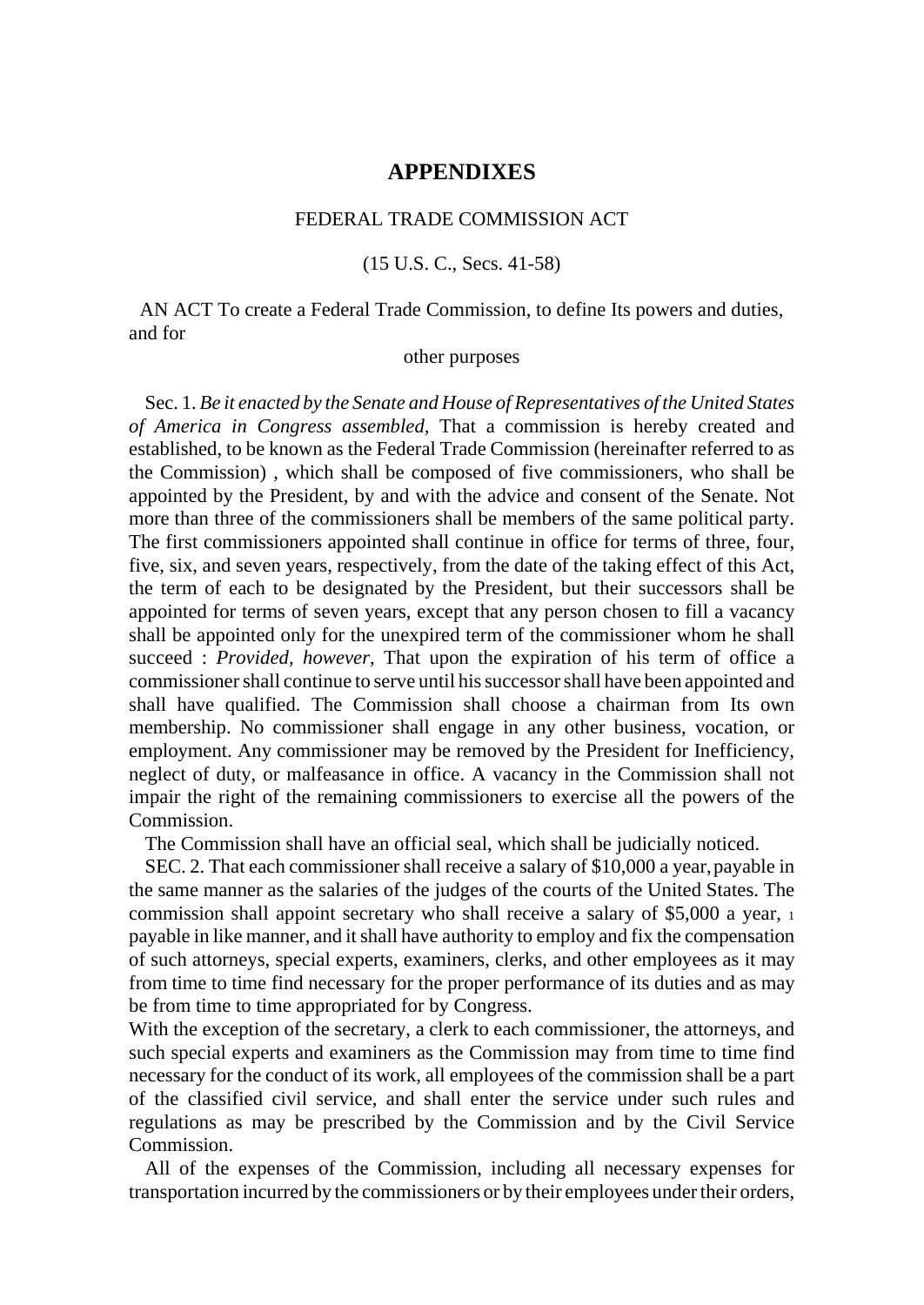in making *any* investigation, or upon official business in any other places than in the city of Washington, shall be allowed and paid on the presentation of itemized vouchers therefor approved by the Commission.

Until otherwise provided by law, the commission may rent suitable offices for its use.

The Auditor for the State and Other Departments shall receive and examine all accounts of expenditures of the Commission.<sup>2</sup>

<sup>1</sup>The salary of the secretary is controlled by the provisions of the Classification Act of 1923, approved March 4, 1923, 42 Stat. 1488.

<sup>2</sup> Auditing of accounts was made a duty of the General Accounting Office by the Act of June 10, 1921, 42 Stat. 24.

76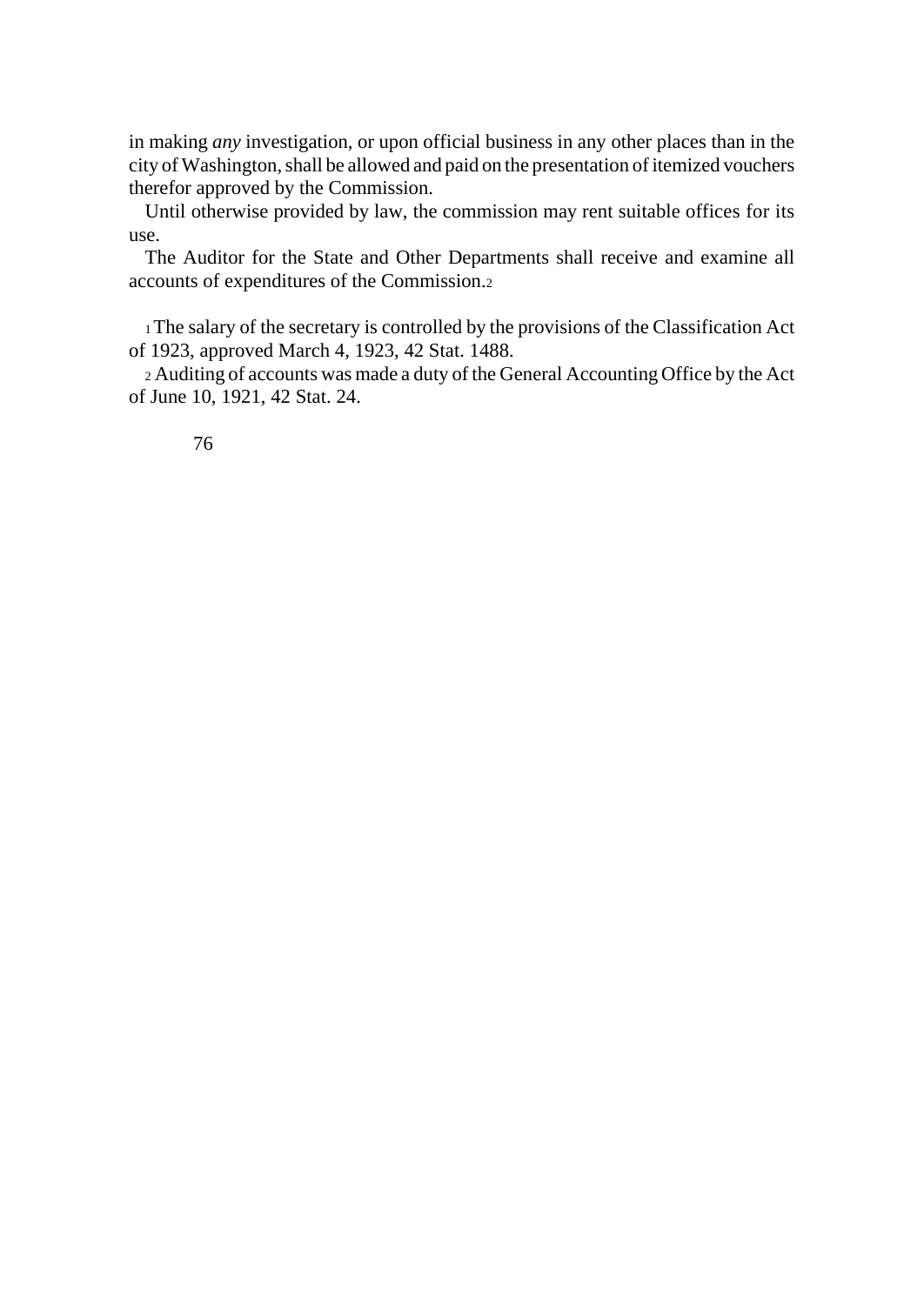SEC. 3. That upon the organization of the Commission and election of its chairman, the Bureau of Corporations and the offices of Commissioner and Deputy Commissioner of Corporationsshall cease to exist; and all pending investigations and proceedings of the Bureau of Corporations shall be continued by the Commission.

All clerks and employees of the said bureau shall be transferred to and become clerks and employees of the Commission at their present grades and salaries. All records, papers, and property of the said bureau shall become records, papers, and property of the Commission, and all unexpended funds and appropriations for the use and maintenance of the said bureau, including any allotment already made to it by the Secretary of Commerce from the contingent appropriation for the Department of Commerce for the fiscal year nineteen hundred and fifteen, or from the departmental printing fund for the fiscal year nineteen hundred and fifteen, shall become funds and appropriations available to be expended by the Commission in the exercise of the powers, authority, and duties conferred on it by this Act.

The principal office of the Commission shall be in the city of Washington, but it may meet and exercise all Its powers at any other place. The Commission may, by one or more of its members, or by such examiners as it may designate, prosecute any inquiry necessary to its duties in any part of the United States.

SEC. 4. The words defined in this section shall have the following meaning when found in this Act, to wit:

"Commerce" means commerce among the several States or with foreign nations, or in any Territory of the United States or in the District of Columbia, or between any such Territory and another, or between any such Territory and any State or foreign nation, or between the District of Columbia and any State or Territory or foreign nation.

"Corporation" shall be deemed to Include any company, trust, so-called Massachusetts trust, or association, incorporated or unincorporated, which is organized to carry on business for its own profit or that of its members, and has shares of capital or capital stock or certificates of interest, and any company, trust, so-called Massachusetts trust, or association, incorporated or unincorporated, without shares of capital or capital stock or certificates of interest, except partnerships, which Is organized to carry on business for its own profit or that of its members.

"Documentary evidence" includes all documents, papers, correspondence, books of account, and financial and corporate records.

"Acts to regulate commerce" means the Act entitled "An Act to regulate commerce," approved February 14, 1887, and all Acts amendatory thereof and supplementary thereto and the Communications Act of 1934 and all Acts amendatory thereof and supplementary thereto.

"Antitrust Acts" means the Act entitled "An Act to protect trade and commerce against unlawful restraints and monopolies," approved July 2, 1890; also sections 73 to 77, inclusive, of an Act entitled "An Act to reduce taxation, to provide revenue for the Government, and for other purposes," approved August 27, 1894; also the Act entitled "An Act to amend sections 73 and 76 of the Act of August 27, 1894, entitled 'An Act to reduce taxation, to provide revenue for the Government, and for other purposes,'" approved February 12, 1913; and also the Act entitled "An Act to supplement existing laws against unlawful restraints and monopolies, and for other purposes," approved October 15, 1914.

Sec. 5. (a) Unfair methods of competition in commerce, and unfair or deceptive acts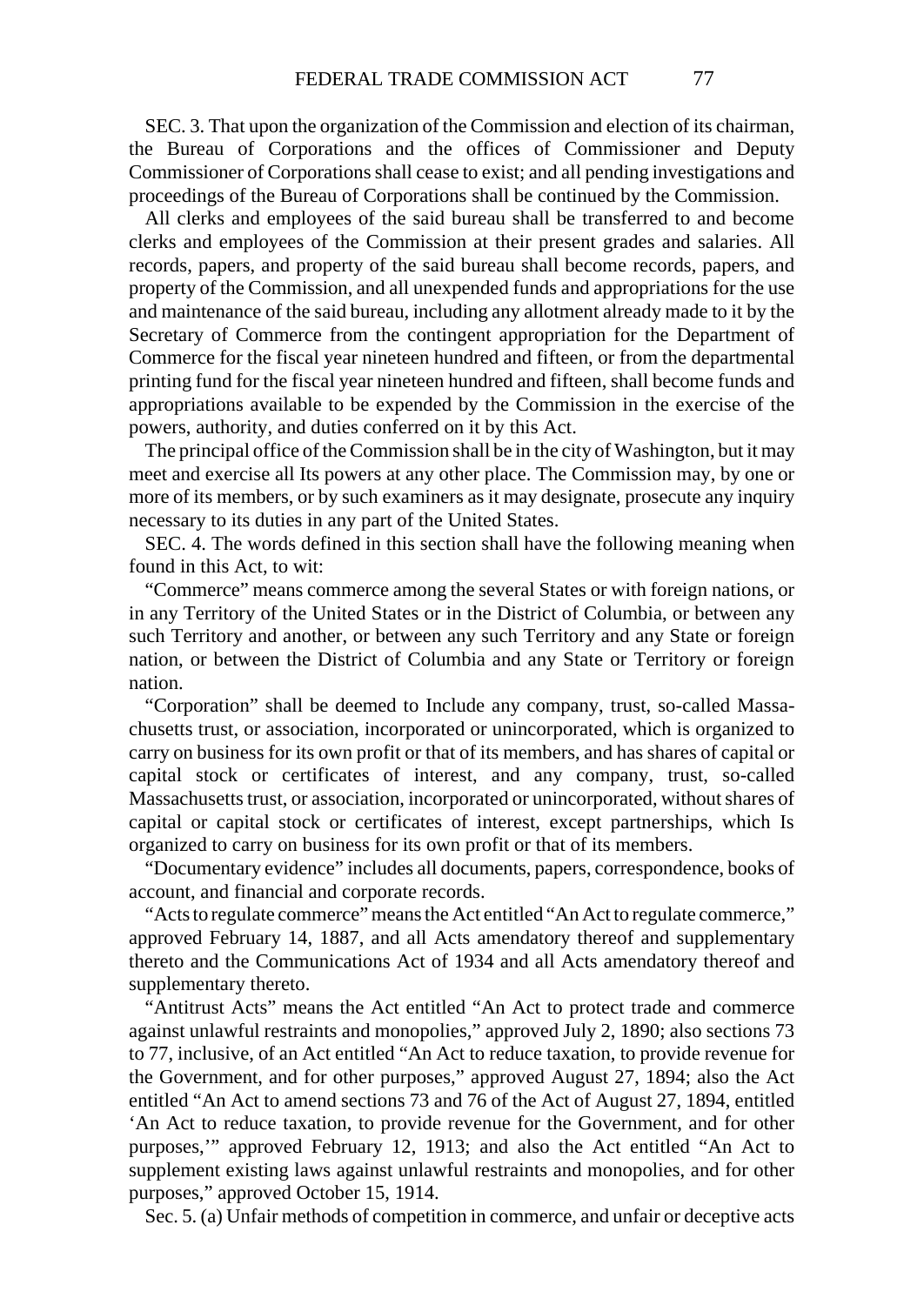or practices in commerce, are hereby declared unlawful.

TheCommission Is hereby empowered and directed to prevent persons, partnerships, or corporations, except banks, common carriers, subject to the Acts to regulate commerce, air carriers and foreign air carriers subject to the Civil Aeronautics Act of 1938, <sup>3</sup> and persons, partnerships, or corporations subject to the Packers and Stockyards Act, 1921, except as provided in section 406 (b) of said Act, from using unfair methods of competition in commerce and unfair or deceptive acts or practices in commerce.

(b) Whenever the Commission shall have reason to believe that any such person, partnership, or corporation has been or is using any unfair method of competition or unfair or deceptive act or practice in commerce, and if it shall

3 By subsection (f), Section 1107 of the "Civil Aeronautics Act of 1938," approved June 23, 1938, Public No.706, 75th Congress, Ch. 601, 3d Sess., S. 3845, 52 Stat. 1028, Section 5 (a) of the Federal Trade Commission Act was amended by inserting before the words "and persons" (and following the words "to regulate commerce"), the following: "air carriers and foreign air carriers subject to the Civil Aeronautics Act of 1918."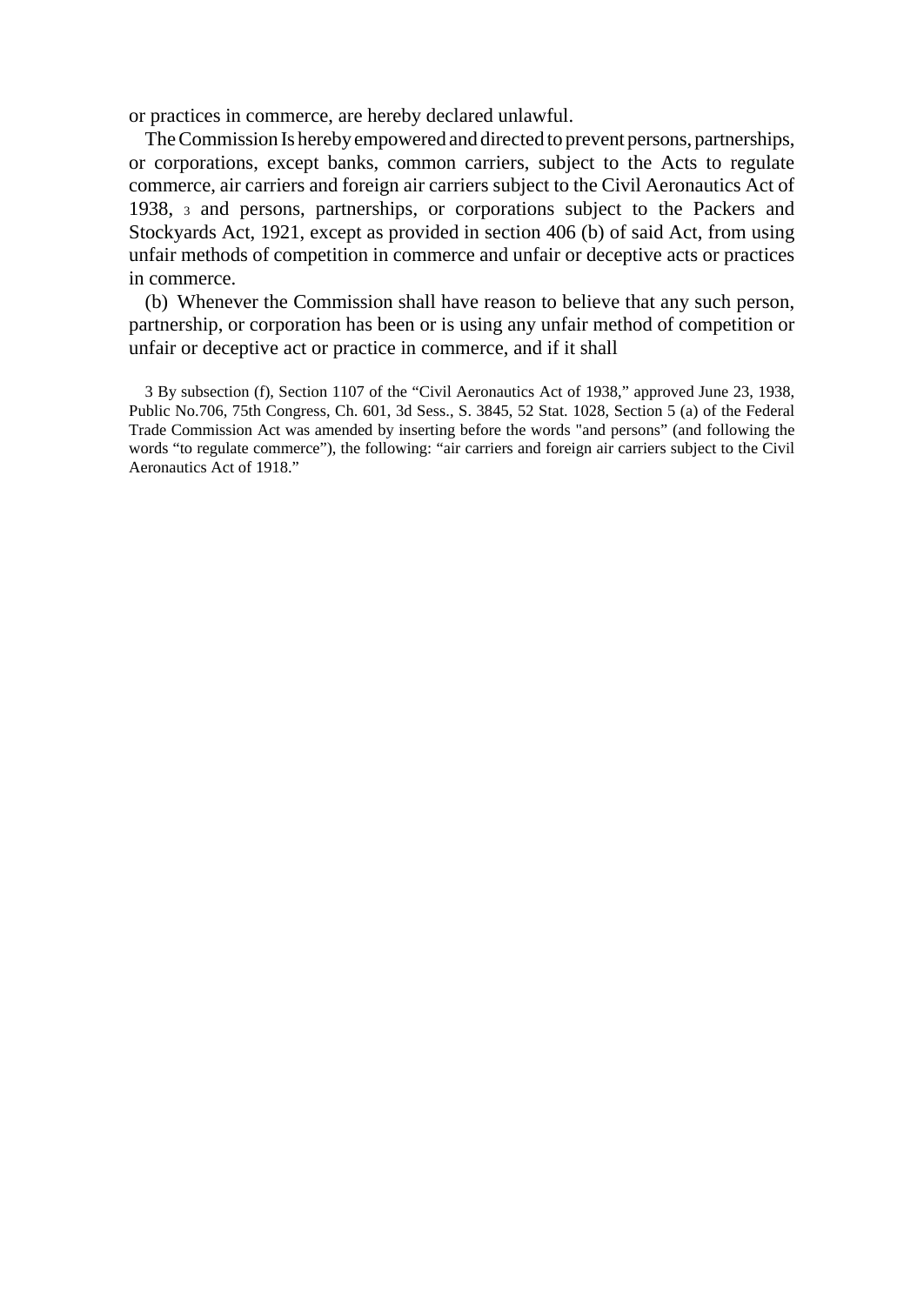appear to the Commission that a proceeding by it in respect thereof would be to the interest of the public, it shall issue and serve upon such person, partnership, or corporation a complaint stating Its charges in that respect and containing a notice of a hearing upon a day and at a place therein fixed at least thirty days after the service ofsaid complaint. The person, partnership, or corporation so complained ofshall have the right to appear at the place and time so fixed and show cause why an order should not be entered by the Commission requiring such person, partnership, or corporation to cease and desist from the violation of the law so charged in said complaint. Any person, partnership, or corporationmaymake application, and upon good cause shown may be allowed by the Commission to intervene and appear In said proceeding by counsel orin person. The testimony In any such proceeding shall be reduced to writing and filed in the office of the Commission. If upon such hearing the Commission shall be of the opinion that the method of competition or the act or practice in question is prohibited by this Act, it shall make a report in writing in which It shall state Its findings as to the facts and shall issue and cause to be served on such person, partnership, or corporation an order requiring such person, partnership, or corporation to cease and desist from using such method of competition or such act or practice. Until the expiration of the time allowed for filing a petition for review, if no such petition has been duly filed within such time, or, if a petition for review has been filed within such time then until the transcript of the record in the proceeding has been filed in a circuit court of appeals of the United States, as hereinafter provided, the Commission may at any time, upon such notice and in such manner as it shall deem proper, modify orset aside, in whole or in part, any report or any order made or issued by it under this section. After the expiration of the time allowed for filing a petition for review, if no such petition has been duly filed within such time, the Commission may at any time, after notice and opportunity for bearing, reopen and alter, modify, or set aside, in whole or in part, any report or order made or issued by it under this section, whenever In the opinion of the Commission conditions of fact or of law have so changed as to require such action or if the public interest shall so require :

*Provided, however,* That the said person, partnership, or corporation may, within sixty days after service upon him or it of said report or order entered after such a reopening, obtain a review thereof in the appropriate circuit court of appeals of the United States, in the manner provided in subsection (c) of this section.

(c) Any person, partnership, or corporation required by an order of the Commission to cease and desist fromusing any method of competition or act or practice may obtain a review of such order in the circuit court of appeals of the United States, within any circuit where the method of competition or the act or practice in question was used or where such person, partnership, or corporation resides or carries on business, by filing in the court, within sixty days  $4$  from the date of the service of such order, a written petition praying that the order of the Commission be set aside. A copy of such petition shall be forthwith served upon the Commission, and thereupon the Commission forthwith shall certify and file in the court a transcript of the entire record in the proceeding, including all the evidence taken and the report and order of the Commission. Upon such filing of the petition and transcript the court shall have jurisdiction of the proceeding and of the question determined therein, and shall have power to make and enter upon the pleadings, evidence, and proceedings set forth in such transcript a decree affirming, modifying, or setting aside the order of the Commission, and enforcing the same to the extent that such order is affirmed, and to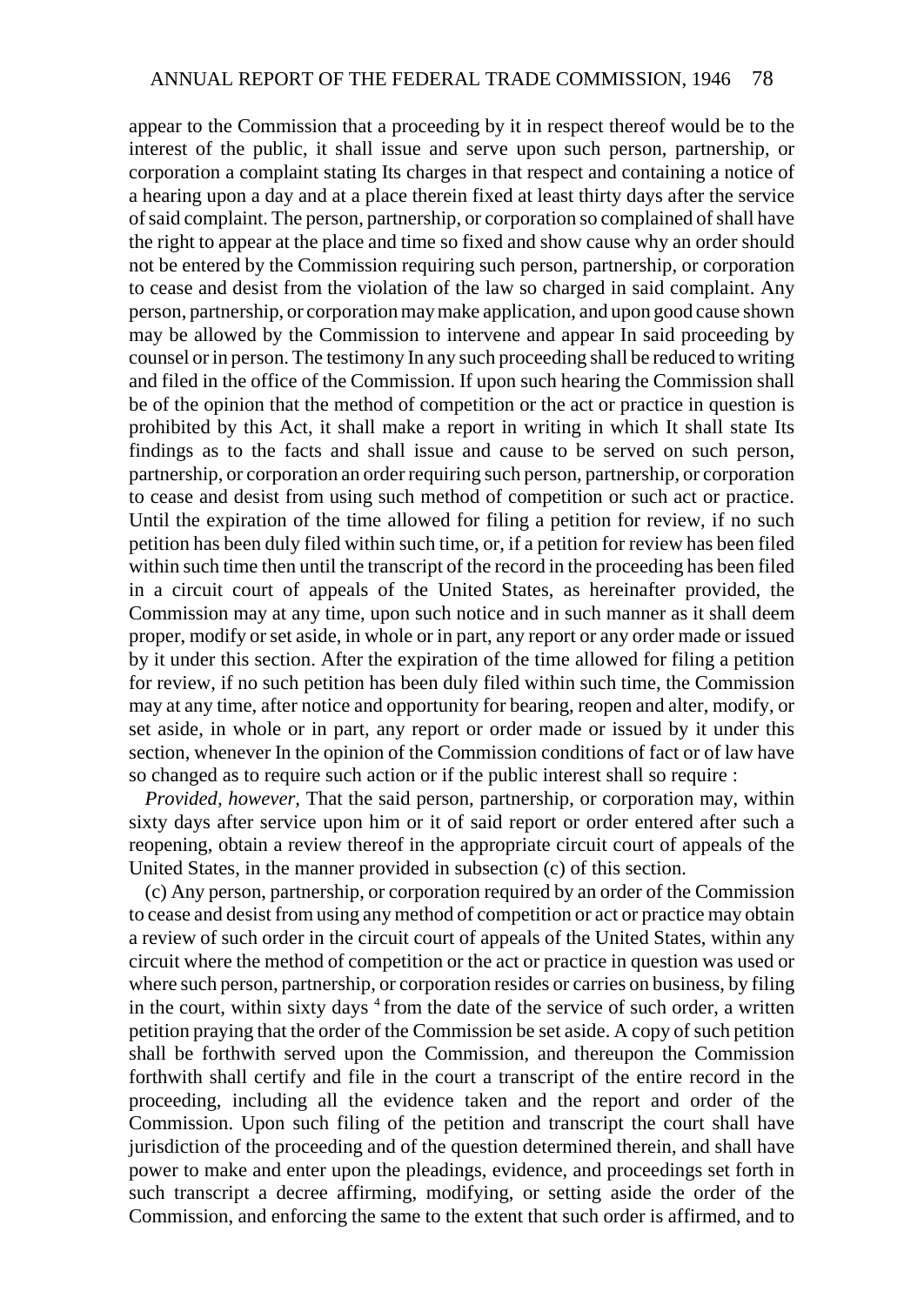issue such writs as are ancillary to its jurisdiction or are necessary in its judgment to prevent injury to the public or to competitors pendente lite. The findings of the Commission as to the facts, if supported by evidence, shall be conclusive. To the extent that the order of the Commission is affirmed, the court shall thereupon issue its own order commanding obedience to the terms of such order of the Commission. If either party shall apply to the court for leave to adduce additional evidence, and shall show to the satisfaction of the court that such additional evidence is material and that there were reasonable grounds for the failure to adduce such evidence in the proceeding before the Commission, the court may order such additional evidence to be taken before the Commission and to be adduced upon the hearing in such manner and upon such

SEC. 5. (a) In case of an order by the Federal Trade Commission to cease and desist, served on or before the date of enactment of this Act, the sixty-day period referred to In section s (C) of the Federal Trade Commission Act, as amended by this Act, shall begin on the date of the enactment of this Act.

<sup>4</sup> Section 5 (a) of the amending Act of 1938 provides :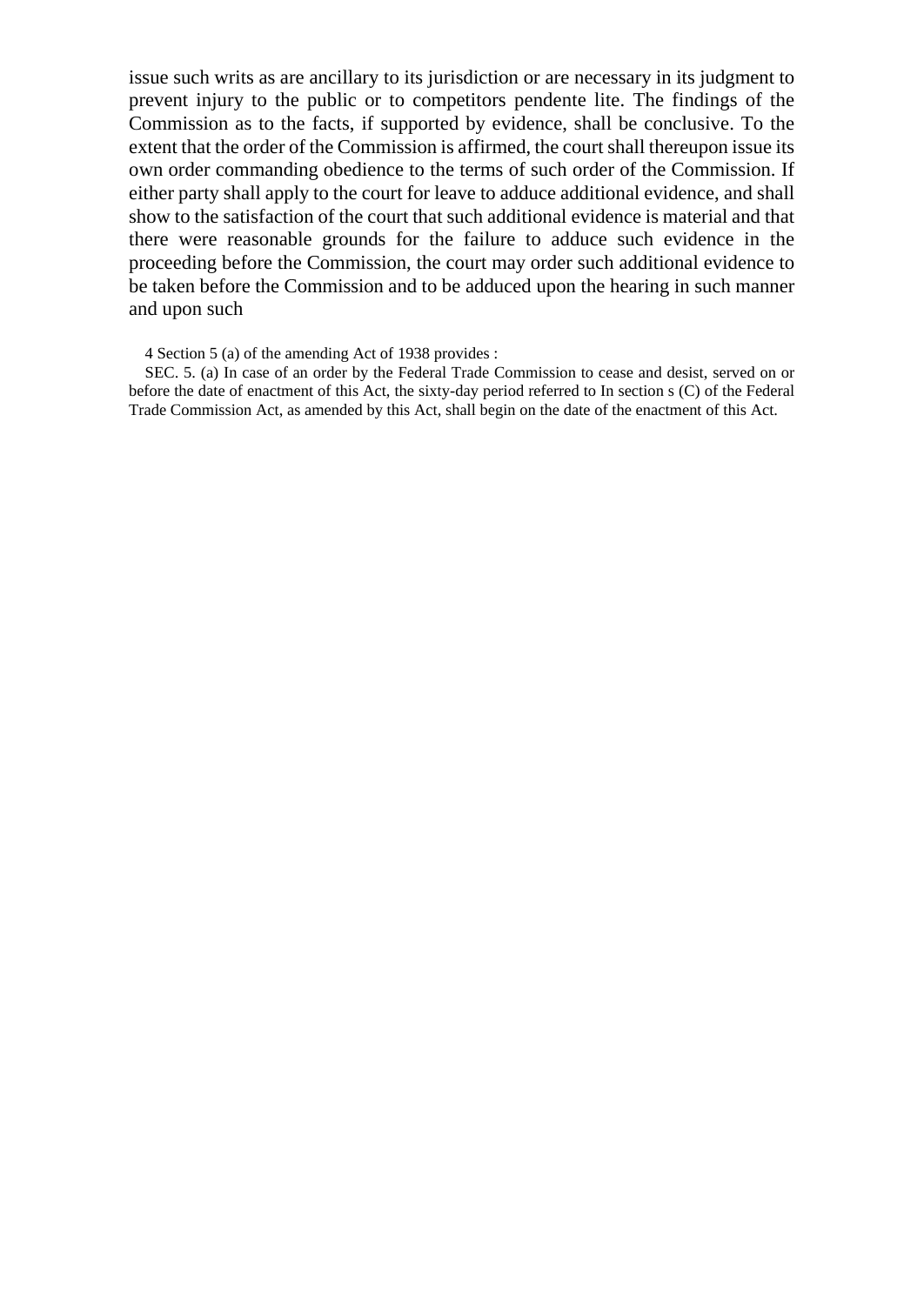terms and conditions as to the court may seem proper. The Commission may modify its findings as to the facts, or make new findings, by reason of the additional evidence so taken, and it shall file such modified or new findings, which, if supported by evidence, shall be conclusive, and its recommendation, if any, for the modification or setting aside of its original order, with the return of such additional evidence. The judgment and decree of the court shall be final, except that the same shall be subject to review by the Supreme Court upon certiorari, as provided in section 240 of the Judicial Code.

(d) The jurisdiction of the circuit court of appeals of the United States to affirm, enforce, modify, or set aside orders of the Commission shall be exclusive.

(e) Such proceedings in the circuit court of appeals shall be given precedence over other cases pending therein, and shall be in every way expedited. No order of the Commission or judgment of court to enforce the same shall in any wise relieve or absolve any person, partnership, or corporation from any liability under the Antitrust Acts.

(f) Complaints, orders, and other processes of the Commission under this section may be served by anyone duly authorized by the Commission, either (a) by delivering a copy thereof to the person to be served, or to a member of the partnership to be served, or the president, secretary, or other executive officer or a director of the corporation to be served; or (b) by leaving a copy thereof at the residence or the principal office or place of business of such person, partnership, or corporation; or  $(c)$ by registering; and mailing a copy thereof addressed to such person, partnership, or corporation at his or its residence or principal office or place of business. The verified return by the person so serving said complaint, order, or other process setting forth the manner ofsaid service shall be proof of the same, and the return post office receipt for said complaint, order, or other process registered and mailed as aforesaid shall be proof of the service of the same.

(g) An order of the Commission to cease and desist shall become final--

(1) Upon the expiration of the time allowed for filing a petition for review, if no such petition has been duly filed within such time; but the Commission may thereafter modify or set aside its order to the extent provided in the last sentence of subsection (b) ; or

(2) Upon the expiration of the time allowed for filing a petition for certiorari, if the order oftheCommission has been affirmed, orthe petition for review dismissed by the circuit court of appeals, and no petition for certiorari has been duly filed; or

 $(3)$  Upon the denial of a petition for certiorari, if the order of the Com-mission has been affirmed or the petition for review dismissed by the circuit court of appeals; or

(4) Upon the expiration of thirty days from the date of issuance of the mandate of the Supreme Court, if such Court directs that the order of the Commission be affirmed or the petition for review dismissed.

(h) If the Supreme Court directs that the order of the Commission be modified or set aside, the order of the Commission rendered in accordance with the mandate of the Supreme Court shall become final upon the expiration of thirty days from the time it was rendered, unless within such thirty days either party has instituted proceedings to have such order corrected to accord with the mandate, in which event the order of the Commission shall become final when so corrected.

(I) If the order of the Commission is modified or set aside by the circuit court of appeals, and if (1) the time allowed for filing a petition for certiorari has expired and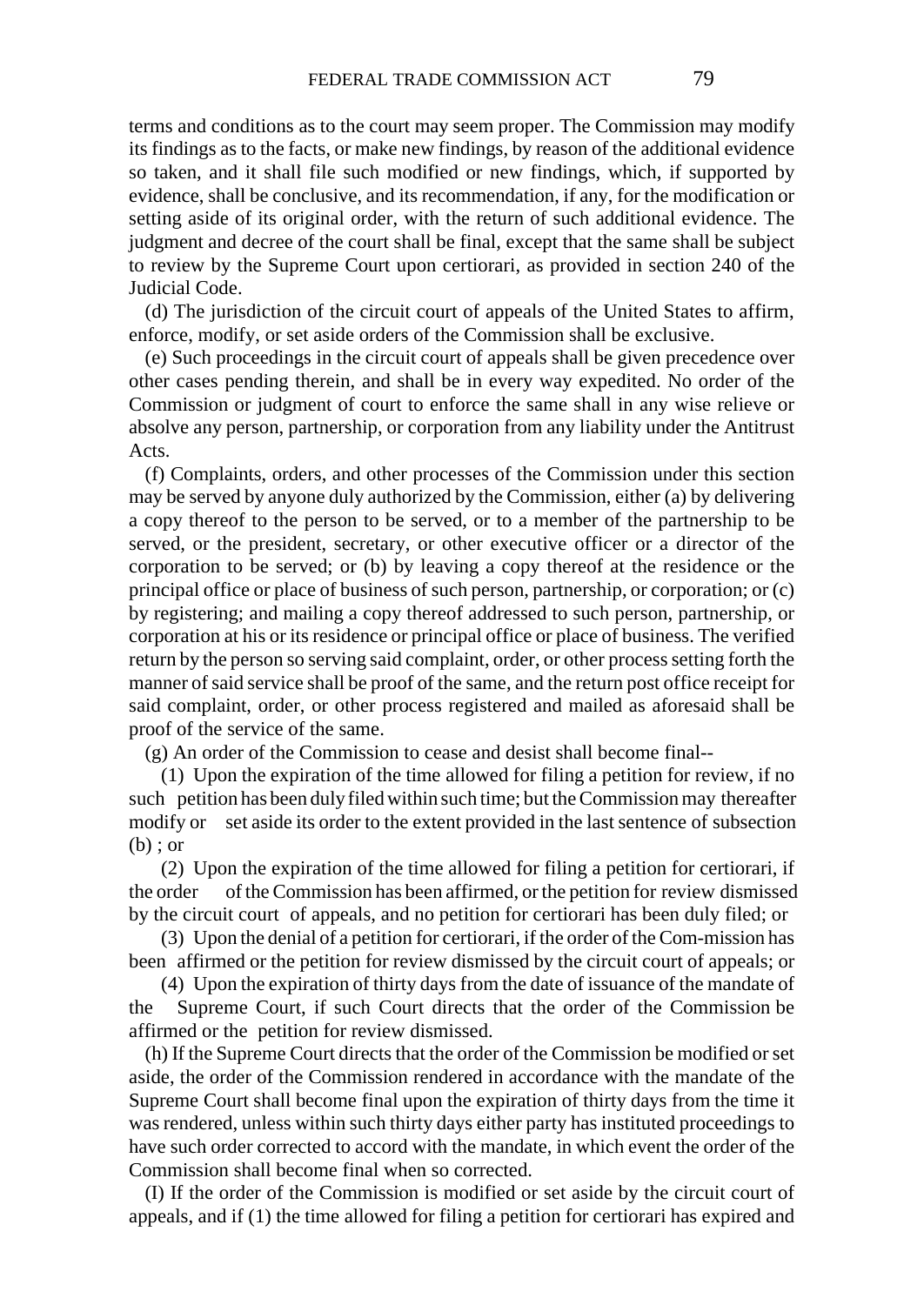no such petition has been duly filed, or (2) the petition for certiorari has been denied, or (3) the decision of the court has been affirmed by the Supreme Court, then the order of the Commission rendered in accordance with the mandate of the circuit court of appeals shall become final on the expiration of thirty days from the time such order of the Commission was rendered, unless within such thirty days either party has instituted proceedings to have such order corrected so that it will accord with the mandate, in which event the order of the Commission shall become final when so corrected.

(j) If the Supreme Court orders a rehearing ; or if the case is remanded by the circuit court of appeals to the Commission for a rehearing, and if (l) the time allowed for filing a petition for certiorari has expired, and no such petition has been duly filed, or (2) the petition for certiorari has been denied, or (3) the decision of the court has been affirmed by the Supreme Court, then the order of the Commission rendered upon such rehearing shall become final in the same manner as though no prior order of the Commission has been rendered.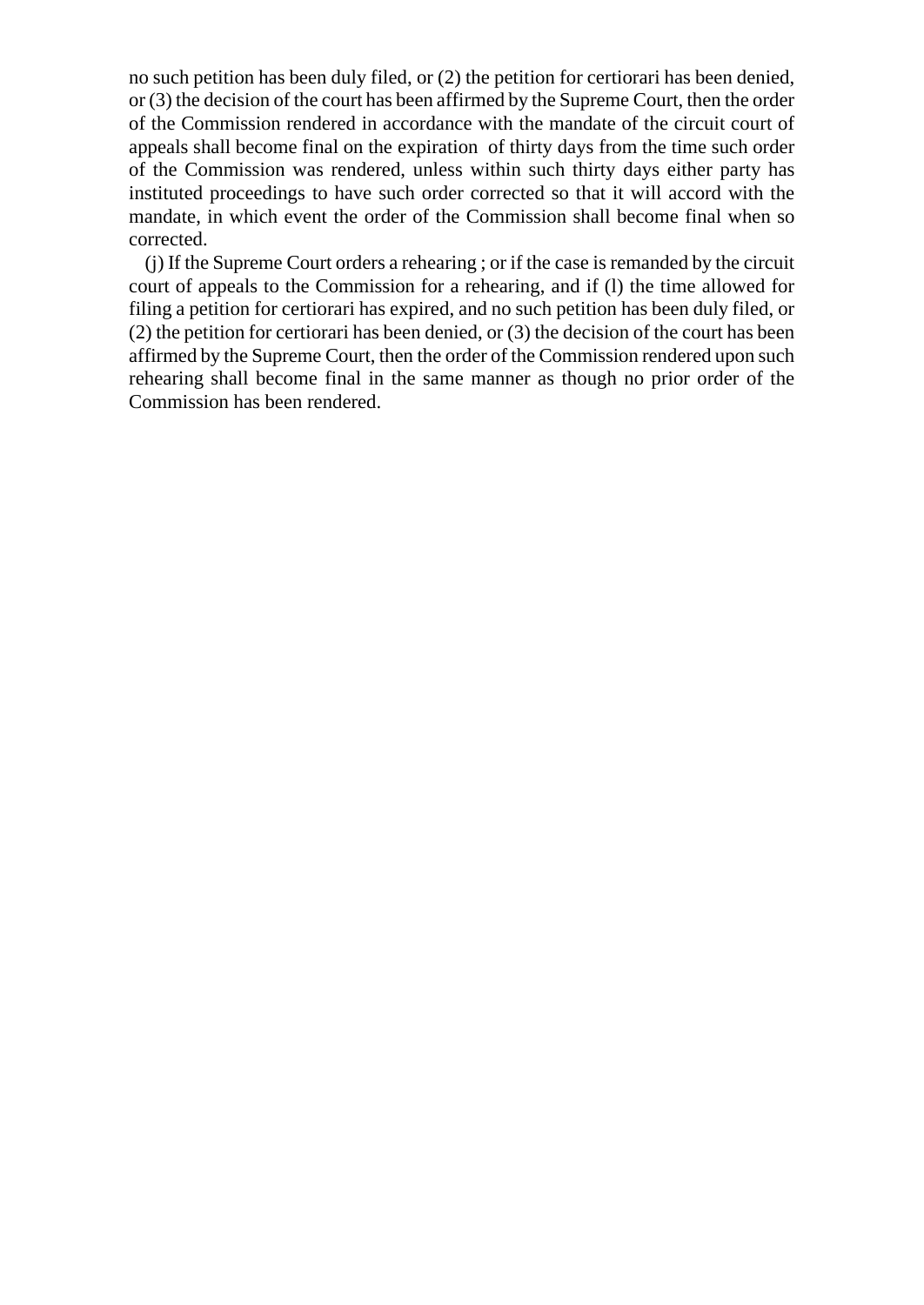(k) As used in this section the term "mandate," in case a mandate has been recalled prior to the expiration of thirty days from the date of issuance thereof, means the final mandate.

(l) Any person, partnership, or corporation who violates an order of the Commission to cease and desist after it has become final, and while such order is in effect, shall forfeit and pay to the United States a civil penalty of not more than \$5,000 for each violation, which shall accrue to the United States and may be recovered in a civil action brought by the United States.

Sec. 6. That the commission shall also have power--

(a) To gather and compile information concerning, and to investigate <sup>5</sup> from time to time the organization, business, conduct, practices, and management of any corporation engaged in commerce, excepting banks and common carriers subject to the Act to regulate commerce, and its relation to other corporations and to individuals, associations, and partnerships.

(b) To require, by general or special orders, corporations engaged in commerce, excepting banks, and common carriers subject to the Act to regulate commerce, or any class of them, or any of them, respectively, to file with the commission in such form asthe commission may prescribe annual orspecial, or both annual and special, reports or answers in writing to specific questions, furnishing to the commission such information as it may require as to the organization, business, conduct, practices, management, and relation to other corporations, partnerships, and individuals of the respective corporations filing such reports or answers in writing. Such reports and answersshall be made under oath, or otherwise, asthe commission may prescribe, and shall be filed with the commission within such reasonable period as the commission may prescribe, unless additional time be granted in any case by the commission.

(c) Whenever a final decree has been entered against any defendant corporation in any suit brought by the United States to prevent and restrain any violation of the antitrust Acts, to make investigation, upon its own initiative, of the manner in which the decree has been or is being carried out, and upon the application of the Attorney General itshall be its duty to make such investigation. Itshall transmit to the Attorney General a report embodying its findings and recommendations as a result of any such investigation and the report shall be made public in the discretion of the commission.

(d) Upon the direction of the President or either House of Congress to investigate and report the facts relating to any alleged violations of the antitrust Acts by any corporation.

(e) Upon the application of the Attorney General to investigate and make recommendations for the readjustment of the business of any corporation alleged to be violating the antitrust Acts in order that the corporation may thereafter maintain Its organization, management, and conduct of business in accordance with law.

(f) To make public from time to time such portions of the information obtained by it hereunder, except trade secrets and names of customers, as it shall deem expedient in the public interest ; and to make annual and special reports to the Congress and to submit therewith recommendations for additional legislation; and to provide for the publication of its reports and decisions in such form and manner as may be best adapted for public information and use.

(g) From time to time to classify corporations and to make rules and regulations for the purpose of carrying out the provisions of this Act.

(h) To investigate, from time to time, trade conditions In and with foreign countries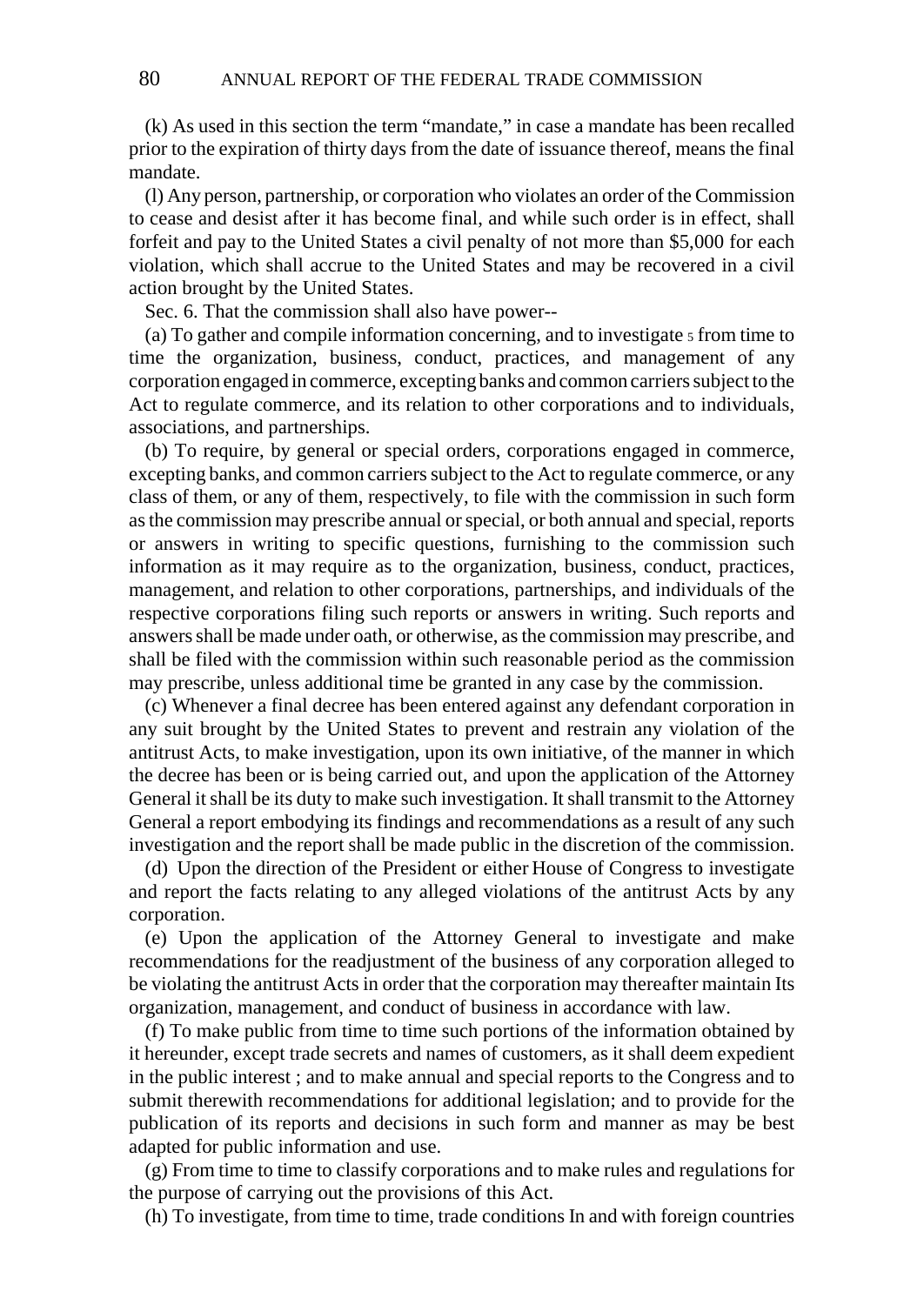where associations, combinations, or practices of manufacturers, merchants, or traders, or other conditions, may affect the foreign trade of the United States, and to report to Congress thereon, with such recommendations as it deems advisable.

SEC. 7. That In any suit in equity brought by or under the direction of the Attorney General as provided In the antitrust Acts, the court may, upon the conclusion of the testimony therein, if itshall be then of opinion that the complainant is entitled to relief, refer said suit to the commission, as a master in chancery, to ascertain and report an appropriate form of decree therein. The commission shall proceed upon such notice to the parties and under such rules of procedure as the court may prescribe, and upon the coming in of such report such exceptions may be filed and such proceedings had In relation thereto as upon the report of a master in other equity causes, but the court may adopt

<sup>5</sup> See footnote on p. 2

#### FEDERAL TRADE COMMISSION ACT 81

or reject such report, in whole or in part, and enter such decree as the nature of the case may in its judgment require.

SEC. 8. That the several departments and bureaus of the Government when directed by the President shall furnish the commission, upon Its request, all records, papers, and information in their possession relating to any corporation subject to any of the provisions of this Act, and shall detail from time to time such officials and employees to the commission as he may direct.

SEC. 9. That for the purposes of this Act the commission, or its duly authorized agent or agents, shall at all reasonable times have access to, for the purpose of examination, and the right to copy any documentary evidence of any corporation being investigated or proceeded against; and the commission shall have power to require by subpoena the attendance and testimony of witnesses and the production of all such documentary evidence relating to any matter under investigation. Any member of the commission may sign subpoenas, and members and examiners of the commission may administer oaths and affirmations, examine witnesses, and receive evidence.

Such attendance of witnesses, and the production of such documentary evidence, may be required from any place in the United States, at any designated place of hearing. And in case of disobedience to a subpoena the commission may invoke the aid of any court of the United States in requiring the attendance and testimony of witnesses and the production of documentary evidence.

Any of the district courts of the United States within the jurisdiction of which such inquiry is carried on may, in case of contumacy or refusal to obey a subpoena issued to any corporation or other person, issue an order requiring such corporation or other person to appear before the commission, or to produce documentary evidence if so ordered, or to give evidence touching the matter in question ; and any failure to obey such order of the court may be punished by such court as a contempt thereof.

Upon the application of the Attorney General of the United States, at the request of the commission, the district courts of the Untied States shall have jurisdiction to issue writs of mandamus commanding any person or corporation to comply with the provisions of this Act or any order of the commission made In pursuance thereof.

The commission may order testimony to be taken by deposition in any proceeding or investigation pending under this Act at any stage of such proceeding or investigation. Such depositions may be taken before any person designated by the commission and having power to administer oaths. Such testimony shall be reduced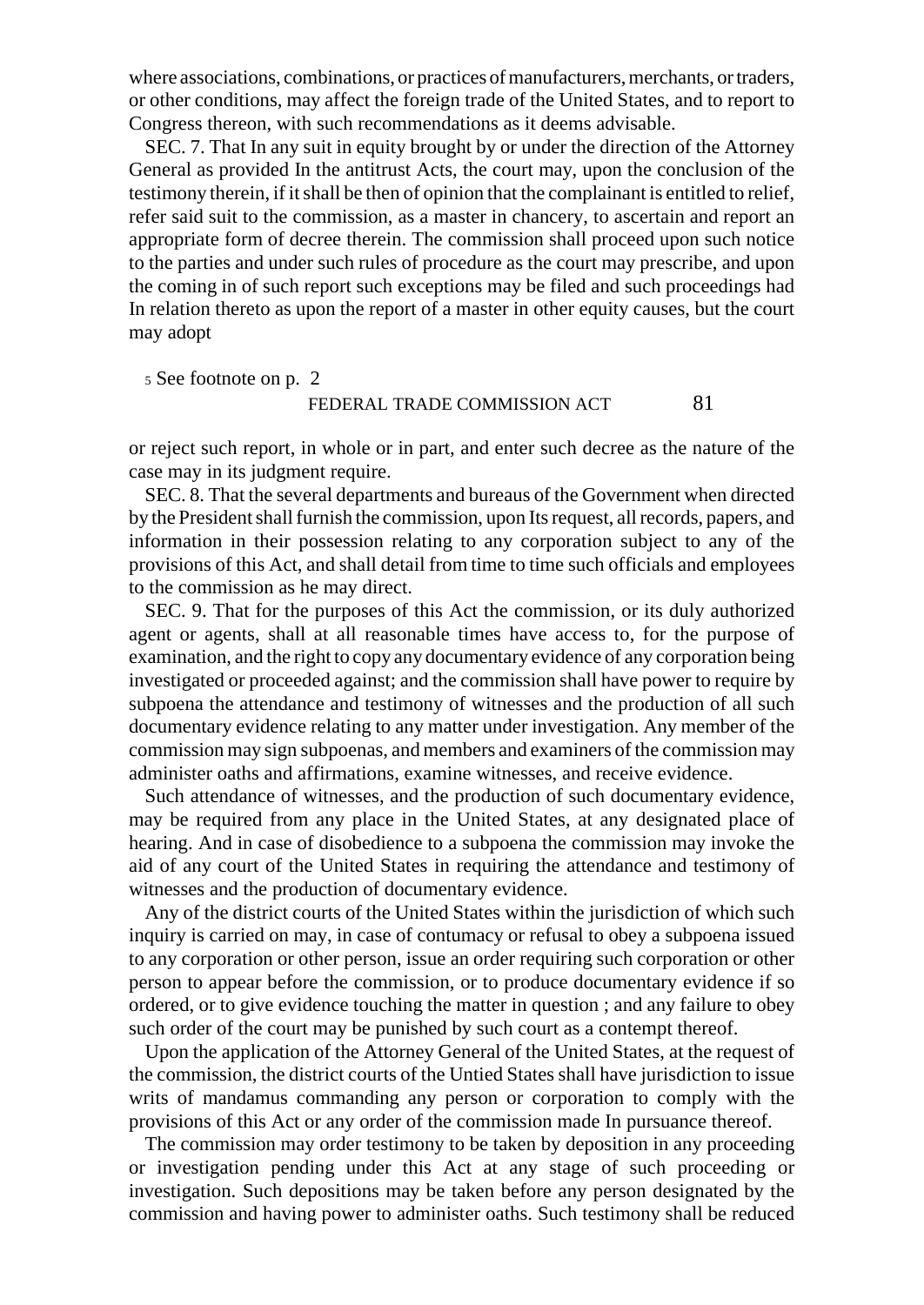to writing by the person taking the deposition, or under his direction, and shall then be subscribed by the deponent. Any person may be compelled to appear and depose and to produce documentary evidence in the same manner as witnesses may be compelled to appear and testify and produce documentary evidence before the commission as hereinbefore provided.

Witnesses summoned before the commission shall be paid the same fees and mileage that are paid witnesses in the courts of the United States, and witnesses whose depositions are taken, and the persons taking the same shall severally be entitled to the same fees as are paid for like services in the courts of the United States.

No person shall be excused from attending and testifying or from producing documentary evidence before the commission or in obedience to the subpoena of the commission on the ground or for the reason that the testimony or evidence, documentary or otherwise, required of him may tend to criminate him or subject him to a penalty or forfeiture. But no natural person shall be prosecuted or subjected to any penalty or forfeiture for or on account of any transaction, matter, or thing concerning which he may testify, or produce evidence, documentary or otherwise, before the commission in obedience to a subpoena issued by it ; *Provided,* That no natural person so testifying shall be exempt from prosecution and punishment for perjury committed in so testifying.

Sec. 10. That any person who shall neglect or refuse to attend and testify, or to answer any lawful inquiry, or to produce documentary evidence, if in his power to do so, in obedience to the subpoena or lawful requirement of the commission, shall be guilty of an offense and upon conviction thereof by a court of competent jurisdiction shall be punished by a fine of not less than \$1,000 nor more than \$5,000, or by imprisonment for not more than one year, or by both such fine and imprisonment.

Any person who shall willfully make, or cause to be made, any false entry or statement of fact in any report required to be made under this Act, or who shall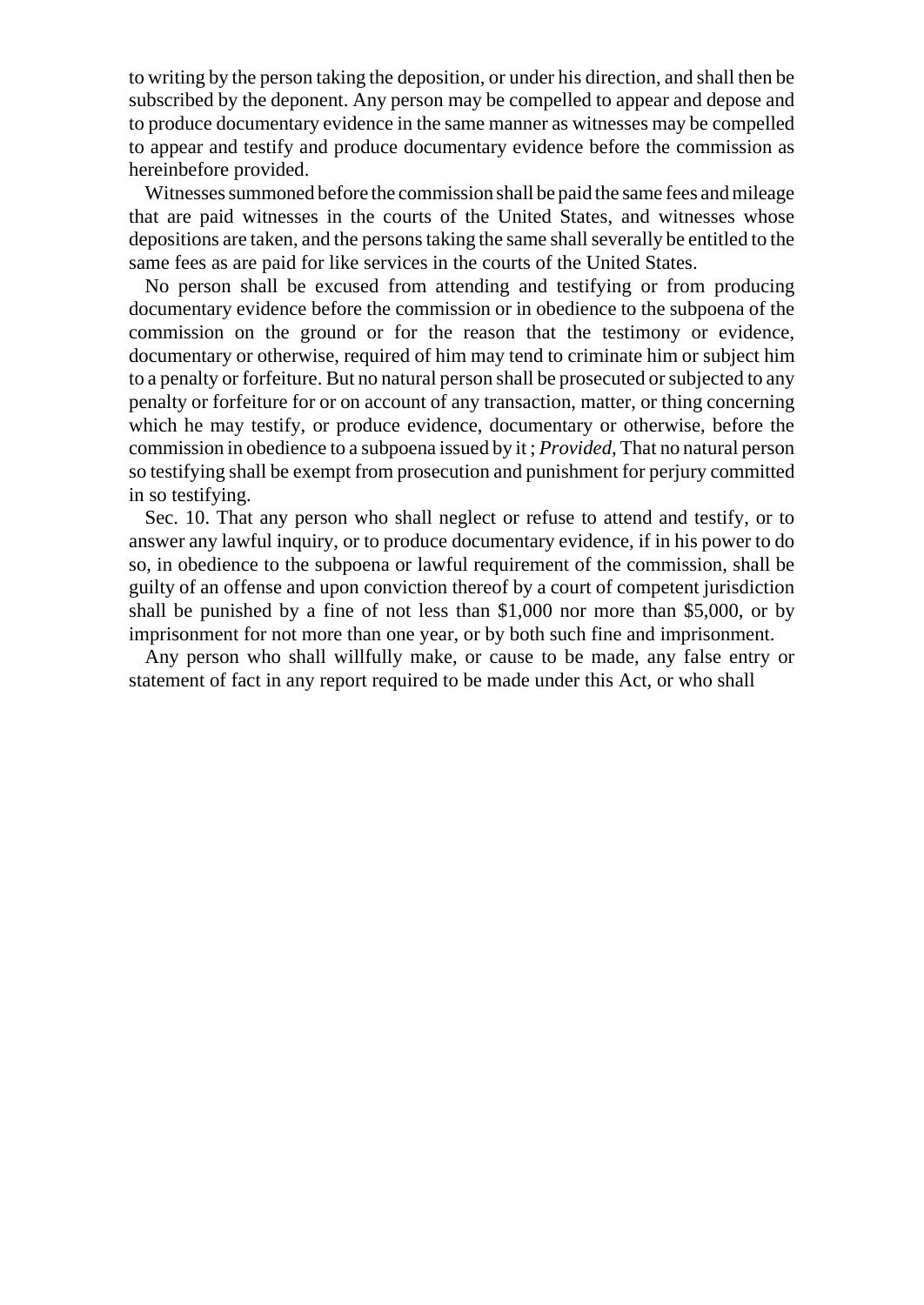### 82 ANNUAL REPORT OF THE FEDERAL TRADE COMMISSION, 1946

willfully make, or cause to be made, any false entry in any account, record, or memorandum kept by any corporation subject to this Act, or who shall willfully neglect or fail to make, or cause to be made, full, true, and correct entries in such accounts, records, or memoranda of all facts and transactions appertaining to the business of such corporation, or who shall willfully remove out of the jurisdiction of the United States, or willfully mutilate, alter, or by any other means falsify any documentary evidence of such corporation, or who shall willfully refuse to submit to the commission or to any of its authorized agents, for the purpose of inspection and taking copies, any documentary evidence of such corporation in his possession or within his control, shall be deemed guilty of an offense against the United States, and shall be subject, upon conviction in any court of the United States of competent jurisdiction, to a fine of not less than \$1,000 nor more than \$5,000 or to imprisonment for a term of not more than three years, or to both such fine and imprisonment.

If any corporation required by this Act to file any annual or special report shall fail so to do within the time fixed by the commission for filing the same, and such failure shall continue for thirty days after notice of such default, the corporation shall forfeit to the United States the sum of \$100 for each and every day of the continuance of such failure, which forfeiture shall be payable into the Treasury of the United States, and shall be recoverable in a civil suit in the name of the United States brought in the district where the corporation has its principal office or in any district in which itshall do business. It shall be the duty of the various district attorneys, under the direction of the Attorney General of the United States, to prosecute for the recovery of forfeitures. The costs and expenses of such prosecution shall be paid out of the appropriation for the expenses of the courts of the United States.

Any officer or employee of the commission who shall make public any information obtained by the commission without its authority, unless directed by a court, shall be deemed guilty of a misdemeanor, and, upon conviction thereof, shall be punished by a fine not exceeding \$5,000, or by imprisonment not exceeding one year, or by fine and imprisonment, in the discretion of the court.

SEC. 11. Nothing contained in this Act shall be construed to prevent or interfere with the enforcement of the provisions of the antitrust Acts or the Acts to regulate commerce, nor shall anything contained in the Act be construed to alter, modify, or repeal the said antitrust Acts or the Acts to regulate commerce or any part or parts thereof.

SEC. 12. (a) It shall be unlawful for any person, partnership, or corporation to disseminate, or cause to be disseminated, any false advertisement--

(l) By United States mails, or in commerce by any means, for the purpose of inducing, or which is likely to induce, directly or indirectly, the purchase of food, drugs, devices, or cosmetics ; or

(2) By any means, for the purposes of inducing, or which is likely to induce directly or indirectly, the purchase in commerce of food, drugs, devices, or cosmetics.

(b) The dissemination or the causing to be disseminated of any false advertisement within the provisions of subsection (a) of this section shall be an unfair or deceptive act or practice in commerce within the meaning of section 5.

SEC. 13. (a) Whenever the Commission has reason to believe--

(l) that any person, partnership, or corporation is engaged in, or is about to engage in, the dissemination or the causing of the dissemination of any advertisement in violation of section 12, and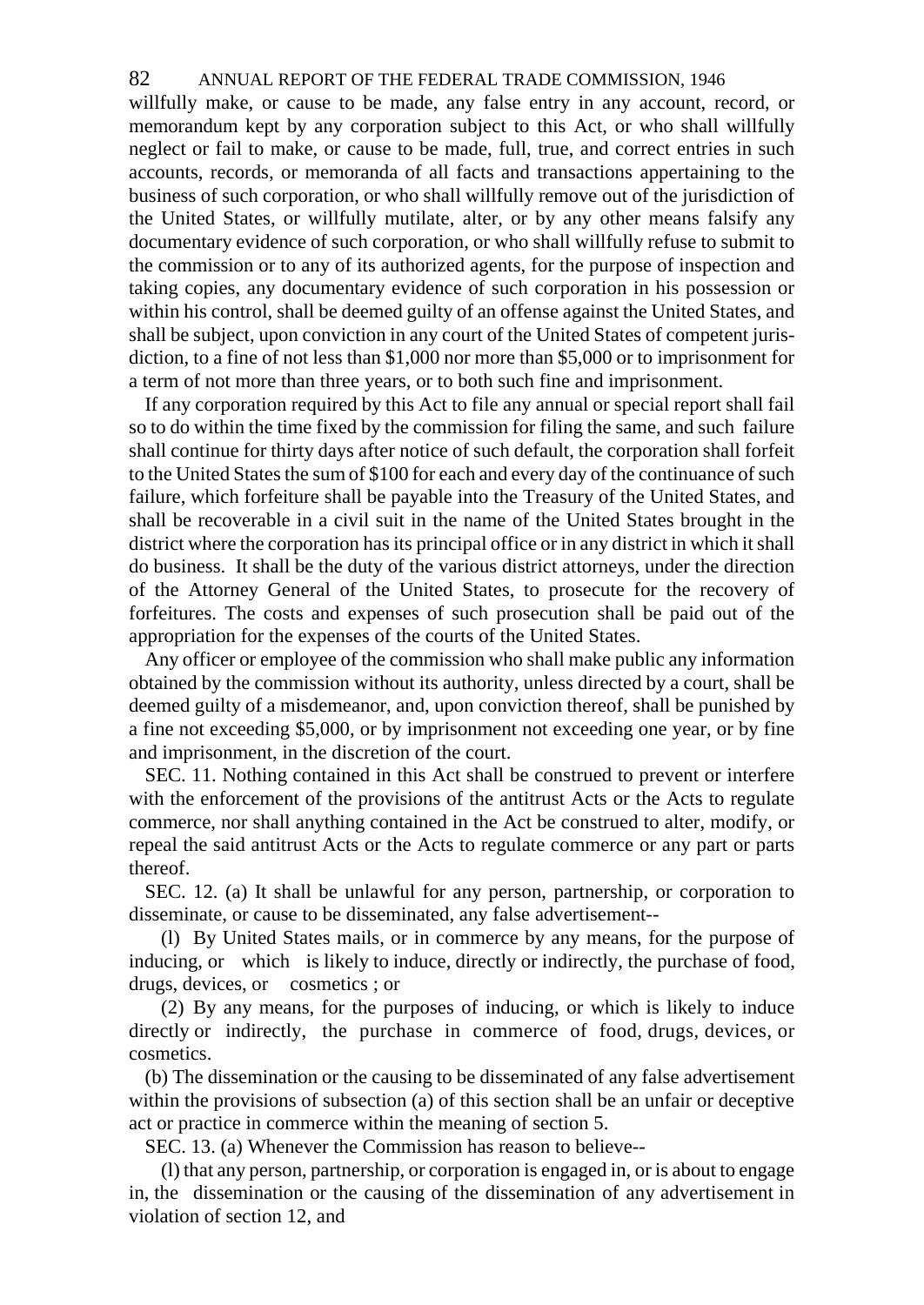(2) that the enjoining thereof pending the issuance of a complaint by the Commission under section 5, and until such complaint is dismissed by the Commission or set aside by the court on review, or the order of the Commission to cease and desist made thereon has become final within the meaning of section 5, would be to the interest of the public,

the Commission by any of its attorneys designated by it for such purpose may bring suit in a district court of the United States or In the United States court of any Territory, to enjoin the dissemination or the causing of the dissemination of such advertisement. Upon proper showing a temporary injunction or restraining order shall be granted without bond. Any such suit shall be brought in the district in which such person, partnership, or corporation resides or transacts business.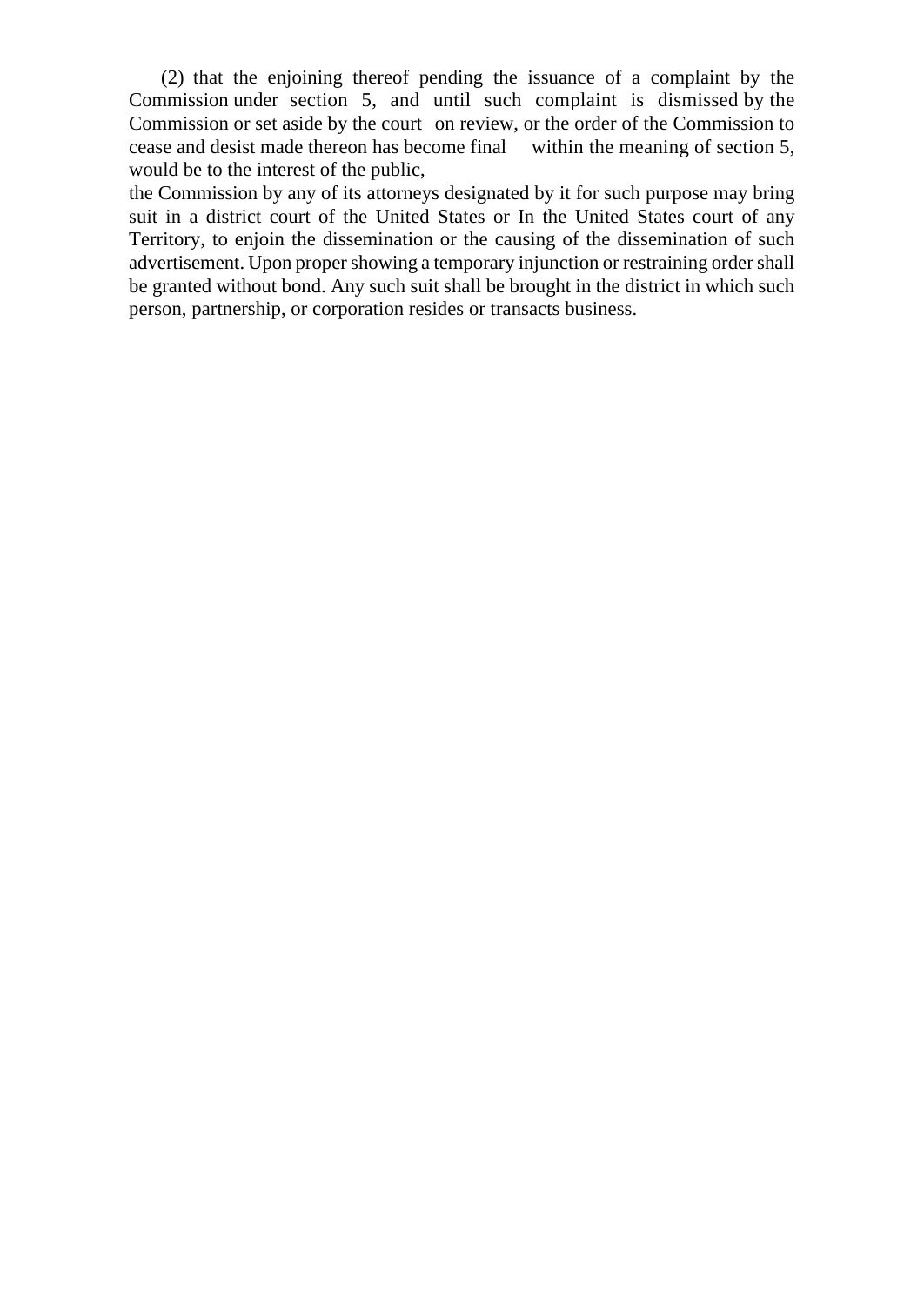(b) Whenever it appears to the satisfaction of the court in the case of a news-paper, magazine, periodical, or other publication, published at regular intervals--

(l) that restraining the dissemination of a false advertisement in any particular issue of such publication would delay the delivery of such issue after the regular time therefor, and

(2) that such delay would be due to the method by which the manufacture and distribution of such publication is customarily conducted by the publisher in accordancewith sound business practice, and not to any method or device adopted for the evasion of this section or to prevent or delay the issuance of an injunction or restraining order with respect to such false advertisement or any other advertisement. the court shall exclude such Issue from the operation of the restraining order or injunction.

Sec. 14.  $\epsilon$  (a) Any person, partnership, or corporation who violates any provision of section 12 (a) shall, if the use of the commodity advertised may be injurious to health because of results from such use under the conditions prescribed in the advertisement thereof, or under such conditions as are customary or usual, or if such violation is with intent to defraud or mislead, be guilty of a misdemeanor, and upon conviction shall be punished by a fine of not more than \$5,000 or by imprisonment for not more than six months, or by both such fine and imprisonment ; except that if the conviction is for a violation committed after a first conviction ofsuch person, partnership, or corporation, for any violation of such section, punishment shall be by a fine of not more than \$10,000 or by imprisonment for not more than one year, or by both such fine and imprisonment : *Provided,* That for the purposes of this section meats and meat food products duly inspected, marked, and labeled In accordance with rules and regulations issued under the Meat Inspection Act approved March 4, 1907, as amended, shall be conclusively presumed not injurious to health at the time the same leave official "establishments."

(b) No publisher, radio-broadcast licensee, or agency or medium for the dissemination of advertising, except the manufacturer, packer, distributor, orseller of the commodity to which the false advertisement relates, shall be liable under this section by reason of the dissemination by him of any false advertisement, unless he has refused on the request or the Commission, to furnish the Commission the name and post-office address of the manufacturer, packer, distributor, seller, or advertising agency, residing in the United States, who caused him to disseminate such advertisement. No advertising agency shall be liable under this section by reason of the causing by it of the dissemination of any false advertisement, unless it has refused, on the request of theCommission, to furnish theCommission the name and post-office address of the manufacturer, packer, distributor, or seller, residing in the United States, who caused it to cause the dissemination of such advertisement.

SEC. 15. For the purposes of section 12, 13, and 14--

(a) The term "false advertisement" means an advertisement, other than labeling, which is misleading in a material respect ; and In determining whether any advertisement Is misleading, there shall be taken into account (among other things) not only representations made or suggested by statement, word, design, device, sound, or any combination thereof, but also the extent to which the advertisement fails to reveal facts material in the light of such representations or material with respect to consequences which may result from the use of the commodity to which the advertisement relates under the conditions prescribed in said advertisement or, under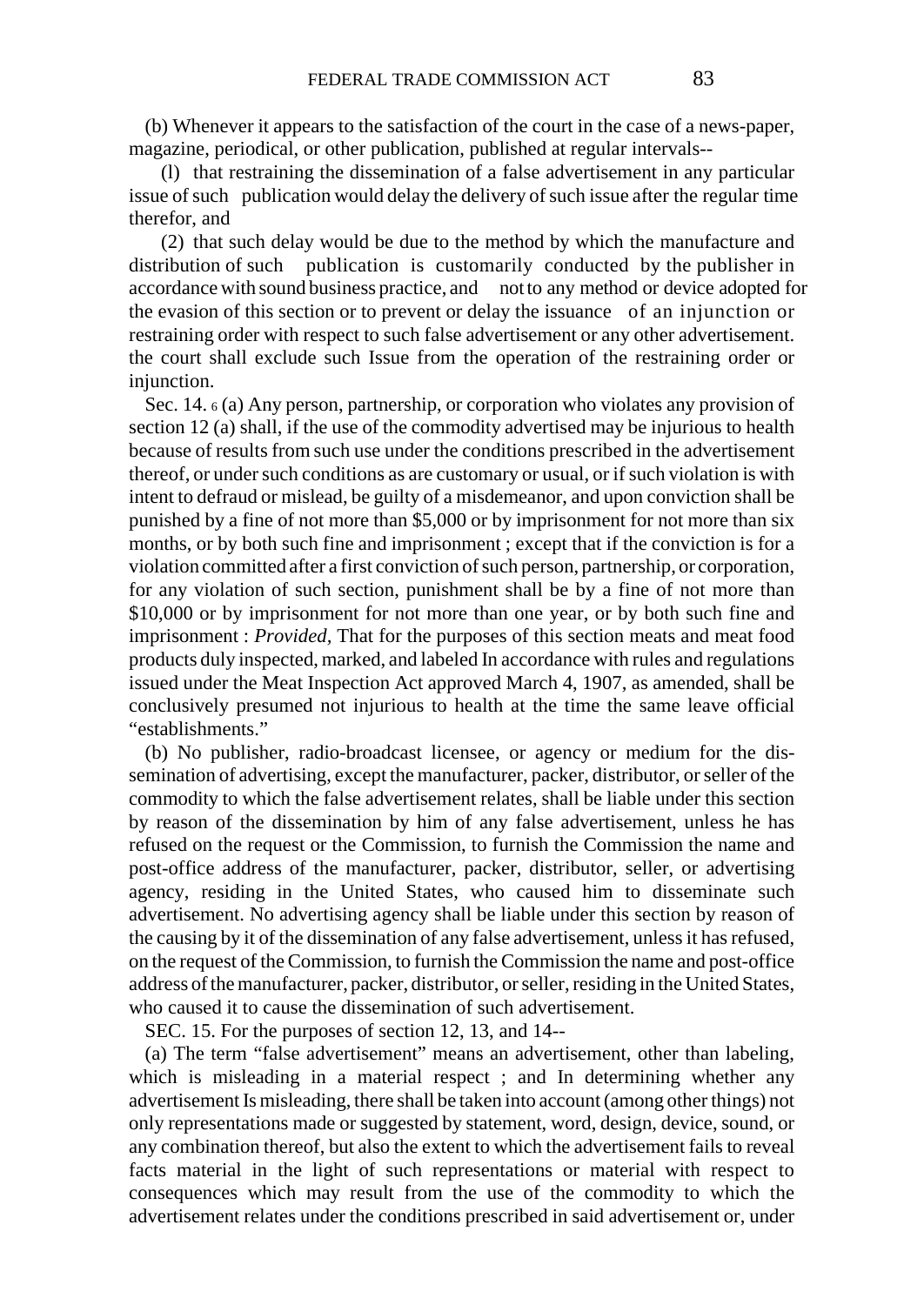such conditions as are customary or usual. No advertisement of a drug shall be deemed to be false If it is disseminated only to members of the medical profession, contains no false representations of a material fact, and includes, or is accompanied in each instance by truthful disclosure of, the formula showing quantitatively each ingredient of such drug.

(b) The term "food" means (l) articles used for food or drink for man or other animals, (2) chewing gum, and (3) articles used for components of any such article.

(c) The term "drug" 'means (l) articles recognized In the official United States Pharmacopoeia, official Homeopathic Pharmacopoeia of the United States,

<sup>6</sup> Section 5 (b) of the amending Act of 1938 provides :

"Sec. 5 (b) Section 14 of the Federal Trade Commission Act, added to such act by section 4 of this act, shall take effect on the expiration of sixty days after the date of the enactment of this act."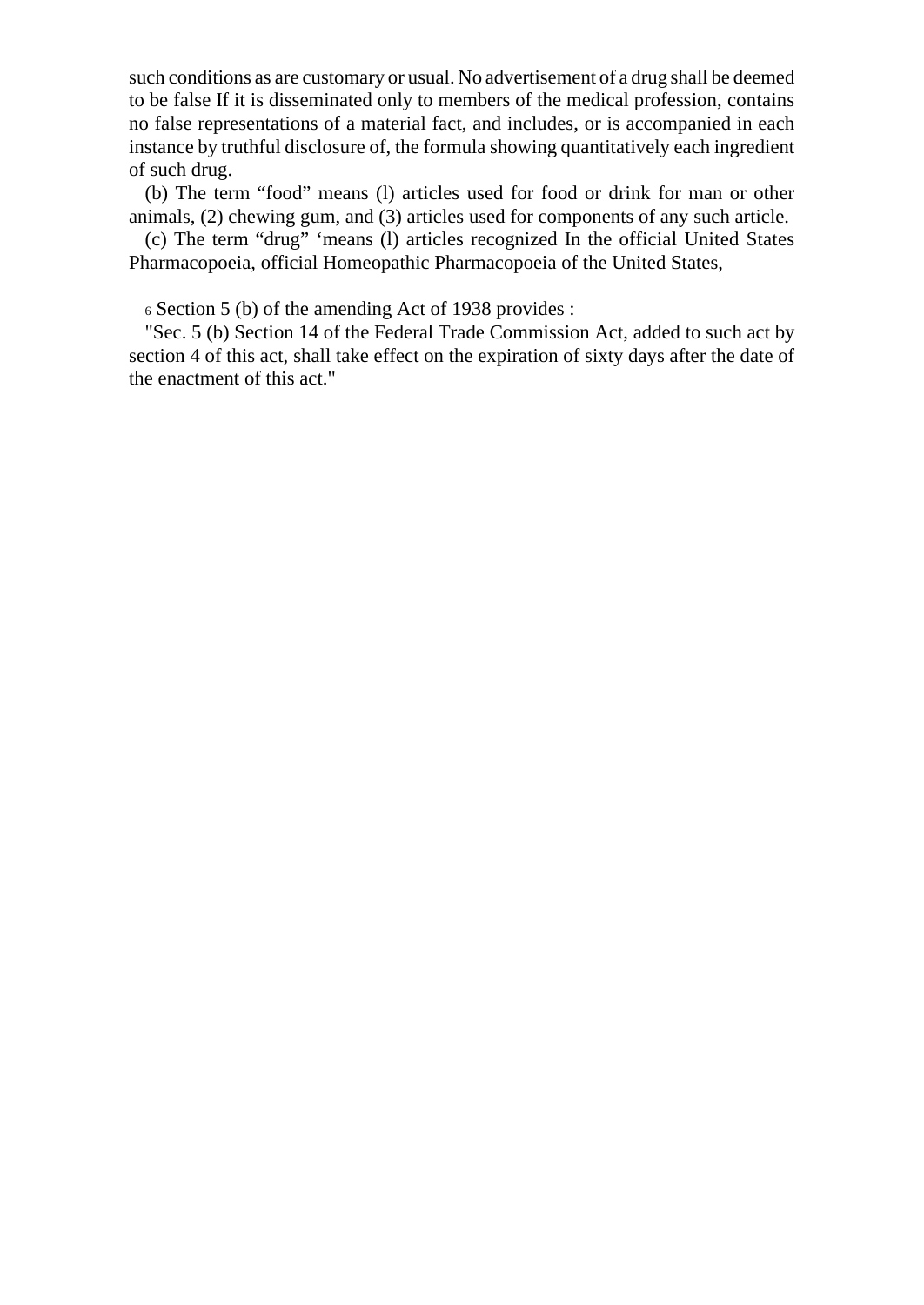## 84 ANNUAL REPORT OF THE FEDERAL TRADE COMMISSION, 1946

or official National Formulary, or any supplement to any of them ; and (2) articles Intended for use In the diagnosis, cure, mitigation, treatment, or prevention of disease in man or other animals ; and (3) articles (other than food) intended to affect the structure or any function of the body of man or other animals ; and (4) articles intended for use as a component of any article specified in clause (l), (2) , or (3); but does not Include devices or their components, parts, or accessories.

(d) The term "device" (except when used In subsection (a) of this section) means instruments, apparatus, and contrivances, including their parts and accessories, intended (l) for use In the diagnosis, cure, mitigation, treatment, or prevention of disease in man or other animals ; or (2) to affect the structure or any function of the body of man or other animals.

(e) The term "cosmetic" means (l) articles to be rubbed, poured, sprinkled, or sprayed on, introduced into, or otherwise applied to the human body or any part thereof intended for cleansing, beautifying, promoting attractiveness, or altering the appearance, and (2) articles intended for use as a component of any such articles; except that such term shall not include soap.

Sec. 16. Whenever the Federal Trade Commission has reason to believe that any person, partnership, or corporation is liable to a penalty under section 14 or under subsection (I) of section 5, it shall certify the facts to the Attorney General, whose duty it shall be to cause appropriate proceedings to be brought for the enforcement of the provisions of such section or subsection.

SEC. 17. If any provision of this Act, or the application thereof to any person, partnership, corporation, or circumstance, Is held invalid, the remainder of the Act and the application of such provision to any other person, partnership, corporation, or circumstance shall not be affected thereby.

SEC. 18. This Act may be cited as the "Federal Trade Commission Act." Original act approved September 26, 1914.

Amended act approved March 21, 1938.

### **OTHER ACTS ADMINISTERED BY THE COMMISSION**

In addition to the Federal Trade Commission Act, the Commission also administers section 2 of the Clayton Act (15 U.S. C., sec. 13), as amended by the Robinson-Patman Anti-discrimination Act, and sections 3, 7, and 8 of the Clayton Act (15 U.S. C., secs. 14, 18, and 19); the Export Trade Act (15 U.S. C., secs. 61-65) ; the Wool Products Labeling Act (15 U. S. C., sec. 68); and certain sections of the Trade-Mark Act of 1946 (15 U.S. C., secs. 1051-1072, 1091-1096, and 1111-1127).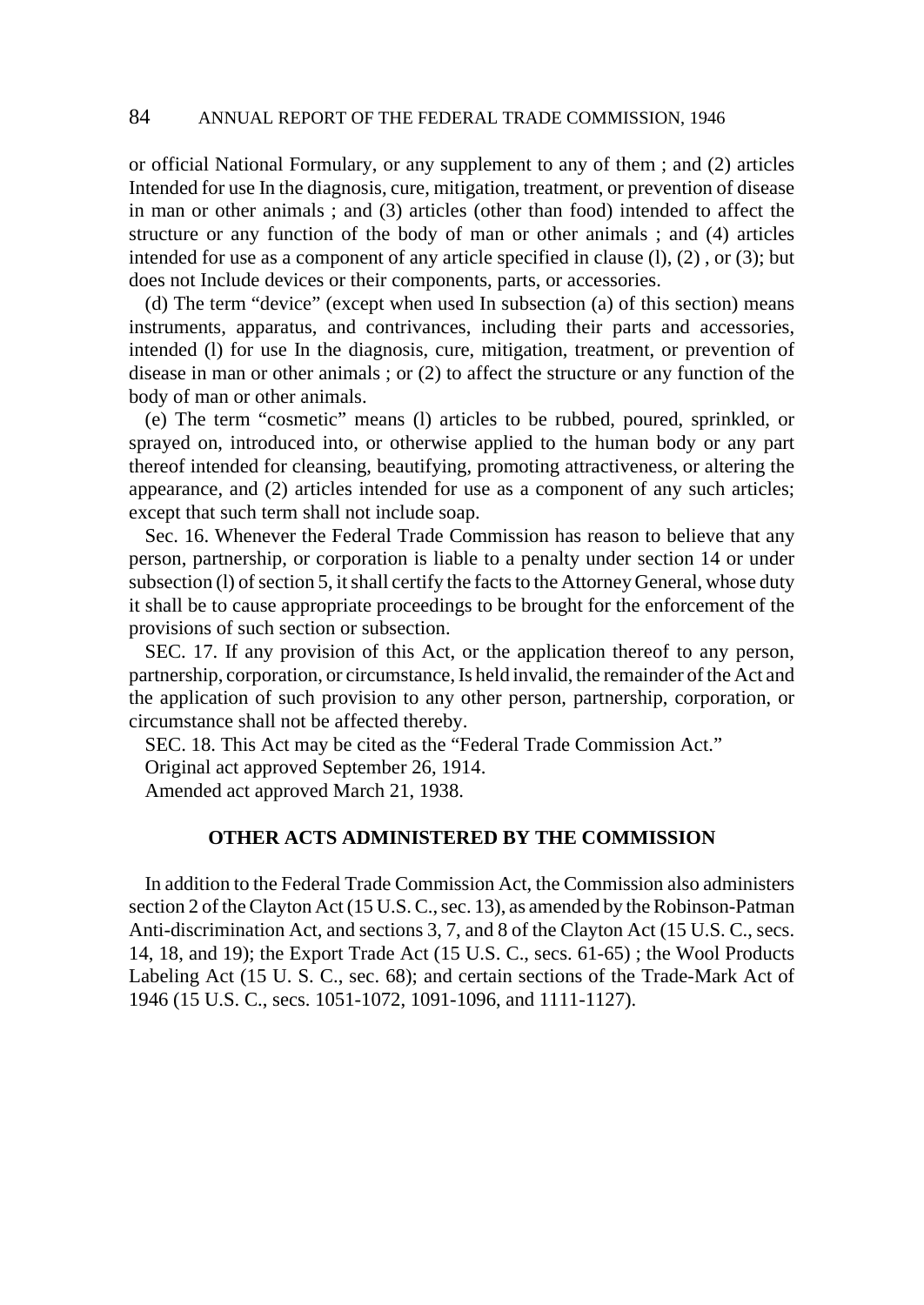## **RULES OF PRACTICE**

### **RULE I. THE COMMISSION** <sup>1</sup>

*Offices*.--The principal office of the Commission is at Washington, D. C.

All communications to the Commission must be addressed to Federal Trade Commission, Washington 25, D. C., unless otherwise specifically directed.

Branch Offices are maintained at New York, Chicago, San Francisco, Seattle, and New Orleans.

Their addresses are: Federal Trade Commission, Room 501, 45 Broadway, New York , N. Y.; Federal Trade Commission, 1118 New Post Office Building, 433 West Van Buren Street,Chicago, Ill.; Federal Trade Commission, Federal Office Building, Room 133, Civic Center, San Francisco, Calif.; Federal Trade Commission, 447 Federal Office Building, Seattle, Wash.; Federal Trade Commission, Room 652, Federal Office Building, 600 South Street, New Orleans, La.

*Hours.-*-Offices are open on each business day from 8: 30 a. m. to 5 p. m.

*Sessions.-*-The Commission may meet and exercise all its powers at any place, and may, by one or more of its members, or by such examiners as it may designate, prosecute any inquiry necessary to its duties in any part of the United States.

Sessions of the Commission for hearings will be held as ordered by the Commission.

Sessions of the Commission for the purpose of making orders and for transaction of other business unless otherwise ordered will be held at the principal office of the Commission at Pennsylvania Avenue at Sixth Street, Washington, D. C., on each business day at 10 a. m.

*Quorum.--A* majority of the members of the Commission shall constitute a quorum for the transaction of business.

*Public information.--All* requests, whether for information or otherwise, and submittals shall be addressed to the principal office of the Commission.

### **RULE II. THE SECRETARY**

The Secretary is the executive officer of the Commission and shall have the legal custody of its seal, papers, records, and property; and all orders of the Commission shall be signed by the Secretary or such other person as may be authorized by the Commission.

## **RULE III. HEARINGS ON INVESTIGATIONAL**

Hearings on investigations other than those arising from formal complaints issued by the Commission may be referred to a Commis-

<sup>1</sup> A separate statement as to the organization and the formation of the various divisions of the Federal Trade Commission and as to the general course and method by which those functions are channeled and determined, in compliance with section 3 (a) of the Administrative Procedure Act, was published in the Federal Register on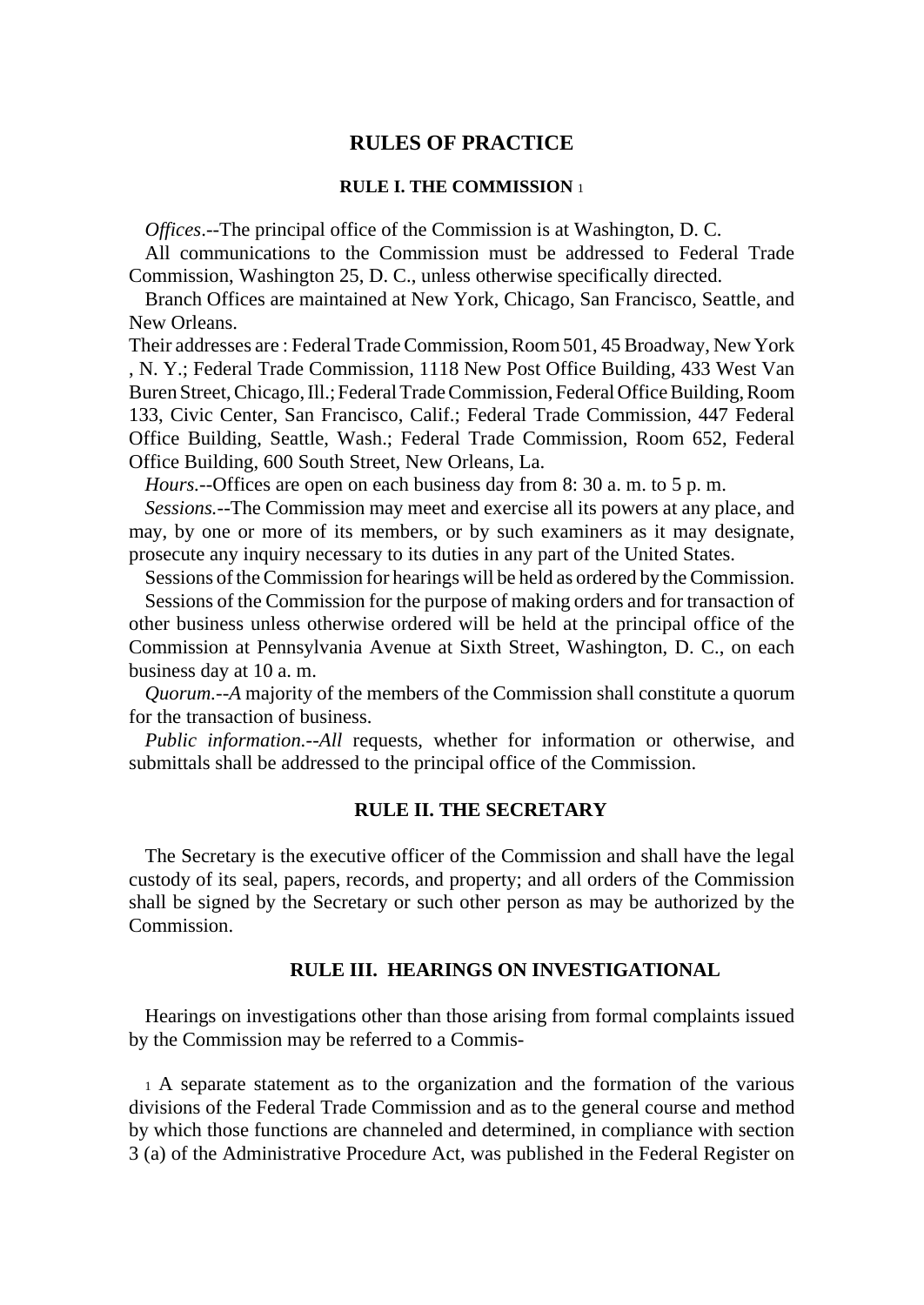September 11, 1946. 85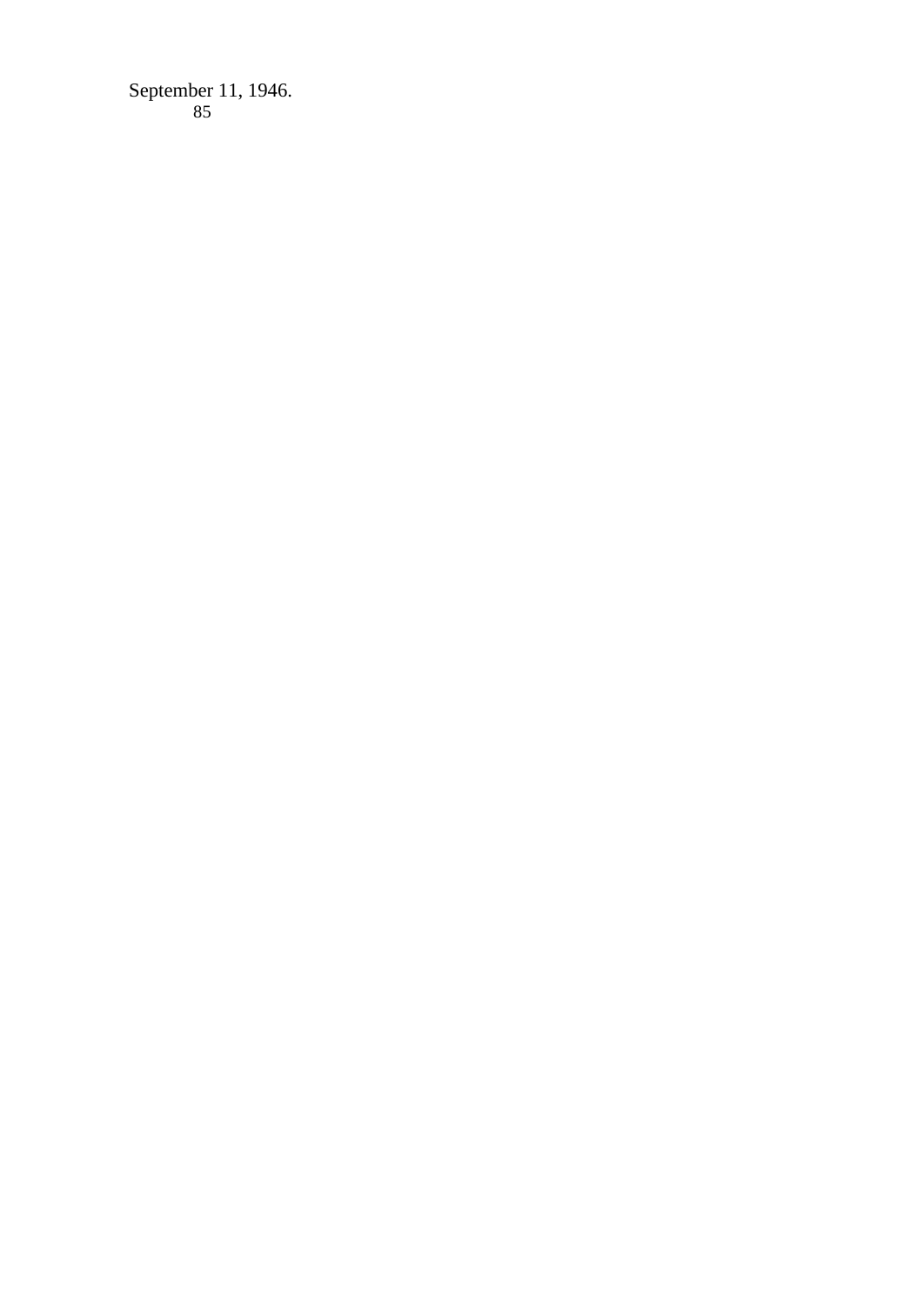### 86 ANNUAL REPORT OF THE FEDERAL TRADE COMMISSION

sioner or other designated representative of the commission for conducting conferences or hearings on submitted subjects, giving timely and reasonable notice of time and place thereof, and making such reports thereon as the Commission may direct.

Every person compelled to submit data or evidence shall be entitled to retain or, on payment of lawfully prescribed costs, procure a copy or transcript of thereof, except that in a non-public investigatory proceeding the witness may for good cause be limited to inspection of the official of his testimony.

### **RULE IV. APPLICATIONS FOR COMPLAINT**

Any person, partnership, corporation, or association may apply to the Commission to institute a proceeding in respect to any violation of law over which the Commission has jurisdiction.

Such application for complaint shall be in writing, signed by or in behalf of the applicant, and shall contain a short and simple statement of the facts constituting the alleged violation of law and the name and address of the applicant and of the party complained of.

### **RULE V. COMPLAINTS**

Whenever the Commission shall have reason to believe that there is a violation of law over which the Commission has jurisdiction, and in case of violation of the Federal Trade Commission Act, if it shall appear to the Commission that a proceeding by it in respect thereof would be to the interest of the public, the Commission shall issue and serve upon the proper parties a complaint stating its charges and containing a notice of a hearing upon a day and at the place therein fixed, at least thirty (30) days after the service of said complaint.

### **RULE VI. SERVICE**

Complaints, orders, and other processes of the Commission, and briefsin support of the Complaint, will be served by the secretary of the Commission by registered mail, except when service by other method shall be specifically ordered by the Commission, by registering and mailing a copy thereof addressed to the person, partnership, or corporation to be served at his or its principal office or place of business. When proceeding under the Federal Trade Commission Act service may also be made at the residence of the person, partnership, or corporation to be served.

When service is not accomplished by registered mail complaints, orders, or other processes of the Commission, and briefsin support of the complaint may be served by anyone duly authorized by the Commission, or by any examiner of the Commission,

(a) By delivering a copy of the document to the person to be served, or to a member of the partnership to be served, or to the president, secretary, or other executive officer or a director of the corporation to be served; or

(b) By leaving a copy thereof at the principal office or place of business of such person, partnership, or corporation. When proceeding under the Federal Trade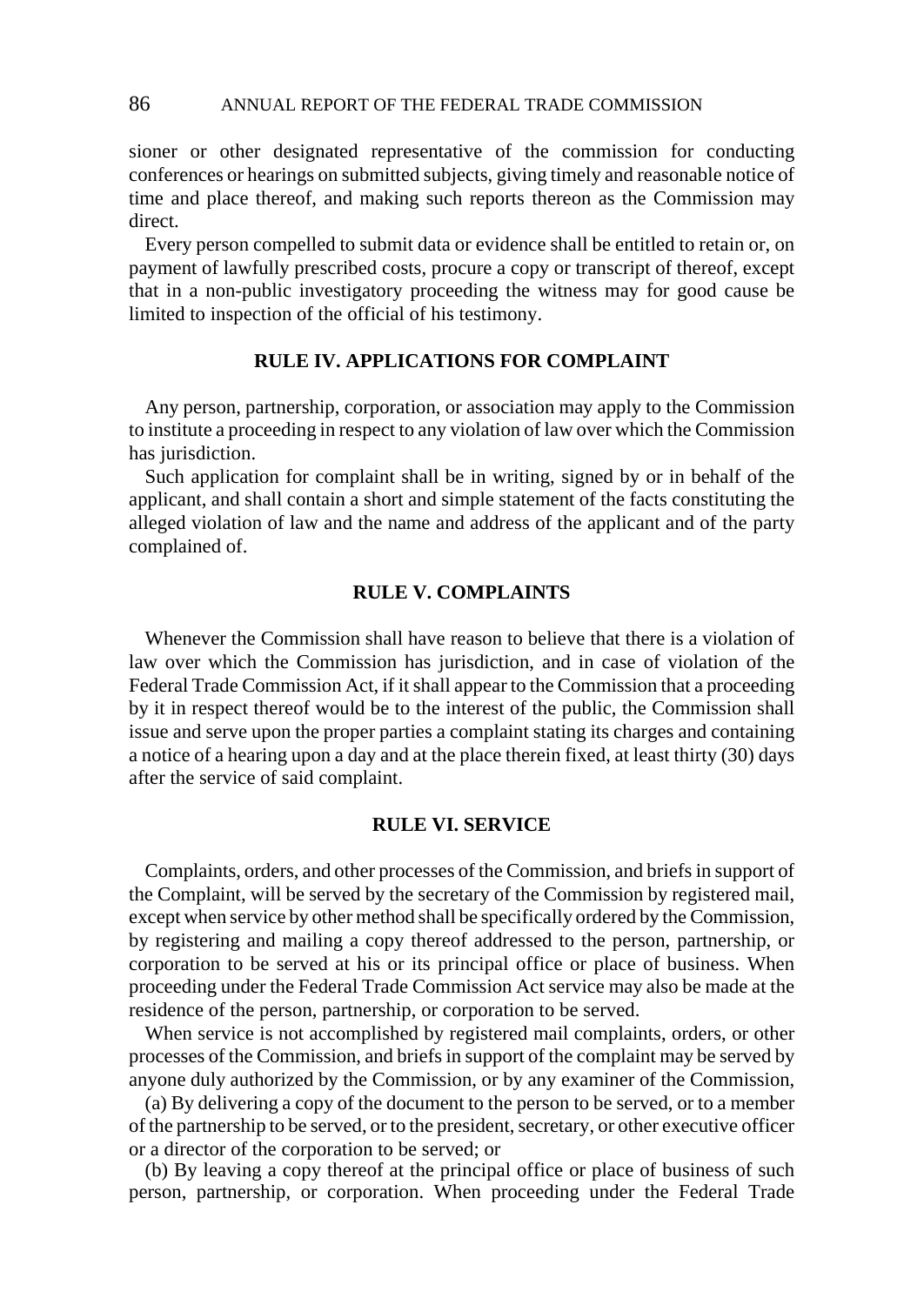Commission Act service may also be made at the residence of the person, partnership, or corporation to be served.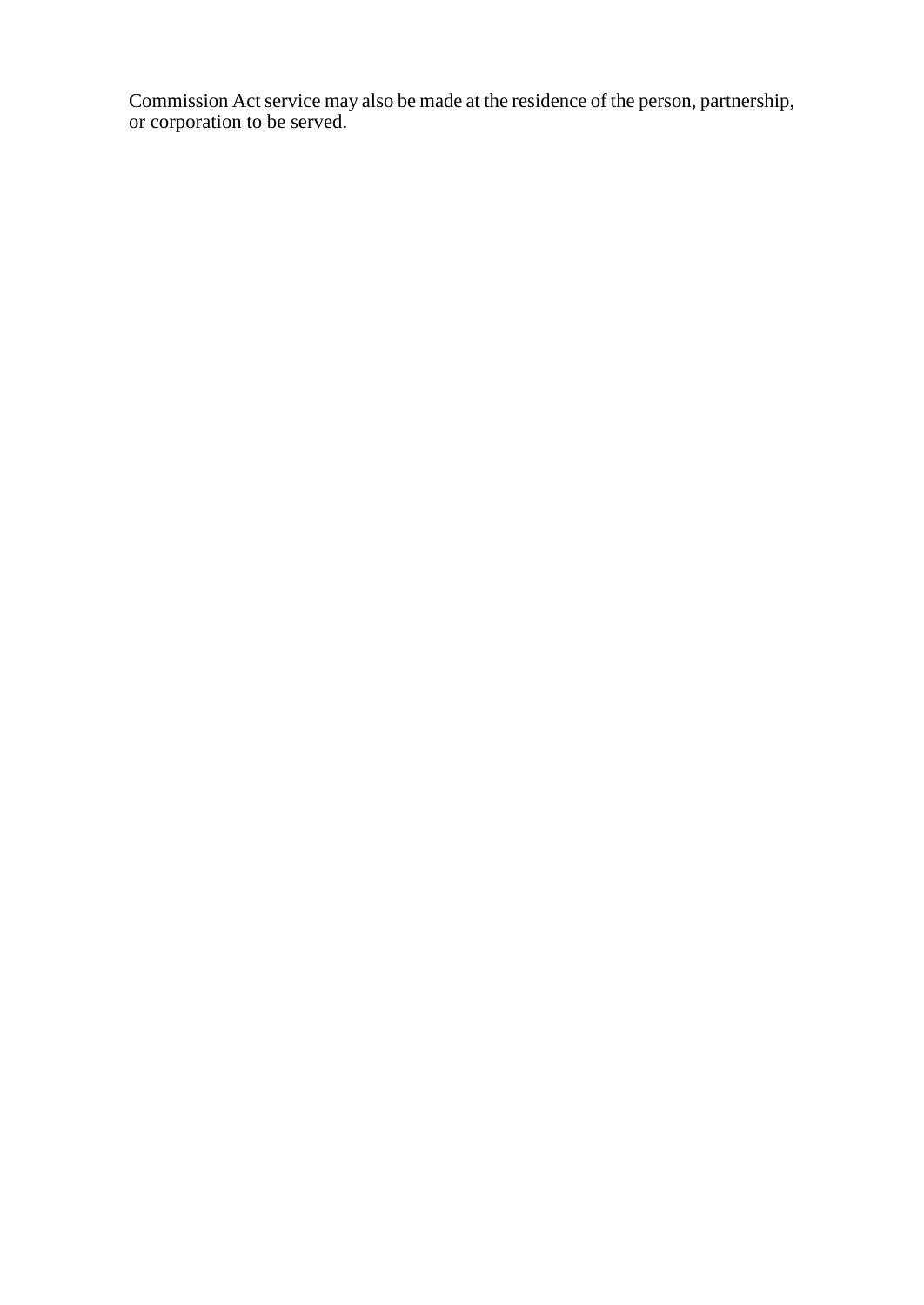The return post-office receipt for said complaint, order, or other process or brief registered and mailed as aforesaid, or the verified return by the person serving such complaint, order, or other process or brief, setting forth the manner of said service, shall be proof of the service of the document.

### **RULE VII. APPEARANCE**

Any individual or member of a partnership which is a party to any proceeding before the Commission may appear for himself, or such partnership upon adequate identification, and a corporation or association may be represented by a bona fide officer of such corporation or association upon a showing of adequate authorization therefor.

A partymay also appear by an attorney at law possessing the requisite qualifications, as hereinafter set forth, to practice before the Commission.

Attorneys at law who are admitted to practice before the Supreme Court of the United States, or the highest court of any State or Territory of the United States, or the United States Court of Appeals for the District of Columbia, or the District Court of the United States for the District of Columbia, may practice before the Commission.

No register of attorneys who may practice before the Commission is maintained. No application for admission to practice before the Commission is required. A written notice of appearance on behalf of a specific party or parties in the particular proceeding should be submitted by attorneys desiring to appear for such specific party or parties, which notice shall contain a statement that the attorney is eligible under the provisions of this rule. Any attorney practicing before the Commission or desiring so to practice may, for good cause shown, be disbarred or suspended from practicing before the Commission, but only after he has been afforded an opportunity to be heard in the matter.

No former officer, examiner, attorney, clerk, or other former employee of this Commission shall appear as attorney or counsel for or represent any party in any proceeding resulting from any investigation, the files of which came to the personal attention of such former officer, examiner, attorney, clerk, or other former employee during the term of his service or employment with the Commission.

## **RULE VIII. ANSWERS**

In case of desire to contest the proceeding the respondent shall, within twenty (20) days from the service of the complaint, file with the Commission an answer to the complaint. Such answershall contain a concise statement of the facts which constitute the ground of defense. Respondent shall specifically admit or deny or explain each of the facts alleged in the complaint, unless respondent is without knowledge, in which case respondent shall so state.

Ten (10) copies of answers shall be furnished. The original of all answers shall be signed in ink, by the respondent or by his attorney at law. Corporations or associations shall file answers through a bona fide officer or by an attorney at law. Answers shall show the office and post-office address of the signer.

Failure of the respondent to file answer within the time above provided and failure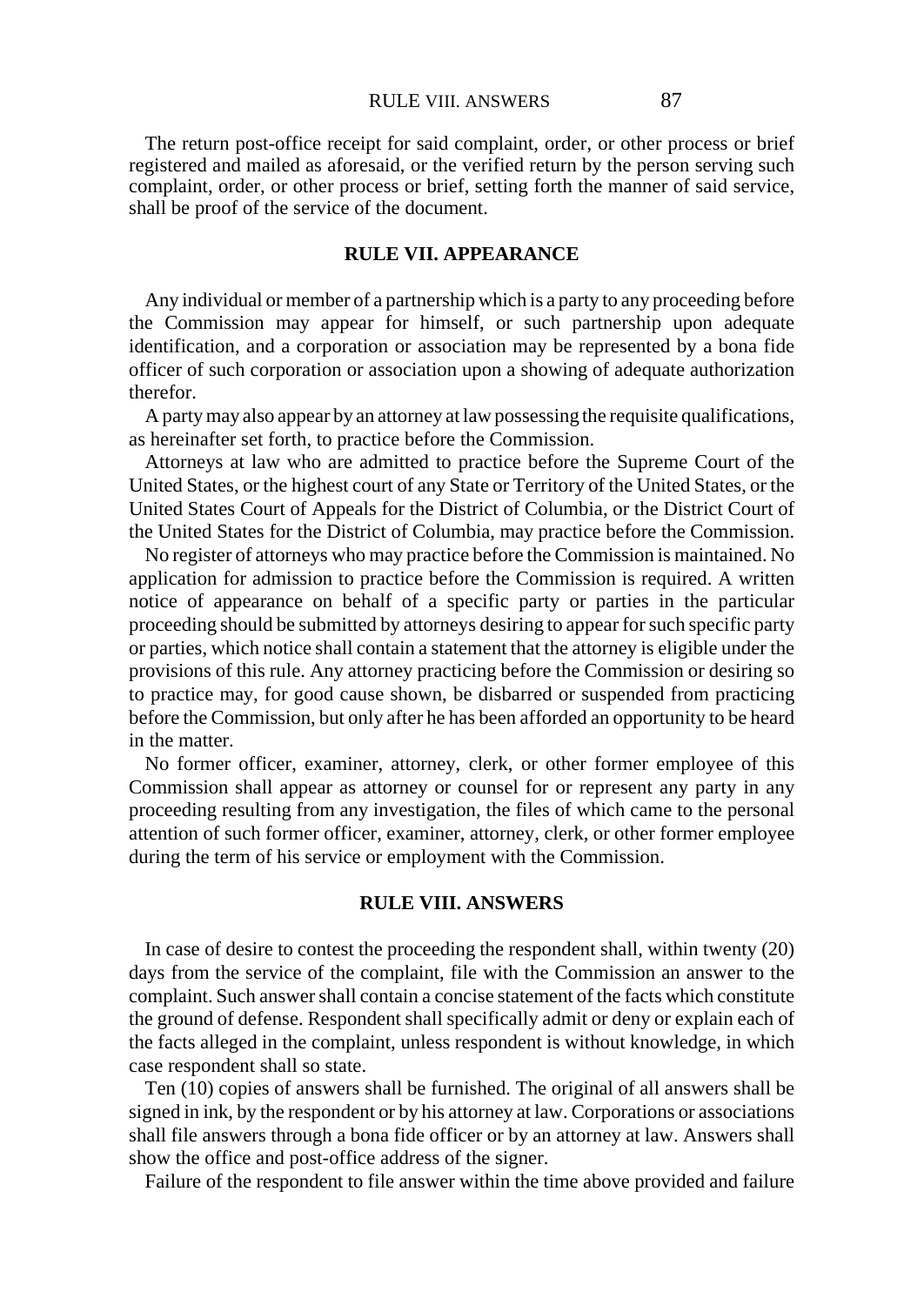to appear at the time and place fixed for hearing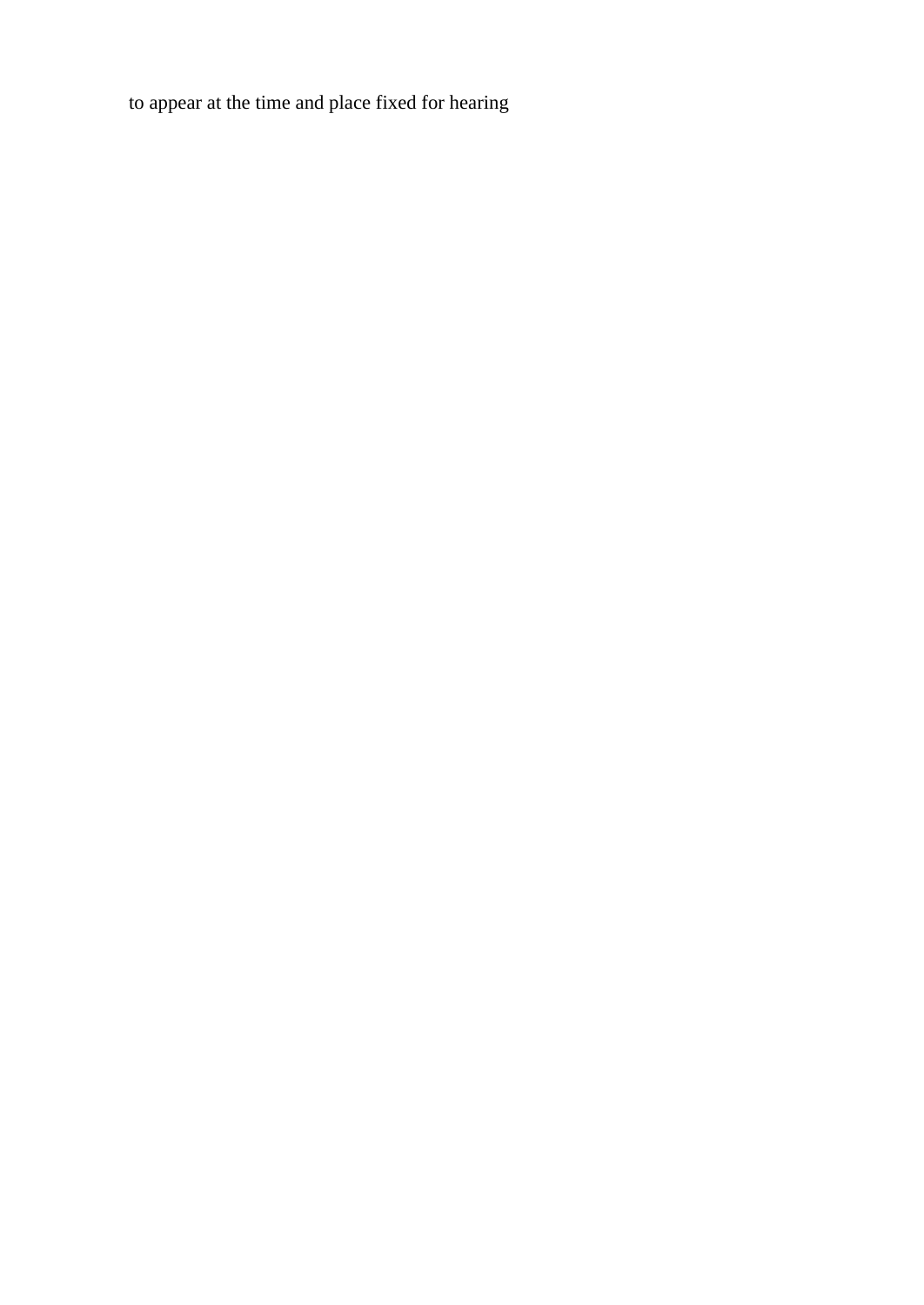shall be deemed to authorize the Commission, without further notice to respondent, to proceed in regular course on the charges set forth in the complaint.

If respondent desires to waive hearing on the allegations of fact set forth in the complaint and not to contest the facts, the answer may consist of a statement that respondent admits all the material allegations of fact charged in the complaint to be true. Respondent by such answer shall be deemed to have waived a hearing on the allegations of fact set forth in said complaint and to have authorized the Commission, without further evidence, or other intervening procedure, to find such facts to be true.

Contemporaneously with the filing of such answer the respondent may give notice in writing that he desires to be heard on the question may give notice in writing that he desires to be heard on the question as to whether the admitted facts constitute the violation of law charged in the complaint. Pursuant to such notice, the respondent my file a brief, directed solely to that question, in accordance with the rule XXIV.

### **RULE IX. INTERVENTION**

So far as the responsible conduct of public business shall permit, any interested person, after leave granted, may appear before the Commission, or its delegated responsible officer, for the presentation, adjustment, or determination of any issue, request, or controversy in any proceeding or in connection with any function of the Commission.

Any person, partnership, corporation, or association desiring to intervene In a contested proceeding shall make application in writing, setting out the grounds on which lie or it claims to be interested

The Commission may, by order, permit intervention by counsel or in person to such extent and upon such terms as it shall deem proper.

### **RULE X. MOTIONS**

Motions before the Commission or the trial examiner shall state briefly the purpose thereof and all supporting affidavits, records, and other papers, except such as have been previously filed, shall be filed with such motions and clearly referred to therein.

Motions in any proceeding before a trial examiner which relate to the introduction or striking of evidence, to matters of procedure, or to any other matters coming within the scope of the trial examiner's authority shall be made to the trial examiner and shall be ruled on by him. All other motions in any proceeding, except as otherwise provided in these rules, shall be addressed to and shall be ruled on by the Commission, but in the case of motions to dismiss for alleged failure of proof based upon testimony taken before a trial examiner, the motion will be referred to the trial examiner for report and recommendation before a ruling is made by the Commission.

Ten (10) copies of all written motions shall be filed with the Commission.

Prompt notice shall be given of the granting or denial, in whole or in part, of any written application, petition, or other request of any interested person made in connection with any formal proceeding. Except in affirming a prior denial or where the denial isself-explanatory, such notice shall be accompanied by a simple statement of grounds.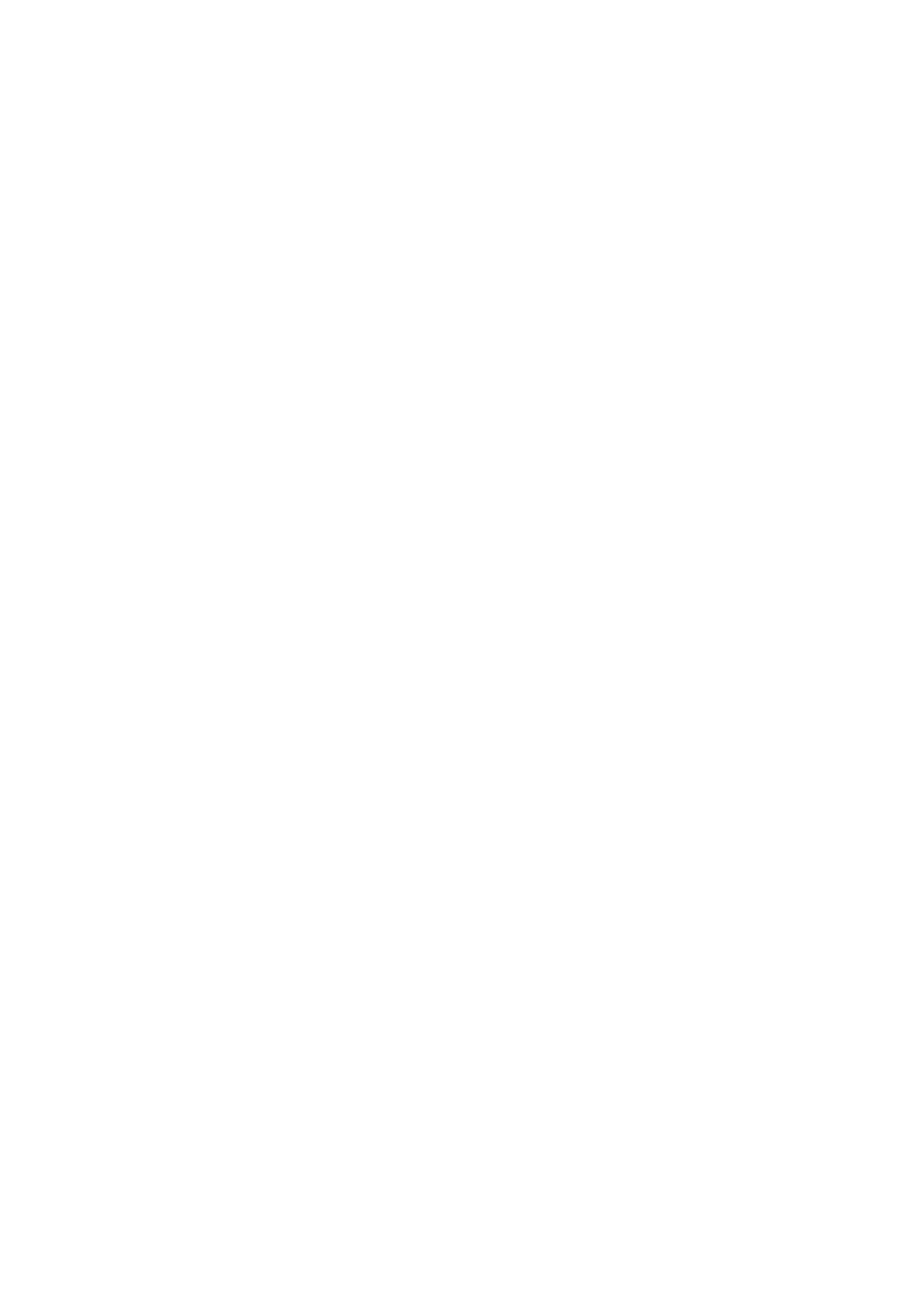## RULE XIII. ADMISSION AS TO FACTS AND DOCUMENTS 89 **RULE XI. CONTINUANCE AND EXTENSION OF TIME**

Except as otherwise expressly provided by law, the Commission, for cause shown, may extend any time limits prescribed in these rules. A hearing before a trial examiner shall begin at the course of the hearing shall be regulated by the trail examiner subject to the provisions of Rule XX.

Applications for continuances and extensions of time should be made prior to the expiration of time prescribed by these rules.

### **RULE XII. DOCUMENTS**

*Filing.--*All documents required to be filed with the Commission in any proceeding shall be filed with the Secretary of the Commission.

*Title.*--Documents shall clearly show the docket number and title of the proceeding. Copies.--Documents, other than correspondence, shall be filed *in triplicate,* except as otherwise specifically required by these rules.

*Form*.--Documents not printed shall be typewritten, on one side of paper only; letter size, eight  $(8)$  inches by ten and one-half  $(10 \frac{1}{2})$  inches; left margin, one and one-half (1 1/2) inches; right margin, one (l) inch.

Documents may be printed, in ten (10) or twelve (12) point type, on good, unglazed paper, of the dimensions and with the margins above specified.

Documents shall be bound at *left side only.*

The originals of all answers, briefs, motions, and other documents shall be signed in ink, by the respondent or his duly authorized attorney. Where the respondent is an individual or a partnership, the originals of said documents shall be signed by said individual or by one of the partners, or by his or its attorney. Where the respondent is a corporation, the originals of said documents shall be signed under the corporate name by a duly authorized official of such corporation, or by its attorney. Where the respondent is an association, the originals of said documents shall be signed under the association name for said association by a duly authorized official of such association, or by its attorney.

One copy of a brief or other document required to be printed shall be signed as the original.

### **RULE XIII. ADMISSION AS TO FACTS AND DOCUMENTS**

At any time after answer has been filed counsel or parties In any controversy may serve upon the opposing side a written request for the admission of the genuineness and authenticity of any relevant documents described in and exhibited with the request or the admission of the truth of any relevant matters of fact set forth in such documents.

Copies of the documents shall be delivered with the request unless copies have already been furnished. Each of the matters on which an admission is so requested shall be deemed admitted unless, within a period designated within the request, not less than ten days after service thereof or within such further time as the Commission or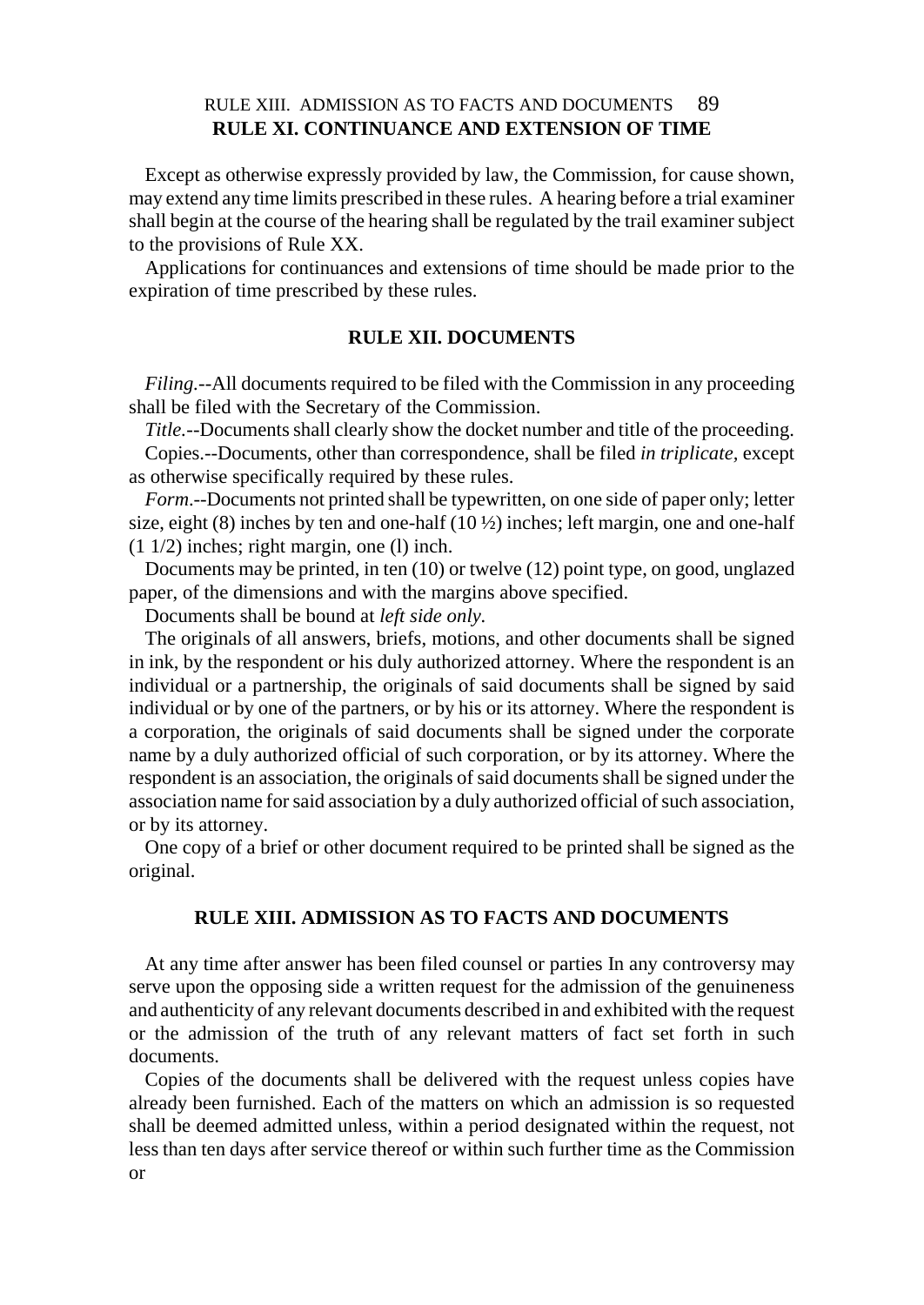the trial examiner may allow on motion and notice, the party so served serves upon the party making the request, a sworn statement either denying specifically the matters of which an admission is requested, or setting forth in detail the reasons why he can neither truthfully admit nor deny those, matters. Service required hereunder may be made upon a respondent either by registering and mailing or by delivering a copy of the documents to be served to the respondent or his attorney, or by leaving a copy at the principal office or place of business of either. Service upon the attorney supporting the complaint may be either by registering and mailing or by delivering a copy of the documents to be served to such attorney.

### **RULE XIV. TRIAL EXAMINERS**

All hearings pursuant to formal complaints shall be presided over by the Commission, a member of the Commission, or by a trial examiner appointed by the Commission and duly qualified as an examiner or hearing officer within the meaning of the Administrative Procedure Act. So far as practicable trial examiners shall be assigned to cases in rotation.

Subject to the published rules of the Commission and within Its authority, officers presiding at hearings shall have the following powers and duties In all cases to which they are assigned by the Commission, to wit:

(1) To administer oaths and affirmations.

(2) To rule upon offers of proof and receive relevant evidence.

(3) To regulate the course of the hearings.

(4) To hold conferences for the settlement or simplification of the Issues by consent of the parties.

(5) To dispose of procedural requests or similar matters.

(6) Within his discretion or upon the direction of the Commission to certify any question of the Commission for its consideration and disposition

(7) To submit to the Commission his recommended findings, conclusions and form of order in accordance with rule XXII.

(8) To take any other action authorized consistent with the law and the rules of the Commission.

Trial examiners shall perform no duties inconsistent with their duties and responsibilities as such. Save to the extent required for the disposition of *ex parte* matters as authorized by law, no trial examiner shall consult any person or party as to any fact in issue unless upon notice and opportunity for all parties to participate.

Trial examiners shall not be responsible to, or subject to the supervision or direction of, any officer, employee, or agent engaged in the performance of investigative or prosecuting functions for the Commission.

The trial examiner is charged with the duty of conducting a fair and impartial hearing and of maintaining order in formand manner consistent with the dignity of the Commission. He will note on the record any disregard by counsel of his rulings on matters of order and procedure and where he deems it necessary shall make special written report thereof to the Commission. In the event that counsel supporting the complaint or counsel for any respondent shall be guilty of disrespectful, disorderly, or contumacious language or conduct in connection with any hearing, the trial examiner may suspend the proceeding and submit to theCommission hisreport thereon, together with his recommendations as to whether any rule should be issued to show cause why such counsel should not be suspended or disbarred pursuant to Rule VII or subjected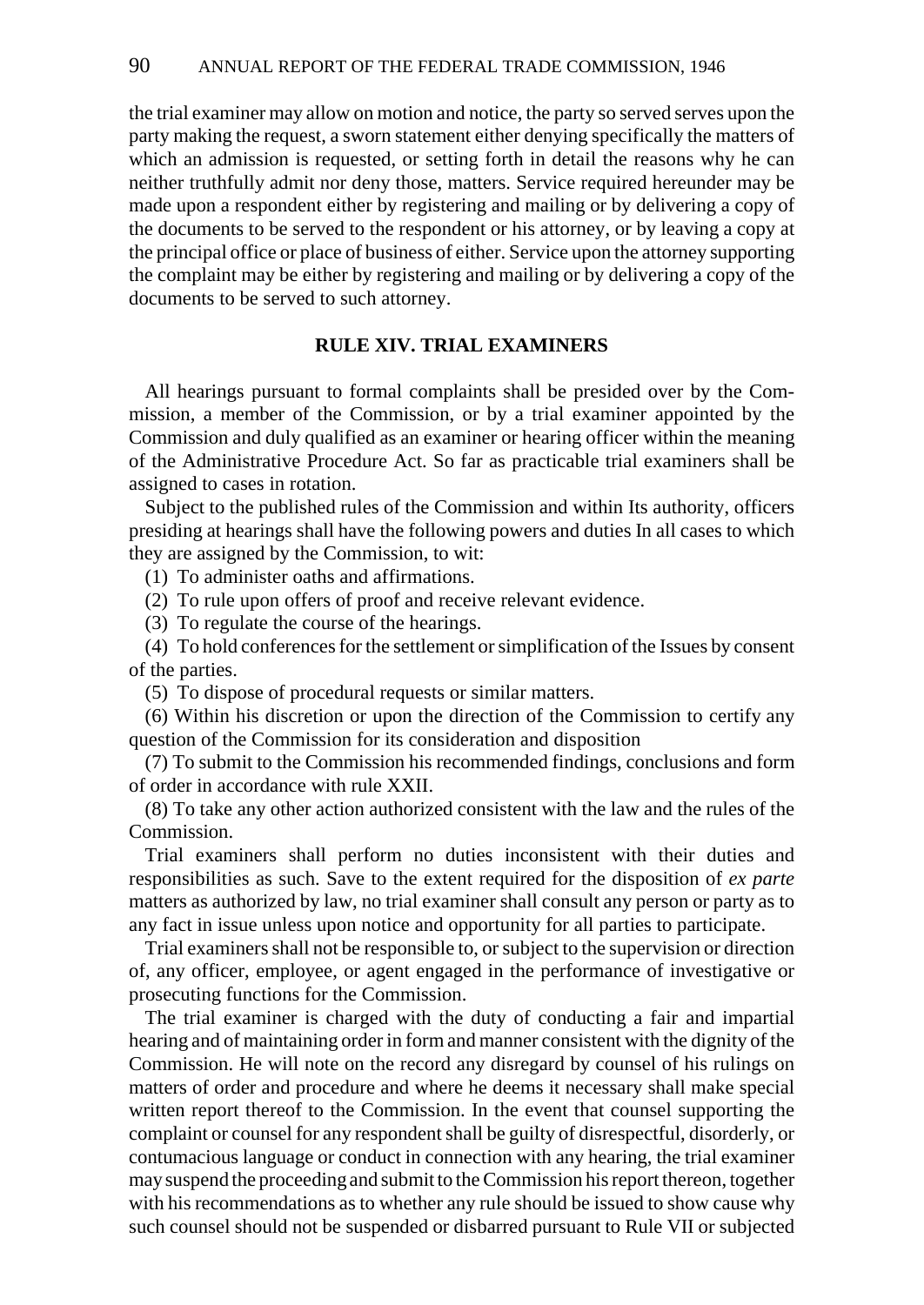to other appropriate action in re-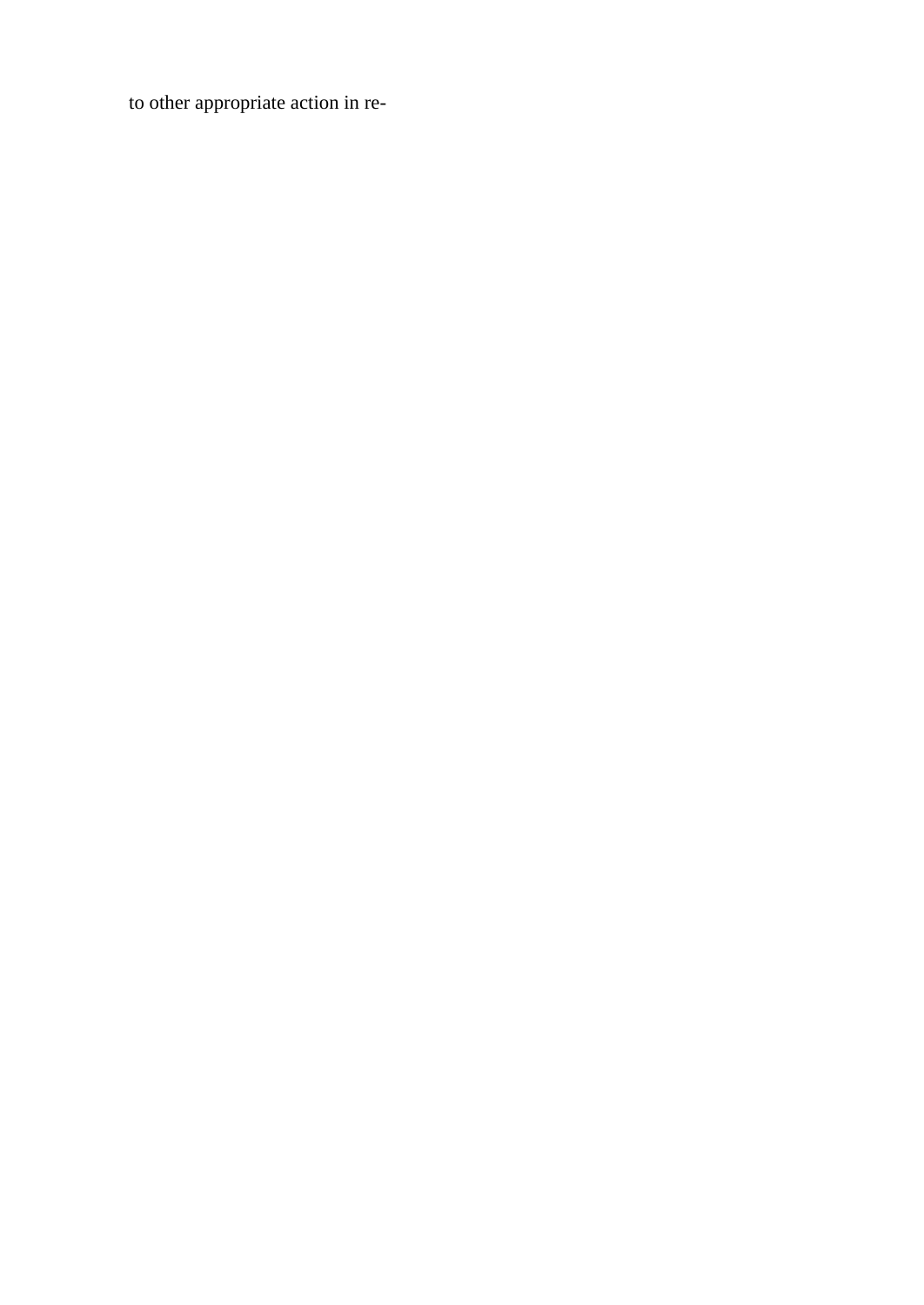spect thereto. A copy of such trial examiner's report shall be furnished to any counsel upon whose language or conduct such report is made, and the Commission will take disciplinary action only after an opportunity for hearing has been accorded such counsel.

## **RULE XV. HEARINGS IN ADVERSARY PROCEEDINGS**

All hearings pursuant to formal complaint shall be public unless otherwise ordered by the Commission, and such hearings shall be subject to the following conditions and requirements

(*a*) Every party respondent shall have the right of due notice, cross-examination, presentation of evidence, objection, exception, motion, argument, appeal and all other fundamental rights.

(*b*) The taking of evidence and subsequent proceedings shall proceed with all reasonable diligence and with the least practicable delay.

(*c*) Not less than five (5) days notice of the time and place of any indefinitely postponed hearing shall be given to counsel of record or to parties, but In appointing such hearing due regard shall be had for the convenience and necessity of all parties or their representatives.

(*d*) The trial examiner may withdraw from a case when he deems himself disqualified, or he may be withdrawn by the Commission after timely affidavits alleging personal bias or other disqualification have been filed and the matter has been heard by the Commission or by a trial examiner whom It has delegated to Investigate and report.

(*e*) Hearings shall be stenographically reported by the official reporter of the Commission under supervision of the presiding trial examiner. A transcript of said report shall be a part of the record and the sole official transcript of the proceeding. Transcripts will be supplied to respondents and to the public by the official reporter at rates not to exceed the maximum rates fixed by contract between the Commission and the reporter.

(*f*) All matters officially noticed by the presiding trial examiner shall appear on the record.

(*g*) Changes in the official transcript may be made only when they involve errors affecting substance and then only in the manner herein provided. No physical changes shall be made in or upon the official record or copies thereof in the custody of the Commission. Lists of changes agreed to in writing by opposing counsel may be incorporated into the record, if and when approved by the trial examiner, at the close of evidence in support of the complaint, or at the final hearing before the trial examiner, or at any time thereafter before he files his report, and at no other times. If any changes are ordered by the trial examiner without such written agreement between opposing counsel they shall be subject to objection and exception.

# **RULE XVI. SUBPOENAS**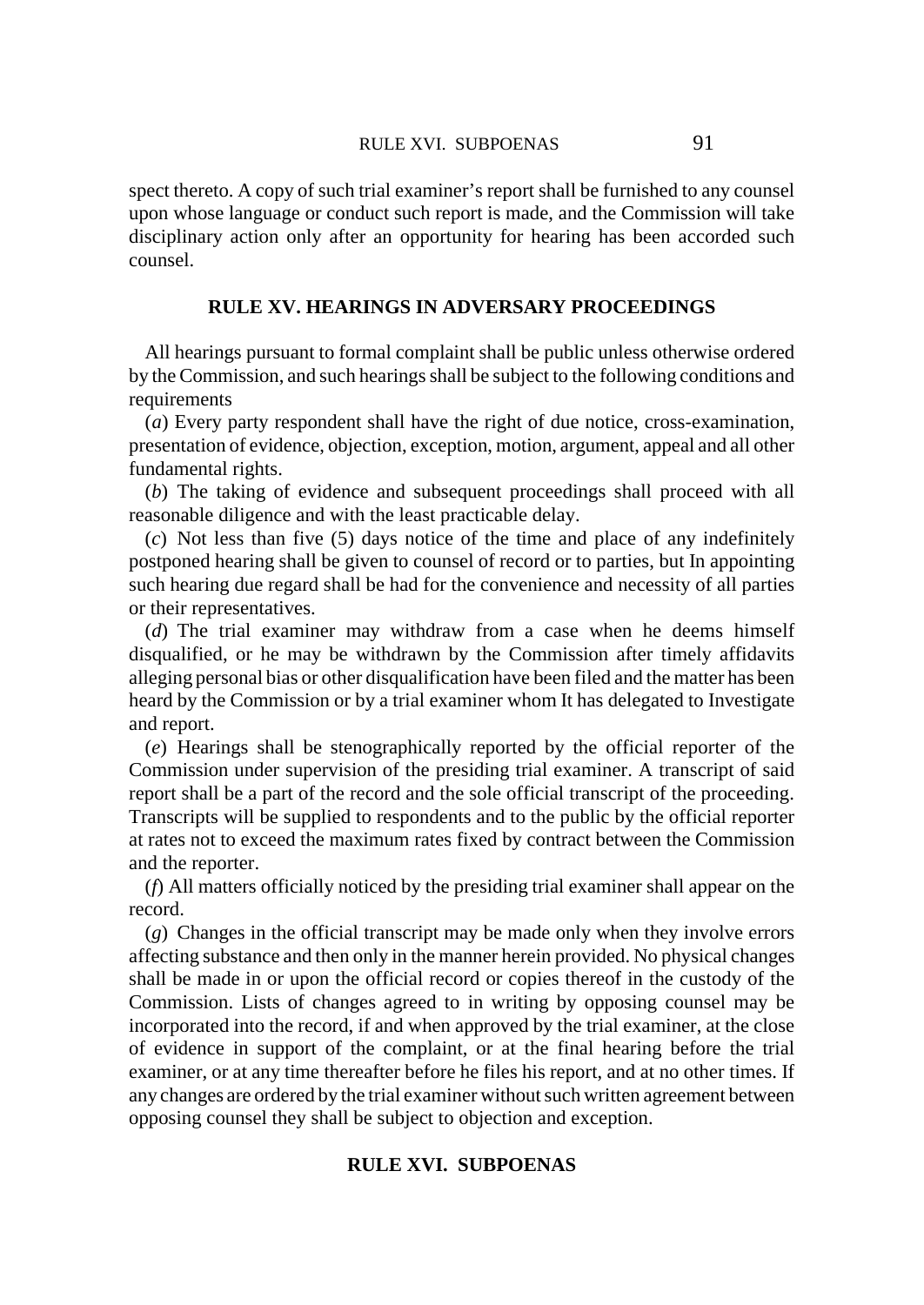Subpoenas requiring the attendance of witnesses from any place in the United States, at any designated place of hearing, may be issued by the presiding trial examiner or a member of the Commission. Application therefor may be made either to the Secretary of to the presiding trial examiner.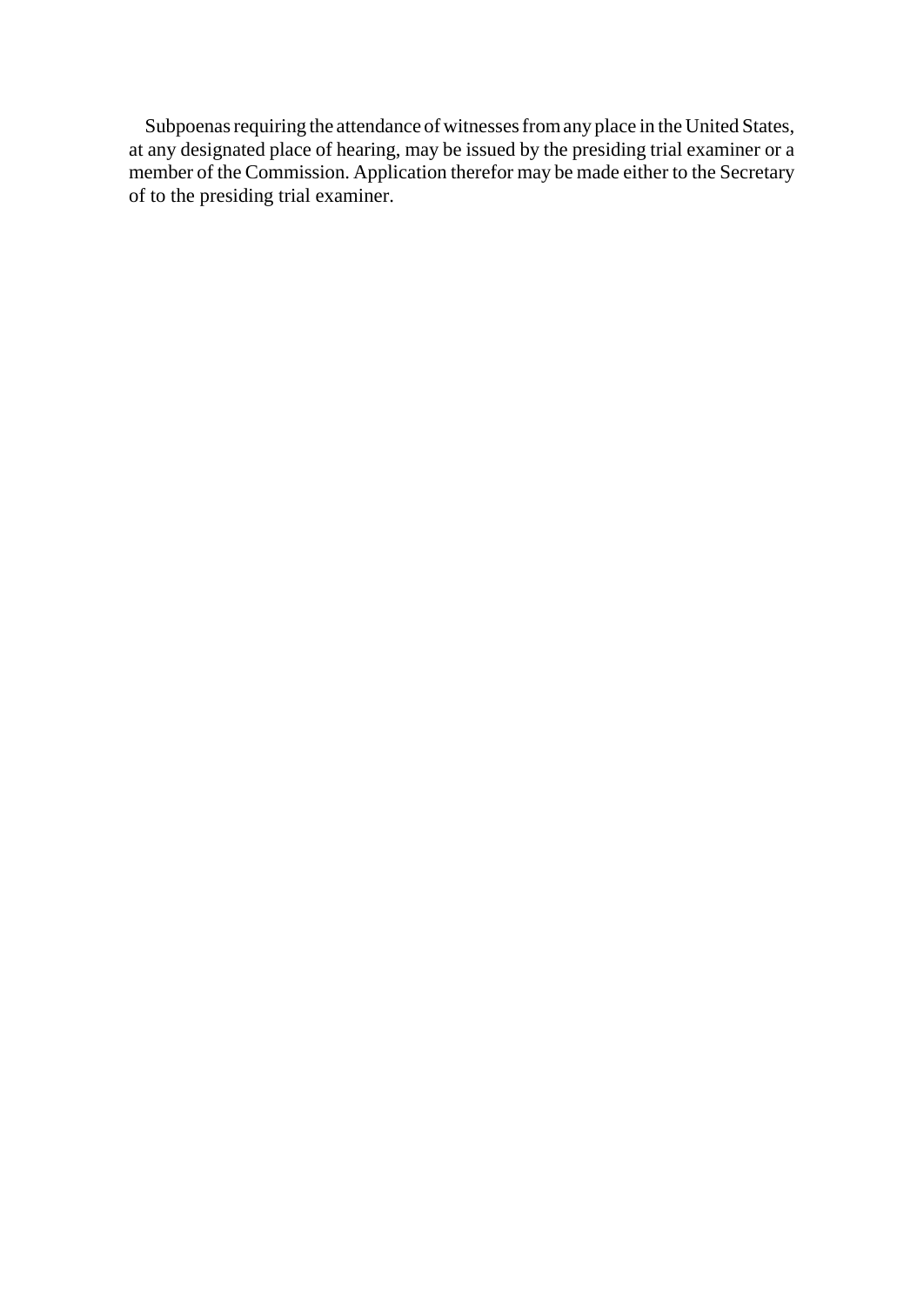## 92 ANNUAL REPORT OF THE FEDERAL TRADE COMMISSION, 1946

Subpoenas for the production of the documentary evidence will be issued only upon application in writing to the Commission. The application must specify, as exactly as possible the documents desired, and show their competence, relevancy, and materiality. The application by a respondent shall be verified by oath or affirmation.

### **RULE XVII. WITNESSES**

Witnesses at formal hearings shall be examined orally. Witnesses summoned in support of the complaint shall be paid the same fees and mileage as are paid witnesses in the courts of the United States.

Witnesses whose depositions are taken, and the persons taking such depositions, shall severally be entitled to the same fees as are paid for like services In the courts of the United States.

Witness fees and mileage, and fees for depositions, shall be paid by the party at whose instance witnesses appear.

### **RULE XVIII. EVIDENCE**

In general.--Counsel supporting the complaint shall have the general burden of proof and the proponent of any factual proposition shall be required to sustain the burden of proofwith reference thereto. All findings, conclusions, and recommendations by Trial Examiners shall be based on the greater weight of the evidence. (The Commission also bases its findings and decisions on the greater weight of the evidence.) The trial examiner, subject to appeal to the Commission as provided in Rule XX, shall admit relevant, material and competent evidence, but shall exclude irrelevant, immaterial and unduly repetitious evidence.

*Documentary.*--Where relevant and material matter offered in evidence is embraced in a document containing other matter not material or relevant and not intended to be put in evidence, such immaterial or irrelevant parts shall be excluded, and shall be segregated insofar as practicable.

*Official notices of facts.*--Where any recommended decision of the trial examiner or any decision of the Commission, or part thereof, rests upon the taking of official notice of a material fact not appearing in the evidence in the record, any party shall, upon timely motion, be afforded an opportunity to show the contrary.

*Objections.* --Objections to evidence shall be in short form, stating the grounds relied upon, and the transcript shall not include argument or debate thereon except as ordered by the presiding officer. Rulings on such objections shall appear in the record.

## **RULE XIX. DEPOSITIONS**

The Commission may order evidence to be taken by disposition in any proceeding or investigation pending at any stage of such proceed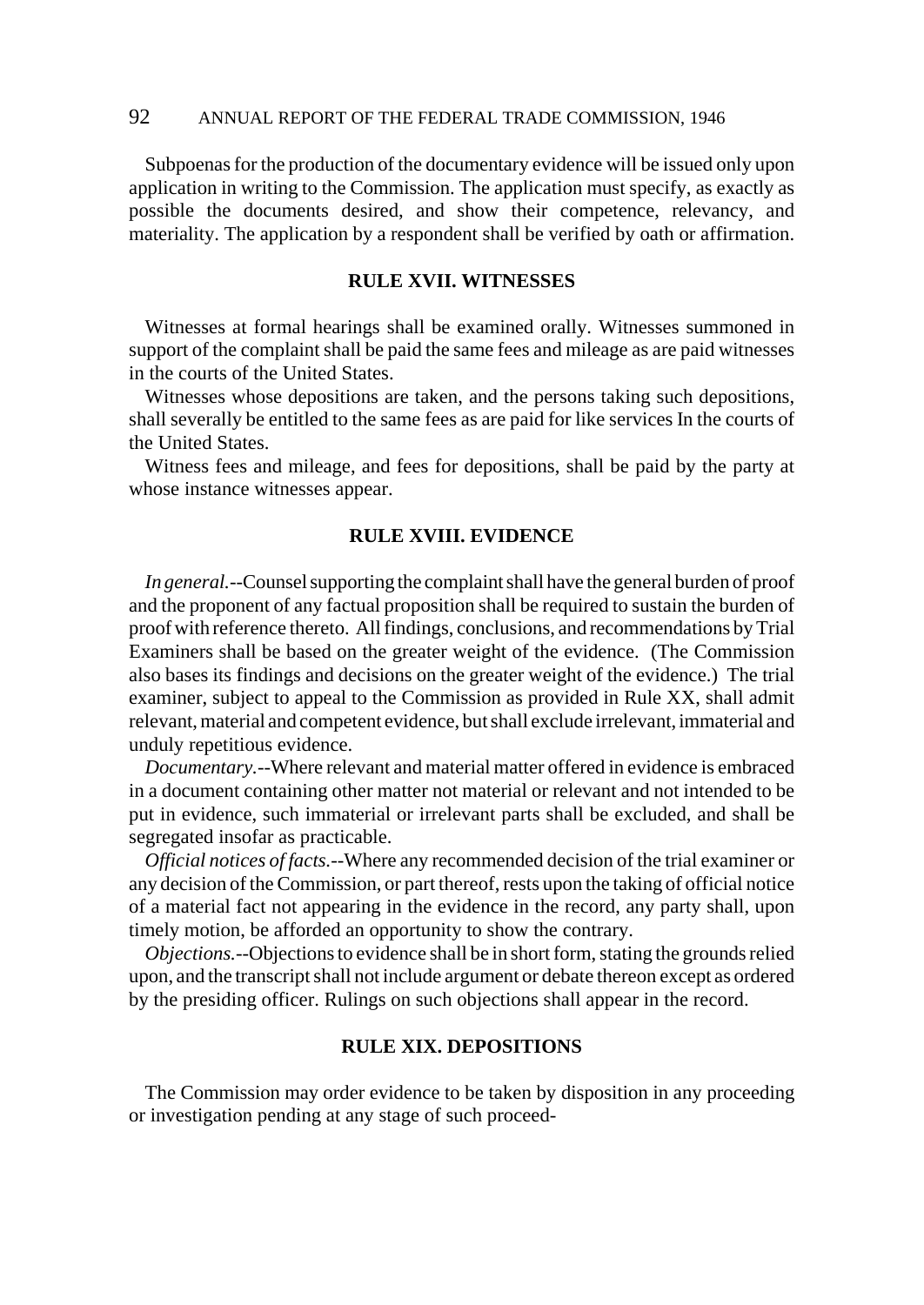ing or investigation. Such depositions may be taken before any person designated by the Commission and having power to administer oaths.

Unless notice be waived, no deposition S hall be taken except after at least five (5) days' notice to the parties within the United States, and fifteen (15) days' notice when deposition is to be taken elsewhere.

Any party desiring to take the deposition of a witness shall make application in writing, setting out the reasons why such deposition should be taken, and stating the time when, the place where and the name and post-office address of the person before whom it is desired the deposition be taken, the name and post-office address of the witness, and the subject matter or matters concerning which the witness is expected to testify. If good cause be shown, the Commission will make and serve upon the parties, or their attorneys, an order wherein the Commission shall name the witness whose deposition is to be taken and specify the time when, the place where, and the person bef ore whom the witness is to testify, but such time and place, and the person before whom the deposition is to be taken, so specified in the Commission's order, may or may not be the same as those named in said application to the Commission.

The testimony of the witness shall be reduced to writing by the officer before whom the deposition is taken, or under his direction after which the deposition shall be subscribed by the witness and certified in usual form b y the officer. After the deposition has been so certified, it shall , together with three additional copies thereof made by such officer or under his direction, be forwarded by such officer under seal in an envelope addressed to the Commission at its office in Washington, D. C. Such deposition, unless otherwise ordered by the Com-mission for good cause shown, shall be filed in the record in said proceeding and a copy thereof supplied to the party upon whose application said deposition was taken , or his attorney.

Depositions shall be typewritten, on one side of paper only; letter size, eight (8) inches by ten and one-half (10 1/2) inches; left margin, one and one-half (1 $\frac{1}{2}$ ) inches; right margin, one (1) inch.

Depositions shall be bound at left side only.

## **RULE XX. APPEALS TO THE COMMISSION FROM RULINGS OF TRIAL EXAMINERS**

Parties shall not have the right to prosecute appeals from rulings of trial examiners during the course of hearings unless it be shown that the prompt decision of such appeal is necessary to prevent undue expenditure of time and expense in the event the examiner's rulings were later reversed, or for similar good cause. In all other situations appeals may be taken to the Commission only as follows:

At the close of the taking of the evidence in any proceeding any party may notify the trial examiner that he will move the Commission to reverse or modify one or more of the trial examiner's rulings to which timely exception has been taken. In such event the hearings for the reception of evidence in any such case shall not be deemed to have been concluded until, either the reception of further evidence under direction of the Commission shall have been completed, or the Commission shall have communicated its decision that no further evidence shall be taken. If any party shall elect to make such motion or motions, the same shall be filed within ten (10) days after the tran-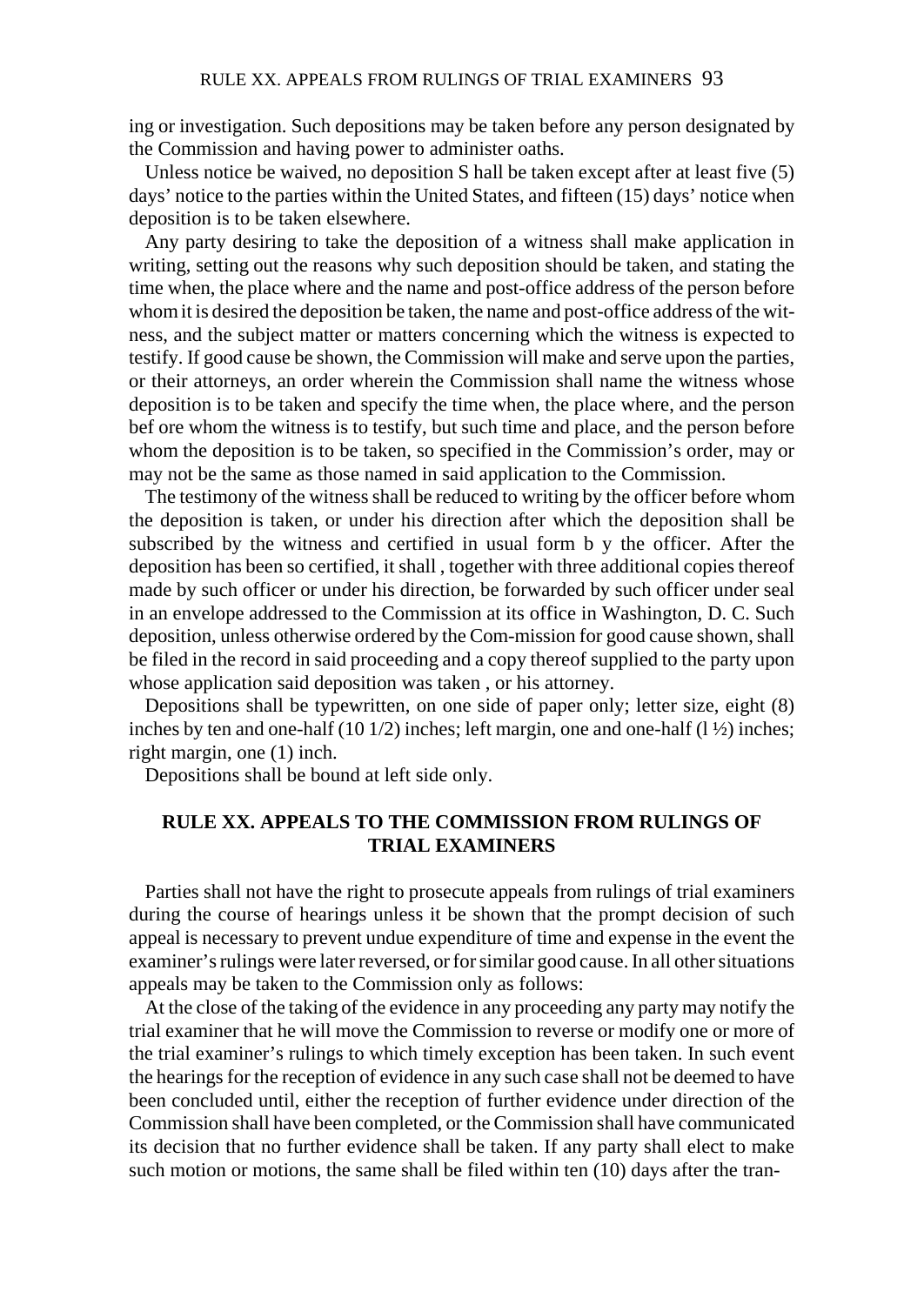### 94 ANNUAL REPORT OF THE FEDERAL TRADE COMMISSION, 1946

script of the entire record shall be filed. In such motions each exception shall be separately set out, with exact citations to each portion of the record involved and references to the principle authorities relied upon. Any matters not thus laid before the Commission shall be deemed waived.

# **RULE XXI. ARGUMENTS BEFORE TRIAL EXAMINERS AND COUNSEL'S**

### **SUGGESTIONS FOR FINDINGS AND ORDERS**

When, in the opinion of the trial examiner presiding in any proceeding upon complaint issued by the Commission, the size of the transcript or the complication or importance of the issues involved warrants, he may, either of his own motion or at the request of a party, announce at or before the close of the taking of testimony that he requests the presentation of, oral argument at a time stated.

Whether oral argument be heard by the trial examiner or not the parties, within such time not exceeding fifteen (15) days after the closing of the taking of the evidence, as may be fixed by the trial examiner, shall if they desire, present statements in writing to the trial examiner setting forth, in concise outline such forms of proposed findings and conclusions and, if desired, the reasons therefor, and such proposed forms of order as they may deem requisite in view of the facts, the law and the public interest.

Neither waivers of the right to submit said statements nor the election to file them shall change the' time prescribed in rule XXII for the filing of report by the trial examiner. A copy of any such statement of proposed findings, conclusions, and order shall be furnished to all other parties by each party submitting the same, shall be certified to the Commission by the trial examiner, and shall be included in the record certified to the Commission.

## **RULE XXII. TRIAL EXAMINER'S REPORT**

The trial examiner, as soon as practicable and not later than thirty (30) days after receipt by him of the complete stenographic transcript of all testimony and all exhibits in the proceeding, shall make and file his report, consisting of his report upon the facts, conclusions of fact, conclusions of law, and his recommended order. All such reports shall be advisory only as the Commission reserves to itself the decision in all cases brought before it.

Except where he shall have become unavailable to the Commission, the said report shall be made by the trial examiner who presided at the hearing.

No officer, employee or agent, engaged in the performance of investigative or prosecuting functions for the Commission in any case shall, in that or a factually related case, participate or advise as to the findings, conclusions or order to be recommended by the trial examiner, except as a witness or as counsel in public proceedings.

The trial examiners' reports shall become a part of the record.

The trial examiner shall recommend only such findings as he shall deem supported by the weight of the evidence (including facts of which he may take official notice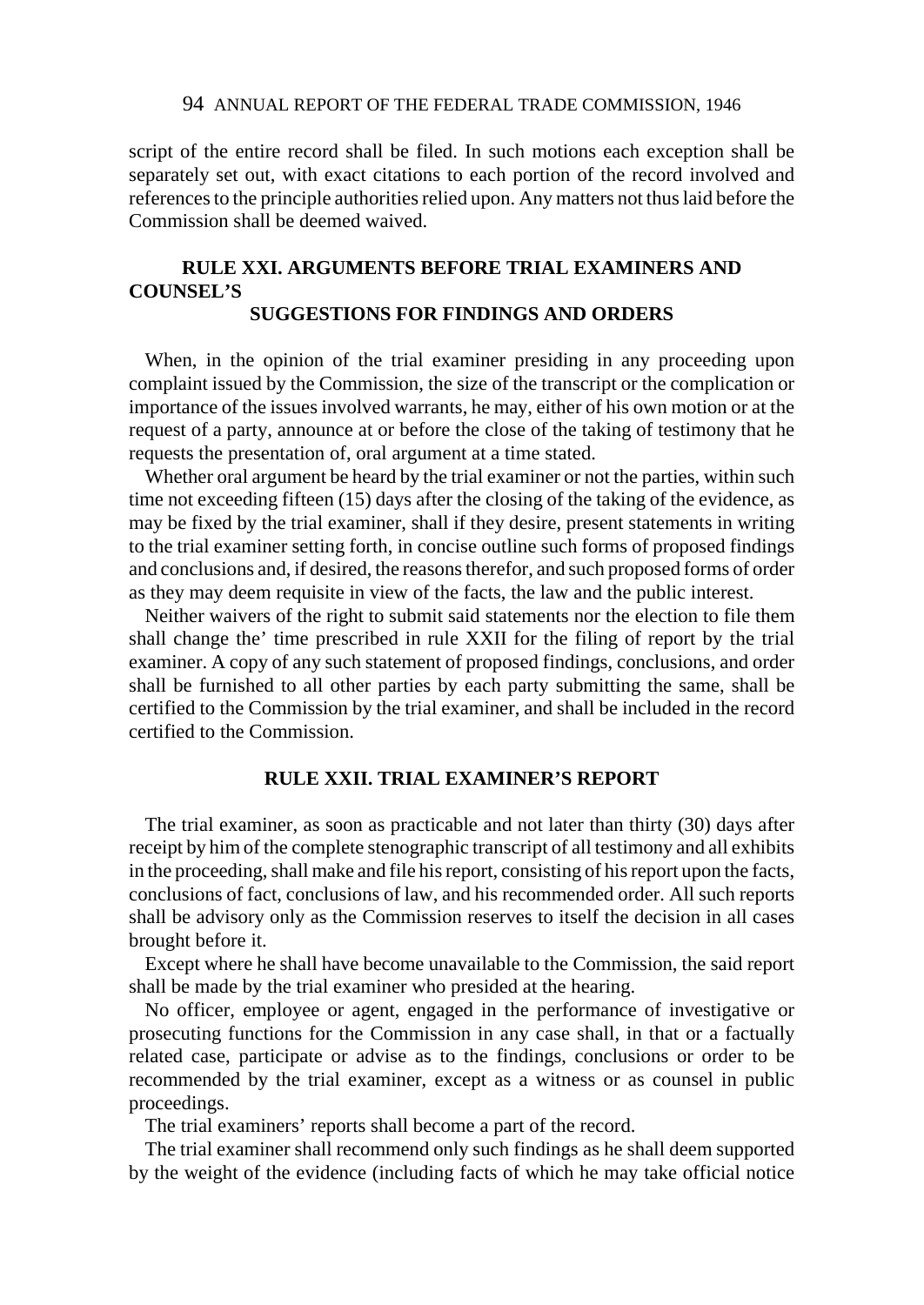pursuant to rule XVIII), and he shall recommend no finding which is not supported by relevant, reliable, and probative evidence.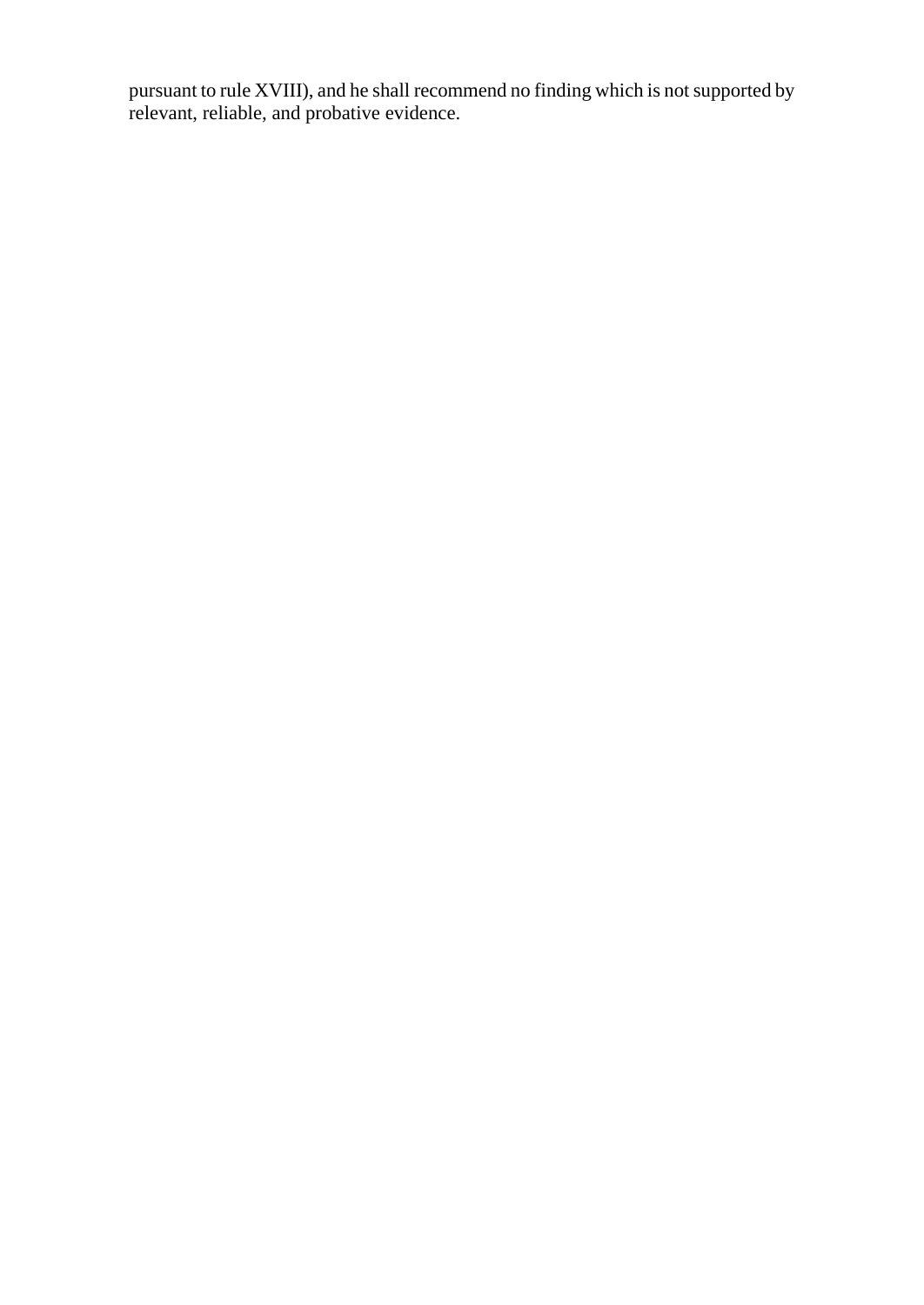### RULE XXIV. BRIEFS AND ORAL ARGUMENTS 95

A copy of the trial examiner's report shall be served upon each party, legal counsel or other representative, who has appeared pursuant to rule VII.

## **RULE XXIII. EXCEPTIONS**

Any party may, within ten (10) days after receipt of a copy of the trial examiner's report, file his exceptions thereto. Exceptions to the trial examiner's recommended findings as to the facts and to his recommended conclusions of fact shall specify the particular statements or parts thereof to which exception is taken; shall designate, by specific references, the portions of the record relied upon in support of such exceptions; shall set out specific findings and conclusions of fact proposed in lieu thereof and may propose findings and conclusions of fact additional to those recommended by the trial examiner. Except ions to the trial examiner's recommended conclusions of law shall be specific, shall briefly cite the statutory provisions or the principal authorities relied upon, shall set forth conclusions suggested in lieu thereof and may propose additional conclusions. Exceptions both to recommended findings and recommended conclusions may if desired include the reasons therefor. Exceptions to the trial examiners recommended form of order shall specify the portions thereof excepted to and set forth a form of order suggested in lieu of that recommended by the trial examiner.

Ten (10) copies of the exceptions, signed, in ink, shall be filed. A copy of such exceptions shall forthwith be served upon each of the other attorneys and respondents who were served with a copy of the trial examiner's report.

If exceptions are to be argued, they shall be argued at the time of final argument upon the merits.

## **RULE XXIV. BRIEFS AND ORAL ARGUMENTS BEFORE THE COMMISSION**

### A. QUESTIONS FOR PRESENTATION

Questions which may be considered and decided by the Commission and presented include the following:

(1) "Whether the findings and conclusions of fact recommended by the trial examiner are relevant to the issues and are supported by. substantial probative evidence and by a preponderance of evidence;

(2) Whether additional findings, not recommended by the trial examiner, should be made either with or without sending the case back to the trial examiner for the reception of further evidence ;

(3) Whether the trial examiner was justified in having taken. official notice of any fact under Rule VIII and whether the Commission should take official notice of any other fact ;

(4) Whether due process was observed and whether parties are estopped from urging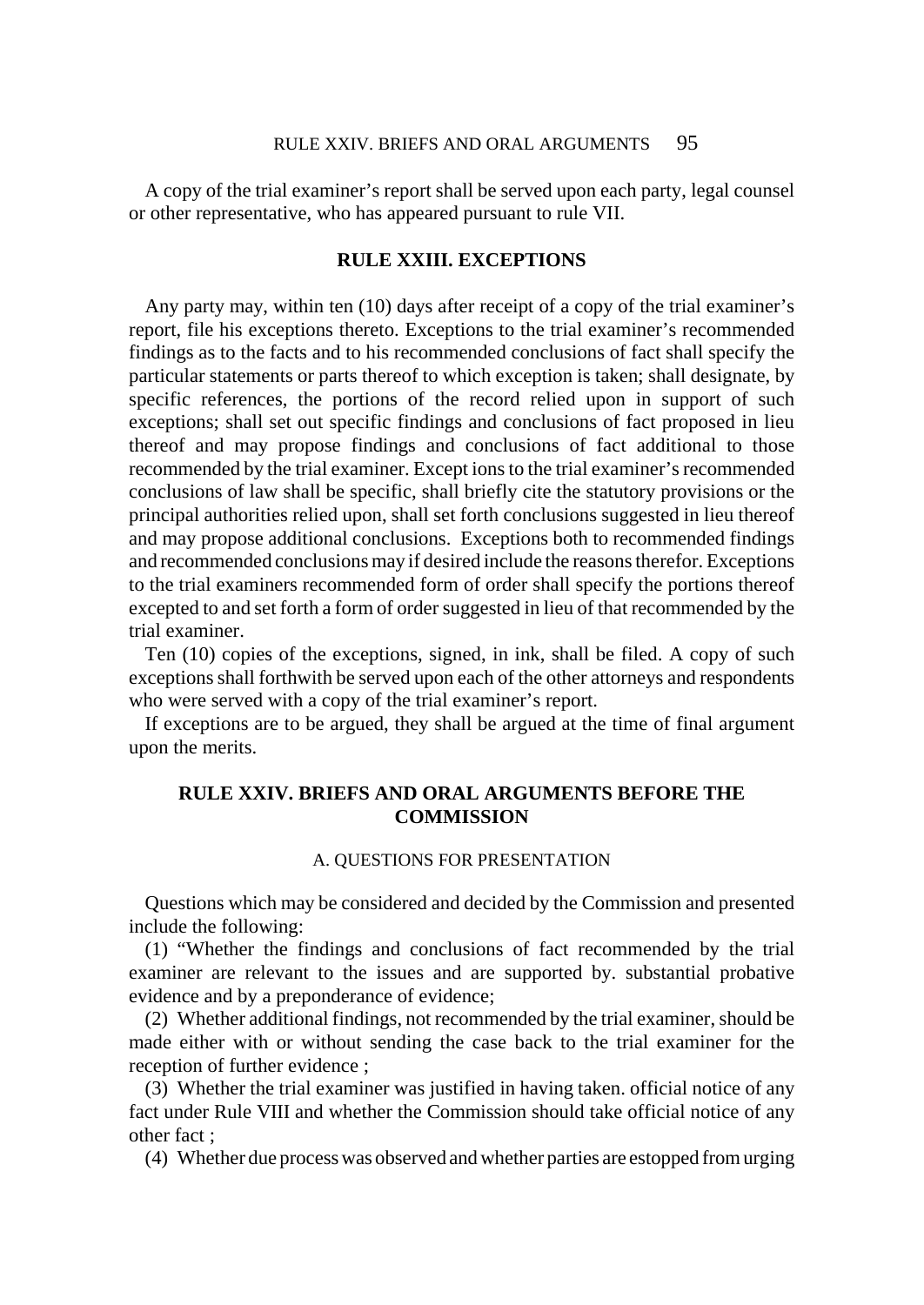any irregularity in procedure ;

(5) Whether the facts show a violation of law and of the public interest lawfully amenable to redress by the Commission and what conclusions of law are justified a site in the premises; and

(6) Whether an order to cease and desist an order of dismissal, or other order, should be entered amid issued, and the substance and form thereof.

721821--48----8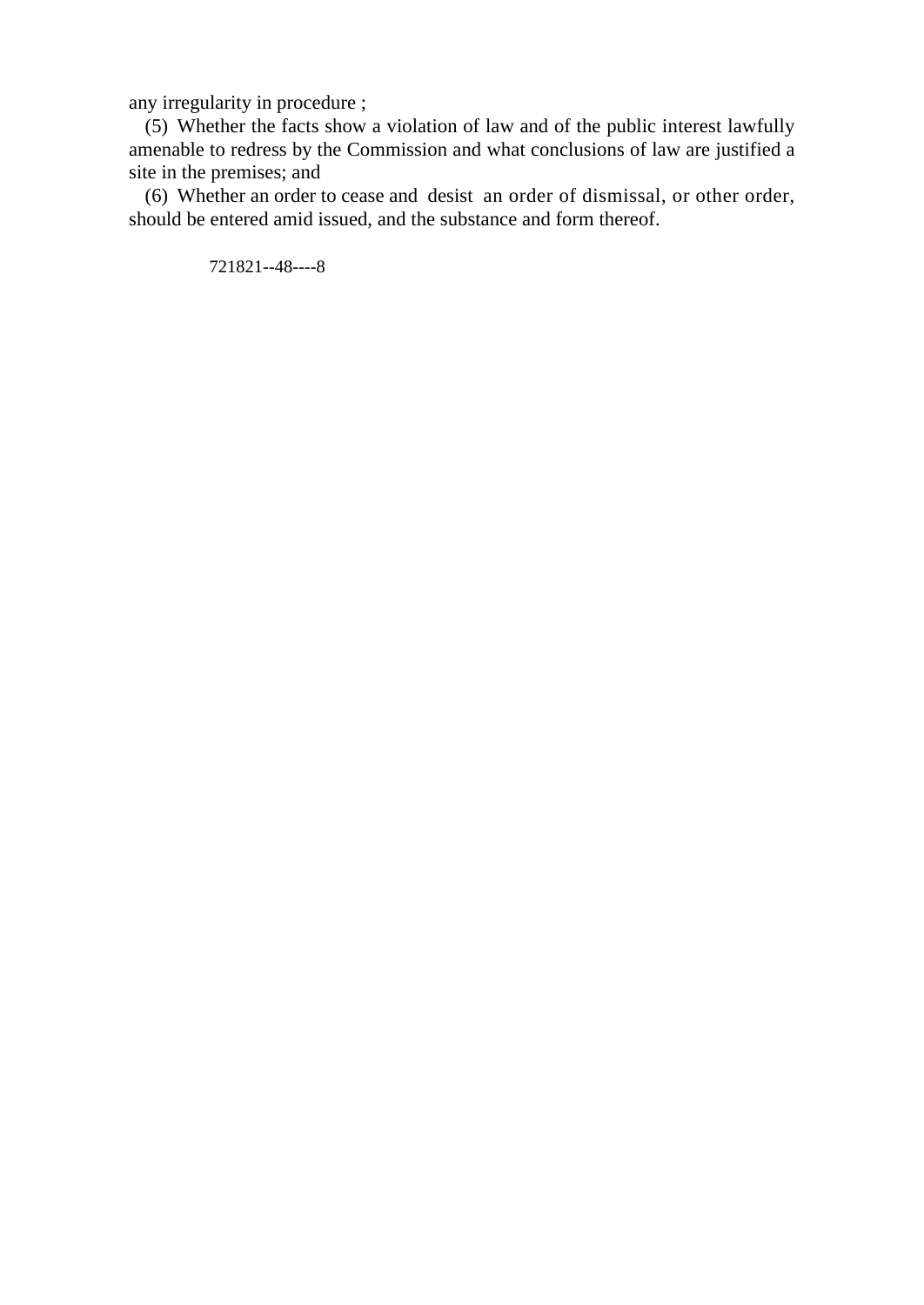### B. BRIEFS

*Filing.--*Any party to a proceeding may file a brief with the Secretary of the Commission, in support of his contentions, within the time limits fixed by these rules.

Briefs not filed on or before the time fixed in the rules will be received only by special permission of the Commission.

Appearance of additional counsel in a case will not constitute grounds for extending time for filing briefs.

*Time.--*Opening brief shall be filed by the attorney supporting the complaint within twenty (20) days after service upon him of a copy of the report of the trial examiner.

Brief on behalf of respondent shall be filed within twenty (20) days after service upon respondent or respondent's attorney of copy of brief in support of the complaint.

Where respondent shall have filed an answer admitting all material allegations of fact, the time so limited shall begin to run at the time of filing such answer.

In the event permission is granted for filing reply brief in support of the complaint, it shall be filed within ten (10) days after filing of brief on behalf of respondent. No further reply brief on behalf of respondent shall be filed.

*Number.--*Twenty (20) copies of each brief shall be filed.

*Contents.--*Briefs, except the reply brief in support of the complaint, shall contain, in the following order:

(a) A concise abstract or statement of the case.

(b) A brief of the argument, exhibiting a clear statements of the points of fact or law to be discussed, with references to the pages of the record and the authorities relied upon in support of each point.

(c) The exceptions, if any, to the report of the trial examiner.

*Index.*-- Briefs comprising more than ten (10) pages shall contain on their top fly leaves a subject index with page references. The subject index shall be supplemented by an alphabetical list of all cases referred to, with references to pages where references are cited.

*Form.--*Briefsshall be printed, multigraphed, or otherwise neatly processed on good unglazed white paper in type not smaller than ten  $(10)$  point doubt leaded, citations and quotationssingle leaded;footnotes not lessthan eight(8) point leaded. Type page shall not be more than twenty-nine: (29) picas wide by approximately forty-eight (48) picas deep and trimmed page shall be seven (7) inches by ten (10) inches, with an inside margin of not less than one (1) inch.

*Signing.--*At least one copy of each brief shall be signed in ink, by the respondent or his duly authorized attorney, as prescribed in Rule XII.

### C. ORAL ARGUMENTS

Oral arguments before the Commission shall be had as ordered, on written application of the chief trial counsel of the Commission, or of the respondent, or of attorney for respondent, filed within fifteen (15) days after filing of brief on behalf of respondent.

Appearance of additional counsel in a case will not constitute grounds for enlarging time for oral argument.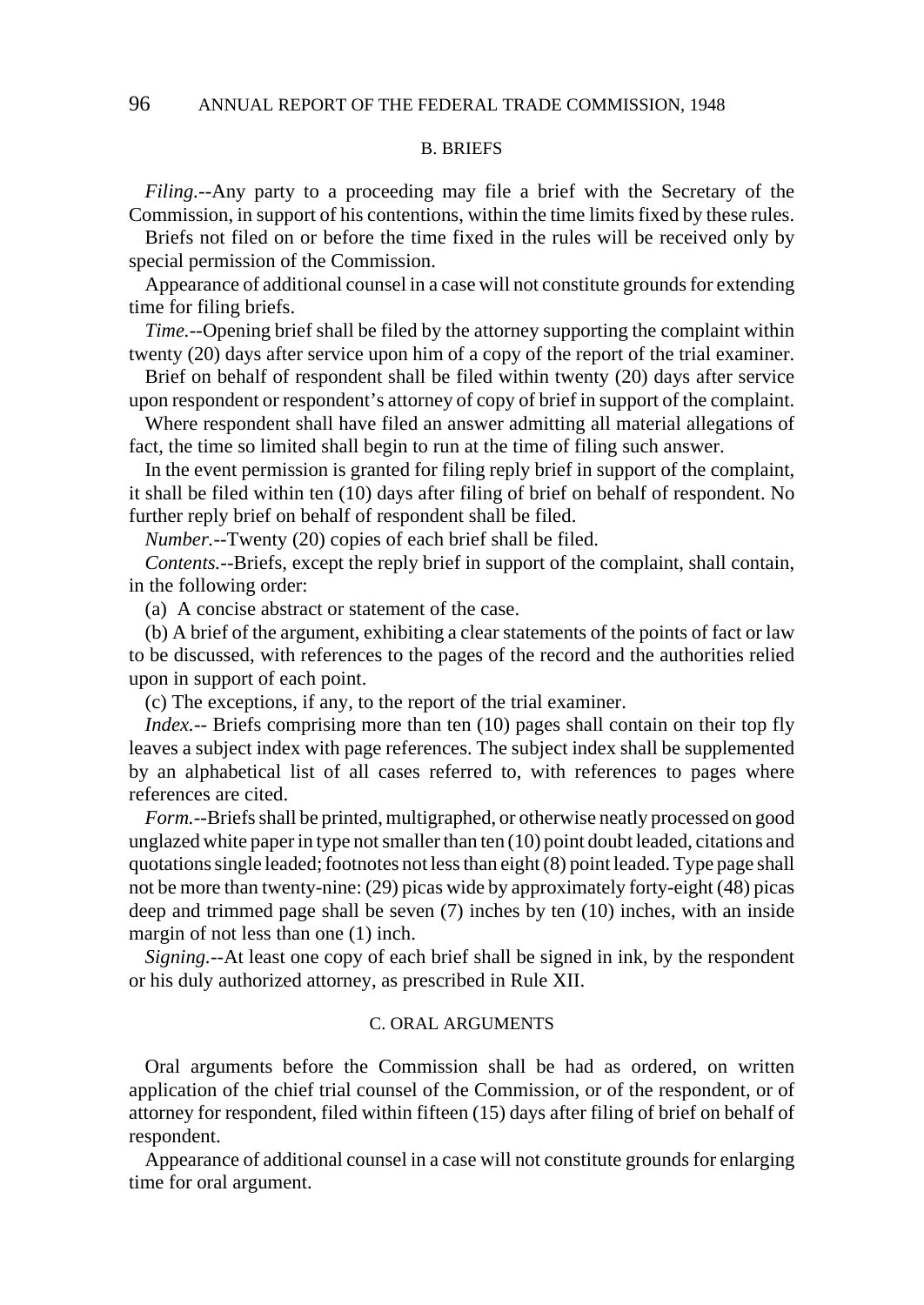Oral arguments before the Commission shall be reported stenographically unless otherwise ordered by the Commission.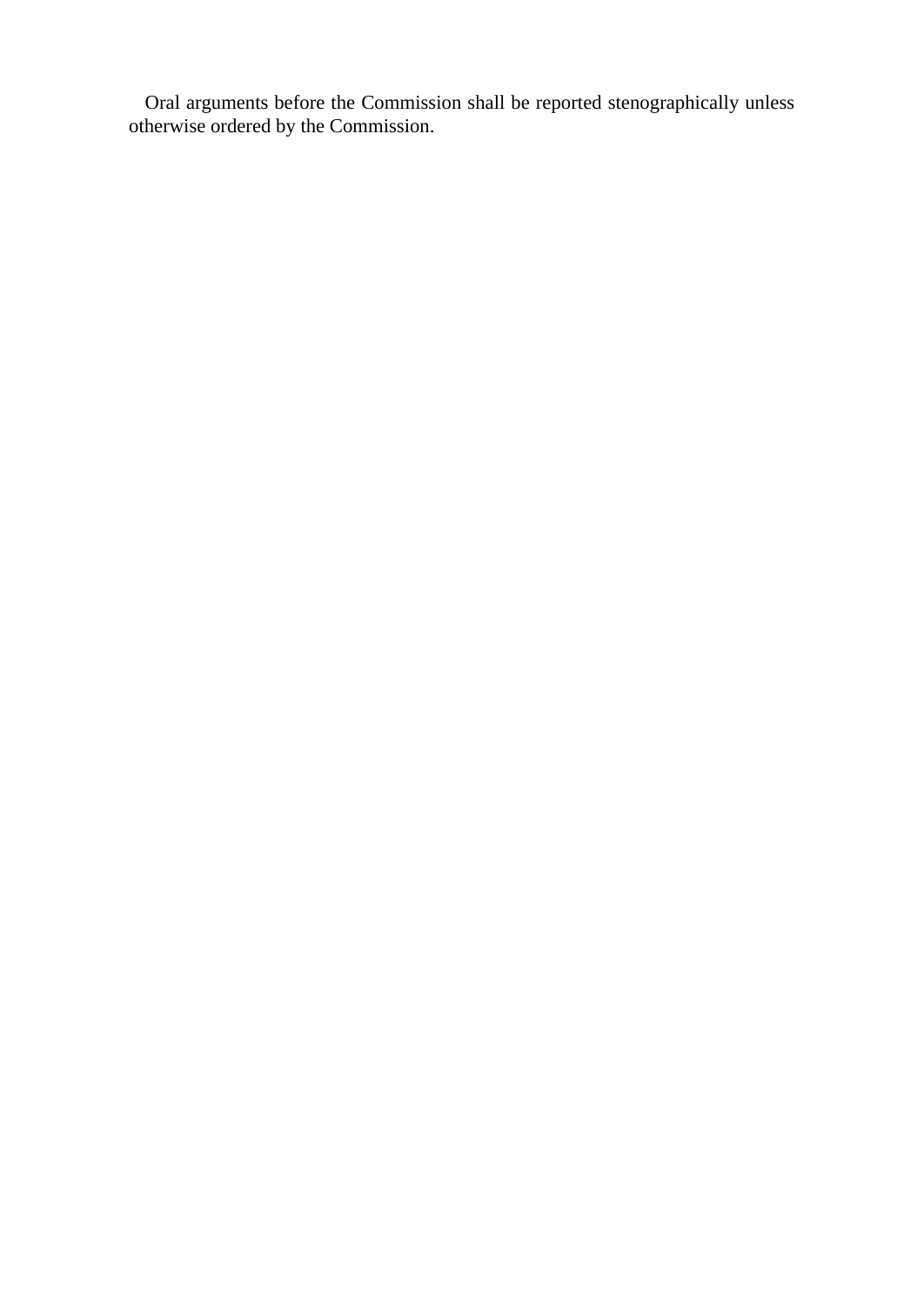### RULE XXVII. TRADE PRACTICE CONFERENCE PROCEDURE 97

## **RULE XXV. REPORTS SHOWING COMPLIANCE WITH ORDERS AND WITH STIPULATIONS**

In every case where an order to cease and desist isissued by the Commission for the purpose of preventing violations of law and in every instance where the Commission approves and accepts a stipulation in which a party agrees to cease and desist from the unlawful methods, acts , or practices involved, the respondents named in such orders and the parties so stipulating shall file with the Commission, within sixty days of the service of such order and within sixty days of the approval of such stipulation, a report, in writing, setting forth in detail the manner and form in which they have complied with said order or with said stipulation; provided, however, that if within the said sixty (60) day period respondent shall file petition for review in a circuit court of appeals, the time for filing report of compliance will begin to run de *novo* from the final judicial determination ; and provided further, that where the order prevents the use of a false advertisement of a food, drug, device, or cosmetic, which may be injurious to health because of results from such use under the conditions prescribed in the advertisement, or under such conditions as are customary or usual, or if the use of such advertisement is with intent to defraud or mislead, an interim report stating whether and how respondents intend to comply shall be filed within ten days.

Within its sound discretion, the Commission require any respondent upon whom such order has been served may and any party entering into such stipulation, to file with the Commission, from time to time thereafter, further reports in writing, setting forth in detail the manner and form in which they are complying with said order or with said stipulation.

Reports of compliance shall be signed in ink by respondents or by the parties stipulating.

### **RULE XXVL REOPENING PROCEEDINGS**

In any case where an order to cease and desist or an order dismissing a proceeding has been issued by the Commission , the Commission may (*a*) in the case of an order to cease and desist , at anytime until the transcript of the record in the proceeding has been filed in a circuit court of appeals of the United States upon a petition for review or enforcement, or after the expiration of the statutory time for filing of a petition for review where no such petition has been filed, or (*b*) in the case of an order dismissing a proceeding at any time thereafter, give reasonable notice to all respondents and to all intervenors, if any, of a hearing as to whether the said proceeding should be reopened. If after said hearing the Commission shall have reason to believe that conditions of fact or of law have so changed since the said order was made as to require, or that the public interest requires, the reopening of such proceeding, the Commission will issue an order for the reopening of the same.

## **RULE XXVII. TRADE PRACTICE CONFERENCE PROCEDURE**

(*a*) *Purpose.--*The trade practice conference procedure has for its purpose the establishment, by the Commission, of trade practice rules in the interest of industry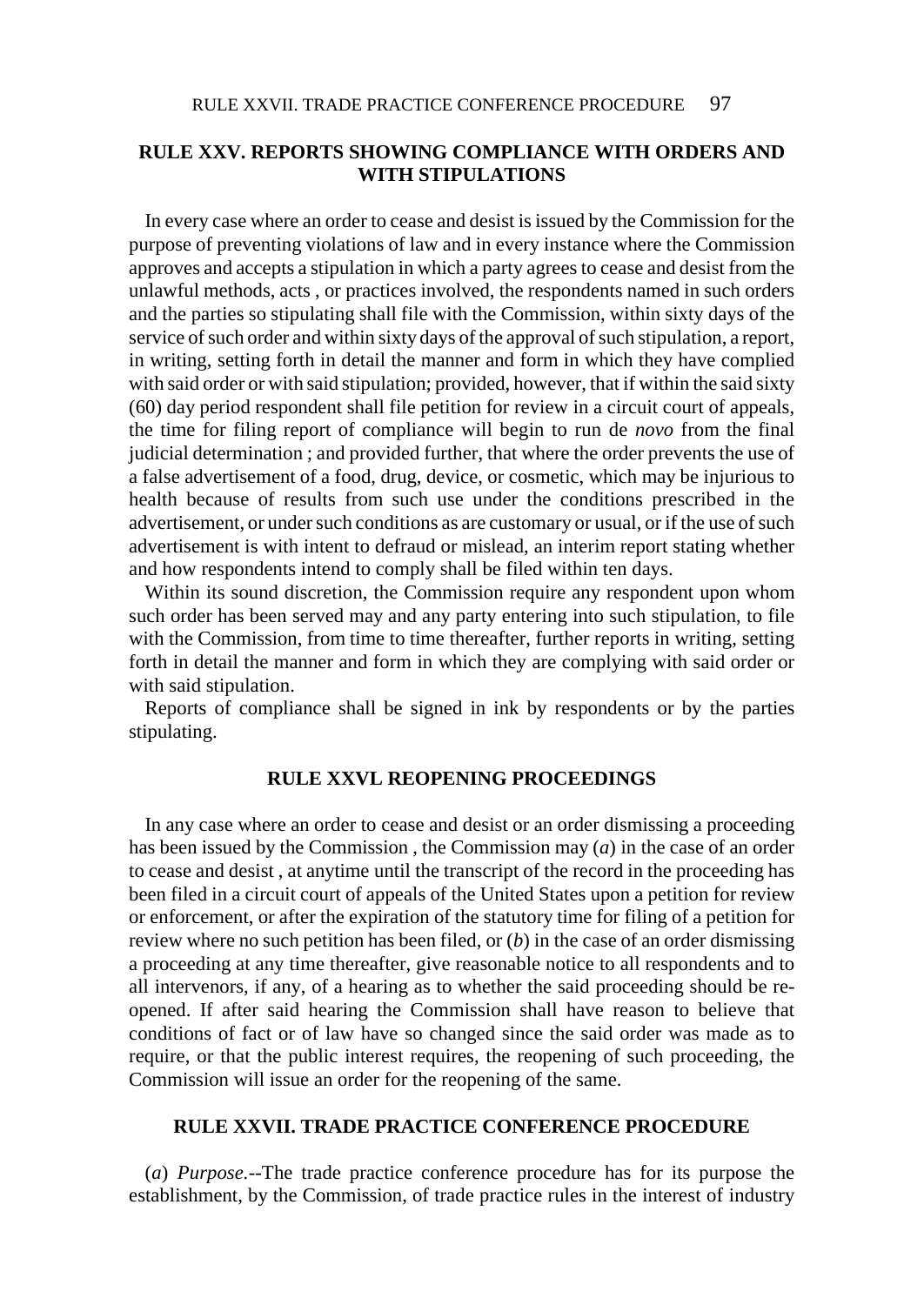and the purchasing. public. This pro-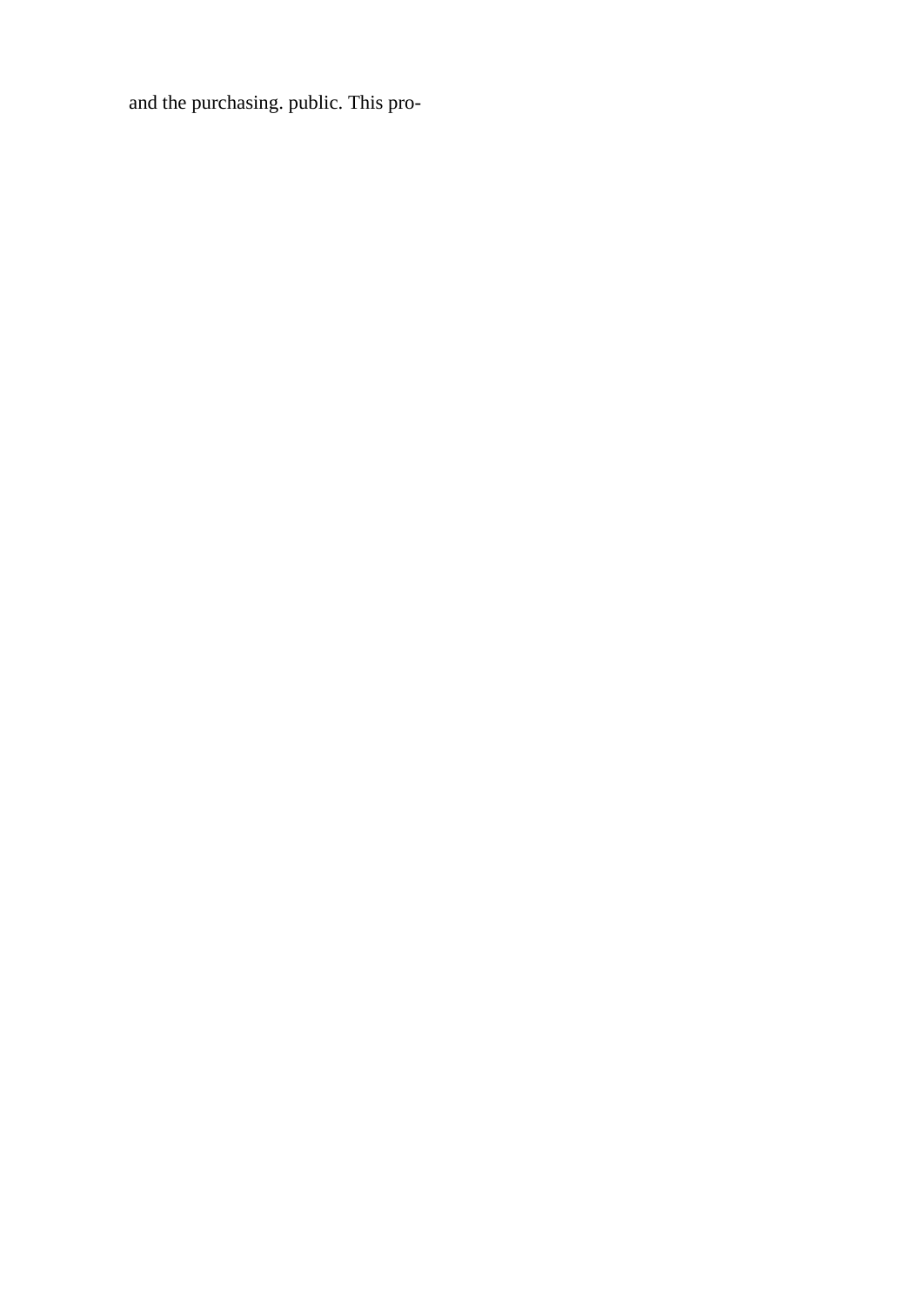cedure affords opportunity for voluntary participation by industry groups or other interested parties in the formulation of rules to pro-vide for elimination or prevention of unfair methods of competition, unfair or deceptive acts or practices and otherillegal trade practices. They may also include provisions to foster and promote fair competitive conditions and to establish standards of ethical business practices in harmony with public policy. No provision or rule, however, may be approved by the Commission which sanctions a practice contrary to law or which may aid or abet a practice contrary to law.

(1) *When authorized.--*Trade practice conference proceedings may be authorized by the Commission upon its own motion or upon application therefor whenever such proceedings appear to the Commission to be in the interest of the public. In authorizing proceedings, the Commission may consider whether such proceedings appear to have possibilities (1) of constructively advancing the best interests of industry on sound competitive principles in consonance with public policy, or  $(2)$  of bringing about more adequate or equitable observance of laws under which the Commission has jurisdiction, or (3) of otherwise protecting or advancing the public interest.

(*c*) *Application.--*Application for a trade practice conference may be filed with the Commission by any interested pers on, party or group. Such application shall be in writing and be signed by the applicant or the duly authorized representative of the applicant or group desiring such conference. The following information, to the extent known to the applicant, shall be furnished with such application or in a supplement thereto:

(1) A brief description of the industry, trade, or subject to be treated.

(2) The kind and character of the products involved.

(3) The size or extent and the divisions of the industry or trade groups concerned.

(4) The estimated total annual volume of production or sales of the commodities involved.

(5) List of membership of the industry or trade groups concerned in the matter.

(6) A brief statement of the acts, practices, methods of competition or other trade practices desired to be considered, or drafts of suggests d trade practice rules.

(*d*) *Informal discussions with members of the Commission's staff.--*Any interested person or group may, upon request, be granted opportunity to confer in respect to any proposed trade practice conference with the Commission's trade practice conference division, either prior or subsequent to the filing of any such application. They may also submit any pertinent data or information which they desire to have considered. Such submission shall be made during such period of time as the Commission or its duly authorized official may designate.

(*e*) *Industry conferences.--*Reasonable public notice of the time and place of any such authorized conference shall be issued by the Commission. A member of the Commission or of its staff shall have charge of the conference and shall conduct the conference pursuant to direction of the Commission and in such manner as will facilitate the proceeding and afford appropriate consideration of matters properly coming before the conference. A transcript of the conference pro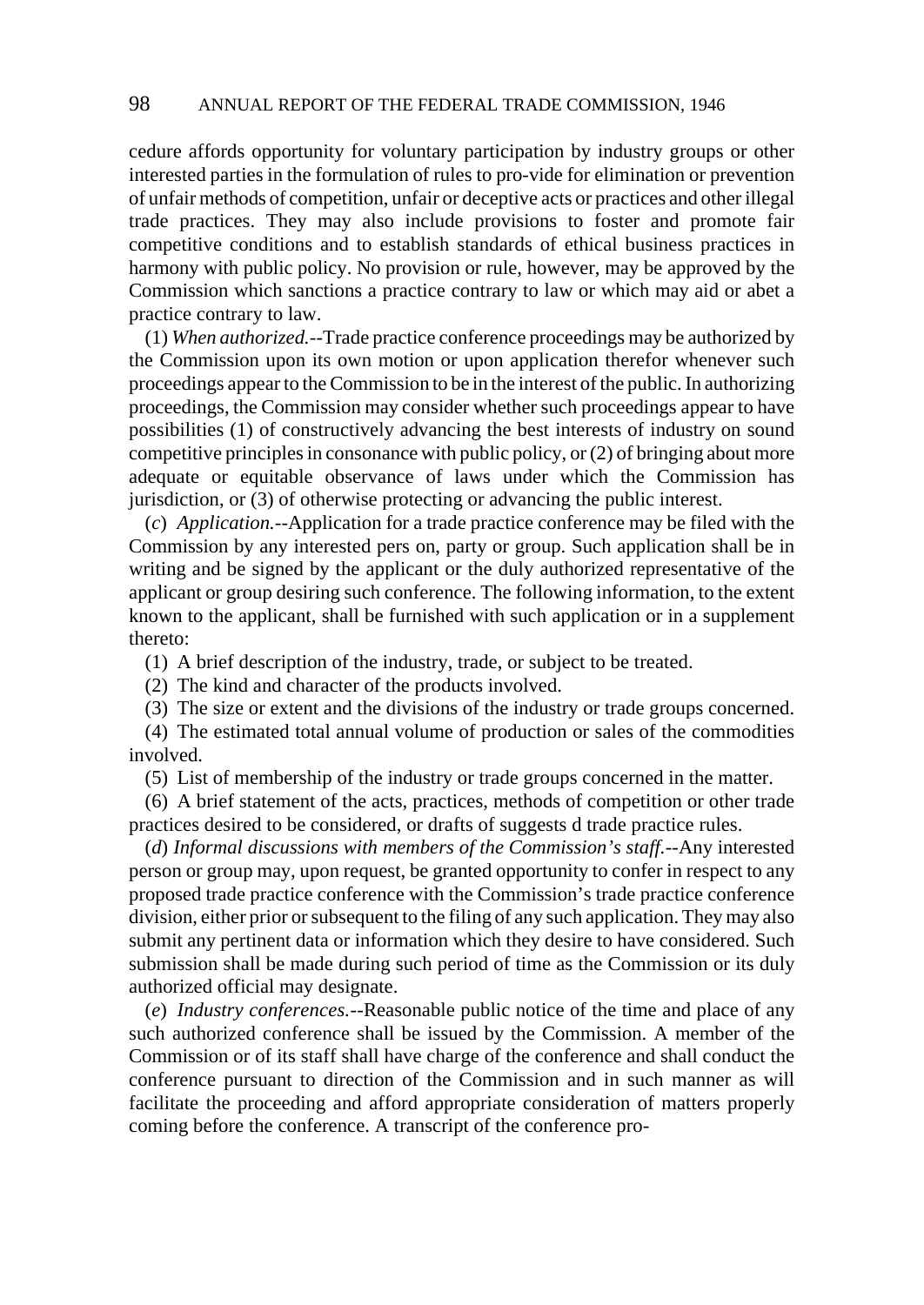ceedings shall be made, which, together with all rules resolutions, modifications, amendments or other matters offered, shall be filed in the office of the Commission and submitted for its consideration.

*(I) Public hearing on proposed rules.--Be* fore final approval by the Commission of rules for an industry, and upon such reasonable public notice as to the Commission seems appropriate, further opportunity shall be afforded by the Commission to all interested persons, corporations or other organizations, including consumers, to submit in writing relevant suggestions or objections and to appear and be heard at a designated time and place.

*(g) Promulgation of rules.--When* trade practice rules shall have been finally approved and received by theCommission, they shall be promulgate d by official order of the Commission and published, pursuant to law, in the Federal Register. Said rules shall become operative thirty (30) days from date of promulgation or at such other time as may be specified by the Commission. Copies of the final rules shall be made available at the office of the Commission. Under the procedure of the Commission a copy of the trade practice rules as promulgated by the Commission is sent to each member of the industry whose name and address is available, together with an acceptance form providing opportunity to such member to signify his intention to observe the rules in the conduct of his business.

(h) Violations.--Complaints as to the use, by any person, corporation or other organization, of any act, practice or method inhibited by the rules may be made to the Commission by any person having information thereof. Such complaints, if warranted by the facts and the law, will receive the attention of the Commission in accordance with the law. In addition, the Commission may act upon its own motion in proceeding against the use of any act, practice or method contrary to law.

## **RULE XXVIII. PUBLIC INFORMATION**

The Rules of Practice of the Commission, and such amendments as may be made thereto, shall be published in the Federal Register and may be obtained from the Commission upon application.

The findings, conclusions of law, and final orders of the Commission in respective formal proceedings and a digest of accepted stipulations to desist from unlawful practices shall be published in the official reports of the Commission.

Trade Practice Conference Rules for respective industries, issued under rule XXVII hereto, may be obtained upon application to the Commission and shall be published in the Federal Register.

Information concerning the activities of the Commission will be released from time to time under the direction or pursuant to the authority of the Commission.

In proceedings instituted by the issuance of formal complaint, the pleadings, transcript of testimony, exhibits, and all documents received in evidence or made a part of the record therein shall be available for inspection and copying by the public at the convenience of the Commission.

Documents, records, and reports made public by the Commission, including stipulations to cease and desist, certain trade practice conference records, and certain papers filed under the Wool Products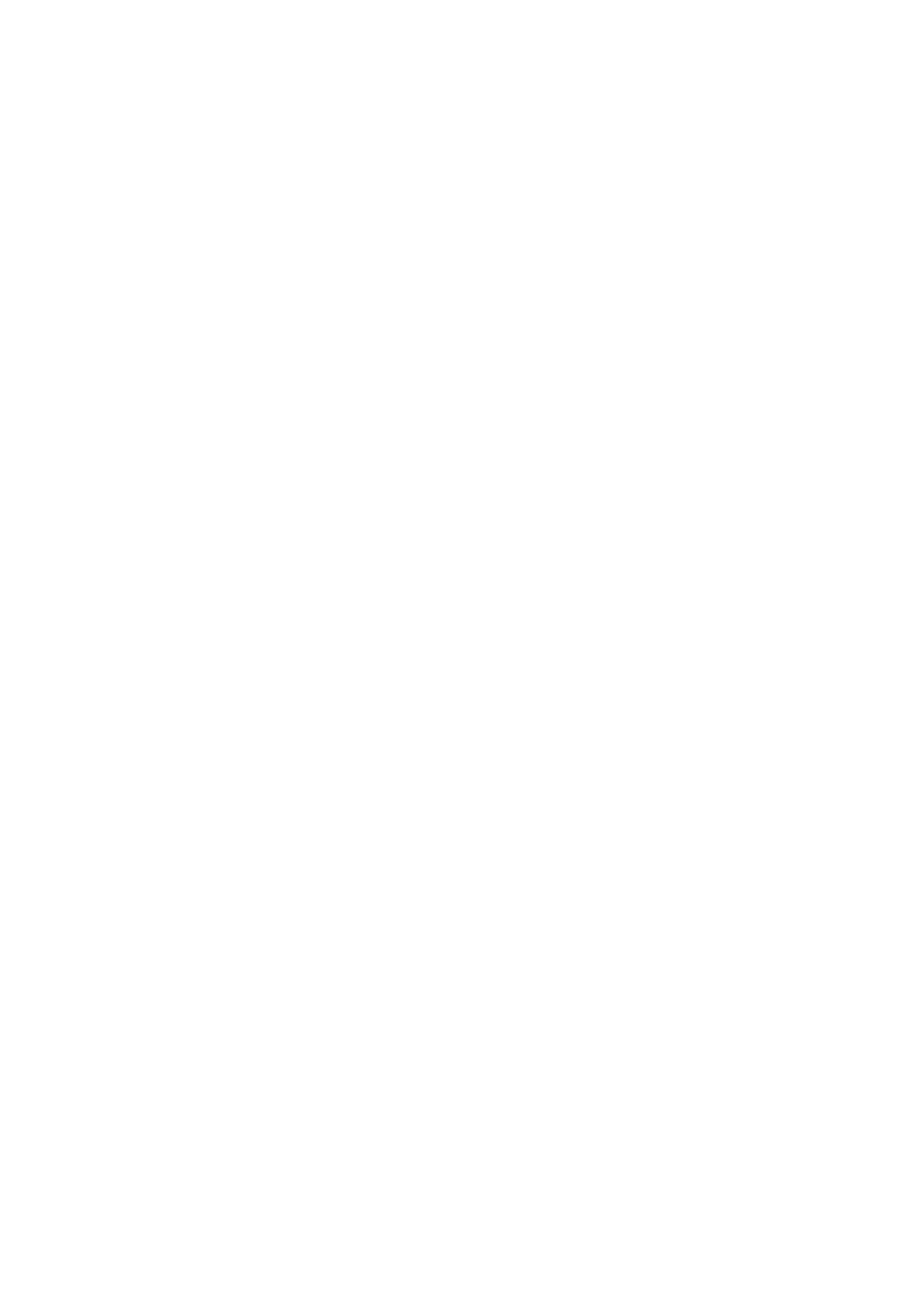### 100 ANNUAL REPORT OF THE FEDERAL TRADE COMMISSION, 1946

Labeling Act shall be available for inspection and copying at the convenience of the Commission.

The records and figures of the Commission, and all documents, memoranda, correspondence, exhibits, and information of whatever nature, other than the documentary matters above described, coming into the possession or within the knowledge of the Commission or any of its officers or employees in the discharge of their official duties, are confidential, and none of such material or information may be disclosed, divulged; or produced for inspection or copying except under the following circumstances:

Upon good cause shown, the Commission may by order direct that certain records, files, papers, or information be disclosed to a particular applicant.

(a) Application by a member of the public for such disclosure shall be in writing, under oath, setting forth (1) the interest of the applicant in the subject matter; (2) a description of the specific information, files, documents, or other material inspection of which is requested; (3) whether copies are desired; and (4) the purpose for which the information or material, or copies, will be used if the application is granted. Upon receipt of such an application the Commission will take such action thereupon as it shall deem expedient in the public interest.

(b) In the event that confidential material is desired for inspection, copying, or use by some agency of the Federal or a State Government, a request therefor may be made by the administrative head of such agency. Such requests shall be in writing, and shall describe the information or material desired its relevancy to the work and function of such agency and, if the production of documents or records or the taking of copies thereof is asked, the use which is intended to be made of them. The Commission will consider and act upon such requests, having due regard to the public interest and questions of expediency.

In cases in which an officer or employee of the Commission has been lawfully served with a subpoena duces tecum, material designated herein as confidential shall be produced only when and as authorized, by the Commission. Services of such a subpoena shall immediately be reported to the Commission with a statement of all relevant facts. The Commission will thereupon enter such order or give such instructions as it shall deem advisable in the premises. If the officer or employee so served has not received instructions from the Commission prior to the return date of the subpoena, he shall appear in response thereto and respectfully decline to produce the documents or records subpoenaed (pointing out that he is not permitted to do so under this rule) , and request a continuance pending action by or instructions from the Commission. If, notwithstanding, the court or other body orders the production of any of the material subpoenaed, the officer or employee shall immediately report the facts to the Commission.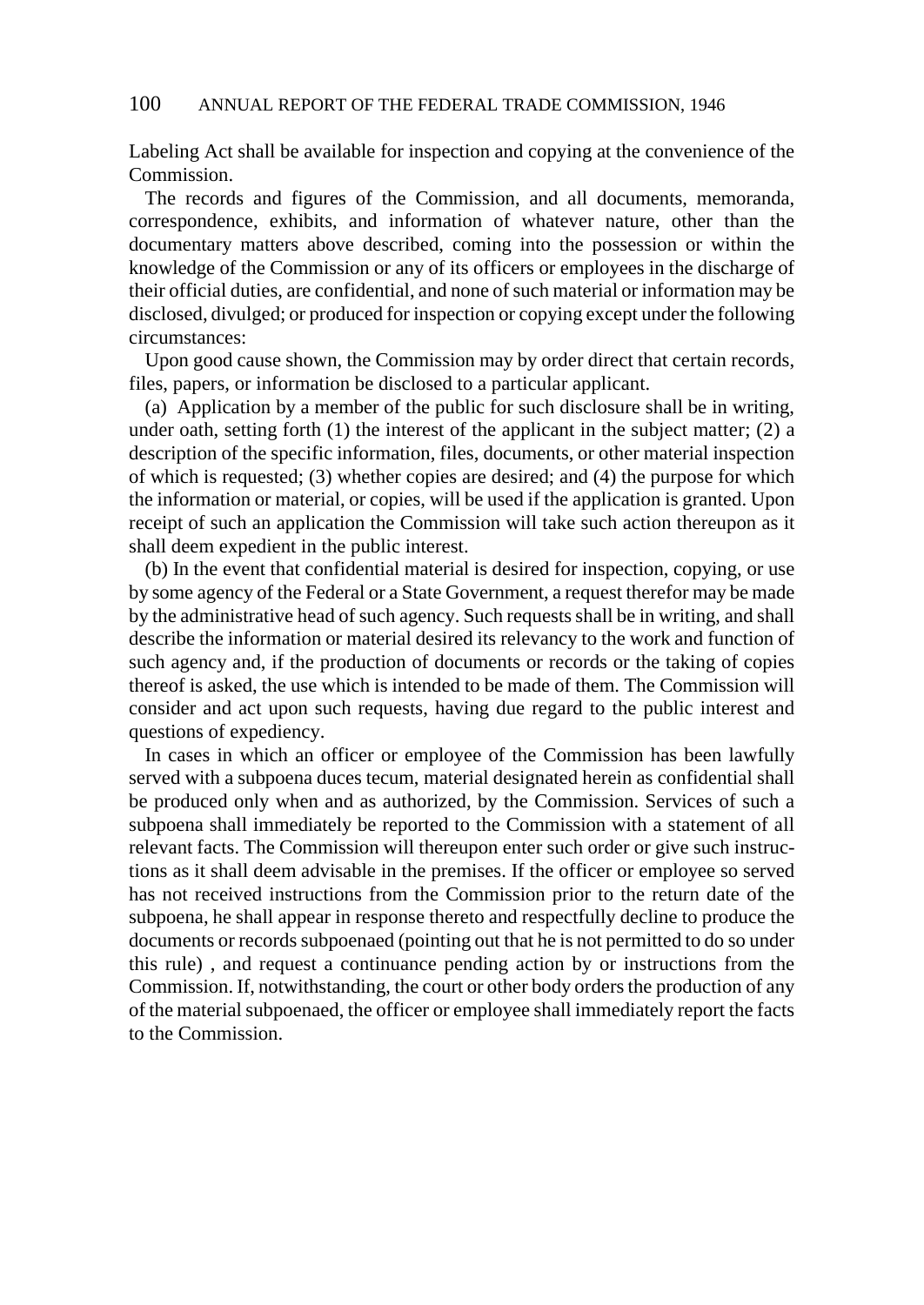# **STATEMENT OF POLICY**

### **STATUS OF APPLICANT OR COMPLAINANT**

The so-called "applicant" or complaining party has never been regarded as a party in the strict sense. The Commission acts only in the public interest. It has always been and now is the rule not to publish or divulge the name of an applicant or complaining party, and such party has no legal status before the Commission except where allowed to intervene as provided by the statute.

## **POLICY AS TO PRIVATE CONTROVERSIES**

It isthe policy of the Commission not to institute proceedings against alleged unfair methods of competition or unfair or deceptive acts or practices where the alleged violation of law is a private controversy redressable in the courts, except where said practices tend to affect the public. In cases where the alleged injury is one to a competitor only and is redressable in the courts by an action by the aggrieved competitor and the interest of the public is not involved, the proceeding will not be entertained.

## **SETTLEMENT OF CASES BY TRADE PRACTICE CONFERENCE AND STIPULATION AGREEMENTS**

Whenever the Commission shall have reason to believe that any person has been or is using unfair methods of competition or unfair or deceptive acts or practices in commerce, and that the interest of the public will be served by so doing, it may withhold service of complaint and extend to the person opportunity to execute a stipulation satisfactory to the Commission, in which the person, after admitting the material facts, promises and agrees to cease and desist from and not to resume such unfair methods of competition or unfair or deceptive acts or practices. All such stipulations shall be matters of public record, and shall be admissible as evidence of prior use of the unfair methods of competition or unfair or deceptive acts or practices involved in any subsequent proceeding against such person be-fore the Commission. It is not the policy of the Commission to thus dispose of matters involving intent to defraud or mislead; false advertisement of food, drugs, devices or cosmetics which are inherently dangerous or where injury is probable; suppression or restraint of competition through conspiracy or monopolistic practices; violations of the Clayton Act; violations of the Wool Products Labeling act of 1939 or the rules promulgated thereunder; or where the Commission is of the opinion thatsuch procedure will not be effective in preventing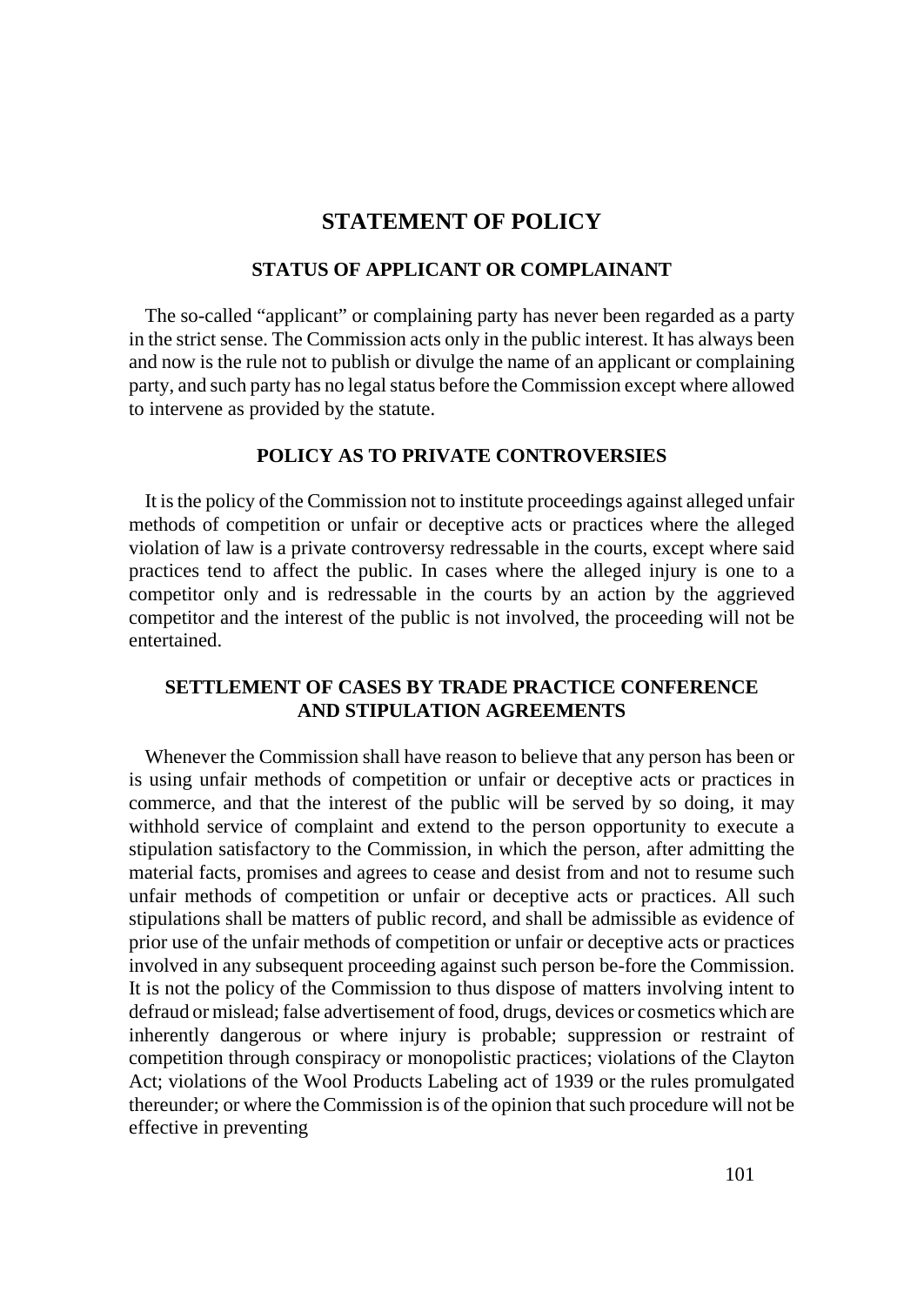## 102 ANNUAL REPORT OF THE FEDERAL TRADE COMMISSION, 1940

continued use of the unlawful method, act, or practice. The Commission reserves the right in all cases, for any reasons which it regards as sufficient, to withhold this privilege.

## **REPORTS OF TRIAL EXAMINERS**

The policy of the Commission is that reports of trial examiners on the evidence shall not be open to public inspection or to publication until after the publication of the Commission's decisions in the cases in which such reports are made. During this time they are open only to the Commission, to counsel, and to parties respondent in such cases.

## **WOOL PRODUCTS LABELING ACT**

In the handling of cases arising under this Act, the practice and procedure of the Commission will be as provided in cases arising under the Federal Trade Commission Act.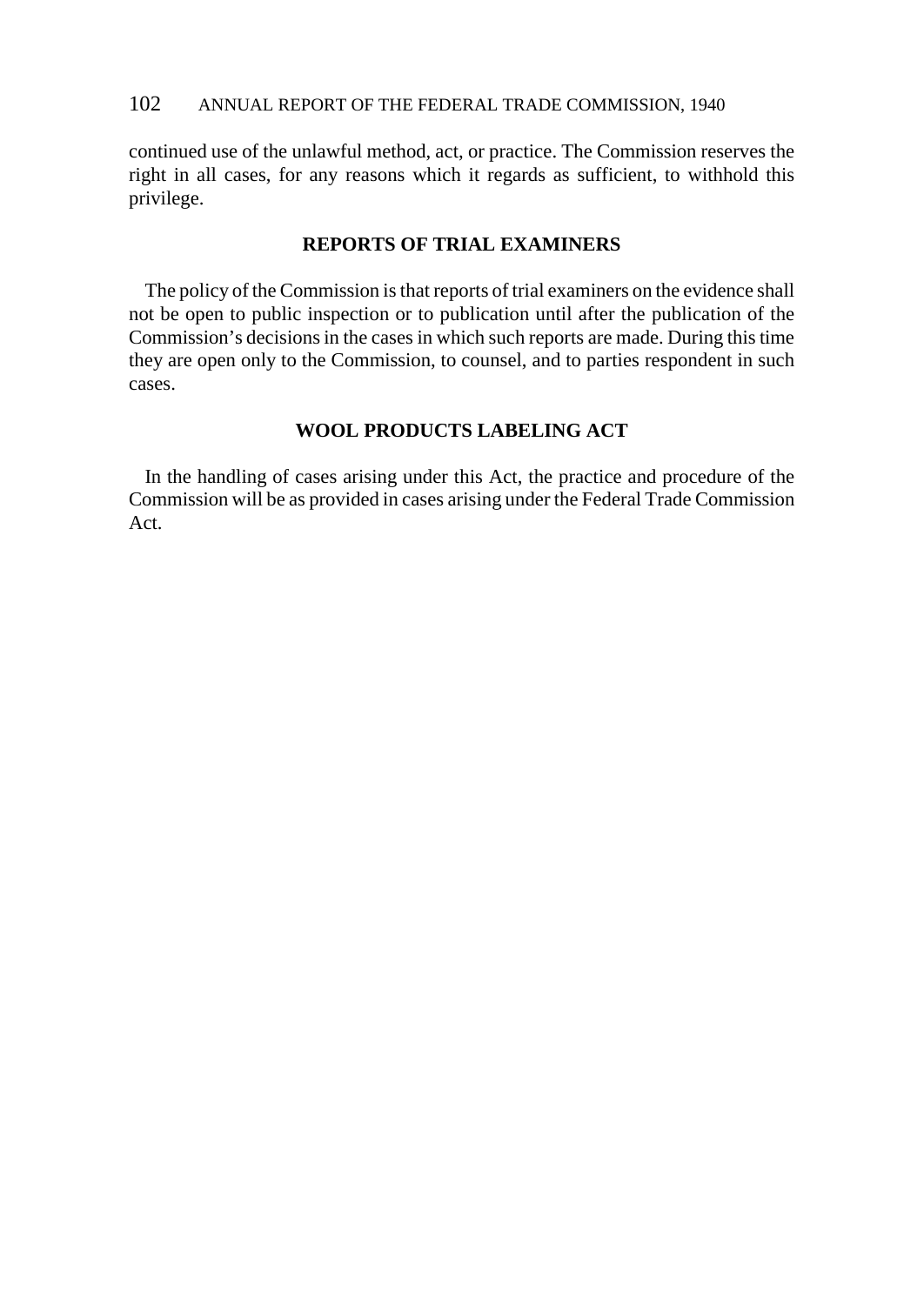## **INVESTIGATIONS BY THE COMMISSION, 1915-46**

Since its establishment in 1915, the Federal Trade Commission has conducted numerous general inquiries which are alphabetically listed and briefly described in the following pages.  $\frac{1}{1}$  They were made at the request of the President, the Congress, the Attorney General, Government agencies, or on motion of the Commission pursuant to the Federal Trade Commission Act.

Reports on these inquiries in many instances have been published as Senate or House documents or asCommission publications. Printed documents, unless indicated as being out of print, <sup>2</sup> may he purchased from the Superintendent of Documents, Government Printing Office, Washington, D. C. Processed publications are available without charge from the Federal Trade Commission while the supply lasts.

Agencies initiating or requesting investigations are indicated in parentheses in the headings below. For wartime inquiries, 1917-18 and 1941-45, see paragraphs headed "Wartime."

**Accounting Systems (F. T. C.).--**Pointing the way to a general Improvement in accounting practices, the Commission published *Fundamentals of a Cost* Sys*tem for Manufacturers*(H. Doc. 1356, 64th, 31 p., 7/1/16) and *A System of Accountsfor Retail Merchants* (19 p., o. P., 7115110).

**Accounting Systems.--**See Distribution Cost Accounting, and Production Cost Accounting.

**Advertising as a Factor in Distribution.--**See Distribution Methods and Costs. **Agricultural Implements.--**See Farm Implements and Distribution Methods and Costs.

**Agricultural Implements and Machinery (Congress).** <sup>3</sup>**--**Prices of farm products reached record lows in 1932 but prices of many farm implements, machines, and repair parts maintained high levels resulting in widespread complaintsin the next few years. The Commission investigated the situation (Public Res. 130, 74th, 6/24/36) and, following submission of its report, *Agricultural Implement and Machinery Industry (H.* Doc. 702, 75th, 1,176 p., 6/6/38), the industry made substantial price reductions. The report criticized certain competitive practices on the part of the dominant companies which the companies later promised to remedy. It showed, among other things, that a few major companies had maintained a concentration of control which resulted In large part from their acquisition of the capital stock or assets of competitors prior to enactment of the Clayton Antitrust Act in 1914 and thereafter from their purchase of assets of competitors rather than capital stock. <sup>4</sup> (See also under Farm Implements and Independent Harvester Co.)

**Agricultural Income (Congress).--**Investigating a decline in agricultural income and increases or decreases in the income of corporations manufacturing and distributing wheat, cotton, tobacco, livestock, milk, and potato products (Public Res. 01, 74th, 8/27/35), and table and juice grapes, fresh fruits and vegetables (Public Res. 112, 74th, 6/20/36), theCommissionmade recommendations concerning, among other things, themarketing of commodities covered by the inquiry; corporate consolidations and mergers;5 unbalanced agricultural

<sup>1</sup>The wartime cost-finding inquiries, 1917-1918 (p. 119), include approximately 370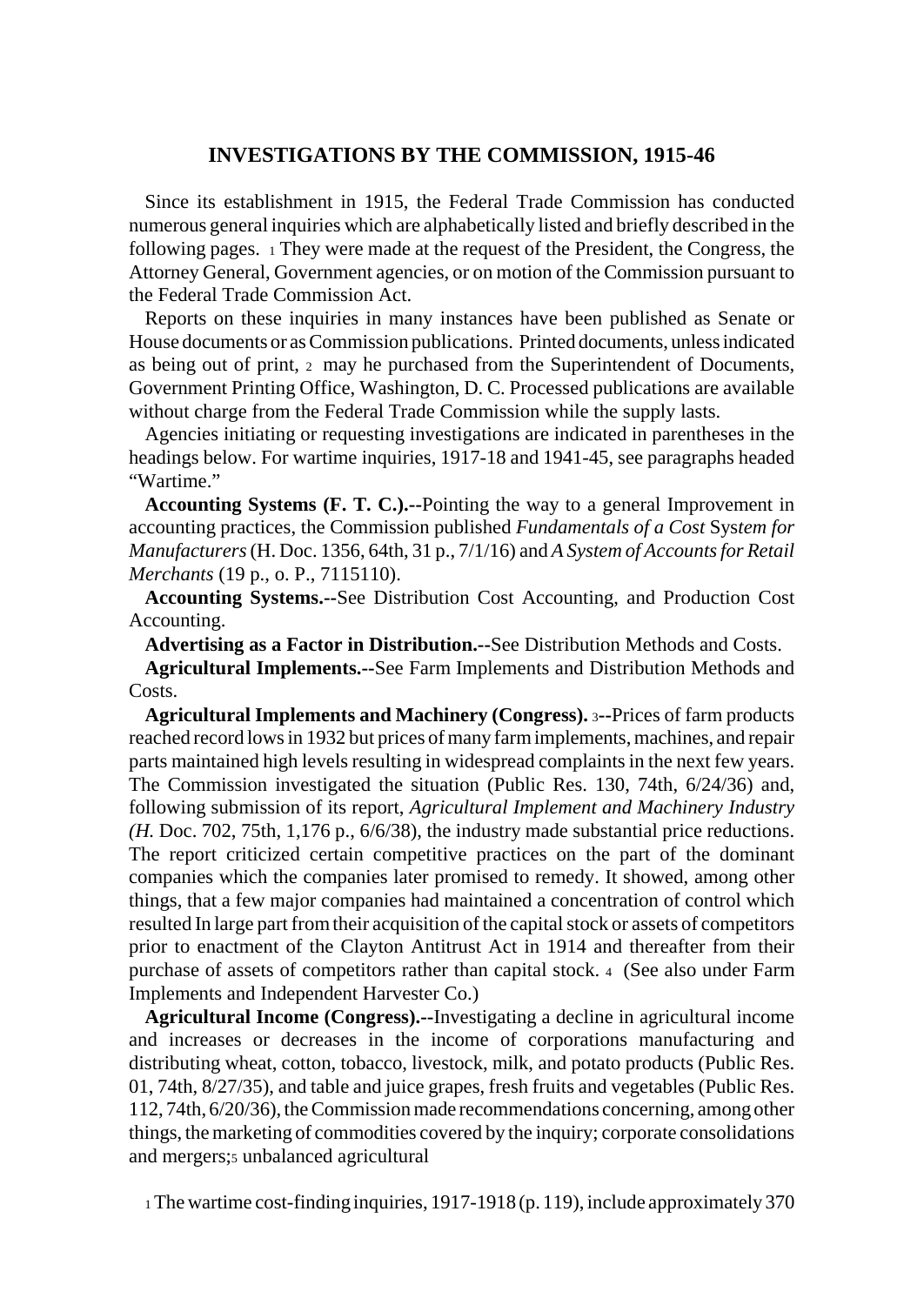separate investigations.

<sup>2</sup> Documents out of print (designated "o. p.") are available in depository libraries.

<sup>3</sup> Inquiries desired by either House of Congress are now undertaken by the Commission as a result of concurrent resolutions of both Houses. For further explanation, see footnote on p.2.

<sup>4</sup> F. T. C. recommendations that section 7 of the Clayton Act be amended tn declare unlawful the acquisition of corporate assets underthe same conditionsthat acquisition of corporate stock has been unlawfulsince 1914, are discussed in *Chain Stores--Final Report* on *the Chain Store Investigation* (S. Doc. 4, 74th, 12/14/34), p.96 : *Summary Report on Conditions With Respect to* the *Sale and Distribution of Milk and Dairy Products* (H. Doc. 94, 75th, 1/4/87), p.38; *Report of' the F. T. C. on Agricultural Income Inquiry,* PartI(3/2/37), p.26 *:AgriculturalImplement and Machinery Industry* (H. Doc. 702, 75th, 6/6/39), p.1038; and F. T. C. Annual Reports: 1938, pp.19 and 29; 1939, p.14; 1940, p. 12; 1941. p. 19; 1942, p.9: 1943, p.9; 1944, p.7; 1945, p. S: 1946, p.12.

<sup>5</sup> See footnote 4, above.

103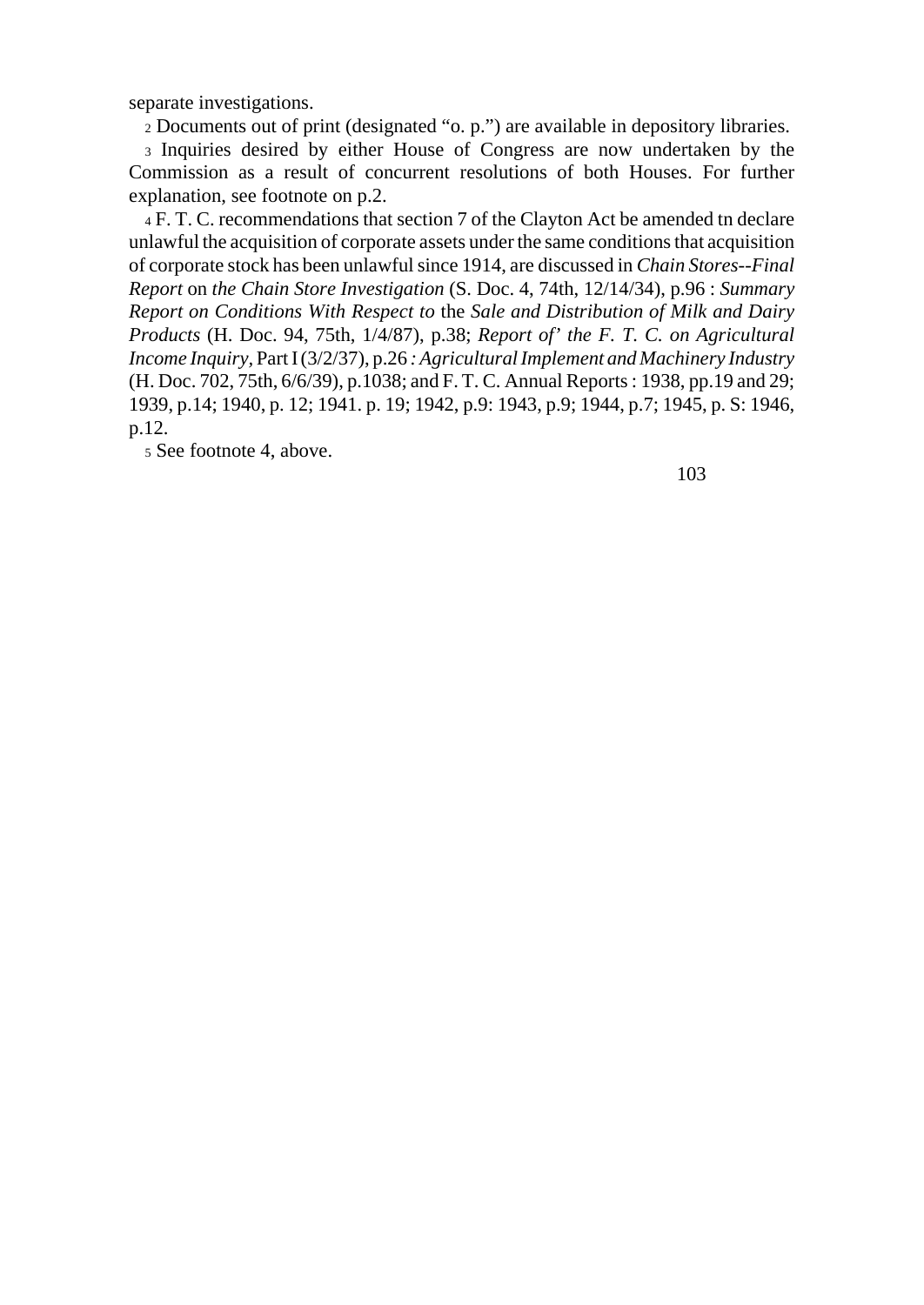industrial relations; cooperative associations; production financing; transportation; and terminal markets. Its recommendations for improvement of the Perishable Agricultural Commodities Act were adopted by Congress in amending that act (Public, 328, 75th) in 1937. *[Report of the F. T. C. on Agricultural Income Inquiry, Part I, Principal Farm Products,* 1,134 p., 3/2/37 (summary, conclusions, and recommendations, S. Doc. 54, 75th, 40 p.); *Part II, Fruits, Vegetables, and* Grapes, 906 p., 6/10/37; *PartIII, Supplementary Report,* 154 p., 11/8/37; and interim reports of 12/26/35 (H. Doc. 380, 74th, 6 p.), and 2/1/37 (S. Doc. 17, **Agricultural Prices.--**See Price Deflation.

**Aluminum Foundries (W. P. B.), Wartime, 1942-43.--**Details were obtained for the War Production Board, at its request, from aluminum foundries throughout the U. S. covering their operations for May 1942 and their compliance with W. P. B. Supplementary Orders m-1-d, m-1-c, and m-1-f.

**Antifreeze Solutions, Manufacturers of (W. P. B.), Wartime, 1943-44.--**War Production Board Order L-258 of 1/20/43 prohibited production of salt and petroleumbase antifreeze solutions. While production of these products had ceased, great quantities were reported to be still in the hands of producers and distributors. To enable W. P. B. to determine what further action should be taken to protect essential automotive equipment from these solutions, it re quested the Commission to locate producers' inventories as of 1/20/43, and to identify all deliveries made from such inventories to distributors subsequent to that date.

**Automobiles.--**See Distribution Methods and Costs, and Motor Vehicles.

**Bakeries and Bread.--**See under Food.

**Beet Sugar.--**See under Food-Sugar.

**Building Materials.--**See Distribution Methods and Costs.

**Calcium Arsenate (Senate).--**High prices of calcium arsenate, a poison used to destroy the cotton boll weevil (S. Res. 417, 67th, 1/23/23), appeared to be due to sudden increased demand rather than trade restraints *(Calcium Arsenate Industry,* S. Doc. 345, 67th, 21 p., 3/3/23).

**Capital Equipment (W. P. B.), Wartime, 1942-43.--**For the War Production Board, a survey was made in connection with Priorities Regulation No.12, as amended 10/3/42, of concerns named by it to determine whether orders had been improperly operated to secure capital equipment or whether orders that had been operated had been extended for the purpose of obtaining capital equipment in violation of priorities regulations.

**Cement (Senate).--**Inquiry into the cement industry's competitive conditions and distributing processes(S. Res. 448, 71st, 2/16/31) showed that rigid application of the multiple basing-point price system  $\epsilon$  tended to lessen price competition and destroy the value of sealed bids; concerted activities of manufacturers and dealers strengthened the system's price effectiveness; and dealer associations' practices were designed to restrict sales to recognized "legitimate" dealers (Cement Industry, S. Doc. 71, 73d, 160 p., 6/9/33).

**Chain Stores (Senate).--**Practically every phase of chain-store operation was covered (S. Res. 224, 70th, 5/12/28) , including cooperative chains, chain-store manufacturing and wholesale business, leaders and loss leaders, private brands, short weighing and overweighing and sales, costs, profits, wages, special dis-counts and allowances, and prices and margins of chain and independent grocery and drug distributors in selected cities. (For subtitles of 33 reports published under the general title, *Chain Stores,* 1931-33, see F. T. C. Annual Report, 1941, p. 201.)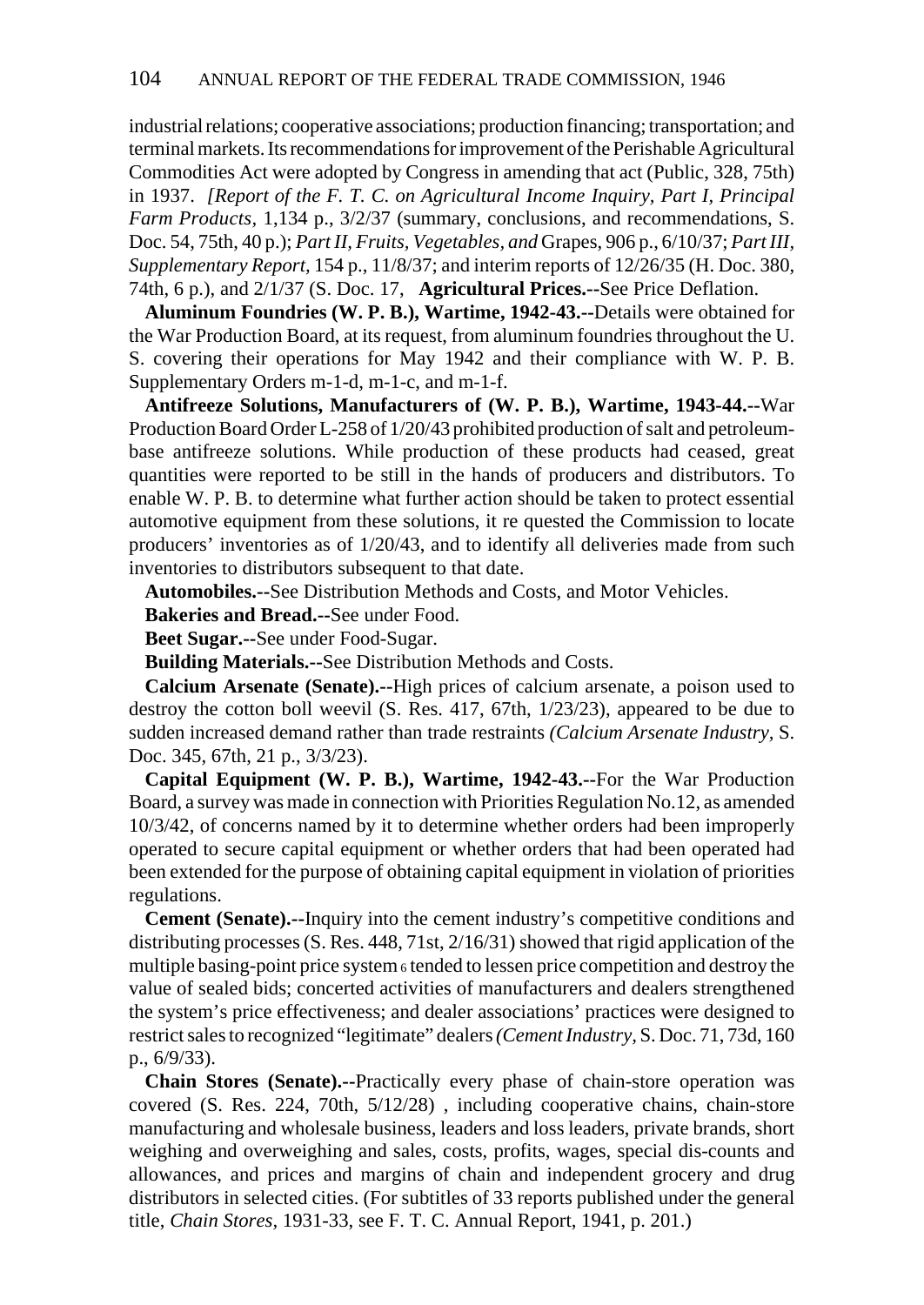In the *Final Report on the Chain-Store Investigation* (S. Doc. 4, 74th, 110 p., o. p., 12/14/34), legal remedies available to combat monopolistic tendencies in chain-store development were discussed. <sup>7</sup> The Commission's recommendations pointed the way to subsequent enactment of the Robinson-Patman Act (1936) prohibiting price and other discriminations, and the Wheeler-Lea Act (1938) which amended the Federal Trade Commission Act so as to broaden the prohibition of unfair methods of competition in section 5 to include unfair or deceptive acts or practices in interstate commerce.

**Chromium Processors (W. P. B.), Wartime, 1942-43.--**For the War Production Board, the Commission investigated the transactions of the major chromium processors to determine the extent to which they were complying with

<sup>6</sup>Basing-pointsystems are also discussed in the published reportslisted under "Price Bases," "Steel Code," and "Steel Sheet Piling" herein.

7 See footnote 4, p.103.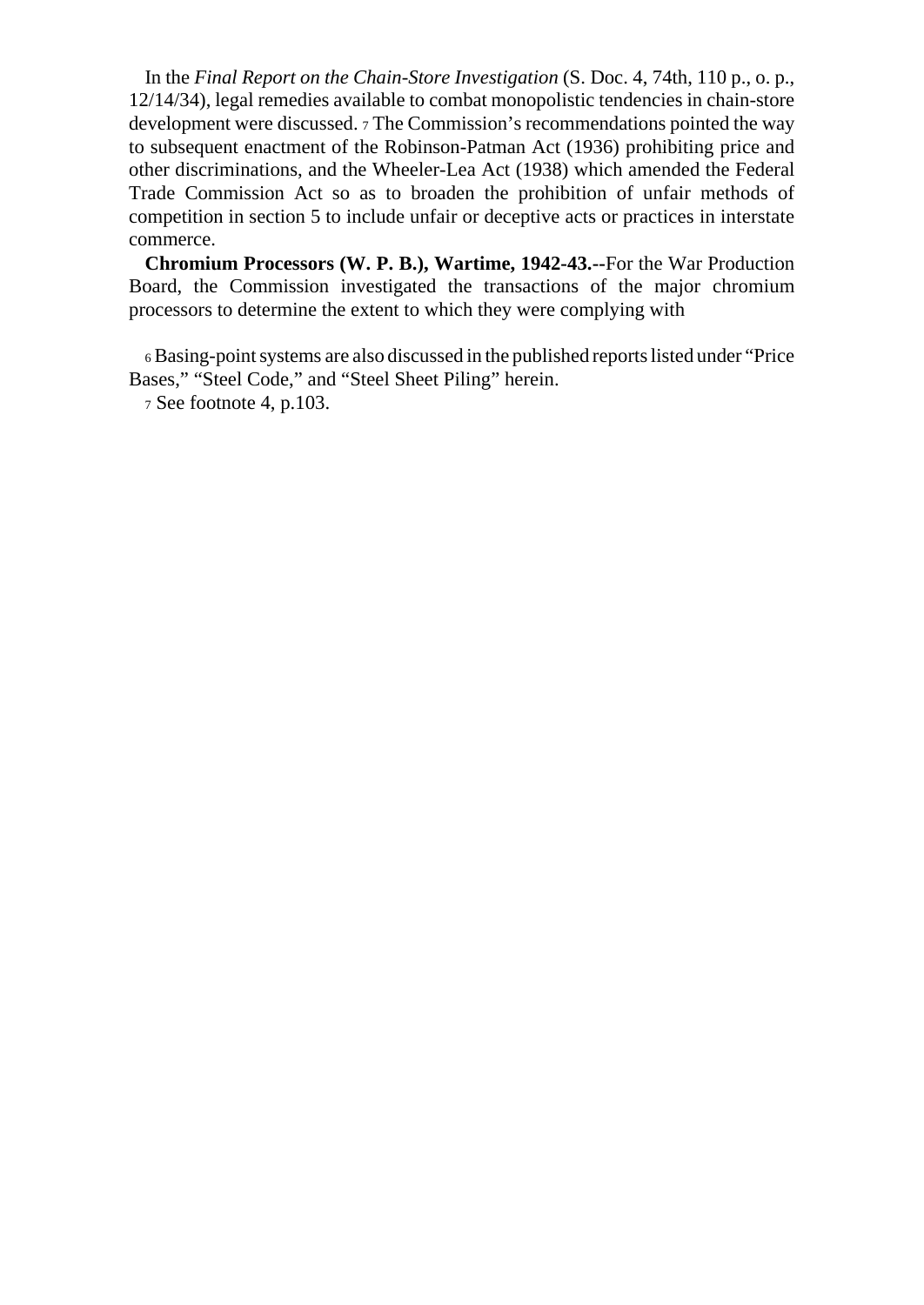Amendment No. 2 to P B. General Preference Order No. m-18-a, issued 2/4/42. The investigation was conducted concurrently with a survey of nickel processors.

**Cigarette Shortage (F. T. C. and Senate Interstate Commerce Committee Chairman), Wartime, 1944-45--**In response to complaints from the public and a request from the Chairman of the Senate Interstate Commerce Committee (letter dated *12/1/44),* the Commission investigated the cigarette shortage and reported, among other things, that the scarcity was directly traceable to the large volume of cigarettes moving to the armed forces and the Allies; that it was not attributable to violations of laws administered by the Commission; but that certain undesirable practices such as hoarding and tie-in sales had developed. *(Report of* the *F.T.C. on the Cigarette Shortage,* 33 pages, processed, 2/13/45.)

**Coal (Congress and F. T. C.), Wartime, 1917-18, Etc.--**From 1916 through the first World War period and afterward, the Commission at different times investigated anthracite and bituminous coal prices and the coal industry's financial condition. Resulting cost and price reports are believed to have substantially benefited the consumer. Among the published reports were : *Anthracite Coal Prices,* preliminary (S Doc. 19, 65th, 4 p., o. p.5/4/17); *Preliminary Report by the F. T. C.* on *the Production and Distribution of Bituminous Coal* (H. Doc. 152, 65th, 8 p., o. p., 5/19/17); *Anthracite and Bituminous Coal Situation,* summary (H. Doc. 193, 65th, 29 p., o. p., 6/19/17); and *Anthracite* and *BituminousCoal*(S. Doc. 50, 65th, *420* p., o. p., 6/19/17) --pursuant to S. Res. 217, 64th, 6/22/16; H. Res. 352, 64th, 8/18/16, and S. Res. 51, 65th, 5/1/17; *Washington, D. C., Retail Coal Situation* (5 p., release, processed, o. p., 8/11/17)-pursuant to F. T. C. motion ; *Investment and Profit in Soft-Coal Mining* (two parts, 5/31/22 and 7/6/22, *218* p., S. Doc. 207, 67th)--pursuant to F. T. C. motion; and *Report of the F. T. C. on Premium Prices of Anthracite* (97 p., 7/6/25)-pursuant to F. T. C. motion.

**Coal, Cost of Production (F. T. C.), Wartime 1917-18.--**President Wilson fixed coal prices by Executive order under the Lever Act (1917) on the basis of information furnished by the Commission. For use of the U.S. Fuel Administration in continuing price control, the Commission compiled monthly cost production reports, collecting cost records for 1917-18 for about 99 percent of the anthracite and 95 percent of the bituminous coal production *(Cost Reports of the F. T. C.--Coal,* 6/30/19, summarized for principal coal-producing States or regions: (l) Pennsylvania , bituminous, 103 p., o. p.; (2) Pennsylvania, anthracite, 145 p., o. p.; (3) Illinois, bituminous, 127 p. ; (4) Alabama, Tennessee, and Kentucky, bituminous, 210 p.; (5) Ohio, Indiana, and Michigan, bituminous, 288 p.; (6) Maryland, West Virginia, and Virginia, bituminous, 286 p. ; and (7) trans-Mississippi States, bituminous, 459 p.).

**Coal, Current Monthly Reports (F. T. C.) --**The Commission (December 1919) initiated a system of current monthly returns from the soft coal industry similar to those compiled during the World War, 1917-18 *(Coal-Monthly Reports on Cost of Production,* 4/20/20 to 10/30/20, Nos. 1 to 6, and two quarterly reports with revised costs, 8/25/20 and 12/6/20, processed, o. p.). An injunction to prevent the calling for the monthly reports (denied about seven years later) led to their abandonment.

**Combed Cotton Yarns.--**See Textiles.

**Commercial Bribery (F. T. C.)--**Investigating the prevalence of bribery of customers' employees as a means of obtaining trade, the Com mission published **A** *Special Report on Commercial Bribery* (H. Doc. 1107, 65th, 3 p., o. p., 5/15/18),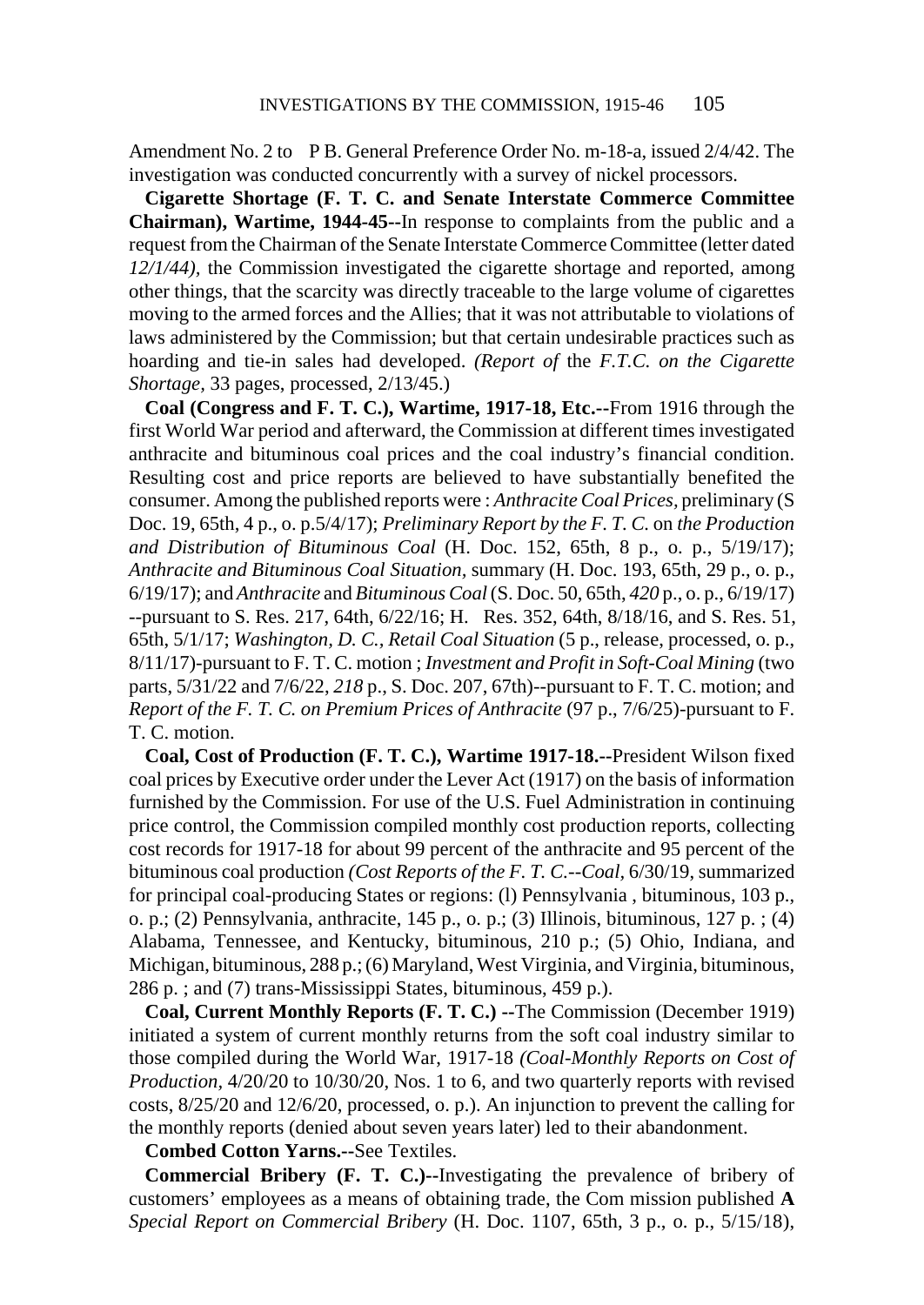recommending legislation striking at this practice ; *Commercial Bribery* (S. Doc. unnumbered, 65th, 36 p., o. p., 8/22/18); and *Commercial Bribery* (S. Doc. 258, 66th, 7 p., o. p., 3/18/20).

**CommercialCooking andFood and Plate Warming Equipment, Manufacturers of(W. P.B.),Wartime, 1942-43--**The commission conducted an investigation forthe War Production Board to determine whether manufacturers of commercial cooking and plate warming equipment were complying with W. P. B. Limitation Orders L-182 and L-182 as amended 3/2/43 ; Conservation Orders M-126 and m-9-c, as amended and Priorities Regulation No.1.

**Contractors, Prime, Forward Buying Practices of (W. P. B.), Wartime, 1942- 43**.--The matter of procurement, use, and inventory stocks of critical materials involved in the operation of major plants devoting their efforts to war production were inquired into for the information of the War Production Board. Items such as accounting, inventory, control, purchase, practices, etc., formed a part of the inquiry.

**Cooperation in American Export Trade.--**See Foreign Trade.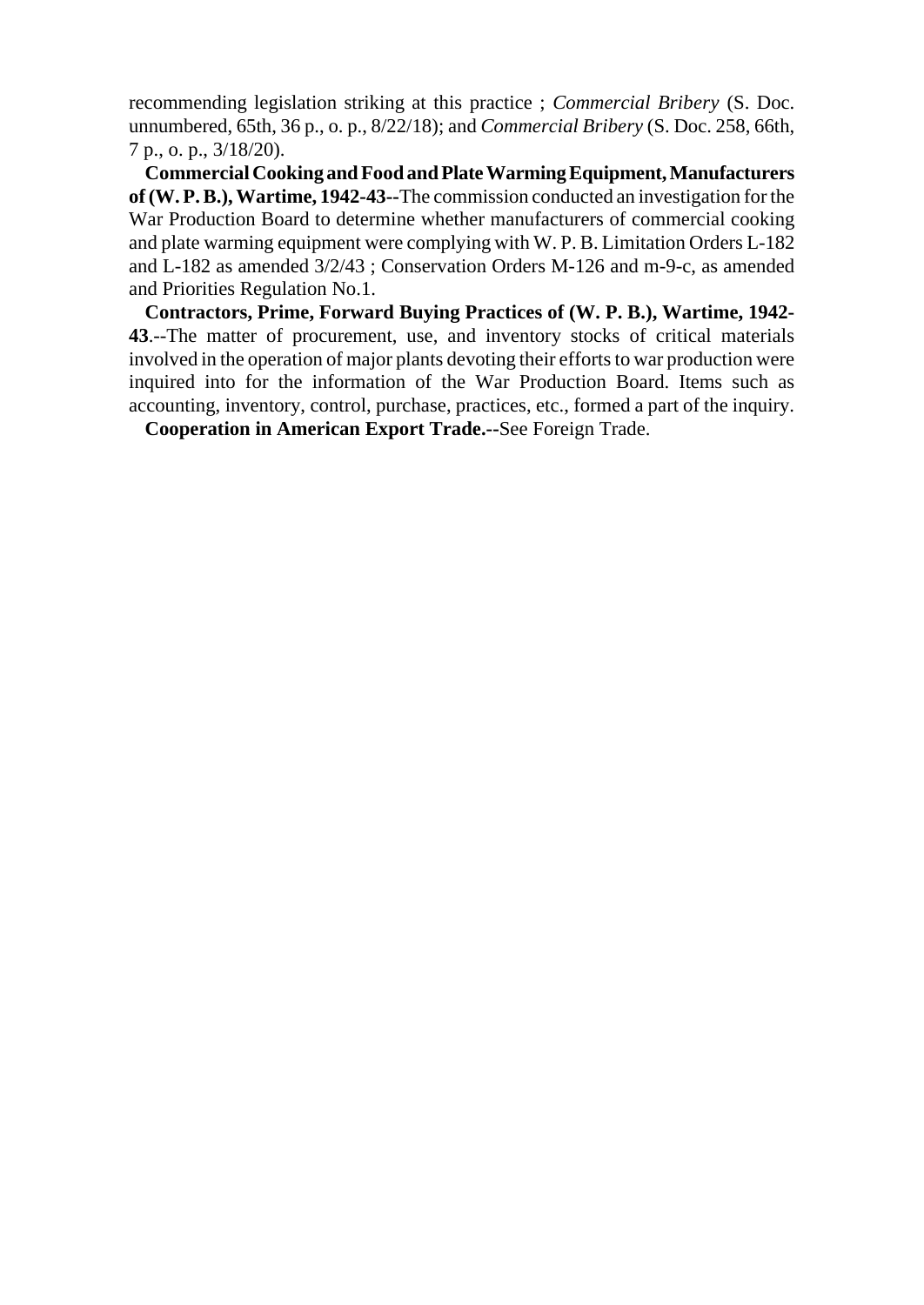**Cooperation in Foreign Countries(F. T. C.).--**Inquiries made by the Commission regarding the cooperative movement in 15 European countries resulted in a report, *Cooperation in Foreign Countries* (S. Doc. 171, 68th, 202 p., o. p., 11/29/24, recommending further development of cooperation in the U.S.

**CooperativeMarketing (Senate).--**Thisinquiry (S.Res. 34, 69th, 3/17/25) covered the development of the cooperative movement in the U.S. and illegal interferences with the formation and operation of cooperatives ; and a comparative study of costs, prices, and marketing methods *(Cooperative Marketing,* S. Doc. 95, 70th, 721 p., o. p., 4/30/28).

**Copper.--**See Wartime Cost Finding, 1917-18.

**Copper Base Alloy Ingot Makers (W. P. B.), Wartime, 1942-43.--**This investigation was designed to ascertain the operations, shipments, and inventories of copper, copper alloys, copper scrap, and copper base alloy ingot makers and was conducted for the purpose of determining the extent to which they were complying with governing W. P. B. Preference and Conservation Orders M-9-a and *b,* and M-9-c.

**Copper, Primary Fabricators of (W. P. B.), Wartime, 194142.--**A survey and inspection of a specified list of companies which used a large percentage of allrefinery copper allocated, and at the same time represented a fair cross-section of the industry, were made to ascertain the degree of compliance accorded to preference, supplementary, and conservation orders and regulations of the Director of Priorities, Office of Production Management (later the War Production Board).

**Corporation Reports.--**See Industrial Corporation Reports.

**Cost Accounting.--**See Accounting Systems.

**Cost of Living (President) Wartime, 1917-18.**--Delegates from the various States met in Washington, April 30 and May 1, 1917, at the request of the Federal Trade Commission, and considered the rapid rise of wartime prices and the plans then being made for the Commission's general investigation of foodstuffs. [See Foods (President) , Wartime, 1917-18, herein.] Proceedings of the conference were published *(High Cost of Living,* 119 p., o. p.).

**Cost of Living (President).--**President Roosevelt, in a published letter (11/16/37), requested the Commission to investigate living costs. The Commission (11/20/37) adopted a resolution undertaking the inquiry and a few months thereafter submitted a confidential report to the President.

**Costume Jewelry, Manufacturers of (W. P. B.), Wartime, 1943-44.--**Because it appeared that vast quantities of critical metals were being diverted illegally from war use to the manufacture of costume jewelry and similar items, the War Production Board requested the Commission to investigate 45 manufacturers to ascertain the facts concerning their compliance with W. P. B. Orders M-9-a, M-9-b, M-9-c, M-9-c-2, M-43, M-38, M-11, M-11-b. M-126, L-81, L-131, and L-131-a, all as amended.

#### **Cotton Industry.--**See Textiles.

**Cottonseed Industry (House).--**Investigating alleged price fixing (H. Res. 439, 69th, 3/2/27) the Commission reported evidence of cooperation among State associations but no indication that cottonseed crushers or refiners had fixed prices in violation of the antitrust laws *(Cottonseed Industry,* H. Doc. 193, 70th, 37 p., 3/5/28).

**Cottonseed Industry (Senate) --**Two resolutions(S.Res. 136, 10/21/29, and S.Res. 147, 11/2/29/--71st) directed the Commission to determine whether alleged unlawful combinations of cottonseed oil mill corporations sought to lower and fix prices of cottonseed and to sell cottonseed meal at a fixed price under boycott threat ; and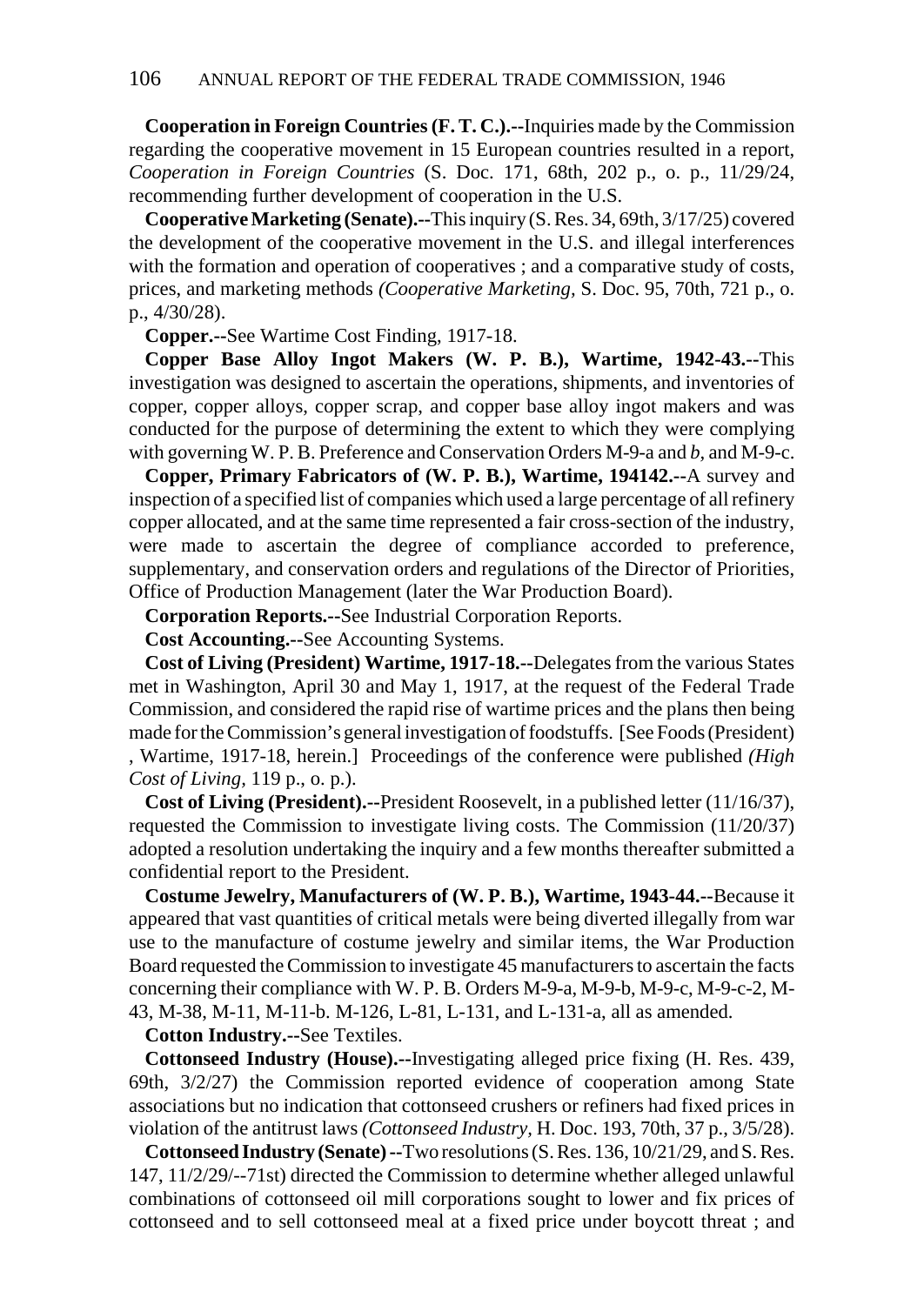whether such corporations acquired control of cotton gins to destroy competitive markets and depress or control prices paid to seed producers (*Investigation of the Cottonseed Industry,* preliminary report, S. Doc. 91, 71st, 4 p., o. p., 2/28/30, and final report, 207 p., with 11 vols. testimony, S. Doc. 209, 71st, 5/19/33.)

**Distribution Cost Accounting (F. T. C.) .--**To provide a guide for current legislation and determine ways for improving accounting. methods, the Commission studied distribution cost accounting in connection with selling, warehousing, handling, delivery, credit and collection *(Case Studies in Distribution Cost Ac-counting for Manufacturing and Wholesaling, H.* Doc. 287, 77th, 215 p., 6/23/41).

**Distribution.--**See Foods--Mass Foods Distributors.

**Distribution.--**See Millinery Distribution.

**Distribution Methods and Costs (F. T. C.).--**This inquiry into methods and costs of distributing important consumer commodities (F. T. C. Res., 6/27/40) was undertaken by the Commission pursuant to authority conferred upon it by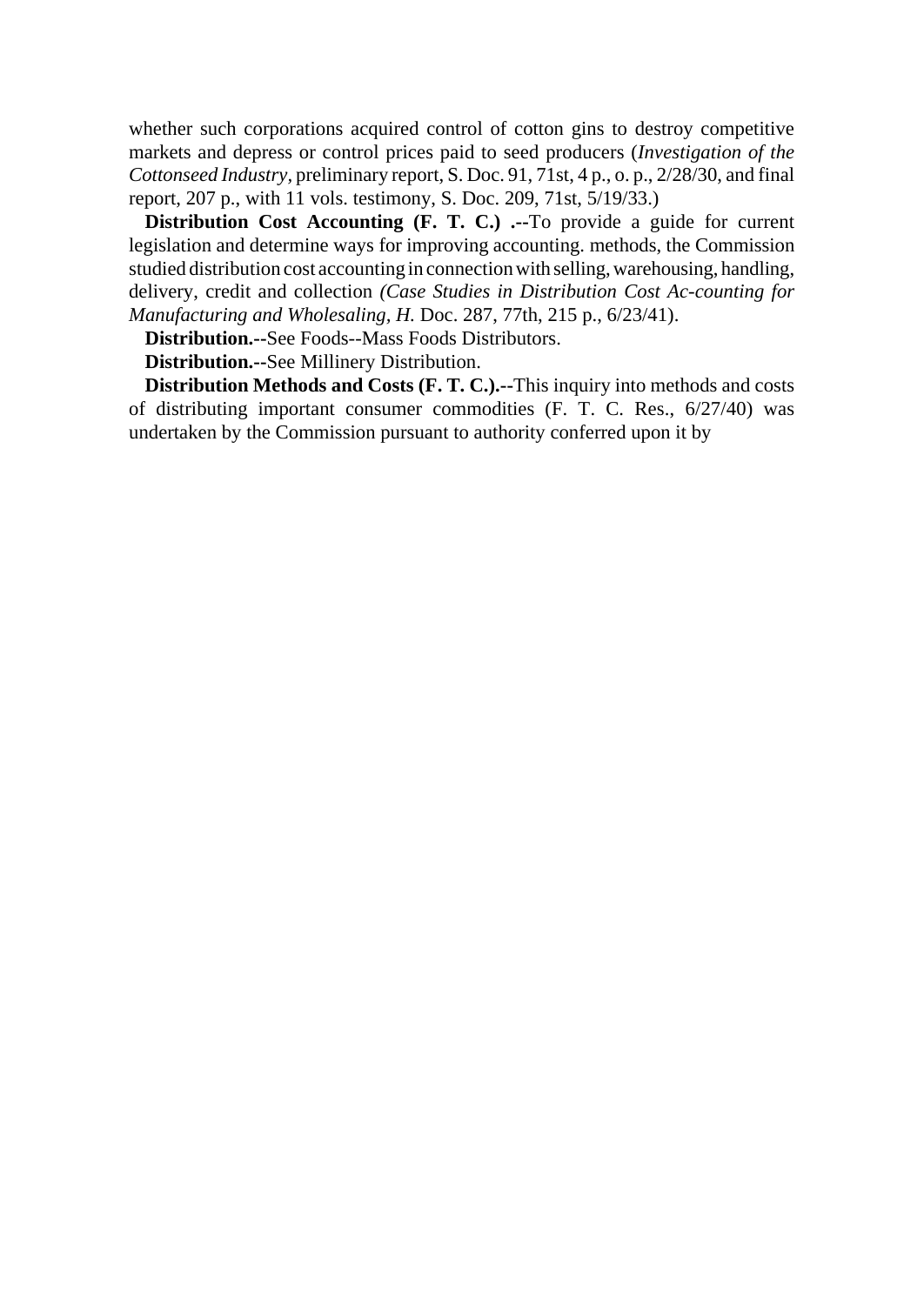section 6 of the F. T. C. Act. Eight parts of the *F. T. C. Report on Distribution Methods and Costs* were transmitted to Congress and published wider the subtitles ; *Part I. Important Food Products* (11/11/43, 223 *p.); Part III. Building Materials-- Lumber, Paints and Varnishes and Portland Cement* (2/19/44, 50 p.); *Part IV. Petroleum Products, Automobiles, Rubber Tires and Tubes, Electrical Household Appliances, and Agricultural Implements* (3/2/44, 189 p.); *Part v. Advertising as a Factor in Distribution* (10/30/44, 50 *p.); Part VI. Milk Distribution, Prices, Spreads and Profits* (6/18/45, 58 *p.) Part VII. Cost of Production and Distribution or Fish in theGreat LakesArea* (6/30/45, 59 p.); *Part VIII. Cost of Production and Distribution of Fish in New England (6/30/45,* 118 p.) ; and *Part IX. Cost of Production and Distribution of Fish on the Pacific Coast* (7/25/46, 82 p.). The inquiriesrelating to fish were conducted in cooperation with the Coordinator of Fisheries, Interior Dept. During World War II special reports on the distribution of some 20 commodity groups were made for confidential use of the Office of Price Administration and other war agencies. (See p. 17 for summary of *Part IX.)*

**Du Pont Investments (F. T. C.).--**The *Report of the F. T. C. on Du Pont Investments* (F. T. C. motion 7/29/27 ; report, 46 p., processed, 2/1/29) discussed reported acquisitions by E. I. du Pont de Nemours & Co. of U.S. Steel Corp. stock, together with previously. reported holdings In General Motors Corp.

**Electric and Gas Utilities, and Electric Power.--**See Power.

**Electric Lamp Manufacturers (W. P. B.), Wartime, 1942-43.--**At the direction of the War Production Board, an investigation was made of the activities of manufacturers of portable electric lamps whose operations were subject to the restrictionsimposed by W. P. B. Limitation and Conservation Orders L-33 and m-9-c.

**Electrical Household Appliances.--**See Distribution Methods and Costs.

**Farm implements(Senate), Wartime, 1917-18.--**The *Report of the F. T. C. on the Causes of High Prices of Farm Implements* (inquiry under S. Res. 223, 65th, 5/13/18 ; report, 713 p., o. p., 5/4/20) disclosed numerous trade combinations for advancing prices and declared the consent decree for dissolution of International Harvester Co. to be inadequate. The Commission recommended revision of the decree and the Department of Justice proceeded to that end.

**Feeds, Commercial (Senate).--**Seeking to determine whether purported combinations in restraint of trade existed (S. Res. 140, 66th,  $7/31/19$ ), the Commission found that although some association activities were in restraint of trade, there were no substantial antitrust law violations *(Report of the F. T. C. on Commercial Feeds, 206* p., 3/29/21).

**Fertilizer (Senate).--**Begun by the Commissioner of Corporations <sup>8</sup> (S Res. 487, 62d, 3/1/13), this inquiry disclosed extensive use of bogus independent fertilizer companies for competitive purposes *(Fertilizer Industry,* S. Doc. 551, 64th, 269 p., o. p., 8/19/16). Agreements for abolition of such unfair competition were reached.

**Fertilizer (Senate).--**A second fertilizer inquiry (S. Res. 307, 67th, 6/17/22) developed that active competition generally prevailed In that industry in the U. S., although in some foreign countries combinations controlled certain important raw materials. The Commission recommended improved agricultural credits and more extended cooperation by farmersin buying fertilizer *(Fertilizer Industry,* S. Doc. 347, 67th, 87 p., o. p., 3/3/23).

**Fertilizer and Related Products(O. P. A.), Wartime, 1942-43.--**At the request of O. P. A. (June 1942), the Commission investigated costs, prices, and profits in the fertilizer and related products industries. The inquiry developed information with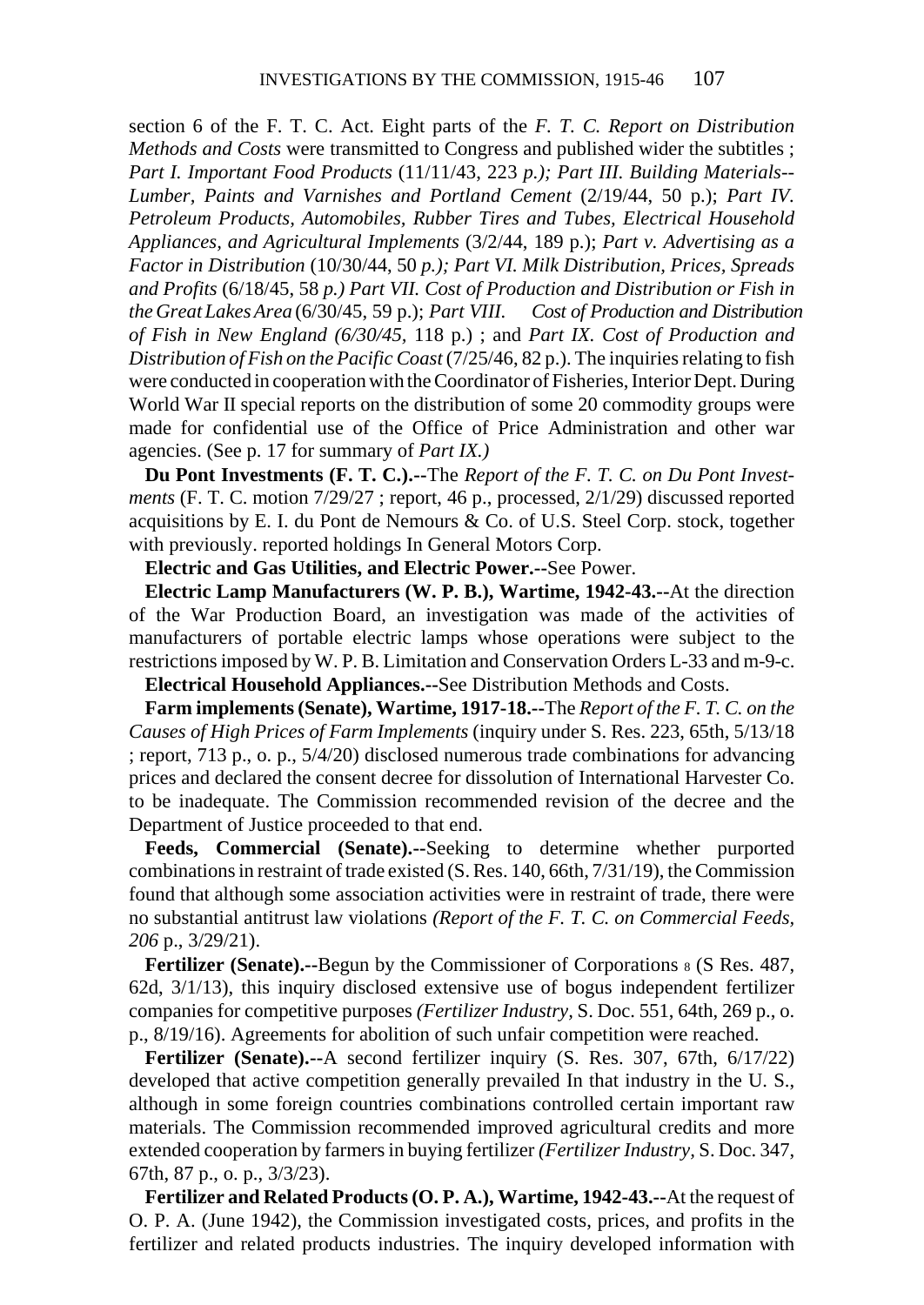reference to the operations of 12 phosphate rock mines of 11 companies, and 40 plants of 24 companies producing sulphuric acid, superphosphate, and mixed fertilizer. One of the principal requirements of the inquiry was to obtain information concerning costs, prices, and profits for 103 separate formulas of popular-selling fertilizers during 1941 and 1942.

**Fish.--**See Distribution Methods and Costs.

**Flags(Senate), Wartime; 1917-18.--**Unprecedented increasesIn the prices of U.S. flags in 1917, due to wartime demand, were investigated (S. Res. 35, 65th, 4/16/17). The Inquiry was reported in *Prices of American Flags* (S. Doc. 82, 65th, 6 p., o. p., 7/26/17).

<sup>8</sup> The Commission was created September 26, 1914, up on passage of the Federal Trade Commission Act, sec. 3 of which provided that "all pending investigations and proceedings of the Bureau of Corporations [of the Department of Commerce] shall be continued by the Commission."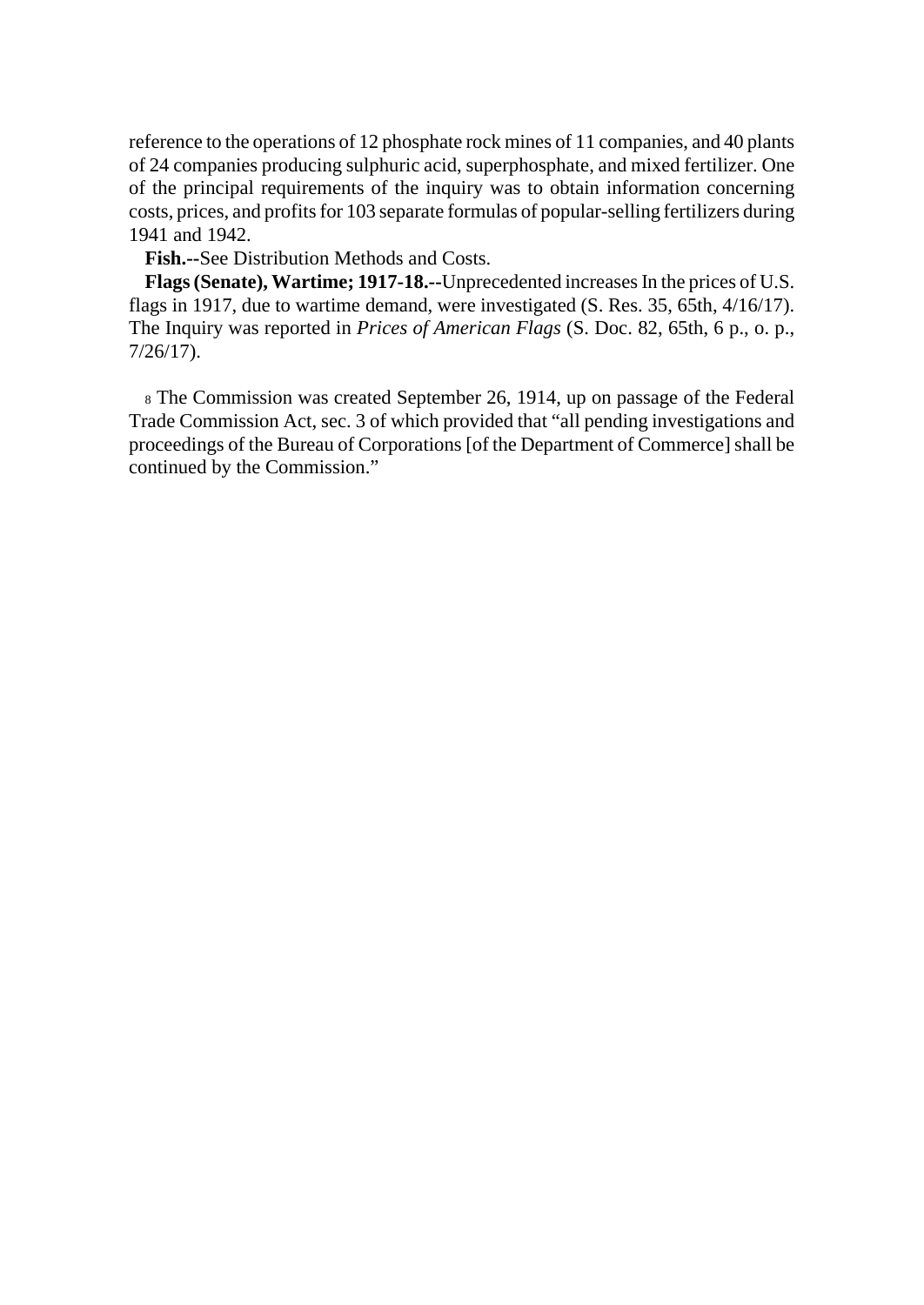#### **Flour Milling.--**See Food, below.

**Food (President),Wartime, 1917-18.--**President Wilson, as a wartime emergency measure (2/7/17), directed the Commission "to investigate and report the facts relating to the production, ownership, manufacture, storage, and distribution of foodstuffs" and "to ascertain the facts bearing on alleged violations of the antitrust acts." Two major series of reports related to meat packing and the grain trade with separate inquiries into flour milling, canned vegetables and fruits, canned salmon, and related matters, as listed below.

**Food (President) Continued--Meat Packing.--***Food Investigation-Report of the F. T.C. on the Meat-Packing Industry* was published in six parts: *I. Extent and Growth of Power of the Five Packers in Meat and Other Industries* (6/24/19, 2574, p., *o.* p.); *II. Evidence of Combination Among Packers* (11/25/18, 294 p., o. p.); *III. Methods of the Five Packers in Controlling the Meat-Packing Industry* (6/28/19, 825 p., o. p.); *IV The Five Large Packers in Produce and Grocery Foods* (6/80/19, 390 p., o. p.); *v. Profits of the Packers* (6/28/19, *110* p., o. p.); *VI. Cost of Growing Beef Animals, Cost of Fattening Cattle, and Cost of Marketing Live stock* (6/30/19, 183 p.,o. p.); and summary (H. Doc. 1297, 65th, 51 p.,o.p.*,* 7/3/18).

The reports first led to antitrust proceedings against the Big Five Packers, resulting in a consent decree (Supreme Court of the D. C., 2/27/20, <sup>9</sup> which had substantially the effect of Federal legislation in restricting their future operations to certain lines of activity. As a further result of the investigation, Congress enacted the Packers and Stockyards Act (1921), adopting the Commission's recommendation that the packers be divorced from control of the stockyards. (The meat-packing industry is further referred to under Meat Packing Profit Limitations, p.110).

**Food (President) Continued--Grain Trade.--**Covering the industry from country elevator to central market, the *Report of the F. T. C. on the Grain Trade* was published in seven parts: *I. Country Grain Marketing* (9/15/20, 350 p., o. p.); *II. Terminal Grain Markets and Exchanges* (9/15/20); 333 p., o. p.); *Ill. Terminal Grain Marketing* (12/21/21, 332 p., o. p.); *IV. Middlemen's Profits and Margins*(9/26/23, 215 p., o. p.); *v. Future Trading Operationsin Grain* (9/15/20, 347 p.*, o.* p.); *VL Prices of Grain and Grain Futures* (9/10/24, 374 p.); and *VII. Effects of Future Trading (6/25/26,* 419 p.) The investigation as reported in Vol. V, and testimony by members of the Commission'sstaff(*U.S.Congress HouseCommittee onAgriculture,Future Trading,* hearings, 67th, April 25-May 2, 1921) was an important factor in enactment of the Grain Futures Act (1921) (Further reference to the grain trade is made under Grain Elevators, p.109; Grain Exporters, p. 109; and Grain, Wheat Prices, p. 110.)

**Food (President) Continued--Bakeries and Flour Milling.--**One F. T. C. report was published by the Food Administration *(U. S. Food administration, Report of the F. T C. on Bakery Business, in U.S.,* pp. 5-13, o. p., 11/3/17). Other reports were; *Food Investigation, Report of the F. T. C. on Flour Milling and Jobbing* (4/4/18, 27 p., o. p.) and *Commercial Wheat Flour Milling* (9/15/20, .118 *p., o. p.).*

**Food (President) Continued--Canned Foods** <sup>10</sup> **Private Car Lines, Wholesale Food Marketing.--**Under the general title *Food Investigation* were published *Report of the F.T.C., on Canned Foods--General Report, and Canned Vegetables and Fruits* (5/18/18, 103 p., o. p.): *Report of the F. T. C on Canned Foods--Canned Salmon* (12/27/18, 83p., o. p.) *;',Report of the F. T. C. on Private Car Lines,* regarding transportation of meats, fruits, and vegetables (6/27/19, 271 p., o. p.); and *Report of the F. T. C. on Wholesale Marketing of Food* (6/30/19,268 p., o. p.), which recommended that a wholesale dealer in perishable food products should be required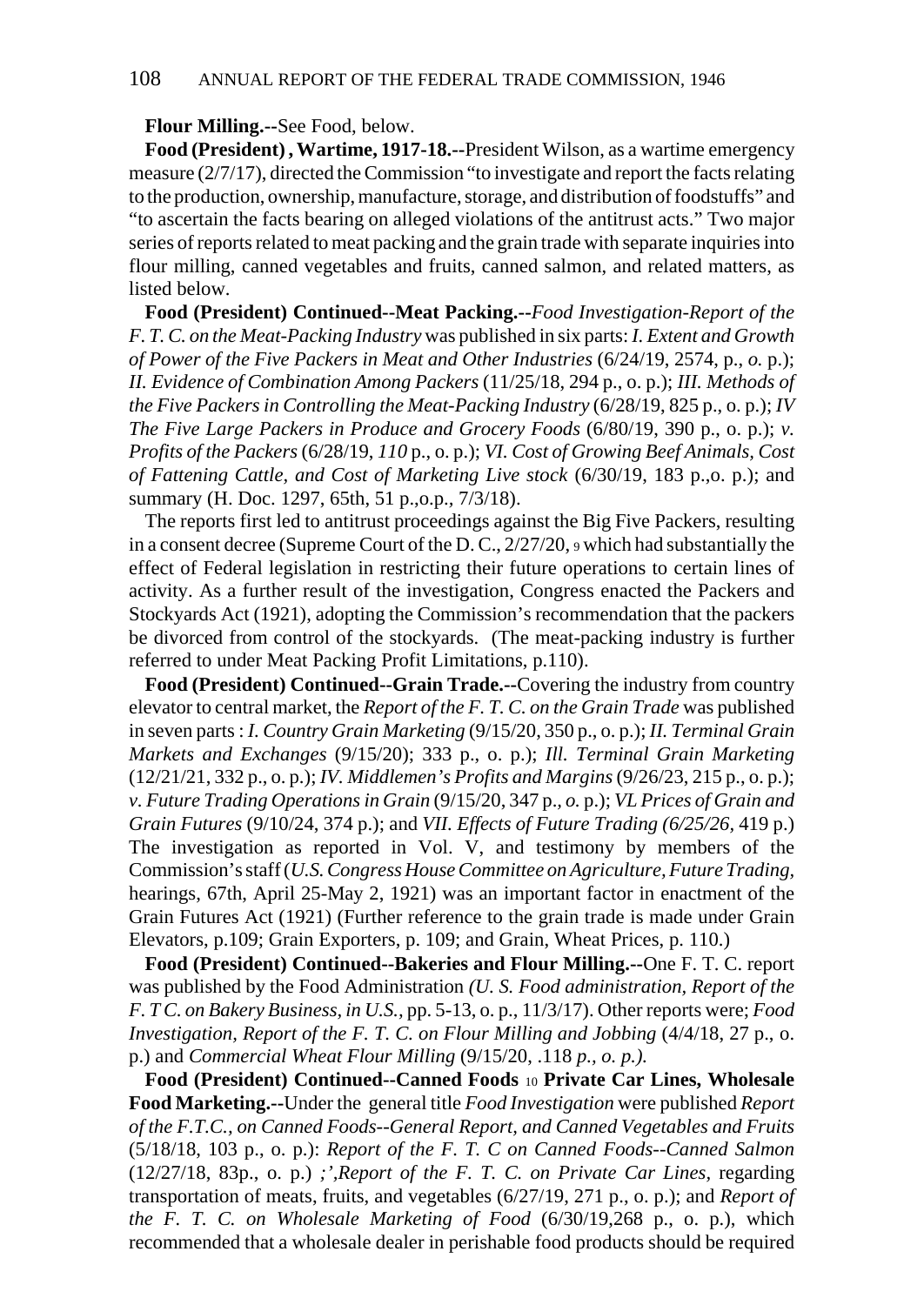to procure a Federal license and that Federal inspection and standards should be provided. Provisions in accordance with these recommendations were incorporated in the Perishable Agricultural Commodities Act (1930).

**Food--Biscuits and Crackers,(0. P,. A.),Wartime, 1942-43.--**Asrequested by the Office of Price Administration, the Commission investigated costs and profits, in the biscuit and cracker manufacturing industry and submitted its report to that agency 3/25/43. The survey of 43 plants operated by 25 companies

<sup>9</sup> The legal history of the consent decree and a summary of divergent economic interests involved in the question of packer participation In unrelated lines of food products were set forth by the Commission in *Packer Consent Decree* (S. Doc. 219, 68th, 44 p., o. p., 2/20/25), prepared pursuant to S. Res. 278, 68th, 12/8/24.

<sup>10</sup> In connection with its wartime cost finding inquiries, 1917-18 p. 119 herein, the Commission published *Report of the F. T. C. on Canned Foods,*1918-*-Corn, Peas, String Beans, Tomatoes, and Salmon* (86 p., 11/21/21).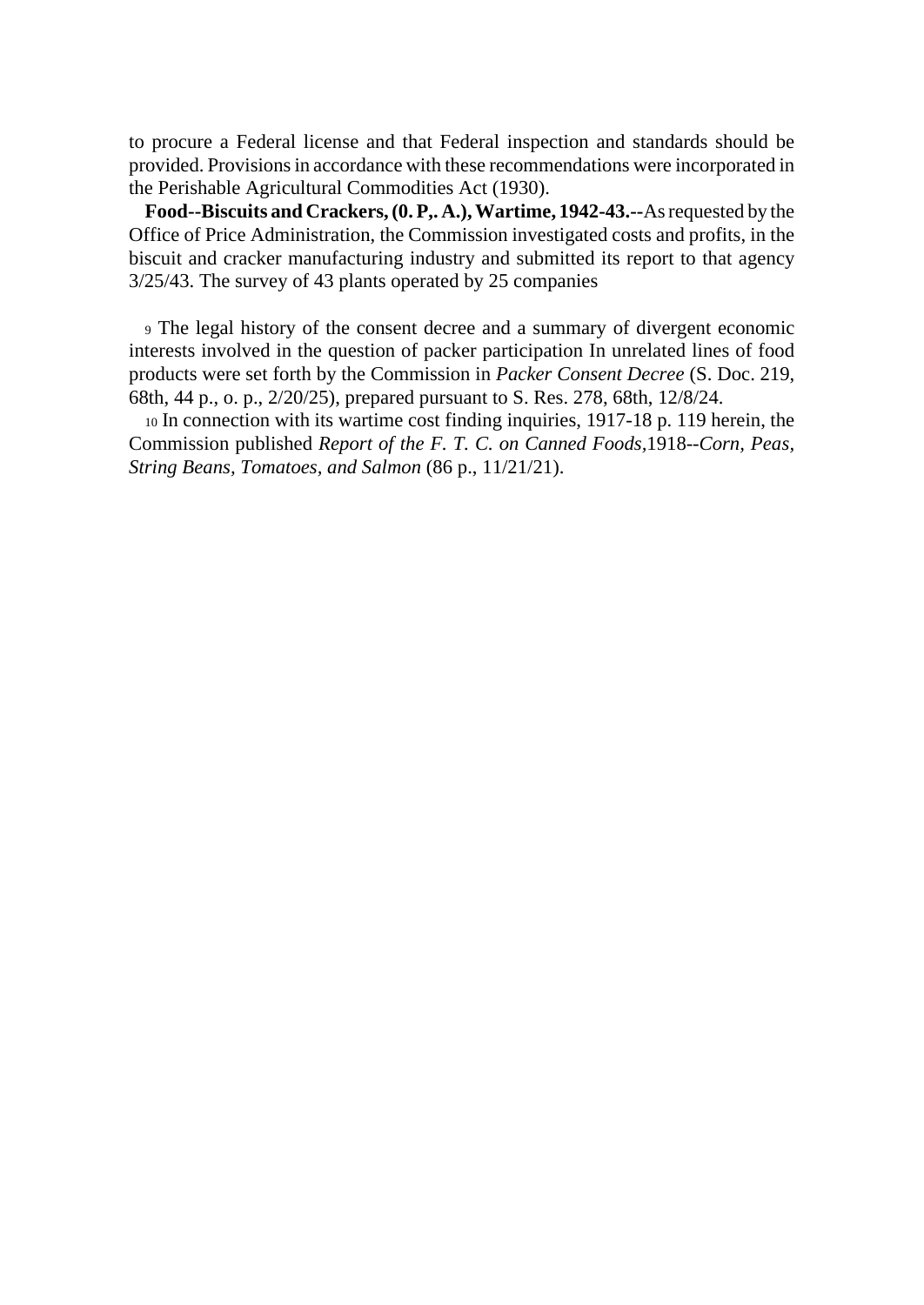showed, among other things, that costs were lower and profits higher for the larger companies than for the smaller ones.

**Food--Bread Baking (O. E. S.), Wartime, 1942-43.--**This investigation was requested (10/23/42:) by the Director of the Office of Economic Stabilization and was conducted to determine what economies could be made in the bread-baking industry so as to remove the need for a subsidy for wheat, to prevent an increase in bread prices, or to lower the price of bread to consumers. Essential information on more than 600 representative bakeries' practices, costs, prices, and profits was developed and reported to O. E. S (12/29/42). The report also was furnished to the Secretary of Agriculture and special data gathered in the inquiry was tabulated for O. P. A

**Food--Bread Baking (O. P. A), Wartime, 194142.--**In the interest of the low income consumer, for whom it was deemed necessary the price of bread should be held at a minimum, the Commission investigated costs, prices, and profits of **60** representative bread-baking companies, conveying itsfindings to O. P. A. (Jan. 1942) in an unpublished report.

**Food--Bread and Flour (Senate).--**Reports on this inquiry (S. Res. 163, 68th, 2/26/24) were: *Competitive Conditions in Flour Milling (S.* Doc. 97, 70th, 140 p., o. *p.,* 5/3/26); *Bakery Combines and. Profits (S.* Doc. 212, 69th, 95 p., 2/11/27); *Competition and Profits in Bread.* and *Flour* (S. Doc. *98,* 70th, 509 p., 1/11/28); and *Conditions in the Flour Milling Business, supplementary* (S. Doc. 96, 72d, 26 p., 5/28/32).

**Food--Wholesale Baking Industry (F. T. C.).--**Thisinquiry (F.T.C.Res., 8/31/45) resulted in two reports to Congress: *Wholesale Baking Industry, Part I--Waste in the Distribution of Bread* (4/22/46, processed, 29 p.) and *Wholesale Baking Industry, Part II--Costs, Prices and Profits* (8/7/46). *Part I* developed facts concerning wasteful and uneconomic practices in the distribution of bread, including consignment selling which involves the taking back of unsold bread; furnishing, by gift or loan, bread racks, stands, fixtures, etc., to induce distributors to handle a given company's products. It was found that, although War Food Order No.1 which prohibited these practices was only partially observed, in 1945 as compared with 1942, the quantity of bread saved was sufficient to supply the population of England, Scotland, and Wales with a daily ration of one-third of a loaf for 30 days, the population of France for 86 days, or the population of Finland for nearly 1 year. The Commission suggested that "a careful examination of present laws be made by the legislative and executive branches of the Government to determine what legislation, if any, is needed to permanently eliminate wasteful trade practices and predatory competition which threaten the existence of many small bakers, foredoom new ventures to failure and promote regional monopolistic control of the wholesale bread baking industry."

*Part II* presents information concerning prices and pricing practices in the industry, profits earned, and unit costs of production and distribution. It compares the details of production and distribution costs for bread and rolls, other bakery products, and for all bakery products for two operating periods in 1945, March and September. Comparisons of costs are also made for these two periods for plants arranged by geographical areas. Comparisons of the costs of production and distribution are made by size groups of wholesale bakeries. Food-Fish.--See Distribution Methods and Costs.

**Food--Flour Milling (Senate).--**This study of costs, profits, and other factors (S. Res. 212, 67th, 1/18/22) was reported in *Wheat Flour Milling Industry* (S. Doc. 130,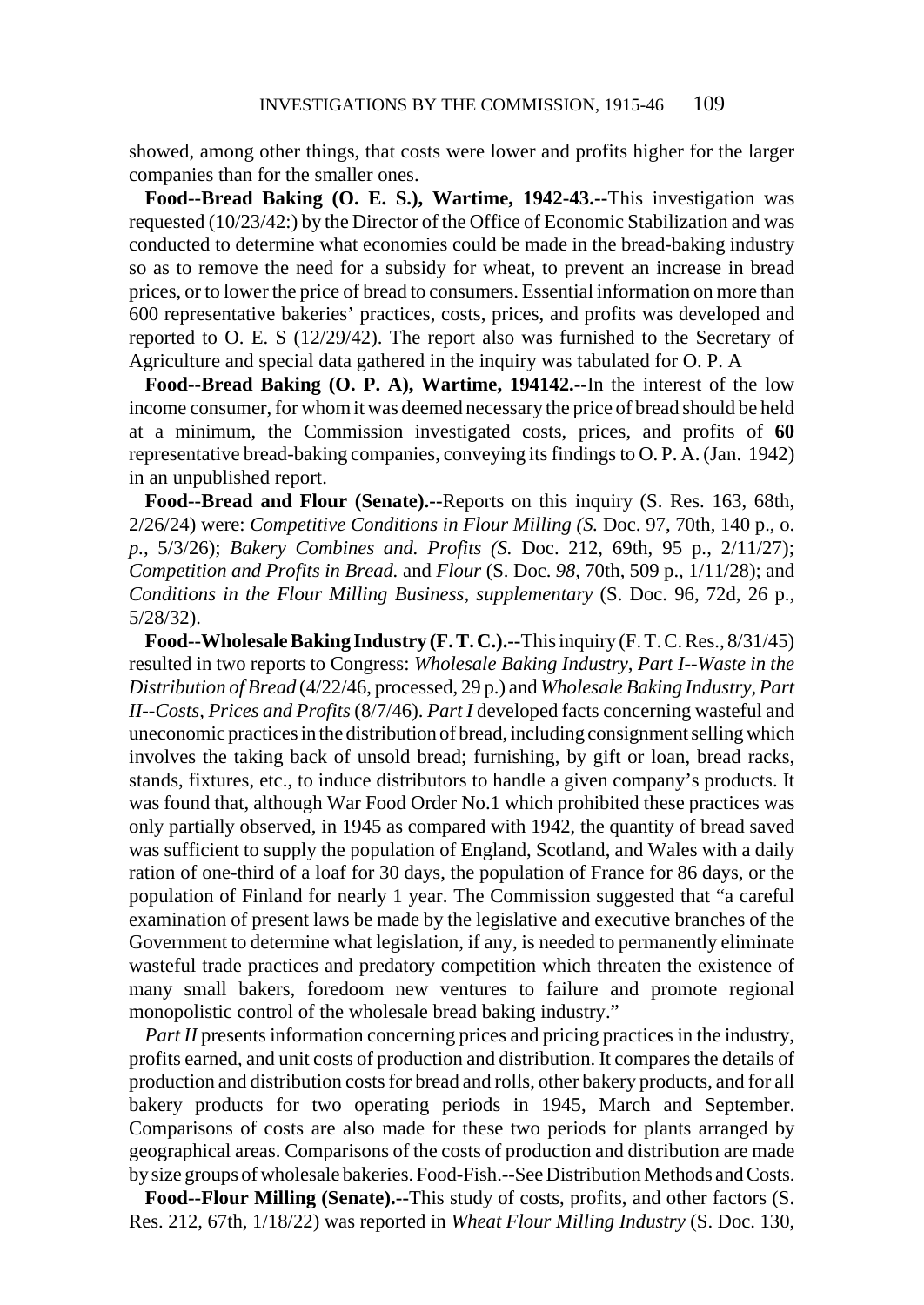68th, 180 p., o. p., 5 /16/24).

**Food-Flour Milling (O. E. S.), Wartime, 1942-43.--**Requested by the Director of the Office of Economic Stabilization, this inquiry covered practices, costs, prices and profits in the wheat flour milling industry, its purpose being to provide the Director with facts to determine what economies could be effected in the industry so as to eliminate the need for a wheat subsidy, without reducing farmers' returns, or to reduce bread prices. The report was made to O. E. S and a more detailed report was prepared for O. P. A.

**Food--Grain Elevators (F. T. C.), Wartime, 1917-18.--**In view of certain bills pending before Congress with reference to regulation of the grain trade, the Commission, in a preliminary report,*Profits ofCountry and Terminal GrainElevators (S.* Doc. 40, 67th, 12 p., o. *p.,* 6/13/21, presented certain data collected during Its inquiry into the grain trade ordered by the President.

**Food--Grain Exporters (Senate).--**The low prices of export wheat in 1921 gave rise to this inquiry (S. Res 133, 67th, 12/22/21) concerning harmful speculative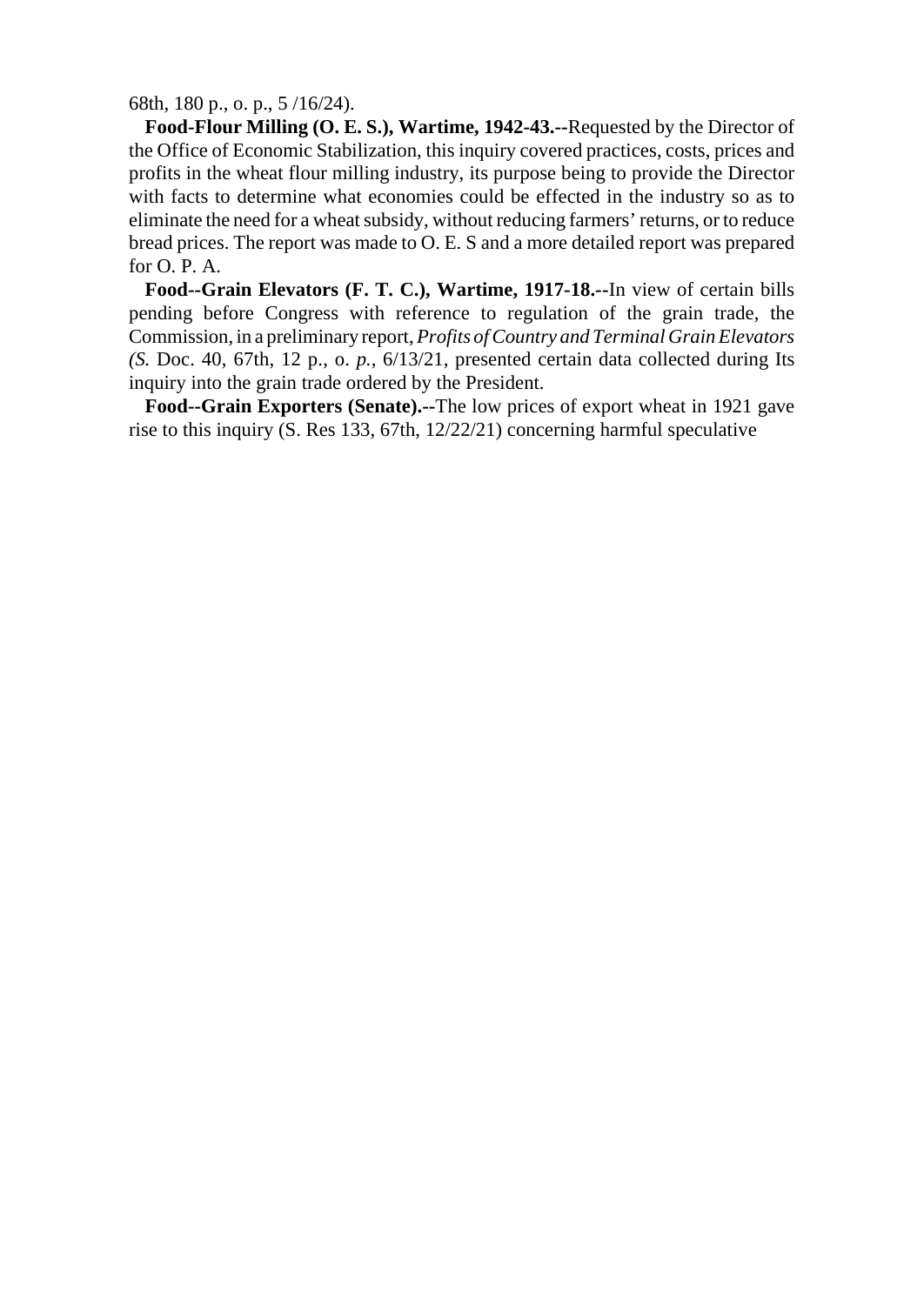price manipulations on the grain exchanges and alleged conspiracies among country grain buyers to agree on maximum purchasing prices. The Commission recommended stricter supervision of exchanges and additional storage facilities for grain not controlled by grain dealers*(Report of the F. T.C. on Methods and Operations of Grain Exporters,* 2 vols., 887 p., 5/16/22 and 6/18/23).

**Food--Grain, wheat Prices(President).--**An extraordinary decline of wheat prices was investigated (President Wilson's directive, 10/12/20) and found to he due chiefly to abnormal market conditions *(Report of the F. T. C. on Wheat Prices for the 1920 Crop,* 91 p., 12/13/20).

**Food--Important Food Products.--**See Distribution Methods and Costs.

**Food--Mass Foods Distributors (F. T. C.).--**The system of delivering foods to large chain store warehouses and the older system of delivery to individual retail stores were compared from an economic viewpoint (F. T. C., Res., 4/20/41).

**Food-Meat Packing ProfitLimitations(Senate),Wartime, 1917-18.--**Following an inquiry (S. Res. 177, 66th, 9/3/19) involving wartime control of this business as established by the U.S. Food Administration in 1917-18, the Commission recommended greater control and lowermaximumprofits*(MaximumProfit Limitation on Meat Packing Industry,* S. Doc. 110, 66th, 179 p., o. p., 9/25/19).

**Food--Milk.--**See Distribution Methods and Costs.

**Food--Milk and Milk Products (Senate), Wartime, 1917-18.--**Covering an inquiry (S. Res. 431, 65th, 3/3/19) into fairness of milk pricesto producers and of canned milk prices to consumers, the *Report of the* F. *T.* C. on *Milk and Milk Pro ducts 1914-18* (6/6/21, 234 p.) showed a marked concentration of control and questionable practices many of which later were recognized by the industry as being unfair.

**Food--Milk and Dairy Products (House).--**Competitive conditions in different milk-producing areas were investigated (H, Con. Res. 32, 73d, 6/15/34. Results of the inquiry were published in seven volumes: *Report of the F. T. C. on the Sale and. Distribution of MilkProducts, Connecticut and Philadelphia Milk-sheds*(H.Doc. 152, 74th, 901 p., 4/5/35)**;** *Report of the F. T. C. on the Sale and Distribution of Milk and Milk Products* (Connecticut and Philadelphia milksheds, interim report, H. Doc. 387, 74th, 125 p., 12/31/35); *Chicago Sales Area* (H. Doc. 451, 74th, 103 p., o. p., 4/15/36); *Boston, Baltimore, Cincinnati, St. Louis*(H. Doc. 501, 74th, 243 p., 6/4/36); *Twin City Sales Area* (H. Doc. 506, 74th, 71 p., 6/18/36); and *NewYork Milk Sales Area* (H. Doc. 95, 75th, 138 p., o. p., 9/30/36). The Commission reported that many of the industry's problems could only be dealt with by the States and recommended certain legislation and procedure, both State and Federal *(Summary Report on Conditions With Respect to the Sale and Distribution of Milk and Dairy Products,* H. Doc. 94, 75th, 39 *p.,* o. p., 1/4/37). Legislation has been enacted in a number of States carrying into effect all or a portion of the Commission's recommendations.

**Food--Peanut Prices (Senate).--**An alleged price-fixing combination of peanut crushers and mills was Investigated (S. Res. 139, 71st, 10/22/29). The Commission found that an industry-wide decline in prices of farmers' stock peanuts during the business depression was not due to such a combination, although pricing practices of certainmillstended to impede advancing and to accelerate declining prices*(Prices and Competition Among Peanut Mills,* S Doc. 132, 72d, 78 p., 6/30/32).

**Food--Raisin Combination (Attorney General).--**Investigating allegations of a combination among California raisin growers (referred to F. T. C. 9/30/19), the Commission found the enterprise not only organized in restraint of trade but conducted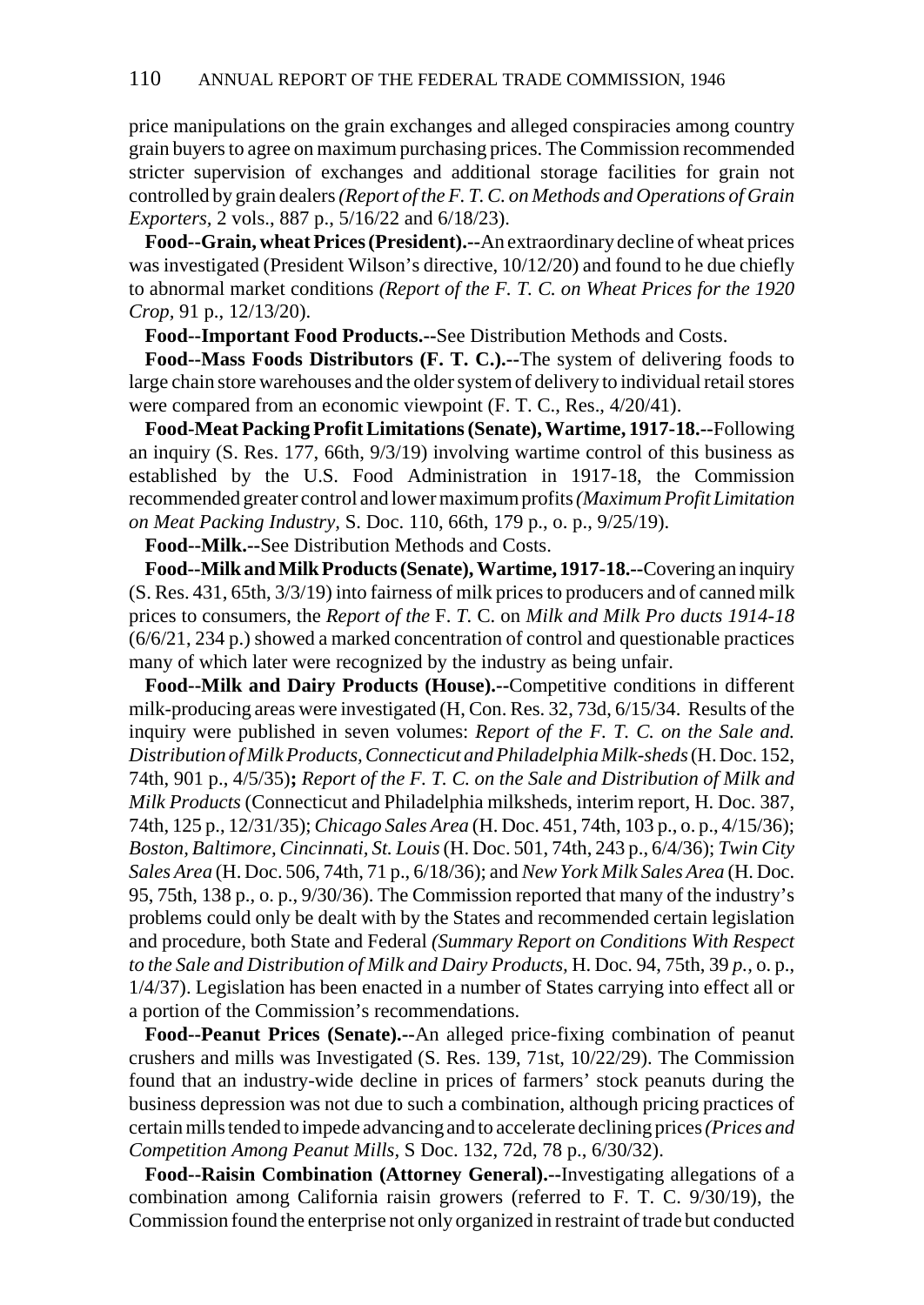in a manner threatening financial disaster to the growers. The Commission recommended changes which the growers adopted *(California Associated Raisin Co.,* 26 *p.,* processed o. p., 6/8/20).

**Food--Southern Livestock Prices (Senate).--**Although the low prices of southern livestock in 1919 gave rise to a belief that discrimination was being practiced, a Commission investigation (S. Res. 183, 66th, 7/25/19) revealed the alleged discrimination did not appear to exist *(Southern Livestock Prices,* S. Doc. 209, 66th, 11 p., o. p., 2/2/20).

**Food--Sugar (House).--**An extraordinary advance in the price of sugar in 1919 (H. Res. 150, 66th, 10/1/19) was found to be due chiefly to speculation and hoarding. The Commission made recommendations for correcting these abuses *(Report of the F. T. C. on Sugar Supply and Prices,* 205 p., 11/15/20).

Food--Sugar, Beet (F.T.C.)--Initiated by the Commissioner of Corporations, 11 but completed by the F. T. C., this inquiry dealt with the cost of growing

11 See footnote 8, p.107.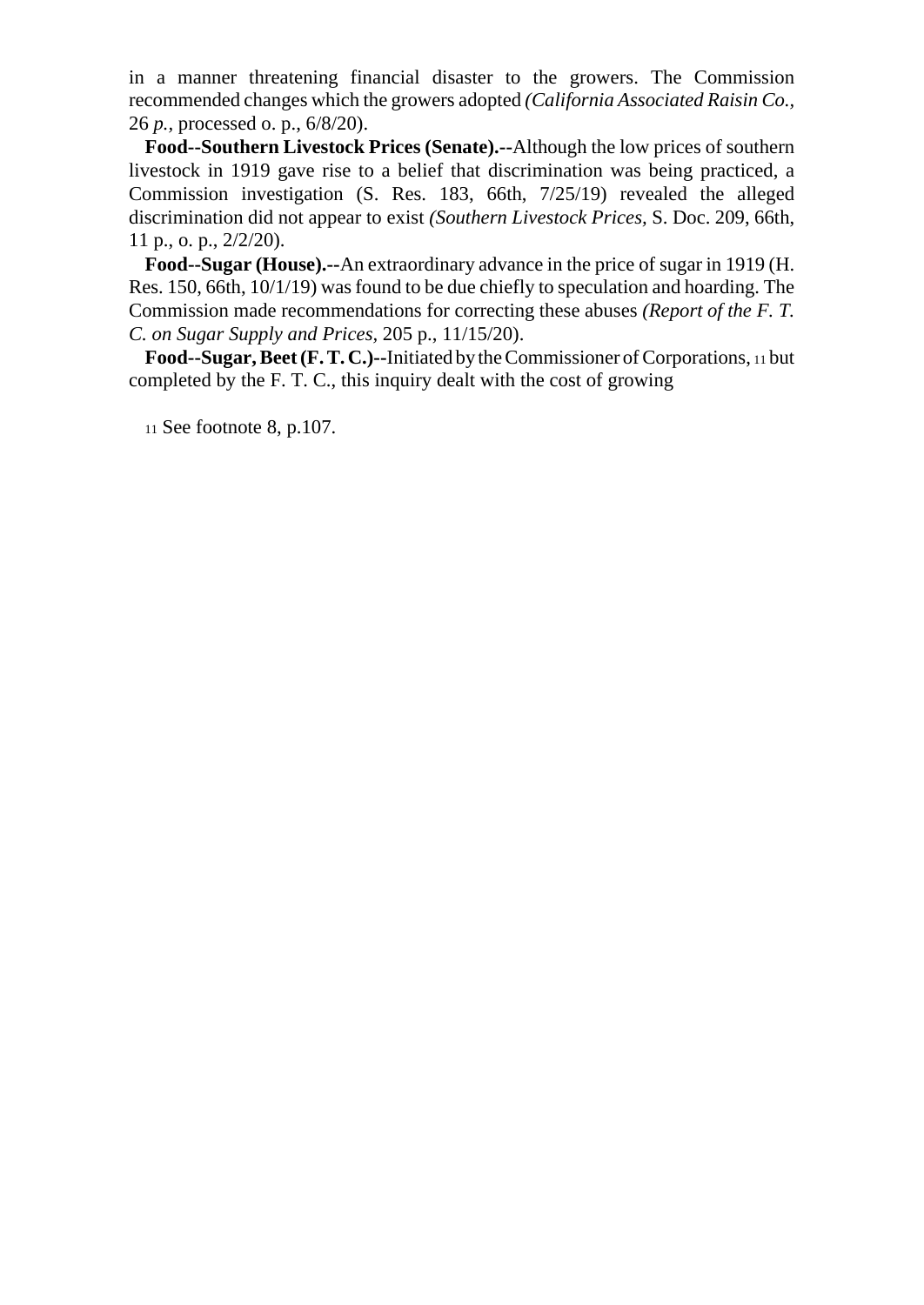beets and the cost of beet-sugar manufacture *(Report on the Beet SugarIndustry in the U.S.,* H. Doc. 158, 65th, 164 p., o. p., 5/24/17).

**ForeignTrade--AntidumpingLegislation (F.T. C.).--**To develop information for use of Congress in its consideration of amendments to the antidumping laws, the Commission studied recognized types of dumping and provisions for preventing the dumping of goodsfrom foreign countries*(Antidumping Legislation* and *OtherImport Regulations in the United States and Foreign Countries,* S Doc. 112, 73rd, 100 p., 1/11/34 ; supplemental report, 111 p., processed, 6/27/38).

**ForeignTrade--Cooperation inAmericanExport Trade (F. T. C.).--**Thisinquiry related to competitive conditions affecting Americans in international trade. The Export Trade Act, also known asthe Webb-Pomerene law, authorizing the association of U.S. manufacturers for export trade, was enacted as a result of Commission recommendations *(Cooperation in American Export Trade,* 2 vols., 984 p., o. p., 6/30/16; also summary, S. Doc. 426, 64th, 7 p., o. p., 5/2/16; and conclusions, 1916, 14 p., o. p.).

**Foreign Trade--Cotton Growing Corporation (Senate)**.-The report of an inquiry (S. Res. 317, 68th, 1/27/25) concerning the development of this British company, *Empire Cotton Growing Corporation* (S. Doc. 226, 68th, 30 p., o. p., 2/28/25), showed there was then little danger of serious competition with the American grower or of a possibility that the United States would lose Its position asthe largest producer of raw cotton.

**Fruit Growers and Shippers (W. P. B.), Wartime, 1943-44.--**This investigation was requested by the War Production Board to determine whether 7 grape growers and 12 grape shippers, all located in California, were in violation of W. P. B. Order L-232 with respect to quotas affecting the use of lugs (wooden shipping containers).

**Furnaces, Hot Air, Household (W. P. B.), Wartime, 1943-44--**The Commission made a Nation-wide survey for the War Production Board of the operations of one of the largest manufacturers in the United States of household hot air furnaces, to determine whether its practices in selling and servicing domestic heating plants were In violation of Orders L--79 and P-84, and other applicable regulations and orders of W. P. B.

**Fuse Manufacturers (W. P. B.), Wartime, 1942-43--**For the War Production Board the Commission investigated and reported on the activities of representative fuse manufacturers whose operations were subject to W. P. B. Limitation Orders L-- 158 and L--161, as amended.

**Gasoline.--**See Petroleum.

**Glycerin, Users of (W. P. B.), Wartime, 1942-43.--**At the request of the War Production Board, paint and resin manufacturers, tobacco companies, and other large users of glycerin were investigated to determine whether they had improperly extended preference ratings to obtain formaldehyde, paraformaldehyde, or hexamethylenetetramine, to which they were not otherwise entitled.

**Grain.--**See Food.

**Guarantee Against Price Decline (F. T. C.).--**Answers to a circular letter (12/26/19) calling for information and opinions on this subject were published in *Digest of Replies in Response to* an *Inquiry of the F. T. C. Relative* to *the Practice of Giving Guarantee Against Price Decline (68* p., 5/27/20).

**House furnishings (Senate).--**This inquiry (S. Res. 127, 67th, 1/4/22) resulted in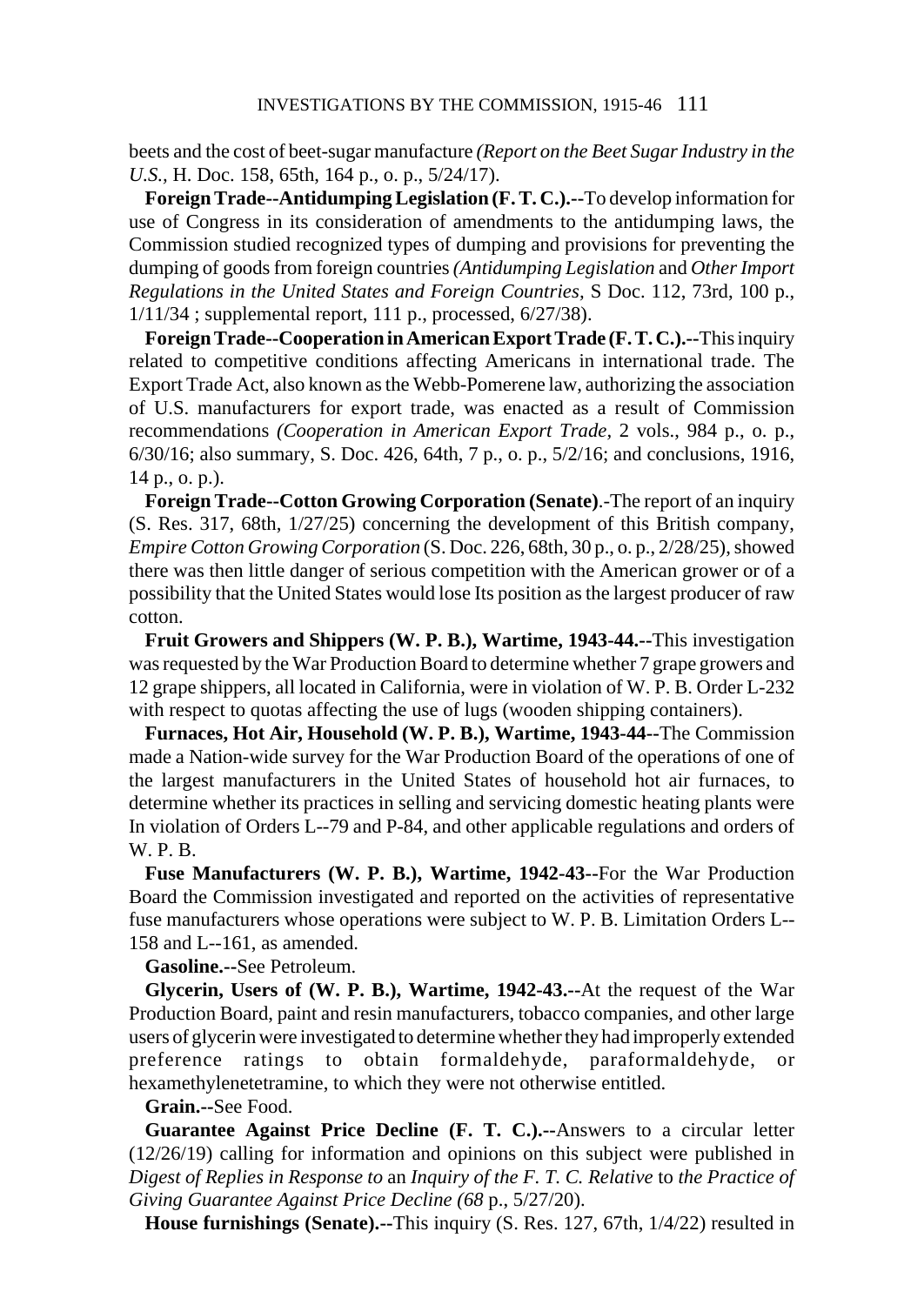three volumes showing concerted efforts to effect uniformity of prices in some lines *(Report of the F. T. C. on House furnishing Industries,* 1018 p., 1/17/23, 10/1/23, and 10/6/24).

**Household Furniture (O. P. A.), Wartime, 1941-42.--**Costs, prices, and profits of 67 representative furniture companies were studied to determine whether, and to what extent, price increases were justified. A study was also made to determine whether price-fixing agreements existed and whether wholesale price increases resulted from understandings in restraint of trade. Confidential reports were transmitted to O. P. A. in Sept.1941.

**Independent Harvester Co. (Senate),Wartime, 1917-18.--**Afterinvestigation (S. Res. 212, 65th, 3/11/18) of the organization and methods of operation of the company which had been formed several years before to compete with the "harvester trust," but which had passed into receivership, the *F. T. C. Report to the Senate on the Independent Harvester Co.* (5 p., release, processed, o. p., 5/15/18) showed the company's failure was due to mismanagement and insufficient capital.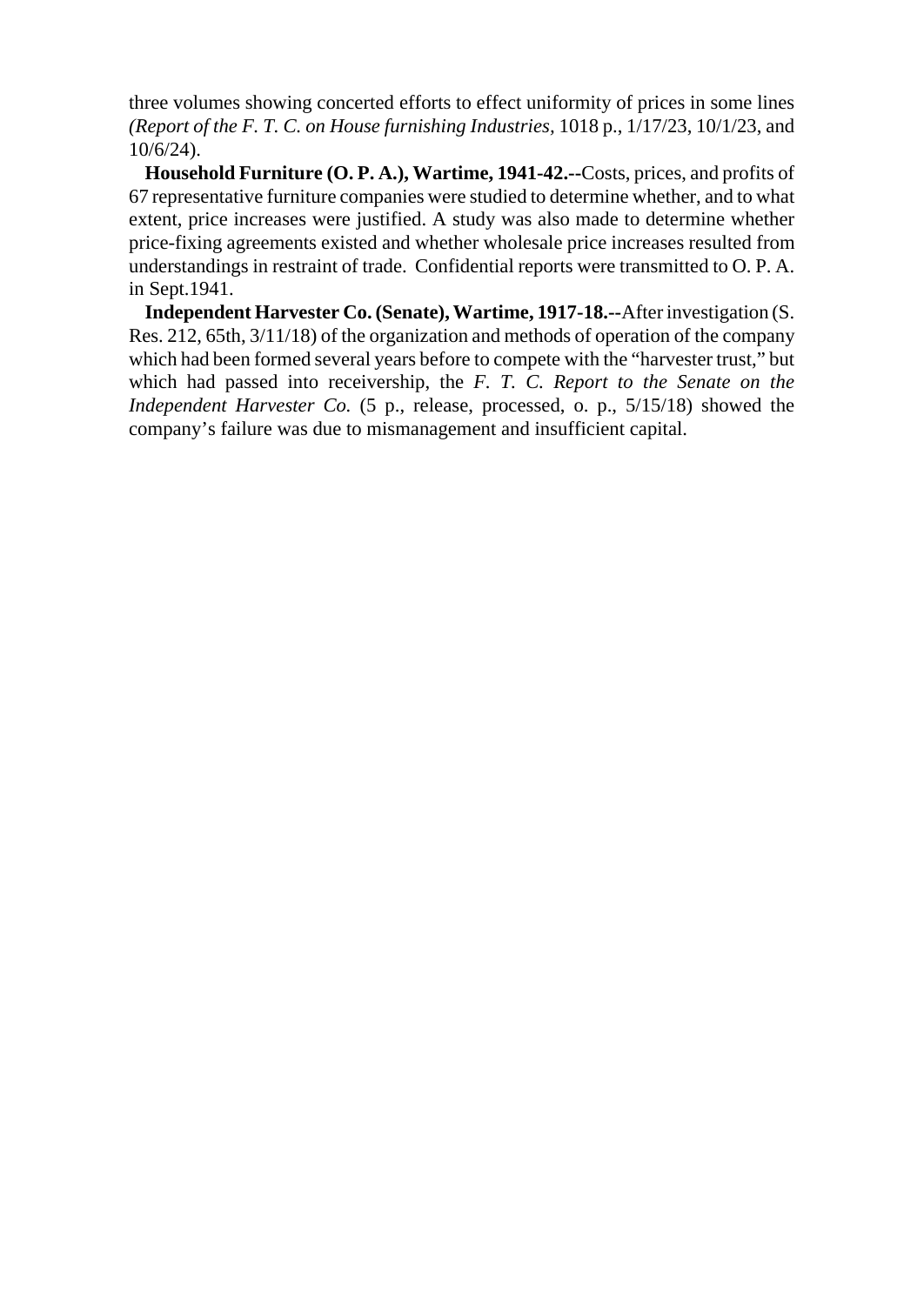**Industrial Corporation Reports(F.T. C.),Wartime, 1941-43.--**TheCommission obtained corporation financial reports for 1939 and 1940. It published in combined form significant economic facts developed in the 1939 series relating to 76 industries which embraced 780 corporations *(Industrial Corporation Reports,* 77 vols., incl. summary, 10/15/40 to 6/30/41, approximately 1,500 pp., processed ; titles listed in F. T. O. Annual Report, 1941, p.24). In 1939 these corporations had an average total investment (after deduction of reported appreciation of assets) of more than \$28,000,000,000. The 1940 series, coordinated with wartime work for other Government agencies, was expanded to cover 4,500 corporations representing consolidated operations of more than 7,000 corporations operating in 86 principal strategic materials industries and to provide O.P.A. with approximately 12,000 annual reports of earlier years and quarterly reports of subsequent operations. The 1940 series was prepared for the confidential use of war and other agencies of the Government. Subsequently the reports were made public.

**Insignia Manufacturers (W. P. B.), Wartime, 1944-45**.--Preliminary studiesmade by the War Production Board disclosed the probability that certain insignia manufacturers had acquired larger quantities of foreign silver than necessary to fill legitimate orders and diverted the balance to unauthorized uses. In response to W. P. B.'s request the Commission surveyed the acquisition and use of foreign silver by such manufacturers to determine the degree of their compliance with Order M-199 and checked the receipt and use of both domestic and treasury silver, as well as the manufacture of insignia, as controlled by Orders L-131 and M-9-c.

**International Phosphate Cartels(F. T. C.).--**The *F. T. C. Report on International Phosphate Cartels* (F. T. C. Res., 9/19/44) developed facts with respect to the practices, arrangements and agreements between domestic phosphate companies and foreign competitors through international cartels, through which minimum export prices were fixed. These prices varied from market to market, depending upon competition, ocean freight rates, and other factors. The agreements established fixed quotas in each grade, and sales were allocated among members of the Phosphate Export Association according to their quotas and the grade involved. The report (processed, 60 p.) was transmitted to Congress 5/1/46.

**Jewel Bearings, Consumers of (W. P. B.), Wartime, 1942-43.--**For the War Production Board, users of jewel bearings were investigated to determine the extent to which they were complying with W. P. B. Conservation Order m-50, which had been issued to conserve the supply and direct the distribution of jewel bearings and jewel-bearing material.

**Leather and Shoes (F. T. C. and House), Wartime, 1917-18.--**General complaint regarding high prices of shoes led to this inquiry, which is reported in *Hide and* Leather *Situation,* preliminary report (H. Doc. 857, 65th, s p., o. p., 1/23118), and *Report on Leather and Shoe Industries* (180 p., 8/21/19). A further study H. Res. 217, 66th, 8/19/19) resulted in the *Report of the F. T. C. on Shoe and Leather Costs and Prices* (212 p., 6/10/21).

**Lumber-Costs.-**-See Wartime Cost Finding, 1917-18.

**Lumber Trade Associations (Attorney General) .--**The Commission's extensive survey of lumber manufacturers' associations (referred to F. T. C. 9/4/19) resulted in Department of Justice proceedings against certain associations for alleged antitrust law violations. Documents published were : *Report of the F. T. C. on Lumber Manufacturers' TradeAssociations,* incorporating regional reports of 1/10/21, 2/18/21,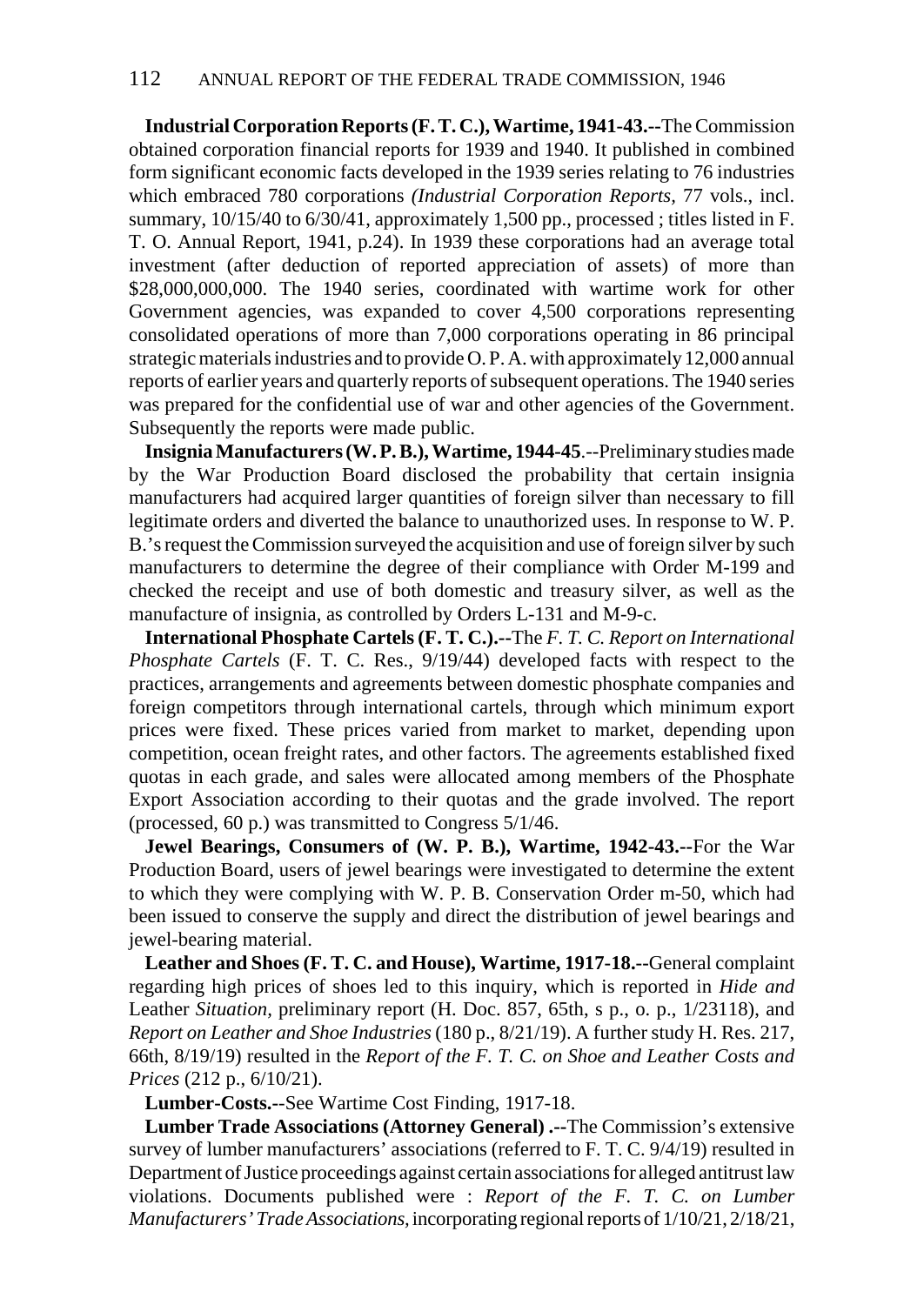6/9/21, and 2/15/22 (150 p., o. p.); *Report of the F. T. C. on Western Red. Cedar Association, Lifetime Post Association,* and *Western Red Cedarmen's Information Bureau* (22 p., 1/24/23), also known as *Activities of Trade Associations and Manufacturers of Posts and Poles in the Rocky Mountain and Mississippi Valley Territory* (S. Doc. 293, 67th, o. p.); and *Report of the F. T. C. on Northern Hemlock and Hardwood Manufacturers Association* (52 p., 5/7/23).

**Lumber Trade Associations (F. T. C.).--**Activities of five large associations were investigated in connection with the Open-Price Associations inquiry (p.113) to bring down to date the 1919 lumber association inquiry (Chap. VIII of *Open-Price Trade Associations,* S. Doc. 220, 70th, 516 p., 2/13/29).

**Mass Foods Distributors.--**See Food.

**Meat-Packing Profit Limitations.--**See Food.

**Metal--Working Machines, Invoicing and Distribution of (W. P. B.), Wartime, 1942-43.--**Forthe War Production Board an inquiry was made to obtain complete data from the builders of metal-working machines (including those manufactured by their subcontractors) such as all nonportable power-driven machines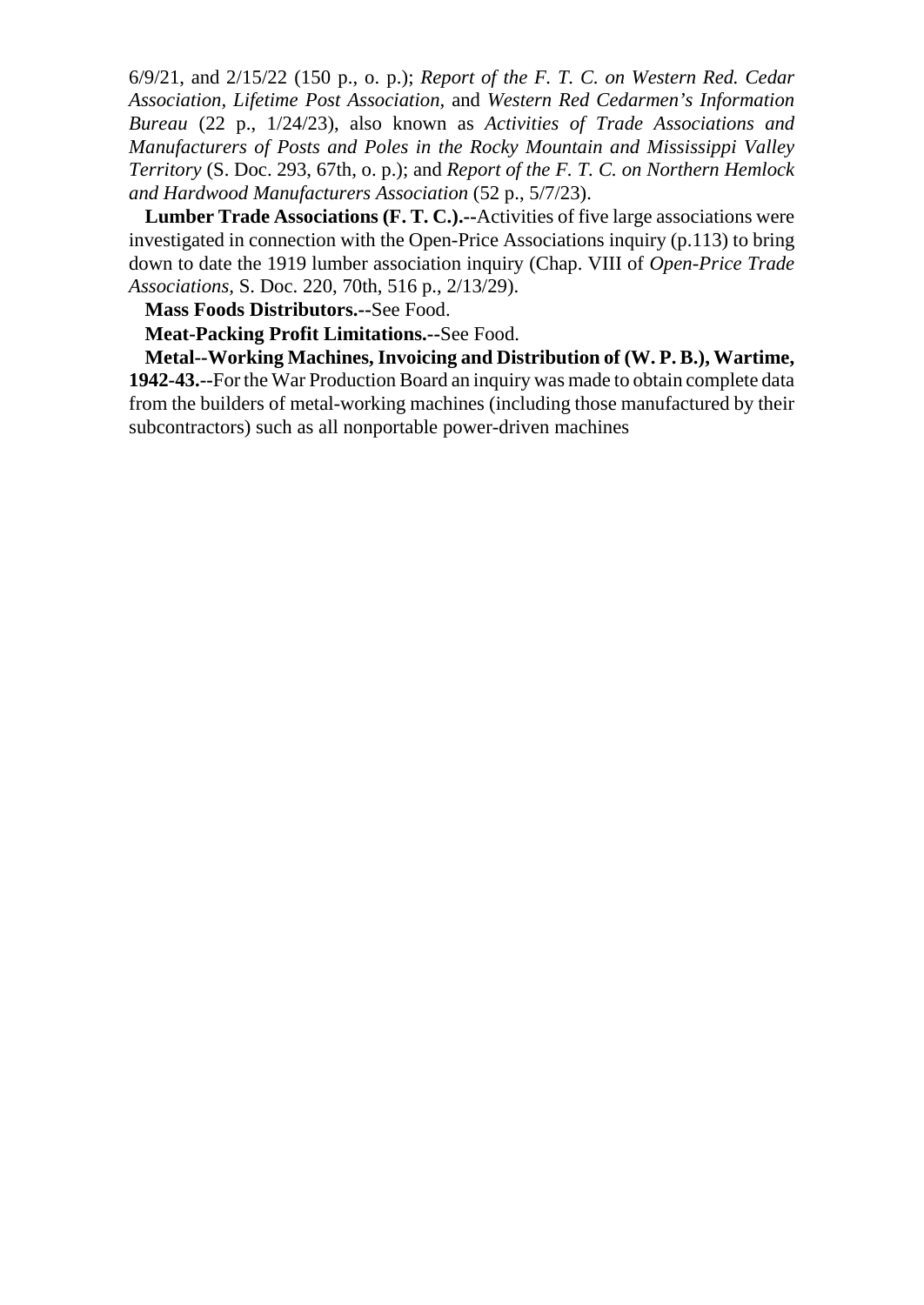that shape metal by progressively removing chips or by grinding, boning, or lopping ; all nonportable power-driven shears; presses, hammers, bending machines, and other machines for cutting, trimming, bending, forging, pressing, and forming metal; and all power-driven measuring and testing machines. Each type and kind of machine was reported on separately.

**Milk.--**See Food.

**Millinery Distribution (President) .--**This inquiry, requested by President Roosevelt, embraced growth and development of syndicates operating units for retail millinery distribution, the units consisting of leased departments in department or specialty stores*(Report to the President of the United States on Distribution Met hods in the Millinery Industry,* 65 p., processed, 11/21/39).

**Motor Vehicles (Congress).-**-Investigating (Public Res. 87, 75th, 4/13/38) distribution and retail sales policies of motor vehicle manufacturers and dealers, the Commission found, among other things, a high degree of concentration and strong competition ; that many local dealers' associations fixed prices and operated used-car valuation or appraisal bureaus essentially as combinations to re-strict competition ; that inequities existed in dealer agreements and in certain manufacturers' treatment of some dealers ; and that some companies' car finance plans developed serious abuses *(Motor Vehicle Industry,* H. Doc. 468, 76th, 1077 p., 6/5/89). The leading companies voluntarily adopted a number of the Commission's recommendations as company policies.

**NationalWealth and Income (Senate).--**In 1922 the national wealthwas estimated (Inquiry pursuant to S. Res. 451, 67th, 2/28/23) at \$353,000,000,000 and the national Income in 1923 at \$70,000,000,000 *[National Wealth and Income* (S. Doc. 126, 69th, 381 p., o. p., 5/25/26) and *Taxation and Tax-Exempt Income* (S. Doc. 148, 68th, 144 p., o. p., 6/6/24).)

**Nickel Processors (W. P. B.), Wartime, 1942-43.--**The Commission was designated by the War Production Board to investigate the transactions of some 600 nickel processors for the purpose of determining the extent to which they were complying with W. P. B. Preference Order No. *M-6-a,* issued 9/30/41, and Conservation Order M-6-b,. issued 1/20/42. The investigation was conducted concurrently with a survey of chromium processors.

**Open-Price Associations (Senate).--**An investigation (S. Res. 28, 69th, 3/17/25) to ascertain the number and names of so-called open-price associations, their importance in industry and the extent to which members maintained uniform prices, was reported in *Open-Price Trade Associations* (S. Doc. 226, 70th, 516 p., 2/13/29).

**Packer Consent Decree.--**See Food (President) Continued-Meat Packing.

**Paint, Varnish, and Lacquer Manufacturers (W. P. B.), Wartime, 1943-44.--**The purpose of this survey was to determine whether the manufacturers covered were in violation of War Production Board Orders M-139, M-150, M-159, M-246, and M-327 in their acquisition and use of certain chemicals, allsubject to W. P. B. allocation used In the manufacture of paint, varnish, and lacquer. Sales of such -products to determine their end uses also were investigated.

Paperboard (O.P.A.), Wartime, 1941-42.--Costs, profits, and other financial. data regarding operations of 68 paperboard mills (O. P. A. request, 11/12/41) for use in connection with price stabilization work, were transmitted to O. P. A. in a confidential report (May 1942).

**Paper-Book (Senate),Wartime, 1917-18.--**Thisinquiry (S.Res. 269, 64th, 9/7/16)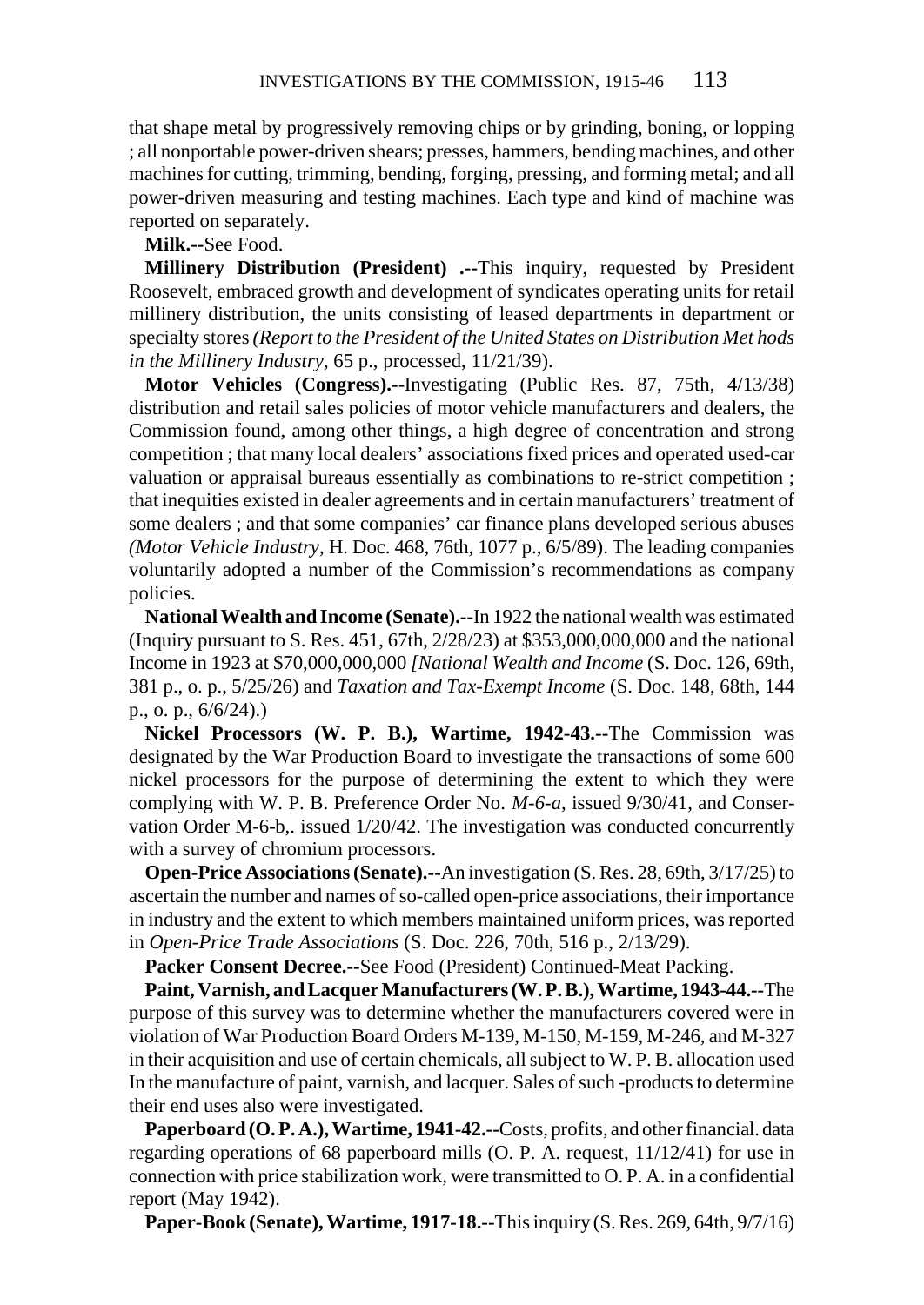resulted in proceedings by the Commission against certain manufacturers to prevent price enhancement and the Commission recommended legislation to repress trade restraints *[Book Paper Industry--A Preliminary Report* (S. Doc. 45, 65th, 11 p., o. p., 6/13/17), and *Book Paper Industry--Final Report* (S. Doc. 79, 65th, 125 p., o. p., 8/21/17)].

**Paper--Newsprint(Senate),Wartime, 1917-18.--**High prices of newsprint (S. Res. 177, 64th, 4/24/16) were shown to have been partly a result of certain newsprint association activities in restraint of trade. Department of Justice proceedings resulted in abolishment of the association and indictment of certain manufacturers. The Commission for several years conducted monthly reporting of production and sales statistics, and helped provide some substantial relief forsmaller publishers. in various parts of the country. *[Newsprint Paper Industry,* preliminary (S. Doc. 3, 65th, 12 p., o. p.3/3/17); *Report of the F. T. C. on the News print, PaperIndustry* (S. Doc. 49, 65th, 162 p., 6/13/17); and *Newsprint Paper Investigation* (in response to S. Res. *95,* 65th,  $6/27/17$ ; S. Doc. 61, 65th, 8 p., o. p.,  $7/10/17$ ].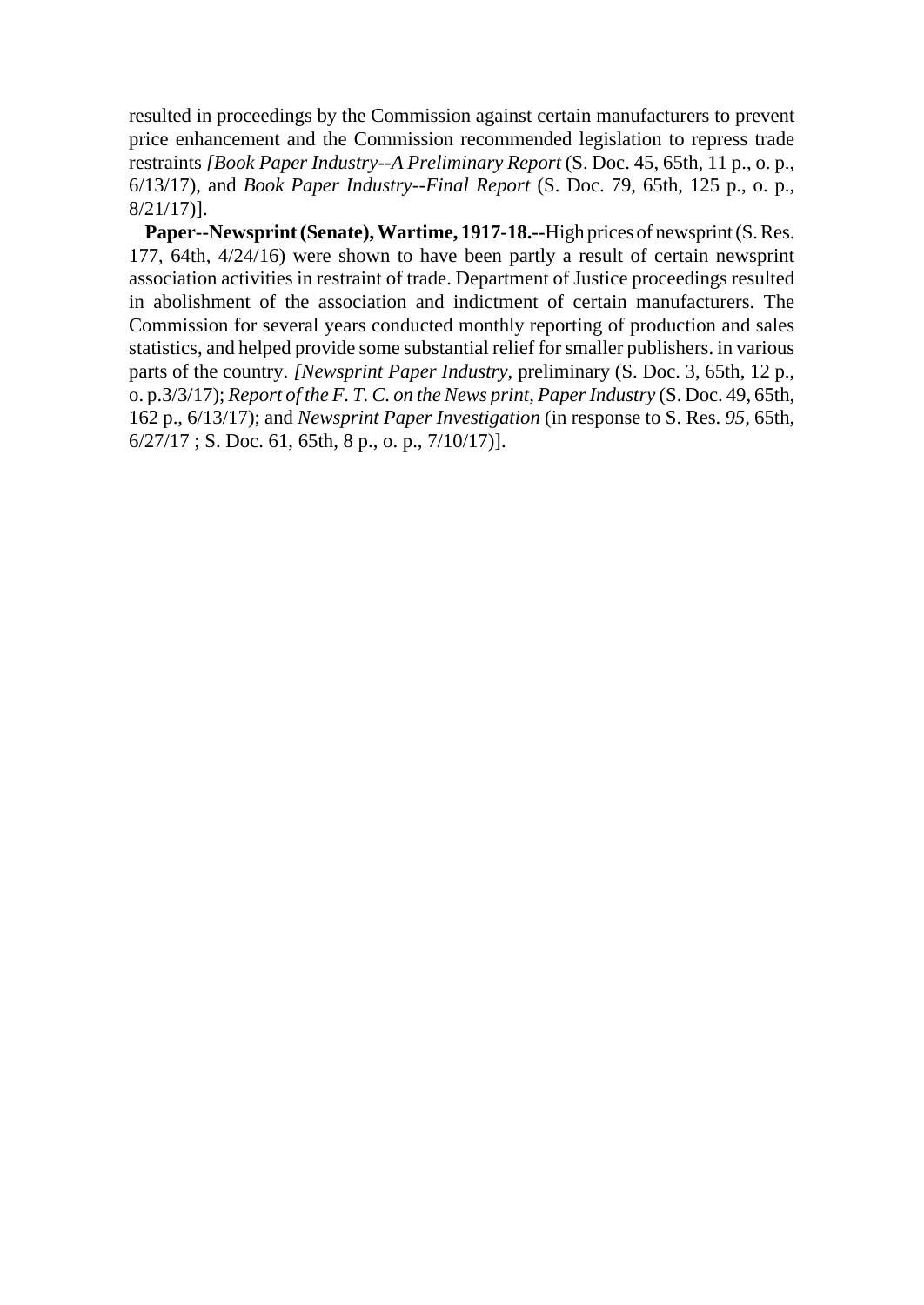### 114 ANNUAL REPORT OF THE FEDERAL TRADE COMMISSION, 1946

**Paper--Newsprint (Senate).--**The question investigated (S.Res. 337, 70th, 2/27/29) was whether a monopoly. existed among newsprint manufacturers and distributors In supplying paperto publishers ofsmall dailies andweeklies*(NewsprintPaperIndustry,* S Doc. 214, 71st, 116 p., 6/30/30).

**Paper--Newsprint (Attorney General).--**The Commission investigated (inquiry referred to F. T. C. 1/24/38) the manner in which certain newsprint manufacturers complied with a consent decree entered against them (11/26/17) by the U.S. District Court, Southern District of New York.

**Peanut Prices.--**See Food.

**Petroleum Products.--**See Distribution Methods and Costs

**Petroleum and Petroleum Products, Prices (President and Congress).--**At different times the Commission has studied prices of petroleum and petroleum products and issued reportsthereon asfollows: *Investigation of the Price of Gasoline, preliminary* (S. Doc. 403, 64th, 15 p., o. p., 4/10/16) and *Report on the Price of Gasoline in 1915 (H.* Doc. 74, 65th, 224 p., o. p., 4/11/17)--both pursuant to S. Res. 109, 63d, 6/18/13<sup>12</sup> and S.Res. 457, 63d, 9/28/14, which reports dis-cussed high prices and the Standard Oil companies' division of marketing territory among themselves, the Commission suggesting several plansfor restoring effective competition ; *Advance in the Prices of Petroleum Products (H.* Doc. 801, 66th, 57 p., 6/1/20) --pursuant to H. Res. 501, 66th, 4/5/20, In which report the Com mission made constructive proposals to conserve the oil supply ; *Letter of Submittal and Summary of Report on: Gasoline Pricesin 1024* (24 p. processed, *6/4/24,* andGong.Record, 2/28/25, p.5158)--pursuant to request of President Coolidge, 2/7/24 ; *Petroleum Industry--Prices, Profits and Competition* (S. Doc. 61, 70th, 360 p., 12/12/27)--pursuant to S. Res. 31, 69th, 6/3/36; *Importation of Foreign Gasoline at Detroit, Mich.* (S. Doc. 206, 72d, 3 p., o. p., 2/27/33)--pursuant to S. Res. 274 72d, 7/16/32; and *Gasolines Prices* (S. Doc. 178, 73d, 22 p., 5/10/34) --pursuant to S. Res. 166, 73d, 2/2/34.

**Petroleum Decree (Attorney General).--**The Commission investigated (inquiry referred to F. T. C. 4/16/36) the manner In which a consent decree entered (9/15/30) against Standard Oil Co. of California, Inc., and others, restraining them from monopolistic practices, was being observed, and reported (4/2/87) to the Attorney General.

**Petroleum--Foreign Ownership (Senate).--**Inquiry was made (S Res. 311, 67th, 6/29/22) into acquisition of extensive oil interests In the U.S. by the Dutch-Shell organization, and into discrimination allegedly practiced in foreign countries against American interests *(Report of the F. T. C. on Foreign Owners hip in the Petroleum Industry.* 152 p., o. p., 2/12/23).

**Petroleum Pipe Lines (Senate).--Begun** by the Bureau of Corporations, 13 this inquiry (S. Res. 109, 63d, 6/18/13) showed the dominating importance of the pipe lines of the great midcontinent oil fields and reported practices of the pipe-line companies which were unfair to small producers *(Report on Pipe-Line Trans p oration of Petroleum,* 467 p., o. p., 2/28/16), some of which practices were later remedied by the Interstate Commerce Commission.

**Petroleum--Regional Studies (Senate and F. T. C.).--**Reports published were: *Pacific Coast Petroleum Industry* (two parts, 4/7/21 and 11/28/21, 538 p.)--pursuant to 5. Res. 138, 66th, 7/31/19 ; *Reports of the F. T. C. on the Petroleum Industry of Wyoming (54* p., o. p., 1/3/21)--pursuant to F. T. C. motion ; *Petroleum Trade in*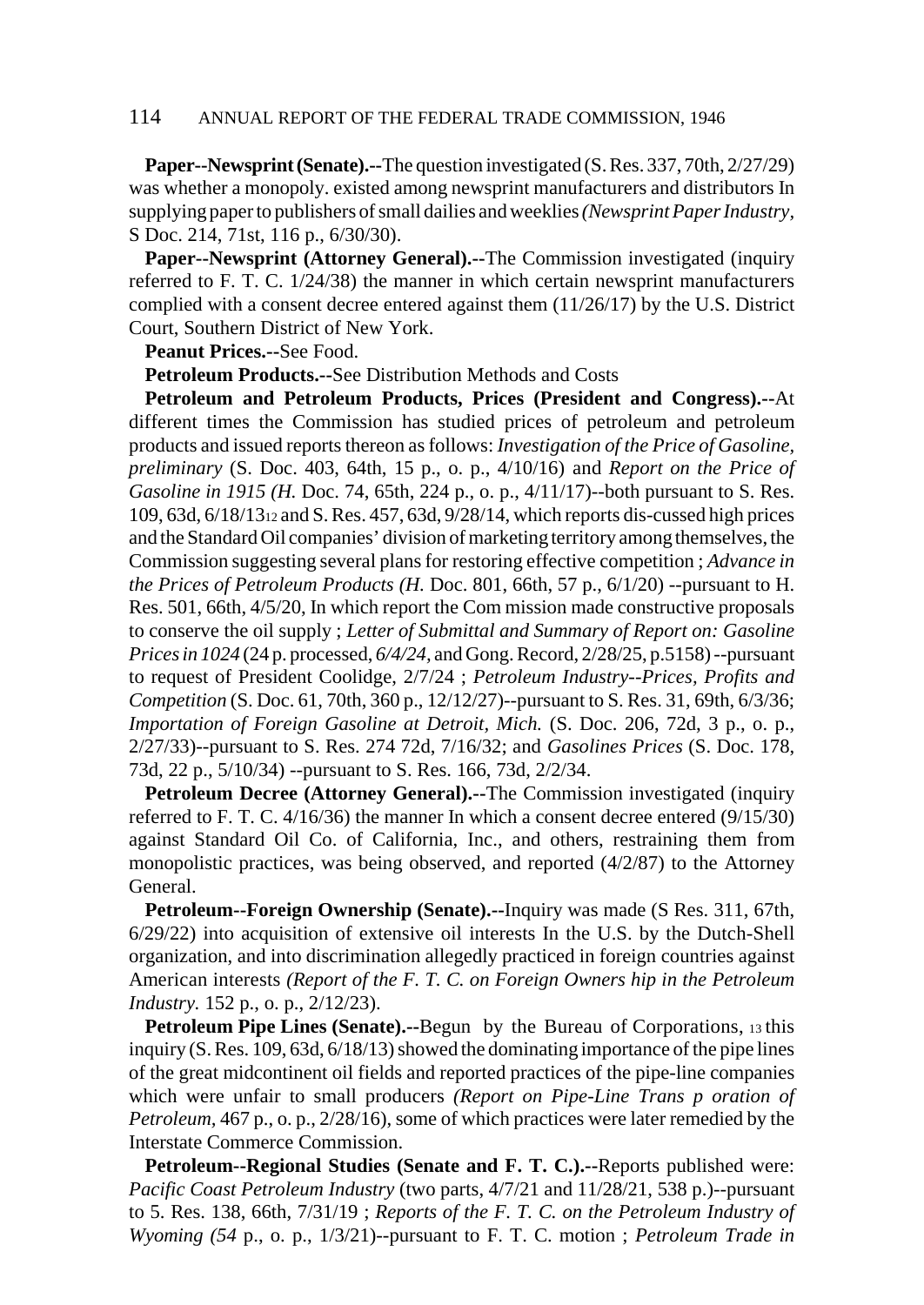*Wyoming and Montana* (S. Doc. 233, 67th, 4 p., 7/13/22)--pursuant to F. T. C. motion, in which report legislation to remedy existing conditions was recommended ; and *Report of the F. T. C. on Panhandle Crude Petroleum* (Texas) (19 p., 2/3/28)--pursuant to F. T. C. motion, 10/6/26 (in response to requests of producers of crude petroleum).

**Potomac Electric Power Co. (Procurement Director, United States Treasury).--** A study (2/29/44) of the financial history and operations of this corporation for the years 1896-1943 was made at the request of the Director of Procurement, United States Treasury, and the report thereon was introduced into the record in the corporation's electric rate case before the District of Columbia Public Utilities Commission.

**Power--Electric (Senate).--**Thisinquiry (S. Res. 329, 68th, 2/9/25) resulted in two reports, the first of which, *Electric Power Industry--Control of Power Companies* (S. Doc. 213, 69th, 272 p., 2/21/27, dealt with the organization,

<sup>12</sup> See footnote 8 p. 107.

<sup>13</sup> See footnote 8, p.107. Conditions in one of the mid-continent fields were discussed by the Bureau of Corporations in *Conditions in the Healdton Oil Field* (Oklahoma) (116 p., 3/15/15).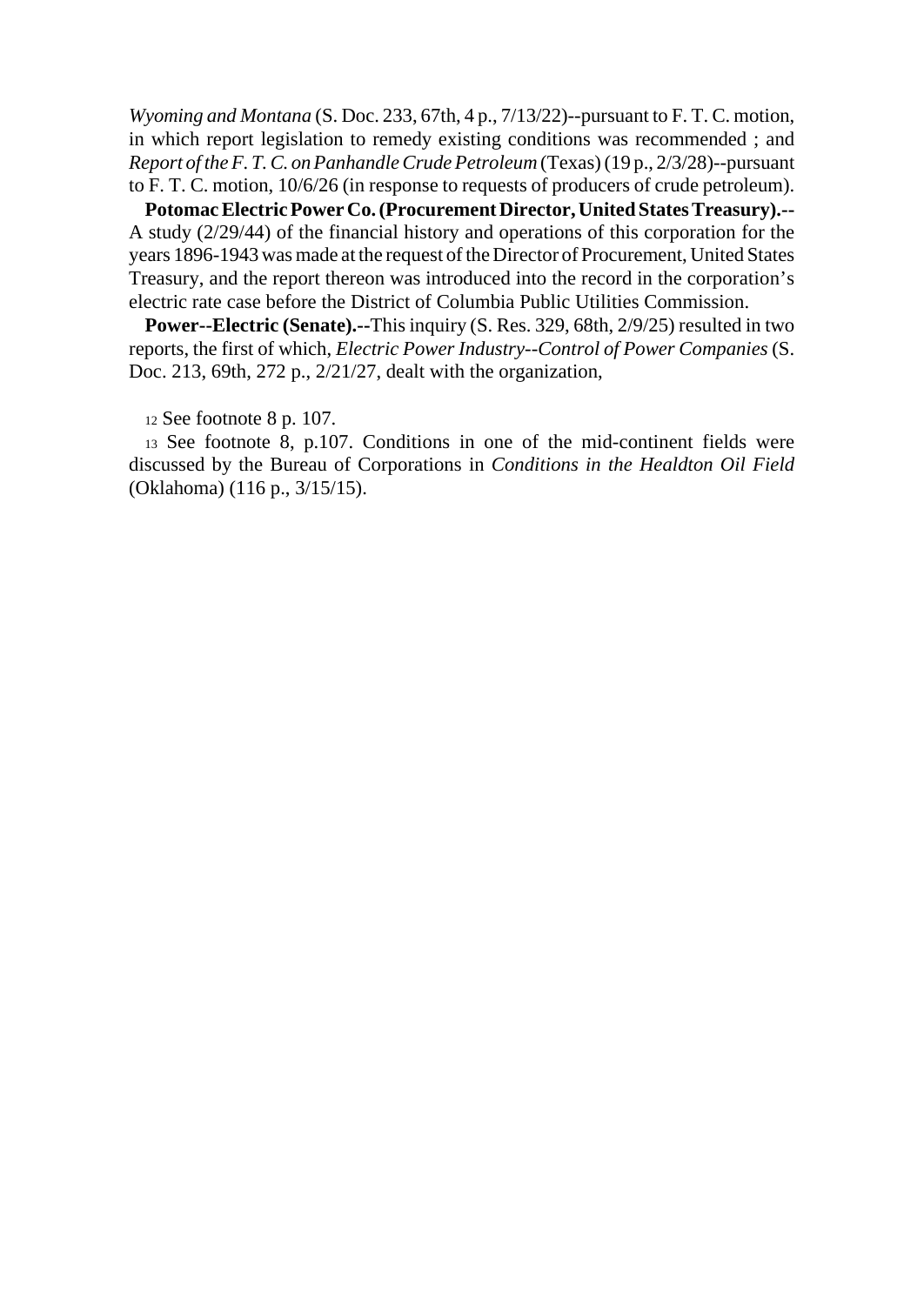control, and ownership of commercial electric-power companies. It called attention to the dangerous degree to which pyramiding had been practiced in superposing a series of holding companies over the underlying operating companies, and was influential in bringing about themore comprehensive inquiry described under Power--Utility Corps., below. *Supply of Electrical Equipment and Competitive Conditions*(S. Doc. 46, 70th, 282 p., 1/12/28) showed, among other things, the dominating position of General Electric Co. in the equipment field.

**Power--Interstate Transmission (Senate) --**Investigation (S. Res. 151, 71st, 11/8/29) was made of the quantity of electric energy transmitted across State lines and used for development of power or light, or both *(Interstate Movement of Electric Energy,* S. Doc. 238, 71st, 134 p., 12/20/30).

**Power--Utility Corporations (Electric and Gas Utilities) (Senate).--**This extensive inquiry (S. Res. 83, 70th, 2/15/28 ; Public Res. 46, 73d, 6/1/34 ; and F. T. C. Act, Sec. 6) embraced the financial set-up of electric and gas utility companies operating in interstate commerce and of their holding companies and other companies controlled by the holding companies. The inquiry also dealt with the utilities' efforts to influence public opinion with respect to municipal ownership of electric utilities. The Commission's reports and recommendations, focusing Congressional attention upon certain unfair financial practices in connection with the organization of holding companies and the sale of securities, were among the influences which brought about enactment of such remedial legislation as the Securities Act (1933), the Public Utility HoldingCompany Act (1935), the Federal Power Act (1935), and the Natural Gas Act (1938).

Public hearings were held on all phases of the inquiry and monthly interim reports presented hundreds of detailed studies by the Commission's economists, attorneys, accountants and other experts, based on examination of 29 holding companies having \$6,108,128,713 total assets ; 70 subholding companies with *\$5,685,463,201* total assets; and 278 operating companies with \$7,245,106,464 total assets. The testimony, exhibits and final reports *(Utility Corporations,* 8. Doc. 92, 70th) comprised 95 volumes. <sup>14</sup>

**Price Bases (F. T. C.).-**-More than 3,500 manufacturers representing practically every industrial segment furnished data for this study (F. T. C. motion, 7/27/27) of methods used for computing delivered prices on industrial products and of the actual and potential influence of such methods on competitive markets and price levels. In the cement industry the basing-point method <sup>15</sup> was found to have a tendency to establish unhealthy uniformity of delivered prices and cross-haul or cross-freighting to be an economic evil *(Report* of' *the* F. T. C. *on Price Bases Inquiry, Basing-Point Formula and Cement Prices,* 218 p., 3/26/32). Illustrating the use in a heavy commodity industry of both a modified zone-price system and a uniform deliveredprice system, the Commission examined price schedules of the more important manufacturers of range boilers, 1932-36, disclosing that the industry operated under a zone-price formula, both before and after adoption of its N. R A. code *(Study of Zone-Price Formula in Range Boiler Industry,* 5 p., processed, 3/80/36, a summary based on the complete report which was submitted to Congress but not printed).

**Price Deflation (President).--**To an inquiry (3/21/21) of President Harding, the Commission made prompt reply (undated) presenting its views of the causes of a disproportional decline of agricultural prices comparedwith consumers' prices*(Letter of the F. T. C. to the President of' the U. S.,* 8 p., o. p.).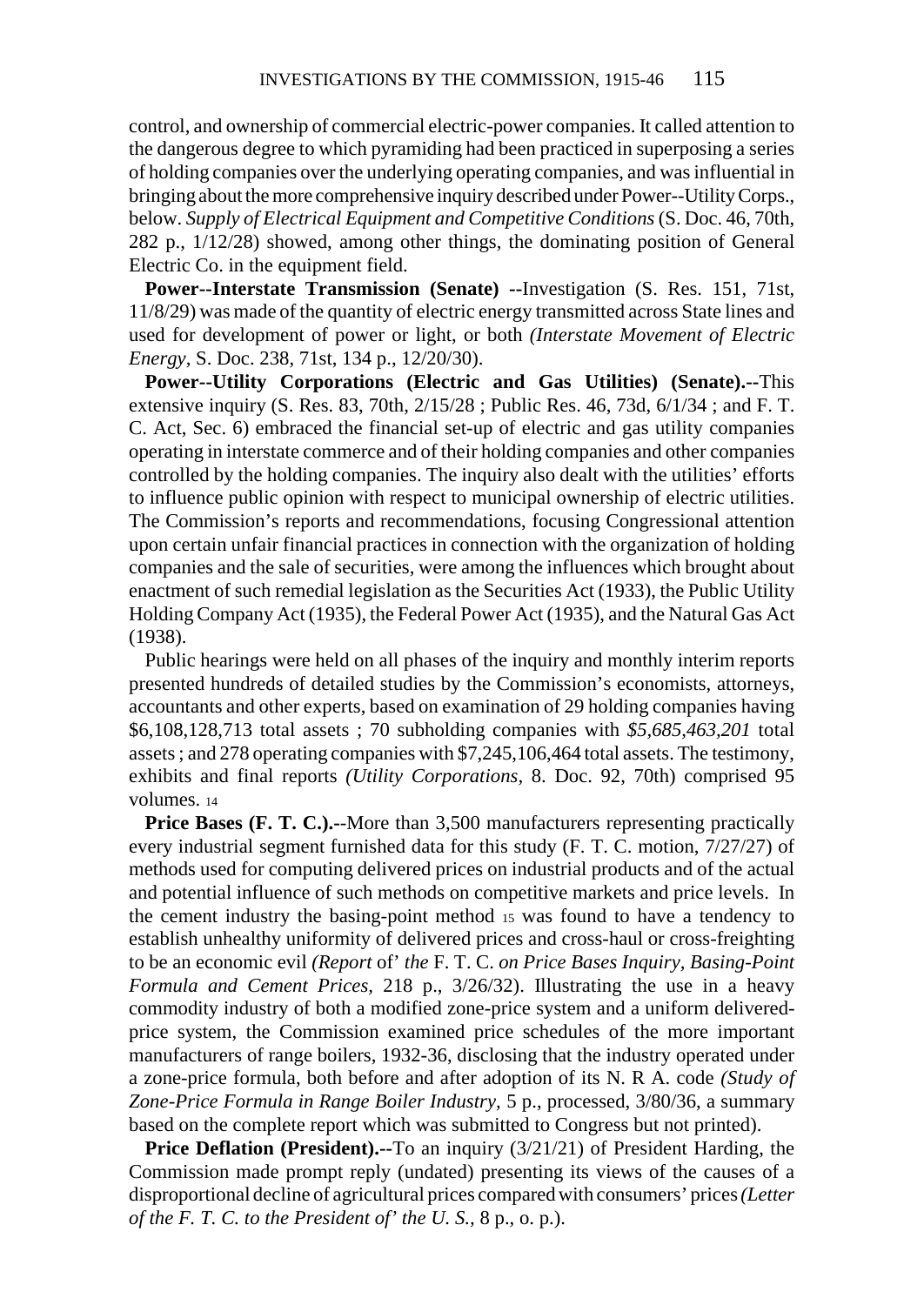**Priorities (W. P. B.), Wartime, 1941-45.--**Pursuant to Executive orders (January 1942) , W. P. B. designated the Federal Trade Commission as an agency, to conduct investigations of basic industries to determine the extent and degree to which they were complying with w. P. B. orders relative to the allocation of sup ply and priority of delivery of war materials. F. T. C. priorities investigations are listed herein under the headings, Aluminum, Foundries Using; Antifreeze Solutions, Manufacturers of ; Capital Equipment; Chromium, Processors of; Commercial Cooking and Food and Plate Warming Equipment, Manufacturers of; Contractors, Prime Forward Buying Practices of; Copper Base Alloy Ingot Makers; Copper, Primary Fabricators of; Costume Jewelry, Manufacturers of; Electric Lamps, Manufacturers of; FruitGrowers and Shippers; Furnaces, Hot Air, Household; Fuse Manufacturers; Glycerin, Users of; Insignia Manufac-

<sup>14</sup> Final reports were published in 1935 ; a general index in 1937. Some of the volumes are out of print. For report titles, see F. T. C. Annual Report, 1941, p.221 ; and for lists of companies investigated, see F. T. C. Annual Reports, 1935, p.21, and 1930, p.36.

<sup>15</sup> Basing-point systems are also discussed in the published reports listed under "Cement," "Steel Code," and "Steel Sheet Piling" herein.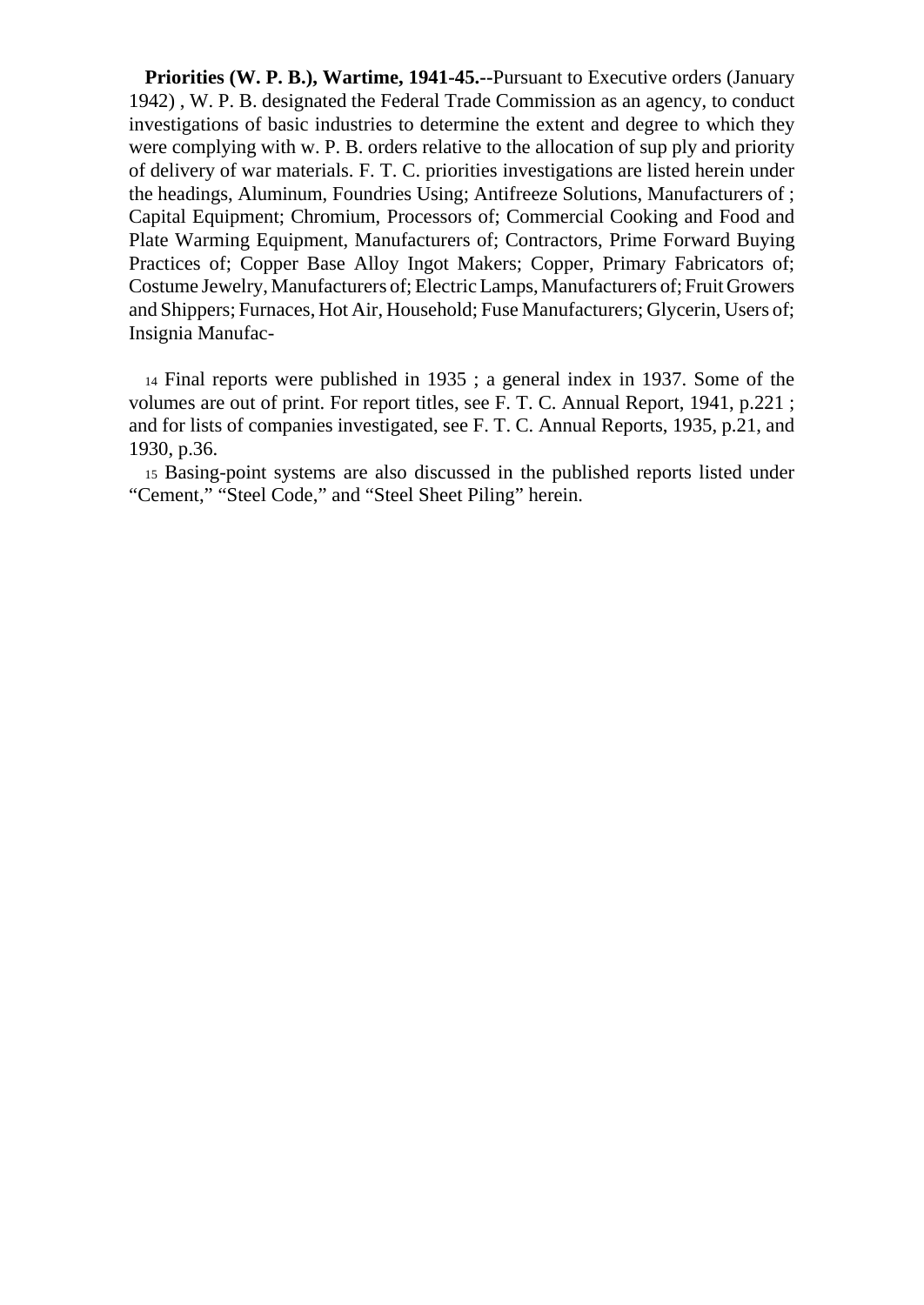turers; Jewel Bearings, Consumers of; Metal-working Machines, Invoicing and Distribution of; Nickel, Processors of; Paint, Varnish and Lacquer, Manufacturers of; Quinine,Manufacturers and Wholesalers of; Silverware, Manufacturers of; Silverware Manufacturers and Silver Suppliers; Steel Industry; Textile Mills, Cotton; and Tin, Consumers of. The report on each of these investigations was made directly to W. P. B

**Production Cost Accounting (F. T. C.), Wartime, 1941-42.--**This investigation covered production cost accounting methods and systems used in the bread baking, paperboard, steel and other industries during wartime.

**Profiteering (Senate), Wartime, 1917-18.-**-Current conditions of profiteering (S. Res. 255, 65th, 6/10/18) as disclosed by various Commission investigations were reported In *Profiteering (S.* Doc. 248, 65th, 20 p., 6/29/18).

**Quinine, Manufacturers and wholesalers of (W. P. B.), Wartime, 1942-43.--**At the instance of the War Production Board, Investigation was made to determine whether requirements of its Conservation Order No. m-131-a, relating to quinine and other drugs extracted from cinchona bark, were being complied with.

**Radio (House).--**A comprehensive investigation of the radio industry (H. Res. 548, 67th, 3/4/23; *Report of the F. T. C.* on *the Radio Industry,* 347 p., 12/1/23) contributed materially to enactment of the Radio Act of 1927 and the succeeding Federal Communications Act of 1934. The investigation was followed by Com-mission and Department of Justice proceedings on monopoly charges which culminated in a consent decree (11/2/32 ; amended 11/2/35).

**Rags, Woolen.--**See Textiles.

**Raisin Combination.**--See Food.

**Range Boilers.--**See Price Bases.

**Resale Price Maintenance (F. T. C.).--**The question whether a manufacturer of standard articles, identified by trade-mark or trade practice, should be permitted to fix by contract the price at which purchasers should resell them, led to the first inquiry, resulting in a report, *Resale Price Maintenance* (H. Doc. 1480, 65th, 3 p., o. p., 12/2/18). Other reports were : *A Report on Resale Price Maintenance* (H. Doc. 145, 66th, 3 p., 6/30/19, and *Resale Price Maintenance* (F.T.C. motion, 7/25/27 ; reports, Part I, H. Doc. 546, 70th, 141 p., o. p., 1/30/29, and Part II, 215 p., 6/22/31).

**Resale Price Maintenance (F. T. C.).--**The *Report of the F T. C. on Resale Price Maintenance* (F. T. C. Res., 4/25/39) was submitted to Congress 12/13/45. The inquiry developed facts concerning the programs of trade organizations interested in the extension and enforcement of minimum resale price maintenance contracts, and the effects of the operation of such contracts upon consumer prices and upon sales volumes of commodities in both the price-maintained and, non-price-maintained categories.

**Rubber Tires and Tubes.--**See Distribution Methods and Costs.

**Salaries(Senate).--**The Commission investigated (S. Res. 75, 73rd, 5/29/33) salaries of executives and directors of corporations (other than public utilities) engaged in interstate commerce, such corporations having more than \$1,000,000 capital and assets and having their securities listed on the New York stock or curb exchanges. The *Report of the F. T. C. on Compensation of Officers and Directors of Certain Corporations* (15 p., processed, 2/26/34) explained the results of the inquiry. <sup>16</sup> The facts developed focused the attention of Congress on the necessity of requiring listed corporations to report their salaries.

**Silverware Manufacturers (W. P. B.), Wartime, 1942-43.--**Silverware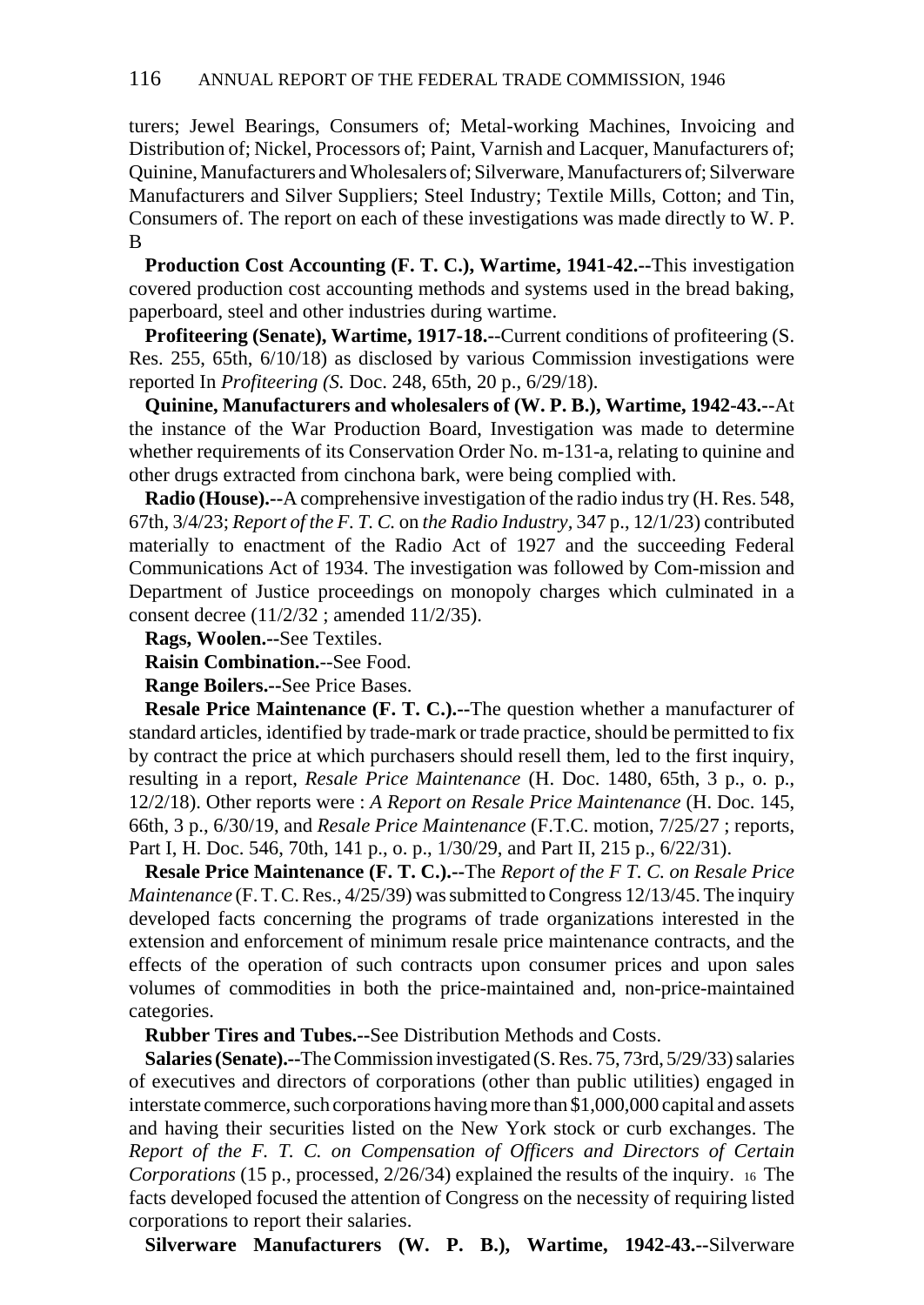manufacturers were investigated at the request of the War Production Board to determine the extent to which they had compiled with the copper orders, that is, w. P. B General Preference Order No. m-9-a, Supplemental Order No. m-9-b, and Conservation Order m-9-c, all as amended.

**SilverwareManufacturers and Silver Suppliers (W. P. B.), Wartime, 1942-43.--** The activities of silverware manufacturers and silver suppliers under W. P. B. Conservation and Limitation Orders m-9-a, b, and e, m-100 and L-140 were investigated and reported on at the request of the War Production Board.

**Sisal Hemp (Senate)**.--The Commission assisted the Senate Committee on Agriculture and Forestry in an inquiry (S. Res. 170, 64th, 4/17/16) and advised how certain quantities of hemp promised by the Mexican sisal trust, might be fairly distributed among American distributors of binder twine *(Mexican Sisal Hemp, S. Doc.*) 440, 64th, 8 p., o. p., 5/9/16). The Commission's distribution plan was adopted.

## **Southern Livestock Prices**.--See Food.

<sup>16</sup> The salary lists do not appear in the report but are available for inspection.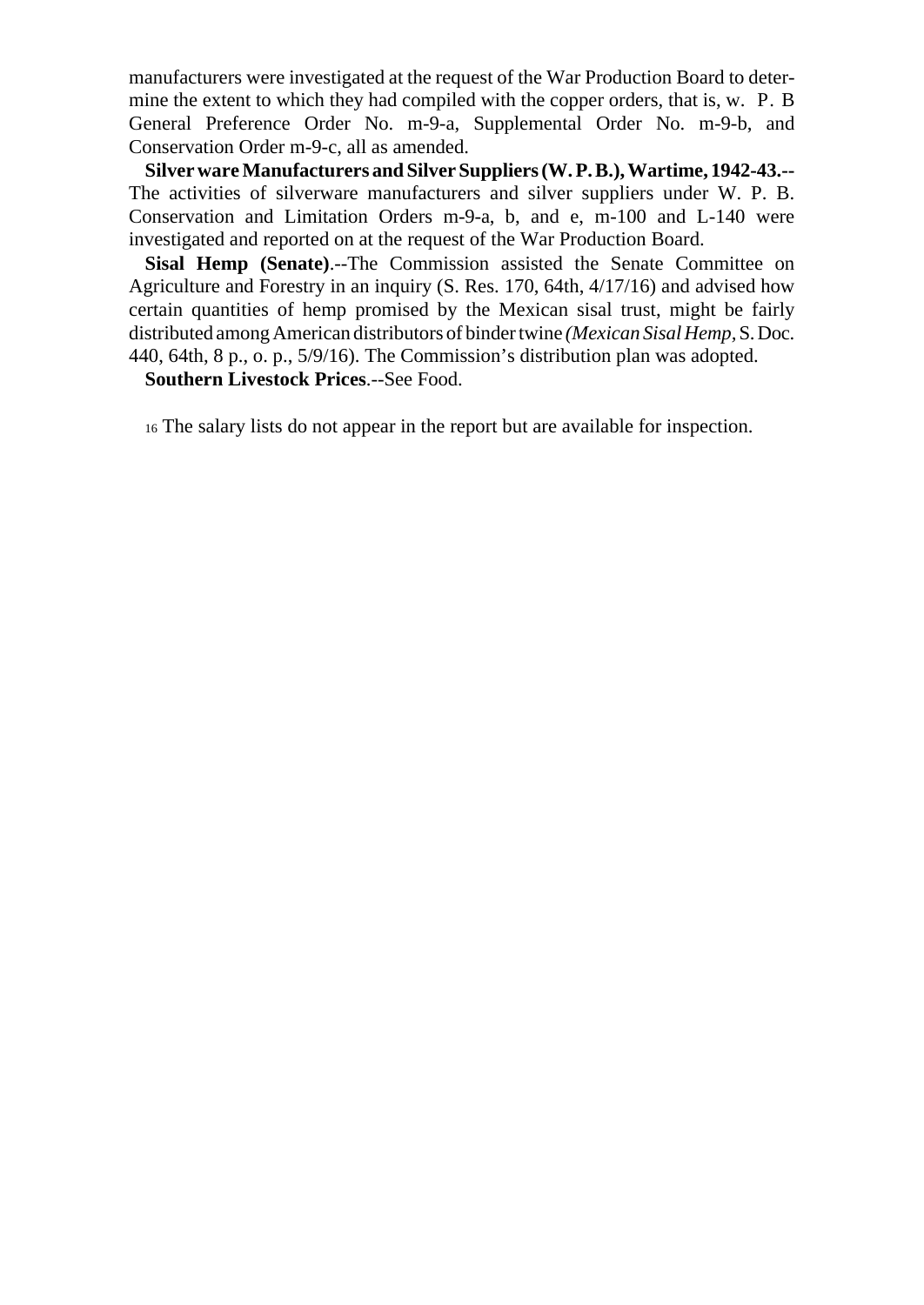**Steel Code and Steel Code as Amended (Senate and President).--**The Commission investigated (S. Res. 166, 73d, 2/2/34) price fixing, price increases, and other matters *(Practices of the Steel Industry Under the Code,* **S.** Doc. 159, 73rd, 79 p.,  $8/19/34$ ) and the Commission and N. R A. studied the effect of the multiple basingpoint system under the amended code *(Report of the F. T. o. to the President in Response to Executive Order of May 30, 1934, With Respect to the Basing-Point System in the Steel Industry,* 125 p., 11/30/34) <sup>17</sup> The Commission recommended important code revisions.

**Steel Companies, Proposed Merger (Senate).--**An inquiry (S. Res. 286, 67th, *5/12/22)* into a proposed merger of BethlehemSteel Corp. and Lackawanna Steel Co., and of Midvale Steel & Ordnance Co., Republic Iron & Steel Co., and Inland Steel Co., resulted in a two-volume report, *Merger of Steel and Iron Companies* (S. Doc. 208, 67th, 11 p., o. p., 6/5/22 and 9/7/22).

**Steel Costs and Profits.--**See Wartime Cost Findings, 1917-18.

**Steel Coats and Profits (O. P. A.), Wartime, 1942-43.-**-A report on the Commission ' s survey of costs, prices and profits in the steel industry. begun in April 1942 at the request of O. P. A., was made to that agency. The inquiry covered 29 important steel-producing companies.

**Steel Industry (O. P.M.), Wartime, 1941-42.--**This investigation covered practically every steel mill in the country and was conducted for the purpose of determining the manner in which the priorities and orders promulgated by the Office of Production Management were being observed, I. e., the technique used in the steel industry in meeting the requirements of O. P. M. (later the War Production Board) orders and forms controlling the distribution of pig iron, iron and steel, iron and steel alloys, and iron and steel scrap.

**Steel Sheet Piling--Collusive Bidding (President**).--Steel sheet piling prices on certain Government contracts in New York, North Carolina, and Florida were investigated (inquiry referred to F. T. C. 11/20/35). The *F. T. C. Report to the President on Steel Sheet Piling (42* p., processed, 6/10/36) demonstrated the existence of collusive bidding because of a continued adherence to the basing-point system <sup>18</sup> and provisions of the steel industry's code.

**Stock Dividends(Senate).--**The Senate requested (S. Res. 304, 69th, 12/22/26) the names and capitalizations of corporations which had issued stock dividends, and the amounts thereof, since the Supreme Court decision (3/8/20) holding that such dividends were not taxable. The same information for an equal period prior to the decision was also requested. The Commission submitted a list of 10,245 corporations, pointing out that declaration of stock dividends at the rate prevailing did not appear to be a result of controlling necessity and seemed questionable as a business policy (*Stock Dividends, S.* Doc. 26, 70th, 273 p., 12/5/27).

**Sugar.--**See Food.

**Taxation and Tax--Exempt Income.--**See National Wealth and Income.

**Temporary National Economic Committee, Studies of the F. T. C.--**See F. T. C. Annual Report, 1941, p.218, for titles.

**Textile Mills, Cotton (W. P. B.), Wartime, 1943-44.--**For the War Production Board the Commission conducted a compliance investigation of manufacturers of cotton yarns, cordage and twine to ascertain whether they were in violation of Priorities Regulation 1, as amended, by their failure to fill higher rated orders at the time they filled louver rated orders

**Textiles (President).--President Roosevelt (Executive order of 9/26/34) directed an**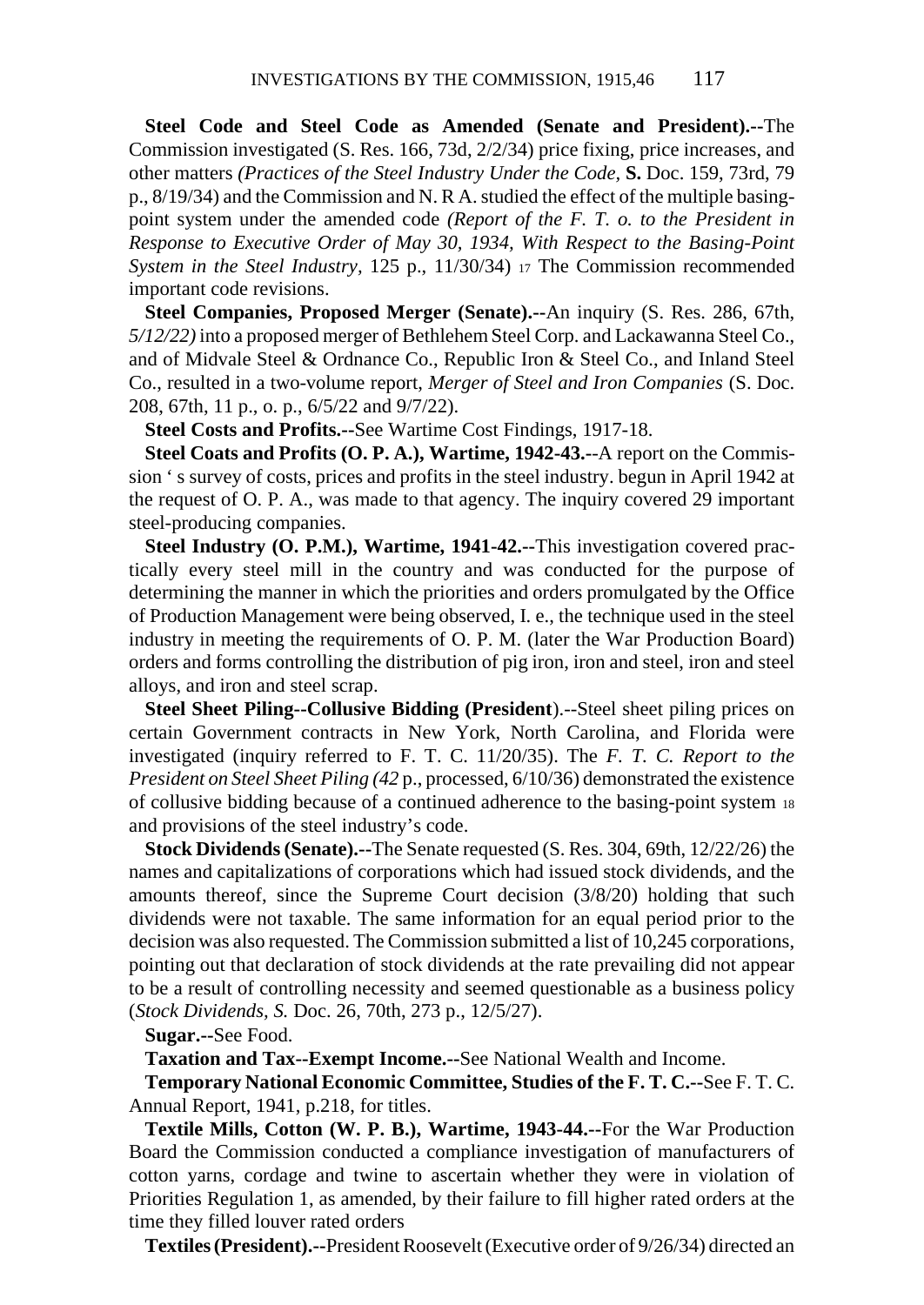inquiry into the textile industry's labor costs, profits, and investment structure to determine whether increased wages and reduced working hours could be sustained under prevailing economic conditions. Reports covering the cotton, woolen and worsted, silk and rayon, and thread, cordage and twine industries, were : *Report of the F. T. C. on Textile Industries,* Parts I to VI, 12/31/34 to 6/20/35, 174 p. (Part VI, financial tabulations, processed, 42 p., o. p.); *Report of' the F. T. C. on the Textile Industries in 1933 and 1034,* Parts I to IV, 8/1/35 to 12/5/35, 129 p.; Parts II and III, o. p. (Part IV, processed, 21 P ; accompanying tables, processed, 72 p., o. p.); *Cotton SpinningCompanies Grouped* by *Types of Yarn Manufactured During 1933 and 1934,* 1/31/36, 20 p., processed, o. p.; *Cotton Weaving Companies Grouped by Types of Woven Goods Manu-*

<sup>17</sup> As of the same date the N. R A. published its *Report of the National Recovery Administration on the Operation* of *the Basing-Point System in the Iron and Steel Industry* (175 p., processed). The basing-point system is also discussed in published reports listed under "Cement" and "Price-Bases' herein.

<sup>18</sup> See footnote 15, 15 p. 115

118 ANNUAL REPORT OF THE FEDERAL TRADE COMMISSION, 1946

*factured During 1933 and 1934,* 3/24/36, 48 p., processed, o. p.; *Textile Industries manufactured in the First Half of 1935,* Parts I to III, 5/22/36 to 8/22/36, 119 p., processed; *Textile Industries in the Last Half of 1935,* Parts I to III, 11/20/36 to 1/6/37,155 p., processed; and *Textile Industriesin the First Half of 1936,* PartsI to III, 1/21/37. to 2/11/37, 163 p., processed.

**Textiles--Combed Cotton Yarn s--** High prices of combed cotton yarns led to this inquiry (H. Res. 451, 66th, 4/5/20) which disclosed that while for several years profits and prices had advanced, they declined sharply late in 1920 (Report *of the F.T.C.* On *Combed Cotton* Yarn's, 94 p., o. p., 4/14/21).

**Textiles--Cotton Growing Corp oration.--**See Foreign Trade.

**Textiles--Cotton Merchandising (Senate).--**Investigating abuses in handling consigned cotton (S. Res. 252, 68th, 6/7/24), 'the Commission made recommendations designed to correct or alley late existing conditions*(Cotton Merchandising Practices, 5.* Doc. 194, 68th, 38 p., 1/20/25).

**Textiles--Cotton Trade, (Senate)--**Investigation (S. Res. 262; 67th, 3/29/22) involved a decline in cotton prices, 1920-22, as reported In *Preliminary Report* of *the F. T. C.* on *the "Cotton Trade* (S. Doc. 311, 67th, 28 p., o. p., 2/26/23). After a second inquiry (S. Res. 429, 67th,, 1/31/28), the Commission recommended certain reforms In trading practices and particularly in permitting Southern delivery of cotton on New York futures contracts *(The Cotton Trade,* incl. testimony, 5. Doc. 100, 68th, 2 vols., 510 p., o. p., 4/28/24). A subsequent Senate bill (S. 4411, 70th, 5/18/28) provided for Southern warehouse delivery, but, before any law was enacted, the New York Cotton Exchange adopted Southern delivery on New York futures contracts (11/16/28 and 2/26/30) in accordance with the Commission's recommendations.

**Textiles--Woolen Rag Trade (F. T. C.), Wartime, 1917-18.-**-The *Report on the Woolen "Rag ,Trade* (90 p., *o.* p., 6/30/19) contains information gathered during the World War, 1917-18, at the request of the, War Industries Board, for its use in regulating the prices of woolen rags employed in the manufacture of clothing.

**Tin Consumers (W. P. B.), Wartime, 1942-43.--**The principal consumers of tin were investigated at the in stance of the War Production Board to determine the degree oftheir compliancewithConservationOrderm-43-a*,* as amended, and other orders and regulations issued by the Director of the Division of industry Operation, controlling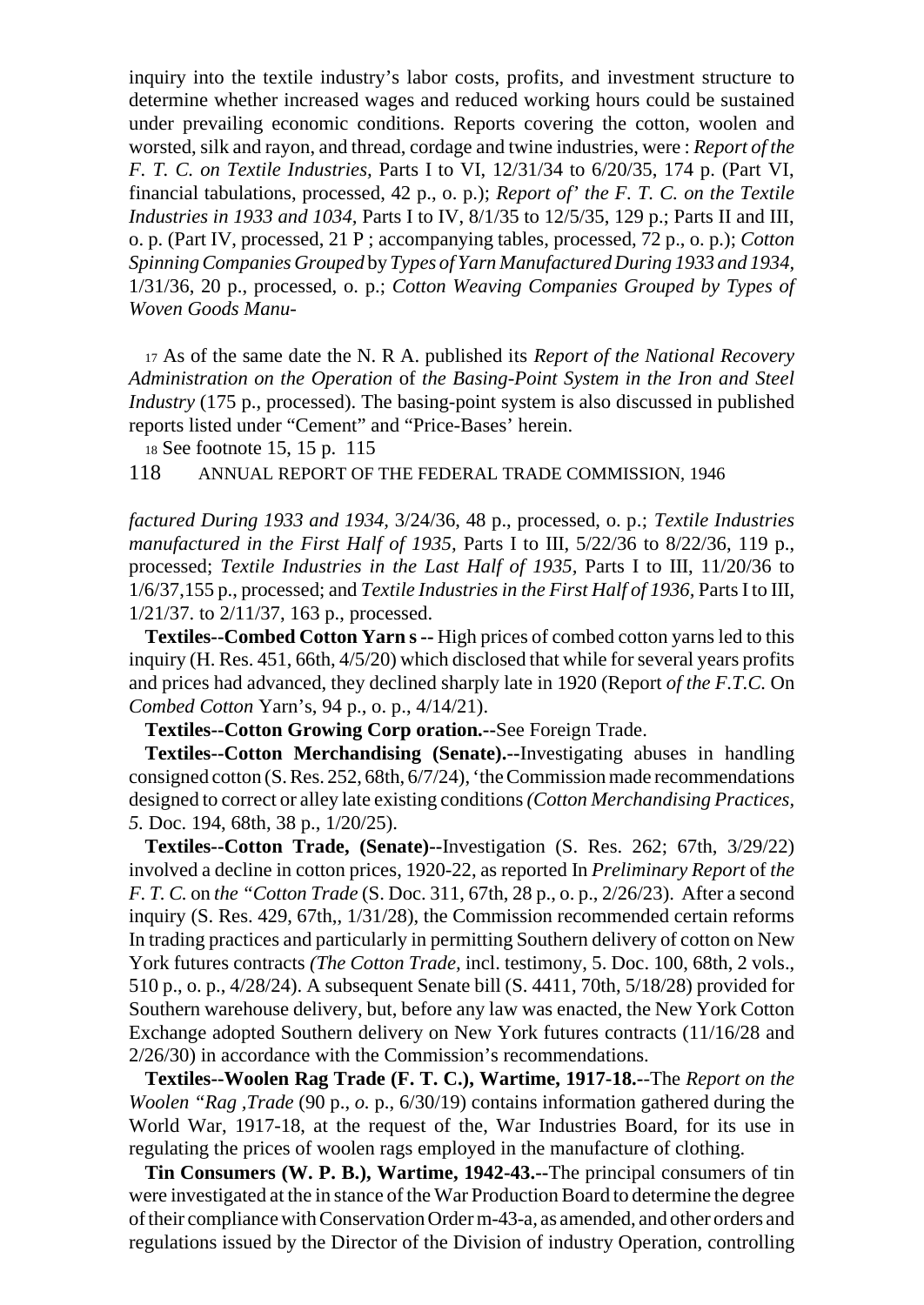the inventories, distribution, and use of the tin supply in the U.S.

**Tobacco (Senate).--**Inquiry (S. Res. 329, 68th, 2/9/25) into activities of two wellknown companies. disclosed that alleged illegal agreements or conspiracies did not appearto exist(*The American TobaccoCo. and the,Imperial Tobacco*Co., 5. Doc. 34, 69th, 129 p., o. p., 12/23/25).

**Tobacco Marketing-Leaf (F. T. C.).--**Although representative tobacco farmers in 1929 alleged existence of territorial and price agreements among larger manufacturers to control cured leaf tobacco prices, the Commission found no evidence of price agreements and recommended production curtailment and improvement of marketing processes and cooperative relations*(Report* on *Marketing of Leaf Tobacco in the Flue -Cured Districts of the States of North Carolina and Georgia,* 54 p., processed, 5/23/31):

**Tobacco Prices (Congress).--**Inquiries with respect to a decline of loose-leaf tobacco pricesfollowing the 1919 harvest (H. Res. 533, 66th, 6/3/20) and low tobacco prices as compared with high prices of manufactured tobacco products (S. Res. 129, 67th, 8/9/21) resulted in the Commission recommending modification of the 1911 decree (dissolving the old tobacco trust) to prohibit permanently the use of common purchasing agencies by certain companies and to bar their purchasing tobacco under any but their own names(*Report of the F. T. C. on the Tobacco Industry,* 162 p., o. p., 12/11/20, and *Prices of Tobacco Products,* S. Doc. 121, 67th, 109 p., o. p., 1/17/22).

**Trade and Tariffs'in South America (President).-**-Growing out of the First Pan-American Financial Conference held in Washington, May 24-29, 1915, this inquiry (referred to F. T. C. 7/22/15) was for the purpose of furnishing necessary information to the American branch of the International High Commission appointed as a result of the conference. Customs administration and tariff policy were among subjects discussed in the *Report on Trade and Tariffs in Brazil, Uruguay, Argentina, Chile, Bolivia, and Peru* (246 p., o. p., 6/30116).

**Twine.--**See Sisal Hemp and Textiles.

**Utilities.--**See Power.

War Material Contracts (House), Wartime, 1941-42.--At the request of the House Committee on Naval Affairs, the Commission assigned economic and legal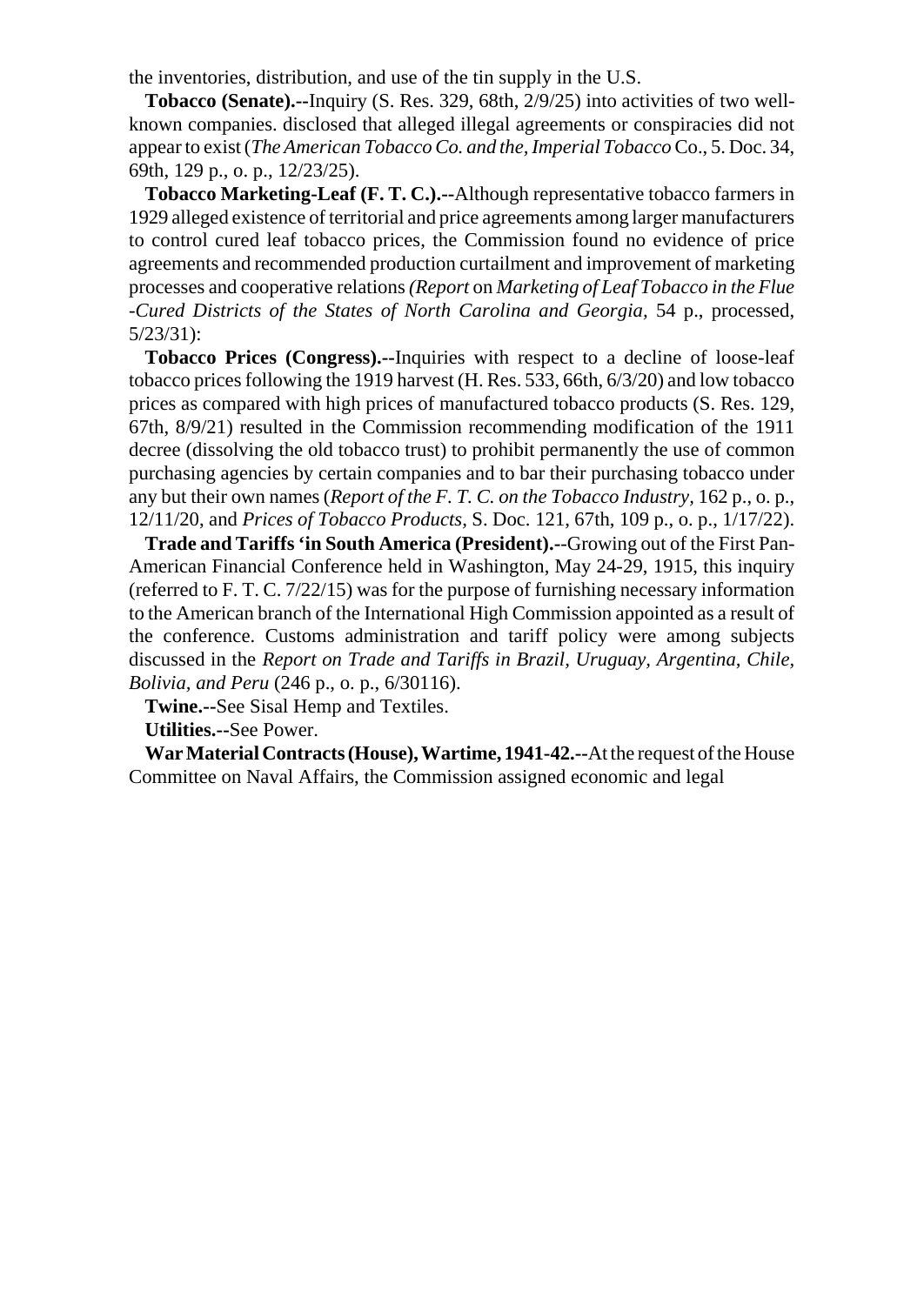examiners to assist in the Committee's inquiry into progress of the national defense program(H.Res. 162, 77th, 4/2/41). TheCommission's examiners were active in field investigations covering aircraft manufacturers' cost records and operation, naval air station construction, materials purchased for use on Government contracts, and industry expansion financing programs.

**Wartime Cost Finding (President), 1917-18.--**President Wilson directed the Commission (7/25/17) to find the costs of production of numerous raw materials and manufactured products. The inquiry resulted in approximately 370 wartime cost investigations. At later dates reports on a few of them were published,<sup>19</sup> including : *Cost Reports of the F. T. C.--Copper* (26 p., o. p., 6/30/19); *Report of the F. T. C. on Wartime Costs and Profits of Southern Pine Lumber Companies* (94 p., o. p., 5/1/22); and *Report of the F. T. C. on Wartime Profits and Costs of the Steel Industry* (138 p., 2/18/25). The unpublished reports <sup>20</sup> cover a wide variety of subjects. On the basis of the costs as found, prices were fixed, or controlled in various degrees, by Government agencies such as the War and Navy Departments, War Industries Board, Price Fixing Committee, Fuel Administration, Food Administration, and Department of Agriculture. The Commission also conducted cost inquiries for the Interior Department, Tariff Commission, Post Office Department, Railroad Administration, and other Government departments or agencies.It is estimated that the inquiries helped to save the country many billions of dollars by checking unjustifiable price advances.

**Wartime Inquiries, 1917-18, continued.--**Further wartime inquiries of this period are described herein under the headings: Coal, Coal Reports--Cost of Production, Cost of Living, Flags, Food, Farm Implements, Independent Harvester Co., Leather and Shoes, Paper--Book, Paper--Newsprint, Profiteering, and Textiles-Woolen Rag Trade.

**Wartime Inquiries, 1941-45.--**To aid in the 1941-45 war program, F. T. C. was called upon by other Government departments, particularly the war agencies, to use its investigative, legal, accounting, statistical and other services in conducting investigations. It made cost, price and profit studies; compiled industrial corporation financial data; investigated compliance by basic industries with W. P. B. priority orders; and studied methods and costs of distributing important commodities. The 1941-45 wartime investigations are herein listed under the headings : Advertising as a Factor in Distribution; Cigarette Shortage; Distribution Methods and Costs; Fertilizer and Related Products; Food-Biscuits and Crackers; Food-Bread Baking; Food--Fish; Food--Flour Milling; Household Furniture; Industrial Corporation Reports; Metal-Working Machines; Paperboard; Priorities; Production Cost Accounting; Steel Costs and Profits; and War Material Contracts.

<sup>19</sup> See footnote 10, p. 108.

<sup>20</sup> Approximately 260 of the wartime cost inquiries are listed in the F. T. C. Annual Reports, 1918, pp. 29-30, and 1919, pp. 38-42 and in *World War Activities* of *the F. T. C., 1917-18 (69* p., processed. 7/15/40).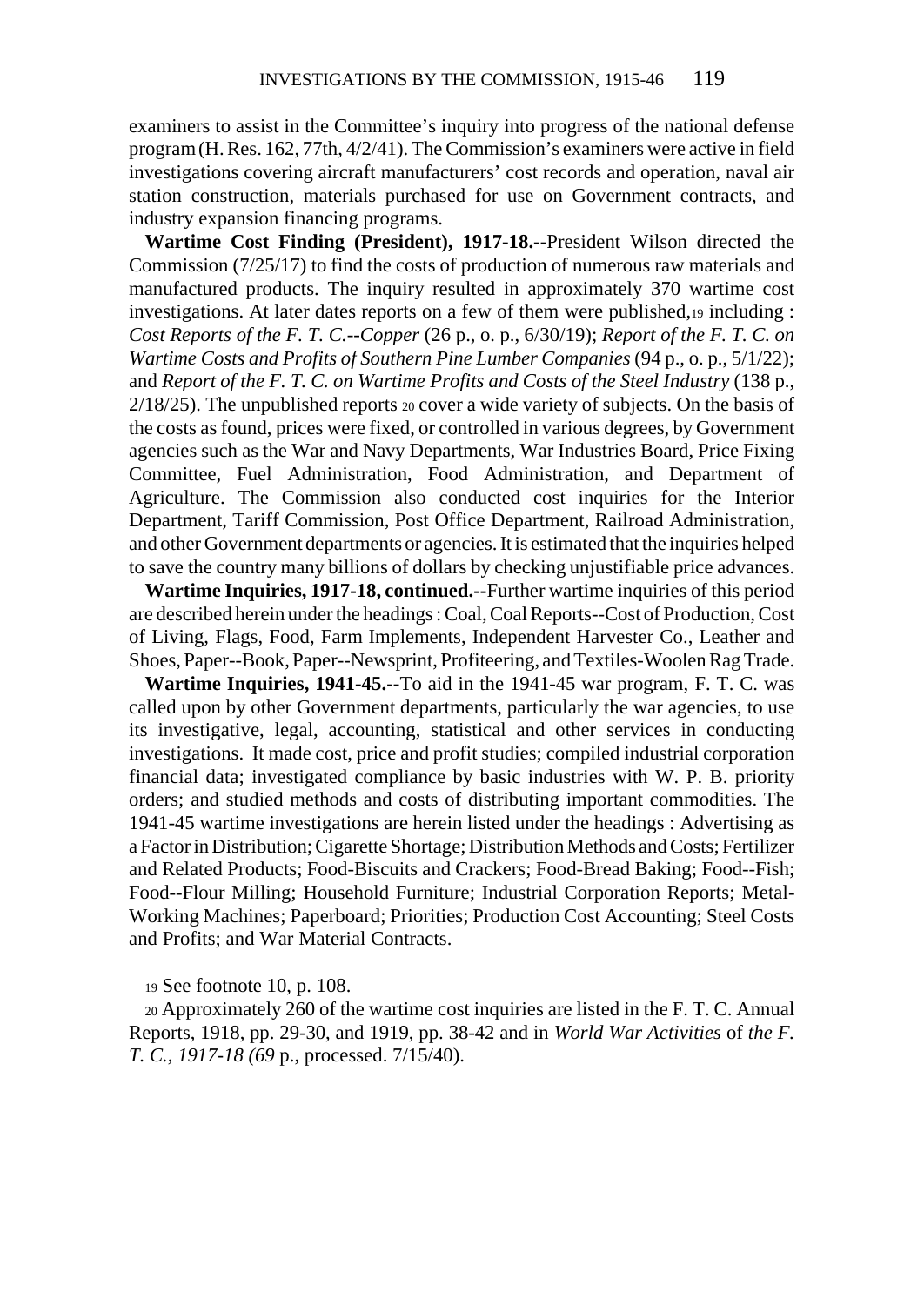# **INDEX**

[Index does not include names or items in alphabetical lists, tables, or appendixes for names of export trade associations, see p. 66; for appropriation items, see p.73; and for titles and summaries of investigations, 1915-46, see p.103.].  $P_{\alpha\alpha\alpha}$ 

|                                                                                   | rage                       |
|-----------------------------------------------------------------------------------|----------------------------|
| Acme Asbestos Covering & Flooring Co                                              | 47                         |
| Administrative Procedure Act                                                      | 6                          |
| Advertising, false and misleading:                                                |                            |
| Analysis of                                                                       | 61, 63                     |
| Complaints alleging                                                               | 29                         |
| Food drugs, devices, cosmetics                                                    | 23, 27, 61<br>23           |
| Injunctive proceedings involving<br>Mail-order                                    | 62                         |
|                                                                                   | 61                         |
| Newspaper and periodical<br>Orders directed against                               | 31                         |
| Radio commercial                                                                  | 62                         |
| Stipulations relating to                                                          | 8, 28, 63                  |
| Survey of                                                                         | 61                         |
| Agricultural Marketing Service, The                                               | 65                         |
| Allen, Charles R., and others                                                     | 36                         |
| Allied Paper Mills, and others                                                    | 47                         |
| American Association of Law Book Publishers                                       | 47                         |
| American Bridge Co                                                                | 48                         |
| American Drug Corp                                                                | 47                         |
| American Steel & Wire Co. of New Jersey                                           | 48                         |
| Anti-Co-Rode Laboratories                                                         | 32                         |
| A. P. W. Paper Co.                                                                | 44                         |
| Arden, Elizabeth, Inc                                                             | 44                         |
| Artificial limb industry, trade practice rules for                                | 8, 11, 52                  |
| Associated Laboratories, Inc.                                                     | 44                         |
| Ayres, William A., Chairman, Federal Trade Commission                             | 6, 9, 10, 45               |
| <b>Bennettsville Mattress Factory</b>                                             | 34                         |
| Blevins, James V., and others                                                     | 36                         |
| <b>Boncquet Laboratories</b>                                                      | 31                         |
| Brewer, Nelson C., and others                                                     | 47                         |
| Buchsbaum & Co., S                                                                | 47                         |
| Bureau of Animal Industry, The                                                    | 65                         |
| Bureau of the Budget, The                                                         | 2                          |
| California Lima Bean Growers Association                                          | 36                         |
| Carlay Co., The                                                                   | 45                         |
| Carnegie-Illinois Steel Corp                                                      | 48                         |
| Cement Institute, The, and others                                                 | 47                         |
| Charles of the Ritz Corp                                                          | 32                         |
| Clayton Act:                                                                      |                            |
| Complaints issued under                                                           | 28, 30                     |
| Contempt proceedings under                                                        | 23                         |
| Orders issued under                                                               | 35                         |
| Procedure under                                                                   | 22, 23                     |
| References to<br>1, 9, 12, 22, 23, 25, 26, 28, 30, 31, 35, 36, 37, 44, 46, 47, 48 |                            |
| Section 2 (see also Robinson-Patman Act)<br>1, 9, 25, 30, 35, 36, 45, 46, 47, 48  |                            |
| Section 3                                                                         | 1, 30, 37, 44, 46          |
| Section 7                                                                         | 1, 12, 26, 30              |
| Section 8                                                                         | 1                          |
| Complaints, formal                                                                | 8, 28, 29                  |
| Congress of the United States, The                                                | 2, 3, 5, 9, 10, 11, 16, 20 |
| Construction equipment distributing industry, trade practice rules for            | 8, 52, 53                  |
| Consumers Home Equipment Co                                                       | 33                         |
| Cost of producing and distributing fish on Pacific coast, investigation of        | 9, 13, 17                  |
| Court cases:                                                                      |                            |
| Decided                                                                           | 8, 43, 44                  |
| Pending                                                                           | 47                         |
|                                                                                   |                            |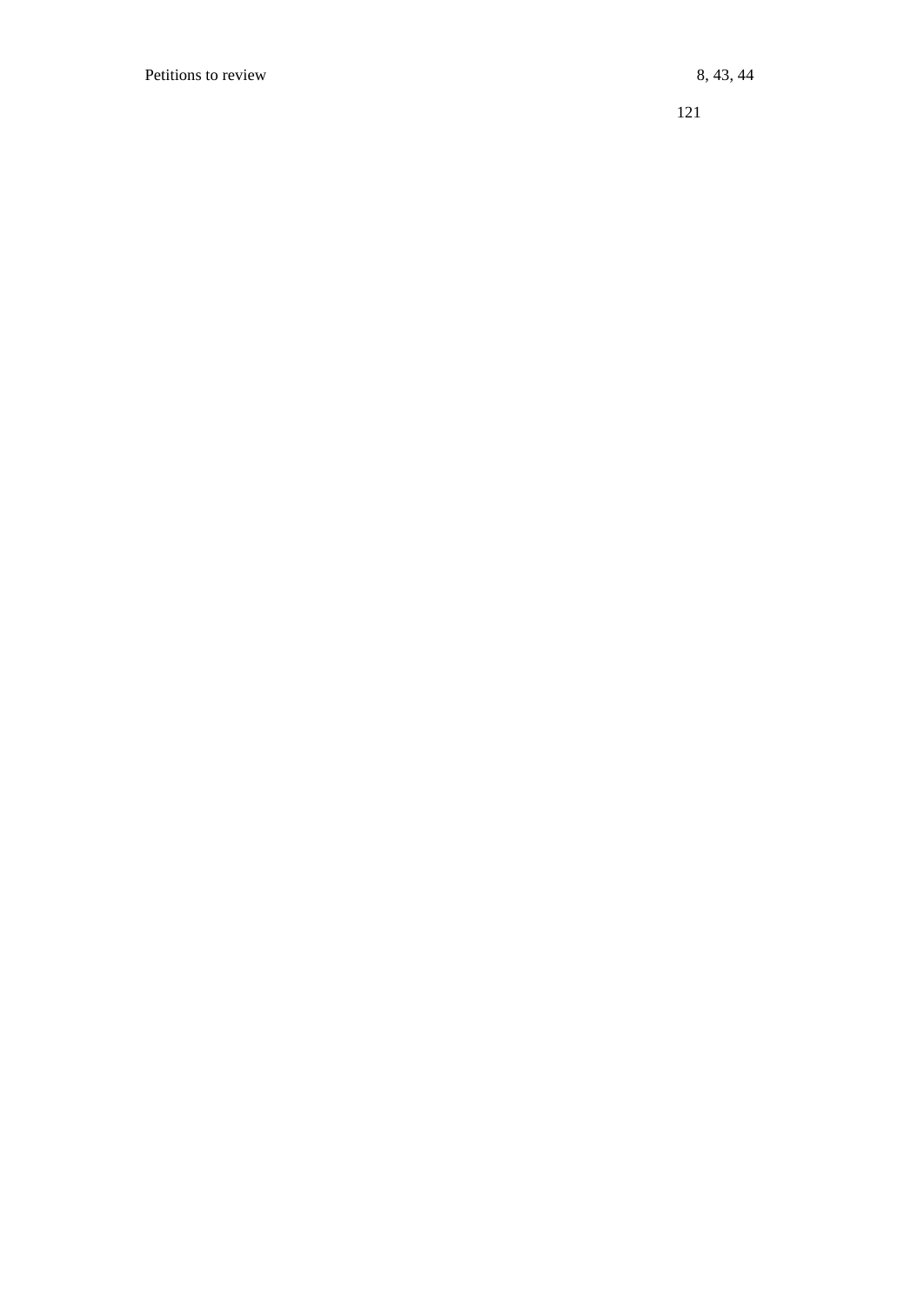| 122                                                                        | <b>INDEX</b>                |
|----------------------------------------------------------------------------|-----------------------------|
|                                                                            | Page                        |
| Davis, Edwin L., Commissioner                                              | 6, 9, 10, 45                |
| Davis & Sons, A., Inc.                                                     | 34                          |
| Del Mar Canning Co                                                         | 36                          |
| Department of the Interior, The                                            | 17                          |
| Department of Justice, The                                                 | 11, 20                      |
| Dip Net Smelt Fisherman's Association                                      | 31                          |
| Eastman Kodak Co                                                           | 47                          |
| Export Trade Act (Webb-Pomerene Law):                                      |                             |
| Export associations organized under                                        | 8,66                        |
| Investigations under                                                       | 68                          |
| Provisions of                                                              | 66                          |
| References to                                                              | 1, 8, 9, 22, 28, 66, 68, 70 |
| Report to Senate Committee on operation of                                 | 70                          |
| Federal Power Commission Act of 1934                                       | 9                           |
| Federal Trade Commission:                                                  |                             |
| Acts administered by                                                       | 1, 22                       |
| Administrative divisions                                                   | 6                           |
| Appropriations, expenditures, and fiscal affairs                           | 73                          |
| Cases in Federal courts                                                    | 8, 43                       |
| Chairman                                                                   | 6, 9, 10                    |
| Chief economist                                                            | 5                           |
| Chief examiner                                                             | 3, 4, 21                    |
| Chief Radio and Periodical Division                                        | 3, 21                       |
| Chief trial counsel                                                        | 3, 21                       |
| Chief trial examiner                                                       | 5, 22                       |
| Commissioners                                                              | 6, 9, 10                    |
| Decisions (printed volumes)                                                | 11                          |
| Director, Division of Accounts, Statistics, and Economic Reports           | 5                           |
| Director, Office of Legal Investigations                                   | 3<br>4                      |
| Director, Office of Trade Practice Conferences and Wool Act Administration | 65                          |
| Director, Medical Advisory Division                                        |                             |
| Divisions assigned to Commissioners                                        | 6, 10<br>4, 5               |
| Division of Stipulations<br>Duties                                         | 19                          |
| Executive office                                                           | 6                           |
| Foreign-trade work                                                         | 66, 71                      |
| General counsel                                                            | 3                           |
| Investigations, general                                                    | 1, 5, 9, 13                 |
| Legal activities                                                           | 1, 8, 21                    |
| Legal investigation                                                        | 3, 21, 24                   |
| Medical Advisory Division                                                  | 5, 27, 65                   |
| Office of General Counsel                                                  | 3, 6                        |
| Office of Legal Investigations                                             | 3, 4, 6                     |
| Office of Trade Practice Conferences and Wool Act Administration           | 4, 6                        |
| Organized                                                                  | 1                           |
| Personnel                                                                  | 10                          |
| Procedure, informal                                                        | 21                          |
| Procedure upon formal complaints                                           | 22                          |
| Proceedings resumed after close of war                                     | 8                           |

Publication and Procurement Division 6 Publications 10 Radio and Periodical Division 3, 21, 61<br>Recommendations to Congress 12

Reorganization plan 2 Rules of practice 3, 6, 11, 22, 51,85 Secretary 6, 10<br>Statement of policy 28, 101 Statement of policy 28, 101 Stipulations accepted by  $\qquad 8, 28$ Trade Practice Conference Division 4<br>Trial Examiners Division 5, 6

Wool Administration and Inspection Division 4

Recommendations to Congress

Trial Examiners Division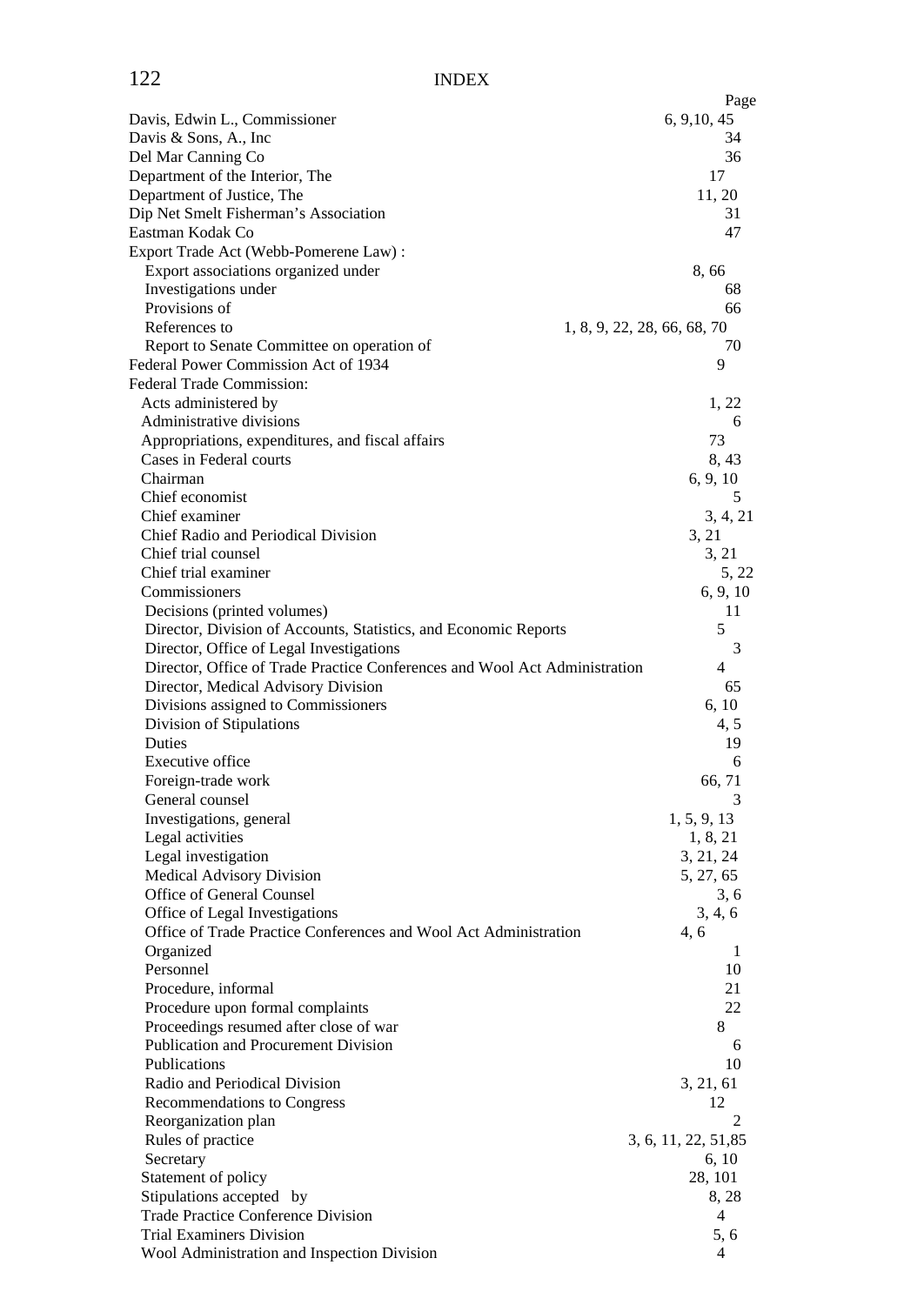| Federal Trade Commission Act:                                                  |                                                         |                  |
|--------------------------------------------------------------------------------|---------------------------------------------------------|------------------|
| Amended                                                                        |                                                         | 1                |
| Approved                                                                       |                                                         | 1                |
| Civil penalties under                                                          |                                                         | 23               |
| Complaints issued under                                                        |                                                         | 8, 28, 29        |
|                                                                                | <b>INDEX</b>                                            | 123              |
| Federal Trade Commission Act--Continued                                        |                                                         | Page             |
| Orders issued under                                                            |                                                         | 8, 31            |
| Procedure under                                                                |                                                         | 21, 22, 23       |
| References to                                                                  | 1, 5, 9, 10, 12, 18, 22, 23, 25, 27, 28, 30, 31, 44, 73 |                  |
| Section 5                                                                      |                                                         | 27, 44           |
| Section 6                                                                      |                                                         | 1, 5, 10         |
| Section 9                                                                      |                                                         | 73               |
| Section 12                                                                     |                                                         | 23, 27           |
| Section 15                                                                     |                                                         | 23               |
| Text of                                                                        |                                                         | 76               |
| Types of unfair practices in violation of                                      |                                                         | 37               |
| Wheeler-Lea amendment to                                                       |                                                         | 12, 23, 27       |
| Ferguson, Garland S., Commissioner                                             |                                                         | 6, 9, 10         |
| Ferro Enamel Corp., and others<br>Firth, Lemuel, and others                    |                                                         | 31, 35           |
| Food and Drug Administration, the                                              |                                                         | 45<br>65         |
| Freer Robert E. Commissioner                                                   |                                                         | 6, 9, 10         |
| Frigid Chemical Corp                                                           |                                                         | 33               |
| General Seafoods Corp                                                          |                                                         | 47               |
| Globe Trading Co., Inc.                                                        |                                                         | 34               |
| Gulf Oil Corp                                                                  |                                                         | 45               |
| Haas-Guthman Co                                                                |                                                         | 36               |
| Hamlin Co., E. H                                                               |                                                         | 36               |
| Hastings Manufacturing Co                                                      |                                                         | 45               |
| Herzog & Co., Jack                                                             |                                                         | 45, 47           |
| Hill & Co., William R                                                          |                                                         | 36               |
| Hovden Food Products Corp                                                      |                                                         | 36               |
| Howe, Phil, and others                                                         |                                                         | 45               |
| Independent offices appropriation acts                                         |                                                         | 2,73             |
| International phosphate cartels, investigation of<br>Investigations, general : |                                                         | 9, 11, 13        |
| Cost of producing and distributing fish on Pacific coast                       |                                                         | 9, 13, 17        |
| International phosphate cartels                                                |                                                         | 9, 11, 13        |
| Resale price maintenance                                                       |                                                         | 9, 11, 13, 18    |
| Wholesale baking industry                                                      |                                                         | 11, 13, 15, 17   |
| Jarrell Co., J. T                                                              |                                                         | 36               |
| Koret, Inc.                                                                    |                                                         | 47               |
| Lanham Trade-Mark Act                                                          |                                                         | 1, 7             |
| Manhattan Brewing Co                                                           |                                                         | 45               |
| Mason, Lo well B., Commissioner                                                |                                                         | 6, 9, 10, 12, 35 |
| Milk & Ice Cream Can Institute, the                                            |                                                         | 45               |
| Miller-Tydings Act<br>Morton Salt Co                                           |                                                         | 18, 20<br>47     |
| Moss, Samuel H., Inc.                                                          |                                                         | 45               |
| National Bureau of Standards, the                                              |                                                         | 65               |
| National Crepe Paper Association of America                                    |                                                         | 48               |
| Natural Gas Act of 1938                                                        |                                                         | 9                |
| Navy Department, the                                                           |                                                         | 8                |
| Northern Kentucky Independent Food Dealers' Association Inc and others         |                                                         | 31               |
| Office of the Coordinator of Fisheries, the                                    |                                                         | 17, 18           |
| Office of Defense Transportation, the                                          |                                                         | 15               |
| Office of Economic Stabilization, the                                          |                                                         | 15, 17           |
| Office of Price Administration, the                                            |                                                         | 15               |
| Orders to cease and desist                                                     |                                                         | 8, 31            |
| Ox'O-Gas Co                                                                    |                                                         | 48<br>9          |
| Packers and Stockyards Act, the<br>Pankey & Co., Paul                          |                                                         | 36               |
|                                                                                |                                                         |                  |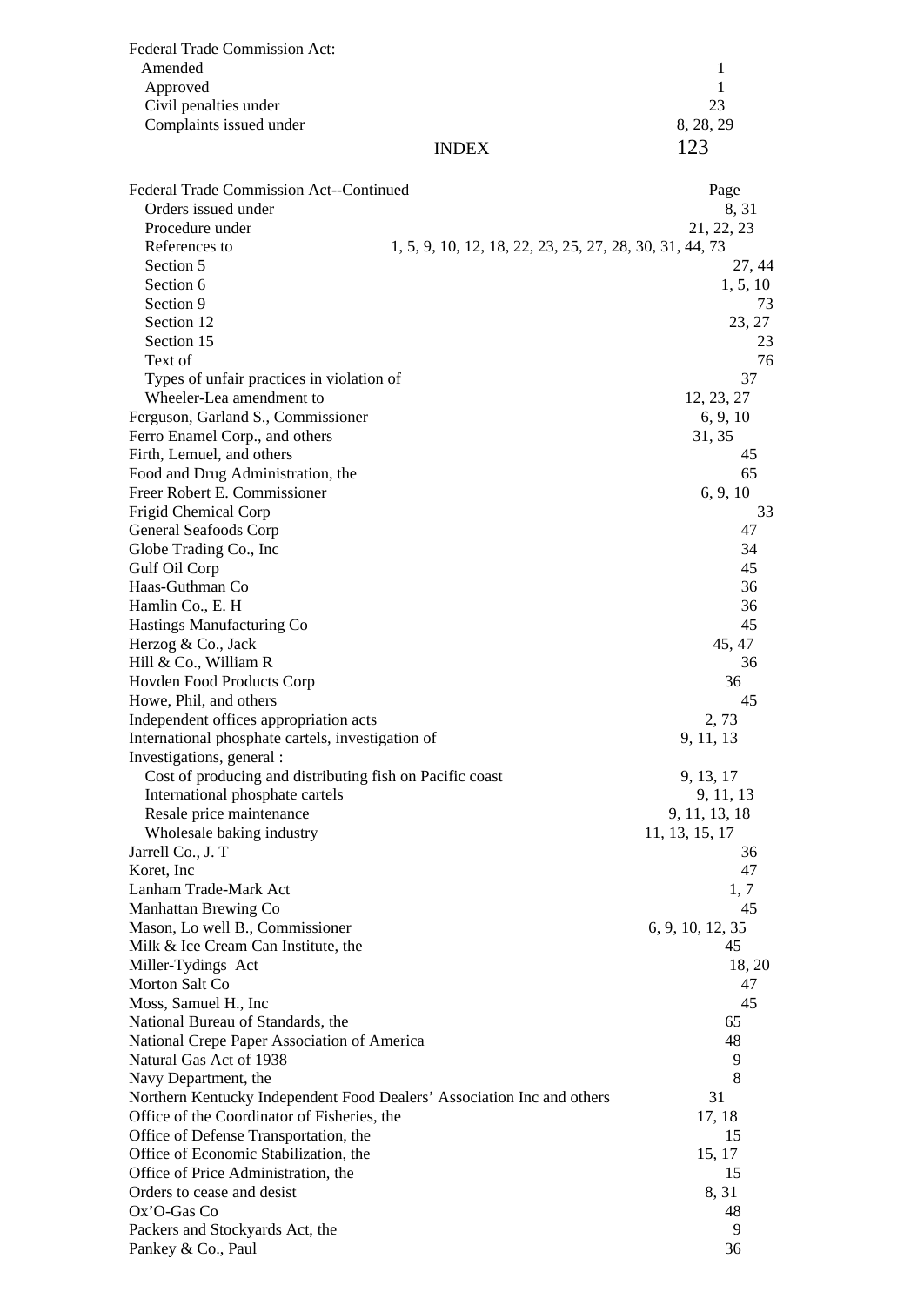| Parker Pen Co                                  | 48              |
|------------------------------------------------|-----------------|
| Parrott & Co                                   | 36              |
| Peggy Shops, Inc.                              | 34              |
| Phillips Sales Co., Inc.                       | 36              |
| Phosphate Export Association, investigation of | 8.68            |
| Piston ring industry, trade-practice rules for | 8, 52, 53       |
| Post Office Department, the                    | 63              |
| President Truman                               |                 |
| President of the United States the             | 2, 5, 7, 16, 58 |
| Price-fixing and restraint-of-trade cases      | 25, 29, 31      |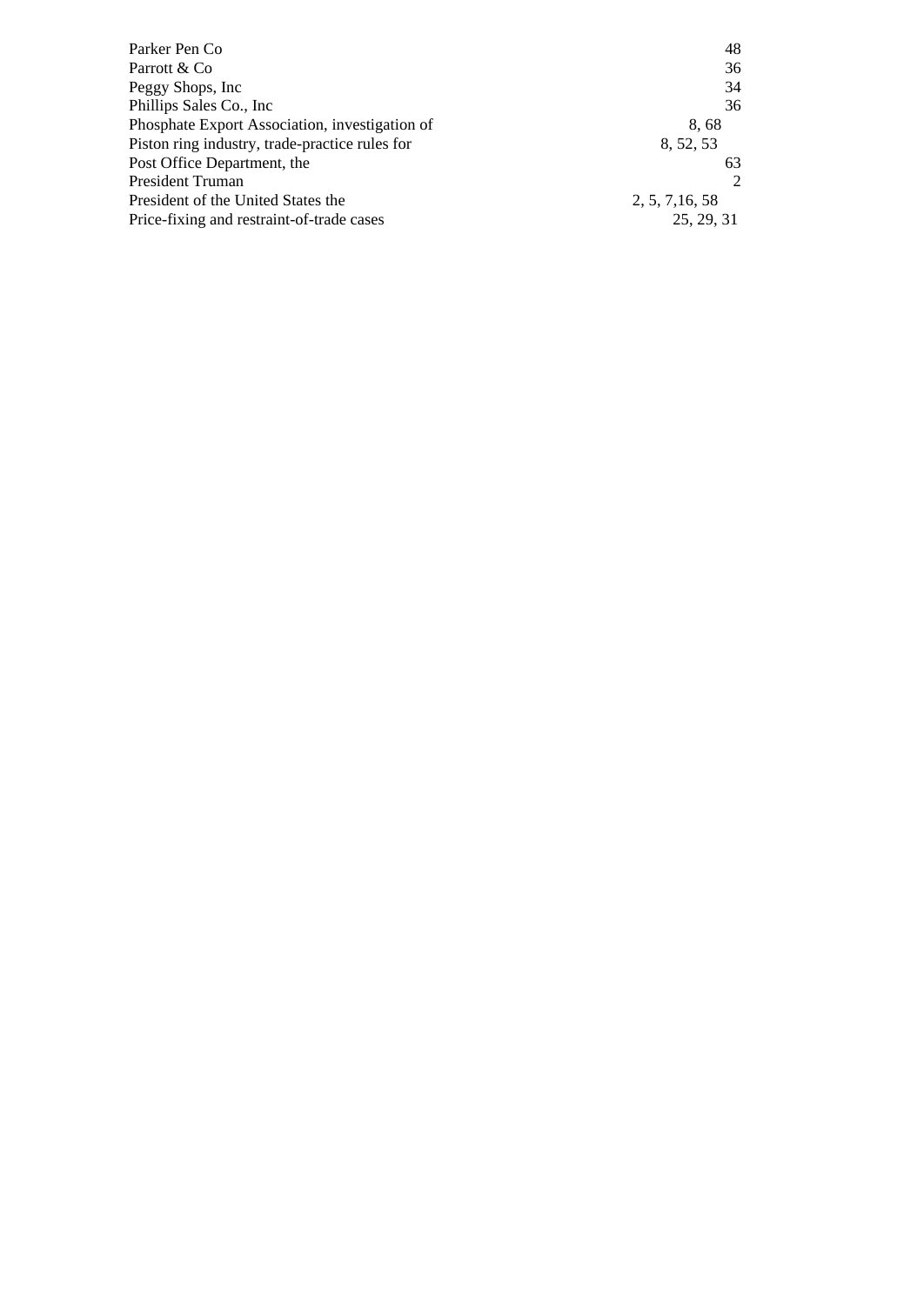124 INDEX

|                                                                            | Page                                                |
|----------------------------------------------------------------------------|-----------------------------------------------------|
| Progress Tailoring Co., and others                                         | 46                                                  |
| Public Utilities Holding Company Act of 1935                               | 9                                                   |
| Resale price maintenance, investigation of                                 | 9, 11, 13, 18                                       |
| Rigid Steel Conduit Association                                            | 48                                                  |
| Robinson-Patman Act (see also Clayton Act, sec. 2)                         | 1, 9,<br>22, 25, 26, 30, 35, 36, 44, 45, 46, 47, 48 |
| Rubenstein, Carl, and others                                               | 36                                                  |
| Savoy Manufacturing Co                                                     | 46                                                  |
| Scotch Woolen Mills                                                        | 48                                                  |
| Sebastian-Stuart Fish Co.                                                  | 36                                                  |
| Securities Act of 1933, the                                                | 9                                                   |
| Senate Small Business Committee, the                                       | 70                                                  |
| Shelton Brokerage Co., G.B                                                 | 36                                                  |
| Sherman Act, the                                                           | 18, 53<br>46                                        |
| Siegel Co., Jacob<br>South Coast Fisheries, Inc.                           | 36                                                  |
| Southern California Fish Corp                                              | 36                                                  |
| Southgate Brokerage Co                                                     | 46                                                  |
| Standard Chemical Manufacturing Co                                         | 32                                                  |
| Standard Oil Co. (Indiana)                                                 | 35                                                  |
| Stetson Co., John B                                                        | 35, 36                                              |
| Stipulations to cease and desist                                           | 8, 28, 63                                           |
| Stock Exchange Act of 1934, the                                            | 9                                                   |
| Stone Manufacturing Co<br>Supreme Court of the United States, the          | 32<br>8, 23, 43, 44, 45, 46                         |
| Temporary National Economic Committee, the                                 | 12                                                  |
| Tennessee Coal, Iron & Railroad Co                                         | 48                                                  |
| Thomson Manufacturing Co., Judson                                          | 46                                                  |
| Trade practices rules:                                                     |                                                     |
| Administration of                                                          | 54                                                  |
| Approved during fiscal year                                                | 8,52                                                |
| Group land Group II rules explained                                        | 52                                                  |
| Informative labeling provisions of<br>Procedure for establishing           | 56<br>4, 51                                         |
| Purposes of                                                                | 51                                                  |
| References to                                                              | 2, 4, 8, 51, 52, 53, 54, 55, 56, 57                 |
| Trade practice conferences                                                 | 8, 51, 52, 54                                       |
| Types of practices covered by United States circuit courts of appeals      | 8, 23, 43, 44                                       |
| United States district courts                                              | 23, 44                                              |
| <b>United States Maltsters Association</b>                                 | 47                                                  |
| Unite States Public Health Service, the<br><b>United States Steel Corp</b> | 65<br>48                                            |
| Vacu-Matic Carburetor Co                                                   | 48                                                  |
| Waddill Co., C. C., Inc.                                                   | 36                                                  |
| War Department, the                                                        | 8                                                   |
| Washington Fish & Oyster Co., Inc.                                         | 36                                                  |
| Waterman Co., L. E                                                         | 47                                                  |
| Webb-Pomerene law. See under Export Trade Act.                             |                                                     |
| Weiss David M                                                              | 47, 48                                              |
| Wheeler-Lea amendment:                                                     | 23                                                  |
| Approved<br>Injunctive procedure and penalties under                       | 23, 24                                              |
| Investigations under                                                       | 27                                                  |
| Provisions contained                                                       | 23                                                  |
| References to                                                              | 12, 23, 27                                          |
| Wholesale baking industry, investigation of                                | 9, 11, 13, 15, 17                                   |
| Wholesale confectionery industry (Philadelphia trade area), trade-practice |                                                     |
| rules for                                                                  | 8, 52, 54                                           |
| Wool Products Labeling Act:<br>Administration of                           | 58                                                  |
| Approved                                                                   | 58                                                  |
| Civil penalties under                                                      | 23                                                  |
| Complaints issued under                                                    | 28, 29                                              |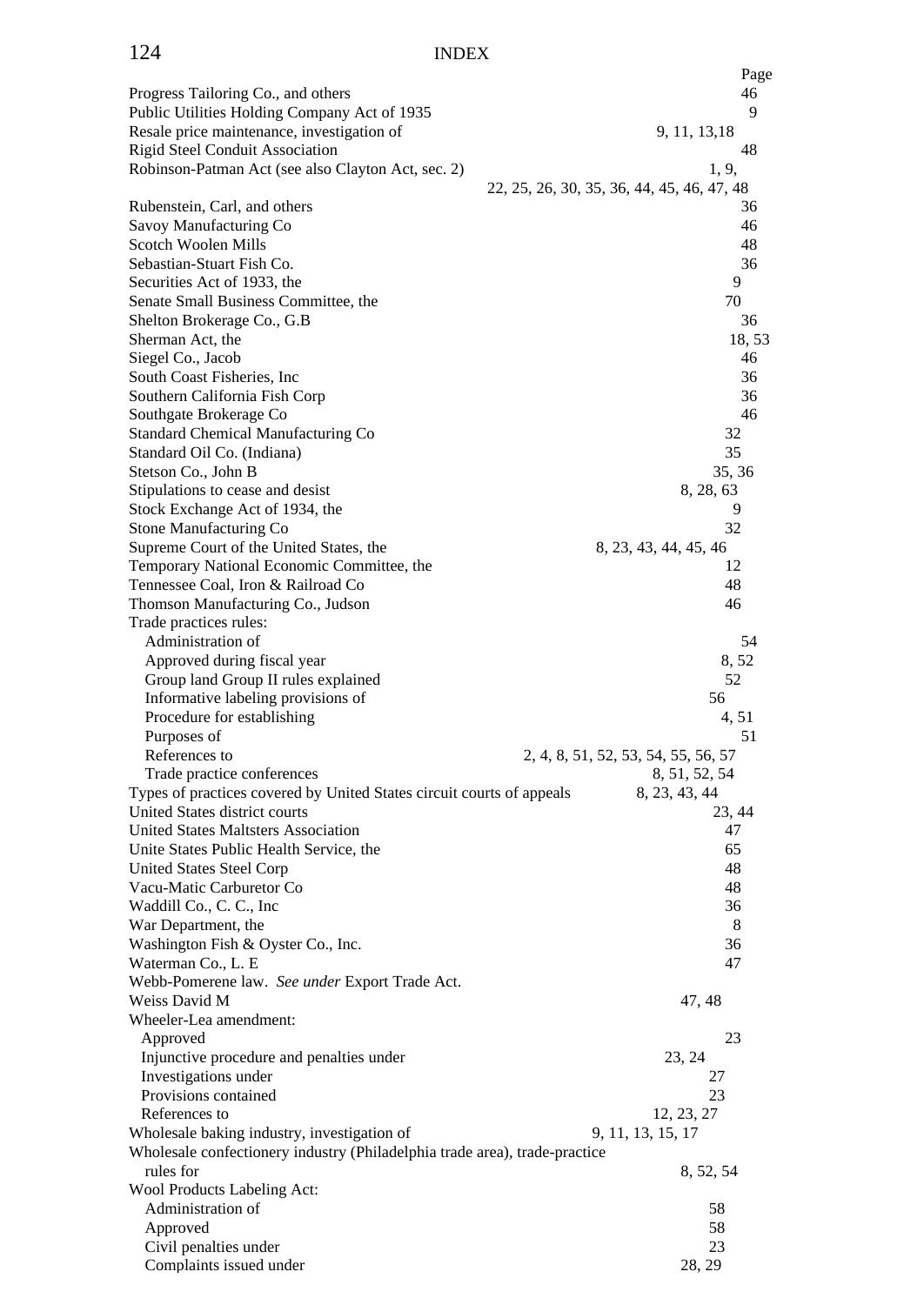Effective date of 58<br>Enforcement of 59 Enforcement of 59<br>Investigations under 59 Investigations under